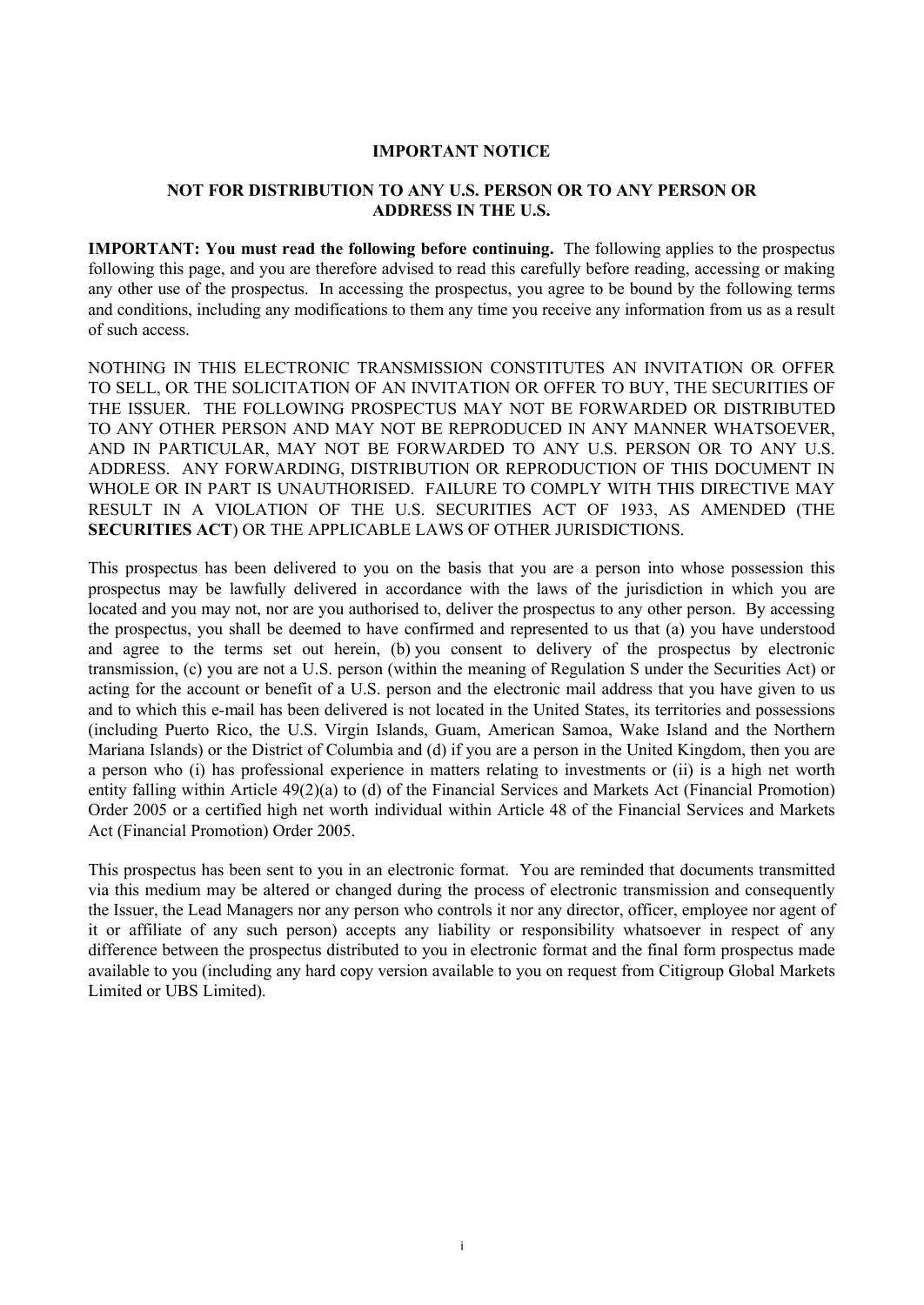#### **SCL** *–* **SCANDINAVIAN CONSUMER LOANS III (being the secondary name for Nordax Sverige 3 AB (publ))**

(*Incorporated in Sweden as a public limited company under registered number 556863-1104*)

# **SEK1,082,000,000 CLASS A FLOATING RATE NOTES DUE JANUARY 2033 SEK96,000,000 CLASS B FLOATING RATE NOTES DUE JANUARY 2033 SEK193,000,000CLASS C FLOATING RATE NOTES DUE JANUARY 2033 SEK560,000,000 CLASS D FLOATING RATE NOTES DUE JANUARY 2033**

| <b>Notes</b> | <b>Initial Principal</b><br>Amount | Issue<br>Price | <b>Interest Rate</b>                        | Margin until<br>the Step-Up<br>Date | Margin<br>from the<br>Step-Up<br>Date | Final<br><b>Maturity</b><br>Date | Ratings               |
|--------------|------------------------------------|----------------|---------------------------------------------|-------------------------------------|---------------------------------------|----------------------------------|-----------------------|
| Class A      | SEK1,082,000,000                   | 100%           | 1 month $STIBOR + the$<br>applicable Margin | $3.50\%$ per<br>annum               | $7.00\%$ per<br>annum                 | January 2033                     | $AAA$ (sf)/<br>AAA sf |
| Class B      | SEK96,000,000                      | 100%           | 1 month STIBOR+ the<br>applicable Margin    | $4.90\%$ per<br>annum               | $9.80\%$ per<br>annum                 | January 2033                     | $AA$ (sf)/<br>AA sf   |
| Class C      | SEK193,000,000                     | 100%           | 1 month $STIBOR + the$<br>applicable Margin | $5.00\%$ per<br>annum               | $10.00\%$ per<br>annum                | January 2033                     | A(sf)<br>A sf         |
| Class D      | SEK560,000,000                     | 100%           | 1 month $STIBOR + the$<br>applicable Margin | $5.00\%$ per<br>annum               | $10.00\%$ per<br>annum                | January 2033                     | N/A                   |

**Issue Date** SCL - Scandinavian Consumer Loans III (being the secondary name for Nordax Sverige 3 AB (publ)) (the **Issuer** will issue the Notes in the classes set out above on or about 8 December 2011 (or such later date as may be agreed between the Issuer and the Lead Managers) (the **Closing Date**). "SCL - Scandinavian Consumer Loans III" is a registered secondary name that has been adopted for marketing purposes only.

**Underlying Assets** The Issuer will make payments on the Notes from, *inter alia*, a portfolio (the **Portfolio**) comprising Promissory Notes issued by consumers resident in Sweden (the **Customers** and each, a **Customer**) documented as negotiable promissory notes and which have been originated by Nordax Finans AB (publ) (**Nordax**, the **Originator** or the **Seller**). Each Transferred Promissory Note evidences an unsecured loan to a Customer and has been sold to the Issuer by the Seller together with the benefit of any insurance policy. See "*Description of the Portfolio*" for further information.

**Credit Enhancement and Liquidity Support** Subordination of the junior classes of Notes, the Liquidity Reserve, Credit Enhancement Reserve, the Payment Holiday Reserve and the excess spread in the Portfolio. See "*Risk Factors*" and **Condition 15** (*Subordination by Deferral*). The Liquidity Reserve will be available to cure any shortfall in interest payments on the Class A Notes and the Class B Notes and, subject to certain conditions, the Class C Notes and the Class D Notes, see "*Cashflows*".

**Redemption Provisions** For information on any optional and mandatory redemption of the Notes, see the section entitled "*Transaction Summary – Summary of the Terms and Conditions and Full Capital Structure of the Notes*" and **Condition 6** (*Redemption, Purchase and Cancellation*). The residual funds in the Liquidity Reserve (after curing a Revenue Deficit, if any) will also be available to be applied towards the redemption of the outstanding Notes upon the occurrence of certain events, see "*Cashflows*".

#### **Arranger**

#### **Citigroup**

#### **Lead Managers**

**Citigroup UBS Investment Bank**

**This Prospectus is dated 7 December 2011**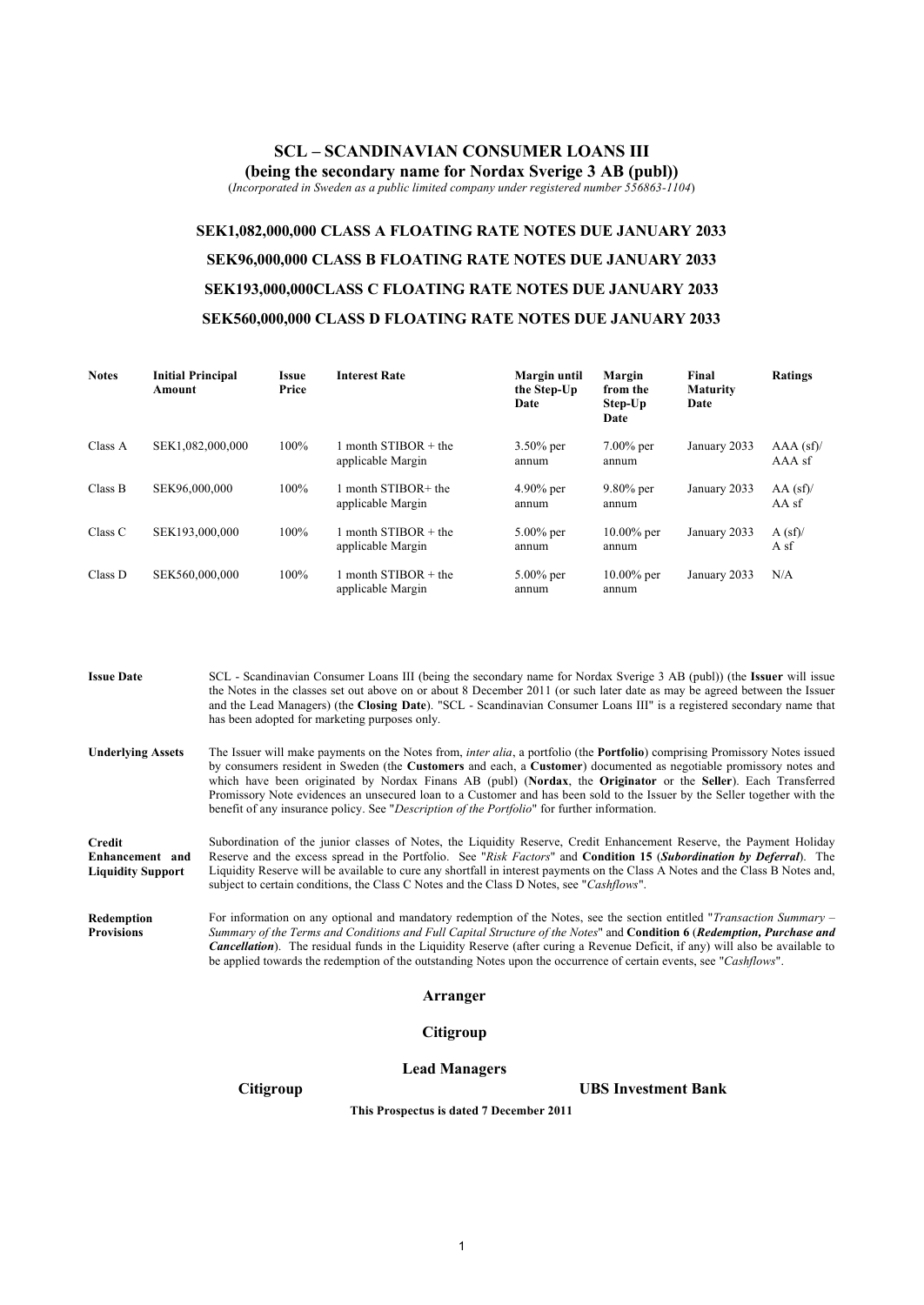| <b>Rating Agencies</b>                                                     | Fitch Ratings Limited (Fitch) and Standard & Poor's Ratings Services, a division of Standard & Poor's Credit Market<br>Services Europe Limited, $(S\&P)$ and, together with Fitch, the <b>Rating Agencies</b> and each, a <b>Rating Agency</b> ).                                                                                                                                                                                                                                                                                                                                                                                                                                                                                                                                                                                                             |
|----------------------------------------------------------------------------|---------------------------------------------------------------------------------------------------------------------------------------------------------------------------------------------------------------------------------------------------------------------------------------------------------------------------------------------------------------------------------------------------------------------------------------------------------------------------------------------------------------------------------------------------------------------------------------------------------------------------------------------------------------------------------------------------------------------------------------------------------------------------------------------------------------------------------------------------------------|
| <b>Ratings</b>                                                             | Ratings will be assigned to the Class A Notes, the Class B Notes, the Class C Notes (together the Rated Notes) as set out<br>above on or before the Closing Date. The Class D Notes (together with the Rated Notes, the Notes) are unrated.                                                                                                                                                                                                                                                                                                                                                                                                                                                                                                                                                                                                                   |
|                                                                            | Each Rating Agency is established in the European Union and is registered under Regulation (EU) No 1060/2009 (the CRA<br><b>Regulation</b> ) (as amended). As such each of the Rating Agency is included in the list of credit rating agencies published by<br>the European Securities and Markets Authority (ESMA) on its website in accordance with the CRA Regulation.                                                                                                                                                                                                                                                                                                                                                                                                                                                                                     |
|                                                                            | The assignment of ratings to the Notes is not a recommendation to invest in the Notes. Any credit rating assigned to the Notes<br>may be revised or withdrawn at any time.                                                                                                                                                                                                                                                                                                                                                                                                                                                                                                                                                                                                                                                                                    |
| Listing and<br><b>Admission to</b><br>trading                              | This document comprises a prospectus (the <b>Prospectus</b> ) for the purpose of Directive 2003/71/EC (the <b>Prospectus Directive</b> ).<br>The Prospectus has been approved by the Central Bank of Ireland (the Central Bank) as competent authority under the<br>Prospectus Directive. The Central Bank only approves this Prospectus as meeting the requirements imposed under Irish and<br>EU law pursuant to the Prospectus Directive. Application has been made to the Irish Stock Exchange Limited (the Irish<br>Stock Exchange) for the Notes to be admitted to the Official List (the Official List) and trading on its regulated market.                                                                                                                                                                                                           |
| <b>Obligations</b>                                                         | The Notes will be obligations of the Issuer alone and will not be guaranteed by, or be the responsibility of, any other entity.<br>The Notes will not be obligations of the Originator or the Seller, their affiliates or any other party named in the Prospectus,<br>except the Issuer.                                                                                                                                                                                                                                                                                                                                                                                                                                                                                                                                                                      |
| Article 122a of the<br>Capital<br><b>Requirements</b><br>Directive (CRD 2) | The Originator will retain a material net economic interest of not less than 5 per cent. in the securitisation in accordance with<br>Article 122a of Directive 2006/48/EC (as amended) (taking into account the text of Article 122a itself but not any<br>implementing rules or other measures made in any EEA state). As at the Closing Date, such interest will be comprised of an<br>interest in the first loss tranche (being the Class D Notes) and, if necessary, other tranches having the same or a more severe<br>risk profile than those sold to investors as required by Article 122a. Any change to the manner in which such interest is held<br>will be notified to Noteholders. The Originator has provided a corresponding representation and undertaking with respect to<br>the interest to be retained by it in the Subscription Agreement. |
|                                                                            | As to the information made available to prospective investors by the Issuer or another relevant entity, reference is made to the<br>information set out herein and forming part of this Prospectus and to any other information provided separately (which<br>information shall not form part of this Prospectus) and, after the Closing Date, to the monthly investor reports, subject in each<br>case to the determination by each relevant prospective investor that such information is appropriate and relevant for the<br>purposes of complying with Article 122a. For the avoidance of doubt, none of the Issuer, the Originator, the Lead Managers<br>nor the Arranger makes any representation as to the accuracy or suitability of any financial model which may be used by a<br>prospective investor in connection with its investment decision.   |
|                                                                            | Loan-by-loan level information in respect of the Promissory Notes in the Provisional Portfolio as at the Pool Cut Date is<br>available at a password protected website located at www.scl-ir.com. The password to access that website can be obtained<br>from Nordax. The website and information on the website is not incorporated in and does not form part of this Prospectus.                                                                                                                                                                                                                                                                                                                                                                                                                                                                            |
|                                                                            | Each prospective investor is required to independently assess and determine the sufficiency of the information described<br>above and in the Prospectus generally for the purposes of complying with Article 122a and any corresponding local<br>implementing rules which may be relevant and none of the Issuer, Nordax (in its capacity as the Seller, the Servicer or the<br>Cash Manager), any Lead Manager nor the Arranger makes any representation that the information described above or in the<br>Prospectus is sufficient in all circumstances for such purposes. The Originator accepts responsibility for the information set<br>out in this section "Article 122a of the Capital Requirements Directive" (but not, for the avoidance of doubt, any information<br>set out in any other section of the Prospectus referred to in this section).  |
| Language                                                                   | The language of the Prospectus is English. Certain legislative references and technical terms have been cited in their original<br>language in order that the correct technical meaning may be ascribed by them under applicable law. This Prospectus is drawn<br>up in the English language. In case there is any discrepancy between the English text and the Swedish text, the English text<br>stands approved for the purposes of approval under the Prospectus (Directive 2003/71/EC) Regulations 2005.                                                                                                                                                                                                                                                                                                                                                  |

#### **A "***RISK FACTORS***" SECTION CONTAINS DETAILS OF CERTAIN RISKS AND OTHER FACTORS THAT SHOULD BE GIVEN PARTICULAR CONSIDERATION BEFORE INVESTING IN THE NOTES. PROSPECTIVE INVESTORS SHOULD BE AWARE OF THE ISSUES SUMMARISED WITHIN THAT SECTION.**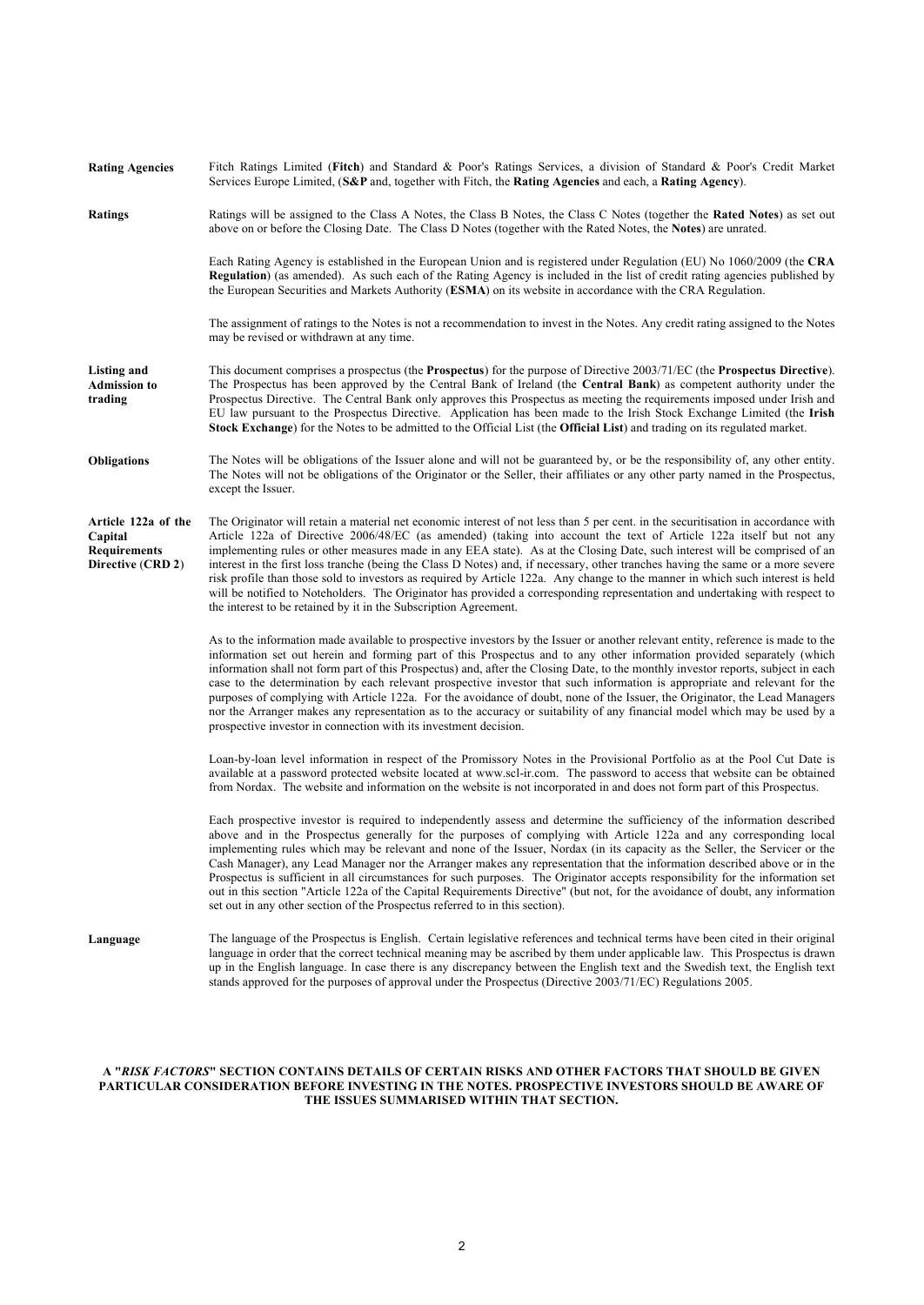This Prospectus comprises a prospectus (the **Prospectus**) for the purposes of Directive 2003/71/EC (the **Prospectus Directive**).

The Notes of each Class will initially be represented by a temporary global note in bearer form, without coupons or talons (each, a **Temporary Global Note**), which will be deposited on or about 8 December 2011 (or such later date as may be agreed between Citigroup Global Markets Limited and UBS Limited (the **Lead Managers**), the Issuer and Citicorp Trustee Company Limited (the **Security Trustee** and the **Note Trustee**) (the **Closing Date**) with a common depositary for Euroclear Bank S.A./N.V. (**Euroclear**) and Clearstream Banking, société anonyme (**Clearstream, Luxembourg** and, together with Euroclear, the **Clearing Systems**). Each Temporary Global Note will be exchangeable not earlier than 40 days after the Closing Date (the **Exchange Date**) (and upon certification of non-U.S. beneficial ownership) for an interest in a permanent global note in bearer form, without coupons or talons, for the relevant Class (each, a **Permanent Global Note** and, together with each Temporary Global Note, the **Global Notes**), which will also be deposited with the common depositary for the Clearing Systems. Save in certain limited circumstances set out in the terms and conditions of the Notes (the **Conditions**), Notes in definitive form will not be issued in exchange for the Global Notes. The Global Notes are intended to be issued in classic global note **CGN** form, as stated in the Terms and Conditions of the Notes.

THE NOTES AND INTEREST THEREON WILL BE OBLIGATIONS SOLELY OF THE ISSUER AND WILL NOT BE THE RESPONSIBILITY OF, OR GUARANTEED BY, ANY OTHER ENTITY. IN PARTICULAR, THE NOTES WILL NOT BE OBLIGATIONS OR RESPONSIBILITIES OF, OR GUARANTEED BY THE SELLER, THE PARENT COMPANY, THE ARRANGER, THE LEAD MANAGERS, THE INSURANCE COMPANIES, THE SERVICER, THE STANDBY SERVICER, THE CASH MANAGER, THE STANDBY CASH MANAGER, THE ACCOUNT BANK(S), THE NOTE TRUSTEE, THE SECURITY TRUSTEE, THE SERVICE PROVIDER, ANY AGENT, THE STORAGE COMPANY (EACH AS DEFINED HEREIN) OR ANY OTHER COMPANY IN THE SAME GROUP OF COMPANIES AS, OR AFFILIATED TO, ANY OF SUCH ENTITIES.

The Issuer (the **Responsible Person** for the purposes of the Prospectus Directive) accepts responsibility for the information contained in this Prospectus. To the best of the knowledge and belief of the Issuer (which has taken all reasonable care to ensure that such is the case), the information contained in this Prospectus is in accordance with the facts and does not omit anything likely to affect the import of such information.

None of the Arranger, the Lead Managers, the Security Trustee, the Note Trustee, the Originator, or any of its or their affiliates and employees has independently verified the information contained herein. Accordingly, no representation, warranty or undertaking, express or implied, is made and no responsibility or liability is accepted by the Arranger, the Lead Managers, the Security Trustee, the Note Trustee, the Originator, or any of its or their affiliates and employees as to the accuracy or completeness of any of the information contained or incorporated by reference in this Prospectus or any other information provided by the Issuer in connection with the Notes or their distribution.

The websites referred to throughout the document do not constitute part of this Prospectus.

No person is or has been authorised to give any information or to make any representation not contained in or not consistent with this Prospectus or any other information provided by the Issuer in connection with the Notes or their distribution and, if given or made, such information or representation must not be relied upon as having been authorised by or on behalf of the Issuer, the Seller, the Parent Company, the Arranger, the Lead Managers, the Insurance Companies, the Servicer, the Standby Servicer, the Cash Manager, the Standby Cash Manager, the Account Banks, the Note Trustee, the Security Trustee, the Service Provider, any Agent, the Storage Company or any of its or their affiliates and employees. Neither the delivery of this Prospectus nor the offering, sale or delivery of any Notes shall, under any circumstances, constitute a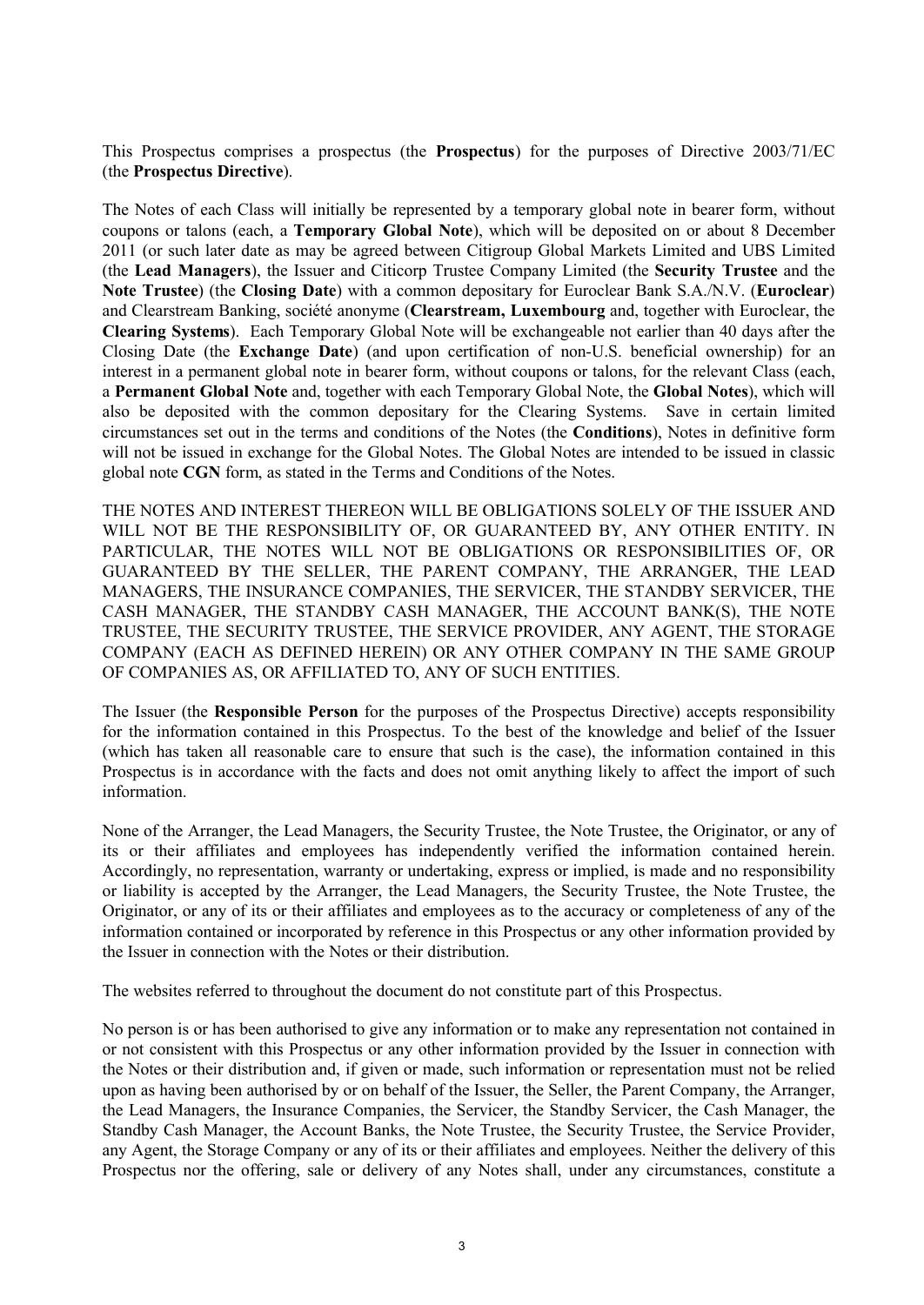representation or create any implication that there has been no change in the information contained herein since the date hereof.

This Prospectus and any other information supplied in connection with the Notes or their distribution are not intended to provide the basis of any credit or other evaluation and should not be considered as a recommendation by the Issuer, the Seller, the Parent Company, the Arranger, the Lead Managers, the Insurance Companies, the Servicer, the Standby Servicer, the Cash Manager, the Standby Cash Manager, the Account Banks, the Note Trustee, the Security Trustee, the Service Provider, any Agent, the Storage Company or any of its or their affiliates and employees that any recipient of this Prospectus or any other information supplied in connection with the Notes should purchase any of the Notes. Each investor contemplating purchasing any Notes should make its own independent investigation of the financial condition and affairs, and its own appraisal of the creditworthiness, of the Issuer, the Provisional Portfolio and the Portfolio. Neither this Prospectus nor any other information supplied in connection with the issue of the Notes constitutes an offer of, or an invitation by or on behalf of, the Issuer, the Security Trustee, the Note Trustee, the Arranger, the Lead Managers, the Originator, the Seller or any of its or their affiliates and employees to subscribe for, or purchase, any of the Notes. Neither this Prospectus nor any other information supplied in connection with the issue of the Notes constitutes an invitation or offer, and may not be used for the purpose of an invitation or offer to, or a solicitation by, anyone in any jurisdiction or in any circumstances in which such an invitation or offer or solicitation is not authorised or is unlawful.

**The Notes have not been and will not be registered under the United States Securities Act of 1933, as amended (the Securities Act), or any state securities laws, and are subject to U.S. tax law requirements. Subject to certain exceptions, the Notes may not be offered, sold or delivered, directly or indirectly, within the United States or to, or for the account or benefit of, any U.S. persons (see "***Subscription and Sale***") except pursuant to an exemption from, or in a transaction not subject to, the registration requirements of the Securities Act and applicable state securities laws.**

Other than the approval by the Central Bank of this Prospectus as a prospectus in accordance with the requirements of the Prospectus Directive, no action has been or will be taken to permit a public offering of the Notes or the distribution of this Prospectus in any jurisdiction. Accordingly, the Notes may not be offered or sold, directly or indirectly, and neither this Prospectus nor any part of it nor any other Prospectus, form of application, advertisement or other offering material may be issued, distributed or published in any country or jurisdiction (including the United Kingdom and Sweden), except in circumstances that will result in compliance with applicable laws, orders, rules and regulations.

The distribution of this Prospectus and the offering of the Notes in certain jurisdictions may be restricted by law. Persons into whose possession this Prospectus (or any part of it) comes are required by the Issuer and the Lead Managers to inform themselves about and to observe any such restrictions. For a further description of certain restrictions on offers and sales of the Notes and distribution of this Prospectus (or any part hereof), see "*Subscription and Sale*".

References in this Prospectus to **SEK** or **Swedish Kronor** are to the lawful currency from time to time of the Kingdom of Sweden and references to **€** or **Euro** or **EUR** are to the currency introduced at the start of the third stage of the European economic and monetary union pursuant to the Treaty establishing the European Community (signed in Rome on 25 March 1957), as amended.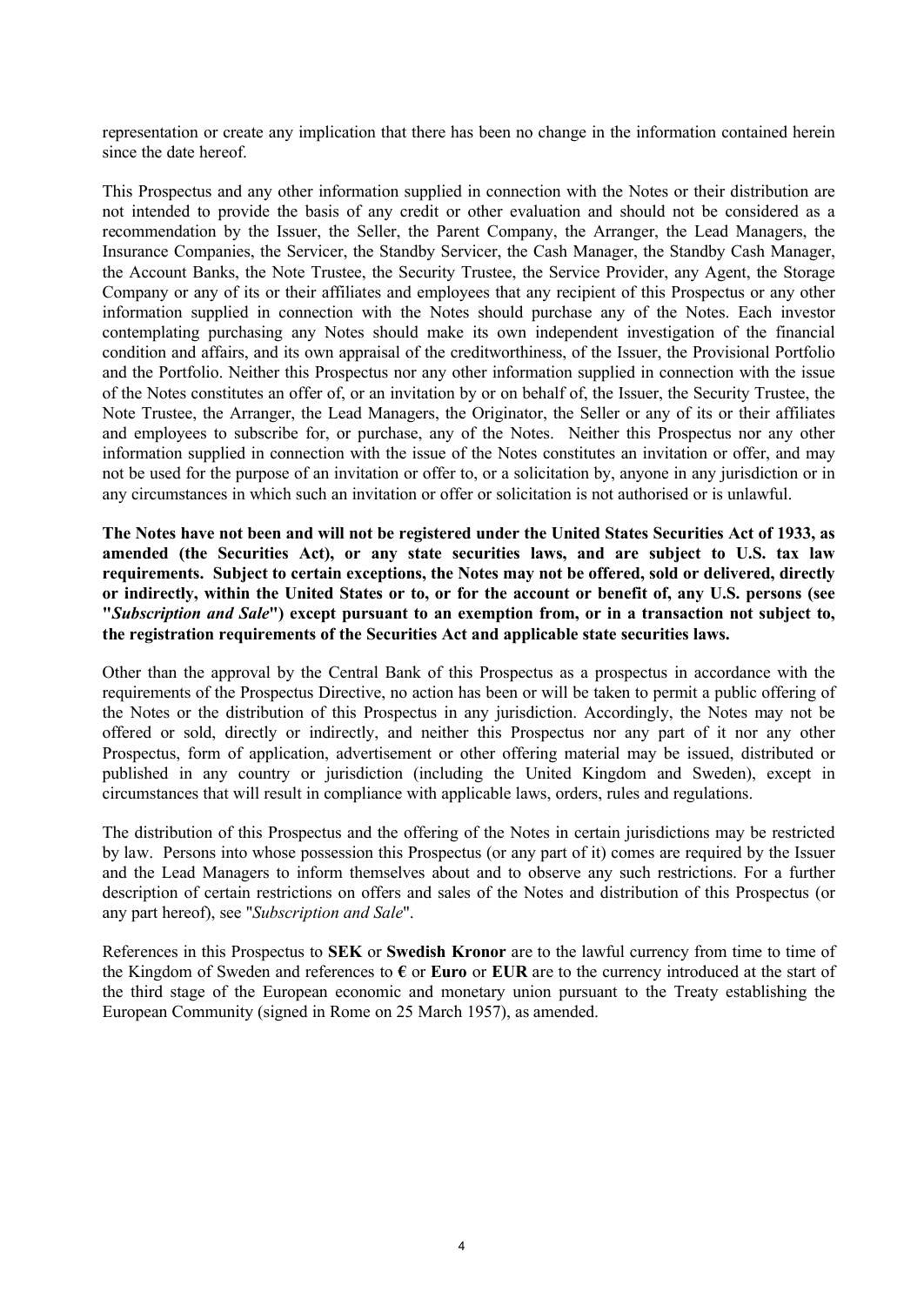## **CONTENTS**

| ۰.<br>٦<br>v.<br>v |
|--------------------|
|--------------------|

| D. Summary of the Terms and Conditions and Full Capital Structure of the Notes25 |  |
|----------------------------------------------------------------------------------|--|
|                                                                                  |  |
|                                                                                  |  |
|                                                                                  |  |
|                                                                                  |  |
|                                                                                  |  |
|                                                                                  |  |
|                                                                                  |  |
|                                                                                  |  |
|                                                                                  |  |
|                                                                                  |  |
|                                                                                  |  |
|                                                                                  |  |
|                                                                                  |  |
|                                                                                  |  |
|                                                                                  |  |
|                                                                                  |  |
|                                                                                  |  |
|                                                                                  |  |
|                                                                                  |  |

# Appendix

| ., |  |  |  |
|----|--|--|--|
|----|--|--|--|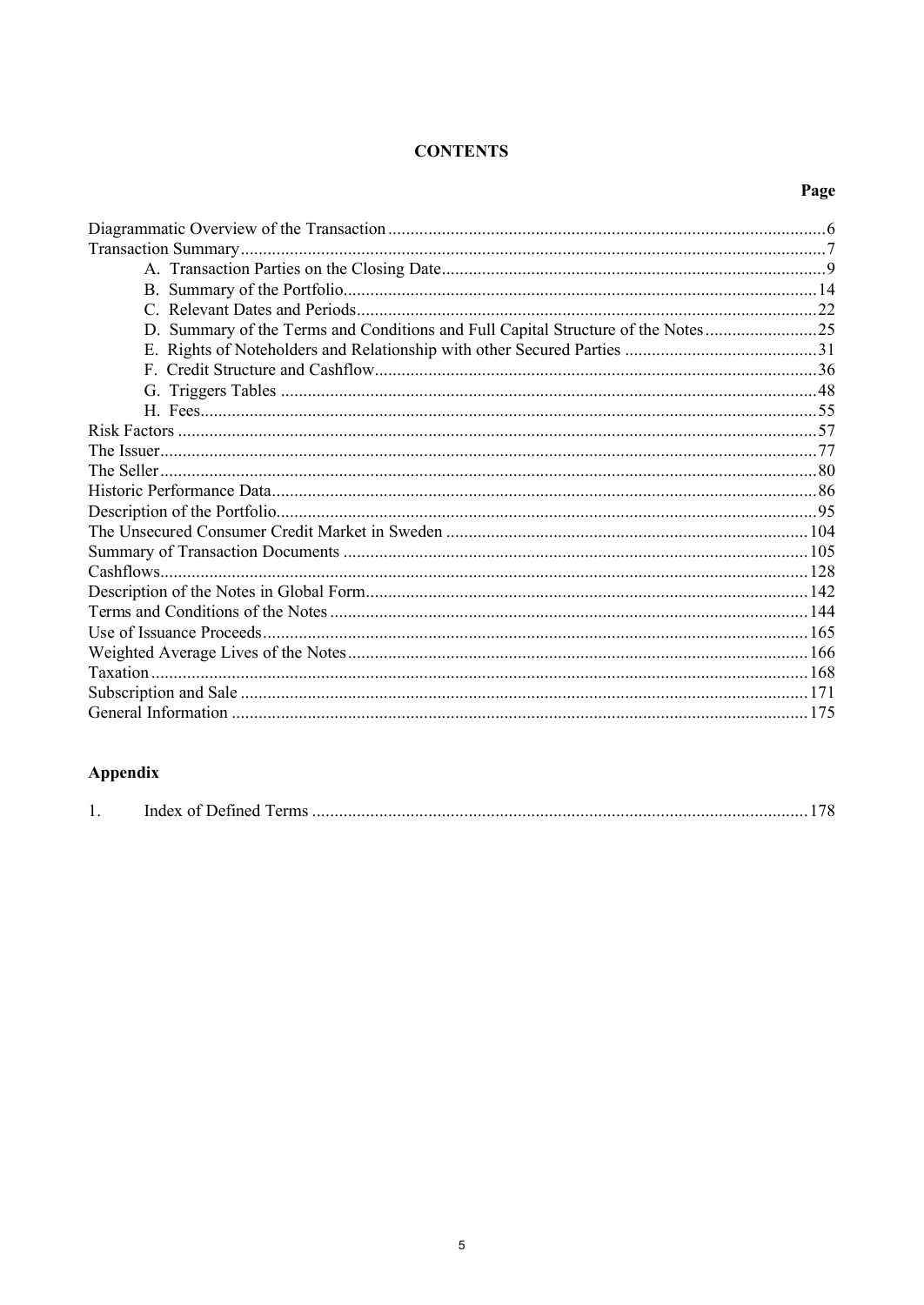## **DIAGRAMMATIC OVERVIEW OF THE TRANSACTION**

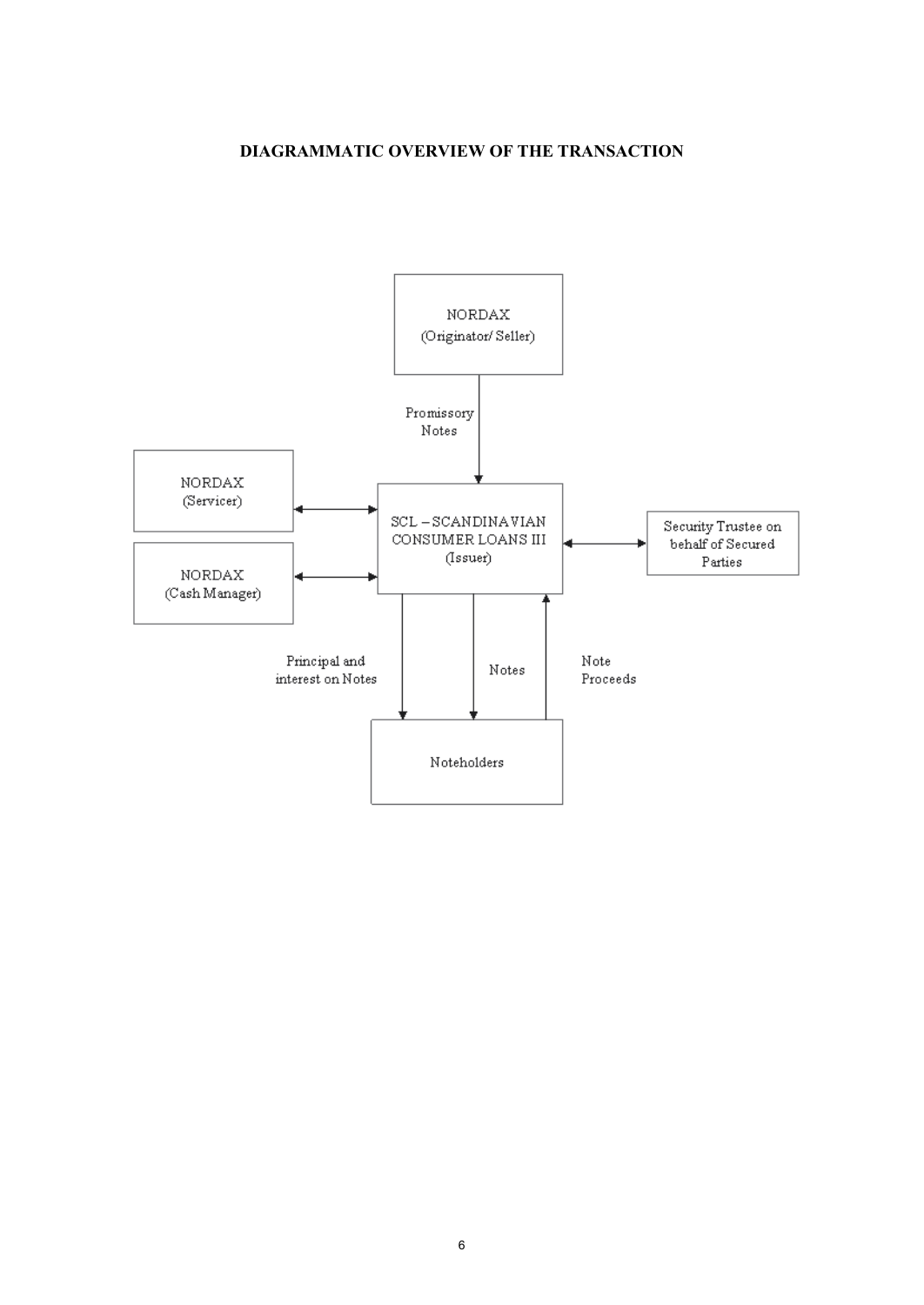#### **TRANSACTION SUMMARY**

*The information set out below is an overview of various aspects of the transaction. This overview is not purported to be complete and should be read in conjunction with, and is qualified in its entirety by, references to the detailed information presented elsewhere in this Prospectus. After the Closing Date, the identity of the Transaction Parties may change subject to the terms of the relevant Transaction Documents.*

The Issuer is a public limited company established in Sweden. It is wholly owned by Nordax Finans AB (publ) (in such capacity, the **Parent Company**).

On or about the Closing Date, the Issuer will acquire certain promissory notes (the **Initial Portfolio**) from Nordax Finans AB (publ) (in its capacity as the Seller). Such promissory notes relate to loans made by the Originator to consumers located in Sweden and will include certain previously warehoused loans.

On the Closing Date, the Issuer will issue the Notes, and use the gross proceeds thereof to the sum of SEK1,931,000,000 (the **Issuance Proceeds**) towards the acquisition of the Initial Portfolio. In the event that the Initial Purchase Price of the Initial Portfolio is not fully paid utilising the Issuance Proceeds (due to a rounding down in the sizing of the Notes), such difference (the **Difference Amount**) shall be funded from the shareholder's contribution deposited in the Transaction Account.

During the Revolving Period, the Issuer will apply available Principal Receipts to acquire further Promissory Notes (the **Additional Promissory Notes**) from the Seller.

From (and excluding) the Revolving Period End Date to (and including) the Step-Up Date, the Issuer may continue to acquire further Promissory Notes (the **Further Additional Promissory Notes**) from the Seller PROVIDED THAT (i) the repurchase by the Seller and the purchase by the Issuer will occur on the same day and such repurchase and purchase relates to a Further Advance to a Customer, (ii) no Trigger Event has occurred, (iii) all Loan Criteria are satisfied in respect of the Promissory Note to be purchased by the Issuer; (iv) the Initial Purchase Price payable by the Issuer in respect of the Promissory Note to be purchased by the Issuer will be fully netted against the aggregate amount of (A) the amount payable by the Seller for the repurchase of the relevant Promissory Note from the Issuer and (B) the proceeds payable by the Seller to the Issuer from the advance of Further Loan(s) under the First Subordinated Loan Agreement and (v) the fraction (expressed as a percentage) of which the numerator is (A) the portion of the aggregate of the Principal Promissory Note Amount of each Transferred Promissory Note representing Further Advances which have been granted for the period since the end of the Calculation Period immediately preceding the Revolving Period End Date up to the date of the intended Further Advance and the denominator is (B) the Principal Promissory Note Amount of all the Transferred Promissory Notes in the Portfolio as at the end of the Calculation Period immediately preceding the Revolving Period End Date (the **Further Advance Ratio**) does not exceed 10% (collectively the **FA Conditions**).

**Principal Promissory Note Amount** means on any relevant date, the principal amount which is legally recoverable from a Customer under or pursuant to a Promissory Note.

Each Promissory note is sold to the Issuer together with the benefit of any insurance policy (if there is any such insurance policy in place).

On the Closing Date, Nordax (in such capacity, the **First Subordinated Loan Provider**) will make the following loans to the Issuer:

- (a) a loan to initially fund the Liquidity Reserve (the **Liquidity Reserve Loan**);
- (b) a loan to: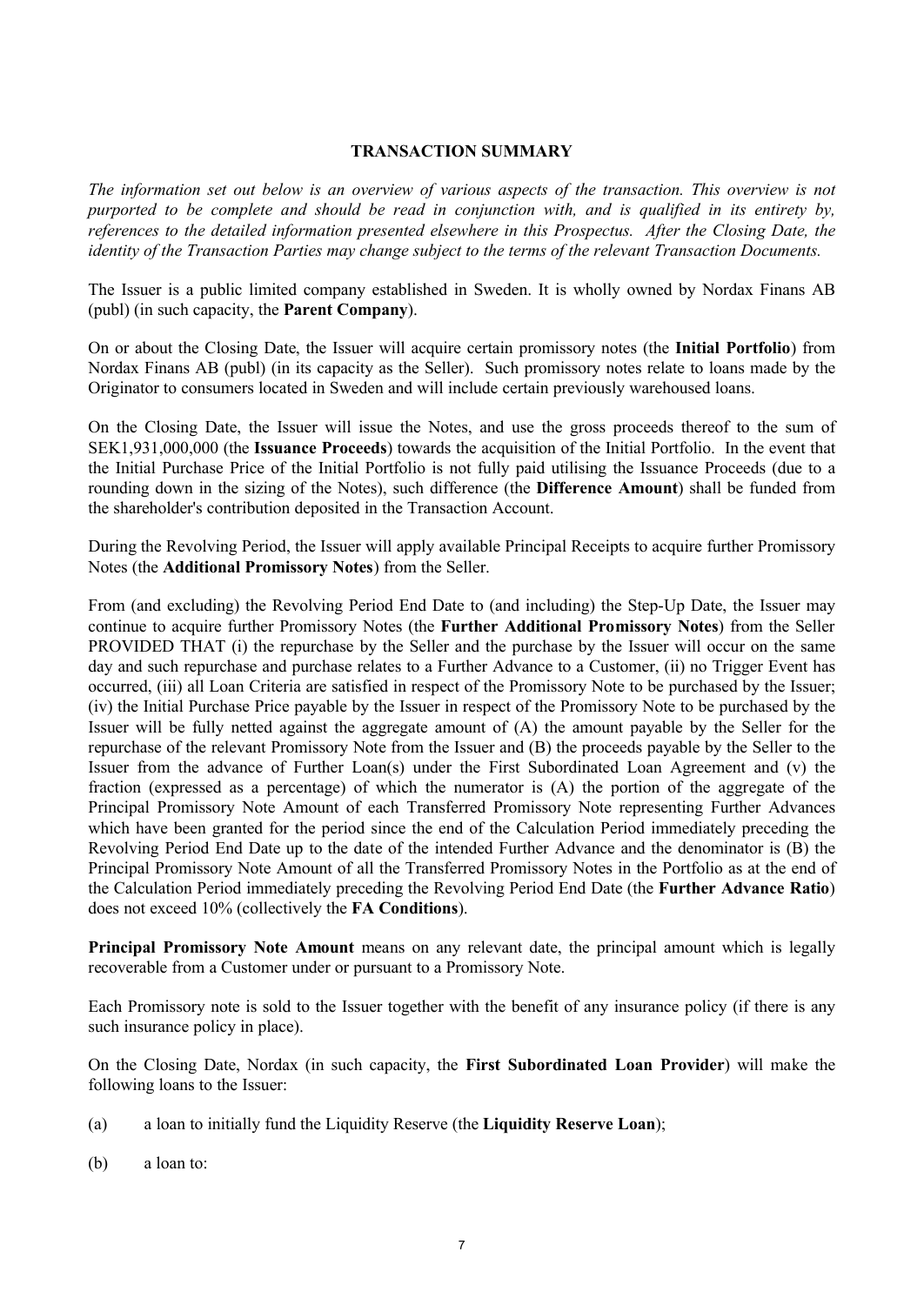- (i) fund the payment of certain fees and expenses in connection with the issuance of the Notes (the **Setup Fees**), such fees to be paid on any Business Day prior to the first Interest Payment Date; and
- (ii) initially fund the Float Amount (as defined below),

### (the **Establishment Loan**); and

(c) a loan to initially fund the Payment Holiday Reserve (the **Payment Holiday Reserve Loan**).

Pursuant to the terms of each Subordinated Loan Agreement, the First Subordinated Loan Provider and the Second Subordinated Loan Provider may agree from time to time to make further loans (the **Further Loans** and each, a **Further Loan**) to the Issuer, *inter alia* (a) (in respect of the First Subordinated Loan Provider) to fund the purchase of any Further Additional Promissory Notes or (b) which (at the direction of the relevant Subordinated Loan Provider) shall be applied by the Issuer as Revenue Receipts and/or Principal Receipts in accordance with the relevant Priority of Payments or to further fund the Payment Holiday Reserve.

Nordax will also acquire the Class C Notes and the Class D Notes. See further the section on "*Article 122a of the Capital Requirements Directive*" on page 2 in relation to Nordax' holding of the Class D Notes.

The Issuer will grant security in favour of Citicorp Trustee Company Limited (the **Security Trustee**) by way of: (i) a pledge over the assets governed by Swedish law pursuant to the Swedish Security Agreement and (ii) an assignment by way of security or a charge, as applicable, over the relevant assets of the Issuer governed by English law pursuant to the English Deed of Charge. The Parent Company will grant security in favour of the Security Trustee over the shares in the Issuer pursuant to the Share Pledge Agreement governed by Swedish law.

Nordax will provide servicing and cash management services to the Issuer.

The Issuer will use the proceeds from the Portfolio to pay interest and principal on the Notes.

The obligations of the Issuer will be limited in recourse to the Security Assets subject to the Issuer Security and the Parent Company Security. For the avoidance of doubt, this excludes any amount standing to the credit of the Equity Account and the Transaction Account. However, upon the service of an Enforcement Notice on the Issuer, the Cash Manager shall transfer the funds standing to the credit of the Transaction Account to the GIC Account in accordance with the terms of the Cash Management Agreement.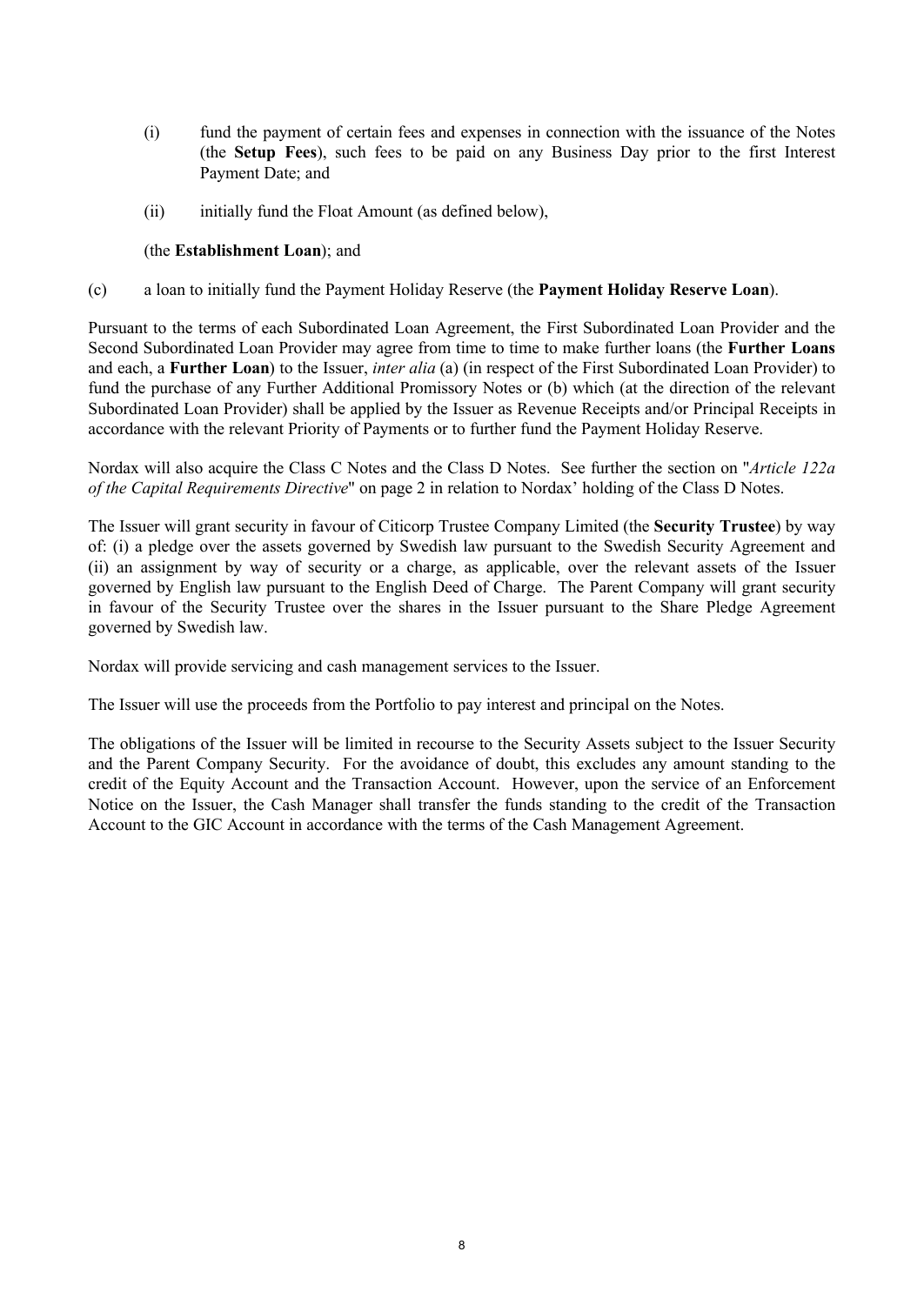| <b>Party</b>                          | <b>Name</b>                                                                                                              | <b>Address</b>                                    | <b>Document</b><br>under which<br>appointed | <b>Further Information</b>                                                                                                                                                                                                                                                           |
|---------------------------------------|--------------------------------------------------------------------------------------------------------------------------|---------------------------------------------------|---------------------------------------------|--------------------------------------------------------------------------------------------------------------------------------------------------------------------------------------------------------------------------------------------------------------------------------------|
| <b>Issuer</b>                         | $SCL -$<br>Scandinavian<br>Consumer<br>Loans III (being<br>the secondary<br>name for<br>Nordax Sverige<br>$3$ AB (publ)) | P.O. Box 23124,<br>104 35<br>Stockholm,<br>Sweden | N/A                                         |                                                                                                                                                                                                                                                                                      |
| <b>Parent Company</b>                 | Nordax Finans<br>AB                                                                                                      | P.O. Box 23124,<br>104 35<br>Stockholm,<br>Sweden | N/A                                         |                                                                                                                                                                                                                                                                                      |
| <b>Originator</b> or<br><b>Seller</b> | Nordax Finans<br>AB                                                                                                      | P.O. Box 23124,<br>104 35<br>Stockholm,<br>Sweden | N/A                                         | The Seller will<br>use<br>its<br>reasonable efforts<br>to<br>sell<br>Promissory Notes to<br>the<br>Issuer pursuant to the terms<br>of<br>the<br>Loan<br>Transfer<br>Agreement.                                                                                                       |
|                                       |                                                                                                                          |                                                   |                                             | The Originator will enter<br>Note<br>the<br>Purchase<br>into.<br>Agreement to acquire the<br>Class C and the Class D<br>Notes from the Issuer.                                                                                                                                       |
| <b>Servicer</b>                       | Nordax Finans<br>AB                                                                                                      | P.O. Box 23124,<br>104 35<br>Stockholm,<br>Sweden | Servicing<br>Agreement                      | Pursuant to the terms of the<br>Servicing Agreement, the<br>Servicer will service the<br>Portfolio on behalf of the<br>and<br>Issuer<br>provide<br>corporate services to the<br>Issuer.                                                                                              |
| <b>Standby Servicer</b>               | Cerdo<br>Bankpartner AB                                                                                                  | P.O. Box 663,<br>251 06<br>Helsingborg,<br>Sweden | Standby<br>Servicing<br>Agreement           | Pursuant to the terms of the<br>Standby<br>Servicing<br>Agreement,<br>if<br>the<br>appointment of Nordax as<br>Servicer is terminated, the<br>Servicer<br>Standby<br>will<br>service the Portfolio<br>on<br>behalf of the Issuer and<br>provide corporate services<br>to the Issuer. |

## **A. TRANSACTION PARTIES ON THE CLOSING DATE**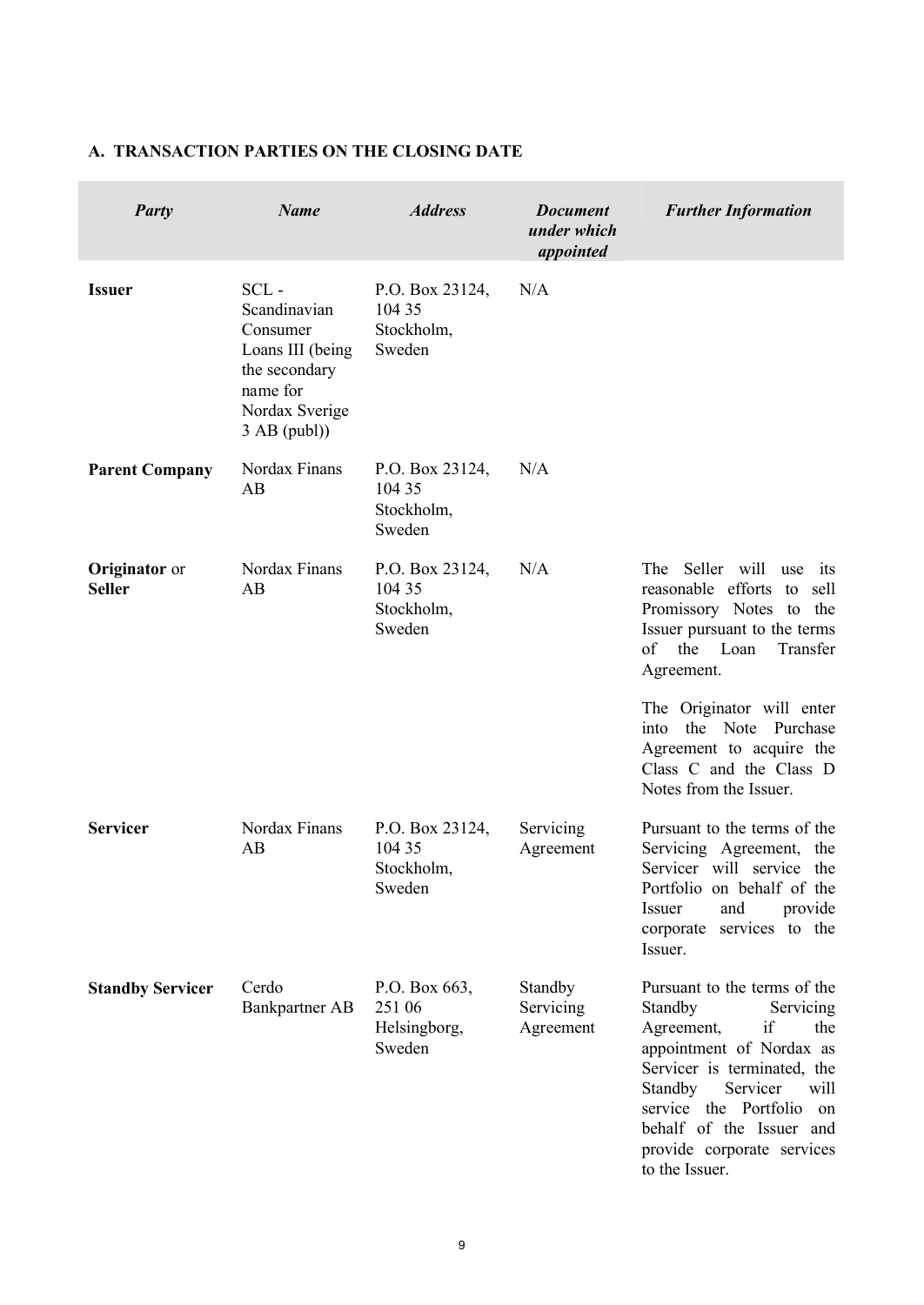| <b>Party</b>                                                 | <b>Name</b>                                 | <b>Address</b>                                                                                   | <b>Document</b><br>under which<br>appointed | <b>Further Information</b>                                                                                                                                                                                                                                                                                                                                                                                                                                                                                                             |
|--------------------------------------------------------------|---------------------------------------------|--------------------------------------------------------------------------------------------------|---------------------------------------------|----------------------------------------------------------------------------------------------------------------------------------------------------------------------------------------------------------------------------------------------------------------------------------------------------------------------------------------------------------------------------------------------------------------------------------------------------------------------------------------------------------------------------------------|
| First<br><b>Subordinated</b><br><b>Loan Provider</b>         | Nordax Finans<br>AB                         | P.O. Box 23124,<br>104 35<br>Stockholm,<br>Sweden                                                | First<br>Subordinated<br>Loan<br>Agreement  | Pursuant to the terms of the<br>Subordinated<br>First<br>Loan<br>First<br>Agreement,<br>the<br>Subordinated Loan Provider<br>will initially make three (3)<br>loans to the Issuer, which<br>will be used to fund the<br>Liquidity<br>Reserve,<br>the<br>Payment Holiday Reserve<br>and the Establishment Loan<br>respectively. From time to<br>time and pursuant to the<br>the<br>First<br>of<br>terms<br>Subordinated<br>Loan<br>First<br>Agreement,<br>the<br>Subordinated Loan Provider<br>may make Further Loans to<br>the Issuer. |
| <b>Second</b><br><b>Subordinated</b><br><b>Loan Provider</b> | Nordax Holding<br>Second AB                 | P.O. Box 23124,<br>104 35<br>Stockholm,<br>Sweden                                                | Second<br>Subordinated<br>Loan<br>Agreement | From time to time and<br>pursuant to the terms of the<br>Second Subordinated Loan<br>Agreement,<br>the<br>Second<br>Subordinated Loan Provider<br>may make Further Loans to<br>the Issuer.                                                                                                                                                                                                                                                                                                                                             |
| <b>Cash Manager</b>                                          | Nordax Finans<br>AB                         | P.O. Box 23124,<br>104 35<br>Stockholm,<br>Sweden                                                | Cash<br>Management<br>Agreement             | The Cash Manager<br>will<br>provide<br>certain<br>cash<br>administration,<br>investor<br>calculation<br>reporting<br>and<br>services<br>the<br>Issuer<br>to<br>the<br>Cash<br>to<br>pursuant<br>Management Agreement.                                                                                                                                                                                                                                                                                                                  |
| <b>Standby Cash</b><br><b>Manager</b>                        | Citibank, N.A.,<br>London Branch            | Citigroup Centre,<br>Canada Square,<br>Canary Wharf,<br>London E14 5LB,<br><b>United Kingdom</b> | Cash<br>Management<br>Agreement             | Pursuant to the terms of the<br>Cash<br>Management<br>if<br>the<br>Agreement,<br>appointment of Nordax as<br>Cash<br>Manager<br><sub>1</sub> S<br>terminated,<br>the<br>Standby<br>Cash Manager will provide<br>the<br>cash<br>management<br>services to the Issuer.                                                                                                                                                                                                                                                                   |
| <b>Collection</b><br><b>Account Bank</b>                     | Nordea Bank<br>$AB$ (publ)<br>(Nordea Bank) | Smålandsgatan<br>17,<br>10571 Stockholm,<br>Sweden                                               | Swedish Bank<br>Account<br>Agreement        | The Issuer has opened, and<br>maintain<br>the<br>will<br><b>GIC</b><br>Account,<br>the<br>Transaction<br>Account<br>and<br>the Equity                                                                                                                                                                                                                                                                                                                                                                                                  |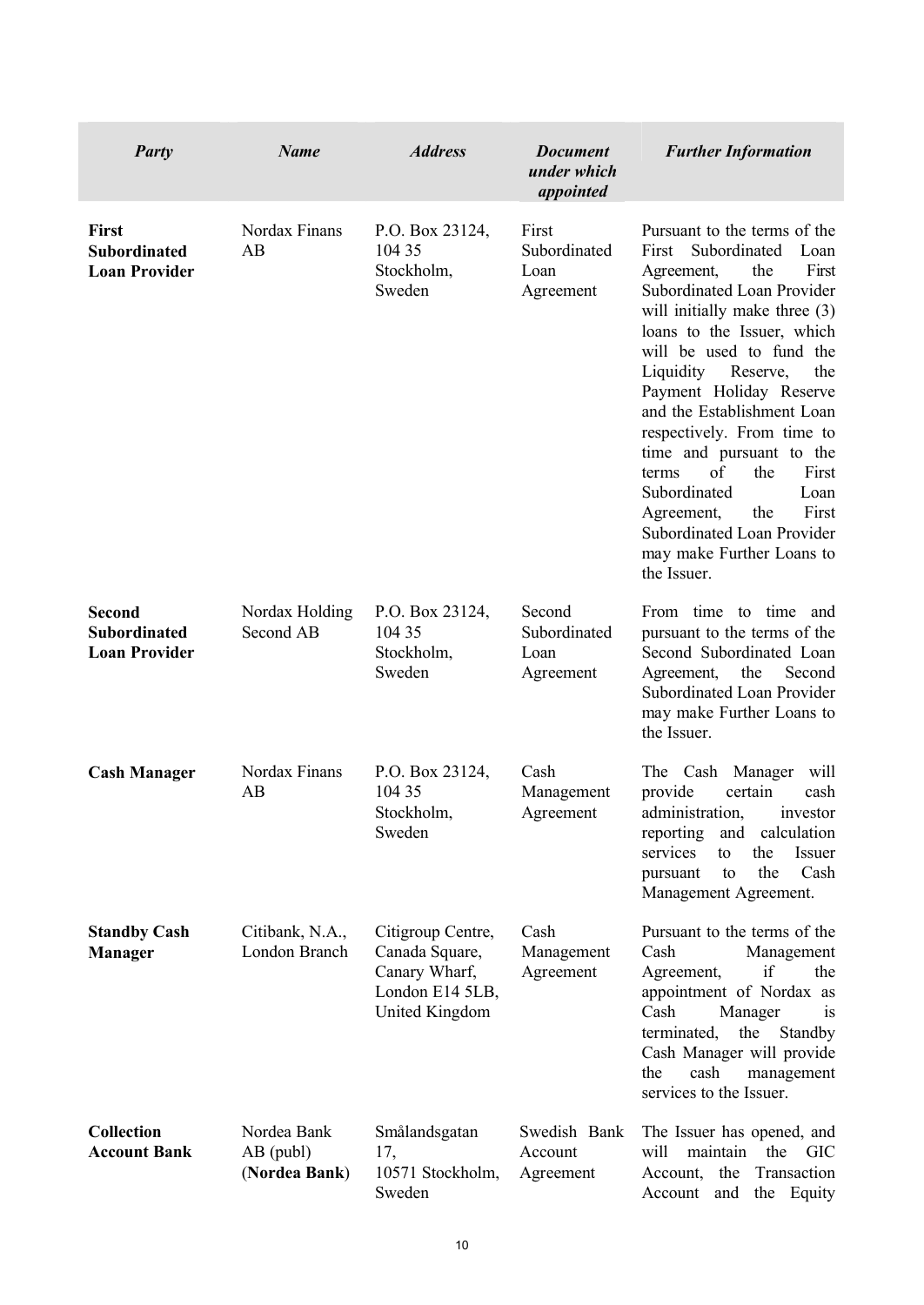| <b>Party</b>                                                                                                                                                               | <b>Name</b>                                   | <i><b>Address</b></i>                                                                     | <b>Document</b><br>under which<br>appointed                                                        | <b>Further Information</b>                                                                                                                                                                                                                                                                                                                                                 |
|----------------------------------------------------------------------------------------------------------------------------------------------------------------------------|-----------------------------------------------|-------------------------------------------------------------------------------------------|----------------------------------------------------------------------------------------------------|----------------------------------------------------------------------------------------------------------------------------------------------------------------------------------------------------------------------------------------------------------------------------------------------------------------------------------------------------------------------------|
|                                                                                                                                                                            |                                               |                                                                                           |                                                                                                    | Account (collectively, the<br><b>Collection</b><br><b>Bank</b><br><b>Accounts</b> )<br>with<br>Nordea<br>Bank in Sweden.                                                                                                                                                                                                                                                   |
| Account<br><b>Reserve</b><br><b>Bank</b><br>(together<br>with the Collection<br>Account Bank, the<br><b>Banks</b><br>Account<br>each,<br>and<br>an<br><b>Account Bank)</b> | <b>BNP</b> Paribas<br>(London<br>Branch)      | 10 Harewood<br>Avenue, London<br><b>NW1 6AA,</b><br>United Kingdom                        | Reserve Bank<br>Account<br>Agreement                                                               | The Issuer has opened, and<br>will maintain the Liquidity<br>Reserve Account and the<br>Credit<br>Enhancement<br>Reserve Account (together,<br>the Reserve Accounts and<br>together with the Collection<br>Bank Accounts, the Issuer<br><b>Bank Accounts)</b> with BNP<br>Paribas (London Branch).                                                                         |
| <b>Note Trustee</b>                                                                                                                                                        | Citicorp Trustee<br>Company<br>Limited        | Citigroup Centre,<br>Canada Square,<br>Canary Wharf,<br>London E14 5LB,<br>United Kingdom | <b>Trust Deed</b>                                                                                  | The Note Trustee will be<br>appointed pursuant to the<br>Trust Deed to represent the<br>interests of the holders of<br><b>Notes</b><br>the<br>(the<br>Noteholders).                                                                                                                                                                                                        |
| <b>Security Trustee</b>                                                                                                                                                    | <b>Citicorp Trustee</b><br>Company<br>Limited | Citigroup Centre,<br>Canada Square,<br>Canary Wharf,<br>London E14 5LB,<br>United Kingdom | English Deed<br>of Charge,<br>Swedish<br>Security<br>Agreement<br>and Share<br>Pledge<br>Agreement | The Security Trustee will<br>hold the security granted<br>under the English Deed of<br>Charge, the Swedish Security<br>Agreement and the Share<br>Pledge<br>Agreement<br>on<br>behalf of itself and the other<br>Secured Parties. Only the<br>Security Trustee will<br>be<br>entitled<br>enforce<br>to<br>the<br>Security and<br>Issuer<br>the<br>Parent Company Security. |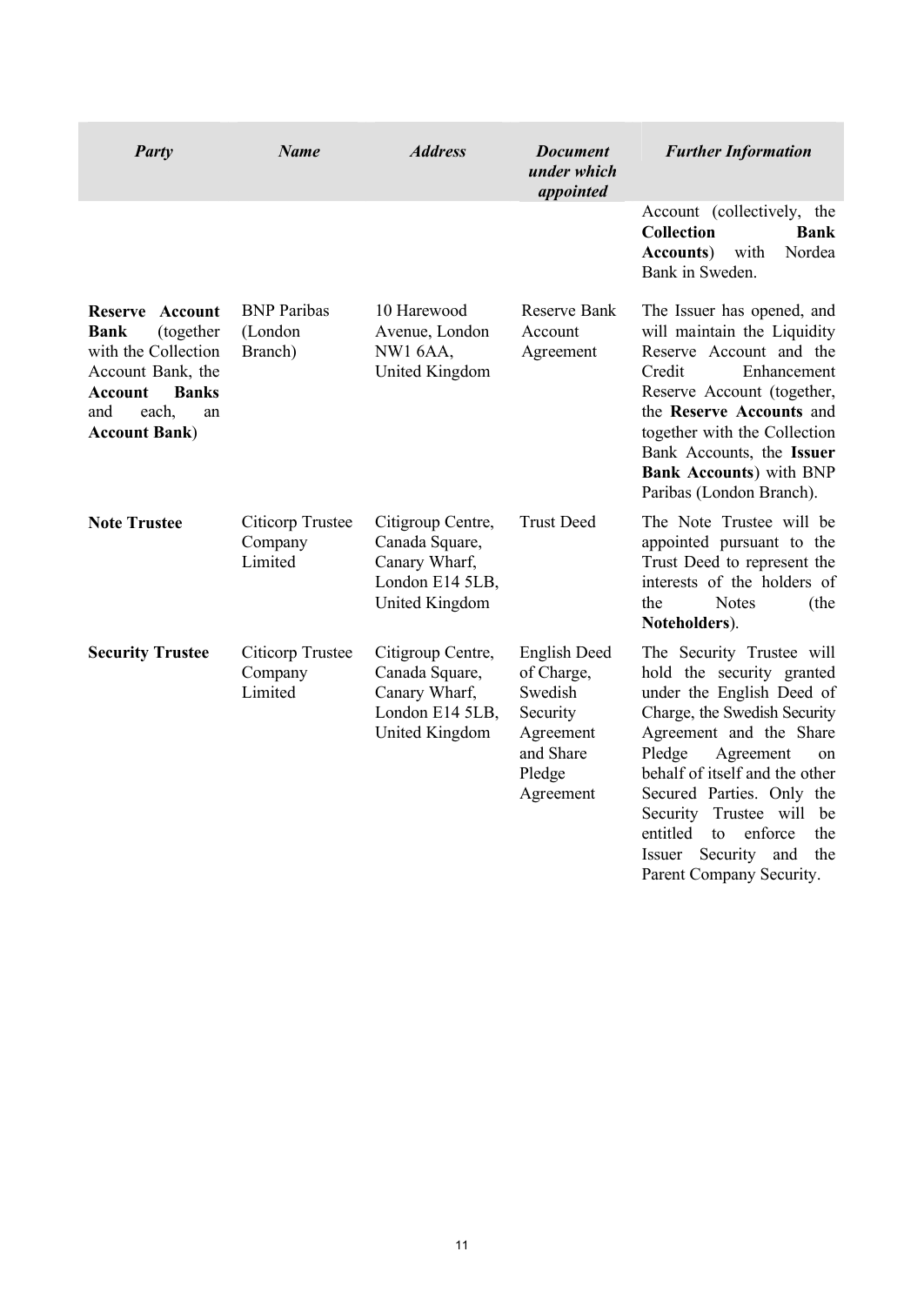| <b>Party</b>                        | <b>Name</b>                                                                                                                                                                                                                                                                                                                                                         | <b>Address</b>                                                                            | <b>Document</b><br>under which<br>appointed | <b>Further Information</b>                                                                                                                                                                                                                                            |
|-------------------------------------|---------------------------------------------------------------------------------------------------------------------------------------------------------------------------------------------------------------------------------------------------------------------------------------------------------------------------------------------------------------------|-------------------------------------------------------------------------------------------|---------------------------------------------|-----------------------------------------------------------------------------------------------------------------------------------------------------------------------------------------------------------------------------------------------------------------------|
| <b>Secured Parties</b>              | The Seller, the<br>Servicer, the<br>Standby<br>Servicer the<br>Cash Manager,<br>the Standby<br>Cash Manager,<br>the Account<br>Banks, the Note<br>Trustee, the<br>Noteholders, the<br>Security<br>Trustee, any<br>receiver or other<br>appointee of the<br>Security<br>Trustee, the<br>Service<br>Provider, the<br>Agents and each<br>Subordinated<br>Loan Provider |                                                                                           |                                             |                                                                                                                                                                                                                                                                       |
| <b>Service Provider</b>             | Tieto Sweden<br>AB                                                                                                                                                                                                                                                                                                                                                  | Fjärde<br>Bassängvägen 15,<br>11541<br>Stockholm,<br>Sweden                               | Servicing<br>Transfer<br>Agreement          | The Service Provider will<br>provide certain application<br>and<br>operations<br>support<br>support to the Servicer, the<br>Standby Servicer and any<br>replacement<br>Standby<br>Servicer<br>(as<br>appropriate)<br>pursuant to the Servicing<br>Transfer Agreement. |
| Principal<br>Paying<br><b>Agent</b> | Citibank, N.A.,<br>London Branch                                                                                                                                                                                                                                                                                                                                    | Citigroup Centre,<br>Canada Square,<br>Canary Wharf,<br>London E14 5LB,<br>United Kingdom | Agency<br>Agreement                         | The Principal Paying Agent<br>will be appointed to act as<br>principal<br>paying<br>agent<br>under<br>the<br>Agency<br>Agreement.                                                                                                                                     |
| <b>Agent Bank</b>                   | Citibank, N.A.,<br>London Branch                                                                                                                                                                                                                                                                                                                                    | Citigroup Centre,<br>Canada Square,<br>Canary Wharf,<br>London E14 5LB,<br>United Kingdom | Agency<br>Agreement                         | The Agent Bank will be<br>appointed to act as agent<br>bank under the Agency<br>Agreement and,<br>together<br>with the Principal Paying<br>Agent and the other Paying<br>Agents, the Agents.                                                                          |
| <b>Storage Company</b>              | Recall Sweden<br>AB                                                                                                                                                                                                                                                                                                                                                 | P.O. Box 30245,<br>SE-104 25<br>Stockholm,<br>Sweden                                      | Storage<br>Agreement                        | The Storage Company will<br>be appointed to provide for<br>the storage and safe keeping<br>of<br>Transferred<br>the                                                                                                                                                   |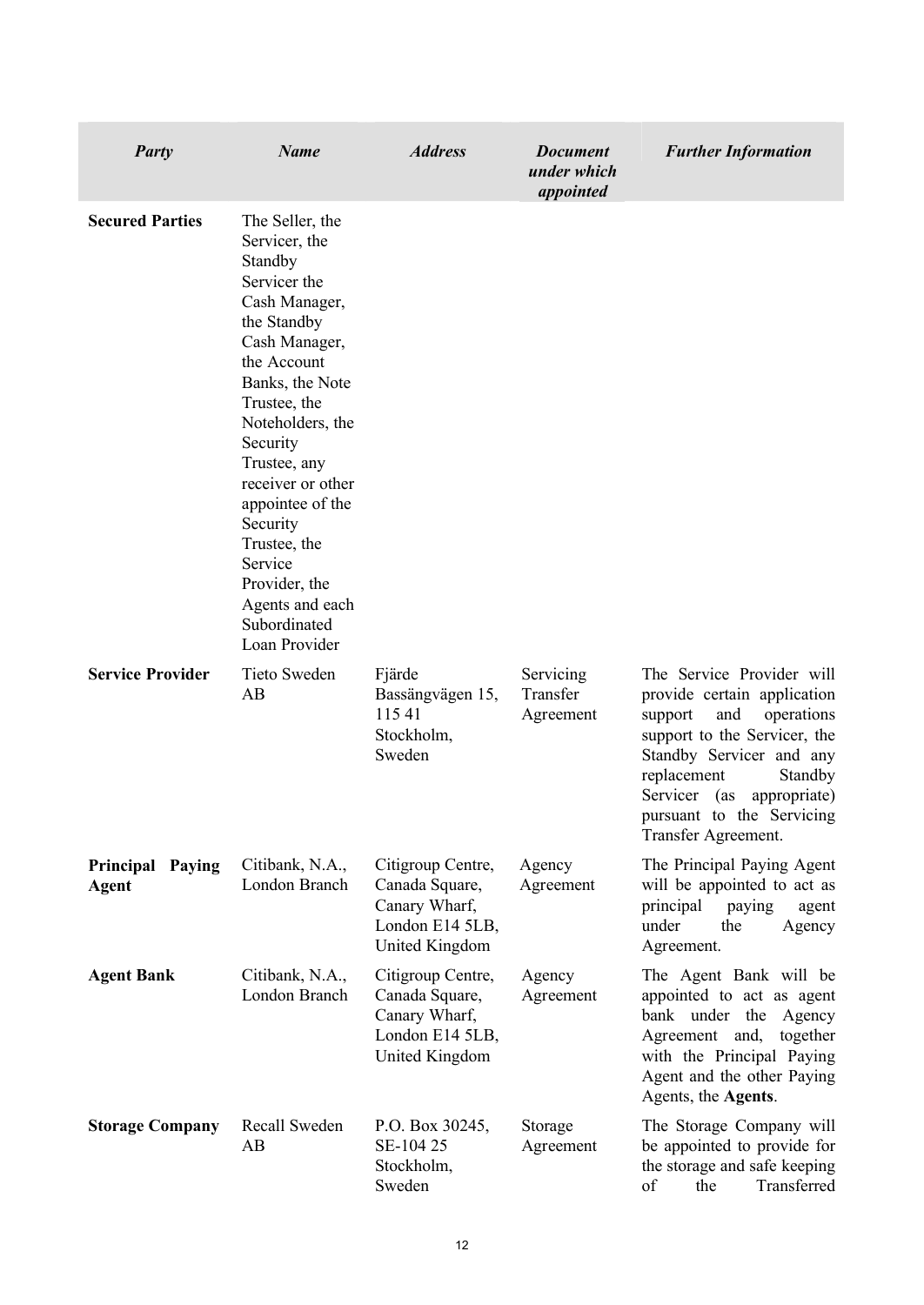| <b>Party</b>                         | <b>Name</b>                                                                                       | <b>Address</b>                                                                               | <b>Document</b><br>under which<br>appointed | <b>Further Information</b>                                                                                                                                                                                  |
|--------------------------------------|---------------------------------------------------------------------------------------------------|----------------------------------------------------------------------------------------------|---------------------------------------------|-------------------------------------------------------------------------------------------------------------------------------------------------------------------------------------------------------------|
|                                      |                                                                                                   |                                                                                              |                                             | Promissory Notes under the<br>Storage Agreement.                                                                                                                                                            |
| <b>Insurance</b><br><b>Companies</b> | Financial<br>Assurance<br>Company<br>Limited and<br>Financial<br>Insurance<br>Company<br>Limited. | Box 212, 101 24<br>Stockholm,<br>Sweden                                                      | N/A                                         | policies<br>The<br>insurance<br>relating to the Promissory<br>Notes are offered by the<br>Originator,<br>tied<br>as<br>a<br>insurance intermediary of<br>insurances provided by the<br>Insurance Companies. |
| <b>Arranger</b>                      | Citigroup<br><b>Global Markets</b><br>Limited                                                     | Citigroup Centre,<br>Canada Square,<br>Canary Wharf,<br>London E14<br>5LB, United<br>Kingdom |                                             | Citigroup Global Markets<br>Limited has been appointed<br>Arranger in respect of the<br>transaction.                                                                                                        |
| <b>Lead Managers</b>                 | Citigroup<br><b>Global Markets</b><br>Limited                                                     | Citigroup Centre,<br>Canada Square,<br>Canary Wharf,<br>London E14<br>5LB, United<br>Kingdom | Subscription<br>Agreement                   | Citigroup Global Markets<br>Limited and UBS Limited<br>have each been appointed<br>Lead Manager in respect of<br>the transaction.                                                                           |
|                                      | <b>UBS</b> Limited                                                                                | 1 Finsbury<br>Avenue, London<br>EC2M 2PP,<br><b>United Kingdom</b>                           | Subscription<br>Agreement                   |                                                                                                                                                                                                             |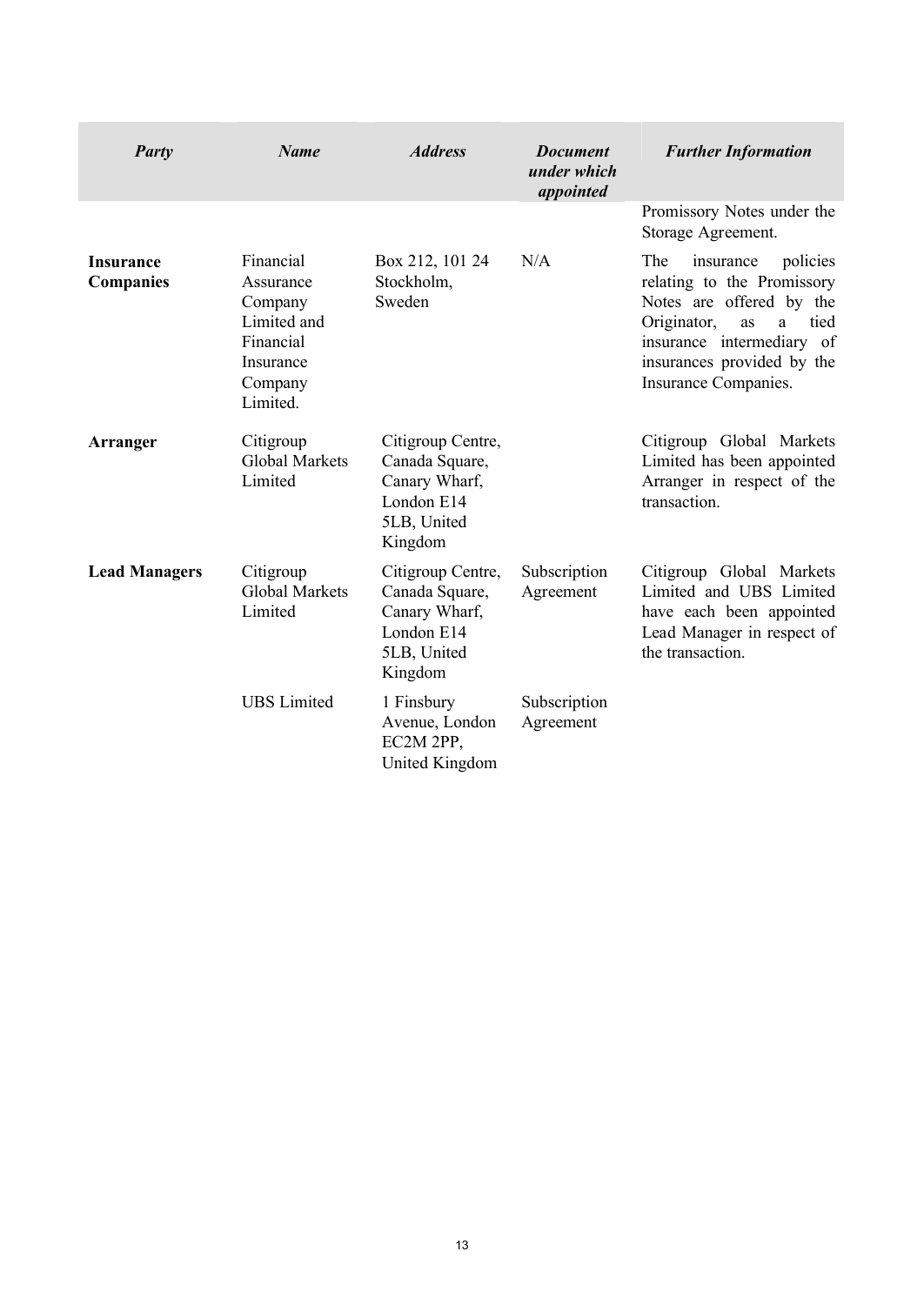#### **B. SUMMARY OF THE PORTFOLIO**

**The Portfolio** The Portfolio (as defined below) will consist of loans to consumers resident in Sweden (the **Customers** and each, a **Customer**) documented as negotiable promissory notes (Sw. *orderskuldebrev*) (each a **Promissory Note**) and which have been either:

- (a) transferred by the Seller to the Issuer on the Closing Date (such Promissory Notes comprising the **Initial Portfolio)**; or
- (b) transferred by the Seller to the Issuer during the Revolving Period (the **Additional Promissory Notes** and each, an **Additional Promissory Note**); or
- (c) transferred by the Seller to the Issuer after the Revolving Period End Date (the **Further Additional Promissory Notes** and each, a **Further Additional Promissory Note**),

(in each case, together with accrued interest) with the benefit of any insurance policy (if there is any such insurance policy in place) and have not been repurchased by the Originator (collectively, the **Transferred Promissory Notes** and each, a **Transferred Promissory Note**).

The repurchase price (the **Repurchase Price**) payable in respect of any repurchase of a Transferred Promissory Note by the Seller shall be an amount equal to the aggregate Principal Promissory Note Amount of the relevant Transferred Promissory Note together with all accrued and unpaid interest and all other amounts outstanding thereunder as at the Repurchase Date except in respect of Promissory Notes which are Written-off for which the repurchase price shall be an amount equal to their net book value according to IFRS.

All the Transferred Promissory Notes have been originated by the Originator.

After the Closing Date, the Seller will use reasonable efforts to sell and the Issuer will acquire Additional Promissory Notes from the Seller during the Revolving Period and, provided that the FA Conditions are satisfied, the Seller may offer to sell and the Issuer may acquire Further Additional Promissory Notes from the Seller during the period from (and excluding) the Revolving Period End Date to (and including) the Step-Up Date.

Additional Promissory Notes may constitute:

- (a) new loans made to new Customers; and/or
- (b) increased loans of which a Further Advance has been made to existing Customers.

**Additional Promissory Notes and Further Additional Promissory Notes**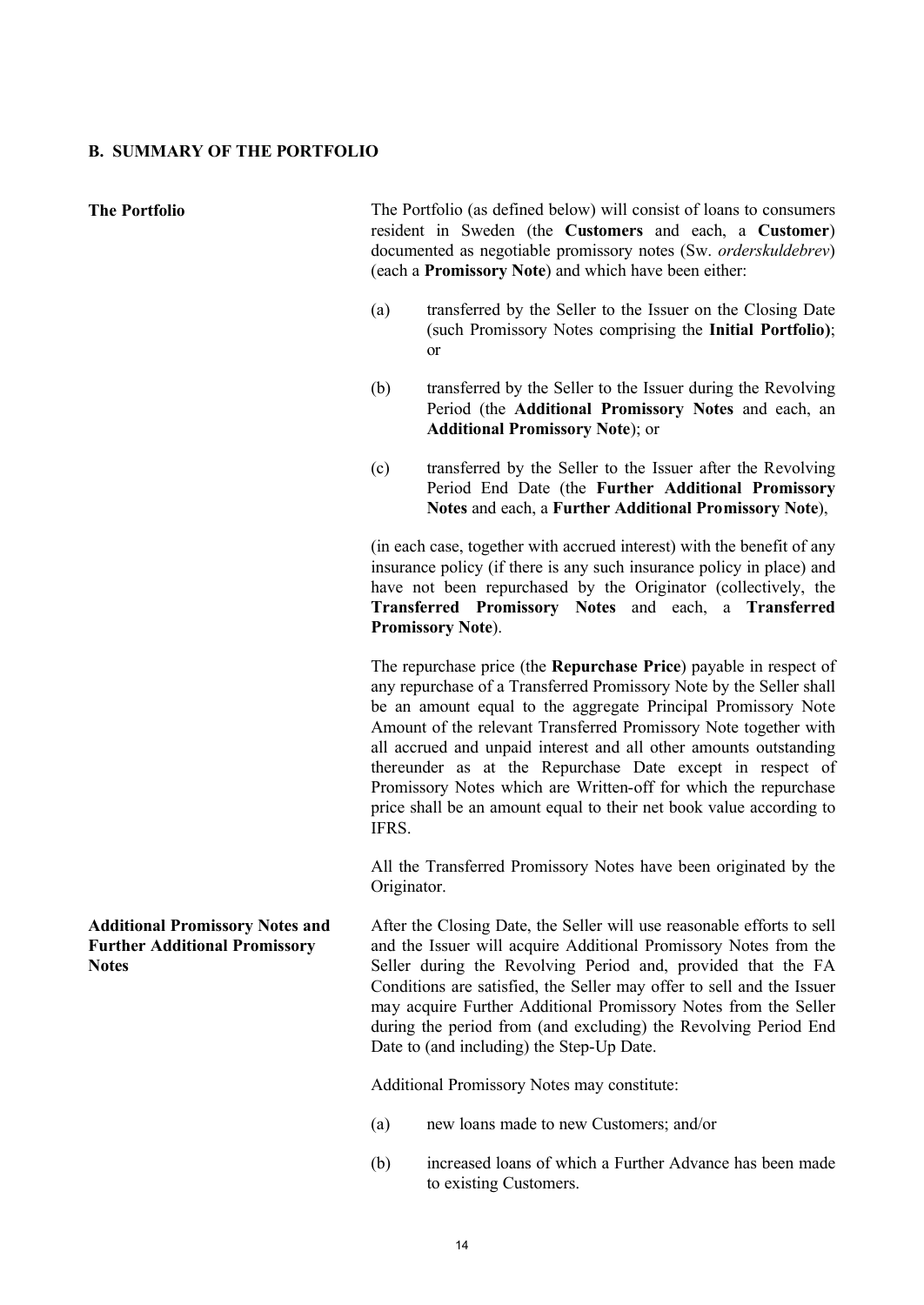Each Further Additional Promissory Note must constitute only of increased loans of which a Further Advance has been made to existing Customer(s).

For Further Advance purposes, the relevant Transferred Promissory Note will be repurchased by the Seller from the Issuer, and a new Promissory Note for a larger principal amount shall be sold to the Issuer, subject to the terms of the Loan Transfer Agreement.

Number of Promissory Notes 18,676

### **Provisional Portfolio characteristics as at 30 September 2011** (the **Pool Cut Date**)

| Total principal balance                        | SEK2,099,609,970 |
|------------------------------------------------|------------------|
| <b>Average current Promissory Note balance</b> | SEK112,423       |
| Average original Promissory Note balance       | SEK108,110       |
| Weighted average interest                      | 15.3%            |
| Weighted average seasoning                     | 37.0 months      |
| Weighted average remaining term                | 103.2 months     |
| Weighted average original term                 | 119.0 months     |

The Seller has selected Promissory Notes that, as at 30 September 2011 (the **Pool Cut Date**), have been provisionally identified to comprise the Initial Portfolio (the **Provisional Portfolio**).

From the Pool Cut Date to 6 December 2011 (the **Second Pool Cut Date**) the Provisional Portfolio will have decreased in size, (such decreased in size portfolio being referred to as the **Actual Provisional Portfolio**) resulting from, amongst others, repayment in full of certain Promissory Notes and the Loan Criteria no longer being met by certain Promissory Notes.

All Promissory Notes in the Actual Provisional Portfolio shall comprise the Initial Portfolio as at the Closing Date. A Promissory Note within the Actual Provisional Portfolio will however no longer be in the Initial Portfolio if during the period from (and including) the Second Pool Cut Date to (but excluding) the Closing Date such Promissory Note is repaid in full. However, to compensate for this, the Seller shall pay an amount equal to all collections received during the period from (and including) the Second Pool Cut Date to (but excluding) the Closing Date in respect of such fully repaid Promissory Notes (such amounts together with the collections in respect of the Transferred Promissory Notes in the Initial Portfolio for that same period, the **Pre-Closing Amount**) to the GIC Account on or around the Closing Date.

**Consideration** The consideration payable by the Issuer in respect of the Portfolio is an amount equal to the Initial Purchase Price and the Deferred Consideration. The Initial Purchase Price payable by the Issuer: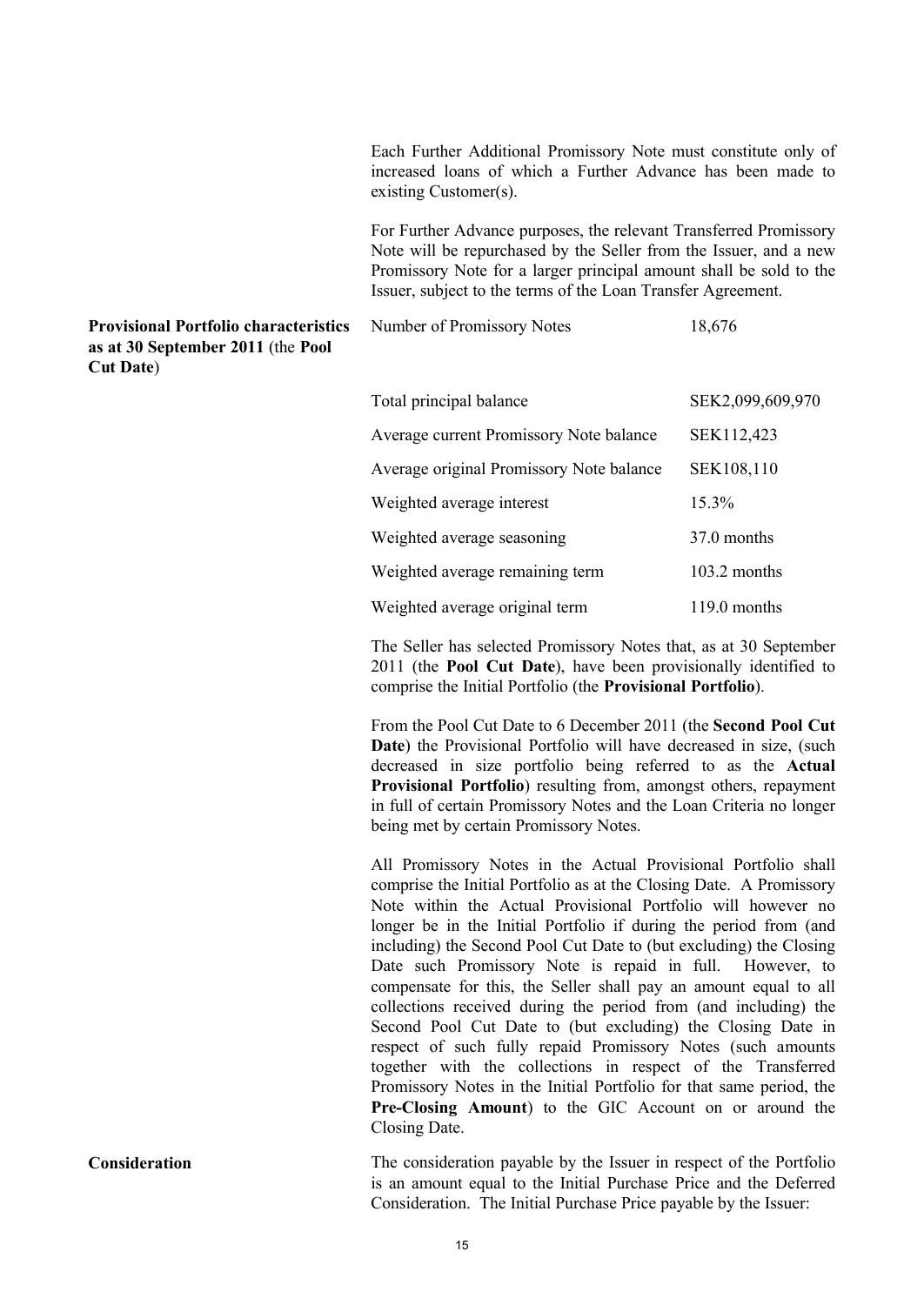- (a) for the Initial Portfolio is an amount equal to the Principal Promissory Note Amount of the Promissory Notes in the Actual Provisional Portfolio on the Second Pool Cut Date; and
- (b) for any Additional Promissory Notes or, as the case may be, any Further Additional Promissory Notes on each Transfer Date is an amount equal to the Principal Promissory Note Amount of such Promissory Notes to be sold by the Seller to the Issuer as at that Transfer Date.

The Deferred Consideration is paid on each Interest Payment Date subject to and in accordance with the applicable Priority of Payments.

**Representations and warranties** The Seller will make certain representations and warranties in respect of each Promissory Note in the Initial Portfolio as at the Closing Date and thereafter, in respect of each Additional Promissory Note and Further Additional Promissory Note, as applicable, on each Transfer Date under the Loan Transfer Agreement (the **Loan Criteria**).

> In respect of the Loan Criteria on Deposits, the Seller will continue to repeat such representation and warranty on each Interest Payment Date in respect of each Transferred Promissory Note. If, in respect of any Transferred Promissory Note, and at any time, the Customer has made a deposit with the Seller in the period between any two consecutive Interest Payment Dates, the Seller is required to repurchase the affected Transferred Promissory Notes pursuant to the Loan Transfer Agreement.

The Loan Criteria include the following:

**Ordinary Course of Business**: the Promissory Note is an asset of the Seller and has been originated and administered by the Seller in accordance with the Credit Policy and the Collection and Provisioning Policy;

**Customer**: at the time of origination of the Promissory Note, the Customer was noted as resident in Sweden in the Credit Bureau's register (or any other equivalent register) and each Customer is a natural person and not presently an employee of the Seller or a member of the Seller's group of companies;

**Deceased Customers**: to the best knowledge of the Seller, no Customer is deceased;

**Valid and Binding**: the Promissory Note has been duly executed by the Customer and constitutes a legal, valid and binding obligation of the relevant Customer (subject to bankruptcy, reorganisation, insolvency and other laws affecting the rights of creditors generally);

**Currency**: the Promissory Note is denominated and payable in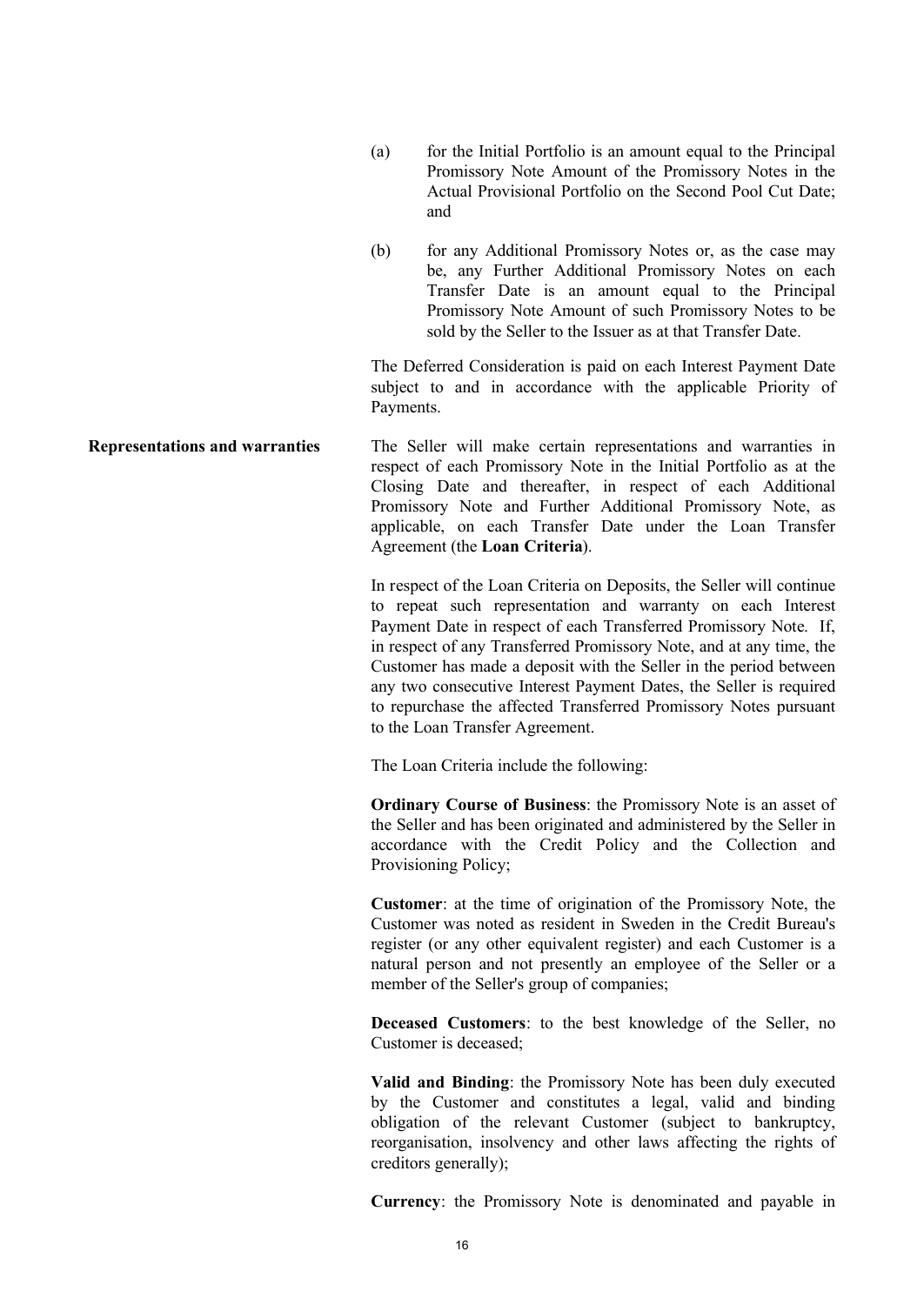Swedish Kronor;

**Maximum Maturity**: the Promissory Note has a maximum legal maturity of 12 years and 1 month;

**Minimum Term**: the Promissory Note has a minimum remaining legal maturity of 1 month;

**Monthly Payment**: the terms of the contract under which the Promissory Note arises requires the Customer to make monthly payments on the Promissory Note (although a Customer may request a Payment Holiday);

**Interest Rate**: the Promissory Note has a variable rate of interest set in accordance with the Credit Policy and the Collection and Provisioning Policy;

**Write-off**: the Promissory Note is not Written-off;

**Delinquent Promissory Note**: the Promissory Note is not Delinquent;

**Prepayment**: no notice of prepayment has been given on the Promissory Note by the Customer to the Seller;

**Solvency of the Customer**: to the best of the Seller's knowledge, the Customer in respect of the Promissory Note is not bankrupt, subject to a suspension of payments or otherwise insolvent or subject to any analogous procedure;

**Encumbrance**: the Promissory Note is not subject to any encumbrance;

**Assignability to the Issuer**: the Promissory Note can be freely and validly transferred by way of assignment and transfer to the Issuer without any requirement to obtain consent from the Customer and without otherwise breaching the Promissory Note;

**Set-off**: there are no circumstances which would give rise to any right of set off, withholding, suspension, counterclaim, defence or deduction (including any objection under Section 15 of the Swedish Promissory Notes Act (Sw. *lag (1936:81) om skuldebrev*) on the part of the Customer in respect of any amount owing by such Customer under the Promissory Note (including the amount as reflected by the Initial Purchase Price of the Promissory Note);

**Contracts**: the Promissory Note is substantially in the form set out in the relevant schedules to the Loan Transfer Agreement;

**Books and records**: the Seller has kept full and proper accounts, books and records showing all material transactions, payments, receipts and proceedings relating to the Promissory Note;

**Loan Value**: the maximum principal amount outstanding (including any capitalised interest) of the Promissory Note is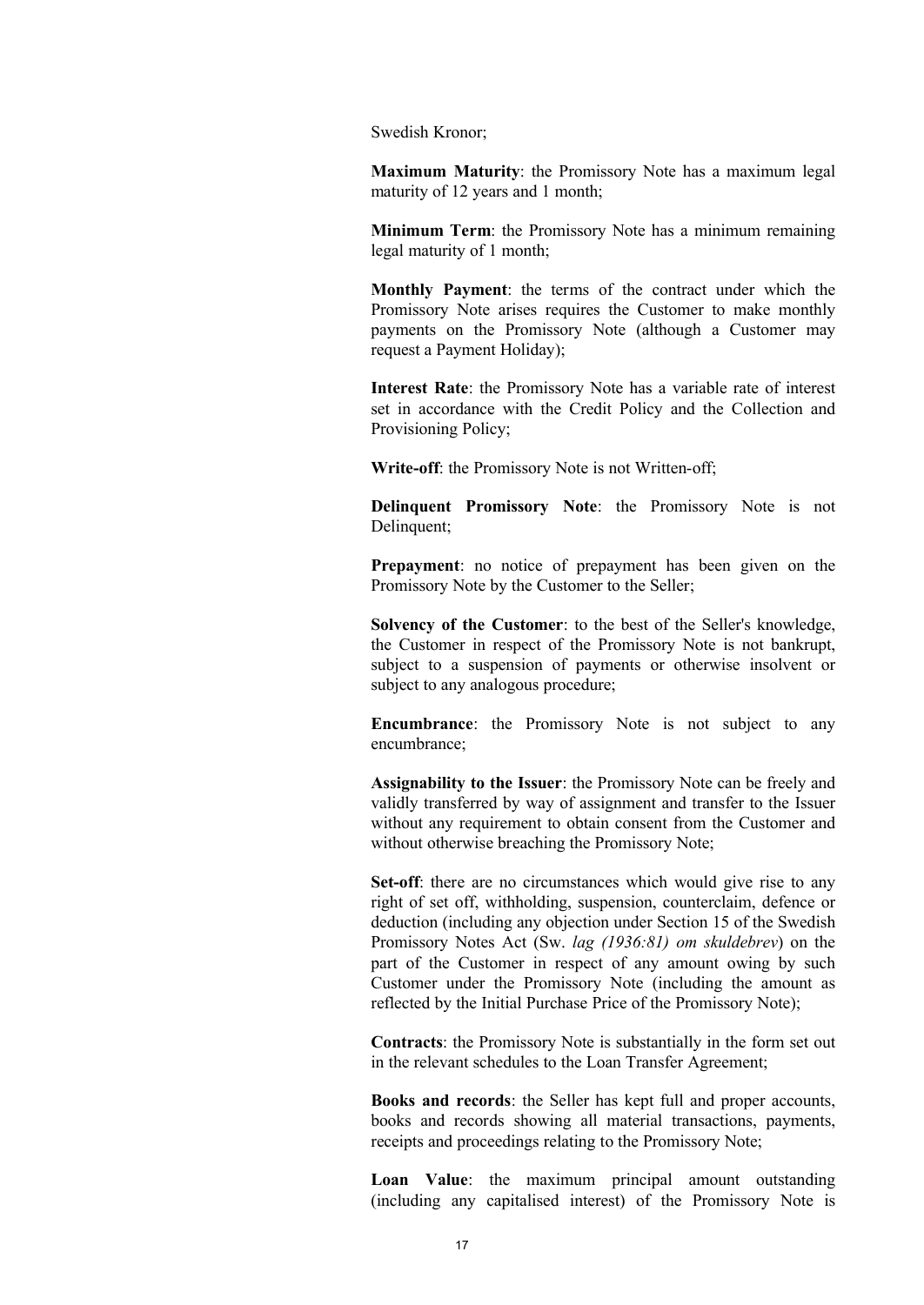SEK 310,000;

**Direct Mail**: the Promissory Note will not cause the percentage of Promissory Notes in the Portfolio (by balance) originated via direct mail programmes to be less than 90%;

**Governing Law**: the Promissory Note is governed by the laws of Sweden;

**Compliance with Laws**: the terms of each Promissory Note complies with all applicable laws, including in relation to the Consumer Credit Act (Sw. *Konsumentkreditlagen* (2010:1846), and other similar regulations under Swedish law including the rules and regulations of the Swedish Financial Supervisory Authority (Sw. *Finansinspektionen*);

**Deposits**: the Seller has not taken any deposits from each relevant Customer;

**High value loans**: the Promissory Note will not cause the percentage of Promissory Notes in the Portfolio (by balance) with a principal amount outstanding (including any capitalised interest) in excess of SEK275,000 to be greater than 22%;

**Margin**: the Promissory Note will not cause the percentage of Promissory Notes in the Portfolio (by balance) with a margin (net of the Issuer's cost of funding and calculated based on the interest rate most recently notified in writing to the Customer (whether or not such rate has become effective)) exceeding 13% to be greater than 10%;

**Direct debit:** the Promissory Note will not cause the percentage of Promissory Notes in the Portfolio (by balance) where the relevant Customer pays by direct debit to be less than 60% (unless payments by direct debit become prohibited by a change in Swedish law);

**Debt to income 1**: the Promissory Note will not cause the percentage of Promissory Notes in the Portfolio (by balance) where the debt to income ratio of the Customer exceeds 3.5:1 to be greater than 10%;

**Debt to income 2**: the debt to income ratio of the Customer does not exceed 5:1 where the principal amount outstanding (including capitalised interest) of the Promissory Note exceeds SEK120,000;

**Minimum Age**: at the time of origination of the Promissory Note, the Customer is at least 20 years old;

**Unemployment**: at the time of origination, to the best knowledge of the Seller at least one Customer under the Promissory Note is employed;

**Risk class D (591-640)**: the Promissory Note will not cause the percentage of Promissory Notes in the Portfolio (by balance) with a risk class of "risk class D (591-640)" pursuant to the Originator's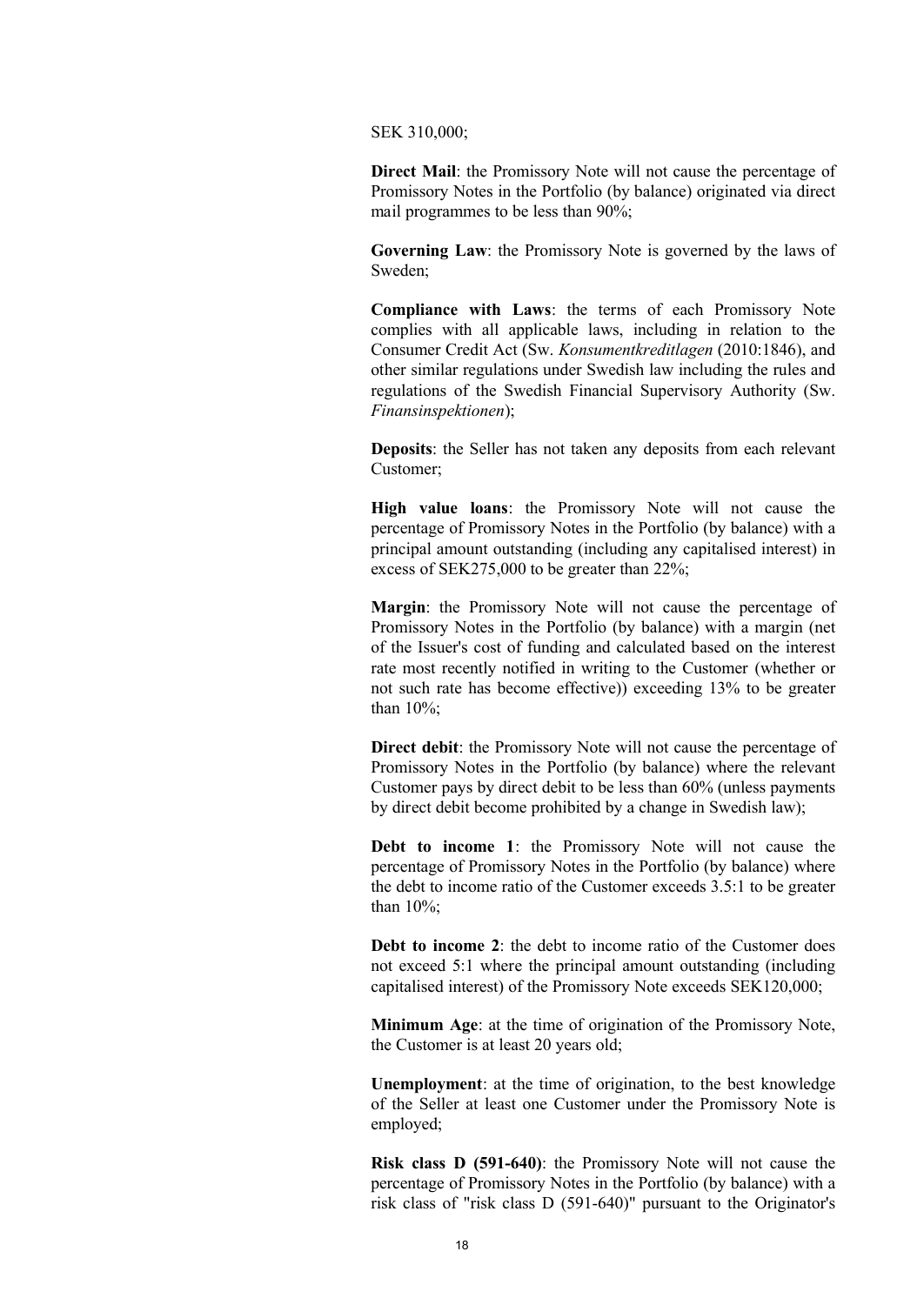Risk Model to be greater than 9%;

|                                                                  | <b>Risk class E (low-590)</b> : the Promissory Note will not cause the<br>percentage of Promissory Notes in the Portfolio (by balance) with a<br>risk class of "risk class E (low-590)" pursuant to the Originator's<br>Risk Model to be greater than 1%; and                                                                                                                                                                                                                                                               |                                                                                                                                                                                                                                                                                                                                     |  |
|------------------------------------------------------------------|-----------------------------------------------------------------------------------------------------------------------------------------------------------------------------------------------------------------------------------------------------------------------------------------------------------------------------------------------------------------------------------------------------------------------------------------------------------------------------------------------------------------------------|-------------------------------------------------------------------------------------------------------------------------------------------------------------------------------------------------------------------------------------------------------------------------------------------------------------------------------------|--|
|                                                                  | Score Missing: $(a)$                                                                                                                                                                                                                                                                                                                                                                                                                                                                                                        | in respect of the Promissory Notes in the<br>Initial Portfolio only, the Promissory Note<br>will not cause the cumulative amount of<br>such Promissory Notes (by<br>balance)<br>allocated a risk class of "score missing"<br>pursuant to the Originator's Risk Model to<br>be greater than SEK51,698,833; and                       |  |
|                                                                  | (b)                                                                                                                                                                                                                                                                                                                                                                                                                                                                                                                         | in respect of any Additional Promissory<br>Note or Further Additional Promissory<br>Note, the Promissory Note has not been<br>allocated a risk class of "score missing"<br>pursuant to the Originator's Risk Model.                                                                                                                 |  |
|                                                                  | Transfer Agreement.                                                                                                                                                                                                                                                                                                                                                                                                                                                                                                         | <b>Risk Model</b> means the matrix set out in schedule 12 to the Loan                                                                                                                                                                                                                                                               |  |
| <b>Credit Policy</b>                                             | The Credit Policy is the underwriting and lending policy of the<br>Originator, as set out in the Servicing Agreement. The Originator<br>may change the Credit Policy, provided that such changes would be<br>acceptable to a prudent lender of unsecured loans to borrowers in<br>Sweden. Changes to the Credit Policy will be notified by the<br>Servicer to each Rating Agency.                                                                                                                                           |                                                                                                                                                                                                                                                                                                                                     |  |
| <b>Collection and Provisioning Policy</b>                        | The Collection and Provisioning Policy is the collection and<br>provisioning policy applied by the Originator from time to time for<br>Swedish promissory notes which are beneficially owned by the<br>The Originator may change the Collection and<br>Originator.<br>Provisioning Policy, provided that such changes would be<br>acceptable to a prudent lender of unsecured loans to borrowers in<br>Sweden. Changes to the Collection and Provisioning Policy will be<br>notified by the Servicer to each Rating Agency. |                                                                                                                                                                                                                                                                                                                                     |  |
| <b>Re-purchase of the Transferred</b><br><b>Promissory Notes</b> | The<br>Originator<br>Transferred Promissory Notes unless:                                                                                                                                                                                                                                                                                                                                                                                                                                                                   | shall<br>repurchase the relevant<br>Transferred<br>Promissory Notes from the Issuer upon breach of any Loan Criteria<br>(which is either not capable of remedy or if the Seller has failed to<br>remedy it within the agreed grace period). Besides this obligation<br>to repurchase, the Seller is not permitted to repurchase any |  |
|                                                                  | (a)                                                                                                                                                                                                                                                                                                                                                                                                                                                                                                                         | such repurchase is for the purpose of a Further Advance and<br>the increased loan will be purchased by the Issuer as an<br>Additional Promissory Note or a Further Additional<br>Promissory Note, as the case may be;                                                                                                               |  |

(b) such repurchase is for a Transferred Promissory Note which is Written-off (but, for the avoidance of doubt, was not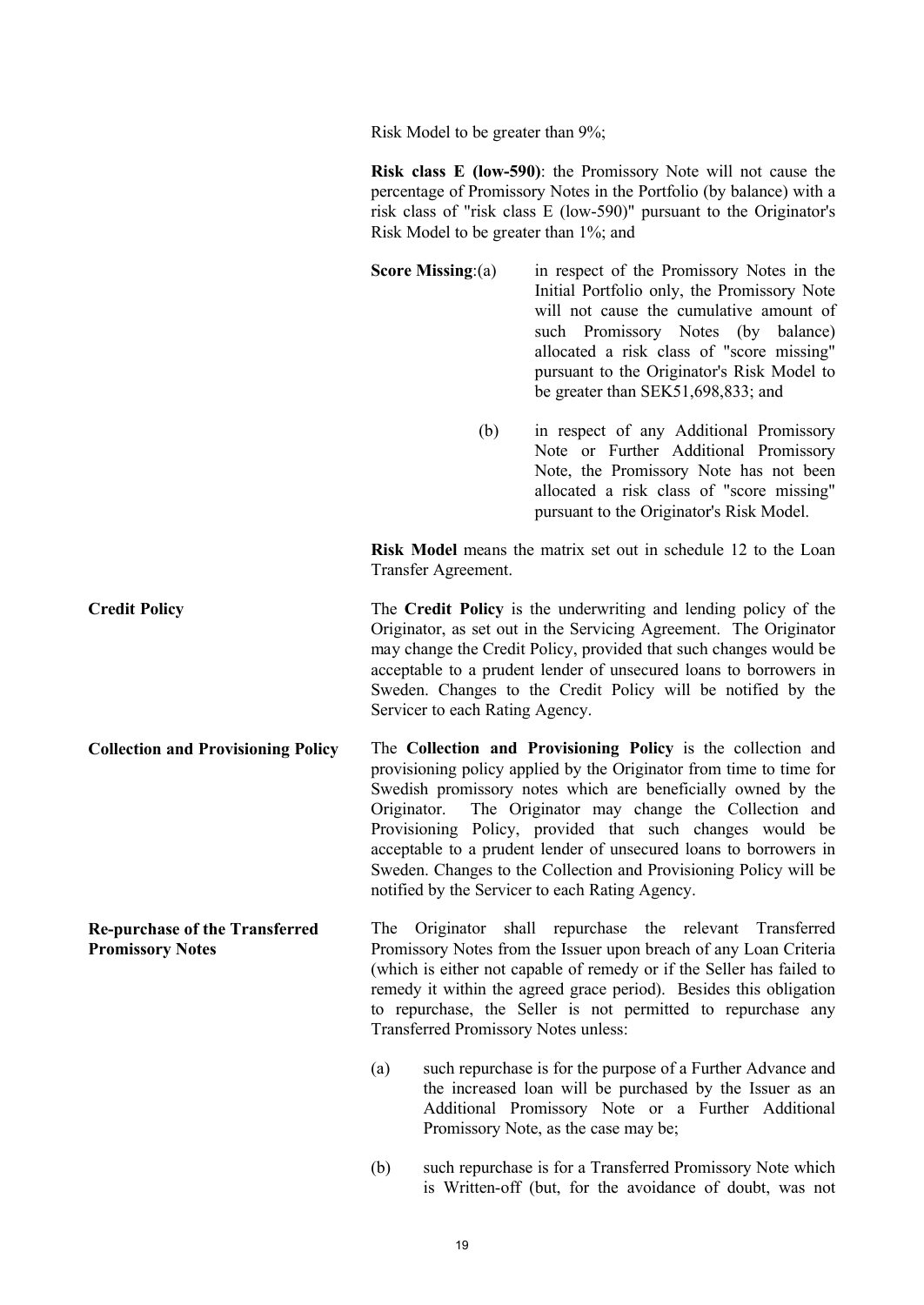Written-off on the Closing Date or, as applicable, the relevant Transfer Date) at a purchase price equal to its net book value according to IFRS; or

(c) such repurchase is for an Excluded Promissory Note (including where there has not been any breach of the Excluded Promissory Note Percentage).

**Promissory Note Covenants** Pursuant to the Servicing Agreement, the Servicer will agree to calculate and determine on the Business Day falling immediately after each Cut-off Date during the Revolving Period (each a **Testing Date**) the percentage of Excluded Promissory Notes in the Portfolio (by balance) as at the immediately preceding Cut-off Date (the **Excluded Promissory Note Percentage**).

> The Servicer will include all such information as calculated and determined on each Testing Date in respect of the Excluded Promissory Note Percentage in the Servicing Report due on the immediately following Servicing Report Performance Date as well as a confirmation of whether the Excluded Promissory Note Repurchase Obligation has been satisfied by the Seller by the immediately following Calculation Date in the event that the Excluded Promissory Note Percentage had exceeded 2.500% on a Testing Date (collectively, the **Excluded Promissory Note Information**) to the Cash Manager on or before the immediately following Calculation Date in order for such information to be incorporated in the Monthly Report to be prepared by the Cash Manager.

> The Servicer will give notice to the Noteholders of the Most Senior Class and the Noteholder Representative (as defined in the Conditions) (if a Noteholder Representative is appointed):

- (a) no later than two (2) Business Days after a Testing Date if it has been determined on such Testing Date that the Excluded Promissory Note Percentage had exceeded  $2.500\%$ ;
- (b) no later than one (1) Business Days after the Calculation Date immediately following such Testing Date if it has been determined that the Excluded Promissory Note Percentage had exceeded 2.500% and that the Excluded Promissory Note Repurchase Obligation is breached,

and liaise with the Noteholders of the Most Senior Class or, if appointed, Noteholder Representative for its determination in respect of Trigger Event (k).

Pursuant to the Loan Transfer Agreement, the Seller, during the Revolving Period:

(a) may repurchase from the Issuer from time to time any Excluded Promissory Note; and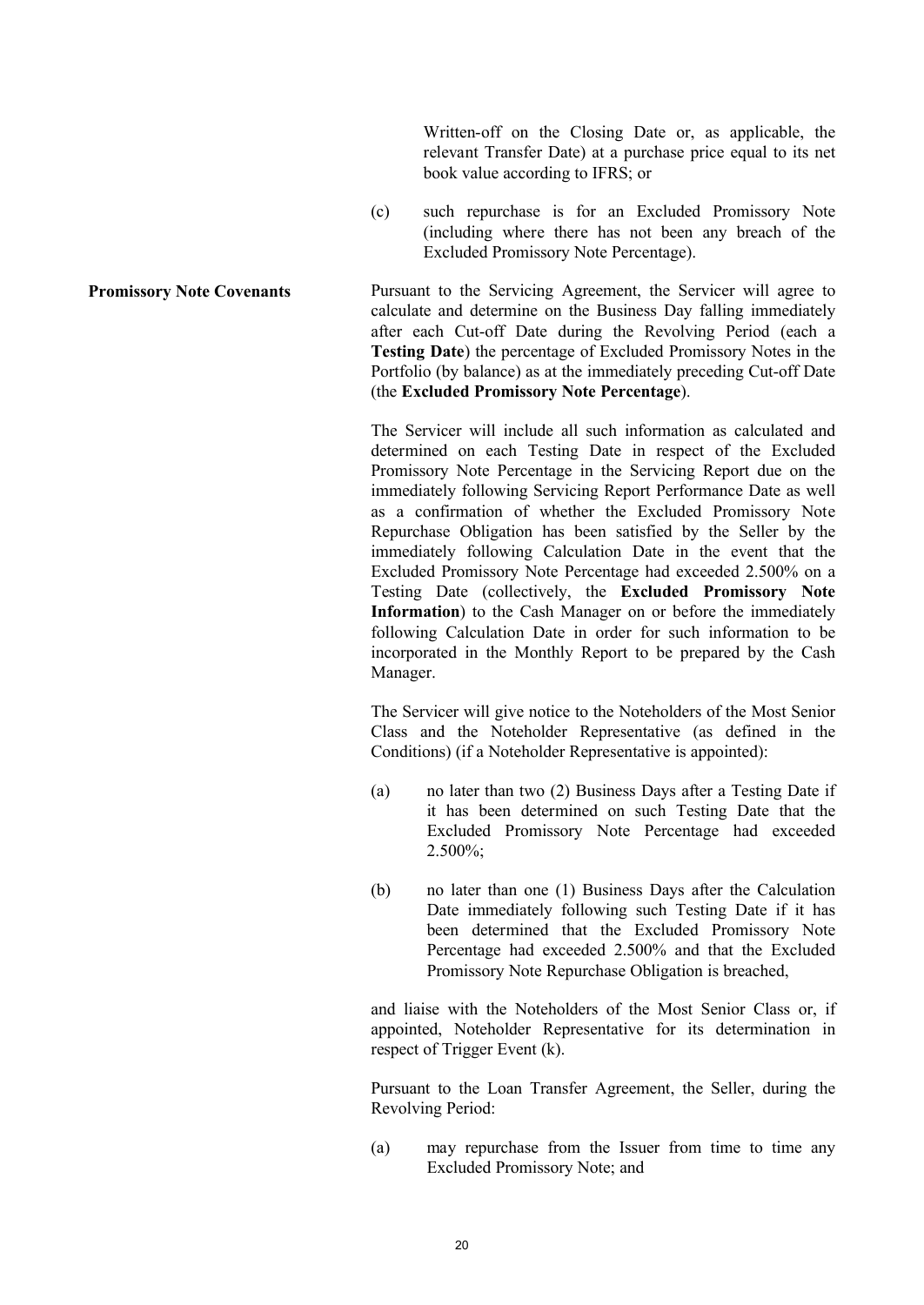(b) will repurchase from the Issuer, no later than on the Calculation Date immediately following the relevant Testing Date, each Excluded Promissory Note (as represented by the Excluded Promissory Note Percentage determined by the Servicer) if the Servicer had, on such Testing Date, determined that the Excluded Promissory Note Percentage has exceeded 2.500% (the **Excluded Promissory Note Repurchase Obligation**).

**Excluded Promissory Note** means any Transferred Promissory Note which satisfies at least one of the following criteria (as at the initial origination of that Promissory Note):

- (a) the Customer was over 60 years old and the Promissory Note had a remaining term greater than 120 months;
- (b) the Customer was temporarily employed and the Promissory Note had no co-applicant; or
- (c) the monthly payment by the Customer on the Promissory Note:
	- (i) allocated a risk class of "risk class A (741-high)" or "risk class B (691-740)" pursuant to the Originator's Risk Model exceeded 20% of that Customer's gross monthly income and the Promissory Note had a remaining term greater than 60 months; or
	- (ii) allocated a risk class of "risk class C (641-690)", "risk class D (591-640)" or "risk class E (low-590)" pursuant to the Originator's Risk Model exceeded 15% of that Customer's gross monthly income and the Promissory Note had a remaining term greater than 60 months.

**Consideration for repurchase** The consideration payable by the Originator in respect of the repurchase of the Transferred Promissory Notes shall be equal to the aggregate Principal Promissory Note Amount of the relevant Transferred Promissory Note plus accrued but unpaid interest. In the case of any Transferred Promissory Note which is Written-off, the consideration payable by the Originator in respect of the repurchase shall be equal to its net book value according to IFRS.

**Delinquent Delinquent** means, in respect of a Promissory Note on a given date, interest, expenses and principal which are due and payable but remain unpaid and are not Written-off on that date.

> For these purposes, "due" shall mean due under the Promissory Note without regard to any forgiveness, rescheduling, or other concessionary amendment to the relevant Customer's payment obligations granted by or on behalf of the Issuer, the Seller or the Servicer after the origination of the Promissory Note (including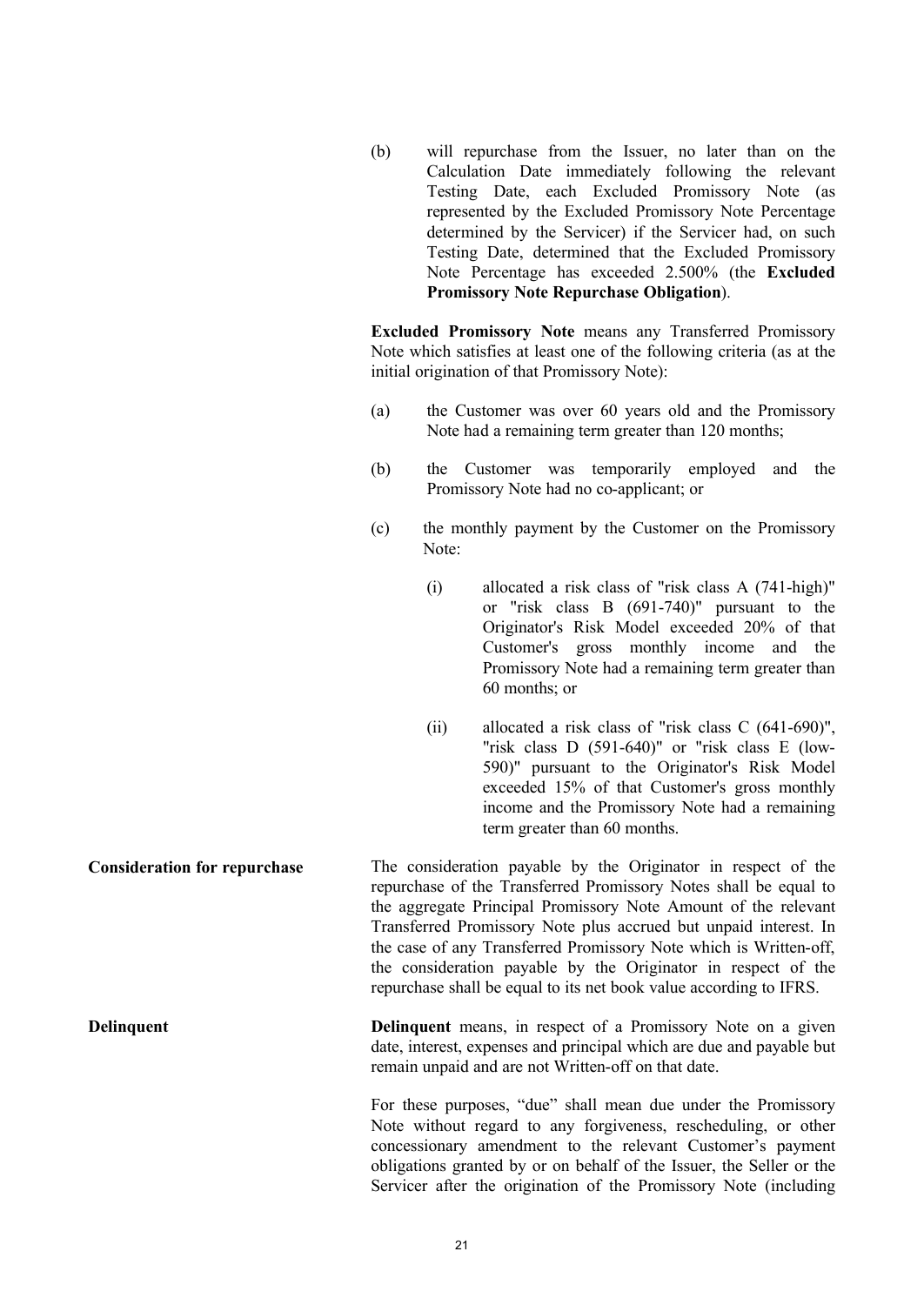without limitation origination to consolidate Further Advances), unless such forgiveness, rescheduling or other concessionary amendment has been made in accordance with the Collection and Provisioning Policy.

For the avoidance of doubt, a Promissory Note in respect of which a Payment Holiday has been granted in accordance with the Credit Policy to a Customer which is not otherwise Delinquent shall not be considered "due" so long as such Payment Holiday applies.

**Written-off Written-off** means, in respect of a Promissory Note on a given date, that the relevant Customer(s) is/are six (6) months in arrears such that the amount due from that Customer is greater than the previous most recent five (5) months' invoiced instalments, interest and fees.

> For these purposes, "due" shall mean due under the Promissory Note without regard to any forgiveness, rescheduling, or other concessionary amendment to the relevant Customer's payment obligations granted by or on behalf of the Issuer, the Seller or the Servicer after the origination of the Promissory Note (including without limitation origination to consolidate Further Advances), unless such forgiveness, rescheduling or other concessionary amendment has been made in accordance with the Collection and Provisioning Policy.

> For the avoidance of doubt, a Promissory Note in respect of which a Payment Holiday has been granted in accordance with the Credit Policy to a Customer which is not otherwise Written-off shall not be considered "due" so long as such Payment Holiday applies.

### **C. RELEVANT DATES AND PERIODS**

| <b>Closing Date</b>       | The Notes will be issued on or about 8 December 2011 (or such<br>later date as may be agreed between the Issuer and the Lead<br>Managers).                                                                                                                                                                                                                                                                                                                                                                                                                                           |
|---------------------------|--------------------------------------------------------------------------------------------------------------------------------------------------------------------------------------------------------------------------------------------------------------------------------------------------------------------------------------------------------------------------------------------------------------------------------------------------------------------------------------------------------------------------------------------------------------------------------------|
| <b>Calculation Date</b>   | Two (2) Business Days before each Interest Payment Date (each<br>such date, a Calculation Date), the Cash Manager will, based on<br>information relating to collections on the Transferred Promissory<br>Notes received from the Servicer as set out in the Servicing Report<br>for the relevant period, perform calculations in respect of the<br>immediately preceding Calculation Period and determine payments<br>to be made to, amongst others, the Noteholders in accordance with<br>the relevant Priority of Payments on the immediately succeeding<br>Interest Payment Date. |
| <b>Calculation Period</b> | Amounts available for payment on the Notes on any Interest<br>Payment Date will depend on the payments and other collections<br>received with respect to the Transferred Promissory Notes during<br>the applicable Calculation Period. Each Calculation Period will<br>commence on (but exclude) a Cut-off Date (or, in the case of the<br>first Calculation Period, the Second Pool Cut Date) and will end on                                                                                                                                                                       |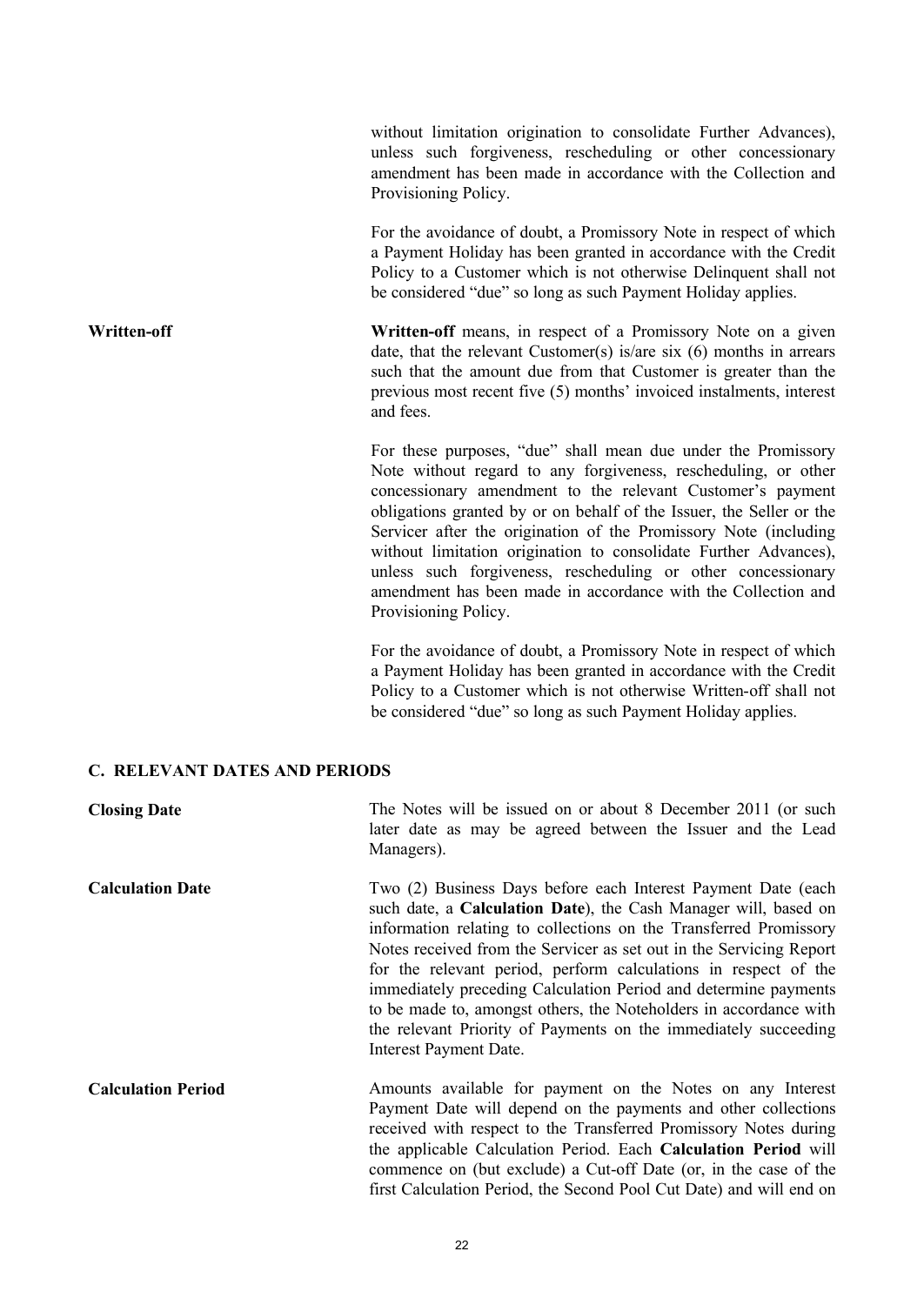|                                                                 | (and include) the next following Cut-off Date.                                                                                                                                                                                                                                                                                                                                                                                                                                                                                                                                                             |
|-----------------------------------------------------------------|------------------------------------------------------------------------------------------------------------------------------------------------------------------------------------------------------------------------------------------------------------------------------------------------------------------------------------------------------------------------------------------------------------------------------------------------------------------------------------------------------------------------------------------------------------------------------------------------------------|
| <b>Cut-off Date</b>                                             | Cut-off Date means the third Business Day of each month.                                                                                                                                                                                                                                                                                                                                                                                                                                                                                                                                                   |
| <b>Monthly Acquisition Period</b>                               | Subject to satisfaction of the conditions in the Loan Transfer<br>Agreement, the Issuer may, after the Closing Date and during the<br>Revolving Period, continuously acquire Additional Promissory<br>Notes from the Seller. The Issuer will pay the Initial Purchase Price<br>for such Additional Promissory Notes on the Interest Payment Date<br>immediately following the Monthly Acquisition Period (or if there<br>is insufficient Principal Receipts to pay the Initial Purchase Price on<br>that Interest Payment Date, on any subsequent Interest Payment<br>Date when such funds are available). |
|                                                                 | The Monthly Acquisition Period is the period from (but<br>excluding) the Closing Date, to and including the Cut-off Date of<br>the following month, and thereafter from but excluding the Cut-off<br>Date of each month to and including the Cut-off Date of the<br>following month.                                                                                                                                                                                                                                                                                                                       |
| <b>Transfer Date</b>                                            | Each date after the Closing Date on which a transfer of Additional<br>Promissory Notes or Further Additional Promissory Notes, as the<br>case may be, shall be completed and title shall pass to the Issuer.                                                                                                                                                                                                                                                                                                                                                                                               |
|                                                                 | In respect each Further Additional Promissory Note, the Initial<br>Purchase Price in respect of the Promissory Note to be purchased<br>by the Issuer payable by the Issuer will be fully netted against the<br>aggregate amount of $(A)$ the amount payable by the Seller for the<br>repurchase of the relevant Promissory Note from the Issuer and (B)<br>the proceeds payable by the Seller to the Issuer from the advance of<br>Further Loan(s) under the First Subordinated Loan Agreement on<br>the Transfer Date.                                                                                    |
| <b>Revolving Period End Date and</b><br><b>Revolving Period</b> | The revolving period (Revolving Period) will commence on (and<br>include) the Closing Date and will end on (and include) the<br>Revolving Period End Date. The Revolving Period End Date is<br>the earlier to occur of:                                                                                                                                                                                                                                                                                                                                                                                    |
|                                                                 | (a)<br>the date on which a Trigger Event occurs;                                                                                                                                                                                                                                                                                                                                                                                                                                                                                                                                                           |
|                                                                 | the date on which a Note Event of Default occurs; and<br>(b)                                                                                                                                                                                                                                                                                                                                                                                                                                                                                                                                               |
|                                                                 | (c)<br>the Interest Payment Date falling in December 2014.                                                                                                                                                                                                                                                                                                                                                                                                                                                                                                                                                 |
| <b>Interest Payment Date</b>                                    | The 15th day of each month in each year or, if such day is not a<br>Business Day, on the next Business Day in that calendar month (if<br>there is one) or the preceding Business Day (if there is not). The<br>first Interest Payment Date will be the Interest Payment Date falling<br>in February 2012.                                                                                                                                                                                                                                                                                                  |
| <b>Interest Periods</b>                                         | Interest on the Notes is payable by reference to successive Interest<br>Periods. The first Interest Period will commence on (and include)<br>the Closing Date and end on (but exclude) the Interest Payment<br>Date falling in February 2012, and each subsequent Interest Period<br>will commence on (and include) an Interest Payment Date and end                                                                                                                                                                                                                                                       |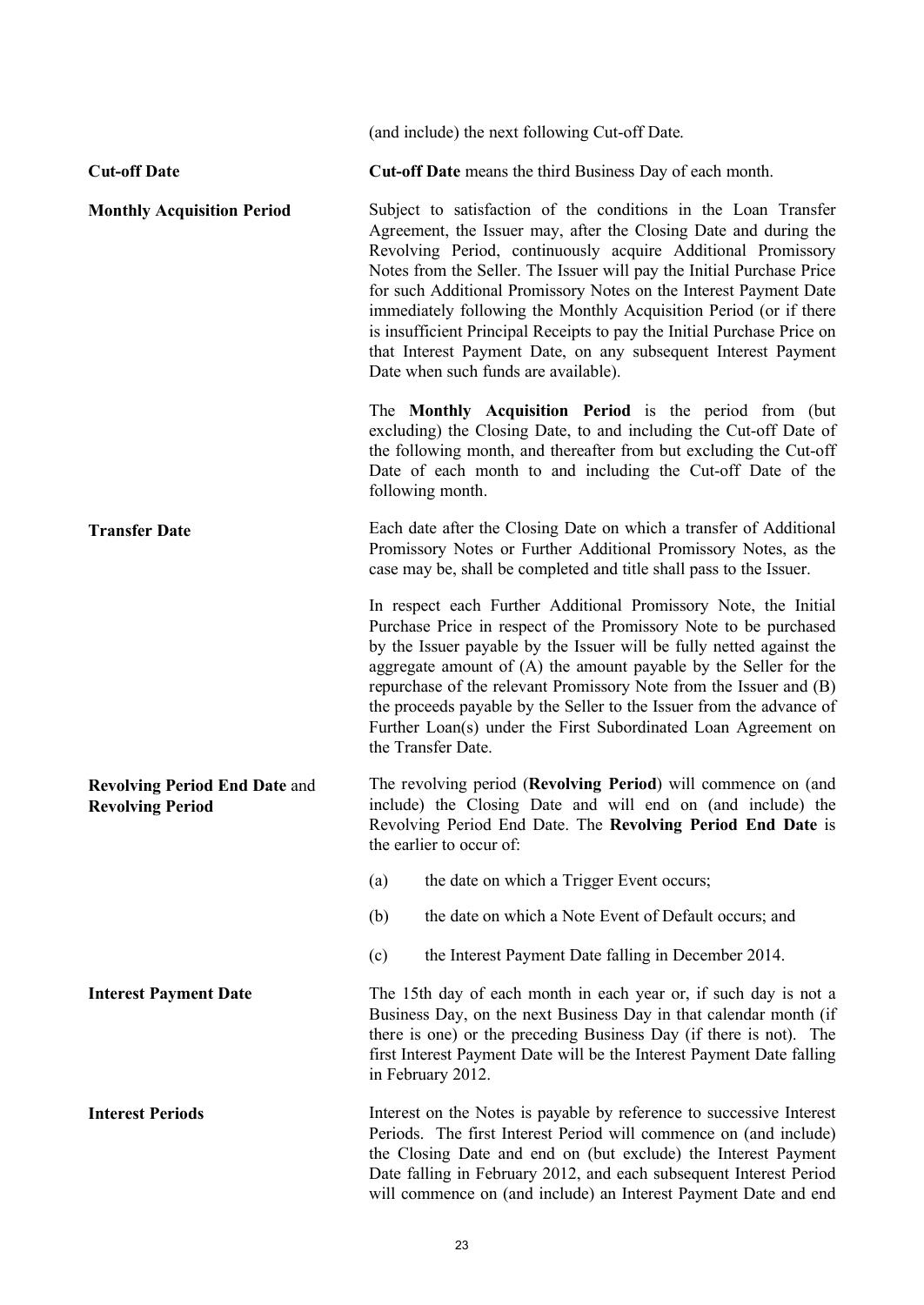|                            | on (but exclude) the next succeeding Interest Payment Date.                                                                                                                                                            |
|----------------------------|------------------------------------------------------------------------------------------------------------------------------------------------------------------------------------------------------------------------|
| <b>Step-Up Date</b>        | The Interest Payment Date falling in December 2015 (the Step-Up<br>Date).                                                                                                                                              |
| <b>Final Maturity Date</b> | The Interest Payment Date falling in January 2033 (the Final<br><b>Maturity Date).</b>                                                                                                                                 |
| <b>Business Day</b>        | <b>Business Day</b> means a TARGET Business Day and a day (other<br>than Saturday and Sunday) on which commercial banks are open for<br>business in London, Dublin and Stockholm.                                      |
| <b>TARGET Business Day</b> | <b>TARGET Business Day</b> means every day on which payments in<br>Euro are settled over the Trans-European Automated Real-time<br>Gross Settlement Express Transfer (TARGET2) System launched<br>on 19 November 2007. |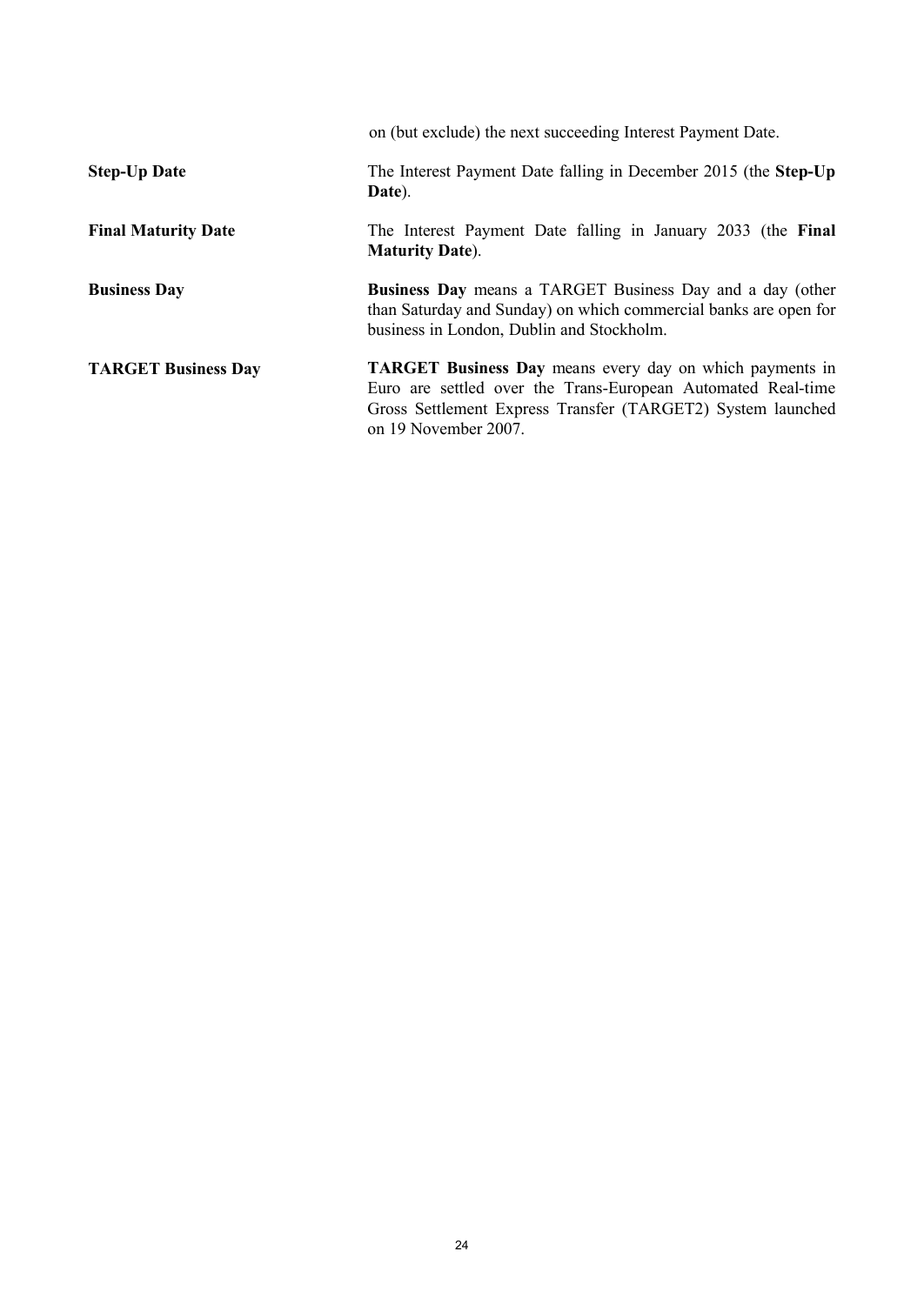## **D. SUMMARY OF THE TERMS AND CONDITIONS AND FULL CAPITAL STRUCTURE OF THE NOTES**

*Please refer to section entitled "Terms and Conditions of the Notes" for further detail in respect of the terms of the Notes.*

|                                                        | <b>Class A</b>                                                                                                                                                                                             | <b>Class B</b>                                                                                                                                                                                             | Class C                                                                                                                                                                                                    | <b>Class D</b>                                                                                                                                                                                          |
|--------------------------------------------------------|------------------------------------------------------------------------------------------------------------------------------------------------------------------------------------------------------------|------------------------------------------------------------------------------------------------------------------------------------------------------------------------------------------------------------|------------------------------------------------------------------------------------------------------------------------------------------------------------------------------------------------------------|---------------------------------------------------------------------------------------------------------------------------------------------------------------------------------------------------------|
| <b>Currency:</b>                                       | <b>SEK</b>                                                                                                                                                                                                 | <b>SEK</b>                                                                                                                                                                                                 | <b>SEK</b>                                                                                                                                                                                                 | <b>SEK</b>                                                                                                                                                                                              |
| <b>Initial Principal</b><br>Amount:                    | 1,082,000,000                                                                                                                                                                                              | 96,000,000                                                                                                                                                                                                 | 193,000,000                                                                                                                                                                                                | 560,000,000                                                                                                                                                                                             |
| <b>Issue Price:</b>                                    | 100%                                                                                                                                                                                                       | 100%                                                                                                                                                                                                       | 100%                                                                                                                                                                                                       | 100%                                                                                                                                                                                                    |
| <b>Credit</b><br><b>Enhancement</b><br><b>Reserve:</b> | Reserve available<br>towards meeting<br>any shortfall in<br>interest payments<br>to Class A<br>Noteholders and<br>curing any<br>deficiency<br>recorded in the<br>Class A Principal<br>Deficiency<br>Ledger | Reserve available<br>towards meeting<br>any shortfall in<br>interest payments<br>to Class B<br>Noteholders and<br>curing any<br>deficiency<br>recorded in the<br>Class B Principal<br>Deficiency<br>Ledger | Reserve available<br>towards meeting<br>any shortfall in<br>interest payments<br>to Class C<br>Noteholders and<br>curing any<br>deficiency<br>recorded in the<br>Class C Principal<br>Deficiency<br>Ledger | Reserve available<br>towards meeting<br>any shortfall in<br>interest payments to<br>Class D<br>Noteholders and<br>curing any<br>deficiency recorded<br>in the Class D<br>Principal Deficiency<br>Ledger |
| <b>Liquidity</b><br><b>Reserve:</b>                    | Reserve available<br>towards meeting<br>any Revenue<br>Deficit                                                                                                                                             | Reserve available<br>towards meeting<br>any Revenue<br>Deficit                                                                                                                                             | Subject to certain<br>conditions, this<br>reserve is<br>available towards<br>meeting any<br>Revenue Deficit                                                                                                | Subject to certain<br>conditions, this<br>reserve is available<br>towards meeting<br>any Revenue Deficit                                                                                                |
| Principal<br>Deficiency<br>Ledger:                     | Subject to certain<br>conditions,<br><b>Principal Receipts</b><br>available towards<br>meeting any<br>shortfall in<br>interest payments<br>to Class A<br>Noteholders                                       | Subject to certain<br>conditions,<br>Principal<br>Receipts<br>available towards<br>meeting any<br>shortfall in<br>interest payments<br>to Class B<br>Noteholders                                           | None                                                                                                                                                                                                       | None                                                                                                                                                                                                    |
| <b>Interest Rate:</b>                                  | 1 Month STIBOR<br>+ the applicable<br>Margin                                                                                                                                                               | 1 Month STIBOR<br>+ the applicable<br>Margin                                                                                                                                                               | 1 Month STIBOR<br>+ the applicable<br>Margin                                                                                                                                                               | 1 Month STIBOR +<br>the applicable<br>Margin                                                                                                                                                            |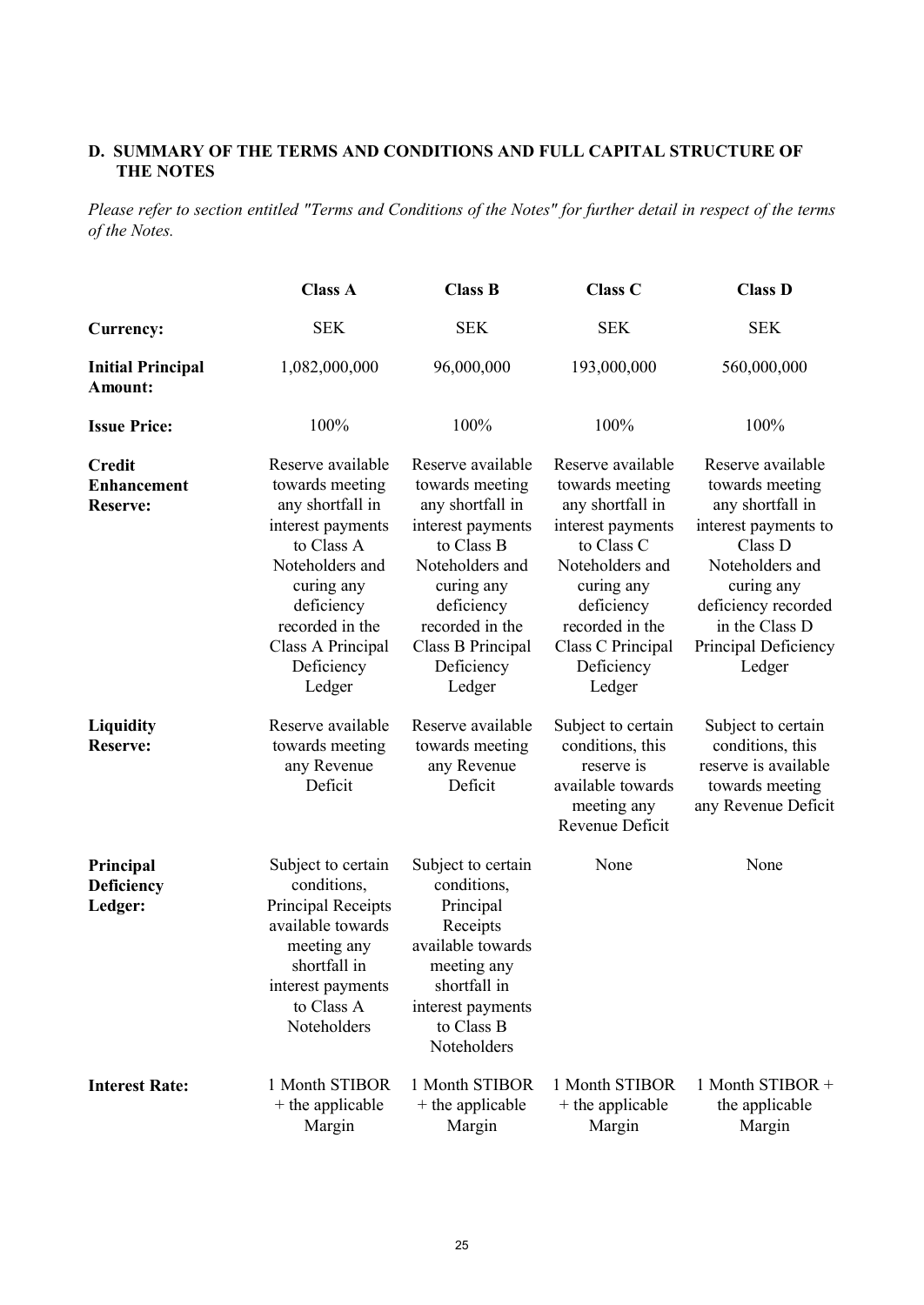| Margin until (but<br>excluding) the<br><b>Step-Up Date:</b>       | $3.50\%$ per annum                                                                                                                                                                                                                                                                 | 4.90% per annum                                                                                | $5.00\%$ per annum                                                                             | 5.00% per annum                                                                                                                                                                                                                        |  |
|-------------------------------------------------------------------|------------------------------------------------------------------------------------------------------------------------------------------------------------------------------------------------------------------------------------------------------------------------------------|------------------------------------------------------------------------------------------------|------------------------------------------------------------------------------------------------|----------------------------------------------------------------------------------------------------------------------------------------------------------------------------------------------------------------------------------------|--|
| <b>Margin from (and</b><br>including) the<br><b>Step-Up Date:</b> | $7.00\%$ per annum                                                                                                                                                                                                                                                                 | 9.80% per annum                                                                                | $10.00\%$ per<br>annum                                                                         | $10.00\%$ per annum                                                                                                                                                                                                                    |  |
| <b>Interest Accrual</b><br>Method:                                | Monthly                                                                                                                                                                                                                                                                            | Monthly                                                                                        | Monthly                                                                                        | Monthly                                                                                                                                                                                                                                |  |
| <b>Interest</b><br><b>Determination</b><br>Date:                  | $2nd$ Business Day<br>before the<br>commencement of<br>each relevant<br><b>Interest Period</b>                                                                                                                                                                                     | $2nd$ Business Day<br>before the<br>commencement of<br>each relevant<br><b>Interest Period</b> | $2nd$ Business Day<br>before the<br>commencement of<br>each relevant<br><b>Interest Period</b> | $2nd$ Business Day<br>before the<br>commencement of<br>each relevant Interest<br>Period                                                                                                                                                |  |
| <b>Interest Payment</b><br>Dates:                                 | 15th day of each<br>month                                                                                                                                                                                                                                                          | 15th day of each<br>month                                                                      | 15th day of each<br>month                                                                      | 15th day of each<br>month                                                                                                                                                                                                              |  |
| <b>Business Day</b><br><b>Convention:</b>                         | Modified<br>Following                                                                                                                                                                                                                                                              | Modified<br>Following                                                                          | Modified<br>Following                                                                          | Modified Following                                                                                                                                                                                                                     |  |
| <b>First Interest</b><br><b>Payment Date:</b>                     | 15 February 2012                                                                                                                                                                                                                                                                   | 15 February 2012                                                                               | 15 February 2012                                                                               | 15 February 2012                                                                                                                                                                                                                       |  |
| <b>Mandatory</b>                                                  | Mandatory redemption will occur in the following circumstances:                                                                                                                                                                                                                    |                                                                                                |                                                                                                |                                                                                                                                                                                                                                        |  |
| <b>Redemption:</b>                                                | Unless previously redeemed in full, the Notes will be redeemed on the relevant Final<br>Maturity Date.                                                                                                                                                                             |                                                                                                |                                                                                                |                                                                                                                                                                                                                                        |  |
|                                                                   | Prior to the service of an Enforcement Notice on the Issuer, the Notes will be subject<br>to mandatory redemption on each Interest Payment Date:                                                                                                                                   |                                                                                                |                                                                                                |                                                                                                                                                                                                                                        |  |
|                                                                   | (a)<br>Date;                                                                                                                                                                                                                                                                       |                                                                                                |                                                                                                | from available Principal Receipts of the Issuer subject to and in accordance<br>with the Pre-Enforcement Principal Priority of Payments from and including<br>the Interest Payment Date immediately following the Revolving Period End |  |
|                                                                   | from any Residual Liquidity Funds, which shall comprise available Principal<br>(b)<br>Receipts of the Issuer, subject to and in accordance with the Pre-Enforcement<br>Principal Priority of Payments upon the occurrence of any Liquidity<br>Redemption Event;                    |                                                                                                |                                                                                                |                                                                                                                                                                                                                                        |  |
|                                                                   | (in respect of Class A Notes and Class B Notes only) from available Revenue<br>(c)<br>Receipts of the Issuer subject to and in accordance with the Pre-Enforcement<br>Revenue Priority of Payments on and from the Step-Up Date; and                                               |                                                                                                |                                                                                                |                                                                                                                                                                                                                                        |  |
|                                                                   | (in respect of the Class C Notes and Class D Notes only) from available<br>(d)<br>Revenue Receipts of the Issuer subject to and in accordance with the Pre-<br>Enforcement Revenue Priority of Payments after the repayment in full of the<br>Class A Notes and the Class B Notes. |                                                                                                |                                                                                                |                                                                                                                                                                                                                                        |  |
| Optional                                                          |                                                                                                                                                                                                                                                                                    |                                                                                                |                                                                                                | On any Interest Payment Date, the Issuer may, in accordance with the Conditions,                                                                                                                                                       |  |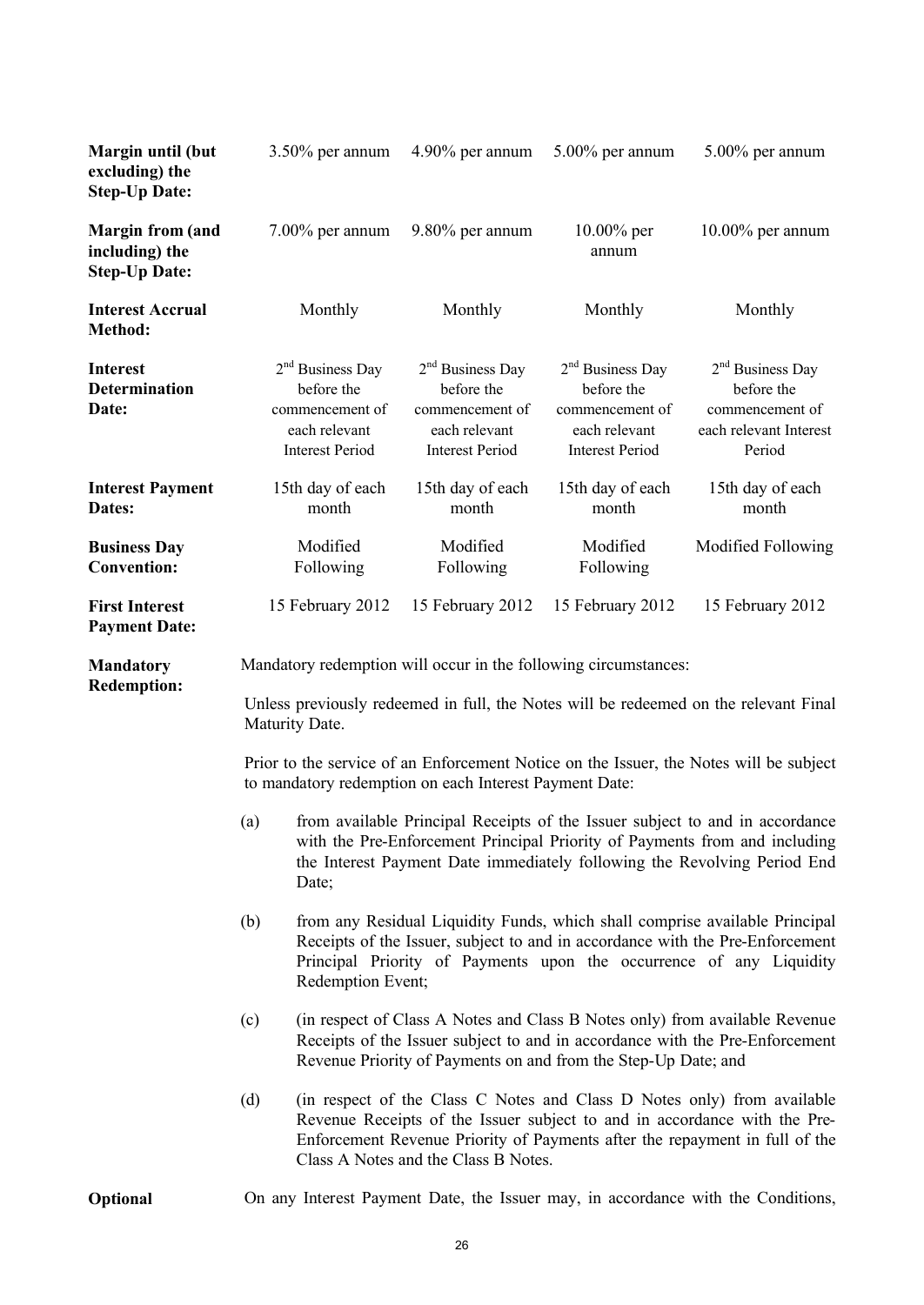| <b>Redemption:</b>                     | including that it has satisfied the Note Trustee that it has sufficient funds available to<br>it, at its option, redeem all, but not some only, of the Notes at their then Principal<br>Amount Outstanding, together with accrued (and unpaid) interest, in any of the<br>following circumstances:                                                                                                                                                       |  |  |
|----------------------------------------|----------------------------------------------------------------------------------------------------------------------------------------------------------------------------------------------------------------------------------------------------------------------------------------------------------------------------------------------------------------------------------------------------------------------------------------------------------|--|--|
|                                        | (a)<br>on the Step-Up Date or on any Interest Payment Date thereafter; or                                                                                                                                                                                                                                                                                                                                                                                |  |  |
|                                        | (b)<br>if, on the Interest Determination Date preceding the relevant Interest Payment<br>Date the aggregate Principal Amount Outstanding of the Notes is less than<br>10% of the aggregate Principal Amount Outstanding of the Notes as at the<br>Closing Date; or                                                                                                                                                                                       |  |  |
|                                        | if any withholding or deduction for or on account of tax is imposed in respect<br>(c)<br>of any payment under the Notes or in respect of any payment by a Customer<br>under the Transferred Promissory Notes.                                                                                                                                                                                                                                            |  |  |
|                                        | The Principal Amount Outstanding of each Note on any date shall be its original<br>amount less the aggregate amount of all principal payments in respect of such Note<br>which have been paid since the Closing Date except if and to the extent that any such<br>payment has been improperly withheld or refused.                                                                                                                                       |  |  |
| Redemption<br>Amount:                  | Any Note redeemed will be redeemed at an amount equal to the Principal Amount<br>Outstanding of the relevant Note to be redeemed together with accrued (and unpaid)<br>interest on the Principal Amount Outstanding of the relevant Note up to (but<br>excluding) the date of redemption.                                                                                                                                                                |  |  |
| <b>Final Maturity</b><br>Date:         | The Interest Payment Date falling in January 2033.                                                                                                                                                                                                                                                                                                                                                                                                       |  |  |
| <b>Application for</b><br>Listing:     | Application has been made to the Irish Stock Exchange for the Notes to be admitted to<br>the Official List and trading on its regulated market.                                                                                                                                                                                                                                                                                                          |  |  |
| Clearance/<br>Settlement:              | Euroclear/Clearstream, Luxembourg.                                                                                                                                                                                                                                                                                                                                                                                                                       |  |  |
| <b>Minimum</b><br><b>Denomination:</b> | SEK1,000,000 with integral multiples of SEK10,000 in excess thereof up to and<br>including SEK1,990,000. No Notes in definitive form will be issued with a<br>denomination above SEK1,990,000.                                                                                                                                                                                                                                                           |  |  |
| <b>Constitution</b>                    | The Notes will be constituted pursuant to a trust deed made between the Issuer and the<br>Note Trustee dated on or before the Closing Date (the Trust Deed).                                                                                                                                                                                                                                                                                             |  |  |
| <b>Ranking:</b>                        | The Notes of each Class will rank <i>pari passu</i> and rateably without any preference or<br>priority among themselves as to payments of interest and principal respectively at all<br>times.                                                                                                                                                                                                                                                           |  |  |
|                                        | Payments of interest in respect of the Class A Notes will rank ahead of payments of<br>interest in respect of the Class B Notes, Class C Notes and Class D Notes. Payments<br>of interest in respect of the Class B Notes will rank ahead of payments of interest in<br>respect of the Class C Notes and Class D Notes. Payments of interest in respect of the<br>Class C Notes will rank ahead of payments of interest in respect of the Class D Notes. |  |  |
|                                        | Repayments of principal in respect of the Class A Notes will rank ahead of<br>repayments of principal in respect of the Class B Notes, Class C Notes and Class D<br>Notes. Repayments of principal in respect of the Class B Notes will rank ahead of                                                                                                                                                                                                    |  |  |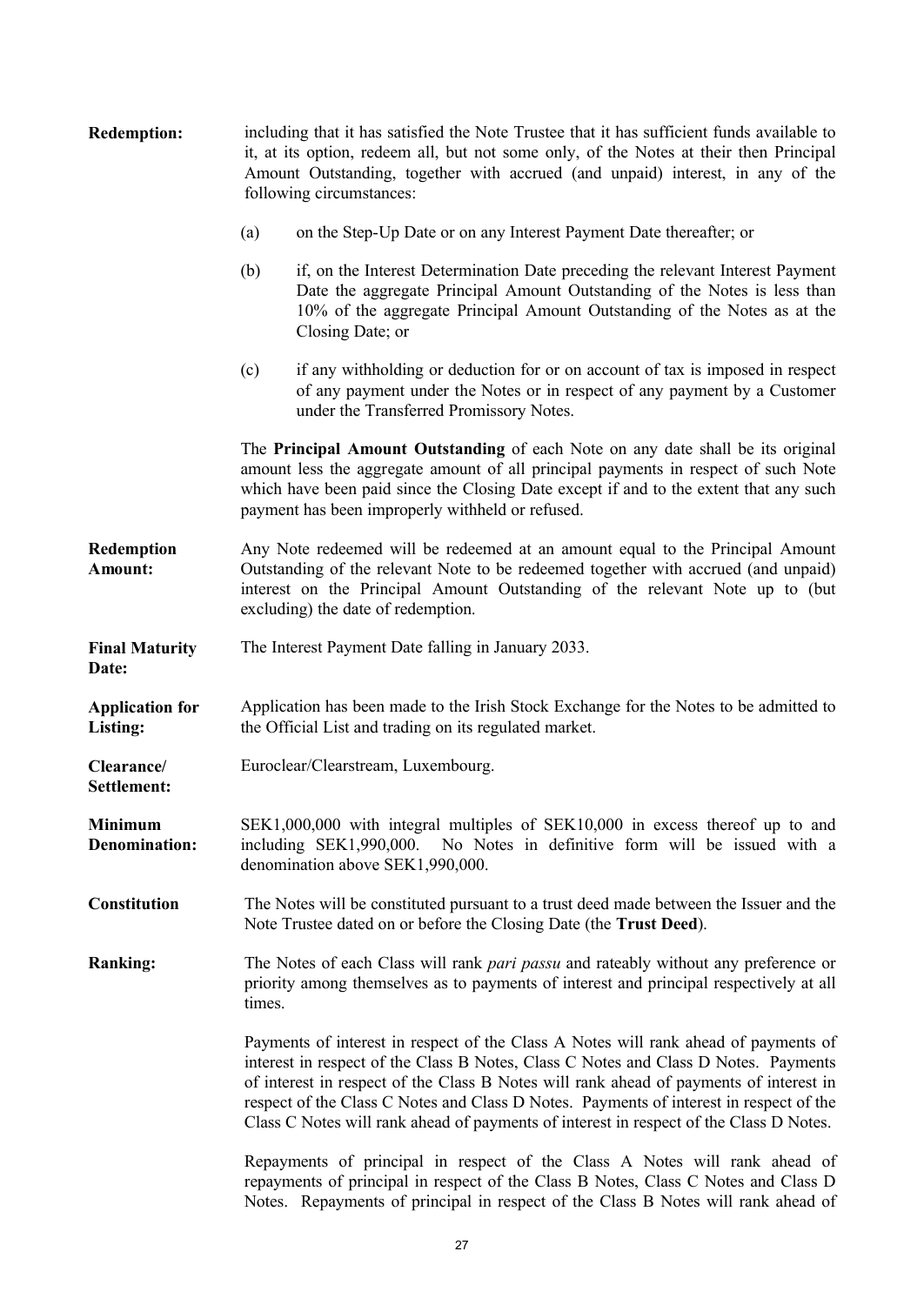repayments of principal in respect of the Class C Notes and Class D Notes. Repayments of principal in respect of Class C Notes will rank ahead of repayments of principal in respect of Class D Notes.

- **Form of the Notes:** Each Class of Notes will be in bearer form. The Temporary Global Notes and the Permanent Global Notes of each Class will be held by a common depositary for Euroclear and Clearstream, Luxembourg. Interests in each Temporary Global Note will, upon certification as to non-U.S. beneficial ownership, be exchangeable for interests in a Permanent Global Note for that Class. The Permanent Global Note in respect of each Class will not be exchangeable for definitive Notes for that Class, save in certain limited circumstances.
- **Security:** The Notes will be secured by and the Noteholders will share in (i) the Issuer Security and (ii) the Parent Company Security, together with the other Secured Parties of the Issuer, in accordance with the applicable Priority of Payments. Some of the other Secured Obligations rank senior to the Issuer's obligations under the Notes in respect of the allocation of proceeds as set out in the applicable Priority of Payments. There will be no security granted over the Equity Account or the Transaction Account of the Issuer.

The Issuer Security for the Notes will be granted pursuant to the Swedish Security Agreement and the English Deed of Charge. The Parent Company Security for the Notes will be granted pursuant to the Share Pledge Agreement.

- **Interest Deferral:** The Noteholders (other than the holders of the Most Senior Class of Notes) will only be entitled to receive payments of interest on any Interest Payment Date to the extent that the Issuer has funds available for such purpose (and any other items ranking *pari passu* therewith) after making payment on such Interest Payment Date of any liabilities due for payment and ranking in priority to that Class of Notes. Any interest not paid on any Class of Notes (other than the Most Senior Class of Notes) when due will accrue interest at the rate then applicable to such Class of Notes and, together with such accrued interest, will be paid on subsequent Interest Payment Dates to the extent that the Issuer has funds available for such purpose (and any other items ranking *pari passu* therewith), after paying in full on such Interest Payment Date all payments ranking in priority thereto. Subject to the Conditions, failure to pay interest due and payable on the Most Senior Class of Notes at any time will constitute a Note Event of Default. All deferred interest will be due and payable on the Final Maturity Date or any earlier date on which the Notes are redeemed and cannot be deferred beyond that date.
- **Most Senior Class: Most Senior Class** means, in respect of the Notes, the Class A Notes or, if there are no Class A Notes then outstanding, the Class B Notes or, if there are no Class B Notes then outstanding, the Class C Notes, or, if there are no Class C Notes then outstanding, the Class D Notes.
- **Withholding tax:** All payments in respect of the Notes will be made subject to any applicable withholding or deduction for or on account of tax, and neither the Issuer nor any other person will be obliged to pay any additional amounts in respect of any such withholding or deduction.

**Note Events of Default: Note Events of Default** will include:

(a) non-payment of interest and/or principal due in respect of the Most Senior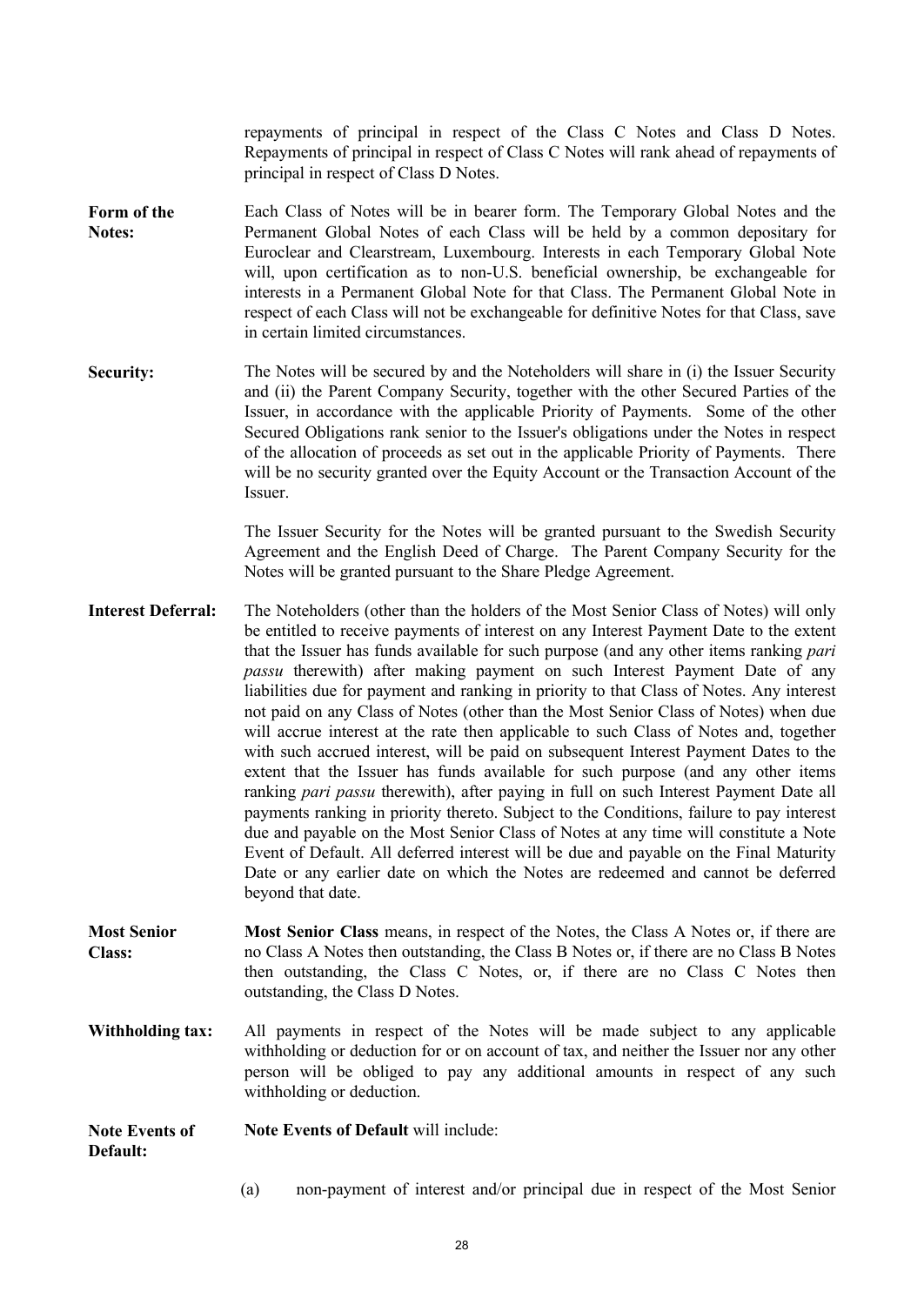Class of Notes which is continuing for a period of three days in respect of principal and five days in respect of interest; or

- (b) breach of other contractual obligations by the Issuer under the Conditions or the Transaction Documents which is continuing and, as applicable, has not been remedied within 30 days (provided that the Note Trustee has certified that such event is materially prejudicial to the interests of the holders of the Most Senior Class of Notes); or
- (c) breach of any representation or warranty by the Issuer which is continuing for 20 days (provided that the Note Trustee has certified that such event is materially prejudicial to the interests of the holders of the Most Senior Class of Notes); or
- (d) (i) an order is made or an effective resolution passed for the winding up of the Issuer, (ii) the Issuer ceases or threatens to cease to carry on its business or stops payment or threatens to stop payment of all or a part of its debts or is deemed unable to pay its debts within the meaning of chapter 2, sections 7-9 of the Swedish Bankruptcy Act (Sw. *Konkurslagen (1987:672)*), or (iii) the Issuer takes any corporate action or other steps are taken or legal proceedings are started (other than proceedings which are being disputed in good faith by appropriate legal proceedings and are withdrawn or struck out or dismissed within thirty (30) days) by any person for its dissolution, re-organisation or similar proceedings or for the appointment of a liquidator, bankruptcy administrator or similar officer (each an **Issuer Insolvency Event**); or
- (e) any occurrence where it has or will become unlawful for the Issuer to perform or comply with any of its obligations under or in respect of the Notes or the Transaction Documents.

See further "*Terms and Conditions of the Notes*" – **Condition 9** (**Note Events of Default**).

**No purchase of Notes by the Issuer:** The Issuer will not be permitted to purchase any of the Notes. **Limited Recourse:** All Secured Obligations owing to each Secured Party (including the Noteholders) are limited in recourse to the Security Assets. If: (a) there are no Security Assets remaining which is capable of being realised or otherwise converted into cash; (b) all amounts available from the Security Assets have been applied in or towards the relevant obligations specified in, and in accordance with, the provisions of the Transaction Documents; and (c) there are insufficient amounts available from the Security Assets to pay in full, in accordance with the provisions of the relevant Transaction Document, any amounts owed by the Issuer to any Secured Party,

> then no Secured Party shall have any further claim against the Issuer in respect of any amounts owing to it which remains unpaid, and such unpaid amounts shall be deemed to be discharged in full and any relevant payment rights shall be deemed to cease.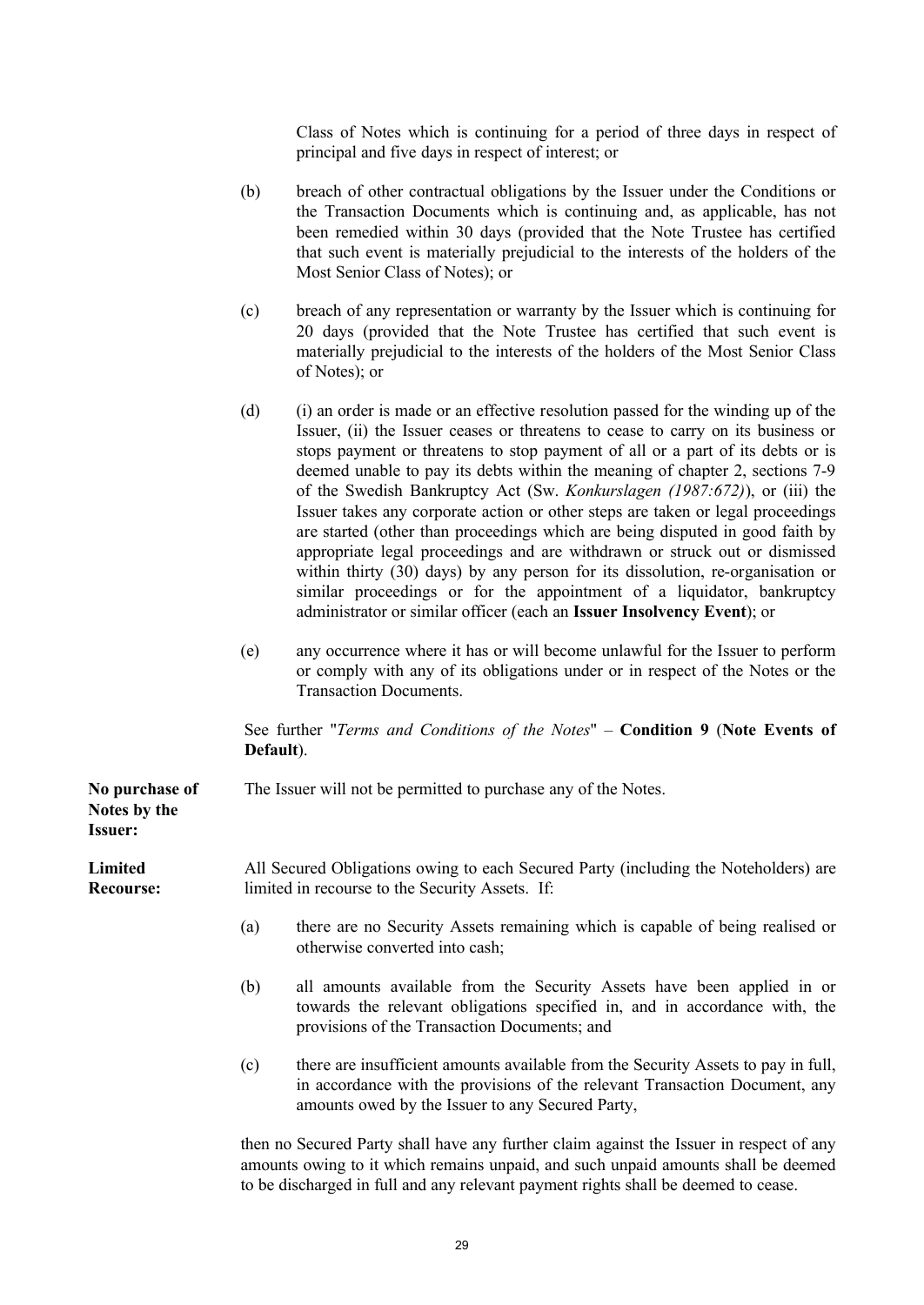**Security Assets** means (a) all property, assets and undertakings of the Issuer the subject of any security created by the English Deed of Charge or the Swedish Security Agreement and (b) the shares of the Issuer pledged by the Parent Company pursuant to the Share Pledge Agreement. Amounts that remain standing on the Equity Account and amounts that remain standing in the Transaction Account, are not included in the Security Assets and no Secured Party shall have any recourse to such amounts. However, upon the service of an Enforcement Notice on the Issuer, the Cash Manager shall transfer the funds standing to the credit of the Transaction Account to the GIC Account in accordance with the terms of the Cash Management Agreement.

**Issuer Security** means any mortgage, sub-mortgage, charge, sub-charge, assignment or assignation by way of security, pledge, lien, right of set-off, retention of title or other encumbrance or security interest created in favour of the Security Trustee (for itself and as trustee on behalf of the other Secured Parties) under or pursuant to the English Deed of Charge and/or the Swedish Security Agreement.

**Parent Company Security** means any security interest created by the Parent Company over the shares in the Issuer in favour of the Security Trustee (for itself and as trustee on behalf of the other Secured Parties) pursuant to the Share Pledge Agreement.

**Secured Obligations** means all present and future obligations and liabilities (whether actual or contingent and whether owed jointly or severally or in any other capacity) of the Issuer which are, or are expressed to be, or may become, due, owing or payable to any of the Secured Parties under or in connection with each Transaction Document.

**Governing Law of**  English law.**the Notes:**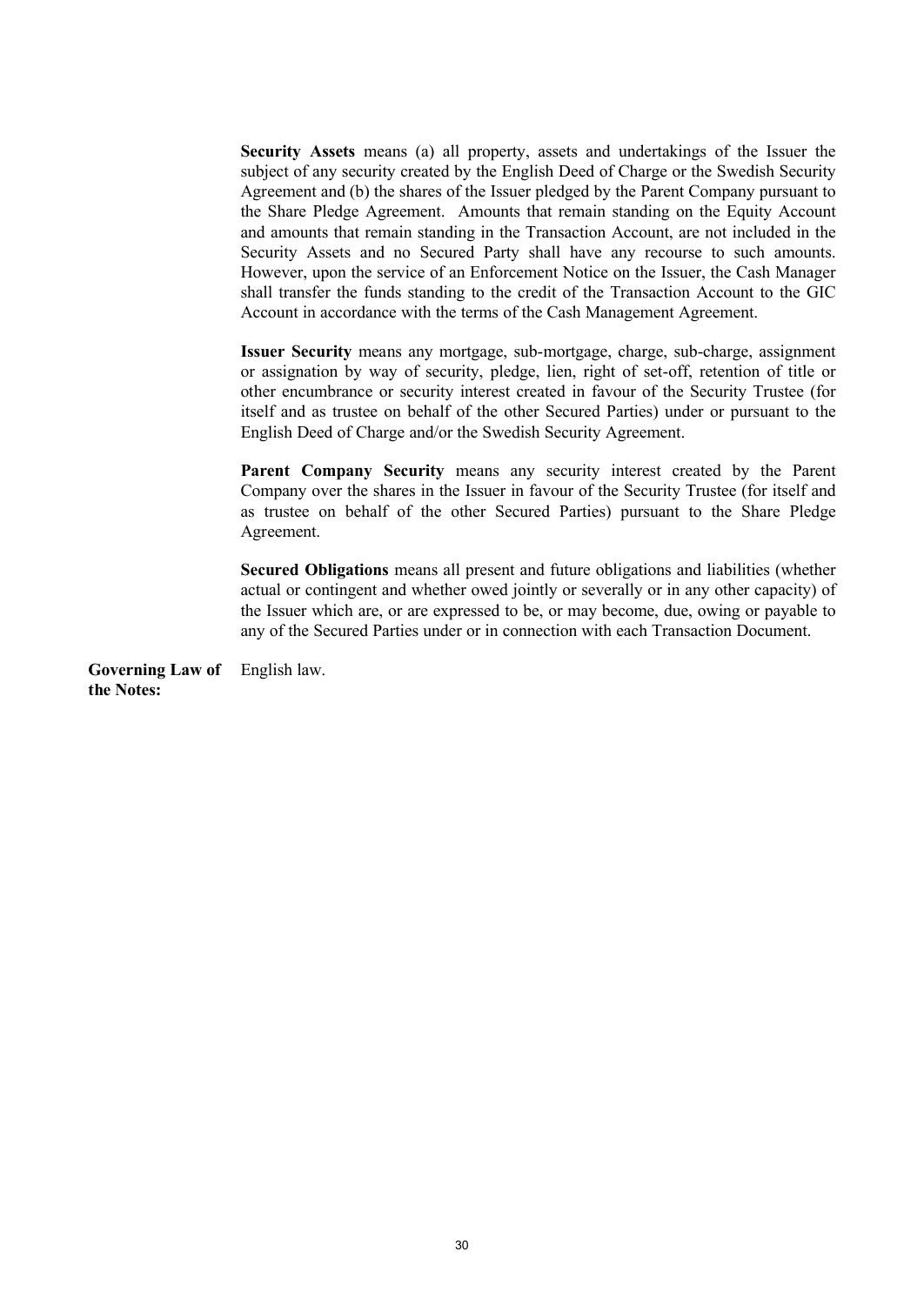## **E. RIGHTS OF NOTEHOLDERS AND RELATIONSHIP WITH OTHER SECURED PARTIES**

*Please refer to sections entitled "Terms and Conditions of the Notes" for further detail in respect of the rights of Noteholders, conditions for exercising such rights and relationship with other Secured Parties.*

| <b>Prior to a Note</b><br><b>Event of Default:</b>  | Noteholders holding not less than 10% of the Principal Amount Outstanding of the<br>Notes of any class then outstanding are entitled to convene a Noteholders meeting.<br>Noteholders can also participate in a Noteholders meeting convened by the Issuer or<br>Note Trustee to consider any matter affecting their interests.                                                                                                                                                                                                                                                                                                                                                                                                          |                |                                                                                                                                                                                                                                                                                                                                                                                                                     |
|-----------------------------------------------------|------------------------------------------------------------------------------------------------------------------------------------------------------------------------------------------------------------------------------------------------------------------------------------------------------------------------------------------------------------------------------------------------------------------------------------------------------------------------------------------------------------------------------------------------------------------------------------------------------------------------------------------------------------------------------------------------------------------------------------------|----------------|---------------------------------------------------------------------------------------------------------------------------------------------------------------------------------------------------------------------------------------------------------------------------------------------------------------------------------------------------------------------------------------------------------------------|
|                                                     | Notes and Noteholders mean, except where the context otherwise requires:                                                                                                                                                                                                                                                                                                                                                                                                                                                                                                                                                                                                                                                                 |                |                                                                                                                                                                                                                                                                                                                                                                                                                     |
|                                                     | (a)                                                                                                                                                                                                                                                                                                                                                                                                                                                                                                                                                                                                                                                                                                                                      |                | the Class A Notes and the Class A Noteholders respectively;                                                                                                                                                                                                                                                                                                                                                         |
|                                                     | (b)                                                                                                                                                                                                                                                                                                                                                                                                                                                                                                                                                                                                                                                                                                                                      |                | the Class B Notes and the Class B Noteholders respectively;                                                                                                                                                                                                                                                                                                                                                         |
|                                                     | (c)                                                                                                                                                                                                                                                                                                                                                                                                                                                                                                                                                                                                                                                                                                                                      |                | the Class C Notes and the Class C Noteholders respectively; and                                                                                                                                                                                                                                                                                                                                                     |
|                                                     | (d)                                                                                                                                                                                                                                                                                                                                                                                                                                                                                                                                                                                                                                                                                                                                      |                | the Class D Notes and the Class D Noteholders respectively.                                                                                                                                                                                                                                                                                                                                                         |
|                                                     | Noteholders are not entitled to instruct or direct the Issuer to take any actions, either<br>directly or through the Note Trustee, without the consent of the Issuer and, if<br>applicable, certain other Secured Parties.                                                                                                                                                                                                                                                                                                                                                                                                                                                                                                               |                |                                                                                                                                                                                                                                                                                                                                                                                                                     |
| <b>Following a Note</b><br><b>Event of Default:</b> | If a Note Event of Default occurs, then the Note Trustee at its absolute discretion<br>may, and if so directed in writing by the holders of at least three-quarters in<br>aggregate Principal Amount Outstanding of the holders of the Most Senior Class of<br>Notes or if so directed by an Extraordinary Resolution of the holders of the Most<br>Senior Class of Notes shall (subject, in each case, to it being indemnified and/or<br>secured and/or pre-funded to its satisfaction) give an Enforcement Notice to the<br>Issuer that all classes of the Notes are immediately due and repayable at their<br>respective Principal Amounts Outstanding, together with accrued (and unpaid)<br>interest as provided in the Trust Deed. |                |                                                                                                                                                                                                                                                                                                                                                                                                                     |
| <b>Noteholders</b><br><b>Meeting</b><br>provisions: |                                                                                                                                                                                                                                                                                                                                                                                                                                                                                                                                                                                                                                                                                                                                          | Notice period: | At least 21 clear days or, following an adjourned meeting,<br>at least 13 clear days. For the purposes of calculating a<br>period of "clear days" in relation to a meeting, no account<br>shall be taken of the day on which the notice of such<br>meeting is given or the day on which such meeting is held<br>(or, in the case of an adjourned meeting, the day on which<br>the meeting to be adjourned is held). |
|                                                     | Quorum:                                                                                                                                                                                                                                                                                                                                                                                                                                                                                                                                                                                                                                                                                                                                  |                | Ordinary Resolution: One or more eligible persons<br>present and representing in the aggregate not less than<br>20% of the Principal Amount Outstanding of the relevant<br>Class or Classes of Notes or, following an adjourned<br>meeting, one or more eligible persons (whatever the<br>Principal Amount Outstanding of the Notes so held or<br>represented by them).                                             |
|                                                     |                                                                                                                                                                                                                                                                                                                                                                                                                                                                                                                                                                                                                                                                                                                                          |                | <i>Extraordinary Resolution:</i> One or more eligible persons<br>present and representing in the aggregate not less than                                                                                                                                                                                                                                                                                            |

50% of the Principal Amount Outstanding of such Class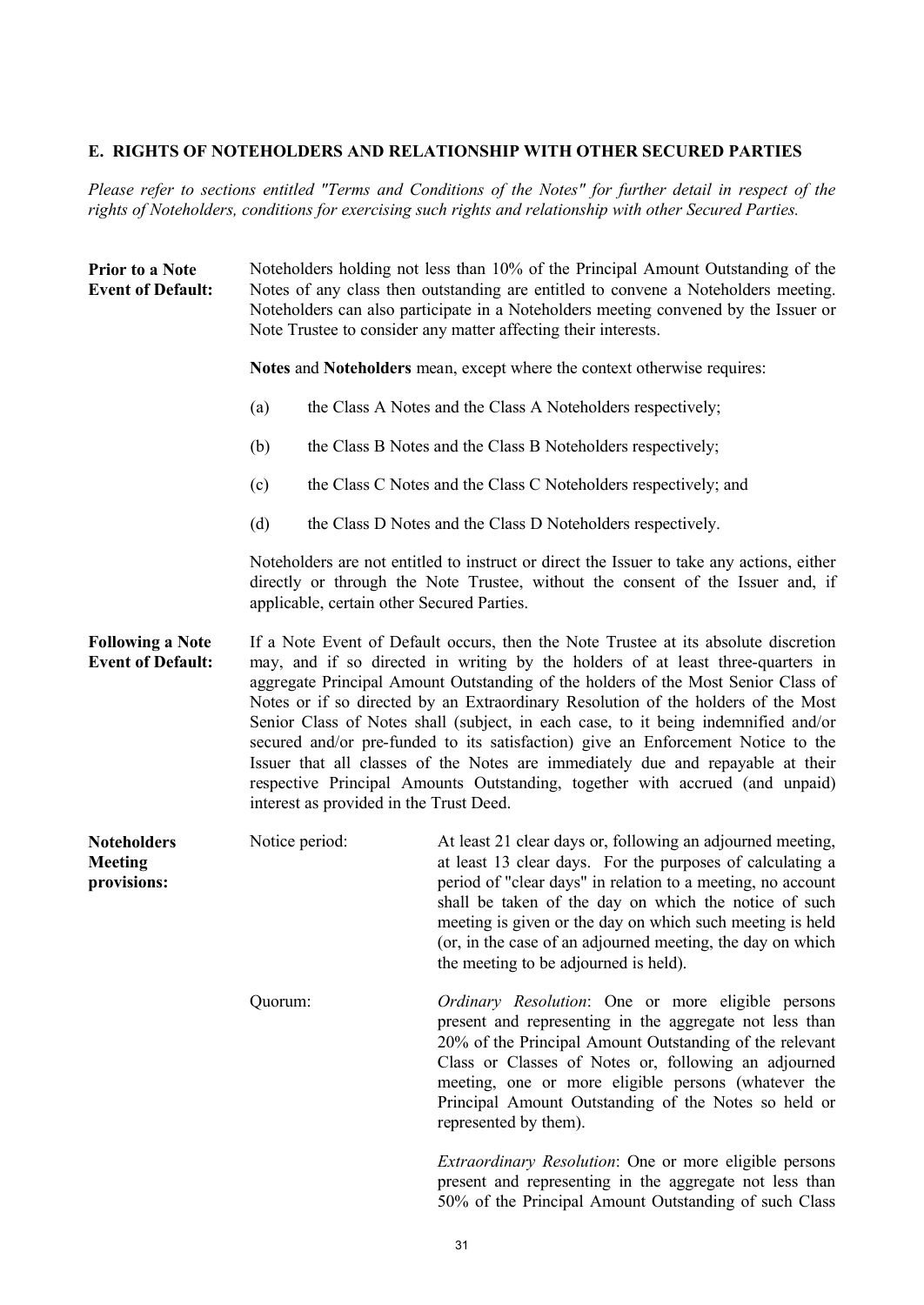or Classes of Notes or, following an adjourned meeting, one or more eligible persons (whatever the Principal Amount Outstanding of the Notes so held or represented by them).

*Basic Terms Modification*: One or more eligible persons present and representing in the aggregate not less than 75% of the Principal Amount Outstanding of such Class or Classes of Notes or, following an adjourned meeting, one or more eligible persons present and holding or representing in the aggregate not less than 25% of the Principal Amount Outstanding of such Class or Classes of Notes.

Required majority: *Ordinary Resolution*: a clear majority (i.e. more than half) of the eligible persons voting thereat upon a show of hands or, if a poll is duly demanded, by a clear majority of the votes cast on such poll.

> *Extraordinary Resolution*: a majority consisting of not less than 75% of the eligible persons voting thereat upon a show of hands or, if a poll is duly demanded, by a majority consisting of not less than 75% of the votes cast on such poll.

The following matters (among others) require an Extraordinary Resolution:

#### a **Basic Terms Modification**, being:

- (a) any increase, reduction or cancellation of the amount payable or, where applicable, modification of the method of calculating the amount payable or modification of the date of payment or, where applicable, of the method of calculating the date of payment in respect of any principal or interest in respect of the Notes;
- (b) any alteration of the currency in which payments under the Notes are to be made;
- (c) any alteration of the quorum or majority required to pass an Extraordinary Resolution;
- (d) any scheme or proposal for the exchange or sale of the Notes for, or the conversion of the Notes into or the cancellation of the Notes in consideration of, shares, stock, notes, bonds, debentures, debenture stock and/or other obligations and/or securities of the Issuer or any other company formed or to be formed, or for or into or in consideration of cash, or partly for or into or in consideration of such shares, stock, notes, bonds, debentures, debenture stock and/or other obligations and/or securities as aforesaid and partly for or into or in consideration of cash; and
- (e) any modification to the definition of Basic Terms Modification.

The Noteholders of the Most Senior Class may, by an Extraordinary Resolution appoint a representative (the **Noteholder Representative**) whom the Servicer (on behalf of the Issuer), will be required to notify and liaise with in respect of its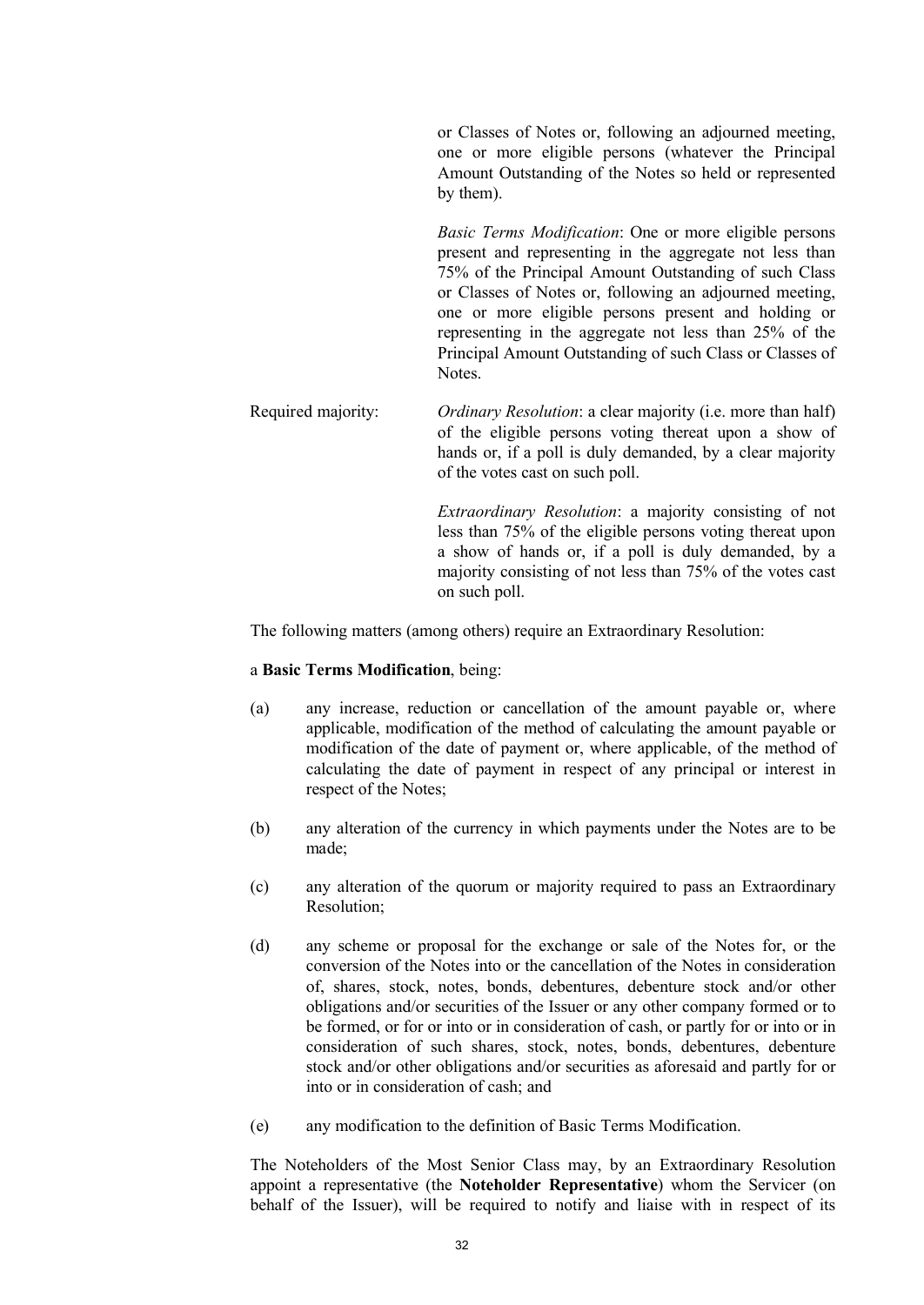determination of Trigger Event (k). Unless directed otherwise by way of an Extraordinary Resolution passed by that Class of Noteholders, the Issuer, the Servicer and the Note Trustee may assume that an appointed Noteholder Representative will continue to be so appointed as long as that Class of Notes remain the Most Senior Class.

- **Relationship between Classes of Noteholders:** (a) An Extraordinary Resolution passed at any meeting of the Class A Noteholders shall be binding on all the Class A Noteholders, the Class B Noteholders, the Class C Noteholders and the Class D Noteholders irrespective of the effect upon them, except that an Extraordinary Resolution to sanction a Basic Terms Modification or a modification of the Conditions or of the provisions of any of the Transaction Documents or a waiver or authorisation of any breach or proposed or potential breach of any of the Transaction Documents will not take effect unless either:
	- (i) the Note Trustee is of the opinion that it would not be materially prejudicial to the respective interests of the Class B Noteholders, the Class C Noteholders and the Class D Noteholders; or
	- (ii) it is sanctioned by an Extraordinary Resolution of each of the Class B Noteholders, the Class C Noteholders and the Class D Noteholders.
	- (b) No Extraordinary Resolution (other than a sanctioning Extraordinary Resolution referred to in subparagraph (a) of this section) of the Class B Noteholders shall be effective for any purpose unless either the Note Trustee is of the opinion that it would not be materially prejudicial to the interests of the Class A Noteholders or it is sanctioned by an Extraordinary Resolution of the Class A Noteholders, but subject to paragraph (c) below.
	- (c) An Extraordinary Resolution passed at any meeting of the Class B Noteholders shall be binding on all the Class B Noteholders, the Class C Noteholders and the Class D Noteholders irrespective of the effect upon them, except that an Extraordinary Resolution to sanction a Basic Terms Modification or a modification of the Conditions or of any of the provisions of the Transaction Documents or a waiver or authorisation of any breach or proposed or potential breach of any of the Transaction Documents will not take effect unless either:
		- (i) the Note Trustee is of the opinion that it would not be materially prejudicial to the respective interests of the Class C Noteholders and the Class D Noteholders; or
		- (ii) it is sanctioned by an Extraordinary Resolution of each of the Class C Noteholders and the Class D Noteholders.
	- (d) No Extraordinary Resolution (other than a sanctioning Extraordinary Resolution referred to in paragraph (a) or (c) of this section) of the Class C Noteholders shall be effective for any purpose unless either:
		- (i) the Note Trustee is of the opinion that it would not be materially prejudicial to the respective interests of the Class A Noteholders and the Class B Noteholders; or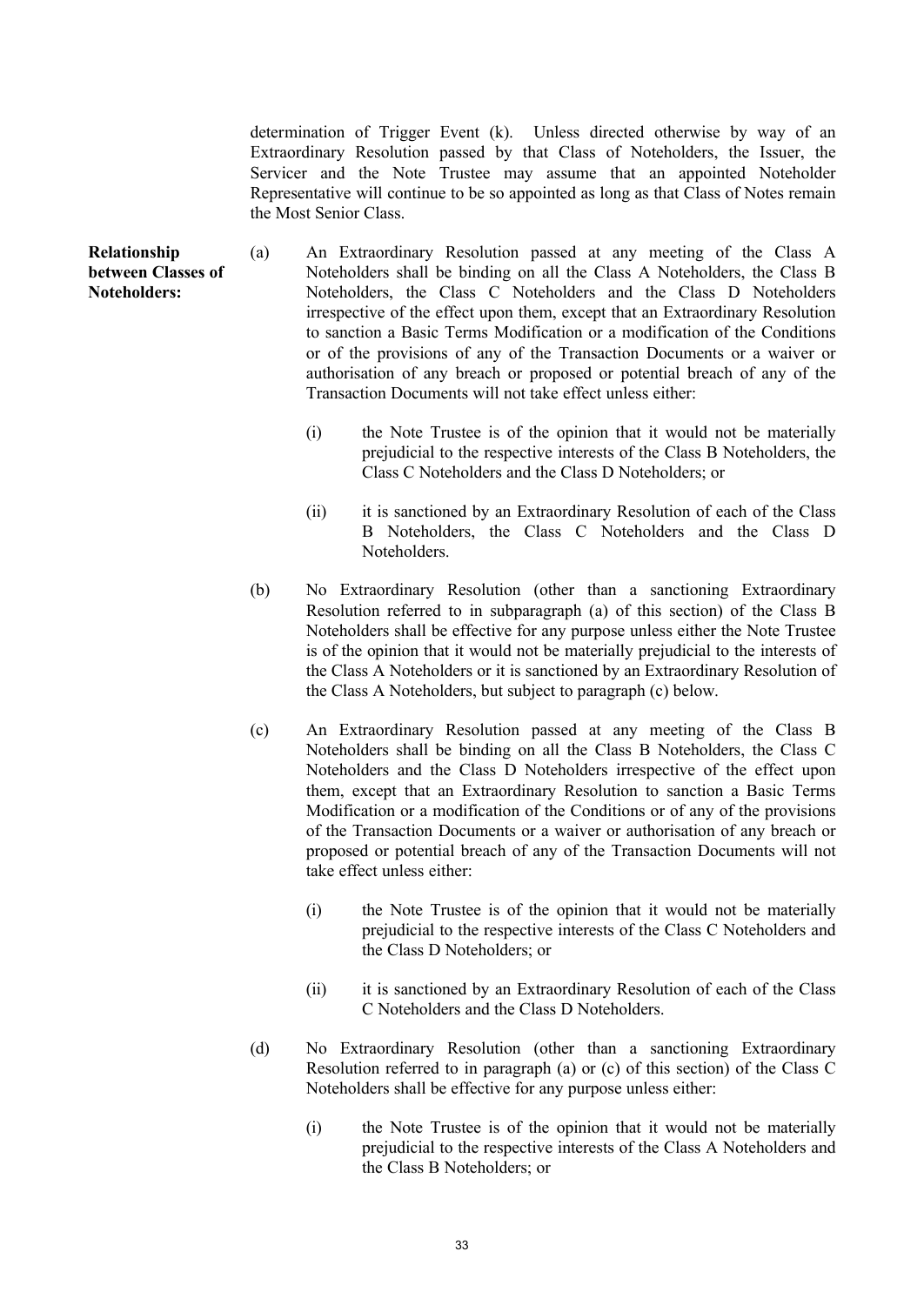(ii) it is sanctioned by an Extraordinary Resolution of each of the Class A Noteholders and the Class B Noteholders,

but subject to paragraph (e) below.

- (e) An Extraordinary Resolution passed at any meeting of the Class C Noteholders shall be binding on all the Class C Noteholders and the Class D Noteholders irrespective of the effect upon them, except that an Extraordinary Resolution to sanction a Basic Terms Modification or a modification of the Conditions or of the provisions of any of the Transaction Documents or a waiver or authorisation of any breach or proposed or potential breach of any of the Transaction Documents will not take effect unless either:
	- (i) the Note Trustee is of the opinion that it would not be materially prejudicial to the interests of the Class D Noteholders; or
	- (ii) it is sanctioned by an Extraordinary Resolution of the Class D Noteholders.
- (f) No Extraordinary Resolution (other than a sanctioning Extraordinary Resolution referred to in paragraph (a), (c) or (e) of this section) of the Class D Noteholders shall be effective for any purpose unless either:
	- (i) the Note Trustee is of the opinion that it would not be materially prejudicial to the respective interests of the Class A Noteholders, the Class B Noteholders and the Class C Noteholders; or
	- (ii) it is sanctioned by an Extraordinary Resolution of each of the Class A Noteholders, the Class B Noteholders and the Class C Noteholders.
- (g) An Extraordinary Resolution passed at any meeting of the Class D Noteholders shall be binding on all the Class D Noteholders.

**Issuer/ Originator/ any affiliate of any of them / any holding company of any of them or any other Subsidiary of any such holding company as Noteholder:**

**Relationship between Noteholders and other Secured Parties:**

Where the Issuer, Originator, any affiliate of any of them, any holding company of any of them or any other Subsidiary of any such holding company, in each case as beneficial owner holds any of the Notes, that entity will not be entitled to participate in any vote or pass any resolution in respect of those Notes, except where it is the sole Noteholder of that class of Notes. The Originator will be able to vote in respect of the Class C Notes and the Class D Notes respectively for so long as it is the sole holder thereof.

So long as any Notes are outstanding, the Security Trustee will only take into account the interests of the Noteholders (or the relevant Class thereof) in the exercise of its discretion, to the exclusion of the interests of any other Secured Parties.

The Note Trustee will be required, in performing its duties as trustee under the Trust Deed and in directing the Security Trustee under the Issuer Security and the Parent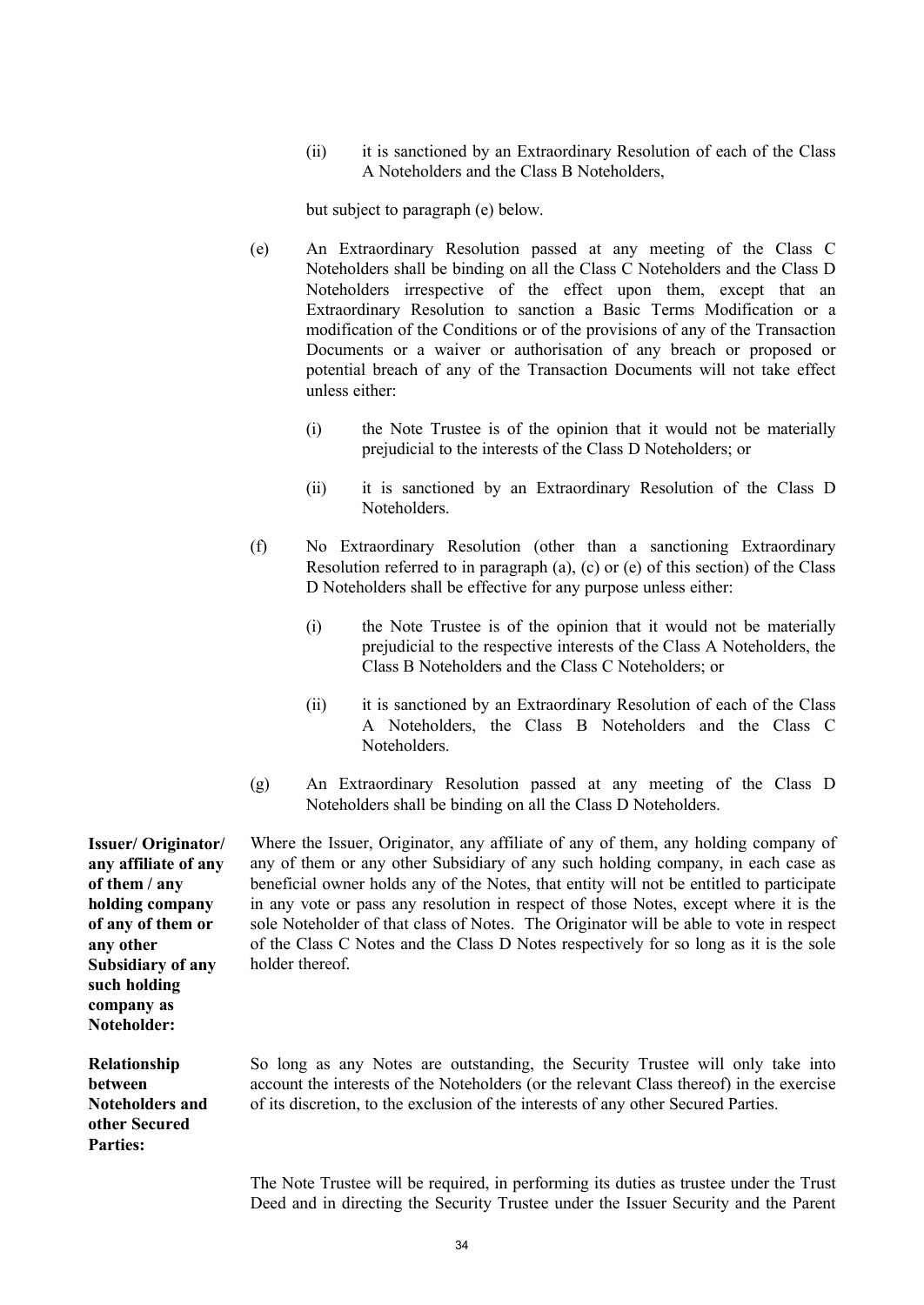|                                                                         | Company Security, to have regard to the interests of all the Classes of Noteholders<br>together. However, if (in the sole opinion of the Note Trustee) there is a conflict<br>between the interests of the holders of one or more Classes of Notes and the interests<br>of the holders of one or more other Classes of Notes, then the Note Trustee will be<br>required with certain exceptions to have regard only to the interests of the holders of<br>the Most Senior Class of Notes.         |
|-------------------------------------------------------------------------|---------------------------------------------------------------------------------------------------------------------------------------------------------------------------------------------------------------------------------------------------------------------------------------------------------------------------------------------------------------------------------------------------------------------------------------------------------------------------------------------------|
| <b>Provision of</b><br><b>Information to the</b><br><b>Noteholders:</b> | The Cash Manager will provide an investor report on a monthly basis (the <b>Monthly</b><br><b>Report</b> ) containing information in relation to the Notes including, but not limited to,<br>amounts paid by the Issuer pursuant to the Priorities of Payments in respect of the<br>relevant period and the performance of the Portfolio.                                                                                                                                                         |
|                                                                         | Loan-by-loan level information in respect of the Promissory Notes in the Provisional<br>Portfolio as at the Pool Cut Date is available at a password protected website located<br>at www.scl-ir.com. The password to access that website can be obtained from<br>Nordax. The Servicer intends to update loan level information in respect of the<br>Portfolio on a monthly basis. The website and information on the website is not<br>incorporated in and does not form part of this Prospectus. |
| Communication<br>with Noteholders                                       | Any notice to be given by the Issuer or the Note Trustee to the Noteholders shall be<br>given in the following manner:                                                                                                                                                                                                                                                                                                                                                                            |
|                                                                         | so long as the Notes are held in the Clearing Systems, by delivery to the<br>relevant Clearing System for communication by it to the Noteholders; and                                                                                                                                                                                                                                                                                                                                             |
|                                                                         | so long as the Notes are listed on a recognised stock exchange, by delivery in<br>accordance with the notice requirements of that stock exchange.                                                                                                                                                                                                                                                                                                                                                 |
|                                                                         | The Note Trustee shall be at liberty to sanction some other method of giving notice to                                                                                                                                                                                                                                                                                                                                                                                                            |

the Noteholders if, in its opinion, such other method is reasonable having regard to market practice then prevailing and to the requirements of the stock exchange on which the relevant Notes are then admitted to trading and provided that notice of such other method is given to the Noteholders in such manner as the Note Trustee shall require.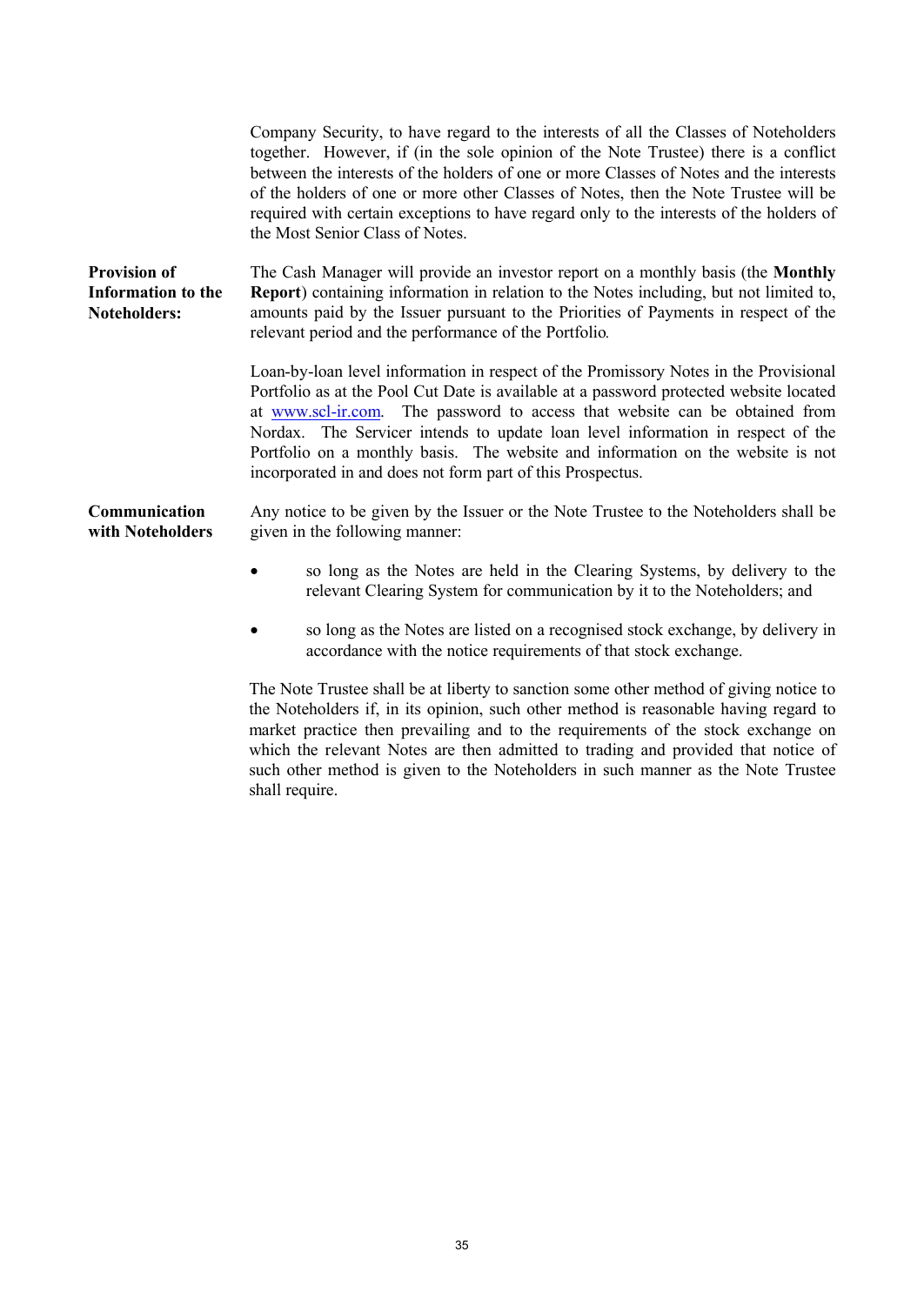# **F. CREDIT STRUCTURE AND CASHFLOW**

*Please refer to the section entitled "Cashflows" for further detail in respect of the credit structure and cashflow of the transaction.*



#### **Bank accounts of the Issuer**

The Issuer will open and maintain five (5) accounts with the Account Banks:

- GIC Account (on the Closing Date, to be maintained with Nordea Bank). All Revenue Receipts and Principal Receipts will be credited to the GIC Account. All payments by the Issuer on each Interest Payment Date in accordance with the relevant Priority of Payments will be made from the GIC Account. Amounts representing the Payment Holiday Reserve and the Initial Purchase Price Reserve respectively will also be credited to the GIC Account.
- · **Transaction Account** (on the Closing Date, to be maintained with Nordea Bank):
	- (a) The Establishment Amount shall be deposited into the Transaction Account and shall be applied towards the payment of any Setup Fees and utilised as the initial Float Amount.
	- (b) The Float Amount will be maintained in the Transaction Account.

On each Interest Payment Date, funds standing to the credit of the Transaction Account will be transferred to the GIC Account, for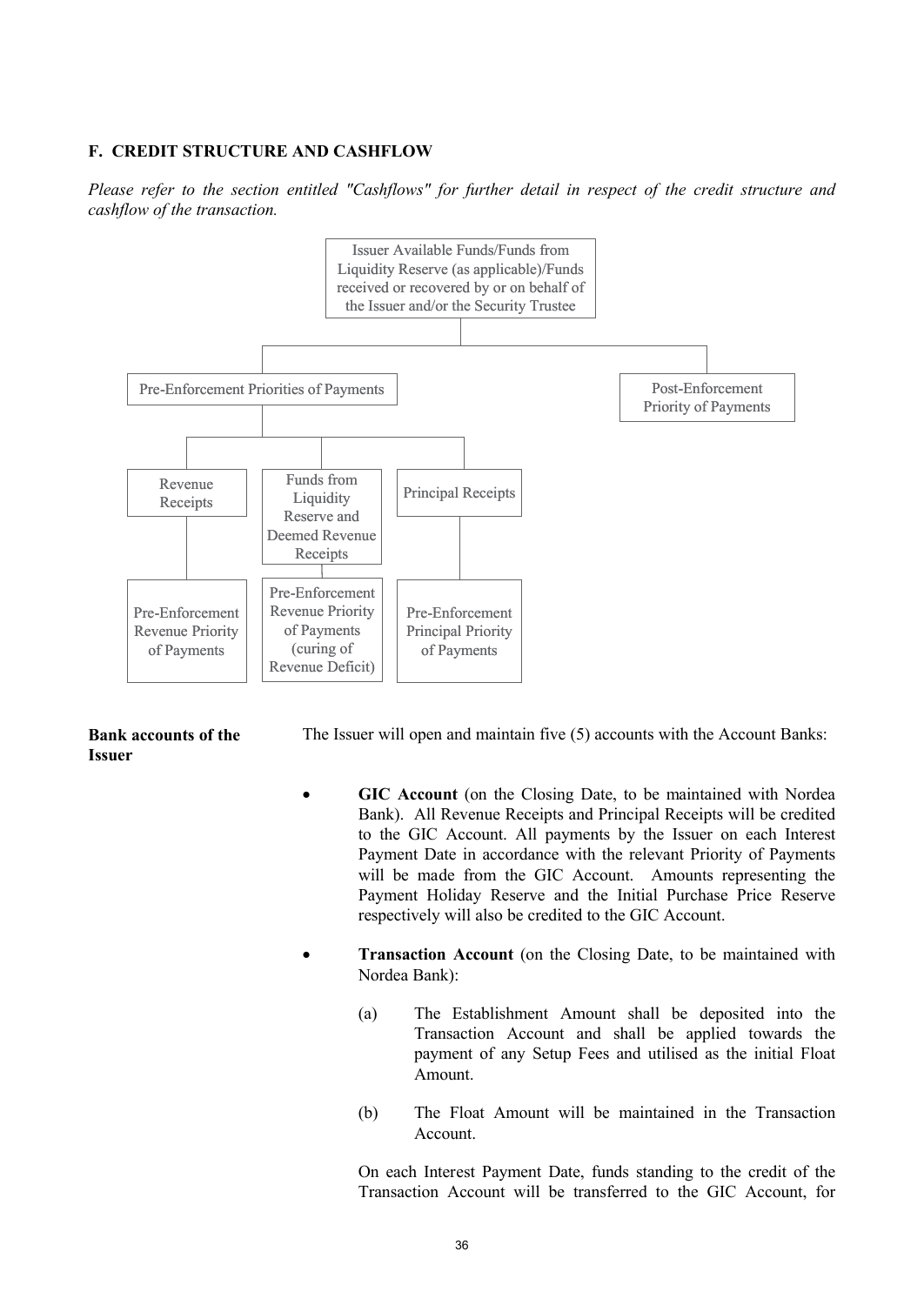allocation in accordance with the relevant Priority of Payments.

Upon the service of an Enforcement Notice on the Issuer, the Cash Manager shall also transfer the funds standing to the credit of the Transaction Account to the GIC Account in accordance with the terms of the Cash Management Agreement.

- **Equity Account:** (on the Closing Date, to be maintained with Nordea Bank): An amount of SEK500,000 will be deposited and maintained by the Issuer in the Equity Account for so long as any Secured Obligations are outstanding.
- · **Credit Enhancement Reserve Account** (on the Closing Date, to be maintained with BNP Paribas (London Branch)): Amounts representing the Credit Enhancement Reserve will be deposited in the Credit Enhancement Reserve Account.
- **Liquidity Reserve Account** (on the Closing Date, to be maintained with BNP Paribas (London Branch)): Amounts representing the Liquidity Reserve will be deposited in the Liquidity Reserve Account.

**Available funds of the Issuer** The Issuer will apply the Revenue Receipts and any Principal Receipts for the purposes of making interest and principal payments under the Notes and meeting its other obligations under the Transaction Documents.

> **Income Receipts** means, as at each Calculation Date and in respect of the Calculation Period ending on the immediately preceding Cut-off Date, an amount equal to the following standing to the credit of the GIC Account at the close of business on such Cut-off Date (without double counting) representing:

- (a) payments of interest and other fees (including Insurance Premiums) received under the Transferred Promissory Notes;
- (b) the accrued interest component of the purchase price paid by the Seller in respect of any Promissory Note repurchased by the Seller pursuant to the terms of the Loan Transfer Agreement;
- (c) interest earned on the balance from time to time in the Issuer Bank Accounts (excluding the Equity Account);
- (d) net recoveries of interest and outstanding fees from defaulting Customers under Transferred Promissory Notes which are Delinquent but not Written-off;
- (e) net recoveries of interest, principal, fees and other amounts from defaulting Customers under Transferred Promissory Notes in respect of which enforcement procedures have been completed and Transferred Promissory Notes Written-off;
- (f) payments of Insurance Proceeds from an Insurance Company to the extent attributable to interest and fees (but not principal) owing by a Customer; and
- (g) (in respect of the first Interest Payment Date only) all sums of the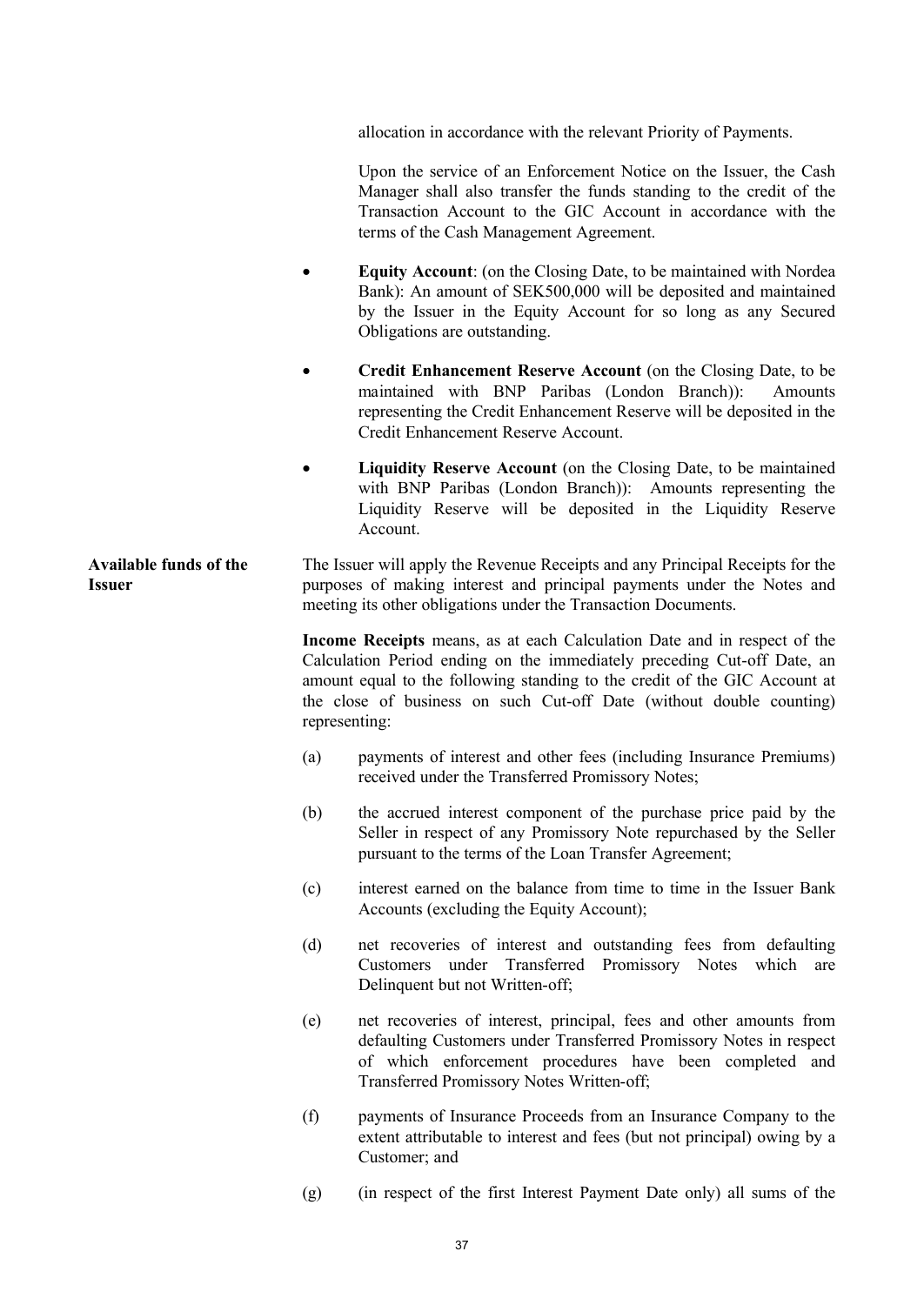type referred to in paragraphs (a) and (f) above received in respect of the Promissory Notes that comprised the Actual Provisional Portfolio but do not comprise the Initial Portfolio credited to the GIC Account as part of the Pre-Closing Amount on or around the Closing Date.

**Revenue Receipts** means, as at each Calculation Date and, as applicable, in respect of the Calculation Period ending on the immediately preceding Cutoff Date, an amount equal to:

- (a) Income Receipts in respect of such Calculation Period;
- (b) the balance standing to the credit of the Transaction Account which will be transferred to the GIC Account on the immediately following Interest Payment Date;
- (c) any other amounts not representing Principal Receipts standing to the credit of the GIC Account (excluding amounts standing to the credit of the Payment Holiday Reserve Ledger);
- (d) for so long as any Notes remain outstanding, any amounts debited from the Payment Holiday Reserve Ledger, which shall be applied to pay Payment Holiday Amounts only;
- (e) (so long as there has not been an Insolvency Event in relation to the Seller) all amounts (if any) standing in the Payment Holiday Reserve Ledger following the redemption of all Notes;
- (f) Further Loans (as defined in the First Subordinated Loan Agreement or the Second Subordinated Loan Agreement (each a **Subordinated Loan Agreement**), as applicable) expressly required by the First Subordinated Loan Provider or the Second Subordinated Loan Provider (each a **Subordinated Loan Provider**), as the case may be, to form part of Revenue Receipts;
- (g) any shareholders' contribution made by the Parent Company to the Issuer which the Parent Company explicitly designates as a Revenue Receipt; and
- (h) all amounts standing to the credit of the Credit Enhancement Reserve Account,

*provided that*, in the event of the occurrence of a Servicing Report Delivery Failure and during the continuance thereof, Revenue Receipts for the purpose of application in accordance with the Pre-Enforcement Revenue Priority of Payments shall mean the amount of Total Funds available and required to pay items (a) to (k) of the Pre-Enforcement Revenue Priority of Payments in accordance with the Provisional Monthly Report prepared by the Cash Manager in respect of the relevant Interest Payment Date.

**Payment Holiday** means a period not exceeding one month when a Customer may suspend an instalment payment on a Transferred Promissory Note, without penalty.

This option: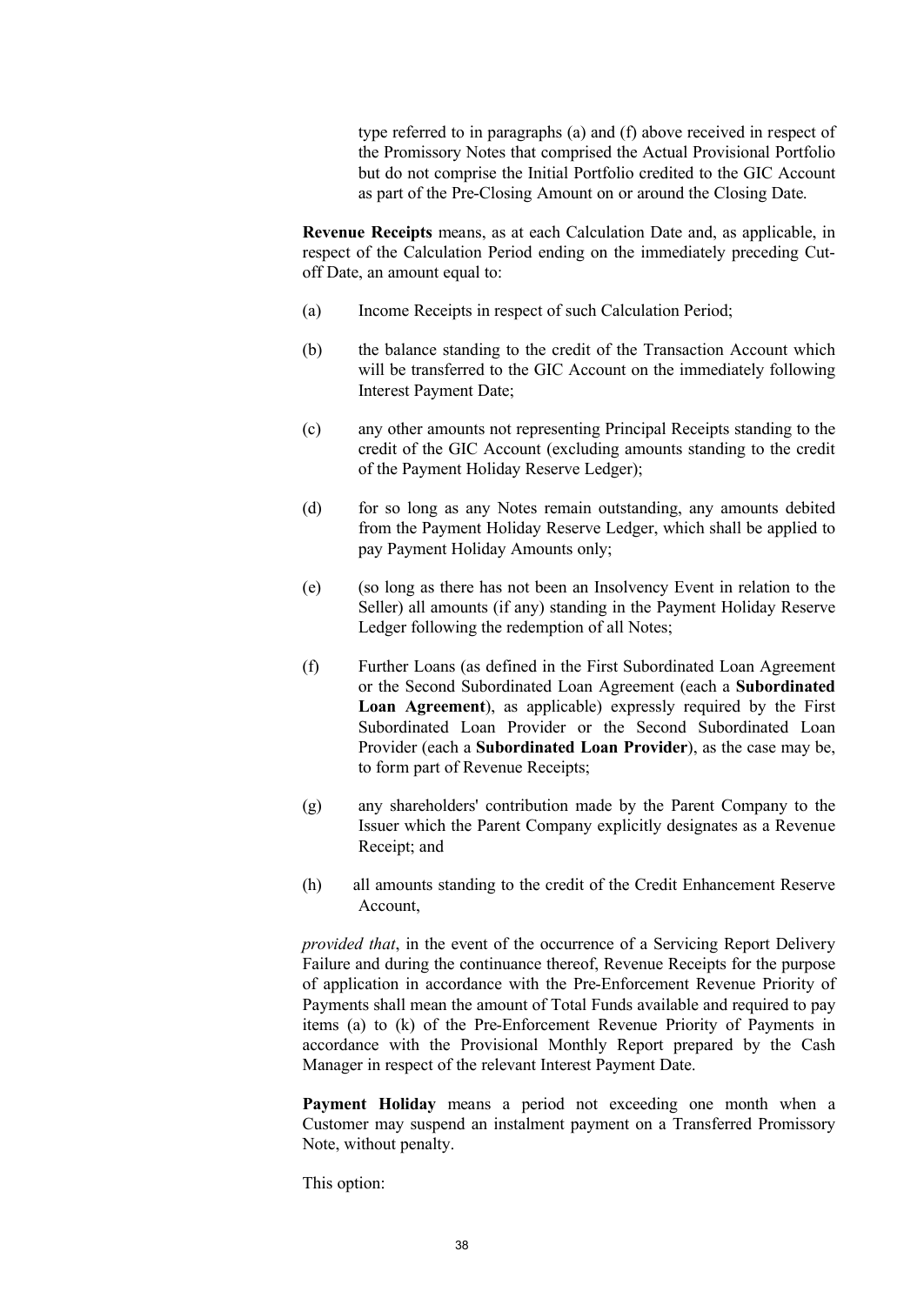- (a) may only be granted to a Customer:
	- (i) with the consent of the Servicer subject to this being limited to two Payment Holidays per annum; and
	- (ii) who has not been Delinquent during the previous six (6) months or such longer period as prescribed by the Credit Policy;
- (b) may not be granted to any Customer:
	- (i) if it results in an extension to the loan maturity of the relevant Transferred Promissory Note by more than one month; or
	- (ii) after the Step-Up Date; or
	- (iii) upon the occurrence and continuation of any Servicer Termination Event; or
	- (iv) if after the provision of the proposed Payment Holiday,  $A >$  $12\% \times B$ , where:

 $A =$  in respect of all Transferred Promissory Notes which are or have been subject to a Payment Holiday in the immediately preceding 12 months, the aggregate amount of interest due under each of those Transferred Promissory Notes during the relevant Payment Holiday period for that Transferred Promissory Note; and

 $B =$  the aggregate amount of interest expected to be received under all Transferred Promissory Notes during the immediately preceding 12 months (assuming that a Payment Holiday had not been granted).

Furthermore, the Servicer will not be entitled to offer a Payment Holiday to a Customer or accept a request for a Payment Holiday from a Customer (in each case in respect of a Transferred Promissory Note) unless:

- (a) a Further Loan has been granted by a Subordinated Loan Provider in an amount equivalent to or exceeding the relevant Payment Holiday Amount(s) and such amount has been credited to the Payment Holiday Reserve to fund the relevant Payment Holiday Amount(s) of that Customer during the proposed Payment Holiday period (taking into account all other Payment Holiday Amounts in respect of all other Customers that will fall due for payment during that period); or
- (b) there are sufficient funds standing to the credit of the Payment Holiday Reserve to fund the relevant Payment Holiday Amount(s) of that Customer during the proposed Payment Holiday period (taking into account all other Payment Holiday Amounts in respect of all other Customers that will fall due for payment during that period).

**Payment Holiday Amount** means, in respect of any Calculation Period, an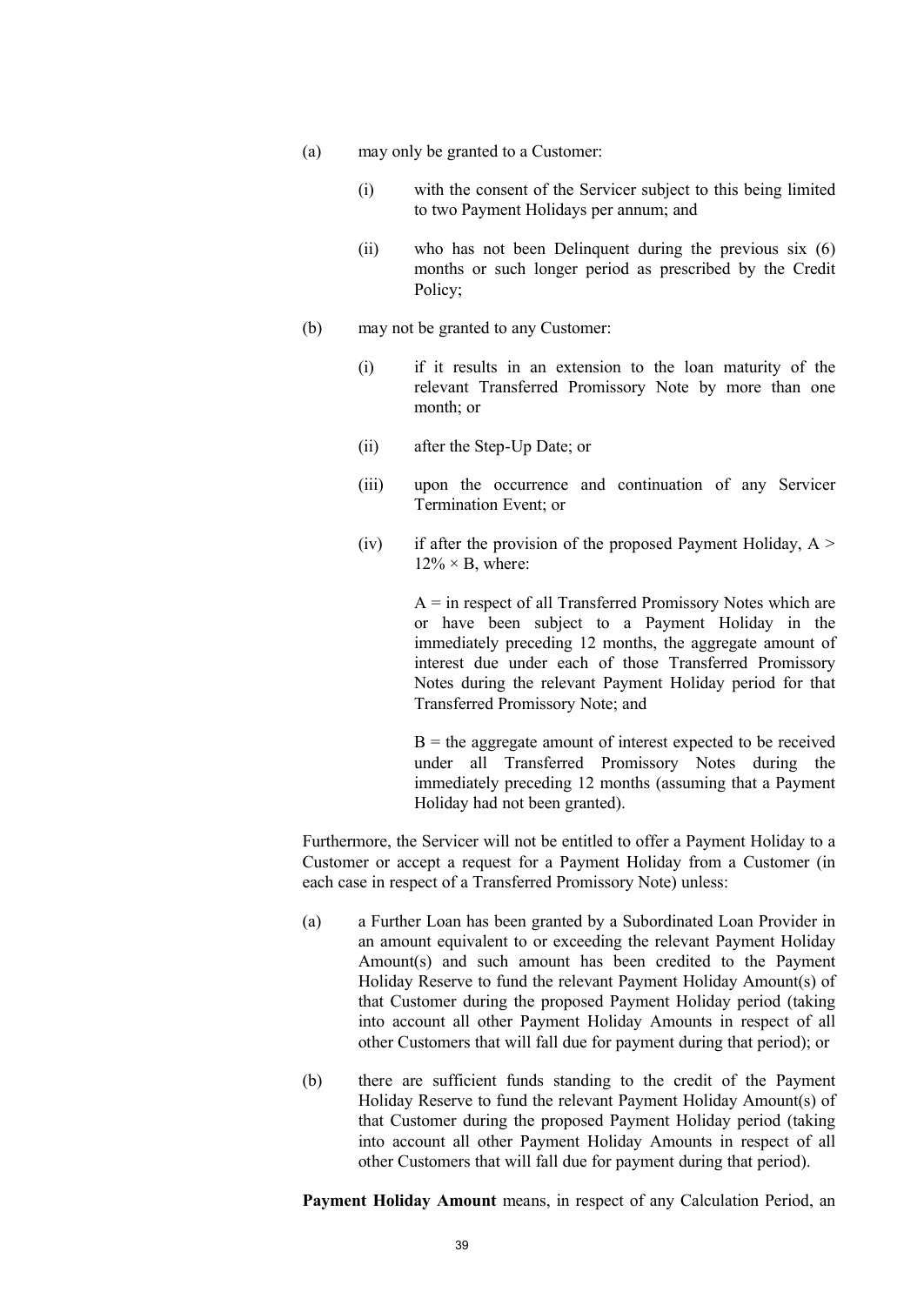amount equal to any interest not received (that would have been received but for the granting of a Payment Holiday) under the Transferred Promissory Note as a result of a Customer taking a Payment Holiday. Payment Holiday Amounts shall be funded on each Interest Payment Date from the Payment Holiday Reserve.

**Payment Holiday Reserve** means a reserve maintained in the GIC Account in an amount equal to the Payment Holiday Reserve Required Amount (which shall initially be funded from the proceeds of the Payment Holiday Reserve Loan made by the First Subordinated Loan Provider to the Issuer on the Closing Date), and which will thereafter be replenished from available Revenue Receipts in accordance with the Pre-Enforcement Revenue Priority of Payments or by any Further Loans that may be made by the relevant Subordinated Loan Provider to the Issuer and which are required by that Subordinated Loan Provider to be credited to the Payment Holiday Reserve Ledger on the GIC Account.

**Payment Holiday Reserve Required Amount** means an amount equal to SEK22,000,000.

**Float Amount** means an amount not exceeding SEK1,000,000 which shall be funded initially from the Establishment Loan on the Closing Date until, but not including the first Interest Payment Date, and thereafter from available Revenue Receipts on each Interest Payment Date in accordance with the Pre-Enforcement Revenue Priority of Payments and credited to the Transaction Account and is available to (1) the Cash Manager to pay certain costs and expenses of the Issuer between Interest Payment Dates and (2) the Servicer to repay to Customers amounts which such Customers have paid into the GIC Account in error.

**Principal Receipts** means, as at each Calculation Date and in respect of the Calculation Period ending on the immediately preceding Cut-off Date, an amount equal to the following standing to the credit of the GIC Account at the close of business on such Cut-off Date (without double counting) representing:

- (a) principal repayments received under the Transferred Promissory Notes (including any amount representing Capitalised Interest);
- (b) net recoveries of principal from defaulting Customers under the Transferred Promissory Notes that are Delinquent but not Writtenoff;
- (c) the proceeds (excluding the accrued interest component thereof) of the repurchase of any Transferred Promissory Note by the Seller from the Issuer pursuant to the Loan Transfer Agreement;
- (d) payments of Insurance Proceeds from an insurance company to the extent attributable to principal (but not interest and fees) owing from a Customer;
- (e) Principal Receipts standing to the credit of the GIC Account on any previous Interest Payment Date in accordance with item (c) of the Pre-Enforcement Principal Priority of Payments;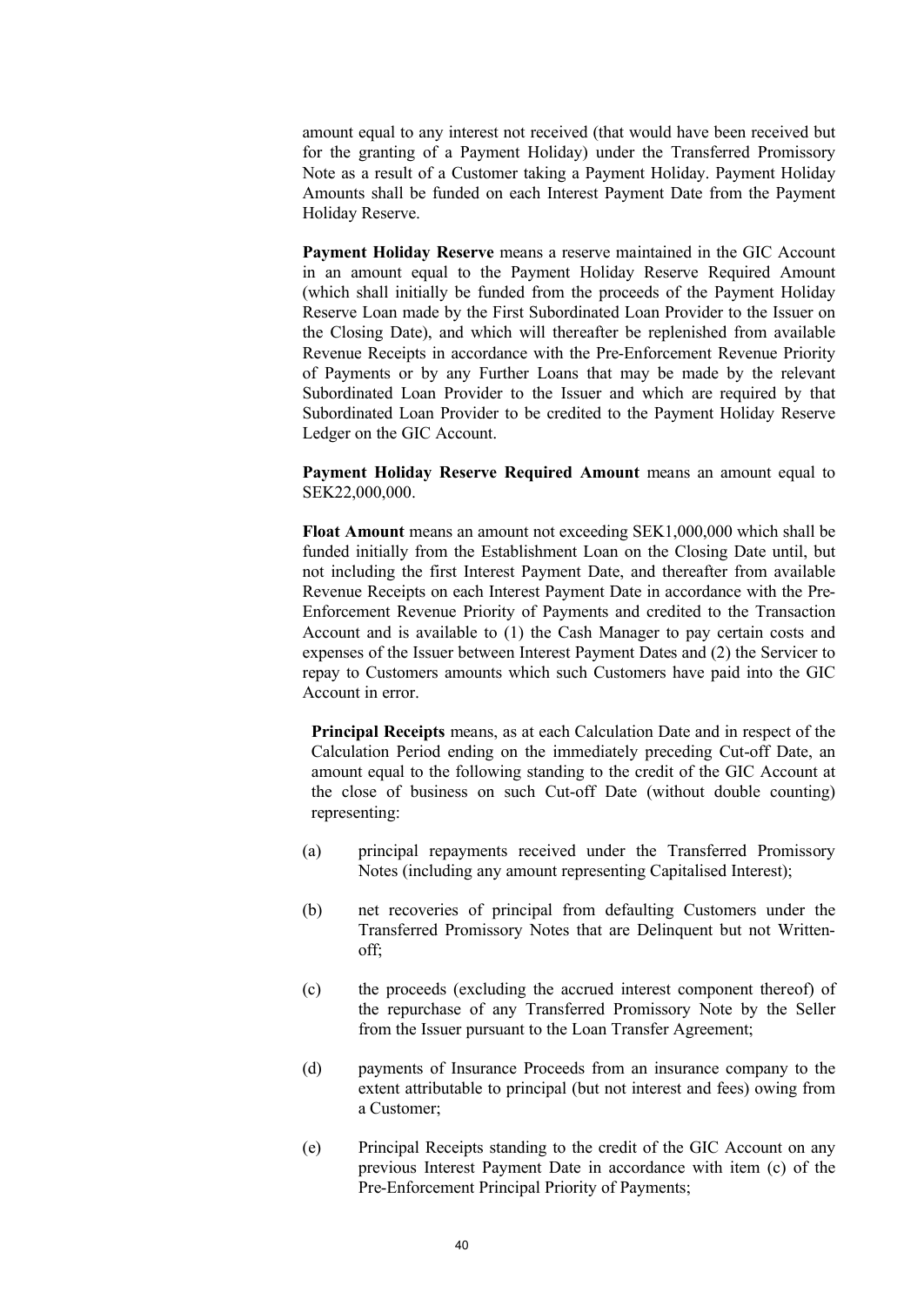- (f) Further Loans (as defined in each Subordinated Loan Agreement) expressly required by the relevant Subordinated Loan Provider to form part of Principal Receipts;
- (g) a shareholders' contribution made by the Parent Company to the Issuer which the Parent Company explicitly designates as a Principal Receipt;
- (h) any Deemed Principal Receipts;
- (i) (only upon the occurrence of a Liquidity Redemption Event) all Residual Liquidity Funds;
- (j) all amounts (if any) standing to the credit of the Payment Holiday Reserve Ledger following the occurrence of an Insolvency Event in relation to the Seller; and
- (k) (in respect of the first Interest Payment Date only) all sums of the type referred to in paragraph (a) and (d) above received in respect of the Promissory Notes that comprised the Actual Provisional Portfolio but do not comprise the Initial Portfolio credited to the GIC Account as part of the Pre-Closing Amount on or around the Closing Date,

*provided that*, in the event of the occurrence of a Servicing Report Delivery Failure and during the continuance thereof, Principal Receipts for the purpose of application in accordance with the Pre-Enforcement Principal Priority of Payments shall mean the Residual Total Funds in respect of the relevant Interest Payment Date.

**Capitalised Interest** means the amount of fees and interest that would have been paid on a Transferred Promissory Note comprising the Portfolio if not for the Customer under that Transferred Promissory Note taking a Payment Holiday in accordance with the Credit Policy, which amount is added to the Principal Promissory Note Amount in respect of the relevant Transferred Promissory Note. For the avoidance of doubt, any sum of Capitalised Interest which has been added to the Principal Promissory Note Amount shall also accrue interest as of the date of capitalisation.

**Deemed Principal Receipts** means, in respect of any Calculation Period, the aggregate of the amounts to be applied from Revenue Receipts on the immediately following Interest Payment Date pursuant to paragraphs (f), (h), (j) and (k) of the Pre-Enforcement Revenue Priority of Payments.

**Credit Enhancement Reserve** means a reserve maintained in the Credit Enhancement Reserve Account in an amount equal to the Credit Enhancement Reserve Required Amount (which shall initially be funded from the available Revenue Receipts on the first Interest Payment Date in accordance with the relevant Priority of Payments), and thereafter be further replenished on each Interest Payment Date until the Step-Up Date (inclusive) from available Revenue Receipts in accordance with the Pre-Enforcement Revenue Priority of Payments. After the Step-Up Date, there shall be no requirement to retain the Credit Enhancement Reserve at the Credit Enhancement Reserve Required Amount.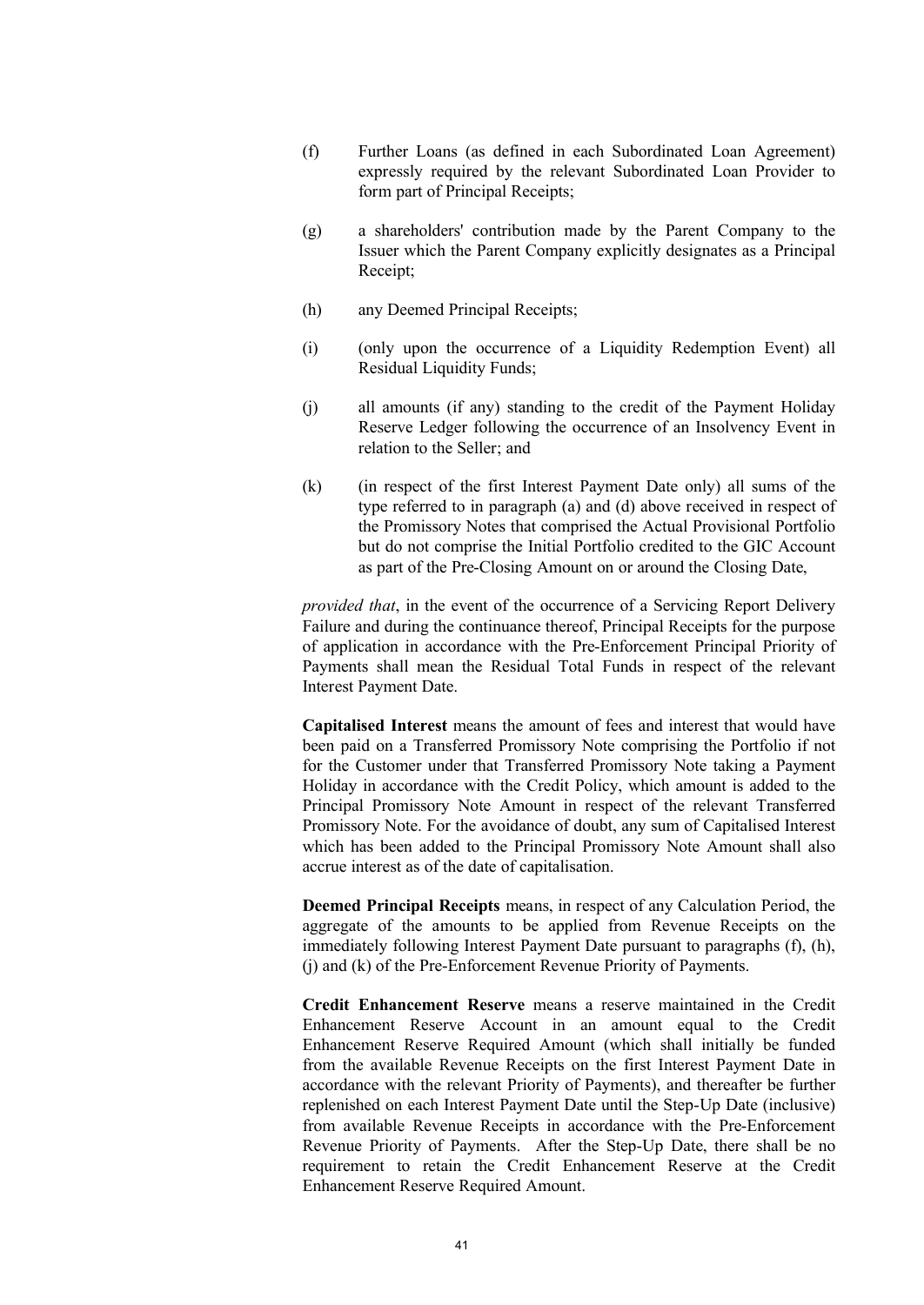**Credit Enhancement Reserve Required Amount** means an amount as determined by the Cash Manager on each Calculation Date in accordance with the following:

- (a) the Principal Promissory Note Amount of the Transferred Promissory Notes on that day multiplied by the weighted average life (expressed in years) of the Transferred Promissory Notes on that day multiplied by:
	- (i) if the 3-Month Weighted Average Excess Margin is greater than or equal to  $8.0\%$ , 0;
	- (ii) if the 3-Month Weighted Average Excess Margin is less than 8.0% but greater than or equal to 7.75%, 0.005;
	- (iii) if the 3-Month Weighted Average Excess Margin is less than 7.75% but greater than or equal to 7.5%, 0.008;
	- (iv) if the 3-Month Weighted Average Excess Margin is less than 7.5% but greater than or equal to 7.25%, 0.013;
	- (v) if the 3-Month Weighted Average Excess Margin is less than 7.25%, 0.024; *plus*
- (b) for each Transferred Promissory Note which is Delinquent, an amount equal to the Principal Promissory Note Amount of the Transferred Promissory Note multiplied by:
	- (i) if that Transferred Promissory Note has been Delinquent for less than 1 month, 0;
	- (ii) if that Transferred Promissory Note has been Delinquent for 1 month but less than 2 months, 0.2;
	- (iii) if that Transferred Promissory Note has been Delinquent for 2 months but less than 3 months, 0.4;
	- (iv) if that Transferred Promissory Note has been Delinquent for 3 months but less than 4 months, 0.5;
	- (v) if that Transferred Promissory Note has been Delinquent for 4 months or more, then for so long as that Transferred Promissory Note remains Delinquent, 1,

provided that the determination of such amount on the first two occurring Calculation Dates shall not include item (a).

**3-Month Weighted Average Excess Margin** means, on a Calculation Date, the average of the Weighted Average Excess Margin on that day and on the two preceding Calculation Dates.

**Weighted Average Excess Margin** on any day means the weighted average excess margin (net of the Issuer's cost of funding and calculated based on the interest rate most recently notified in writing to each Customer (whether or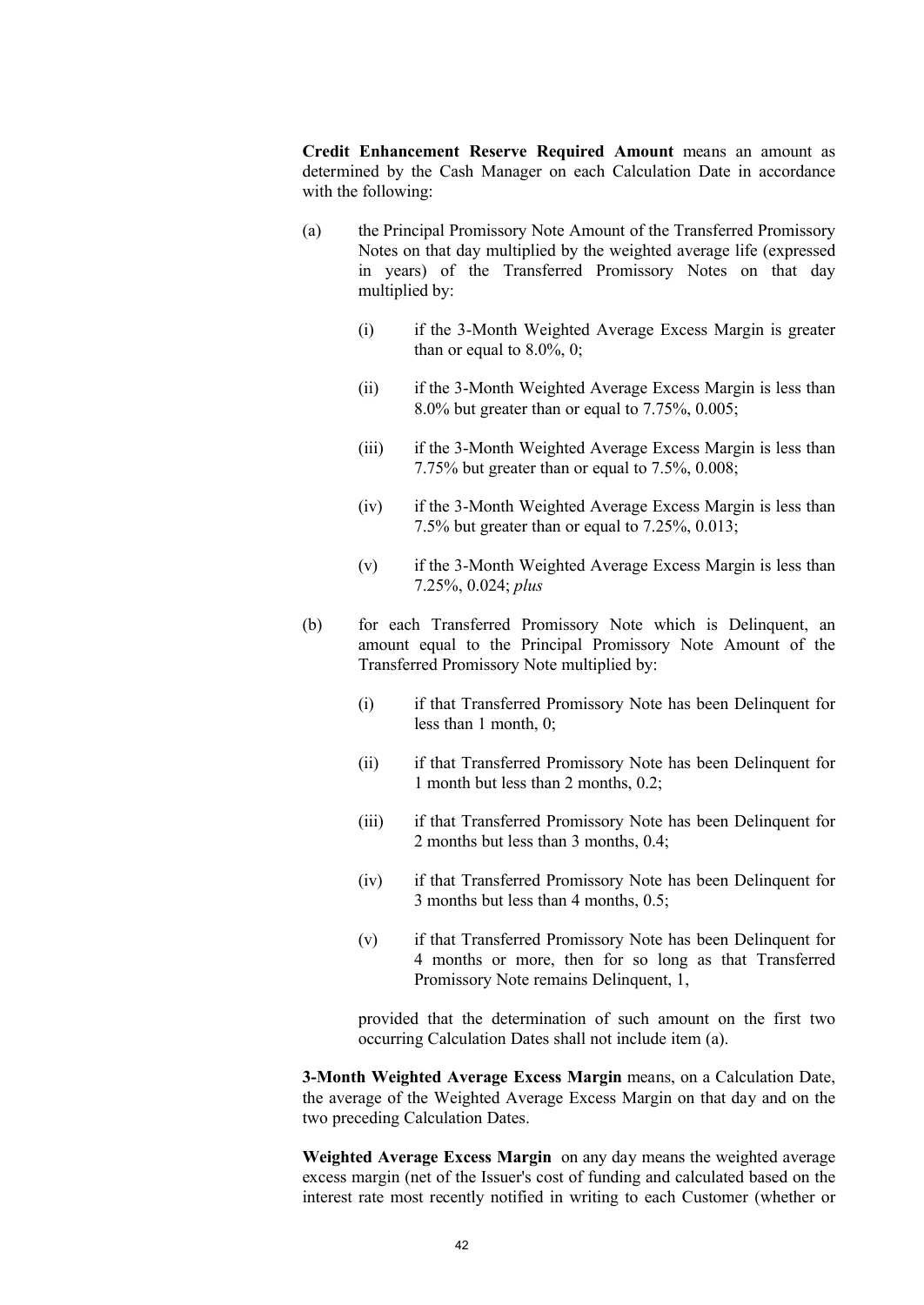not such rate has become effective)) of the Portfolio on that day.

|                                                                                | Liquidity Reserve means a reserve maintained in the Liquidity Reserve<br>Account in an amount equal to the Liquidity Reserve Required Amount<br>(which shall initially be funded from the proceeds of the Liquidity Reserve<br>Loan made by the First Subordinated Loan Provider to the Issuer on the<br>Closing Date), and which until the repayment in full of the Notes will<br>thereafter be further replenished on each Interest Payment Date from<br>available Revenue Receipts in accordance with the Pre-Enforcement Revenue<br>Priority of Payments.                                                                                                                                                                |
|--------------------------------------------------------------------------------|------------------------------------------------------------------------------------------------------------------------------------------------------------------------------------------------------------------------------------------------------------------------------------------------------------------------------------------------------------------------------------------------------------------------------------------------------------------------------------------------------------------------------------------------------------------------------------------------------------------------------------------------------------------------------------------------------------------------------|
|                                                                                | Liquidity Reserve Required Amount means an amount equal to<br>SEK58,000,000.                                                                                                                                                                                                                                                                                                                                                                                                                                                                                                                                                                                                                                                 |
|                                                                                | Initial Purchase Price Reserve Amount means an amount of up to<br>SEK100,000,000. During the Revolving Period, the Initial Purchase Price<br>Reserve may (once only) increase to SEK200,000,000, provided that it is<br>reduced to SEK100,000,000 or below on the following Interest Payment<br>Date.                                                                                                                                                                                                                                                                                                                                                                                                                        |
| <b>Available funds following</b><br>service of an Enforcement<br><b>Notice</b> | Following service of an Enforcement Notice, the Cash Manager will apply all<br>funds received or recovered by or on behalf of the Issuer and/or the Security<br>Trustee or by any Receiver, including amounts standing to the credit of the<br>Issuer Bank Accounts (excluding the funds credited in the Equity Account<br>and the Transaction Account), for the benefit of the Secured Parties in<br>accordance with the Post-Enforcement Priority of Payments. However, upon<br>the service of an Enforcement Notice on the Issuer, the Cash Manager shall<br>transfer the funds standing to the credit of the Transaction Account to the<br>GIC Account in accordance with the terms of the Cash Management<br>Agreement. |
| <b>Curing of Revenue Deficit</b>                                               | Prior to the service of an Enforcement Notice, if and to the extent, on any<br>Interest Payment Date, there is a Revenue Deficit, then the Cash Manager<br>shall:                                                                                                                                                                                                                                                                                                                                                                                                                                                                                                                                                            |
|                                                                                | <i>first</i> , apply amounts standing to the credit of the Liquidity Reserve Account<br>towards curing any Revenue Deficit provided that no amounts from the<br>Liquidity Reserve Account may be applied to pay interest on any of the Class<br>C Notes or the Class D Notes if and to the extent that a deficiency is currently<br>recorded on the Principal Deficiency Ledger of that Class of Notes or of a<br>More Senior Class of Notes; and                                                                                                                                                                                                                                                                            |
|                                                                                | second, apply Principal Receipts towards curing any residual Revenue Deficit<br>provided that no amounts of Principal Receipts may be applied to pay interest<br>on any of the Class C Notes or the Class D Notes (any Principal Receipts so<br>applied being the Deemed Revenue Receipts).                                                                                                                                                                                                                                                                                                                                                                                                                                  |
|                                                                                | Revenue Deficit means, in respect of an Interest Payment Date, a shortfall<br>in the amount of the applicable Revenue Receipts available to pay<br>paragraphs (a) to (c), (e), (g), (i) and (m) of the Pre-Enforcement Revenue<br>Priority of Payments.                                                                                                                                                                                                                                                                                                                                                                                                                                                                      |
| <b>Summary of Priorities of</b><br><b>Payments</b>                             | Below is a summary of the priorities of payments (the Priorities of<br>Payments and each, a Priority of Payments). Full details of each Priority of                                                                                                                                                                                                                                                                                                                                                                                                                                                                                                                                                                          |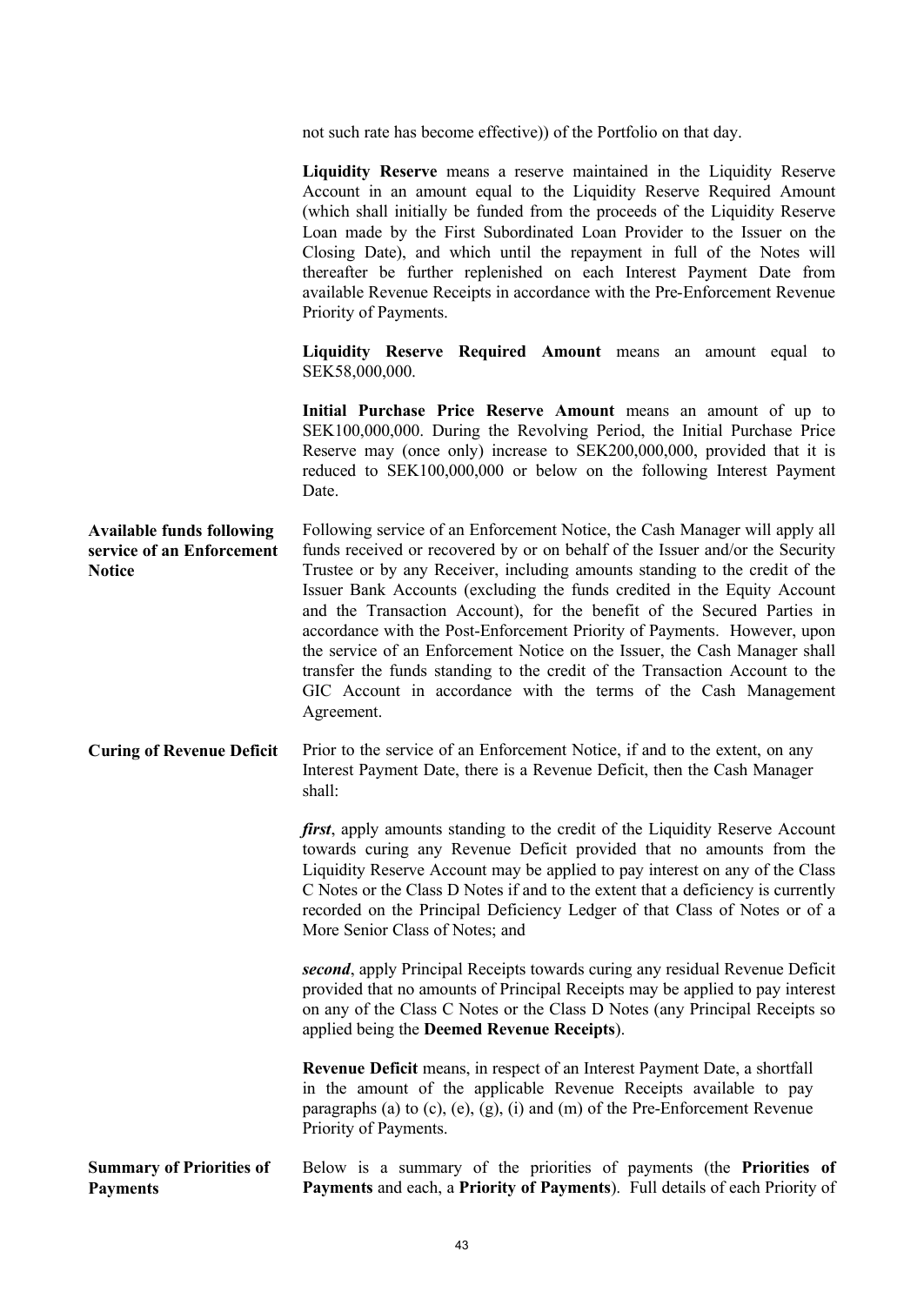Payments are set out in the section entitled "*Cashflows*".

Insurance Premiums paid by Customers shall, upon receipt, be identified by the Issuer and be split between the Insurance Companies and the Originator, with the Insurance Companies receiving 50% of any Insurance Premiums (the **Insurer Premium Portion**) and the Originator receiving 50% of any Insurance Premiums (the **Originator Premium Portion**).

The Insurer Premium Portion shall be paid by (or, on behalf of) the Issuer directly to the relevant Insurance Companies. The Originator is entitled to the Originator Premium Portion and will be paid such amounts in accordance with the relevant Priority of Payments. For the avoidance of doubt, the Insurer Premium Portion shall not be applied in accordance with any Priority of Payments.

| <b>Pre-Enforcement Revenue</b> | <b>Pre-Enforcement Principal</b> | <b>Post-Enforcement Priority of</b> |
|--------------------------------|----------------------------------|-------------------------------------|
| <b>Priority of Payments:</b>   | <b>Priority of Payments:</b>     | Payments:                           |
|                                |                                  |                                     |

- (a) Note Trustee and Security Trustee costs, fees and expenses;
- Any Principal Receipts to be applied as Deemed Revenue Receipts;
- (a) Note Trustee and Security Trustee costs, fees and expenses (including the costs, fees and expenses of any receiver or other appointees properly appointed by the Note Trustee or the Security Trustee which expenses may include any amounts due and payable for the services of the Storage Company after the occurrence of an Issuer Insolvency Event);

- (b) Amounts due to the Servicer, Standby Servicer, Cash Manager, Standby Cash Manager, Account Banks, the Service Provider and Agents;
- (c) General Expenses of the Issuer and, thereafter, to credit the Transaction Account with an amount up to the Float Amount;
- (b) Until (and including) the Revolving Period End Date, towards payment of the Initial Purchase Price for Additional Promissory Notes acquired during the preceding Monthly Acquisition Period; (b) Amounts due to the
	- Until (but excluding) the Revolving Period End Date, to credit the GIC Account with available Principal Receipts, capped at the Initial Purchase Price Reserve Amount which shall be applied to pay the Initial
- Provider and Agents; (c) Prior to the occurrence of an Issuer Insolvency Event, amounts payable for the services of any

Independent Director and the Storage Company;

Servicer, Standby Servicer, Cash Manager, Standby Cash Manager, Account Banks, Service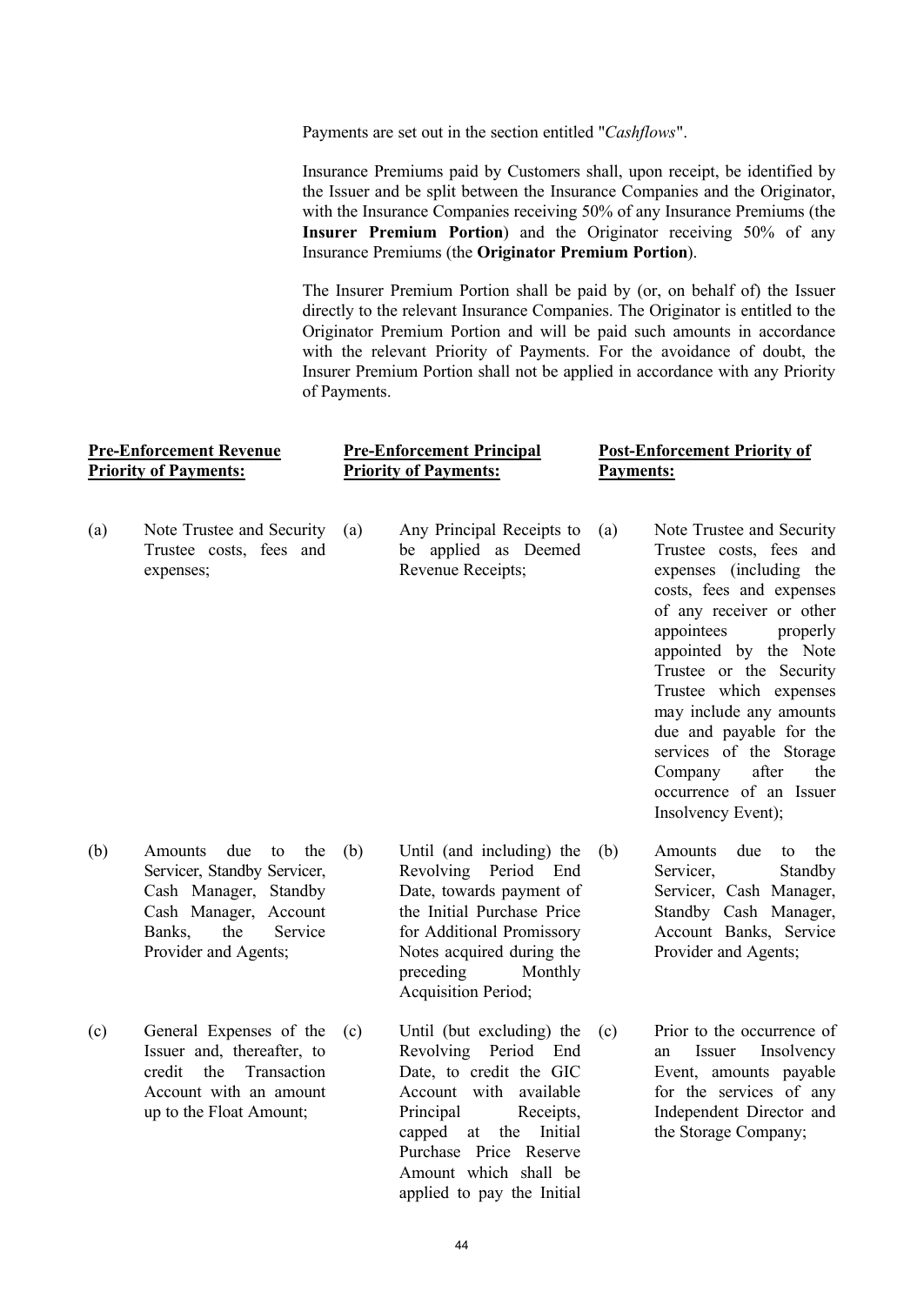Purchase Price for Additional Promissory Notes on future Interest Payment Dates;

- (d) Prior to the repayment in full of the Notes, to replenish the Liquidity Reserve to the Liquidity Reserve Required After the Revolving Period End Date, payments to redeem the Class A Notes; (d) Principal and interest payments on the Class A Notes;
- (e) Class A interest amounts due to the Class A Noteholders;
- (f) To reduce the Class A Principal Deficiency Ledger to zero;

Amount;

- (g) Class B interest amounts due to the Class B Noteholders;
- (h) To reduce the Class B Principal Deficiency Ledger to zero;

- (i) Class C interest amounts due to the Class C Noteholders;
- (j) To reduce the Class C Principal Deficiency Ledger to zero;
- (k) To reduce the Class D Principal Deficiency Ledger to zero;
- After the Revolving (e) Period End Date, payments to redeem the Class B Notes;
- After the Revolving Period End Date, payments to redeem the Class C Notes; (f) Principal and interest
- (g) After the Revolving Period End Date, payments to redeem the Class D Notes; (g) Principal and interest
- (h) After the Revolving Period End Date, to pay *firstly*, interest, *secondly* principal and *thirdly*, any other amounts due to each Subordinated Loan Provider under the respective Subordinated Loan Agreements; (h) To the extent not provided
	- (i) After the Revolving Period End Date, payment of Deferred Consideration to the Seller; and (i) Originator Premium
		- After the Revolving Period End Date, any surplus to the Equity Account.
- (j) *Firstly*, interest, and *secondly*, principal and *thirdly*, any other amounts due to each Subordinated Loan Provider under the relevant Subordinated Loan Agreement;

Portion payable to the

Principal and interest payments on the Class B

payments on the Class C

payments on the Class D

for elsewhere in the Post-Enforcement Priority of Payments, to pay amounts due to the Other Secured

Notes:

Notes;

Notes;

Parties;

Originator;

(k) *Firstly*, any amounts of the Initial Purchase Price for Additional Promissory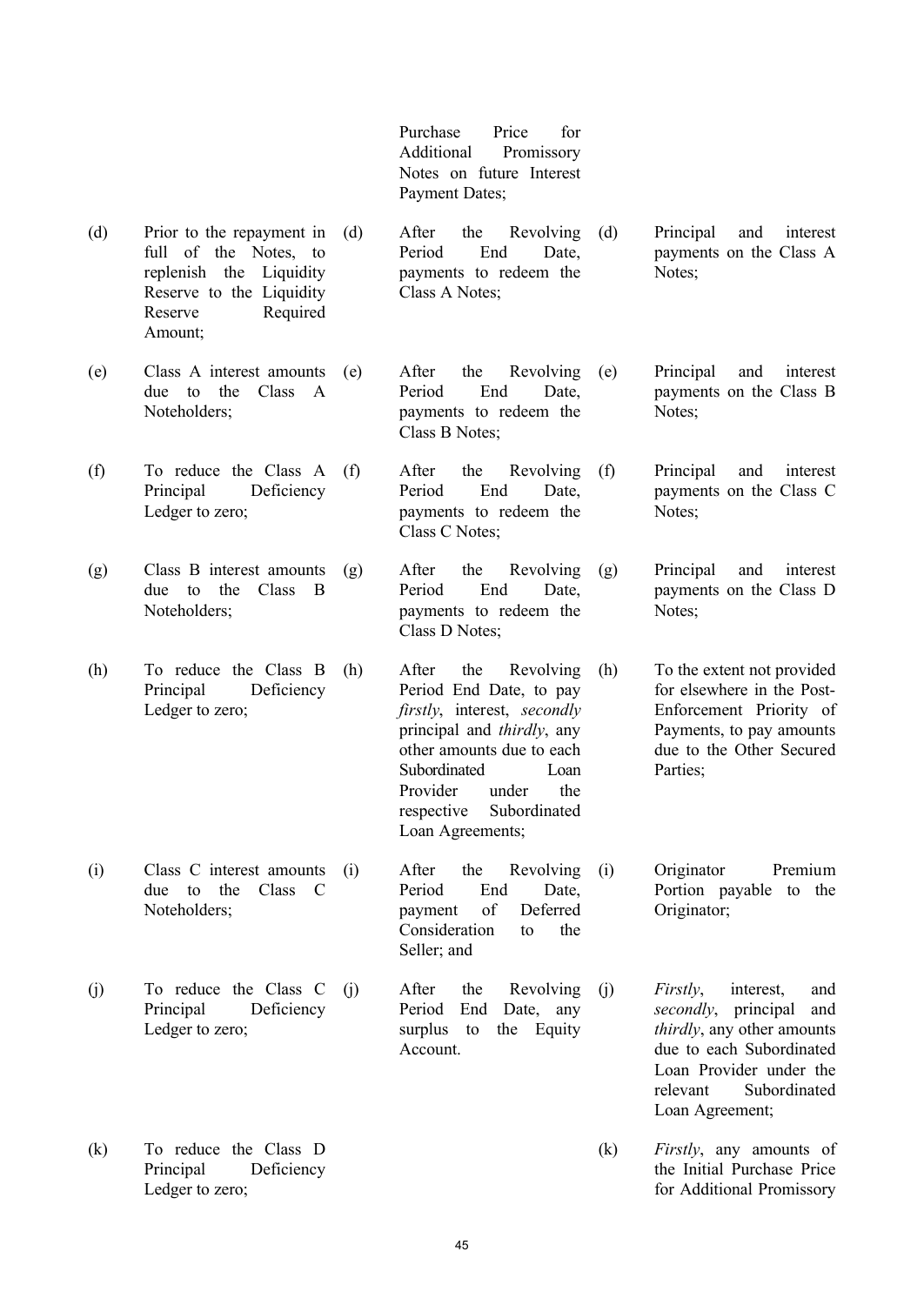Notes acquired during the Revolving Period which remains outstanding after the Revolving Period End Date and *secondly*, Deferred Consideration due to the Seller; and

(l) Any surplus to the Issuer.

- (l) Prior to the Step -Up Date, to replenish the Credit Enhancement Reserve to the Credit Enhancement Reserve Required Amount;
- (m) Class D interest amounts due to the Class D Noteholders;
- (n) On and from the Step -Up Date, to pay:
	- (i) *firstly*, Class A principal amounts which will be applied towards redemption of the Class A Notes;
	- (ii) *secondly*, Class B principal amounts which will be applied towards redemption of the Class B Notes;
- (o) Following repayment in full of the Class A Notes and the Class B Notes, to pay:
	- (i) *firstly*, the Class C principal amounts which will be applied towards redemption of the Class C Notes; and
	- (ii) *secondly*, the Class D principal amounts which will be applied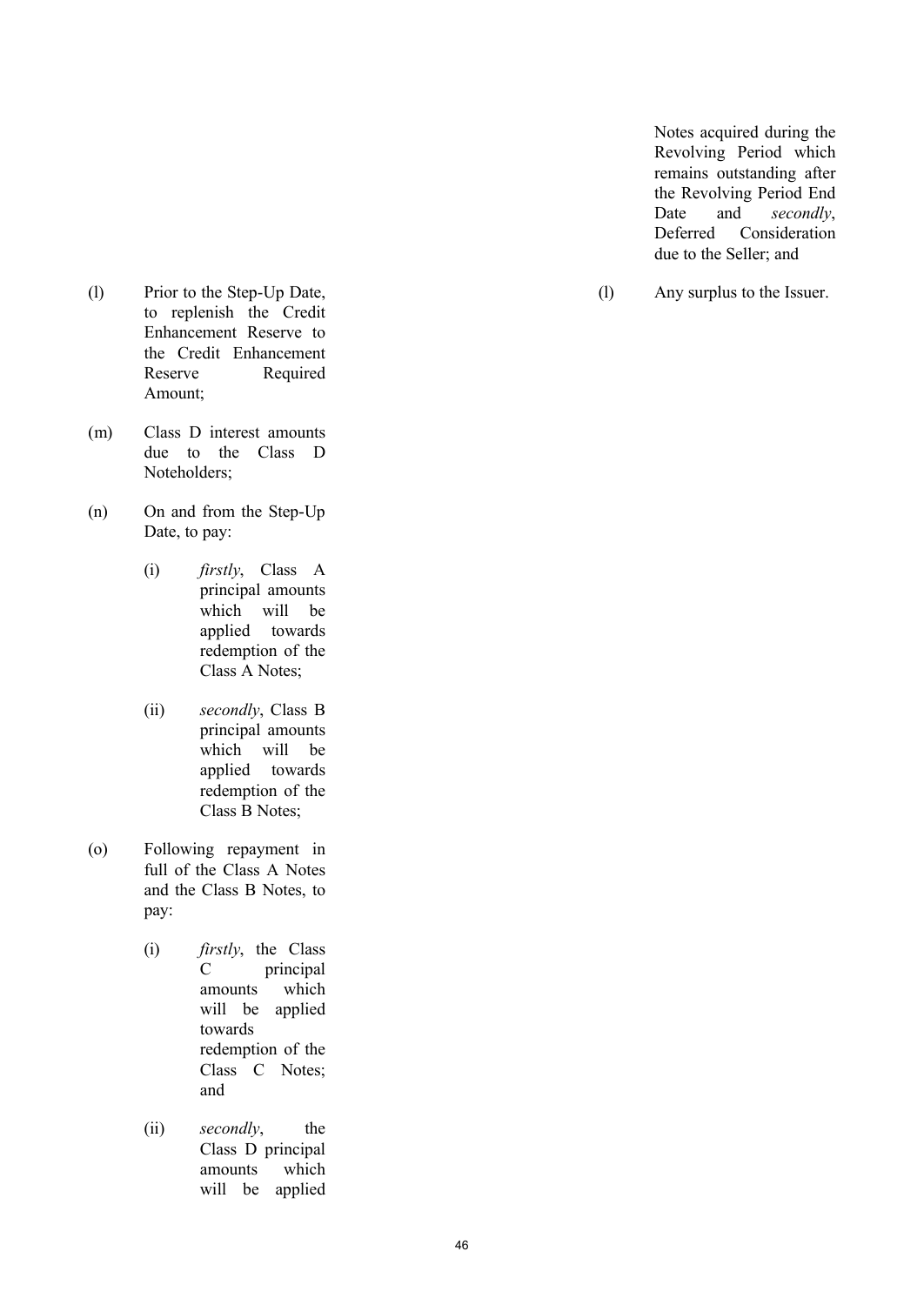towards redemption of the Class D Notes.

- (p) To the extent not provided for *elsewhere* in the Pre - Enforcement Priorities of Payments, to pay amounts due to any Other Secured Parties;
- (q) Originator Premium Portion payable to the Originator;
- $(r)$ To pay *firstly*, interest, *secondly* principal and *thirdly*, any other amounts due to each Subordinated Loan Provider under the respective Subordinated Loan Agreements;
- (s) Prior to the earlier to occur of an Insolvency Event in relation to the Seller and the repayment in full of the Notes, to replenish the Payment Holiday Reserve to the Payment Holiday Reserve Required Amount;
- (t) To pay *firstly*, any amounts of the Initial Purchase Price for Additional Promissory Notes acquired during the Revolving Period which remains outstanding after the Revolving Period End Date and *secondly*, Deferred Consideration due to the Seller, less SEK10,000 per calendar year; and
- (u) Any surplus to the Equity Account.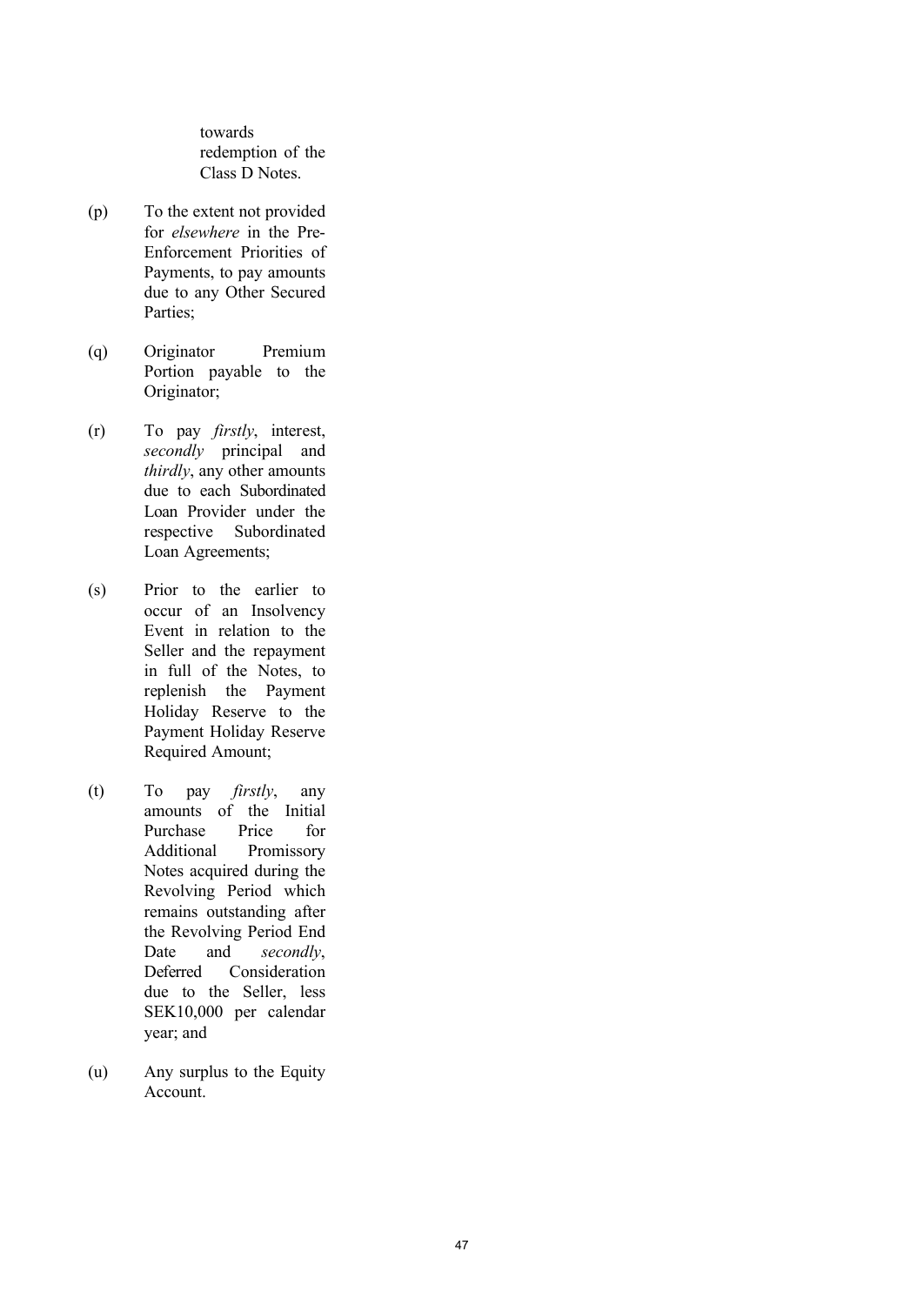#### **G. TRIGGERS TABLES**

#### **Rating Triggers Table**

#### **Transaction Party Required Ratings Possible effects of Trigger being Possible effects** of **Trigger** being

**Account Bank(s)** Each Account Bank will be required to have a rating of at least (a) "A" (assigned to its long term issuer default rating) and "F1" (assigned to its short term issuer default rating) from Fitch provided that if the Account Bank's long term ratings have been placed on "Ratings Watch Negative" by Fitch, such Account Bank will be required to have a long term rating of at least "A+" by Fitch or such other rating as may be specified in the then applicable Fitch counterparty criteria as would maintain the rating of the Notes and provided that if the Account Bank's short term rating has been placed on "Ratings Watch Negative" by Fitch, the Account Bank will be required to have a short term rating of at least "F1+" by Fitch or such other rating as may be specified in the then applicable Fitch counterparty criteria as would maintain the rating of the Notes, and (b) "A" (if the shortterm, unguaranteed and unsubordinated debt obligations of the relevant Account Bank are rated "A-1" or higher by S&P) or "A+" (if the short-term, unguaranteed and unsubordinated debt obligations of the relevant Account Bank are unrated or rated below "A-1" by S&P) from S&P or such other rating as may be agreed with S&P, assigned to its unsecured, unsubordinated and unguaranteed long-term debt obligations (the **Account Banks Requisite Ratings**).

**Principal Paying Agent** The Principal Paying Agent will be required to have a rating of at least "BBB+" (assigned to its long term issuer default rating) and "F2" (assigned to its short term issuer default rating) from Fitch or such other rating as may be specified in the then applicable Fitch counterparty criteria as would maintain the rating of the Notes(the **Principal Paying Agent Requisite Ratings**).

# **breached include the following:**

If any Account Bank ceases to be an Eligible Bank, such Account Bank will be required to, at its own cost, arrange for the transfer of the relevant Issuer Bank Accounts to an Eligible Bank on terms substantially similar to the respective Bank Account Agreements within 30 days or, in the event that the Account Bank ceases to have the Account Banks Requisite Ratings as assigned by S&P only, within 60 calendar days of the date that it ceased to be an Eligible Bank.

An **Eligible Bank** means a bank with the Account Banks Requisite Ratings.

If the Principal Paying Agent ceases to be an Eligible Paying Agent, the Principal Paying Agent will be required to use commercially reasonable efforts to identify a successor Principal Paying Agent (being an Eligible Paying Agent) to be appointed on terms substantially similar to the Agency Agreement within 30 days of the date that it ceased to be an Eligible Paying Agent. In the event that the Principal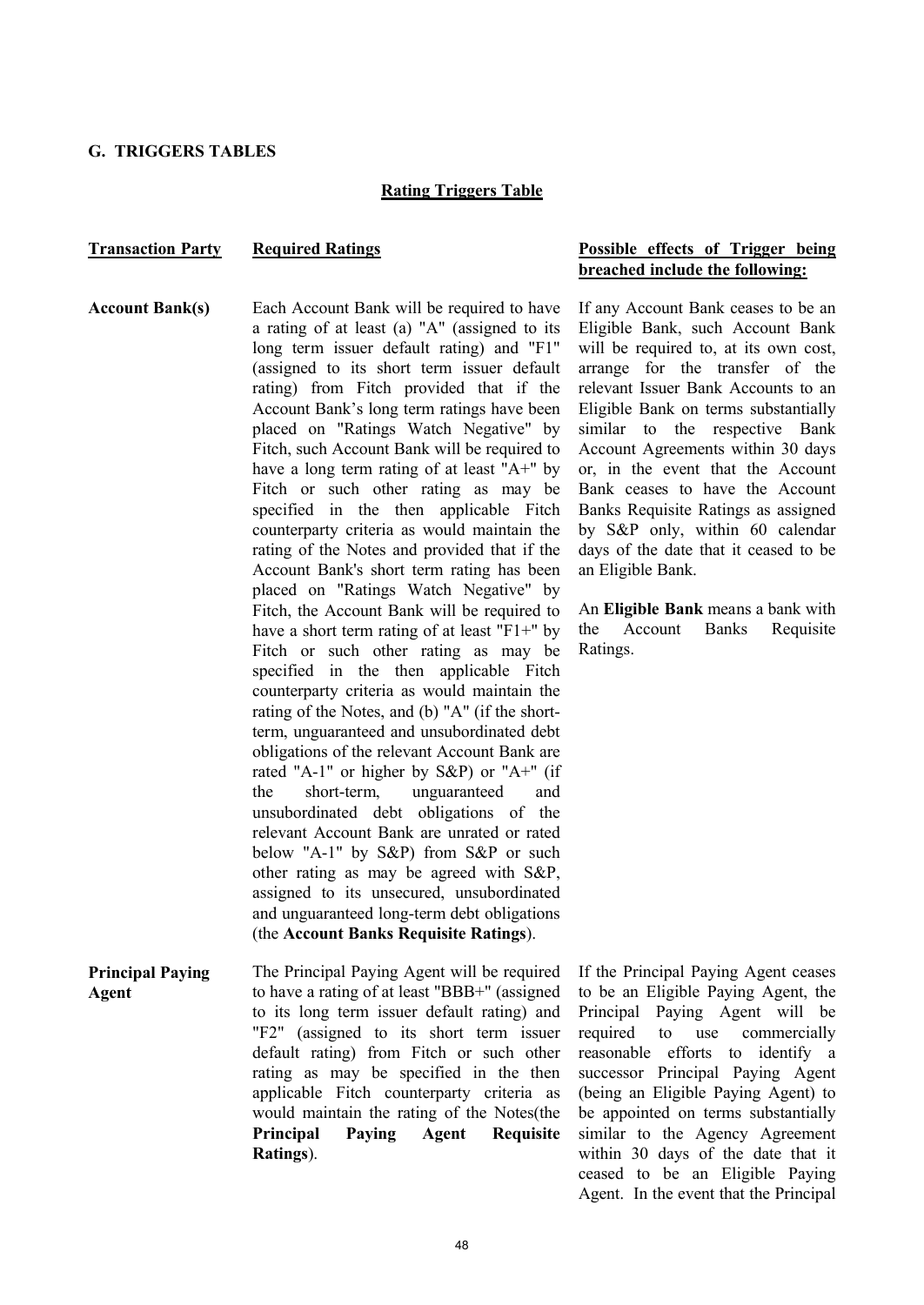## **Transaction Party Required Ratings Possible effects of Trigger being**

# **breached include the following:**

Paying Agent is unable to procure a successor Paying Agent within 30 days, the Issuer will be required to appoint such a successor within 60 days of the date that the Principal Paying Agent ceased to be an Eligible Paying Agent.

An **Eligible Paying Agent** means an agent with the Principal Paying Agent Requisite Ratings.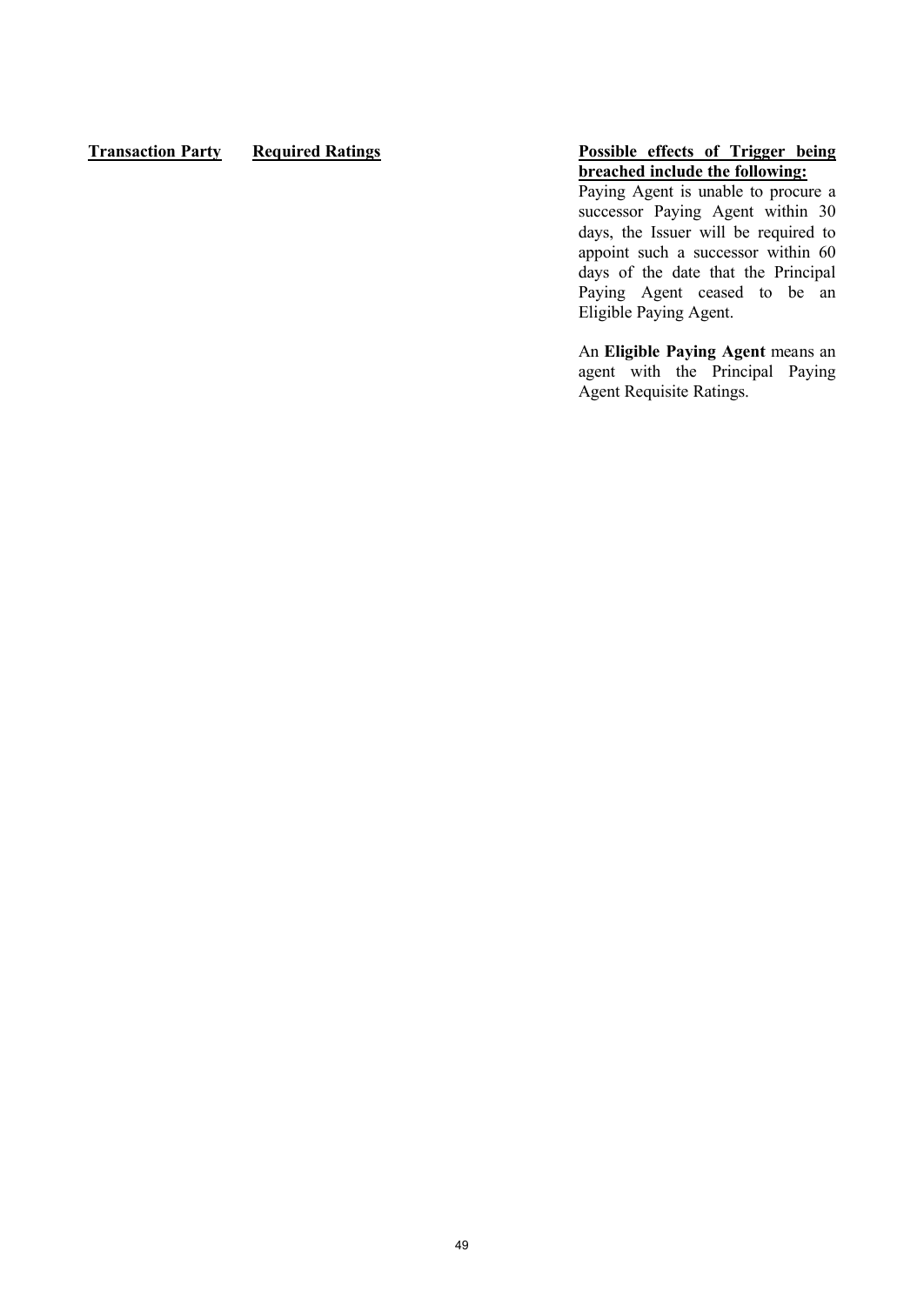# **Non-Rating Triggers Table**

| <b>Nature of Trigger</b>                                  | <b>Description of Trigger</b>                                                                                                                                                                                                                                                                                                         | <b>Consequence of Trigger</b>                                                                                                                                                                                                                                                                                                                                                                                                                                                                                                                                                                                                              |
|-----------------------------------------------------------|---------------------------------------------------------------------------------------------------------------------------------------------------------------------------------------------------------------------------------------------------------------------------------------------------------------------------------------|--------------------------------------------------------------------------------------------------------------------------------------------------------------------------------------------------------------------------------------------------------------------------------------------------------------------------------------------------------------------------------------------------------------------------------------------------------------------------------------------------------------------------------------------------------------------------------------------------------------------------------------------|
| Termination of the appointment of<br>the Servicer         | The appointment of the Servicer<br>terminated<br>be<br>in<br>the<br>may<br>circumstances<br>set out in<br>the<br>which<br>Servicing<br>Agreement<br>include, without limitation, a<br>material breach by the Servicer of<br>its obligations under the Servicing<br>Agreement or the insolvency of<br>the Servicer.                    | Upon<br>termination<br>of<br>the<br>appointment of the Servicer, the<br>Issuer<br>agrees<br>to<br>use<br>its<br>reasonable endeavours to appoint<br>substitute<br>servicer<br>a<br>on<br>substantially the same terms as<br>the Servicing Agreement, or if<br>such substitute servicer is the<br>Standby Servicer under the terms<br>the<br>Standby<br>οf<br>Servicing<br>Agreement. Pursuant to the<br>Servicing<br>Agreement,<br>the<br>Servicer shall be obliged to carry<br>out certain steps to facilitate the<br>appointment of the<br>Standby<br>See "Summary of<br>Servicer.<br>Transaction Documents" for<br>further information. |
| Termination of the appointment of<br>the Standby Servicer | The appointment of the Standby<br>Servicer may be terminated in the<br>circumstances set out in the<br>Standby Servicing Agreement<br>which include, without limitation,<br>a material breach by the Standby<br>Servicer of its obligations under<br>the Standby Servicing Agreement<br>or the insolvency of the Standby<br>Servicer. | Upon<br>termination<br>of<br>the<br>appointment of the Standby<br>Servicer, the Issuer agrees to use<br>its reasonable endeavours to<br>appoint a substitute standby<br>servicer. Any such substitute<br>standby servicer will be required<br>to enter into a standby servicing<br>agreement on terms substantially<br>similar to the Standby Servicing<br>Agreement and the Standby<br>Servicer may not be released<br>from its obligations under the<br>Standby<br>Servicing Agreement<br>until<br>substitute<br>standby<br>$\mathbf{a}$<br>servicer has been appointed.                                                                 |
| Termination of the appointment of<br>any Agent            | The appointment of any Agent<br>be<br>terminated<br>the<br>may<br>in<br>the<br>circumstances set out<br>in<br>which<br>Agreement<br>Agency<br>include, without limitation, the<br>insolvency of such Agent.                                                                                                                           | A replacement agent approved<br>by the Note Trustee will be<br>appointed and any termination<br>will only be effective where<br>there is, <i>inter alia</i> , a Principal<br>Paying Agent and an Agent<br>Bank in place.                                                                                                                                                                                                                                                                                                                                                                                                                   |
| Removal of the Security Trustee                           | The<br>Noteholders<br>may,<br>by<br>extraordinary resolution of each<br>of the Class A Noteholders, the<br>Class B Noteholders, the Class C                                                                                                                                                                                           | The Issuer undertakes that, in the<br>event of the Security Trustee<br>being removed, it will use its<br>best endeavours to procure that a                                                                                                                                                                                                                                                                                                                                                                                                                                                                                                 |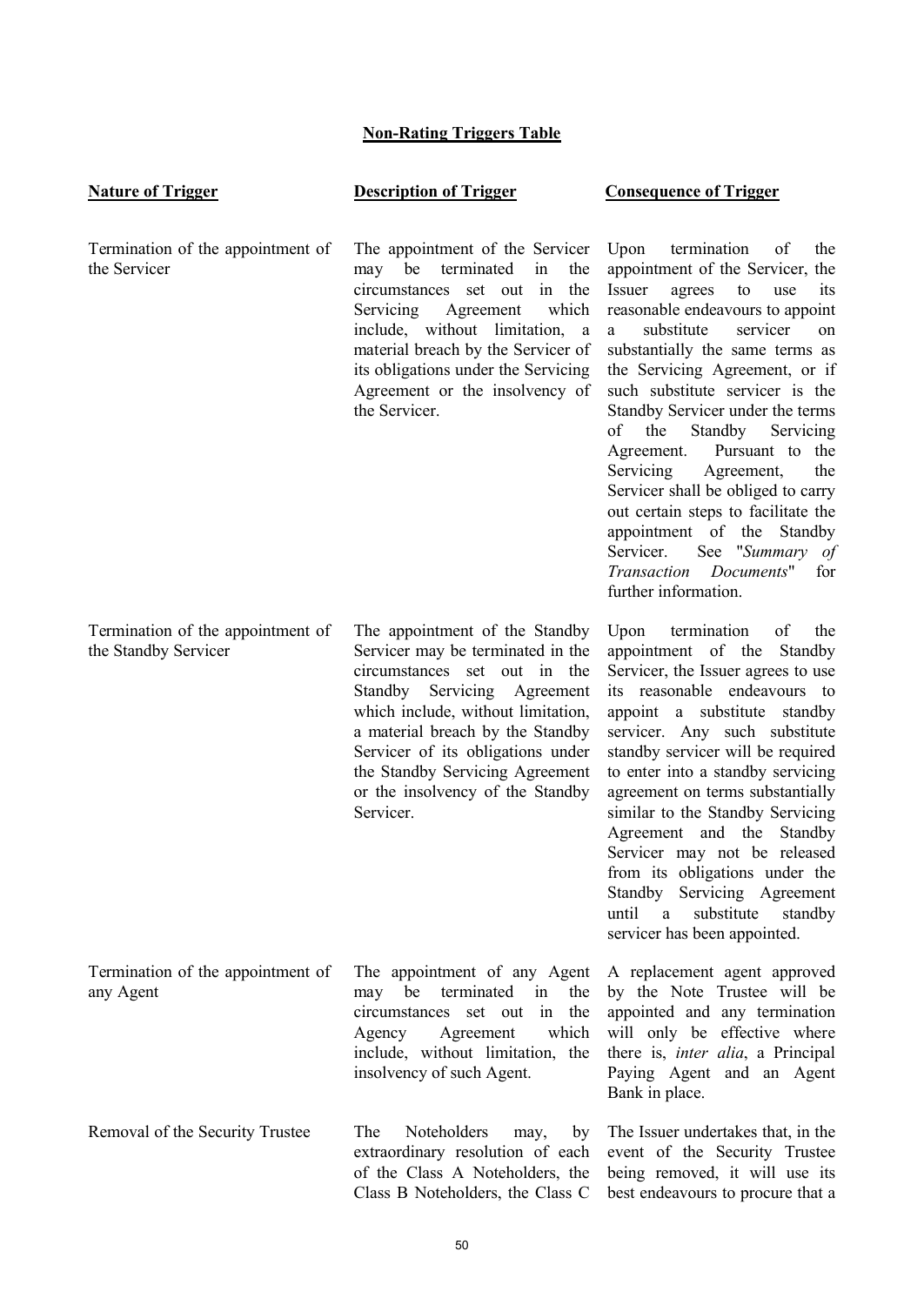| <b>Nature of Trigger</b>                        | <b>Description of Trigger</b>                                                                                                                                                                                                                                                                                                                 | <b>Consequence of Trigger</b>                                                                                                                                                                                                                                                                                                                                                                                                                                                                                            |
|-------------------------------------------------|-----------------------------------------------------------------------------------------------------------------------------------------------------------------------------------------------------------------------------------------------------------------------------------------------------------------------------------------------|--------------------------------------------------------------------------------------------------------------------------------------------------------------------------------------------------------------------------------------------------------------------------------------------------------------------------------------------------------------------------------------------------------------------------------------------------------------------------------------------------------------------------|
|                                                 | Noteholders and the Class D<br>Noteholders remove any trustee<br>or trustees appointed under the<br>English Deed of Charge.                                                                                                                                                                                                                   | new security trustee approved by<br>an Extraordinary Resolution of<br>each of the Class A Noteholders,<br>the Class B Noteholders, the<br>Class C Noteholders and<br>the<br>Noteholders,<br>Class<br>D<br>is<br>appointed as soon as reasonably<br>practicable thereafter.                                                                                                                                                                                                                                               |
| Removal of the Note Trustee                     | The<br>Noteholders<br>may,<br>by<br>extraordinary resolution of each<br>of the Class A Noteholders, the<br>Class B Noteholders, the Class C<br>Noteholders and the Class D<br>Noteholders remove any trustee<br>or trustees appointed under the<br>Trust Deed.                                                                                | The Issuer undertakes that, in the<br>event of the Note Trustee being<br>removed, it will use its best<br>endeavours to procure that a new<br>note trustee approved by an<br>Extraordinary Resolution of each<br>of the Class A Noteholders, the<br>Class B Noteholders, the Class C<br>Noteholders and the Class D<br>Noteholders, is appointed as<br>soon as reasonably practicable<br>thereafter.                                                                                                                     |
| Termination of the Cash Manager                 | The appointment of the Cash<br>Manager may be terminated in the<br>circumstances set out in the Cash<br>Management Agreement which<br>include, without limitation, a<br>material breach by the Cash<br>Manager of its obligations under<br>the Cash Management Agreement<br>or the insolvency of the Cash<br>Manager.                         | The Standby Cash Manager will<br>appointed as replacement<br>be<br>cash manager under the terms of<br>Cash<br>Management<br>the<br>Agreement and will provide<br>certain core cash management<br>services to the Issuer. Pursuant<br>the<br>Cash<br>Management<br>to<br>Agreement, the Cash Manager<br>shall be obliged to carry out<br>certain steps to facilitate the<br>appointment of the Standby Cash<br>Manager.                                                                                                   |
| Termination<br>Standby<br>of<br>Cash<br>Manager | The appointment of the Standby<br>Cash Manager may be terminated<br>in the circumstances set out in the<br>Cash Management Agreement<br>which include, without limitation,<br>a material breach by the Standby<br>Cash Manager of its obligations<br>under the Cash Management<br>Agreement or the insolvency of<br>the Standby Cash Manager. | termination<br>Upon<br>of<br>the<br>appointment of the Standby Cash<br>Manager, the Issuer agrees to use<br>its reasonable endeavours to<br>appoint a substitute standby cash<br>manager. Any such substitute<br>standby cash manager will be<br>required to enter into a cash<br>management agreement on terms<br>substantially similar to the Cash<br>Management Agreement and the<br>Standby Cash Manager may not<br>be released from its obligations<br>under the Cash Management<br>Agreement until<br>a substitute |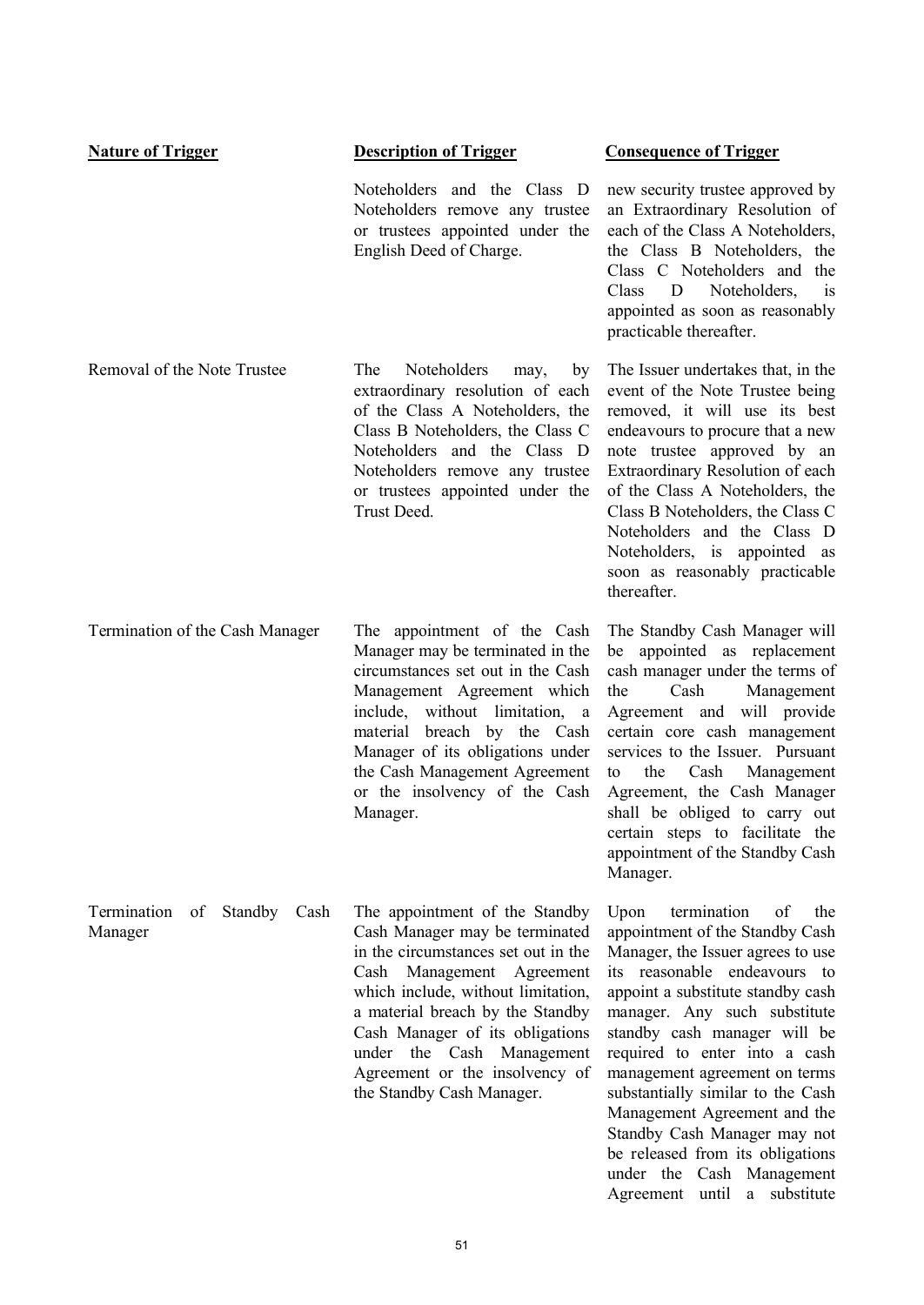#### **Nature of Trigger Description of Trigger Consequence of Trigger**

Termination of the Storage Company The appointment of the Storage Company may be terminated in the circumstances set out in the Storage Agreement which include, without limitation (i) a substantial breach by any of the Storage Company or the Issuer of its obligations under the Storage Agreement, (ii) the insolvency or winding up of either the Storage Company or the Issuer and (iii) the non-compliance of payment obligations or storage obligations under the Storage Agreement by

the Issuer.

standby cash manager has been appointed.

Upon termination of the appointment of the Storage Company, the Issuer agrees to use its reasonable endeavours to appoint a substitute storage company. Any such substitute storage company will be required to enter into an agreement with the Issuer regarding the storage of the Promissory Notes. Such substitute storage company shall, according to the Swedish Security Agreement, also be duly notified and acknowledge receipt thereof, of the security interest created over the Promissory Notes and such agreement pursuant to the Swedish Security Agreement.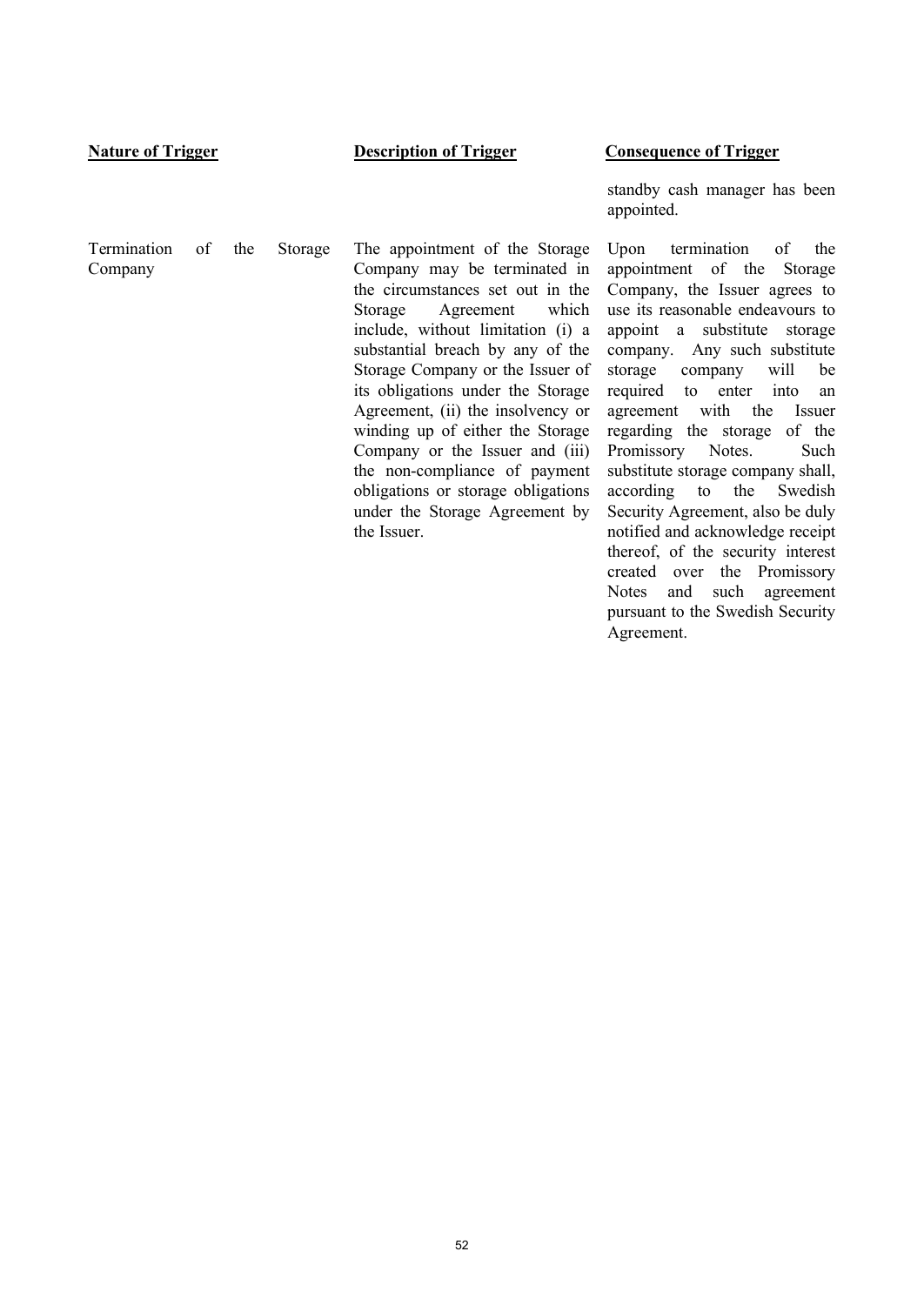### **Portfolio related Trigger Events**

If a Trigger Event occurs, then:

- · the Revolving Period shall end and the Issuer shall cease acquiring Additional Promissory Notes; and
- all Principal Receipts will be applied in accordance with the Pre-Enforcement Principal Priority of Payments to redeem the Notes then outstanding until the Notes are redeemed in full.

**Trigger Event** means any of the following events, to be determined on each Calculation Date:

- (a) an Insolvency Event occurs in relation to the Seller;
- (b) a Note Event of Default occurs;
- (c) there was a debit (that has not been cured) on the Principal Deficiency Ledger of any class of Notes as at the immediately preceding Interest Payment Date;
- (d) the amount of Principal Receipts available to be credited to the GIC Account as Initial Purchase Price Reserve Amount either:
	- (i) exceeds SEK200,000,000; or
	- (ii) exceeds SEK100,000,000 (which may occur once during the Revolving Period), but it is not reduced to SEK100,000,000 or less on the immediately following Interest Payment Date;
- (e) the aggregate Principal Promissory Note Amount of the Transferred Promissory Notes in the Portfolio which have been Written-off since the Closing Date is, prior to the Interest Payment Date falling:
	- (i) 12 months after the Closing Date, more than 2.25 per cent. of the aggregate Principal Promissory Note Amount of all the Transferred Promissory Notes in the Portfolio on the Closing Date plus the aggregate Principal Promissory Note Amount of all Transferred Promissory Notes (as at the date that such Transferred Promissory Notes were transferred to the Issuer) in the Portfolio that have been transferred to the Issuer since the Closing Date up to the relevant Cut-off Date;
	- (ii) 18 months after the Closing Date, more than 3.50 per cent. of the aggregate Principal Promissory Note Amount of all the Transferred Promissory Notes in the Portfolio on the Closing Date plus the aggregate Principal Promissory Note Amount of all Transferred Promissory Notes (as at the date that such Transferred Promissory Notes were transferred to the Issuer) in the Portfolio that have been transferred to the Issuer since the Closing Date up to the relevant Cut-off Date;
	- (iii) 24 months after the Closing Date, more than 4.75 per cent. of the aggregate Principal Promissory Note Amount of all the Transferred Promissory Notes in the Portfolio on the Closing Date plus the aggregate Principal Promissory Note Amount of all Transferred Promissory Notes (as at the date that such Transferred Promissory Notes were transferred to the Issuer) in the Portfolio that have been transferred to the Issuer since the Closing Date up to the relevant Cut-off Date;
	- (iv) 30 months after the Closing Date, more than 5.50 per cent. of the aggregate Principal Promissory Note Amount of all the Transferred Promissory Notes in the Portfolio on the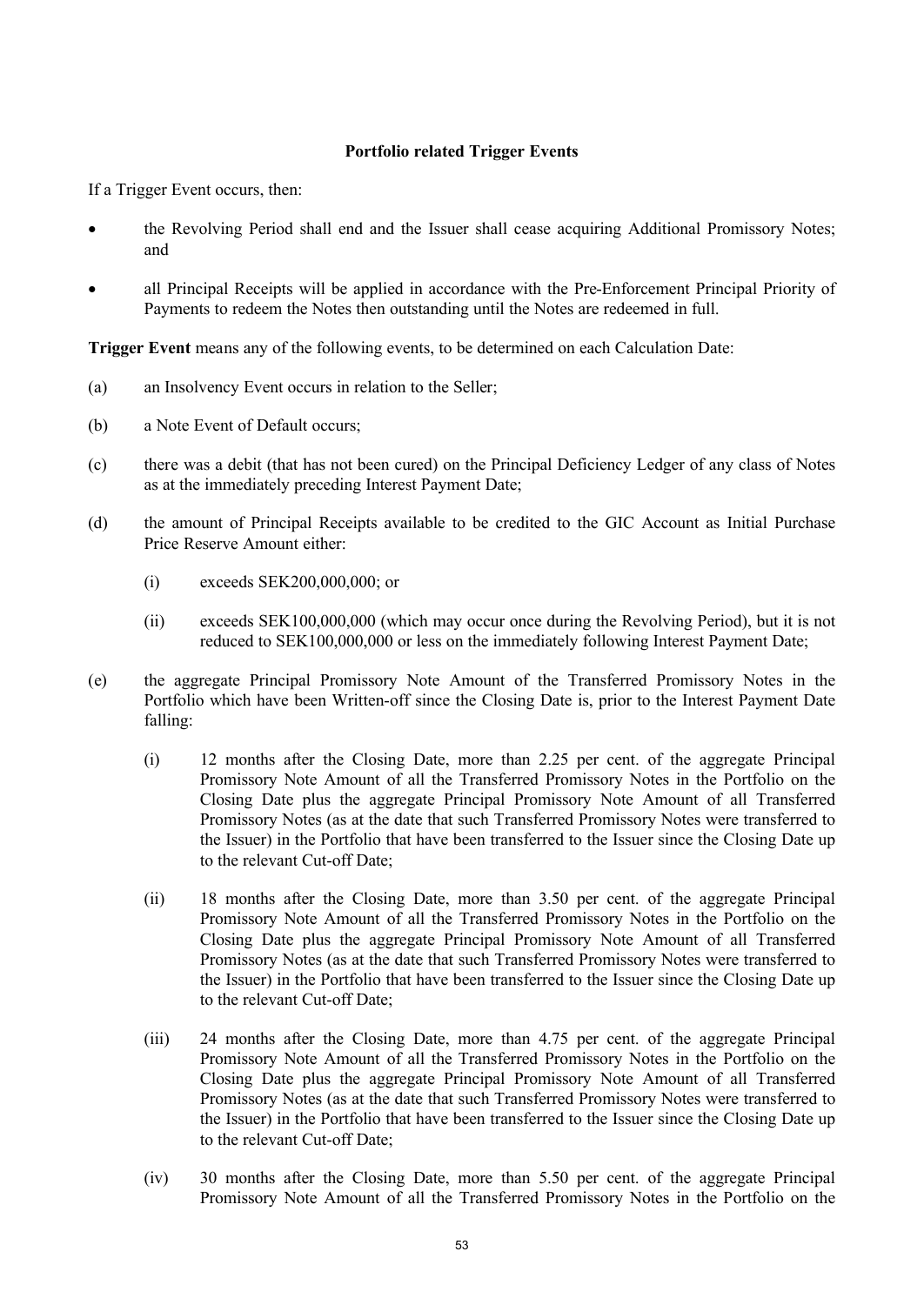Closing Date plus the aggregate Principal Promissory Note Amount of all Transferred Promissory Notes (as at the date that such Transferred Promissory Notes were transferred to the Issuer) in the Portfolio that have been transferred to the Issuer since the Closing Date up to the relevant Cut-off Date;

- (v) 36 months after the Closing Date, more than 6.25 per cent. of the aggregate Principal Promissory Note Amount of all the Transferred Promissory Notes in the Portfolio on the Closing Date plus the aggregate Principal Promissory Note Amount of all Transferred Promissory Notes (as at the date that such Transferred Promissory Notes were transferred to the Issuer) in the Portfolio that have been transferred to the Issuer since the Closing Date up to the relevant Cut-off Date; or
- (vi) 48 months after the Closing Date, more than 7.50 per cent. of the aggregate Principal Promissory Note Amount of all the Transferred Promissory Notes in the Portfolio on the Closing Date plus the aggregate Principal Promissory Note Amount of all Transferred Promissory Notes (as at the date that such Transferred Promissory Notes were transferred to the Issuer) in the Portfolio that have been transferred to the Issuer since the Closing Date up to the relevant Cut-off Date,

(such amounts to be calculated based on the amounts outstanding on each immediately preceding Cut-off Date);

- (f) the balance of the Liquidity Reserve after the application of the Revenue Receipts has been less than the Liquidity Reserve Required Amount for two consecutive Interest Payment Dates;
- (g) 3 per cent. or more of the Transferred Promissory Notes in the Portfolio is Delinquent for two, three, four or five months (based on a three-month rolling average of the fraction (expressed as a percentage), the numerator of which is the Principal Promissory Note Amount of the Transferred Promissory Notes which are Delinquent and the denominator of which is the Principal Promissory Note Amount of all the Transferred Promissory Notes in the Portfolio (such balances to be calculated based on amounts outstanding on that Cut-off Date and on each of the two immediately preceding Cut-off Dates, except in respect of the Cut-off Dates falling in January 2012 and February 2012 which will be calculated based on amounts outstanding on each preceding Cut-off Date, or where no such date is available, the Closing Date));
- (h) the amount of margin over STIBOR charged on the Transferred Promissory Notes in the Portfolio falls below 1150 bps (11.5 per cent.) (based on a three-month rolling average of the difference between (i) the fraction (expressed as a percentage) the numerator of which is the aggregate of the Principal Promissory Note Amount of each Transferred Promissory Note in the Portfolio multiplied by its nominal interest rate per annum and the denominator is the Principal Promissory Note Amount of all the Transferred Promissory Notes in the Portfolio and (ii) 30-day STIBOR (such amounts to be calculated based on amounts outstanding on each of the three immediately preceding Cut-off Dates, except in respect of the Cut-off Dates falling in January 2012 and February 2012 which will be calculated based on amounts outstanding on each preceding Cut-off Date, or where no such date is available, the Closing Date));
- (i) the weighted average remaining term to maturity of the Portfolio exceeds 110 months;
- (j) a Servicing Report Delivery Failure occurs and is continuing; or
- (k) (only if so determined by the Noteholders of the Most Senior Class acting by Extraordinary Resolution or the Noteholder Representative, if appointed) a breach of the Excluded Promissory Note Repurchase Obligation by the Seller.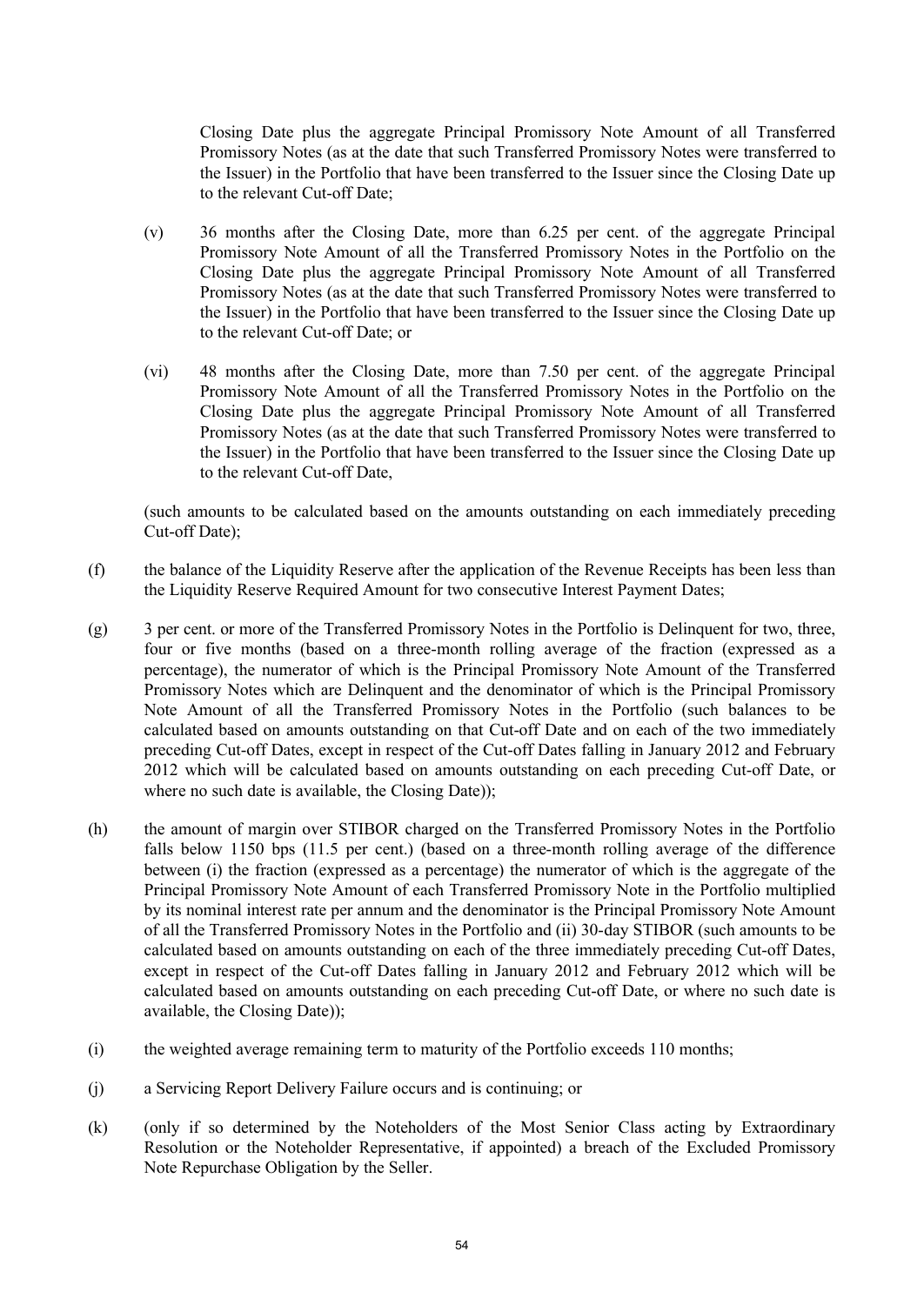# **H. FEES**

*The following table sets out an estimate of the on-going fees to be paid by the Issuer to the transaction parties.*

| <b>Type of Fee</b>           | <b>Amount of Fee</b>                                                                                                                                                                                                                                                                                                            | <b>Priority in Cashflow</b>                                                                                                           | Frequency                                                 |
|------------------------------|---------------------------------------------------------------------------------------------------------------------------------------------------------------------------------------------------------------------------------------------------------------------------------------------------------------------------------|---------------------------------------------------------------------------------------------------------------------------------------|-----------------------------------------------------------|
| Servicing Fee                | Servicing Fee: a percentage<br>of the total amount of the<br>Portfolio<br>calculated<br>as<br>follows at each Calculation<br>$0.10\%$<br>of<br>the<br>Date:<br>Principal Promissory Note<br>Amount of the Transferred<br>Promissory<br><b>Notes</b><br>as<br>calculated<br>the<br>on<br>immediately preceding Cut-<br>off Date. | Ahead<br>of<br>all<br>outstanding Notes.                                                                                              | Monthly in arrear on<br>each<br>Interest<br>Payment Date. |
| <b>Standby Servicing Fee</b> | Standby Servicing Fee:<br>SEK150,000 per annum for<br>so long as the Standby<br>Servicer<br>does<br>not<br>commence the provision<br>and performance of the<br>services of the Servicer.<br>Servicing Fee: as set out in<br>Standby<br>Servicing<br>the                                                                         | Ahead<br>of<br>all<br>outstanding Notes<br>in<br>respect of the Standby<br>Servicing Fee and the<br>Servicing<br>Fee<br>respectively. | Monthly in arrear on<br>each<br>Interest<br>Payment Date. |
|                              | Agreement in the event that<br>Standby<br>the<br>Servicer<br>the<br>role<br>of<br>assumes<br>Servicer.                                                                                                                                                                                                                          |                                                                                                                                       |                                                           |
| Cash Management Fee          | Cash Management Fee:<br>SEK100,000 per annum.                                                                                                                                                                                                                                                                                   | of<br>Ahead<br>all<br>outstanding Notes.                                                                                              | Monthly in arrear on<br>each<br>Interest<br>Payment Date. |
|                              | Standby Cash Manager Fee Standby Cash Manager Fee:<br>amount as agreed<br>An<br>between the Standby Cash<br>Manager and the Issuer<br>from time to time.                                                                                                                                                                        | Ahead<br>of<br>all<br>outstanding Notes.                                                                                              | Monthly in arrear on<br>each<br>Interest<br>Payment Date. |
| Service Provider Fee         | Service Provider Fee: No<br>fees applicable prior to the<br>Access Period (as defined<br>in the Servicing Transfer<br>Agreement). During the<br>Access Period, the fee will<br>be calculated in accordance                                                                                                                      | Ahead<br>of<br>all<br>outstanding Notes.                                                                                              | Monthly in arrear on<br>each<br>Interest<br>Payment Date. |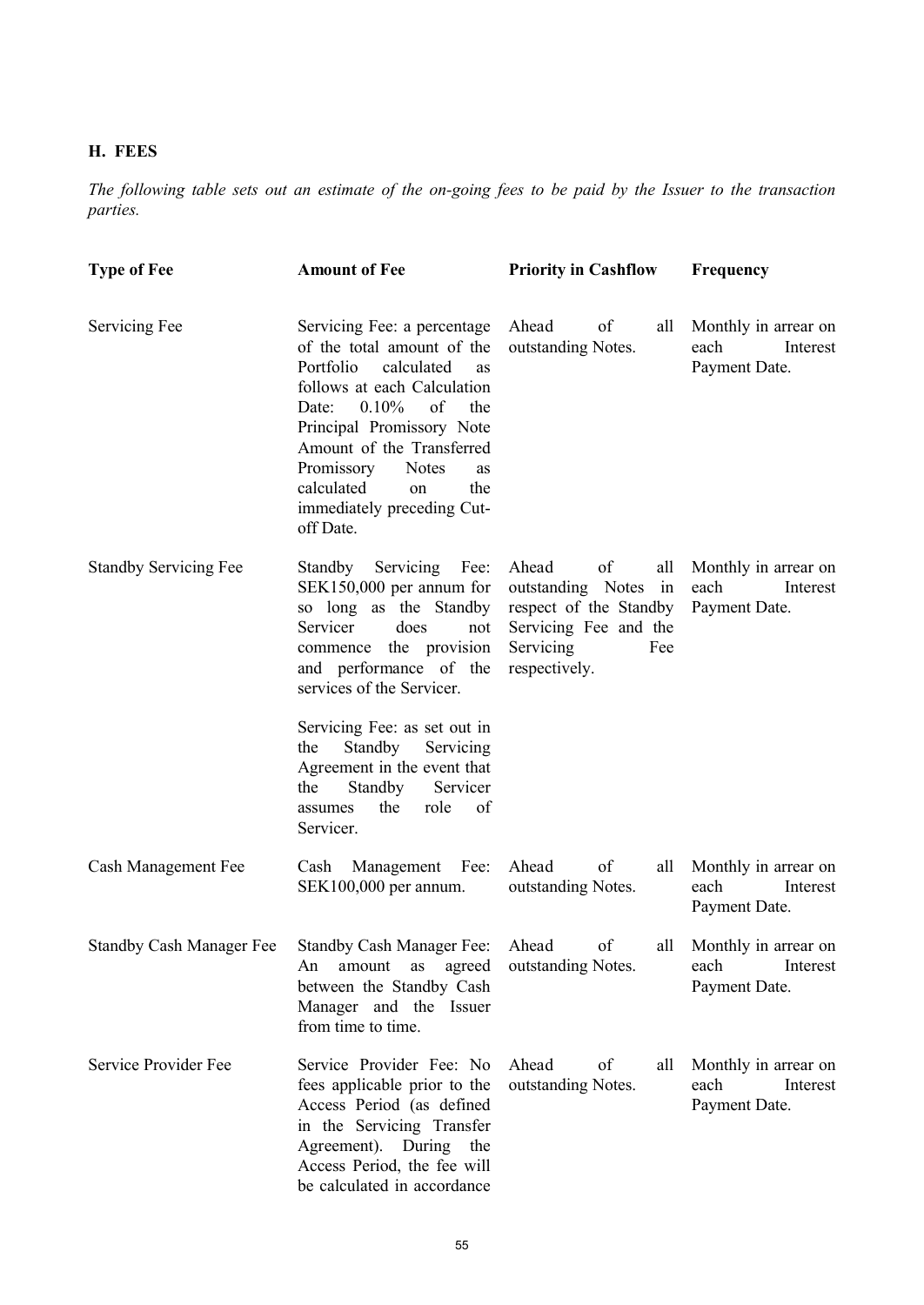| <b>Type of Fee</b>                                                                                                                                                                                                 | <b>Amount of Fee</b>                                 | <b>Priority in Cashflow</b>              | Frequency                                                                                                                                                                                                                                            |
|--------------------------------------------------------------------------------------------------------------------------------------------------------------------------------------------------------------------|------------------------------------------------------|------------------------------------------|------------------------------------------------------------------------------------------------------------------------------------------------------------------------------------------------------------------------------------------------------|
|                                                                                                                                                                                                                    | with the Servicing Transfer<br>Agreement.            |                                          |                                                                                                                                                                                                                                                      |
| Other fees and expenses of<br>the Issuer to be paid<br>monthly in arrears, except<br>in the case of the fee<br>payable to the Independent<br>Director of the Issuer,<br>which is to be paid<br>annually in advance | Estimated to be<br>around<br>SEK3,000,000 per annum. | Ahead<br>of<br>all<br>outstanding Notes. | When<br>due<br>and<br>payable.                                                                                                                                                                                                                       |
| Setup Fees to be paid by<br>the Issuer on or around the<br><b>Closing Date</b>                                                                                                                                     | Estimated to be<br>around<br>SEK20,000,000.          | Not applicable.                          | Payable<br>by<br>the<br>Issuer utilising funds<br>from<br>(i)<br>the<br>Establishment Loan<br>and<br>(ii)<br>the<br>unconditional<br>shareholder's<br>contributions<br>from<br>the Parent Company,<br>each made on or<br>around the Closing<br>Date. |
| Extraordinary fees incurred<br>if Standby Servicer<br>appointed                                                                                                                                                    | A fixed fee of SEK450,000.                           | Ahead of all<br>outstanding Notes.       | Payable<br>upon<br>conversion of Data<br>from Tieto Sweden<br>AB's system to the<br>Standby<br>Servicer's<br>system.                                                                                                                                 |
| Fees for admission to the<br>Official List and admission<br>to trading on the Irish<br>Stock Exchange's market<br>for listed securities                                                                            | $€6,000$ per annum.                                  | Ahead<br>of<br>all<br>outstanding Notes. | Payable<br>on<br>each<br>Interest<br>Payment<br>falling<br>Date<br>in<br>November.                                                                                                                                                                   |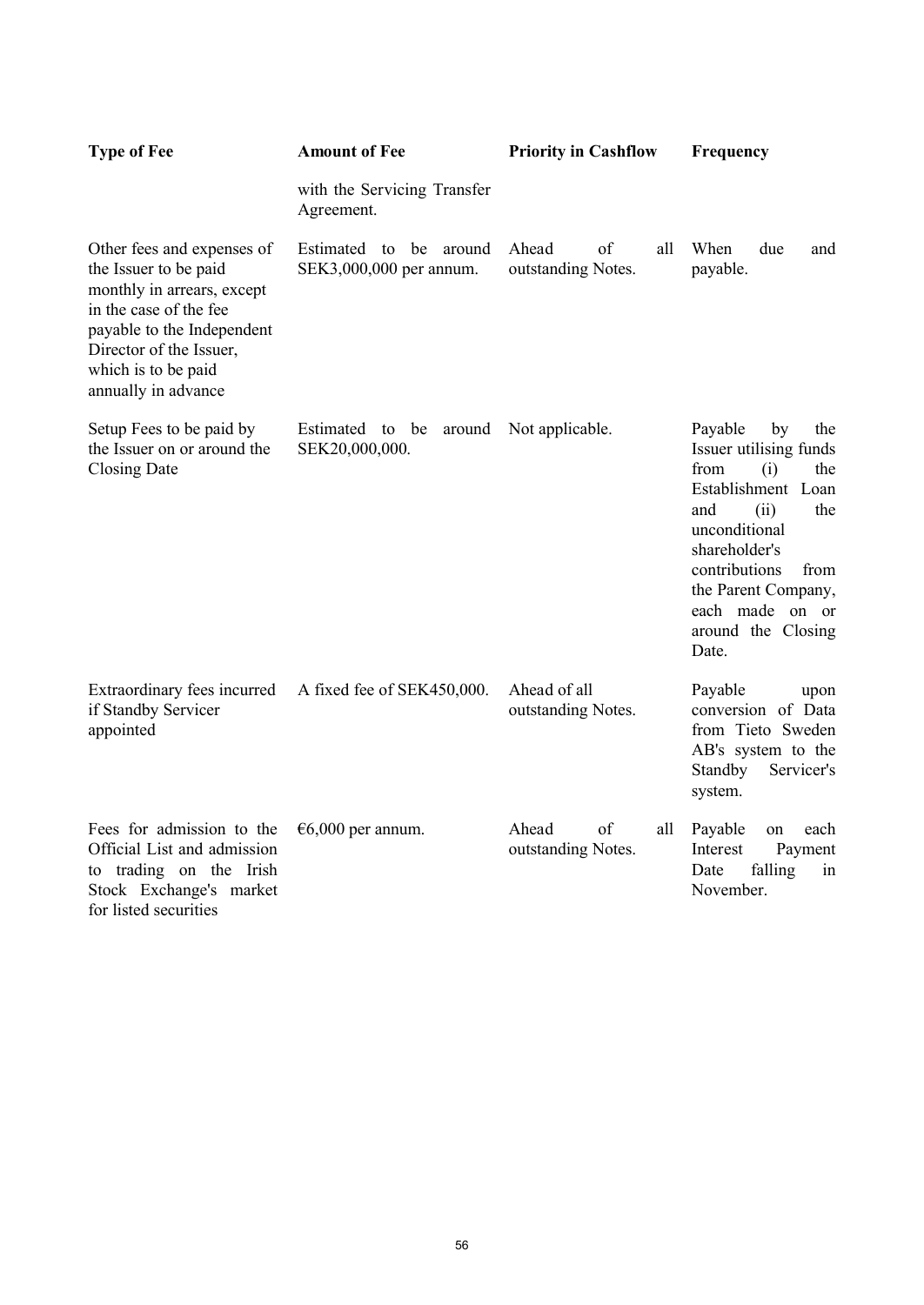### **RISK FACTORS**

The following is a summary of certain aspects of the issue of the Notes and the related transactions about which prospective Noteholders should be aware. This summary is not intended to be exhaustive and prospective Noteholders should read the detailed information set out in this Prospectus and reach their own views prior to making any investment decision. If you are in any doubt about the contents of this Prospectus you should consult an appropriate professional adviser. It should be remembered that the price of securities and the income from them can go down as well as up.

Each investor in the Notes must determine the suitability of an investment in the Notes in light of its own circumstances. In particular, each investor should:

- (a) have sufficient knowledge and experience to make a meaningful evaluation of the Notes, the merits and risks of investing in the Notes and the information contained or incorporated by reference in this Prospectus or any applicable supplement;
- (b) have access to, and knowledge of, appropriate analytical tools to evaluate, in the context of its particular financial situation, an investment in the Notes and the impact such investment will have on its overall investment portfolio;
- (c) have sufficient financial resources and liquidity to bear all of the risks of an investment in the Notes;
- (d) understand thoroughly the Conditions of the Notes and be familiar with the behaviour of any relevant financial markets; and
- (e) be able to evaluate (either alone or with the help of a financial adviser) possible scenarios for economic, interest rate and other factors that may affect its investment and its ability to bear the applicable risks.

The Notes are complex financial instruments and such instruments may be purchased as a way to reduce risk or enhance yield with an understood, measured, appropriate addition of risk to an investor's overall portfolio. An investor should not invest in the Notes, which are complex financial instruments, unless it has the expertise (either alone or with the assistance of a financial adviser) to evaluate how the Notes will perform under changing conditions, the resulting effects on the value of such Notes and the impact this investment will have on its overall investment portfolio.

The Issuer believes that the risks described below are the principal risks inherent in the transaction for the Noteholders, but the inability of the Issuer to pay interest, principal or other amounts on or in connection with the Notes may occur for other reasons. The Issuer does not represent that the below statements regarding the risks of holding the Notes are exhaustive. Although the Issuer believes that the various structural elements described in this Prospectus may mitigate some of these risks for Noteholders, there can be no assurance that these elements will be sufficient to ensure payment to Noteholders of interest, principal or any other amounts on or in connection with the Notes on a timely basis or at all.

# **A. Considerations relating to the Notes and the Issuer**

#### **Risks relating to the business of Nordax**

During the Revolving Period, the Issuer is dependent on Nordax' ability to originate new loans to be acquired by it. Hence, the Issuer will be affected by any economic or other business related events with a negative impact on Nordax' ability to originate new loans. Such events may include, *inter alia*, global and domestic changes in the economic climate, interest rate development, inflation and policy decisions.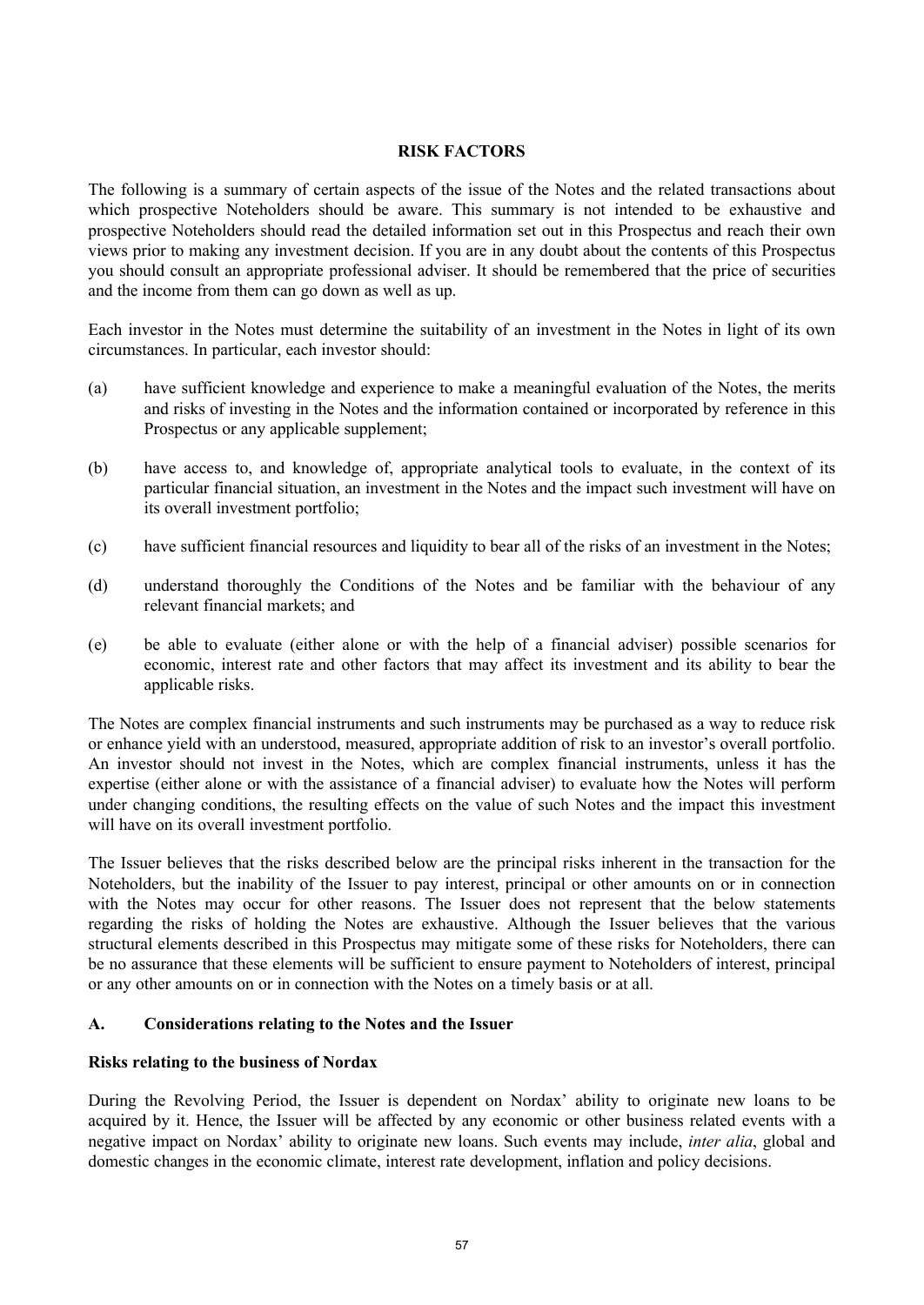The risks outlined below are related to the business activities of Nordax and may have a negative impact on the financial development of Nordax if not defined and managed properly.

#### *Financial risks*

Nordax is through its business exposed to, besides knowingly taken credit risk, other financial risks such as market risk (including currency risk, interest rate risk, counterparty risk and investment risk) and liquidity risk. Financial risks are inherent in Nordax' operations.

Liquidity risk consists of Nordax current and future risk of losses due to its inability to pay its debts as they fall due. Liquidity risk also includes settlement risk. i.e. risk of loss due to transactions in financial instruments that cannot be settled on the agreed date.

Counterparty risk consists of current and future risk of loss due to a financial counterparty or issuer of a security unable to fulfil its contractual obligations.

The board of directors of Nordax adopts the financial risk limits stated in its financial risk policy. Financial risks are regularly monitored and reported to the board of directors.

Nordax is actively managing the above risks. This includes a continuous assessment of the probability that a certain predictable risk event will occur and to continuously analyse the impact of such occurrence.

Nordax credit risk consists of current and future losses due to borrowers that for different reasons are unable to meet their credit obligations. Credit risk also includes concentration risk, i.e. the risk relating to large exposures to a group of inter-linked customers.

Credit risk further includes the risk of acknowledged techniques for risk monitoring and risk reduction proving to be less effective than expected.

#### *Operational risks*

Operational risk is the risk of losses due to internal processes and procedures that are flawed or ill suited, human errors and system errors or external events including legal risks. Operational risks include current and future risk of losses due to lack of information technology and processes in relation to manageability, integrity, control and contingency or due to lack of IT-strategy and policy.

Operational risks further includes current and future risk of losses due to the company acting illegally or not abiding by laws, rules, regulations, contracts, prescribed practices or ethical rules.

#### *Competition*

Nordax operates in a market subject to competition. Operational risk includes the risk that competition has a negative impact on Nordax' performance due to Nordax not being able to offer a sufficiently attractive product portfolio.

#### *Risks in relation to the financial system*

The participants in the financial market are inter-linked. This means that if any of the participants encounter problems – system technical, in terms of liquidity or of any other nature – the problems can pass through the market and affect many other participants, including Nordax. This may result in financial losses for Nordax.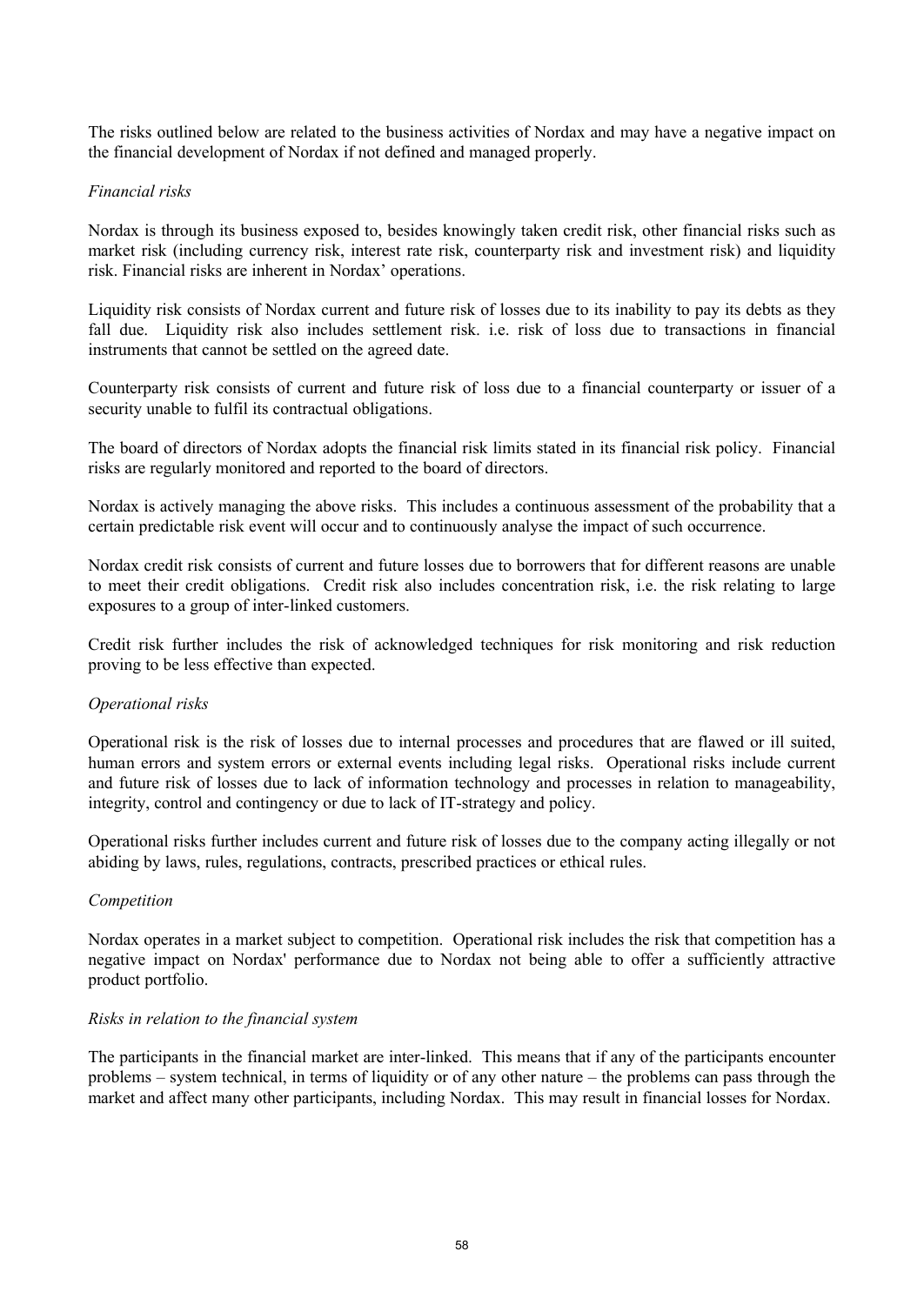#### *Risks in relation to laws and regulations*

Nordax' business is subject to applicable laws, regulations and regulatory supervision. Any changes to applicable regulations may significantly affect the way in which Nordax conducts its business and may also affect Nordax' financial results.

#### *Risk in relation to the transfer of loans to the Issuer*

The Seller intends to transfer Promissory Notes to the Issuer on a regular basis during the Revolving Period. The Issuer does not pay the Initial Purchase Price for these Additional Promissory Notes transferred during a Monthly Acquisition Period until the immediately following Interest Payment Date or, if applicable, any future Interest Payment Date thereafter. The obligation of the Issuer to pay the outstanding Initial Purchase Price of the Additional Promissory Notes during the Revolving Period is conditional on the Issuer having sufficient Principal Receipts available to fulfil that obligation. After the Revolving Period End Date, the Issuer may also pay any outstanding Initial Purchase Price of such Additional Promissory Notes which have not been paid during the Revolving Period using available Revenue Receipts, if any, in accordance with the Pre-Enforcement Revenue Priority of Payments.

### *Risk in relation to services performed by Nordax*

The Issuer has appointed Nordax as its Servicer and Cash Manager. The appointment can be terminated if Nordax breaches its obligations in a material way, or if it is subject to an insolvency related event.

### **Liability under the Notes and Credit Risk**

The Notes will be solely obligations of the Issuer and will not be the responsibility of, or guaranteed by, any other entity. In particular, the Notes will not be obligations or responsibilities of, or guaranteed by, the Parent Company, the Seller, the Servicer, the Standby Servicer, the Cash Manager, the Standby Cash Manager, the Account Banks, the Subordinated Loan Providers, the Note Trustee, the Security Trustee, the Lead Managers, the Arranger, the Service Provider, the Agents, the Storage Company or the Insurance Companies, or any other company in the same group of companies as, or affiliated to, any of such entities.

#### **Limited recourse obligations of the Issuer**

The Notes will be limited recourse obligations of the Issuer. Further, the assets of the Issuer available to meet its obligations under the Notes will themselves be limited. The ability of the Issuer to meet its obligations under the Notes will be dependent primarily upon the receipt by it of principal and interest from the Customers (and, where relevant, the Insurance Companies) under the Transferred Promissory Notes (see further "*Considerations relating to the Promissory Notes*" below), Payment Holiday Amounts funded from the Payment Holiday Reserve, the extent and availability of the Liquidity Reserve, the extent and availability of the Credit Enhancement Reserve and the availability of funds borrowed from each Subordinated Loan Provider.

Other than the foregoing and any interest earned by the Issuer in respect of the Issuer Bank Accounts (excluding the Equity Account), the Issuer is not expected to have any other funds available to it to meet its obligations under the Notes and/or any other payment obligation ranking in priority to, or *pari passu* with, the Notes.

#### **Enforcement and Credit Structure**

Upon enforcement of the Issuer Security and the Parent Company Security, the Secured Parties, represented by the Security Trustee, will have recourse only to the Security Assets of the Issuer (comprising principally of the Transferred Promissory Notes) and the Parent Company (comprising the shares in the Issuer only). Neither the Issuer nor the Security Trustee will have any recourse to the Seller or the Servicer or (if applicable) the Standby Servicer. The Issuer shall have no recourse to the Originator.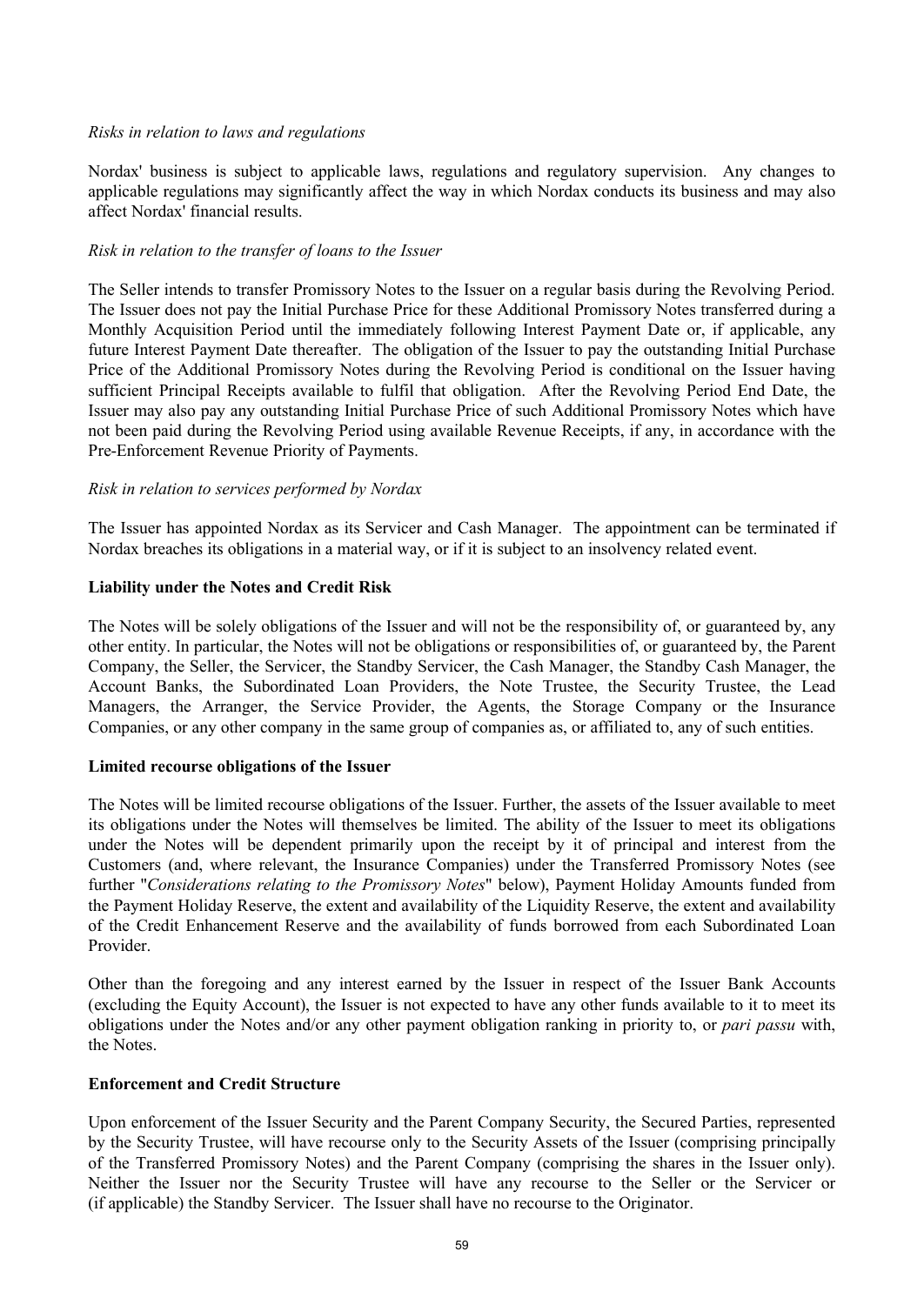If, following an enforcement of the Issuer Security and the Parent Company Security, there are insufficient amounts available from the Security Assets to pay in full, in accordance with the provisions of the relevant Transaction Documents, the Secured Obligations, then the Secured Parties shall have no further claim against the Issuer in respect of any amounts owing to them which remains unpaid and such unpaid amounts shall be deemed to be discharged in full and any relevant payment rights against the Issuer shall be deemed to cease.

For the avoidance of doubt, the Issuer Security will not include the Equity Account or the Transaction Account, or amounts which remain standing to the credit of those accounts. Pursuant to the terms of the Cash Management Agreement, all amounts standing to the credit of the Transaction Account shall be transferred by the Cash Manager to the GIC Account upon the service of an Enforcement Notice on the Issuer.

The terms of the Transaction Documents will however provide for the Issuer to be a "special purpose entity", with no business operations other than the issue of the Notes, the entering into of the Transaction Documents and the transactions ancillary thereto.

The ability of the Issuer to redeem all the Notes in full, including after the occurrence of a Note Event of Default, while any of the Transferred Promissory Notes are still outstanding may depend upon whether the Issuer's interest in the Transferred Promissory Notes and the other Security Assets can be realised to obtain an amount sufficient to redeem the Notes. There can be no assurance that the Issuer or the Security Trustee, as the case may be, will realise such an amount.

Although the Security Trustee will hold the Issuer Security and the Parent Company Security on behalf of the Noteholders, the Issuer Security and the Parent Company Security will also be held for certain third parties that will rank ahead of the Noteholders, including, amongst others, other Secured Parties in respect of certain amounts owed to them under the Transaction Documents.

#### **Yield and prepayment considerations**

The yield to maturity of the Notes of each class will depend on, among other things, the amount and timing of payments of principal (including prepayments) on the Transferred Promissory Notes in the Portfolio, sale proceeds arising on enforcement of a Transferred Promissory Note and repurchases of Transferred Promissory Notes by the Seller (comprising repurchases (a) due to a breach of certain warranties relating to such Transferred Promissory Notes, (b) of Excluded Promissory Notes, (c) of Transferred Promissory Notes which are Written-off (but, for the avoidance of doubt, were not Written-off on the Closing Date, or as applicable the relevant Transfer Date), or (d) due to a Further Advance being made by the Seller in respect of such Transferred Promissory Note in the Portfolio). The Seller will use reasonable efforts to offer to sell Promissory Notes to the Issuer from time to time pursuant to the Loan Transfer Agreement and the Issuer will (subject to certain conditions) accept such offer during the Revolving Period. Subject to the satisfaction of the FA Conditions, the Seller may also continue to sell Promissory Notes to the Issuer after the Revolving Period End Date up to (and including) the Step-Up Date.

The rate of prepayment of the Promissory Notes cannot be predicted and is influenced by a wide variety of economic and other factors, including prevailing interest rates, the buoyancy of the retail lending market, the availability of alternative financing and local and regional economic conditions. Therefore, no assurance can be given as to the level of prepayment that the Portfolio will experience. See the section entitled "*Weighted Average Lives of the Notes*".

#### **Absence of secondary market; limited liquidity**

There is not, at present, an active and liquid secondary market for the Notes, nor can there be any assurance that a secondary market for the Notes will develop. Even if a secondary market does develop, it may not continue for the life of the Notes or it may leave Noteholders with illiquidity of investment. Illiquidity means that a Noteholder may not be able to find a buyer to buy its Notes readily or at prices that will enable the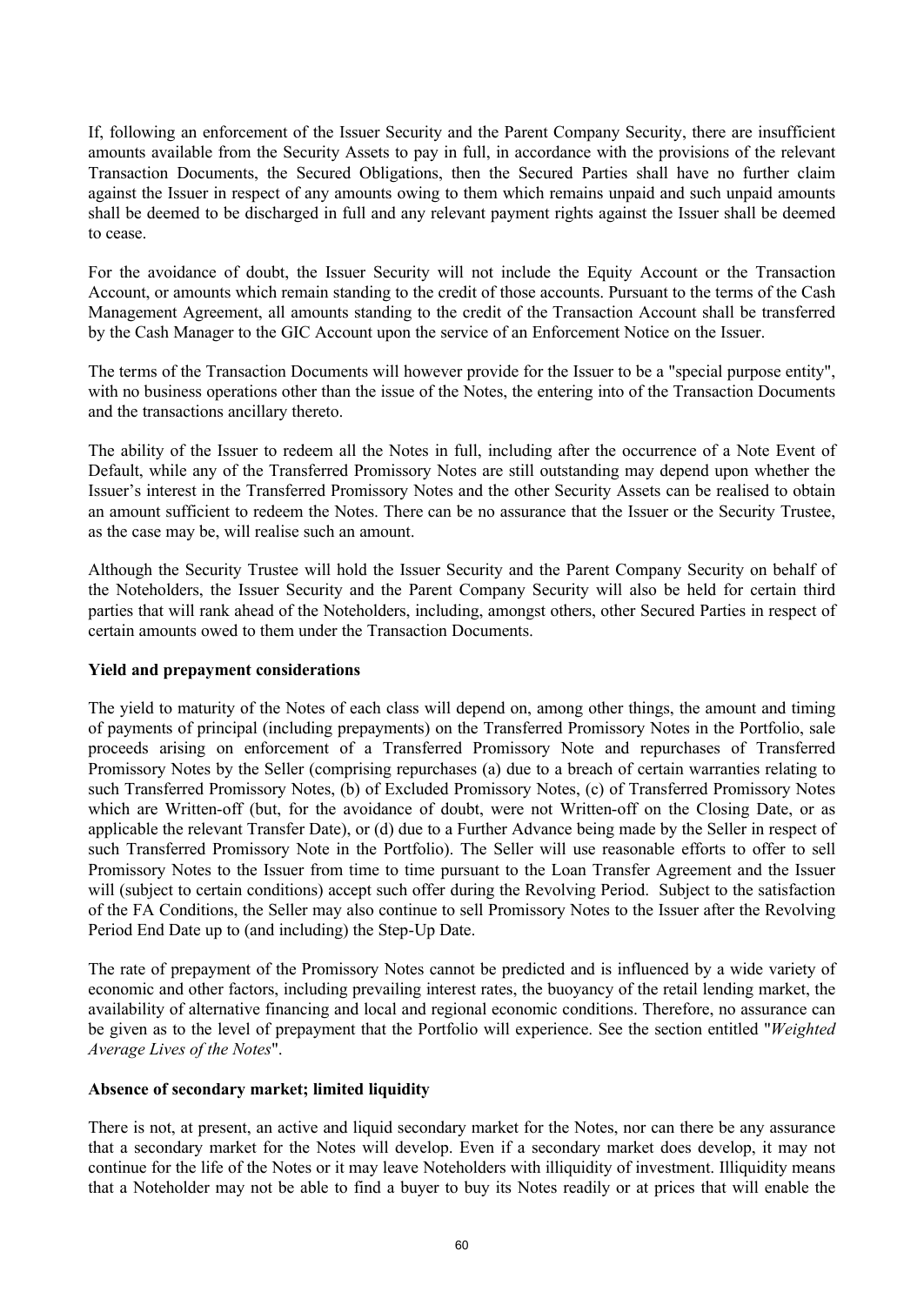Noteholder to realise a desired yield. Illiquidity can have a severe adverse effect on the market value of the Notes. Consequently, any sale of Notes by Noteholders in any secondary market which may develop may be at a discount to the original purchase price of those Notes. Any class of Notes may experience illiquidity, although generally illiquidity is more likely to occur in respect of classes of Notes that are especially sensitive to prepayment, credit or interest rate risk or that have been structured to meet the investment requirements of limited categories of Noteholders.

The nominal amount of the Notes may not be indicative of the market price for the Notes following the admission to trading of the Notes on the Irish Stock Exchange. Further, following listing of the Notes, the liquidity and trading price of the Notes may be subject to wide fluctuations in response to many factors, including those referred to in this section, as well as to market fluctuations and general economic conditions that may adversely affect the liquidity and price of the Notes, regardless of the actual performance of the Portfolio.

Potential investors should be aware of the prevailing global credit market conditions (which continue at the date of this Prospectus), whereby there is a general lack of liquidity in the secondary market for instruments similar to the Notes. Such lack of liquidity may result in investors suffering losses on the Notes in secondary resales even if there is no decline in the performance of the Portfolio. The Issuer cannot predict when these circumstances will change and whether, if and when they do change, there will be a more liquid market for the Notes and instruments similar to the Notes at that time.

### **Ratings of Notes**

The ratings assigned to each class of Rated Notes by each Rating Agency are based on the credit of the Portfolio only and other relevant structural features of the transaction, including, among other things, the long or short term, unsecured and unsubordinated debt ratings of the Account Banks. These ratings reflect only the view of the relevant Rating Agencies. The ratings assigned by:

- (a) Fitch address the likelihood of full and timely payment to the Class A Noteholders, Class B Noteholders and the Class C Noteholders of all payments of interest on the Class A Notes, Class B Notes and the Class C Notes on each Interest Payment Date and the full and ultimate repayment of principal in respect of such Rated Notes on the Final Maturity Date; and
- (b) S&P address the likelihood of full and timely payment to the Class A Noteholders, Class B Noteholders and the Class C Noteholders of all payments of interest on the Class A Notes, Class B Notes and the Class C Notes on each Interest Payment Date and the full and ultimate repayment of principal in respect of such Rated Notes on the Final Maturity Date.

**A security rating is not a recommendation to buy, sell or hold securities and will depend, amongst other things, on certain underlying characteristics of the Issuer's business from time to time.** There is no assurance that any such ratings will continue for any period of time or that they will not be reviewed, revised, suspended or withdrawn entirely by any Rating Agency as a result of changes in or unavailability of information or if, in any Rating Agency's judgement, circumstances so warrant. Neither the Note Trustee nor any of the Noteholders will have right of recourse to any Rating Agency in relation to any of the ratings, confirmations in respect of such ratings, or changes to the ratings given by the relevant Rating Agency. A qualification, downgrade or withdrawal of any of the ratings mentioned above may impact upon the other ratings, the market value and/or liquidity of any Class of Rated Notes.

Rating agencies other than the Rating Agencies may seek to rate the Class A Notes, Class B Notes and/or the Class C Notes without having been requested to do so by the Issuer, and if such "unsolicited ratings" are lower than the comparable rating assigned to the Class A Notes, Class B Notes and/or the Class C Notes by the Rating Agencies, such shadow ratings could have an adverse effect on the value of the Class A Notes, Class B Notes and/or the Class C Notes. For the avoidance of doubt, and unless the context otherwise requires, any references to "ratings" or "rating" in this Prospectus are to solicited ratings assigned by each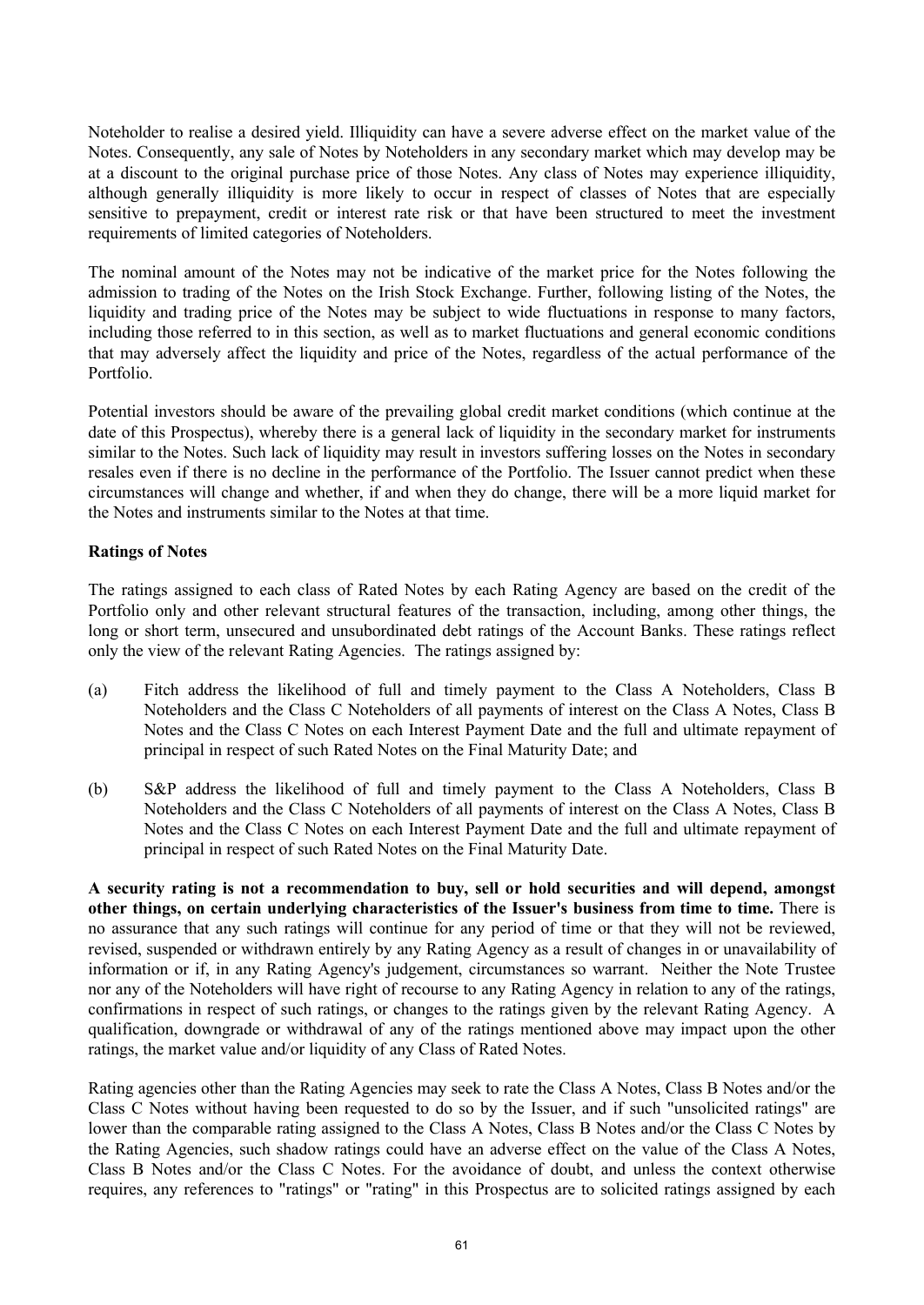Rating Agency only. Future events also, including but not limited to events affecting the Portfolio and/or the retail lending market generally, could have an adverse impact on the ratings of any of the Rated Notes.

In general, European regulated investors are restricted under the CRA Regulation from using credit ratings for regulatory purposes, unless such ratings are issued by a credit rating agency established in the EU and registered under the CRA Regulation (and such registration has not been withdrawn or suspended), subject to transitional provisions that apply in certain circumstances whilst the registration application is pending. Such general restriction will also apply in the case of credit ratings issued by non-EU credit rating agencies, unless the relevant credit ratings are endorsed by an EU-registered credit rating agency or the relevant non-EU rating agency is certified in accordance with the CRA Regulation (and such endorsement action or certification, as the case may be, has not been withdrawn or suspended). The list of registered and certified rating agencies published by ESMA on its website in accordance with the CRA Regulation is not conclusive evidence of the status of the relevant rating agency included in such list, as there may be delays between certain supervisory measures being taken against a relevant rating agency and the publication of the updated ESMA list. Certain information with respect to the credit rating agency and ratings referred to in this Prospectus is set out on the cover page of this Prospectus.

#### **Income and Principal Deficiency**

Any Losses realised on the Portfolio will result in a principal deficiency (a **Principal Deficiency**) and a corresponding debit will be made to the appropriate Principal Deficiency Ledger (see the section "*Cashflows – Ledgers*").

In addition to the above, if, on any Interest Payment Date, available Revenue Receipts are insufficient to enable the Issuer to pay interest (in accordance with the Pre-Enforcement Revenue Priority of Payments) on the Notes or amounts ranking in paragraphs (a) to (c) of the Pre-Enforcement Revenue Priority of Payments, then the Issuer will apply available Principal Receipts as Deemed Revenue Receipts in accordance with the Pre-Enforcement Principal Priority of Payments to make up any shortfall in respect of interest for the Class A Notes and the Class B Notes (including those amounts ranking in paragraphs (a) to (c) of the Pre-Enforcement Revenue Priority of Payments) after taking into account the funds to be applied from the Liquidity Reserve pursuant to the terms set out in the Cash Management Agreement. See further "*Cashflows – Pre-Enforcement Principal Priority of Payments*". No amounts of Principal Receipts may however be applied to pay interest on any of the Class C Notes or the Class D Notes. Any such application of Principal Receipts will result in a Principal Deficiency and a corresponding debit will also be made to the appropriate Principal Deficiency Ledger.

These Principal Deficiencies may be reduced by the subsequent application of available Revenue Receipts in accordance with the Pre-Enforcement Revenue Priority of Payments, which provides that, subject to the payment of prior ranking obligations, available Revenue Receipts will be first credited to the Class A Principal Deficiency Ledger and secondly (once the balance on the Class A Principal Deficiency Ledger is reduced to nil) to the Class B Principal Deficiency Ledger and thirdly (once the balance on the Class B Principal Deficiency Ledger is reduced to nil) to the Class C Principal Deficiency Ledger and fourthly (once the balance on the Class C Principal Deficiency Ledger is reduced to nil) to the Class D Principal Deficiency Ledger.

In any event, there can be no assurance that sufficient Revenue Receipts will be received by the Issuer and available in accordance with the Pre-Enforcement Revenue Priority of Payments to cure any debit balance on the Principal Deficiency Ledgers.

If there are any income or principal deficiencies, then either of the following consequences may arise:

(a) the interest and other income of the Issuer may not be sufficient, after making the payments to be made in priority thereto, to pay, in full or at all, interest due to holders of each Class of Notes; and/or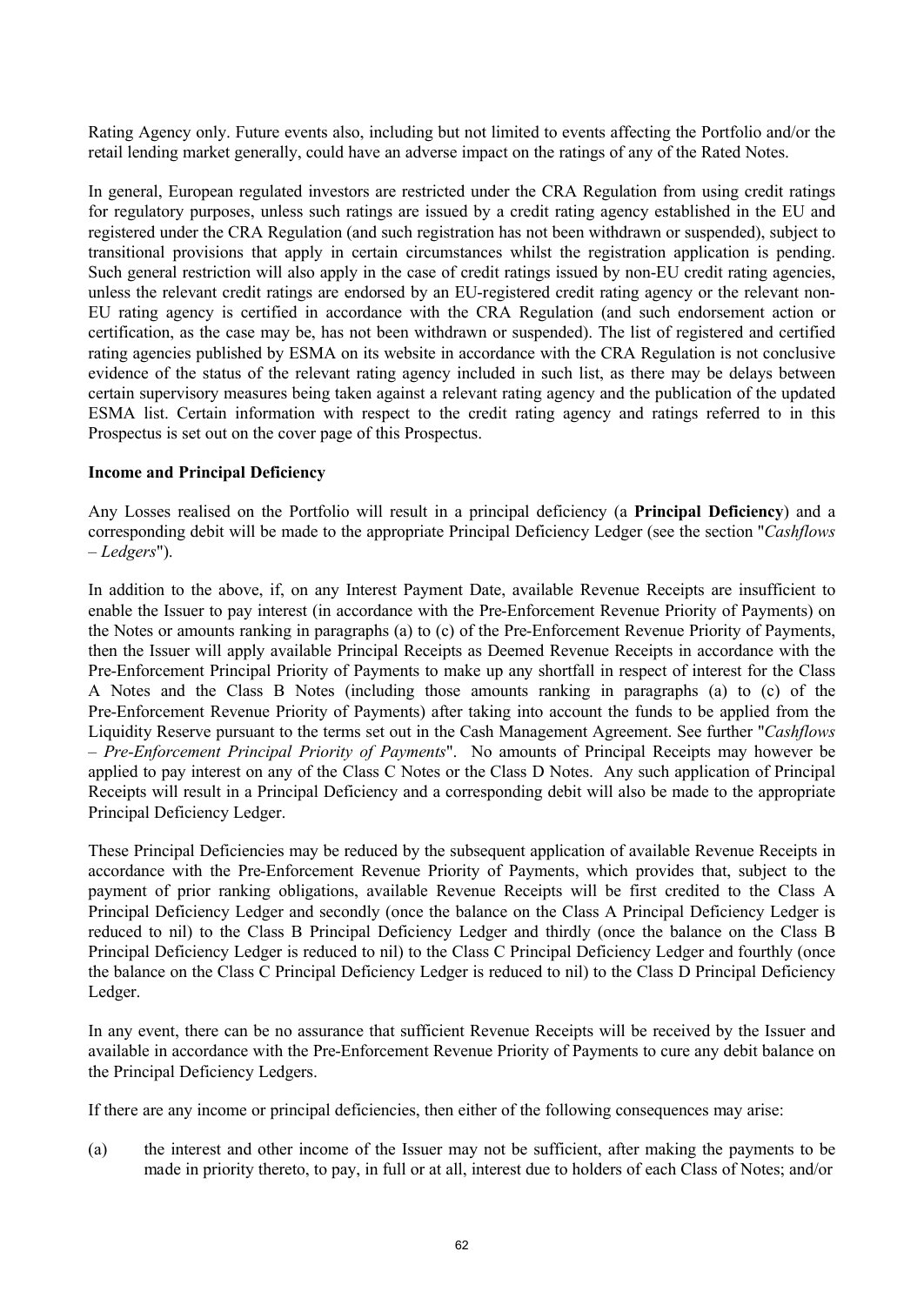- (b) there may be insufficient funds to redeem each Class of Notes prior to or at any time on or after the Final Maturity Date; and/or
- (c) a Trigger Event or a Note Event of Default may occur.

#### **Subordination of Class B Notes, Class C Notes and Class D Notes**

Payments of principal and interest in respect of the Class B Notes, the Class C Notes and the Class D Notes will be subordinated to payments of principal and interest in respect of the Class A Notes. Further, payments of principal and interest in respect of the Class C Notes and the Class D Notes will be subordinated to payments of principal and interest in respect of the Class B Notes. Further, payments of principal and interest in respect of the Class D Notes will be subordinated to payments of principal and interest in respect of the Class C Notes.

If, on any Interest Payment Date when there are Class A Notes outstanding, the Issuer has insufficient funds to make payment in full of interest due on the Class B Notes, the Class C Notes and the Class D Notes, then the Issuer will be entitled (under **Condition 15** (**Subordination by Deferral**)) to defer payment of that amount (to the extent of the insufficiency) until the following Interest Payment Date. This will not constitute a Note Event of Default. If there are no Class A Notes then outstanding, the Issuer will be entitled to defer payments of interest in respect of the Class C Notes and the Class D Notes only. If there are no Class A Notes and no Class B Notes outstanding, the Issuer will be entitled to defer payments of interest in respect of the Class D Notes only. If there are no Class A Notes, Class B Notes or Class C Notes outstanding, the Issuer will not be entitled to defer payments of interest in respect of the Class D Notes.

In addition, prior to the service of an Enforcement Notice and repayment in full of the Notes (in respect of (a) and (c)) and prior to the Step-Up Date (in respect of (b)), available Revenue Receipts shall be used to credit (a) the Liquidity Reserve Account in an amount up to the Liquidity Reserve Required Amount, (b) the Credit Enhancement Reserve Account in an amount up to the Credit Enhancement Reserve Required Amount and (c) the GIC Account (towards the Payment Holiday Reserve) in an amount up to the Payment Holiday Reserve Required Amount in accordance with the Pre-Enforcement Revenue Priority of Payments. After the repayment in full of the Notes (in respect of (a)) and after the Step-Up Date (in respect of (b)), any amounts (a) in the Payment Holiday Reserve shall be released to form part of the Revenue Receipts and (b) standing to the credit of the Credit Enhancement Reserve Account shall be applied in accordance with the Pre-Enforcement Revenue Priority of Payments.

The terms on which the Issuer Security relating to the Portfolio will be held will provide that, both before and after service of an Enforcement Notice or the Notes otherwise becoming due and repayable in full, certain payments (including all amounts payable to any receiver, the Note Trustee and the Security Trustee, certain amounts due from the Issuer to the Servicer, the Standby Servicer, the Cash Manager, the Standby Cash Manager, the Service Provider, the Account Banks and the Agents) will be made in priority to payments in respect of interest and principal on the Notes.

#### **Conflict of interests between Classes of Noteholders**

The Note Trustee will be required, in performing its duties as trustee under the Trust Deed and in directing the Security Trustee under the English Deed of Charge, the Swedish Security Agreement and/or the Share Pledge Agreement, to have regard to the interests of all the Classes of Noteholders together. However, if (in the sole opinion of the Note Trustee) there is a conflict between the interests of the holders of one or more Classes of Notes and the interests of the holders of one or more other Classes of Notes, then the Note Trustee will be required in certain circumstances to have regard only to the interests of the holders of the Most Senior Class of Notes. For all purposes when the Note Trustee performs its duties under the Trust Deed and/or directs the Security Trustee under the English Deed of Charge, the Swedish Security Agreement and/or the Share Pledge Agreement, the interests of individual Noteholders will be disregarded and the Note Trustee will determine interests viewing the holders of any particular Class of Notes as a whole.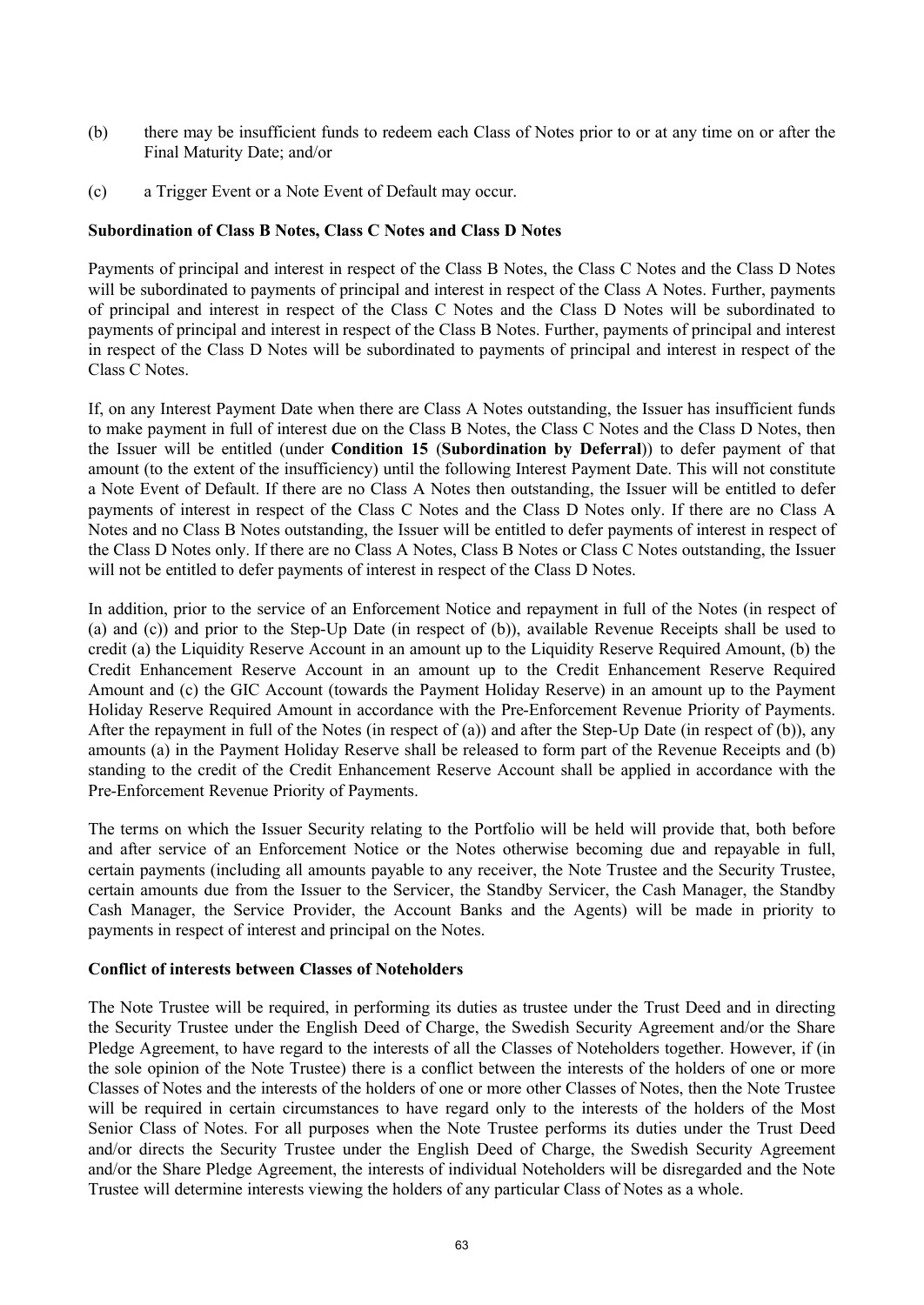#### **Conflict of interests between the Noteholders and the Secured Parties**

The Security Trustee will be required, in performing its duties as trustee under the English Deed of Charge, the Swedish Security Agreement and/or the Share Pledge Agreement, to have regard to the interests of all the Noteholders together if so directed by the Note Trustee (so long as there are any Notes outstanding) and shall not, while any of the Notes remain outstanding, be required to have regard to the interests of any other Secured Party.

#### **Noteholder and Secured Party representation**

In accordance with the Terms and Conditions, the Note Trustee represents all Noteholders in all matters relating to the Notes and the Security Trustee in all matters relating to the Security. However, this does not rule out the possibility that the Noteholders (and/or the Secured Parties (as applicable) in certain situations, could bring their own action against the Issuer, which could negatively impact the chances of an effective sale of the Security Assets.

To enable the Note Trustee to represent Noteholders and accordingly, the Security Trustee to represent the Secured Parties, in the Swedish courts, the Noteholders and/or the Secured Parties (as applicable) may have to submit a written power of attorney in favour of the Note Trustee, or as the case may be, the Security Trustee for legal proceedings. The failure to submit such a power of attorney could negatively affect the enforcement of the Issuer Security and/or the Parent Company Security.

Each Secured Party (excluding the Noteholders and the Security Trustee) will agree in the relevant Transaction Document to provide the Security Trustee with such necessary power of attorney if requested by the Security Trustee.

Under the Conditions, the Note Trustee in some cases has the right to make decisions and take measures that bind all Noteholders and/or the Secured Parties (as applicable). In addition, certain majorities of Noteholders and/or the Secured Parties (as applicable) are permitted to bind all Noteholders and/or the Secured Parties (as applicable) in relation to certain decisions, including those who vote in a manner contrary to the majority. Consequently, the actions of the majority and the Note Trustee in such matters could impact a Noteholder's rights under the Transaction Documents in a manner that may be undesirable for some of the Noteholders. Furthermore, the actions of the majority and the Security Trustee in such matters could impact a Secured Party's rights under the Transaction Documents in a manner that may be detrimental to some of the Secured Parties.

# **The Issuer has been and will continue to be controlled by its sole shareholder, whose interest may conflict with those of the Noteholders**

Nordax, in its capacity as the Parent Company wholly owns 100 per cent of the shares in the Issuer and will continue to retain this stake. The Parent Company will have the power to control most matters to be decided by vote at a shareholder's meeting. Such matters include the election of directors.

Such shares in the Issuer are pledged in favour of the Security Trustee (on behalf of itself and all other Secured Parties). In addition, the articles of association of the Issuer include a requirement that the Issuer's board of directors will include at least one independent director and a further requirement for the Parent Company, being the sole shareholder of the Issuer, to appoint a new independent director at their earliest convenience if a sole independent director of the Issuer resigns or is terminated. An undertaking in favour of the Security Trustee from the Parent Company to the same effect is also included in the Share Pledge Agreement.

#### **Certain material interests**

Certain of the advisors and other parties to the Transaction have engaged in, and may in the future engage in, investment banking and/or commercial banking or other services for the Issuer and the Originator in the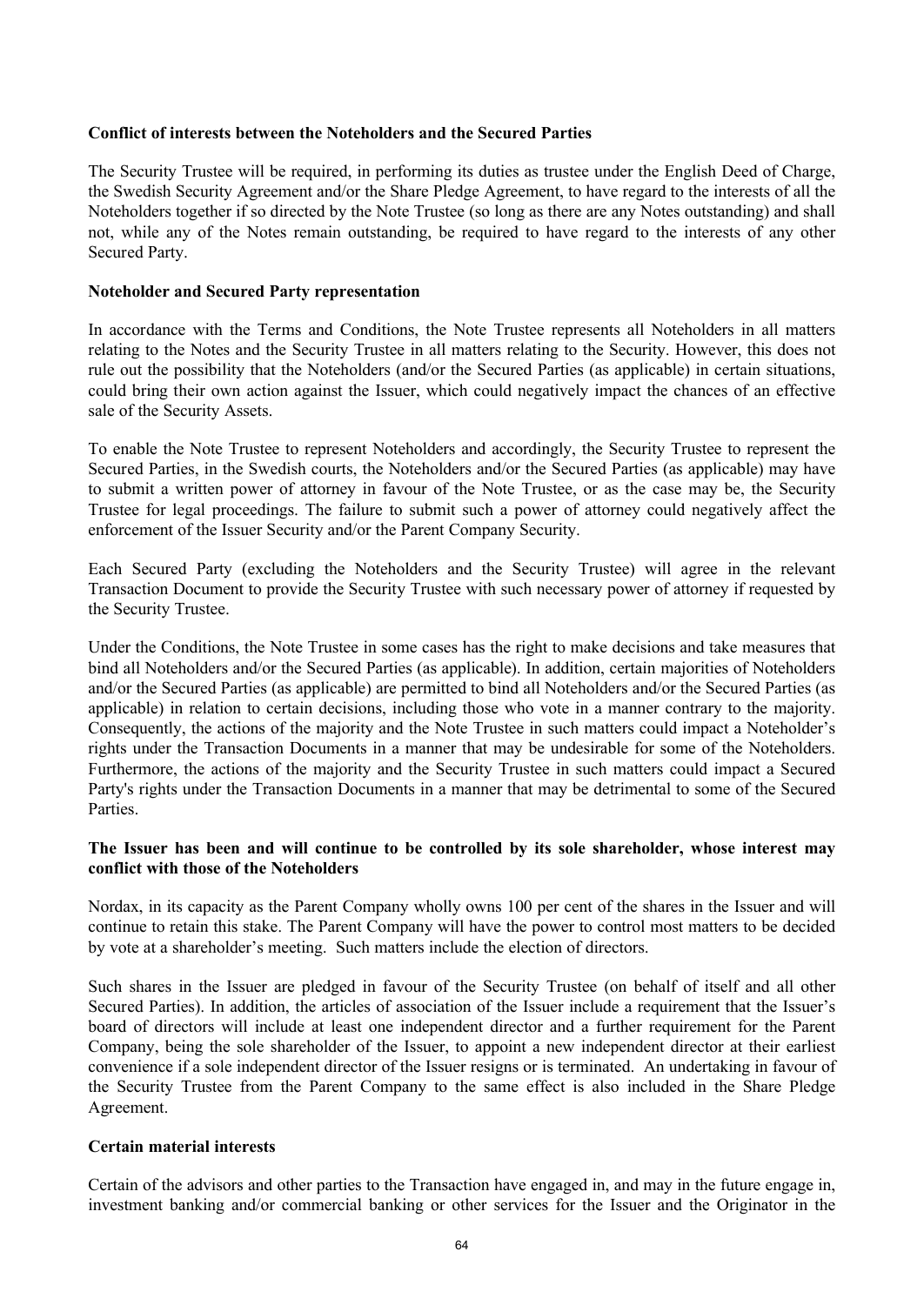ordinary course of business. Other parties to the Transaction may also perform multiple roles. Accordingly, conflicts of interest may exist or may arise as a result of parties having previously engaged or in the future engaging in transactions with other parties, having multiple roles or carrying out other transactions for third parties. The parties to the Transaction may pursuant to the Transaction Documents be replaced by one or more new parties. It cannot be excluded that such a new party also could have a potential conflicting interest.

#### **Modifications, authorisations and waivers**

The conditions of the Notes contain provisions for calling meetings of Noteholders to consider matters affecting their interests generally. These provisions permit defined majorities to bind all Noteholders including Noteholders who did not attend and vote at the relevant meeting and Noteholders who voted in a manner contrary to the majority.

The conditions of the Notes also provide that the Note Trustee may carry out the following acts:

- (a) The Note Trustee may, without the consent or sanction of the Noteholders and without prejudice to its rights in respect of any subsequent breach, Note Event of Default or Potential Note Event of Default at any time and from time to time but only if and in so far as in its opinion the interests of any class of the Noteholders shall not be materially prejudiced thereby (a) waive or authorise any breach or proposed or potential breach by the Issuer or any other person of any of the covenants or provisions contained in any Transaction Document or determine that any Note Event of Default or Potential Note Event of Default shall not be treated as such for the purposes of the Trust Deed; or (b) direct or give its consent to the Security Trustee to waive or authorise any breach or proposed or potential breach by the Issuer or any other person of any of the covenants or provisions contained in any Transaction Document, provided in each case that the Note Trustee shall not exercise any powers conferred on it in contravention of any express direction given by Extraordinary Resolution or by a direction under **Condition 9** (**Note Events of Default**) but so that no such direction or request shall affect any waiver, authorisation or determination previously given or made. Any such waiver, authorisation or determination may be given or made on such terms and subject to such conditions (if any) as the Note Trustee may determine, shall be binding on the Noteholders and, if, but only if, the Note Trustee shall so require, shall be notified by the Issuer to the Noteholders in accordance with the Conditions as soon as practicable thereafter.
- (b) The Note Trustee may, without the consent or sanction of the Noteholders at any time and from time to time (a) concur with the Issuer or any other person; or (b) direct or give its consent to the Security Trustee to concur with the Issuer or any other person, in making any modification (i) to any Transaction Document which (A) in the opinion of the Note Trustee it may be proper to make, provided that the Note Trustee is of the opinion that such modification will not be materially prejudicial to the interests of all classes of the Noteholders or (B) the Note Trustee is required to make in accordance with the Trust Deed; or (ii) to any Transaction Document if in the opinion of the Note Trustee such modification is of a formal, minor or technical nature or to correct a manifest error. Any such modification, direction or consent may be made on such terms and subject to such conditions (if any) as the Note Trustee may determine, shall be binding upon the Noteholders and shall be notified by the Issuer to the Noteholders in accordance with the Conditions (unless the Note Trustee agrees otherwise) and to each Rating Agency, in each case as soon as practicable thereafter.
- (c) The Note Trustee may give, or direct the Security Trustee to give, any consent or approval for the purposes of any Transaction Document if, in its opinion, the interests of all classes of the Noteholders will not be materially prejudiced thereby. Any such consent or approval may be given on such terms and subject to such conditions (if any) as the Note Trustee thinks fit and notwithstanding anything to the contrary in these presents or any other Transaction Document may be given retrospectively. Notwithstanding the foregoing, the Note Trustee shall without the consent or sanction of the Noteholders at any time and from time to time agree to any waiver or modification under **Condition 11** (**Meetings of Noteholders, Modification and Waiver**) in the following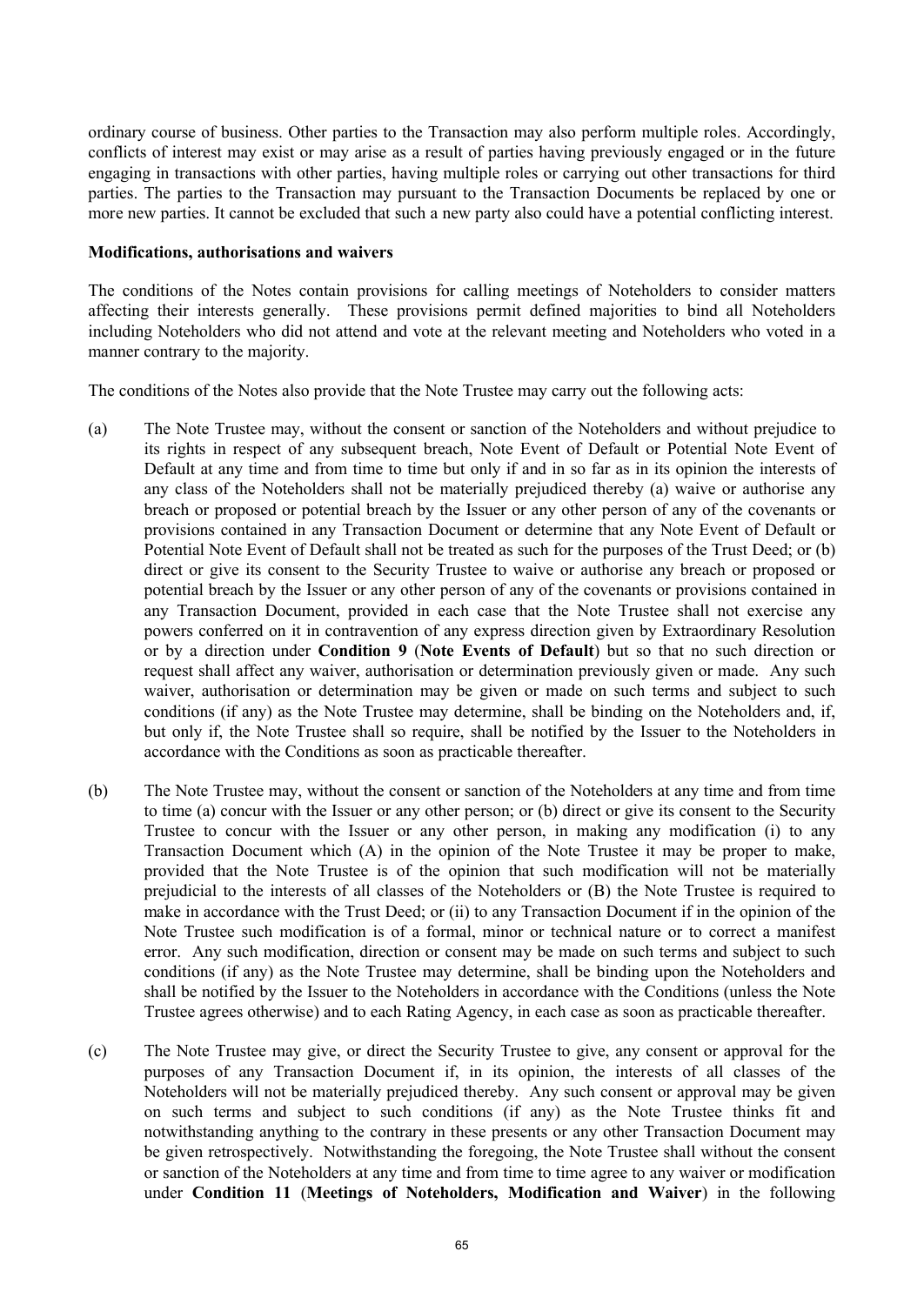circumstances: (a) any modification of the Transaction Documents required by a Rating Agency which the Rating Agency has confirmed in writing (following a request in writing by the Issuer for such a confirmation) would lead to a downgrade or withdrawal of the current ratings of any Class of the Notes if not carried out; (b) any waiver of the replacement of the relevant Account Bank following it ceasing to be an Eligible Bank pursuant the provisions of the relevant Bank Account Agreement (or any waiver of the replacement of any other party to a Transaction Document which is required to maintain a certain rating from time to time) which a Rating Agency has confirmed to the Note Trustee in writing (following a request in writing by the Issuer for such a confirmation) will not adversely affect the then current ratings of any Class of the Notes; and (c) any modification to the Priorities of Payment where such modification is made to amend or add a payment due from the Issuer which ranks behind all payments due to the Noteholders, provided, in each case, that any such modification or waiver would not  $(x)$  in the sole opinion of the Note Trustee, have the effect of  $(i)$ exposing the Note Trustee and/or the Security Trustee to any liability against which it has not been indemnified and/or secured and/or pre-funded to its satisfaction or (ii) increasing the obligations or duties, or decreasing the protections, of the Note Trustee and/or the Security Trustee under the Transaction Documents and/or the Conditions or (y) would result in a Basic Terms Modification. Such modification or waiver, once implemented, shall be conclusive and binding on all parties and the Noteholders. Neither the Note Trustee nor the Security Trustee shall be responsible or liable in damages or otherwise to any party or person for any loss incurred by reason of the Note Trustee and/or the Security Trustee consenting to such modification or waiver. The Note Trustee shall not be responsible or liable in damages or otherwise to any party or person for any loss incurred by reason of directing the Security Trustee to consent to such modification or waiver.

#### **Indemnification and Exoneration of the Note Trustee and the Security Trustee**

Each of the Trust Deed, the English Deed of Charge, the Swedish Security Agreement and the Share Pledge Agreement will contain provisions governing the responsibility (and relief from responsibility) of the Note Trustee or the Security Trustee, respectively, and providing for its indemnification in certain circumstances. These will include provisions relieving the Security Trustee from taking enforcement proceedings or enforcing the Issuer Security and/or the Parent Company Security unless indemnified to its satisfaction.

The Note Trustee and the Security Trustee and each of their related companies will be entitled to enter into business transactions with, *inter alia,* the Issuer and the Servicer, and/or related companies of any of them without accounting for any profit resulting therefrom. The Security Trustee will not be responsible for any loss, expense or liability which may be suffered as a result of, *inter alia,* any assets comprised in the Issuer Security or the Parent Company Security, or any deeds or documents of title thereto, being uninsured or inadequately insured or being held by or to the order of the Servicer or by a clearing organisation or their operators or by intermediaries such as banks, brokers or other similar persons on behalf of the Security Trustee.

Each of the Note Trustee and the Security Trustee will be entitled to accept and rely on reports from professional advisers notwithstanding that the terms of engagement may contain limitations (including financial limitations) on the liability of the relevant professional adviser and notwithstanding that such reports may not be addressed to it.

### **Withholding Tax under the Notes**

In the event that a withholding or deduction for or on account of any taxes is imposed by law, or otherwise applicable, in respect of amounts payable under the Notes, neither the Issuer nor any Paying Agent or any other entity is obliged to gross up or otherwise compensate Noteholders for the lesser amounts which the Noteholders will receive as a result of the imposition of such withholding or deduction. The imposition of such withholding or deduction would entitle the Issuer to redeem the Notes in accordance with **Condition 6.4** (**Optional redemption for taxation reasons**) at their then Principal Amount Outstanding if the Issuer has sufficient funds available, thereby shortening the average lives of the Notes.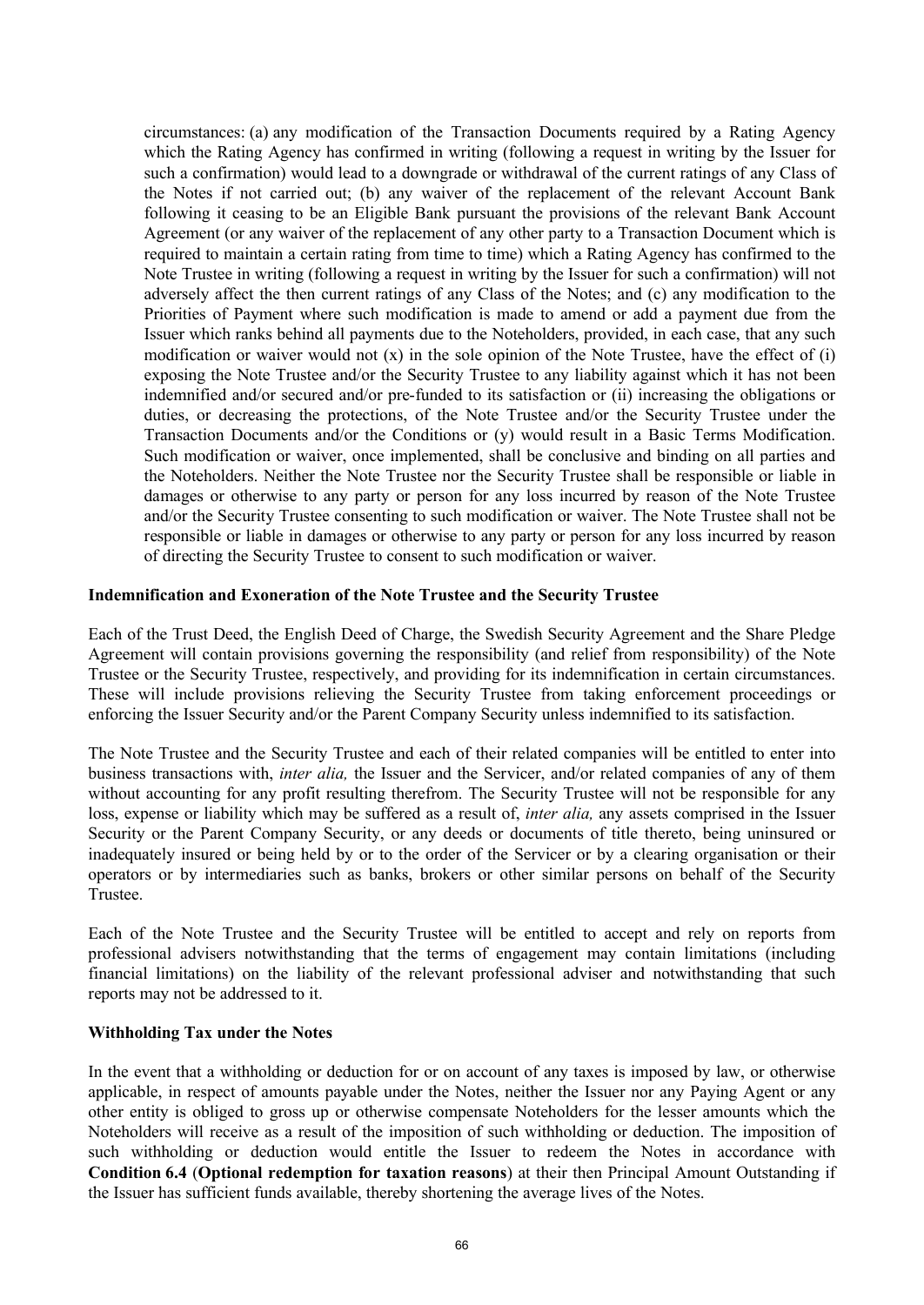# **Tax**

It is not expected that the Issuer will have more than an insignificant amount of taxable profit before the Notes have been repaid in full. If the Issuer incurs tax liabilities, the Issuer may be unable to pay such taxes, in which case the Swedish Tax Authority may seek to enforce a claim against the Issuer. This may have an adverse effect on the ability of the Issuer to pay interest and principal on the Notes or may result in an Issuer Insolvency Event.

# **U.S. Foreign Account Tax Compliance Act withholding on the Notes**

The Foreign Account Tax Compliance Act provisions of the Hiring Incentives to Restore Employment Act (**FATCA**) generally impose a new reporting regime and potentially a 30% withholding tax with respect to certain payments to certain non-US financial institutions (including entities such as the Issuer) that do not enter into and comply with an agreement with the U.S. Internal Revenue Service (**IRS**) to provide certain information on the holders of its debt or equity (other than debt or equity interests that are regularly traded on an established securities market). The new withholding regime will be phased in beginning in 2014, and generally will affect (i) Notes which are treated as debt for U.S. federal tax purposes issued after March 18, 2012, and (ii) Notes which are treated as equity for U.S. federal tax purposes, whenever issued.

The IRS has not yet provided comprehensive guidance regarding FATCA and no assurance can be provided that the Issuer will enter into such an agreement with the IRS. If the Issuer does not enter such an agreement, amounts available to the Issuer to make payments on the Notes may be reduced. In the alternative, if the Issuer determines that it must comply with FATCA in order to receive certain payments free of U.S. withholding tax, Noteholders may be required to provide certain information (or, for certain non-US financial institutions, otherwise comply with FATCA), to avoid withholding on amounts paid to such Noteholder. If a Noteholder does not provide the necessary information or any other non-US financial institution through which payments on the Notes are made is not in compliance with FATCA, amounts paid to Noteholders may be reduced.

FATCA is particularly complex and its application to the Issuer is uncertain at this time. Prospective Noteholders should consult their tax adviser to obtain a more detailed explanation of FATCA and to learn how this legislation might affect each holder in its particular circumstance.

#### **Searches, investigations and warranties**

The Issuer has not made or caused to be made on its behalf all of the enquiries, searches or investigations which a prudent purchaser of assets such as the Portfolio would make (and will not do so) and the Security Trustee has made no such enquiries, searches or investigations. Each of the Issuer and the Security Trustee will rely on the representations and warranties made under the Loan Transfer Agreement by the Seller. The Security Trustee's sole remedy against the Seller in respect of breach of certain of the warranties shall be to require the Seller to remedy the breach (to the extent the same is remediable) or to require the Seller to repurchase the affected Transferred Promissory Notes pursuant to the Loan Transfer Agreement. There can be no assurance that the Seller will have the financial resources to honour such obligations under the Loan Transfer Agreement. This may affect the quality of the Transferred Promissory Notes comprising the Portfolio and accordingly the ability of the Issuer to make payments due on the Notes.

#### **Issuer reliance on third parties**

The Issuer is also party to contracts with a number of third parties who have agreed to perform services in relation to the Notes. In particular, but without limitation, the Account Banks have agreed to provide certain bank accounts to the Issuer and the Principal Paying Agent and the Agent Bank have agreed to provide agency services with respect to the Notes pursuant to the Agency Agreement. In the event that any of the above parties were to fail to perform their obligations under the respective agreements to which they are a party, Noteholders may be adversely affected.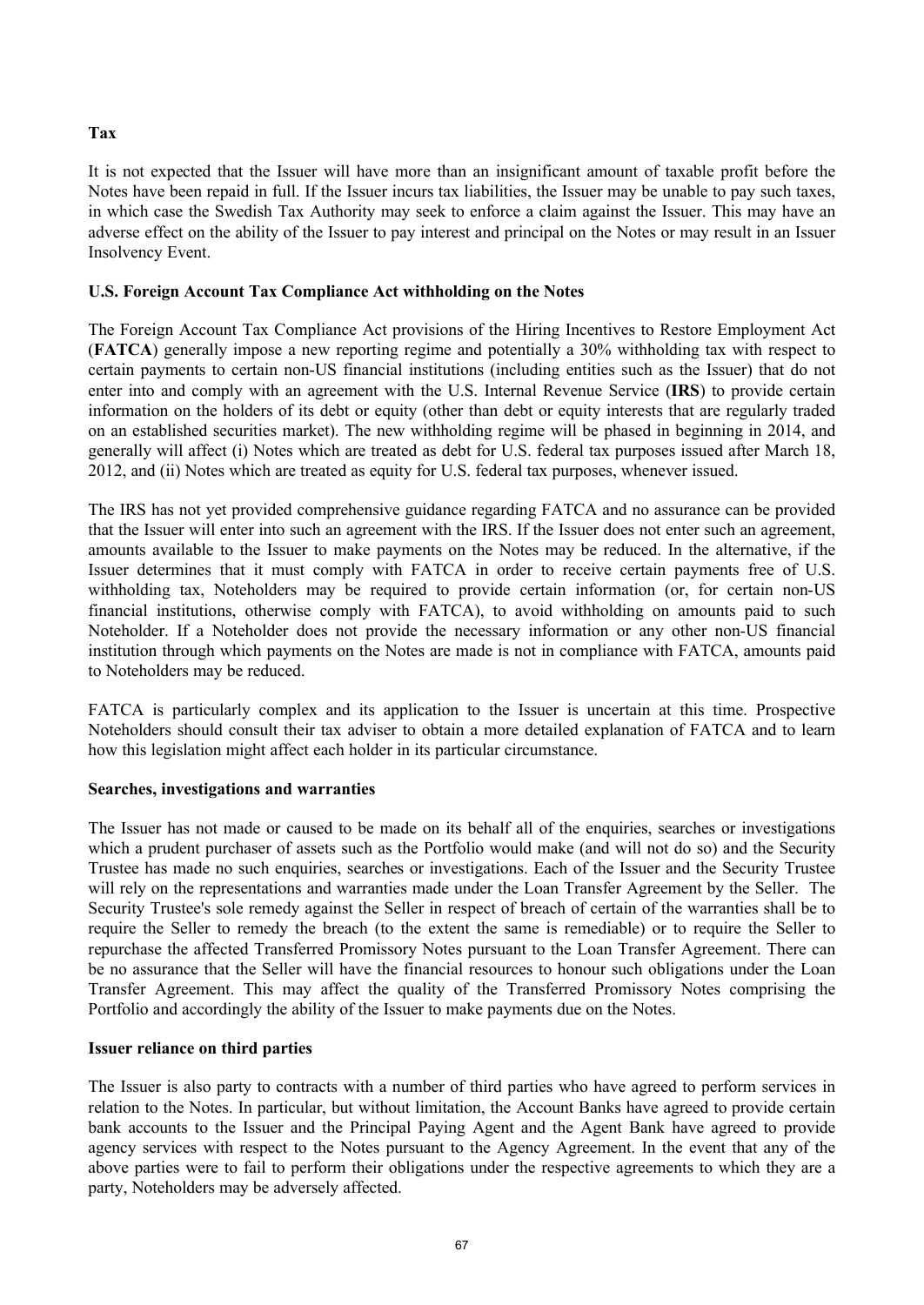#### **Interest rate risk**

The interest rate of the Notes are based on STIBOR. Changes in the general level of interest rates may adversely affect the value of the Notes. Changes in the expected interest rate level for different categories of risks in investments may also affect the value of the Notes.

#### **Insolvency of the Issuer and subordination provisions**

As a matter of Swedish law, a bankruptcy administrator appointed in respect of the Issuer may not be bound by the provisions of the documents which subordinate payments rights of a creditor to the payment rights of other creditors. Such a bankruptcy administrator may distribute the assets of the Issuer directly to the creditors of the Issuer, without regard to terms of the Priorities of Payments.

However, the Priorities of Payments will be effective between the Secured Parties. In addition, the Issuer has been established as a special purpose company, and its debt obligations under the Transaction Documents are expressed to be limited recourse to its assets (as to which see further sub-paragraph (c) of *Risk Factors – Involuntary liquidation*). Accordingly, the circumstances when a bankruptcy administrator could be appointed in respect of the Issuer should be limited. Nonetheless, if for any reason a bankruptcy administrator was appointed in respect of the Issuer, and that bankruptcy administrator disregarded the contractual subordination provisions set out in the Transaction Documents, then Noteholders may receive less payments on their Notes, or none at all.

#### **Regulatory initiatives may result in increased regulatory capital requirements and/or decreased liquidity in respect of the Notes**

In Europe, the U.S. and elsewhere there is increased political and regulatory scrutiny of the asset-backed securities industry. This has resulted in a raft of measures for increased regulation which are currently at various stages of implementation and which may have an adverse impact on the regulatory capital charge to certain investors in securitisation exposures and/or the incentives for certain investors to hold asset-backed securities, and may thereby affect the liquidity of such securities. Investors in the Notes are responsible for analysing their own regulatory position and none of the Issuer, the Lead Managers, the Arranger or the Originator makes any representation to any prospective investor or purchaser of the Notes regarding the regulatory capital treatment of their investment on the Closing Date or at any time in the future.

In particular, investors should be aware of Article 122a of the Capital Requirements Directive which applies in general in respect of notes issued under securitisations established after 31 December 2010. Article 122a restricts an EU regulated credit institution from investing in asset-backed securities unless the originator, sponsor or original lender in respect of the relevant securitisation has explicitly disclosed to the EU regulated credit institution that it will retain, on an ongoing basis, a net economic interest of not less than 5% in respect of certain specified credit risk tranches or asset exposures as contemplated by Article 122a. Article 122a also requires an EU regulated credit institution to be able to demonstrate that it has undertaken certain due diligence in respect of, amongst other things, its note position and the underlying exposures and that procedures are established for such activities to be conducted on an on-going basis. Failure to comply with one or more of the requirements set out in Article 122a will result in the imposition of a penal capital charge on the notes acquired by the relevant investor.

Article 122a applies in respect of the Notes. Investors should therefore make themselves aware of the requirements of Article 122a (and any corresponding implementing rules of their regulator), where applicable to them, in addition to any other regulatory requirements applicable to them with respect to their investment in the Notes. With respect to the commitment of the Originator to retain a material net economic interest in the securitisation as contemplated by Article 122a and with respect to the information to be made available by the Issuer or another relevant party (or, after the Closing Date, by the Originator in its capacity as the Servicer or the Cash Manager on the Issuer's behalf) in relation to the due diligence requirements under Article 122a, please see the statements set out in the section entitled "*Article 122a of the Requirements*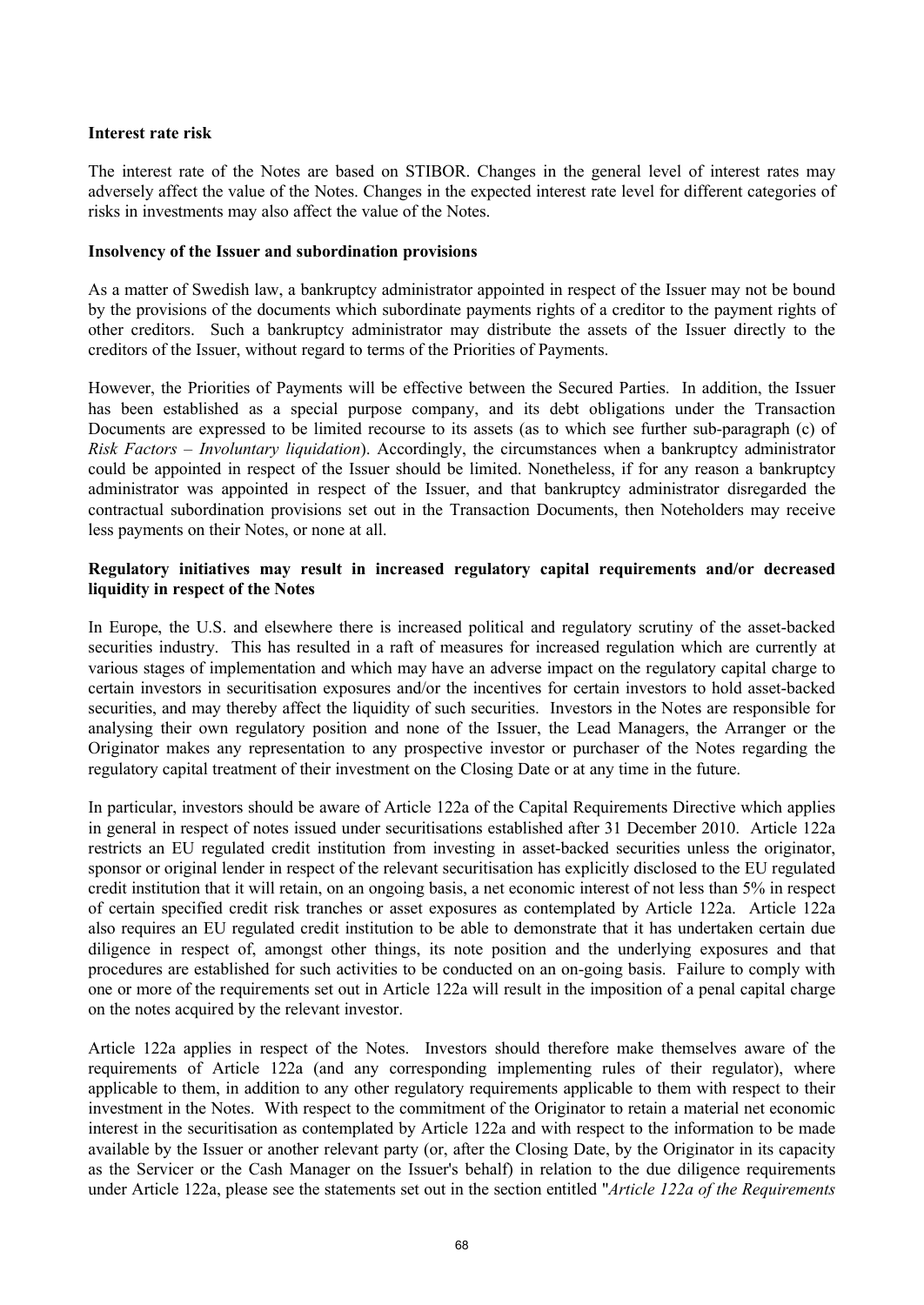*Directive (CRD 2)*". The Issuer has disclosed in this prospectus that the Originator will retain a material net economic interest in the Portfolio of not less than 5% as contemplated by Article 122a and the Originator will provide a corresponding undertaking to the Issuer in this regard.

As to the information made available to Noteholders by the Issuer (or, after the Closing Date, by the Originator in its capacity as the Servicer or the Cash Manager on the Issuer's behalf) with respect to the Promissory Notes (including the credit quality, performance, and cashflows), Noteholders are directed to the information set out herein and forming part of this Prospectus and, after the Closing Date, to the Monthly Reports. Pursuant to the terms of the Cash Management Agreement, the Cash Manager, will agree to prepare such Monthly Reports.

Loan-by-loan level information in respect of the Promissory Notes in the Provisional Portfolio as at the Pool Cut Date is available at a password protected website located at <www.scl-ir.com.>The password to access that website can be obtained from Nordax. The Servicer intends to update loan level information in respect of the Portfolio on a monthly basis. The website and information on the website is not incorporated in and does not form part of this Prospectus.

Relevant investors are required to independently assess and determine the sufficiency of the information described above for the purposes of complying with Article 122a (and any corresponding implementing rules of their regulator) and none of the Issuer, the Originator (in its capacity as the Seller, the Servicer or the Cash Manager), the Lead Managers nor the Arranger makes any representation that the information described above is sufficient in all circumstances for such purposes.

There remains considerable uncertainty with respect to Article 122a and its implementation in EEA states and it is not clear what will be required to demonstrate compliance to national regulators. It should be noted that EEA states may implement Article 122a (and related provisions) differently. Investors who are uncertain as to the requirements that will need to be complied with in order to avoid the additional regulatory charges for non compliance with Article 122a should seek guidance from their regulator. Similar requirements to those set out in Article 122a may be implemented for other EU regulated investors (such as investment firms, insurance or reinsurance undertakings, UCITS funds and/or certain hedge fund managers) in the future.

Article 122a of the Capital Requirements Directive and any other changes to the regulation or regulatory treatment of the Notes for some or all investors may negatively impact the regulatory position of individual investors and, in addition, have a negative impact on the price and liquidity of the Notes in the secondary market.

#### **Swedish Licensing issues**

Under the Swedish Banking and Financing Business Act (Sw. *lag* (2004:297) *om bank- och finansieringsrörelse*) (the **Banking and Financing Act**), an entity the business activities of which include both (i) the acceptance of repayable funds from the public and (ii) the acquisition of credits for financing purposes needs to apply for a license to conduct financing business with the Swedish Financial Supervisory Authority (the **SFSA**), unless a licensing exemption applies. It could be argued that the business of the Issuer is caught by such licensing requirement, although there are also arguments against this.

The Issuer has described its business to the SFSA and inquired whether it will need to apply for a license to conduct financing business. In an informal response, the SFSA has stated that the Issuer's business cannot be deemed to constitute financing business. It is noted that such informal statement is not binding upon the SFSA and that no assurance can be given that there will not be any change to the relevant legislation or the SFSA's interpretation of such legislation which could have a negative impact on the Notes and the Noteholders.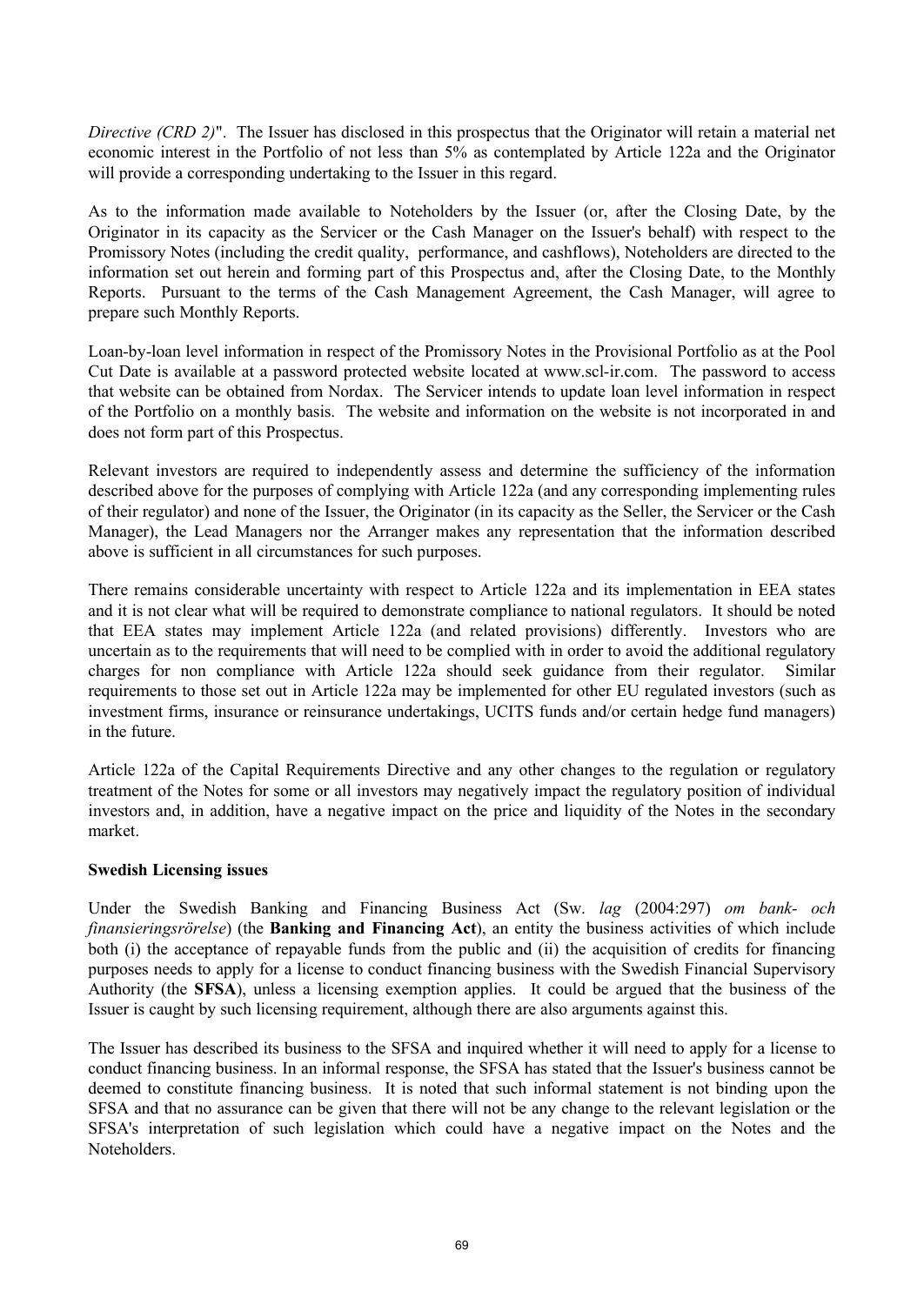#### **Involuntary liquidation**

The Issuer is a public company limited by shares (Sw. *aktiebolag*) and as such subject to the rules on involuntary liquidation due to capital deficiency. These rules prescribe that the board of directors shall immediately prepare and cause the company's auditors to examine a special balance sheet for liquidation purposes (a **Special Balance Sheet**) if there is reason to believe that the shareholders' equity as would be shown by a Special Balance Sheet is less than half of the registered share capital. The minimum required share capital of the Issuer is SEK500,000.

The rules which govern the preparation of the Special Balance Sheet allow for certain adjustments to be made compared to an ordinary balance sheet and the Special Balance Sheet may, in some circumstances, show a larger amount of shareholder's equity than would an ordinary balance sheet. If the shareholders' equity pursuant to the Special Balance Sheet is less than half of the registered share capital, the board of directors and the shareholders must restore the registered share capital or file for liquidation within a certain period of time (normally about nine months).

In order to mitigate the risk related to involuntary liquidation, the following provisions have been included in the Transaction Documents:

- (a) the loans advanced by the Subordinated Loan Providers pursuant to the respective Subordinated Loan Agreement may be converted into equity to improve the financial position of the Issuer;
- (b) the Issuer shall, on or before the date of the issuance of the Notes, deposit SEK500,000 in the Equity Account and maintain such amount in the Equity Account for as long as any Notes are outstanding (accordingly, subject to the assumption in sub-paragraph (c) below being correct, and subject to there being no other debt which pushes down the equity to less than one half of its registered share capital, the Issuer will maintain at least half of the registered share capital for so long as any Notes are outstanding). The Equity Account is not included in the Security and the Secured Parties will have no recourse thereto;
- (c) the obligations of the Issuer to the Secured Parties are limited in recourse to the Security Assets. Although it has not been tested in a Swedish Court, it has been suggested that such limitations of obligations should be taken into account when preparing a Special Balance Sheet and that, when preparing a Special Balance Sheet, the debt outstanding under the Notes can be recorded for an amount which takes such limitations into account; and
- (d) Nordax will, on or before the Closing Date, make an unconditional shareholders' contribution to the Issuer of SEK25,000,000.

Involuntary liquidation of the Issuer may result in amounts due to Noteholders being subject to delay and/or a shortfall.

#### **Forward-looking statements**

This Prospectus contains certain statements which may constitute forward-looking statements. These forward-looking statements can be identified by the fact that they do not relate only to historical or current facts. Forward-looking statements often use words such as target, expect, intend, believe or other words of similar meaning. By their nature, forward-looking statements are inherently predictive, speculative and involve risk and uncertainty. As such statements are inherently subject to risks and uncertainties, there are a number of factors that could cause actual results and developments to differ materially from those expressed in or implied by such forward-looking statements. Such risks and uncertainties include but are not limited to (a) risks and uncertainties relating to voluntary prepayments and (b) such other risks and uncertainties detailed herein. All written and oral forward-looking statements attributable to the Originator and the Issuer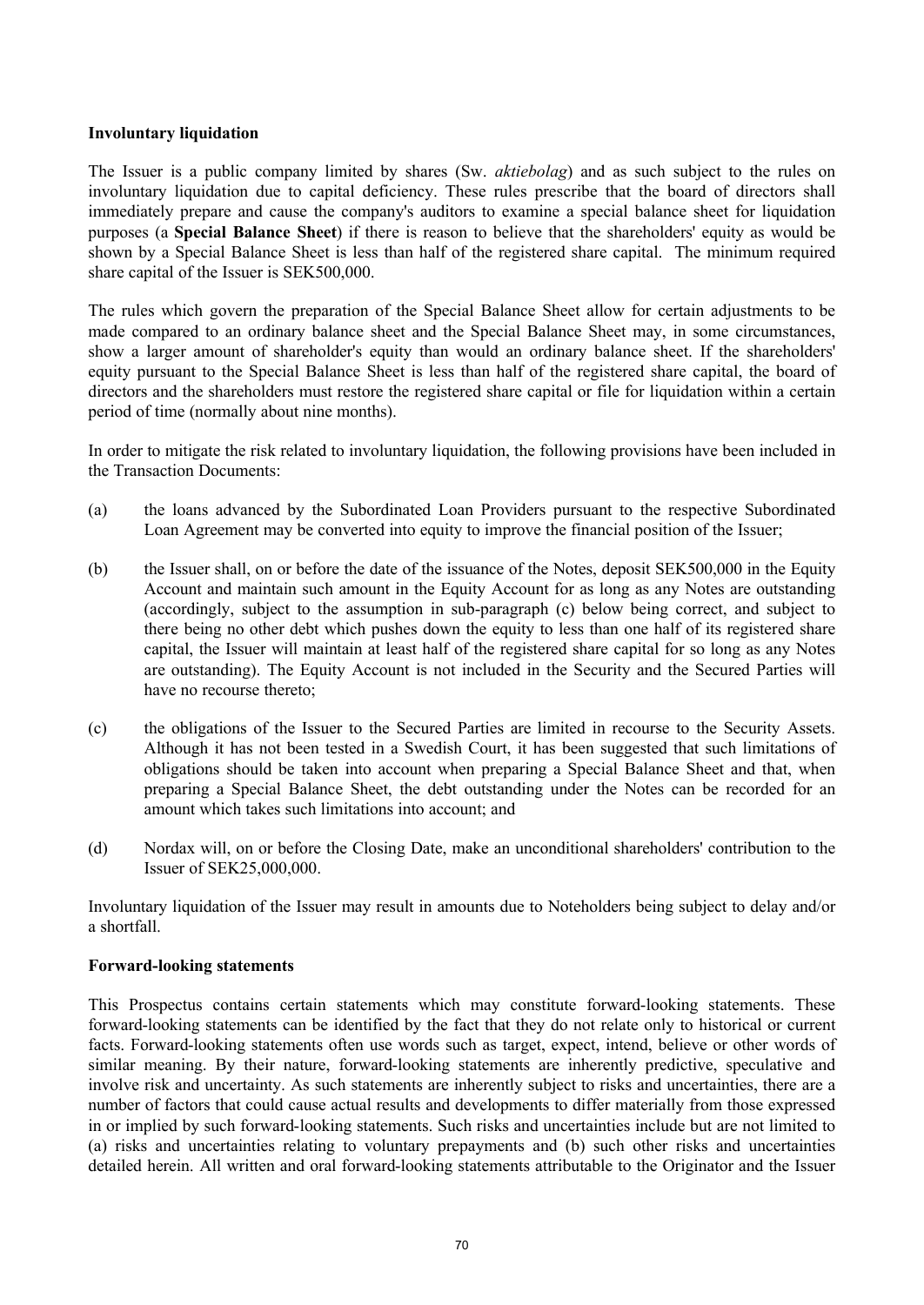or persons acting on their behalf are expressly qualified in their entirety by the cautionary statements set forth in this paragraph.

Investors are cautioned not to put undue reliance on such forward-looking statements. Neither the Originator nor the Issuer will undertake any obligation to publish any revisions to these forward-looking statements to reflect circumstances or events occurring after the date of this Prospectus, except as may be required by law.

#### **Change of counterparties**

The parties to the Transaction Documents who receive and hold monies or provide support to the transaction pursuant to the terms of such documents (such as each Account Bank) are required to satisfy certain criteria in order that they can continue to be a counterparty to the Issuer.

These criteria include requirements in relation to the short-term and long-term unguaranteed and unsecured ratings ascribed to such party by each Rating Agency. If the party concerned ceases to satisfy the applicable criteria, including the ratings criteria detailed above, then the rights and obligations of that party (including the right or obligation to receive monies on behalf of the Issuer) may be required to be transferred to another entity which satisfies the applicable criteria. In these circumstances, the terms agreed with the replacement entity may not be as favourable as those agreed with the original party pursuant to the relevant Transaction Document and the cost to the Issuer may therefore increase. This may reduce amounts available to the Issuer to make payments on the Notes.

In addition, should the applicable criteria cease to be satisfied, then the parties to the relevant Transaction Document may agree to amend or waive certain of the terms of such document, including the applicable criteria, in order to avoid the need for a replacement entity to be appointed. The consent of Noteholders may not be required in relation to such amendments and/or waivers.

#### **B. Considerations relating to the Promissory Notes**

#### **Risks relating to the Kingdom of Sweden**

Financial instruments issued by the government of Sweden are rated "AAA" (long-term) and "F1+" (shortterm) by Fitch, "Aaa" (long-term) and "P-1" (short-term) by Moody's and "AAA" (long-term) and "A-1+" (short-term) by S&P. Relatively healthy public finances, a declining national debt and a competitive export sector, combined with a well educated labour force and a high standard of living are circumstances that signify the creditworthiness of Sweden. High tax rates and rigidities in labour and product markets are similarly also factors that may influence the creditworthiness of Sweden. Although Sweden has an ageing population, already implemented pension system reforms are considered to help insulate these costs from the rest of the state finances.

Moody's Investors Service Limited (**Moody's**) is established in the European Union and is registered under Regulation (EU) No 1060/2009 (the **CRA Regulation**) (as amended). As such each of the Rating Agency is included in the list of credit rating agencies published by the European Securities and Markets Authority (**ESMA**) on its website in accordance with the CRA Regulation.

#### **Late payment or non-payment**

The Issuer's ability to make payments due under the Notes and in respect of its operational and administrative expenses will be dependent primarily upon it receiving payments from Customers in respect of the Transferred Promissory Notes.

Matters which may influence retail lending delinquency rates, prepayment rates and receivership frequency and ultimate payment of interest and principal on the Transferred Promissory Notes include, but are not limited to, changes in the national or international economic climate, regional economic conditions, changes in tax laws, interest rates, inflation, the availability of financing, yields on alternative investment, political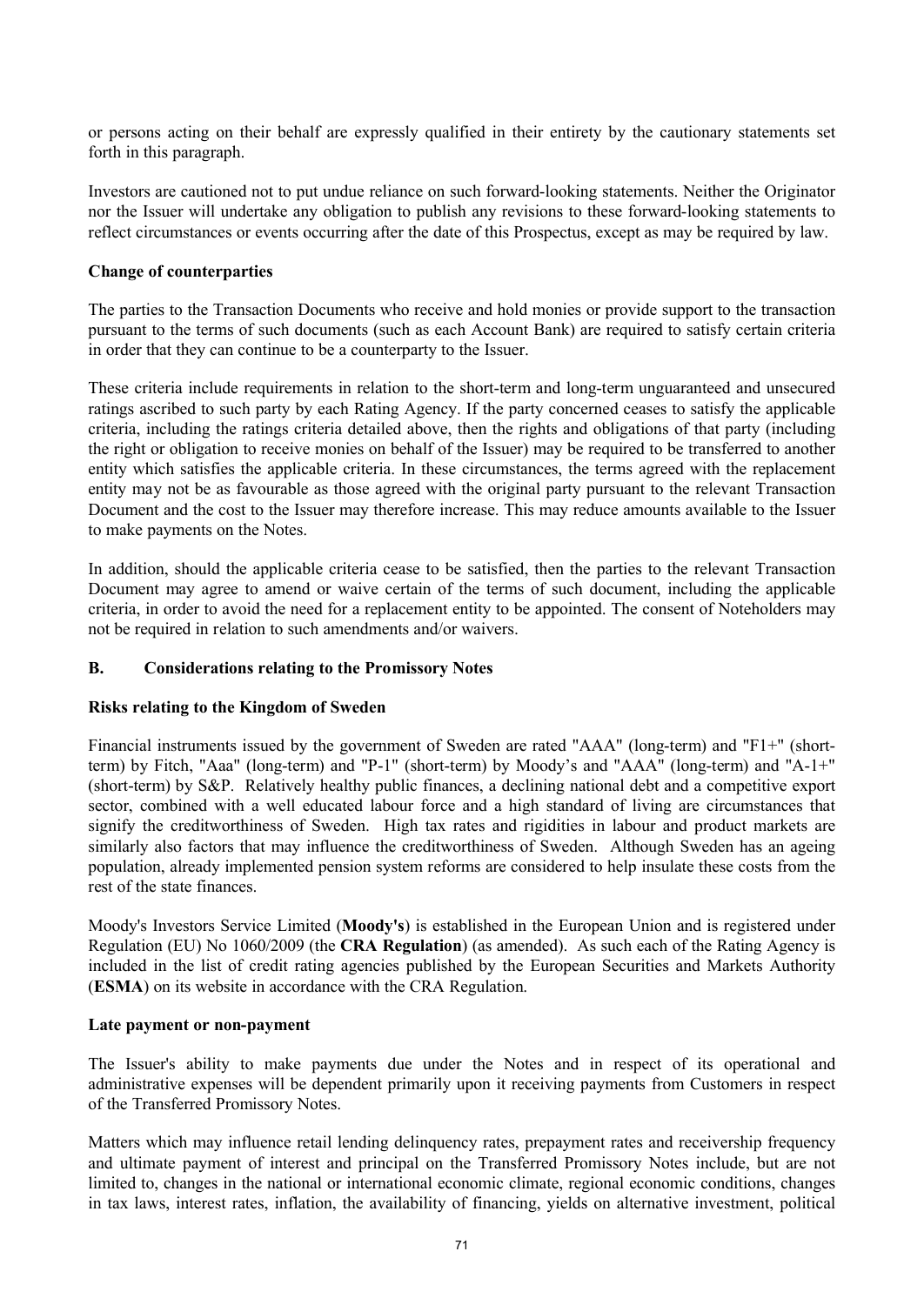developments and government policies. Other factors specific to each Customer's individual circumstances, including financial position, may have an impact on the ability of such Customer to repay the relevant Transferred Promissory Note.

If, upon non-payment by Customers and the exercise of all available remedies under the Portfolio and after all available claims under any relevant insurance or assurance policy have been made and settled, the Issuer does not receive the full amount due by those Customers, then the Issuer's income may not be sufficient, after making the payments to be made in priority thereto, to pay, in full or at all, interest due on each Class of the Notes. If there is a debit balance in any of the Principal Deficiency Ledgers as at the Final Maturity Date, the holders of the relevant Class(es) of Notes may receive by way of principal repayment less than the face value of their Notes.

However, the Deemed Revenue Receipts, the Liquidity Reserve, the Credit Enhancement Reserve and excess spread in the Portfolio (the **Excess Spread**) are designed to mitigate the risk of the Issuer not receiving enough funds to pay interest due on each Class of Notes. The senior Notes also benefit from the subordination of payments to be made to the more subordinated Notes.

## **The Consumer Credit Act**

The Swedish Consumer Credit Act (Sw. *Konsumentkreditlagen (2010:1846)*) (the **CCA**) implements the directive on credit agreements for consumers (directive 2008/48/EC) and replaces the preceding Consumer Credit Act (Sw. *Konsumentkreditlagen (1992:830)*) as from 1 January 2011. The old Act will however as a general rule still apply to consumer credits granted prior to 1 January 2011 but certain new provisions of the new CCA will also apply. The CCA, which is the fundamental legislative source for consumer credits in Sweden, gives consumer borrowers a right to prepay variable rate loans (such as the Promissory Notes), at any time, in part or in full, without incurring any compensatory charges. The CCA also gives the lender a right to demand early prepayment of a loan provided that it is set out in the terms of the relevant loan agreement and subject to certain circumstances related to, for example, payment delays (subject to certain grace periods) and decrease of the value of any security granted. Consequently, there can be no guarantee as to any particular rate or pattern at which the Notes will be redeemed.

Pursuant to the Swedish Distance and Doorstep Sales Act (Sw. *Distans- och hemförsäljningslagen (2005:59)*) in respect of loans disbursed prior to 1 January 2011, and the CCA in respect of loans disbursed on or after 1 January 2011, a consumer is entitled to withdraw from a loan agreement by giving or sending notification thereof to the creditor within 14 days from the later of the day the loan agreement is concluded and the day the consumer receives certain mandatory documentation. After such notice the consumer shall repay the loan amount together with accrued interest (but no other amounts) and the lender shall repay any fees in relation to the repaid loan.

Prepayments of the Promissory Notes as set out above may result in the Issuer having insufficient funds to meet its obligations under the Notes and/or the Notes being redeemed earlier than anticipated. However, during the Revolving Period, the Seller will use reasonable efforts to sell Additional Promissory Notes to the Issuer.

## **Interest Rates under the Promissory Notes**

Interest under the Promissory Notes is payable in Swedish Kronor. Under the CCA, interest rate may only be adjusted by the lender to the detriment of the consumer borrowers to the extent that the adjustment can be justified by credit policy decisions, increased funding costs for the lender or other increased costs, which the lender could not reasonably have foreseen at the time when the loan agreement was entered into (these circumstances must be set out in the loan terms in order to apply). The lender is under an obligation to apply any interest rate adjustment provision in the same manner whether it is to the benefit or the detriment of the consumer borrower. Under the CCA, the lender is required to give the customer a written notice about the interest change before it becomes effective. Fluctuations in the interest rates could (if the Issuer is prevented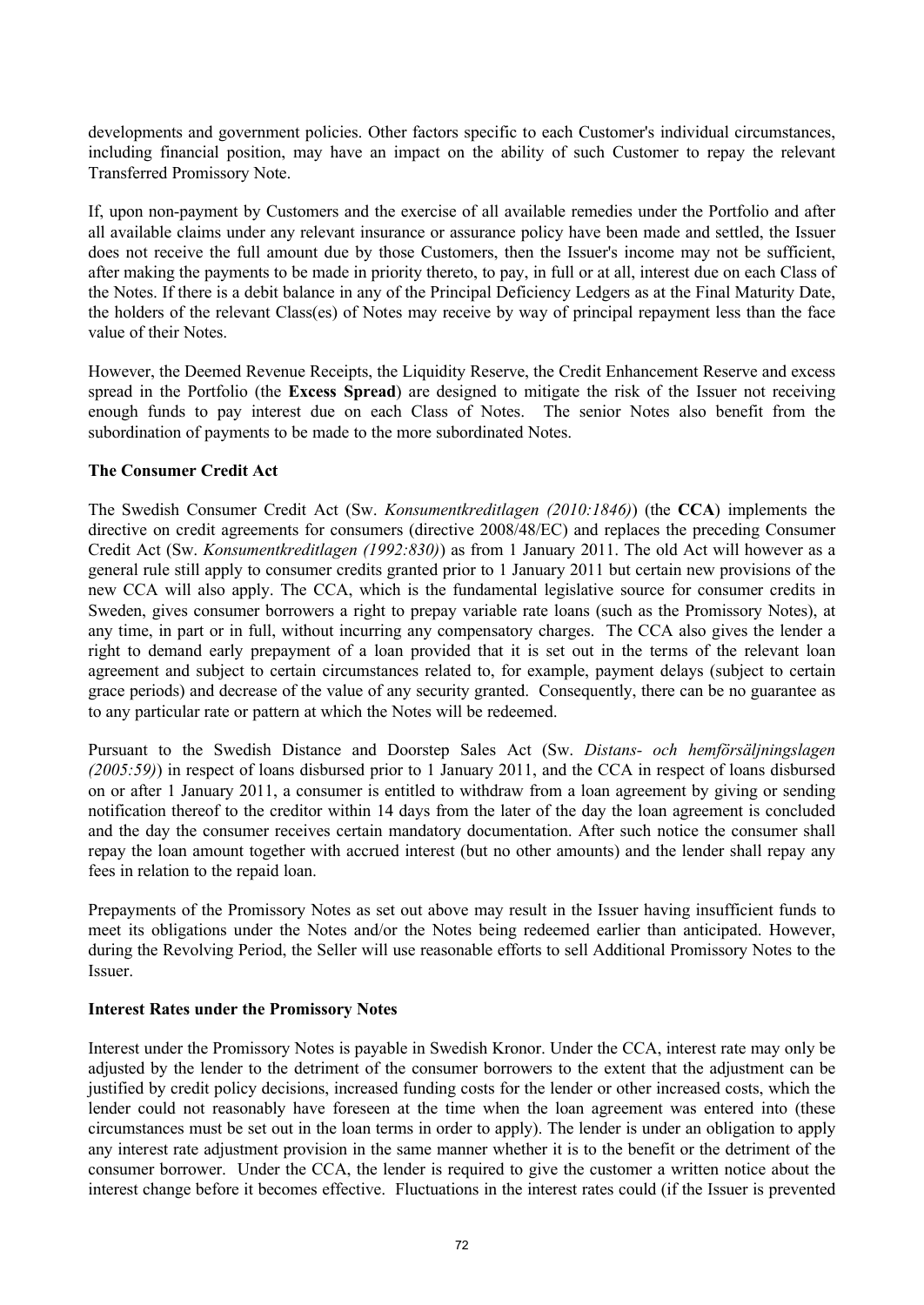from increasing the interest rate on the Promissory Notes) result in the Issuer having insufficient funds to meet its obligations under the Notes.

#### **Unsecured nature of the Transferred Promissory Notes**

As the obligations of each of the Customers under the Transferred Promissory Notes are unsecured, the Issuer's claims thereunder will only rank equally with all other unsecured indebtedness of that Customer and will, in all cases, rank after all secured indebtedness of that Customer.

#### **Representations and warranties in respect of the transfer of the Portfolio**

Pursuant to the Loan Transfer Agreement, the Seller will make certain representations and warranties in respect of the Portfolio. The Issuer has not undertaken, nor will it undertake any investigations, searches or other actions and will rely solely on the representations and warranties given in the Loan Transfer Agreement by the Seller. There can be no assurance that Nordax will have the financial resources to meet its obligation to make any repurchases of Promissory Notes or make any payments in the future, in respect of a misrepresentation or a breach of warranty given by it.

## **C. Servicing Arrangements**

## **The Servicer**

The Issuer's ability to make payments on the Notes will be dependent on the Servicer performing its obligations under the Servicing Agreement to, *inter alia*, collect amounts due and payable by Customers and to manage and allocate the amounts collected from the Customers in respect of the Transferred Promissory Notes. There can be no assurance that the Servicer will diligently perform its obligations. The appointment of Nordax as Servicer under the Servicing Agreement may be terminated as a result of, among other things, a default by it in performing its obligations under the Servicing Agreement in respect of the Portfolio, its insolvency or if notice of termination is given by it.

If the appointment of Nordax as Servicer is terminated, the Standby Servicer shall assume the role of the Servicer. There can be no assurance that the Standby Servicer will diligently perform its obligations. If the appointment of the Standby Servicer is terminated, there is no guarantee that a substitute standby servicer will be found who would be willing and able to administer the Transferred Promissory Notes in accordance with the terms of the Servicing Agreement. In particular, neither the Note Trustee nor the Security Trustee will act as such substitute standby servicer. It should be noted that any substitute standby servicer may charge for the servicing services provided on a basis different from either that of the Servicer or the Standby Servicer and that all such fees will rank senior to payments in respect of the Notes.

## **Conflicts of interest**

Various potential and actual conflicts of interest may arise from the overall activities of the Servicer. In particular, it should be noted that the Servicer is the same entity as the Originator. No provision in the Servicing Agreement prevents the Servicer or any of its affiliates from rendering services of any kind to or investing or dealing with or providing other services to or entering into any arrangements with any other person or entity.

The Servicer currently provides and will continue in the future to provide services to the Issuer. In the course of managing and administering the Portfolio, the Servicer may consider its relationships with other clients. In providing services to other clients, the Servicer may recommend activities that may compete with, or otherwise adversely affect, the Issuer or the Noteholders. The Servicer shall not be liable for any such conflicts of interest and shall not be liable to account for any profit.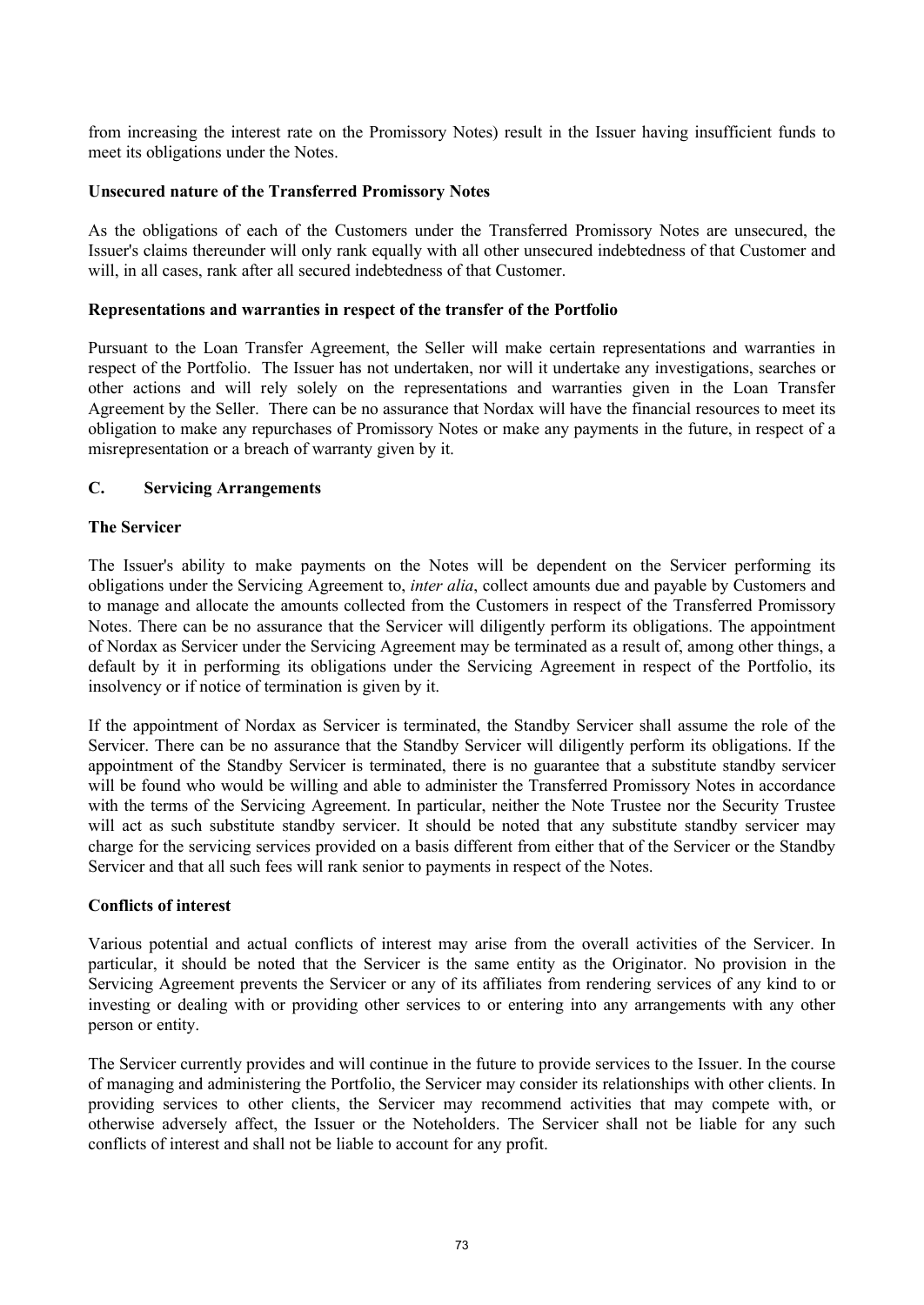## **D. Considerations relating to the Customers**

## **Geographical concentration of Customers**

A period of business decline in a particular region or an industry or a company specific to a certain region could have an impact on the ability of a Customer in that specific region or business area to repay the relevant Transferred Promissory Note. The risk of concentration in a specific region is however mitigated by the fact that approximately 90 per cent. of the applications (in respect of the Provisional Portfolio as at the Pool Cut Date) are generated via direct marketing programmes whereby the Originator can, to a large extent, monitor the incoming applications.

Provisional Portfolio tests show that the Customers are evenly spread across the populated areas of Sweden but are largely concentrated in the urban areas (i.e. Stockholm, Göteborg and Malmö).

## **Cash Collection Procedures**

For administrative purposes and to mitigate any risks of money laundering, the Servicer does not accept any cash payments or cheques. Approximately 77 per cent. of the Customers (in respect of the Provisional Portfolio as at the Pool Cut Date) pay by direct debit.

All payments (i.e. principal payments, interest payments and fee payments (including insurance premiums and late fees)) from Customers are collected on the GIC Account.

An interruption in the direct debit system or the giro system could have a serious impact on the Servicer's ability to collect payment from the Customers. The BGC system is one of the two leading Giro systems in Sweden.

## **E. General considerations**

## **Enforcement in Sweden**

The Swedish Enforcement Authority (Sw. *Kronofogdemyndigheten*) is the governmental body responsible for carrying out enforcement orders over assets in Sweden, including those for the collection of unpaid debts, whether secured or unsecured. A creditor begins the enforcement process by obtaining an enforcement order either from the Enforcement Authority (in the form of a payment order (Sw. *betalningsföreläggande*)) or from the courts. A debtor may challenge the application for the enforcement order, or appeal the order itself, in which case the matter is referred to the courts. Upon obtaining an enforcement order against a debtor, the creditor may apply to the Enforcement Authority for enforcement of his claim in accordance with the procedures set out in the Swedish Enforcement Code (Sw. *Utsökningsbalken (1981:774)*) and for the Enforcement Authority to make either a full or a limited investigation of the assets of the debtor. The former investigation includes most types of assets and the latter includes only an investigation of the debtor's salary and if there is any tax refunds due to the debtor. Upon the Enforcement Authority having concluded if there are assets available for attachment (Sw. *utmätning*), the Enforcement Authority will arrange a sale of assets by public auction, or, as applicable, garnishment of earnings such as salaries, pensions or other benefits.

If, upon completion of the enforcement procedures, the Issuer does not receive the full amount due by the Customers, then the Issuer's income may not be sufficient to meet its obligations under the Notes.

## **Debt rescheduling**

According to the Debt Rescheduling Act (Sw. *Skuldsaneringslag (2006:548)*) a debtor may, if he is a private individual resident in Sweden, wholly or partly be discharged from payment liabilities for debts that are included in the debt rescheduling. The measure includes all the debtor's debts that have arisen prior to the date of the decision to begin the debt rescheduling with the result that the relevant creditor(s) loses its right to interest or default fees after the decision to commence debt rescheduling. The debt rescheduling includes a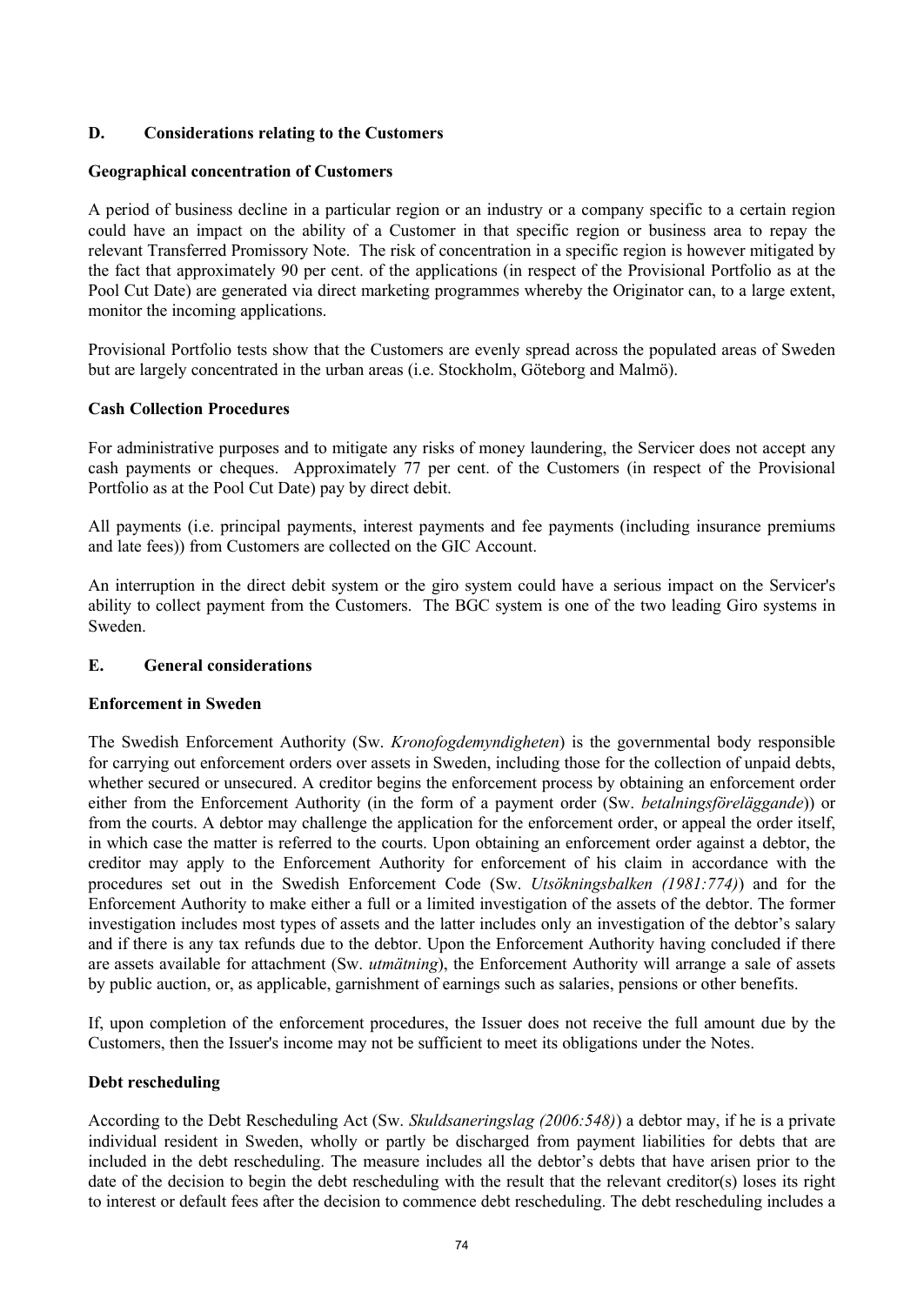determination of the debts included, their right of priority, the amount to be split among the creditors and a payment plan outlining when and how the remaining part of each creditor's claim will be repaid. The debt rescheduling is either voluntary and resolved by the Swedish Enforcement Authority (Sw. *Kronofogdemyndigheten*) or mandatory and ordered by court. Debt rescheduling can be granted if (i) the debtor is insolvent and so indebted that he has no capacity to pay his debts in the foreseeable future and (ii) it is reasonable with respect to the debtor's personal and economic situation that debt rescheduling is granted.

Consequently, if debt rescheduling results in Customers not being responsible for payments of their debts to the Issuer, this could affect the Issuer's capacity to meet its obligations under the Notes.

## **Section 36 of the Swedish Contracts Act**

A contract term or condition may pursuant to section 36 of the Swedish Contracts Act (Sw. *Lag (1915:218) om avtal och andra rättshandlingar på förmögenhetsrättens område*) be modified or set aside if such term or condition is unreasonable with consideration to the circumstances relating to the entering into the agreement, later events or other circumstances. Where a provision of the contract is of such significance to the contract that it would be unreasonable to provide for the continued enforceability of the contract with its terms unchanged, the contract may be modified or set aside in its entirety. It is explicitly stated that, in the application of this provision, special consideration shall be given to the need for protection for consumers or parties who otherwise occupy an inferior position in the contractual relationship. It is also clear from the preparatory works that the provision is aimed especially at unfair terms in standard contracts.

If any condition in the Transferred Promissory Notes is contested based on section 36 of the Swedish Contracts Act, the Issuer's rights according to the Transferred Promissory Notes could be affected in a manner that might also have an effect on the Issuer's ability to meet its obligations under the Notes.

## **European Union Directive on the Taxation of Savings Income**

Under the EC Council Directive 2003/48/EC on the taxation of savings income, Member States are required to provide to the tax authorities of another Member State details of payments of interest (or similar income) paid by a person within its jurisdiction to an individual resident in that other Member State or to certain limited types of entities established in that other Member State. However, for a transitional period, Luxembourg and Austria are instead required (unless during that period they elect otherwise) to operate a withholding system in relation to such payments (the ending of such transitional period being dependent upon the conclusion of certain other agreements relating to information exchange with certain other countries). A number of non-EU countries and territories including Switzerland have adopted similar measures (a withholding system in the case of Switzerland).

The European Commission has proposed certain amendments to the Directive which may, if implemented, amend or broaden the scope of the requirements described above.

If a payment were to be made or collected through a Member State which has opted for a withholding system and an amount of, or in respect of, tax were to be withheld from that payment, neither the Issuer nor any Paying Agent nor any other person would be obliged to pay additional amounts to Noteholders or to otherwise compensate Noteholders for the reduction in the amounts that they will receive as a result of the imposition of such withholding tax. If a withholding tax is imposed on payments made by a Paying Agent as a result of the EU Savings Directive, the Issuer will be required to maintain a Paying Agent in a Member State that will not be obliged to withhold or deduct tax pursuant to the EU Savings Directive.

## **Implementation of Basel risk-weighted asset framework**

The Basel II framework has not been fully implemented in all participating countries. The implementation of the framework in relevant jurisdictions may affect the risk-weighting of the Notes for investors who are or may become subject to capital adequacy requirements that follow the framework.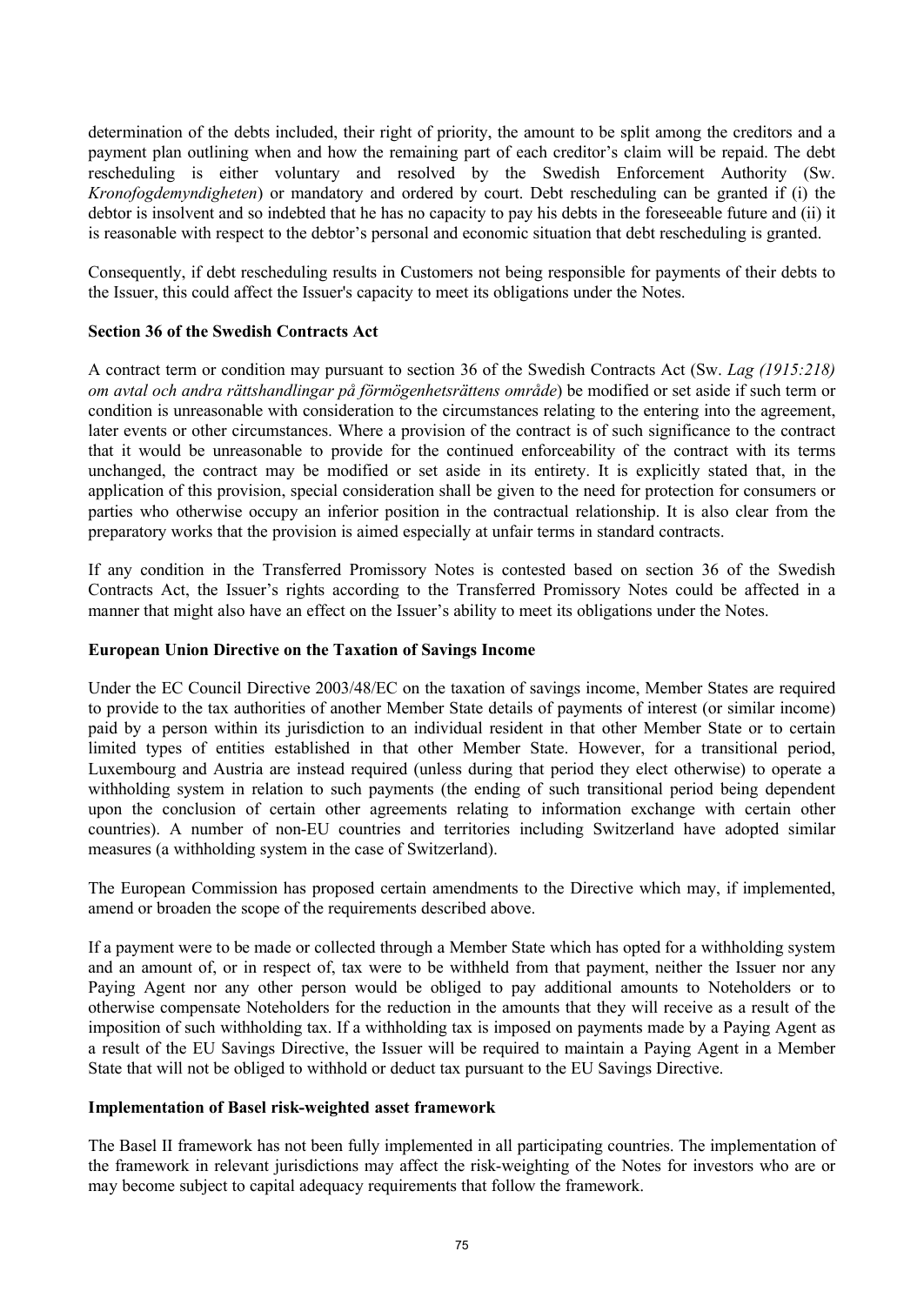It should also be noted that the Basel Committee has approved significant changes to the Basel II framework (such changes being commonly referred to as **Basel III**), including new capital and liquidity requirements intended to reinforce capital standards and to establish minimum liquidity standards for credit institutions. In particular, the changes refer to amongst other things, new requirements for the capital base, measures to strengthen the capital requirements for counterparty credit exposures arising from certain transactions and the introduction of a leverage ratio as well as short-term and longer-term standards for funding liquidity (referred to as the Liquidity Coverage Ratio from January 2013, the new Liquidity Coverage Ratio from January 2015 and the New Stable Funding Ratio from January 2018. The Basel Committee is also considering introducing additional capital requirements for systemically important institutions from 2016. The changes approved by the Basel Committee may have an impact on the capital requirements in respect of the Notes and/or on incentives to hold the Notes for investors that are subject to requirements that follow the revised framework and, as a result, they may affect the liquidity and/or value of the Notes.

The European authorities support the work of the Basel Committee on the approved changes in general and, on 20 July 2011, the European Commission adopted a legislative package of proposals (known as **CRD IV**) to implement the changes through the replacement of the existing CRD with a new Directive and Regulation.

In general, investors should consult their own advisers as to the regulatory capital requirements in respect of the Notes and as to the consequences to and effect on them of any changes to the Basel II framework (including the Basel III changes described above) and the relevant implementing measures. No predictions can be made as to the precise effects of such matters on any investor or otherwise.

## **European Monetary Union**

In the event that Sweden joins the Economic and Monetary Union prior to the maturity of the Notes, the Euro would become the lawful currency of Sweden. In that event, all amounts payable in respect of the Transferred Promissory Notes may become payable in Euro. There can be no assurance regarding the official rate of conversion for Swedish Kronor to Euro following Sweden adopting the Euro as its lawful currency nor can there be any assurance that the amounts payable in Euro by the Customers under the Transferred Promissory Notes would be sufficient to enable the Issuer to meet its obligations under the Notes. A transition to the Euro may be followed by an interest rate change which may have an adverse affect on a Customer's ability to repay its debt under a Transferred Promissory Note and accordingly on the ability of the Issuer to make payments to Noteholders.

## **Change of law**

The structure of the issue of the Notes, the ratings which are to be assigned to them and the related transactions described in this Prospectus are based on English, Swedish and applicable European laws and administrative practice in effect as at the date of this Prospectus. No assurance can be given as to the impact of any possible change to English, Swedish or European law or administrative practice after the date of this document, nor can any assurance be given as to whether any such change could adversely affect the ability of the Issuer to make payments under the Notes.

*The Issuer believes that the risks described above are the principal risks inherent in the transaction for the Noteholders, but the inability of the Issuer to pay interest, principal or other amounts on or in connection with the Notes may occur for other reasons. The Issuer does not represent that the above statements regarding the risks of holding the Notes are exhaustive. Although the Issuer believes that the various structural elements described in this Prospectus may mitigate some of these risks for Noteholders, there can be no assurance that these elements will be sufficient to ensure payment to Noteholders of interest, principal or any other amounts on or in connection with the Notes on a timely basis or at all.*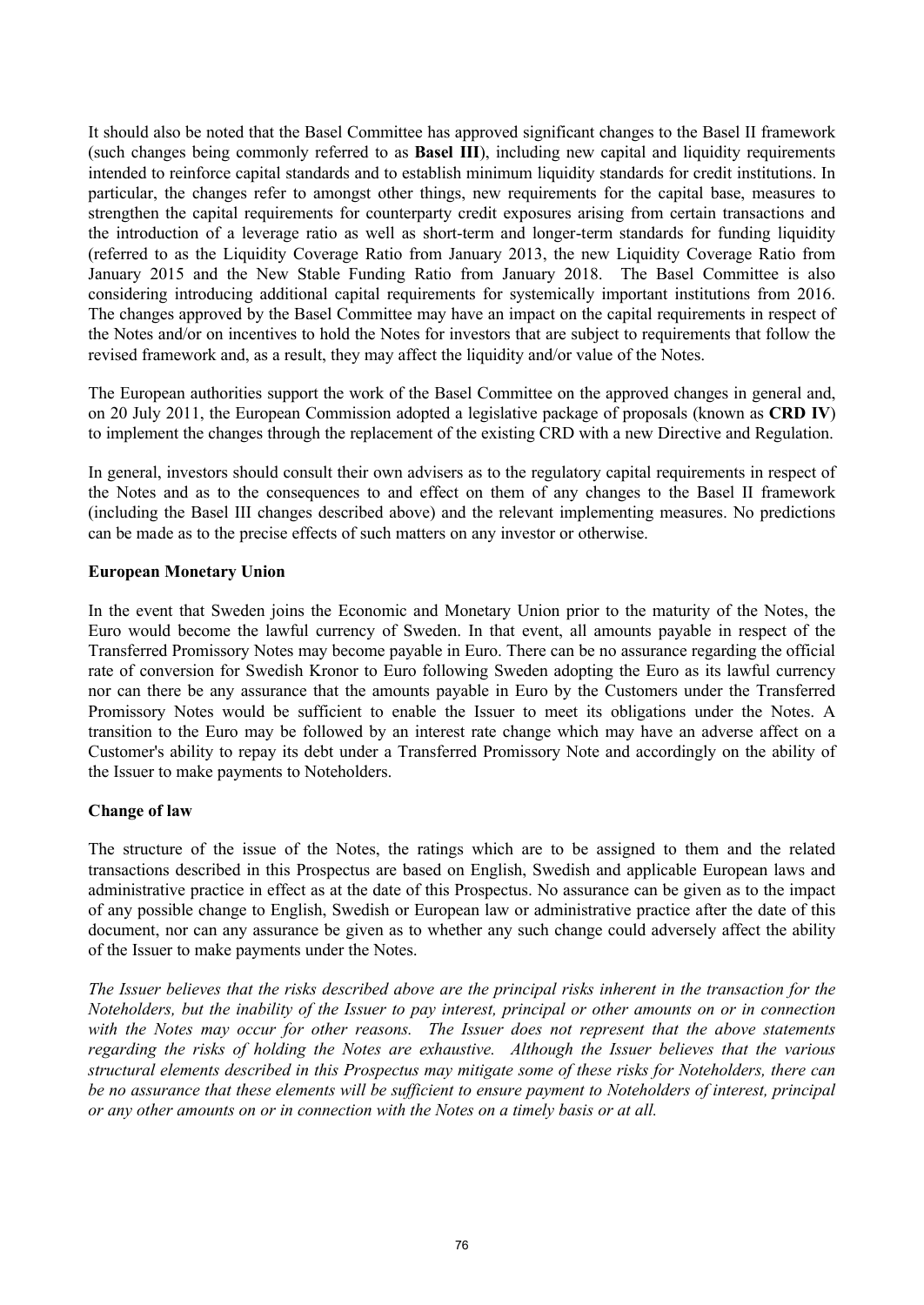## **THE ISSUER**

The Issuer was incorporated in Sweden on 19 July 2011. On 31 August 2011 the Issuer was registered under corporate registration number 556863-1104 as a public company with limited liability. The Issuer's name is Nordax Sverige 3 AB (publ) and the secondary name of the Issuer, SCL - Scandinavian Consumer Loans III, was registered with the Swedish Companies Registration Office as a secondary name of Nordax Sverige 3 AB (publ) on 2 November 2011. The Issuer's secondary name has been adopted for marketing purposes only.

The registered office of the Issuer is at c/o Nordax Finans AB (publ), P.O. Box 23124, SE-104 35 Stockholm and its contact telephone number is +46 (0) 8 508 808 00. The Issuer is established as a Swedish special purpose vehicle for the securitisation of Swedish consumer loans originated by Nordax and its activities are limited accordingly. The Issuer is registered with the Swedish FSA (*Sw. Finansinspektionen)* as a financial institute *(Sw. Finansiellt institut*). The Issuer is not itself subject to regulatory supervision or regulatory capital requirements. However, as it belongs to the Nordax group, its assets trigger regulatory capital requirements on a consolidated level. The Issuer is wholly owned by Nordax, owning all the 500,000 ordinary shares issued.

## **1. Principal Activities**

The activities of the Issuer are confined in its articles of association to (i) acquiring and owning consumer loans documented in the form of promissory notes originated by Nordax, (ii) issuance of bonds and other debt instruments to finance its operations and (iii) certain incidental activities described elsewhere in the Prospectus. The Transaction Documents (excluding the Security Documents) contain non-petition and limited recourse provisions for bankruptcy remoteness purposes in respect of the Issuer.

## **2. Relevant legislation**

The Issuer is a limited liability company and is governed by, *inter alia*, the Swedish Companies Act (Sw. *Aktiebolagslagen (2005:551)*), the Swedish Money Laundering and Terrorist Financing (Prevention) Act *(*Sw. *lag (2009:62) om åtgärder mot penningtvätt och finansiering av terrorism)*, the Swedish Certain Financial Operations (Reporting Duty) Act *(*Sw. *lag (1996:1006) om anmälningsplikt avseende viss finansiell verksamhet)*, the Swedish Securities Market Act *(*Sw. *lag (2007:528) om värdepappersmarknaden*) and the Financial Instruments Trading Act *(*Sw. *lag (1991:980) om handel med finansiella instrument)*.

According to the Swedish Certain Financial Operations (Reporting Duty) Act, the business conducted by the Issuer requires the Issuer to be registered as a financial institute with the Swedish FSA. However, as discussed above, the Issuer, as a financial institution, will not be subject to the supervision of the Swedish FSA.

The Swedish FSA does however monitor the Issuer's compliance with money laundering regulations and conducts an annual review of the management of the Issuer. Any changes in the ownership or management of the Issuer shall be reported to the Swedish FSA.

## **3. Articles of Association**

In accordance with its articles of association, at least one of the directors of the Issuer must at all times be independent in relation to the affiliates of the Issuer(the **Independent Director**) and if a sole Independent Director resigns or is terminated, the shareholders of the Issuer shall appoint a new Independent Director at their earliest convenience. The articles of association also include a provision to the effect that a decision for a petition for bankruptcy must be taken by all directors jointly (including the Independent Director).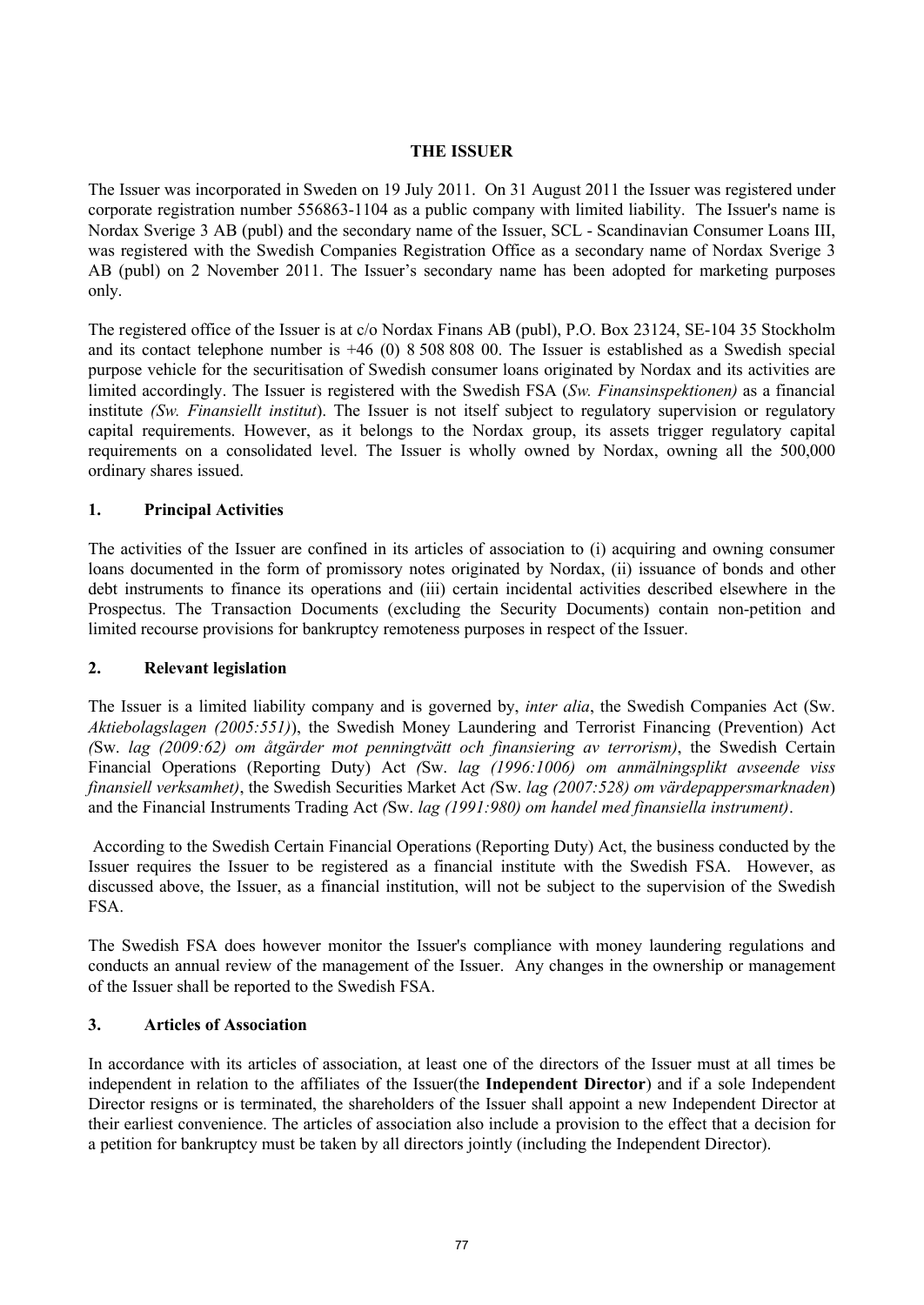## **4. Directors and Secretary**

The directors of the Issuer and their respective business addresses and other principal activities are:

| <b>Name</b>                                                             | <b>Business Address</b>                                                       | <b>Other Principal Activities</b>                                                                                                                                                                                                                                                                                                                       |
|-------------------------------------------------------------------------|-------------------------------------------------------------------------------|---------------------------------------------------------------------------------------------------------------------------------------------------------------------------------------------------------------------------------------------------------------------------------------------------------------------------------------------------------|
| Christian Beck<br>(Chairman of the board of<br>directors of the Issuer) | Nordax Finans AB (publ),<br>P.O. Box 23124,<br>SE-104 35 Stockholm,<br>Sweden | Director of Nordax, Nordax Nordic AB,<br>Banqsoft AS, Eneas Energy AS and Arcasa<br>Arkitekter AS.                                                                                                                                                                                                                                                      |
| Jacob Lundblad<br>(Chief Executive Officer of<br>the Issuer)            | Nordax Finans AB (publ),<br>P.O. Box 23124, SE-104 35<br>Stockholm, Sweden    | Deputy Chief Executive Officer of Nordax<br>and Chief Executive Officer and director of<br>Nordax Nordic AB.                                                                                                                                                                                                                                            |
| Morten Falch                                                            | Nordax Finans AB (publ),<br>P.O. Box 23124,<br>SE-104 35 Stockholm,<br>Sweden | Chief Executive Officer of Nordax and<br>director of Nordax Nordic AB.                                                                                                                                                                                                                                                                                  |
| Johan Franzén                                                           | Nordax Finans AB (publ),<br>P.O. Box 23124,<br>SE-104 35 Stockholm,<br>Sweden | Corporate Treasurer of Nordax and director<br>of Nordax Nordic AB.                                                                                                                                                                                                                                                                                      |
| Per Bodlund                                                             | Nordax Finans AB (publ),<br>P.O. Box 23124,<br>SE-104 35 Stockholm,<br>Sweden | Chief Financial Officer of Nordax and<br>director of Nordax Nordic AB.                                                                                                                                                                                                                                                                                  |
| Martin Gorne<br>(Independent Director of the<br>Issuer)                 | CorpNordic Sweden AB<br>P.O. Box 16285<br>SE-103 25 Stockholm,<br>Sweden      | Director of Nordax Nordic AB (publ),<br>Liongem Sweden 1 AB, Inepetrol<br>Corporation AB, Intercross Investments AB,<br>Hjalmar Sweden AB, Inverscan AB,<br>Estview AB, Amitjugoett AB, Trettoncorp<br>AB, Global Ports Advisory Group AB,<br>Brightfount Invest AB, Talisman Invest AB,<br>Staff Flow Sweden AB, Nordcorp 12 AB<br>and Amitjugofem AB. |
|                                                                         |                                                                               | Deputy director of Escatec Sweden AB,<br>Cavalio AB, Ettami AB, MALC Lease<br>Eleven AB, Bengtsbädd Förvaltning AB,<br>Amisexton AB, Gunnarn Mining AB and<br>Gunnarn Exploration AB.                                                                                                                                                                   |
|                                                                         |                                                                               | Chief Executive Officer of CorpNordic                                                                                                                                                                                                                                                                                                                   |

Besides the Independent Director of the Issuer and Jacob Lundblad, all other directors of the Issuer are also directors of Nordax.

Sweden AB.

As at the date of this Prospectus, the auditors for the Issuer is Öhrlings PricewaterhouseCoopers AB, Torsgatan 21, SE-113 97 Stockholm, Sweden. Öhrlings PricewaterhouseCoopers AB is a member of the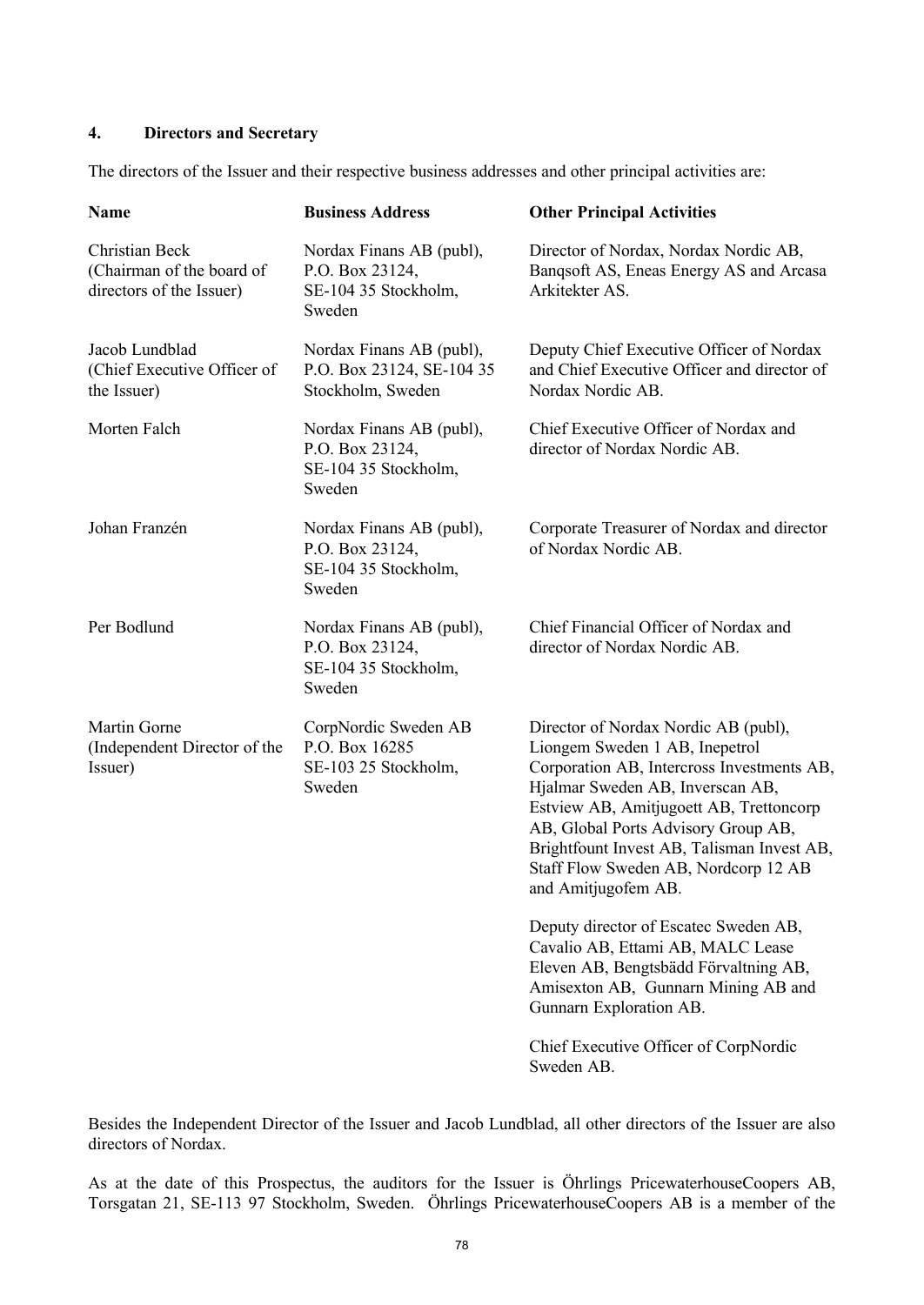FAR, the professional institute for authorised public accountants, approved public accountants, and other highly qualified professionals in the accountancy sector in Sweden.

#### **5. Financial Information**

Since the date of incorporation, the Issuer has not commenced operations other than the transactions described in this Prospectus. As at the date of this Prospectus, no financial statements have been produced.

## **6. Capitalisation and Indebtedness**

The capitalisation and indebtedness of the Issuer as at the date of this Prospectus, adjusted to take account of the issue of the Notes and the payments to be made on the Closing Date is as follows:

|                                                               | As at Closing Date |
|---------------------------------------------------------------|--------------------|
| Share capital                                                 |                    |
| <i>Issued:</i>                                                | SEK500,000         |
| Unrestricted equity:                                          | SEK25,000,000      |
| <b>Total Capitalisation</b>                                   | SEK25,500,000      |
| <b>Loan Capital</b>                                           |                    |
| SEK1,082,000,000 Class A Floating Rate Notes due January 2033 | SEK1,082,000,000   |
| SEK96,000,000 Class B Floating Rate Notes due January 2033    | SEK96,000,000      |
| SEK193,000,000 Class C Floating Rate Notes due January 2033   | SEK193,000,000     |
| SEK560,000,000 Class D Floating Rate Notes due January 2033   | SEK560,000,000     |
| Liquidity Reserve Loan                                        | SEK58,000,000      |
| Payment Holiday Reserve Loan                                  | SEK22,000,000      |
| Establishment Loan                                            | SEK11,000,000      |
| <b>Total Indebtedness</b>                                     | SEK2,022,000,000   |

The first financial period of the Issuer will end on  $31<sup>st</sup>$  December 2011.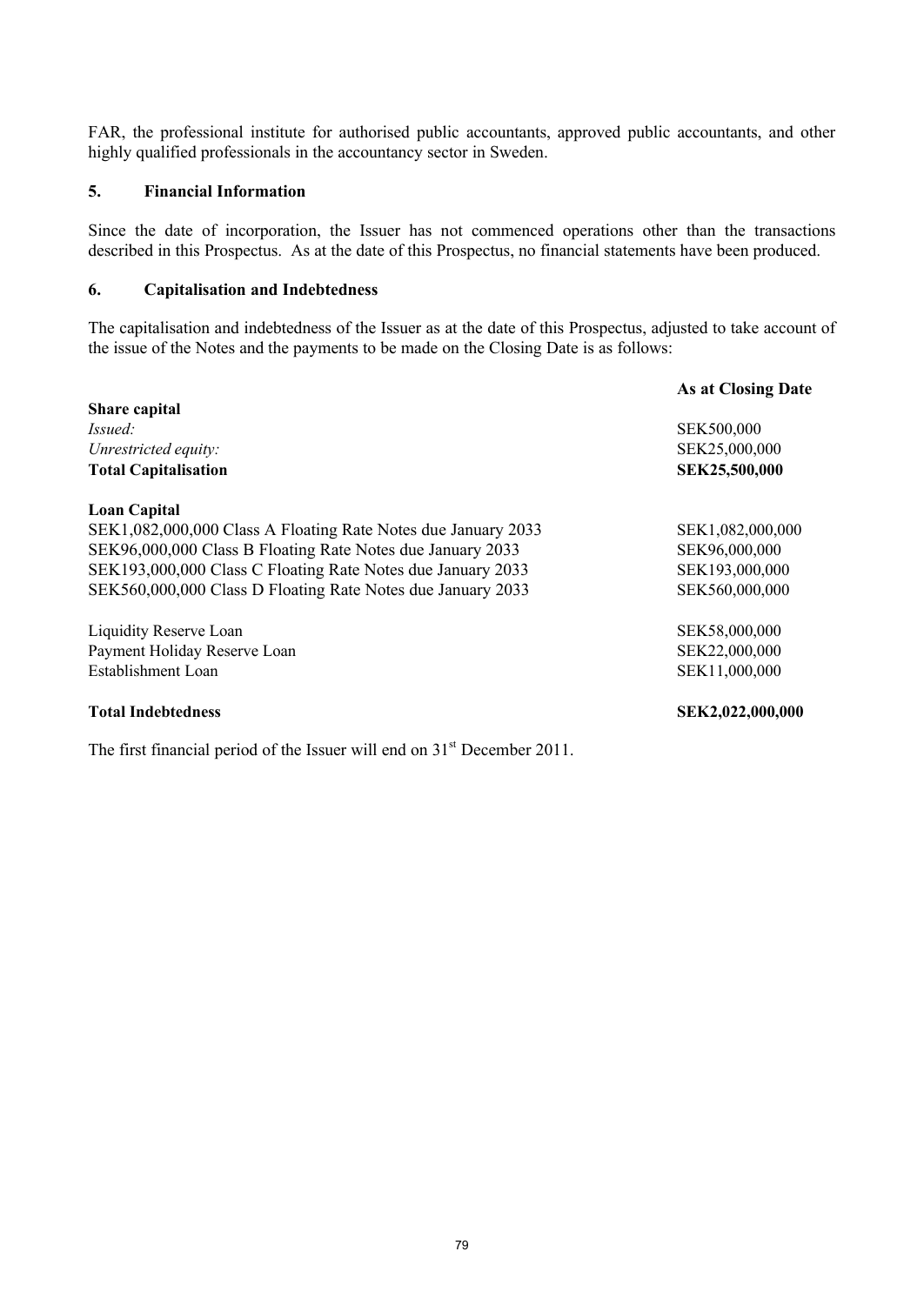## **THE SELLER**

#### **NORDAX FINANS AB (PUBL) OR THE SELLER**

#### **Organisation and legal structure**

Nordax Finans AB (publ) (**Nordax**, the **Originator**, the **Parent Company** and the **Seller**) was incorporated on 26 August 2003 in Sweden and is indirectly owned by funds managed by Vision Capital Partners LLP (**VCP**) (owning 75%) and by the members of the board of directors and the management team (jointly owning 25 %). VCP is a private equity company founded in 1997. The firm is headquartered in London and has approximately 40 employees. VCP acquired the shares from Nordax' former owner, funds managed by Palamon Capital Partners, LP in July 2010.

Nordax' registered number is 556647-7286 and its registered postal address is P.O. Box 23124, SE-104 35 Stockholm, Sweden, telephone number + 46 8 508 808 00. The visiting address of Nordax is Gävlegatan 22, SE-104 35 Stockholm, Sweden.

On 27 January 2004, Nordax was granted a licence as a credit market company to conduct financing business according to the Swedish Financing Business Act *(*Sw. *Lag (1992:1610) om finansieringsverksamhet,*  replaced as of 1 July 2004 by the Banking and Financing Business Act (see below)) by the Swedish Financial Supervisory Authority *(*Sw. *Finansinspektionen*) (the **Swedish FSA**). Nordax' strategy is to offer medium-term unsecured loans to consumers throughout the Nordic region.

Nordax started its lending activities in Sweden in February 2004. Through a centralized business model and organisation based in Stockholm, Nordax is further providing cross-border consumer credit lending in Norway, Denmark and Finland in accordance with Directive 2006/48 EC of the European Parliament and of the Council of 14 June 2006 which relates to the taking up and pursuit of the business of credit institutions (recast) (the **Credit Institutions Directive**). Nordax started the cross-border lending in Norway in October 2005, in Denmark in October 2006 and in Finland in August 2007.

Nordax' lending activities are supplemented by deposit-taking. Deposit-taking in Sweden was launched in December 2008, in Norway in September 2009 and in Finland in February 2011.

Nordax is led by a team of 12 executive managers, experienced in the finance industry, some having previously built and run the unsecured consumer loan business for GE and Citibank in the Nordic region.

As at 30 September 2011, Nordax employed approximately 123 full-time staff and 29 temporary staff who are employed on an on-demand basis. The work performed by the temporary staff during September 2011 was equivalent to just over 12 full-time employees.

With regards to the lending activities, as of 30 September 2011, Nordax managed Norwegian assets of approximately NOK2,649,873,495, Swedish assets of approximately SEK2,583,246,515, Danish assets of approximately Danish Kroner 548,531,737 and Finnish assets of approximately €61,090,758 in total (respectively, €336,632,938 at an exchange rate of 1 Euro = NOK7.8717, €280,259,133 at an exchange rate of 1 Euro = SEK9.2174 and  $\epsilon$ 73,714,504 at an exchange rate of 1 Euro = Danish Kroner 7.4413, in each case as at 30 September 2011).

With regards to the deposit-taking, as of 30 September 2011, Nordax managed Norwegian retail deposits of approximately NOK1,130,294,947, Swedish retail deposits of approximately SEK2,910,729,893 and Finnish retail deposits of approximately  $\epsilon$ 20,850,044 in total (respectively  $\epsilon$ 122,626,888 at an exchange rate of 1 Euro = NOK 7.8717,  $\epsilon$ 315,788,149 at an exchange rate of 1 Euro = SEK9.2174, in each case as at 30 September 2011).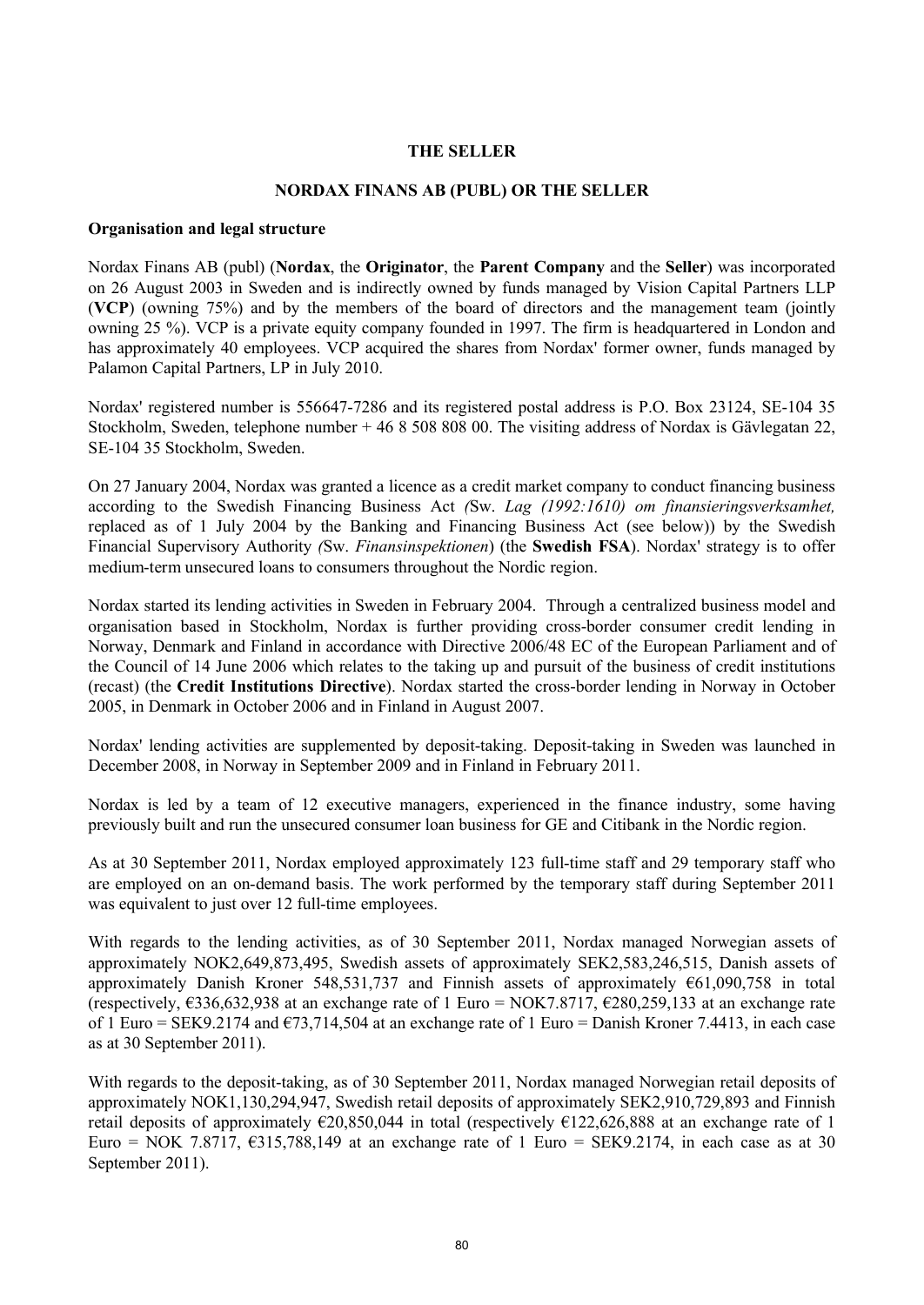## **Relevant legislation**

Nordax is a limited liability company and is governed by, *inter alia*, the Swedish Companies Act (Sw. *Aktiebolagslagen (2005:551)*), the Swedish Banking and Financing Business Act (Sw. *Lag (2004:297) om bank- och finansieringsrörelse*), the Swedish Capital Adequacy and Large Exposures Act (Sw. *Lag (2006:1371) om kapitaltäckning och stora exponeringar*), the Swedish Deposit Insurance Act (Sw. *Lag (1995:1571) om insättningsgaranti)* and its articles of association.

As a credit market company, Nordax is subject to the supervision of the Swedish FSA.

## **Origination channels in Sweden**

Direct mailing is the Originator's primary sourcing channel and it provides the Originator with a key differentiating factor, since it is not widely used in the Nordic region. Through sophisticated selection and testing techniques, the Originator is able to target high quality, low risk segments while limiting price comparison with other products and thus enabling premium pricing. Applications are collected via the internet, by regular mail and by phone. All communication with the customers is executed via telephone, email or regular post.

As at 30 September 2011, 90 per cent. of the Provisional Portfolio has been originated via direct mail programmes with the remaining percentage having been originated through a combination of affinity cooperations, brokers and advertising.

An essential part of the Originator's lending is related to Further Advances to well-performing existing customers. From March 2010 to September 2011, approximately 15 per cent. of Nordax' total lending was attributable to Further Advances.

## **Target group**

The Originator serves the prime market in Sweden with a target group that comprises of individuals with a stable income and unblemished credit track record. The median yearly income in Sweden is estimated to be SEK263,000<sup>1</sup>, which can be compared with the average yearly income of the Customers in the Provisional Portfolio of SEK381,058. More than 64.19 per cent. of the Customers in the Provisional Portfolio are in the age span between 40 years and 60 years of age and approximately 43.30 per cent. of the Customers have coapplicants. The average loan size in the Provisional Portfolio is SEK112,423 (approximately SEK94,608 in respect of loans where there is a single borrower and approximately SEK149,212 in respect of loans where there are two borrowers with joint liability).

## **Loan Portfolio**

Loan-by-loan level information in respect of the Promissory Notes in the Provisional Portfolio as at the Pool Cut Date is available at a password protected website located at [www.scl-ir.com.](www.scl-ir.com) The password to access that website can be obtained from Nordax. The Servicer intends to update loan level information in respect of the Portfolio on a monthly basis. The website and information on the website is not incorporated in and does not form part of this Prospectus.

## **Characteristics of the Promissory Notes**

| <b>Type of loan:</b>        | Unsecured personal loan (negotiable promissory notes) |
|-----------------------------|-------------------------------------------------------|
| <b>Maximum loan amount:</b> | SEK310,000                                            |

<sup>1</sup>

l Statistics Sweden (*Sw. Statistiska Centralbyrån*)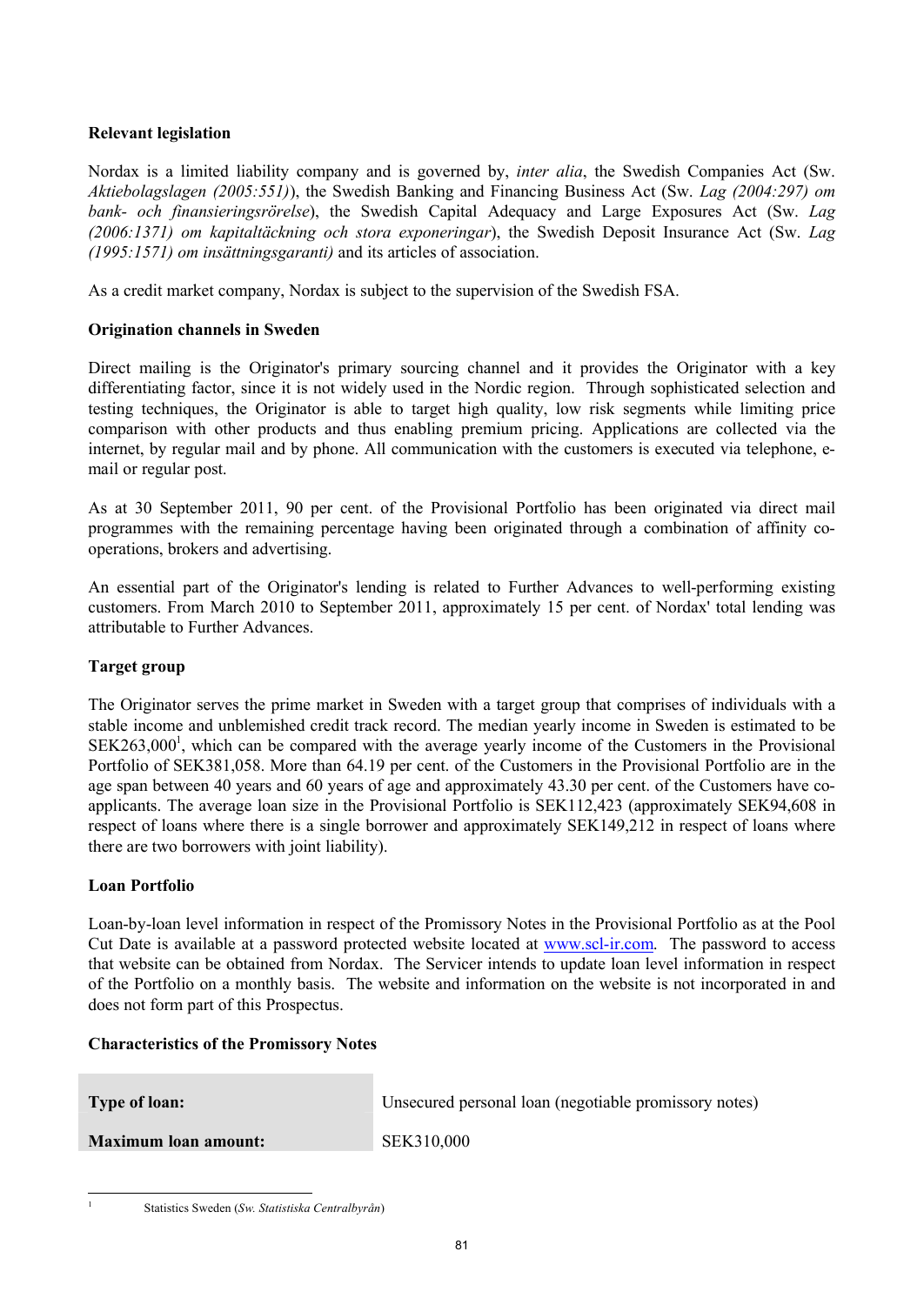| <b>Amortisation:</b>         | Annuity loan with mandatory monthly amortisation (subject to the<br>Servicer's option to offer 2 Payment Holidays per annum to<br>Customers who have not been in delinquency during the 6 months<br>prior to the request) |
|------------------------------|---------------------------------------------------------------------------------------------------------------------------------------------------------------------------------------------------------------------------|
| <b>Maximum maturity:</b>     | 12 years and 1 month (non-revolving)                                                                                                                                                                                      |
| <b>Voluntary prepayment:</b> | At any time, free from fees and penalties                                                                                                                                                                                 |
| <b>Interest Rate:</b>        | Variable rate                                                                                                                                                                                                             |

## **Pricing**

The Originator's pricing policy is established through sophisticated and proprietary price elasticity tests. The goal is to optimise trade-offs between a number of factors including interest margin, response rate, application quality, credit risk, average loan size, average applied loan life, take up rate and cancellation rate.

The initial interest rates on the unsecured consumer loans are determined by the approved loan amount, which is in turn determined by the score allocated to the income of the applicant(s). As of 30 September 2011, the standard initial interest rates and fees were set as follows (these are guideline rates which may change over time depending on the price elasticity tests that are periodically carried out by the Originator):

|                      |                      | <b>Opening Fee</b><br>(capitalised at |                    |
|----------------------|----------------------|---------------------------------------|--------------------|
| <b>Approved Loan</b> | <b>Interest Rate</b> | origination)                          | <b>Monthly Fee</b> |
| $250,000 - 320,000$  | $13.00$ per cent.    | <b>SEK400</b>                         | SEK20              |
| 200,000 - 249,999    | 15.87 per cent.      | <b>SEK400</b>                         | SEK20              |
| $100,000 - 199,999$  | $14.12$ per cent.    | <b>SEK400</b>                         | SEK20              |
| $50,000 - 99,999$    | $17.31$ per cent.    | <b>SEK400</b>                         | SEK <sub>20</sub>  |
| $5,000 - 49,999$     | 17.69 per cent.      | <b>SEK400</b>                         | SEK20              |

The interest rates are variable and linked to the lender's funding cost (adjustment of interest rate is subject to the criteria set out under "*Risk Factors – Interest Rates under the Promissory Notes*" above). Late payments are debited with a fee of SEK175. The Issuer will be entitled to all payments of interest and other fees (including the monthly fee described above but excluding the Insurer Premium Portion of Insurance Premiums) in respect of the Transferred Promissory Notes in the Portfolio.

#### **Insurance**

The insurance policies in relation to the Promissory Notes are optional and, as at 30 September 2011, approximately 30.3 per cent. of the Provisional Portfolio were covered by insurance policies. The Insurance Premiums received from the Customers are split between the Insurance Companies and the Originator, with the Insurance Companies, as at 30 September 2011, receiving 50% of any Insurance Premiums (the **Insurer Premium Portion**) and the Originator receiving 50% of any Insurance Premiums (the **Originator Premium Portion**). The Insurance Premiums will be collected (together with the Customer's monthly instalment) on the GIC Account. The Insurer Premium Portion in respect of the Transferred Promissory Notes will be payable by the Issuer directly to the Insurance Companies. On each Interest Payment Date, prior to the application of the Issuer Available Funds by the Cash Manager in accordance with the relevant Priority of Payments, the Cash Manager (on behalf of the Issuer) will pay the Insurer Premium Portion due and payable by the Issuer on such Interest Payment Date to the Insurance Companies.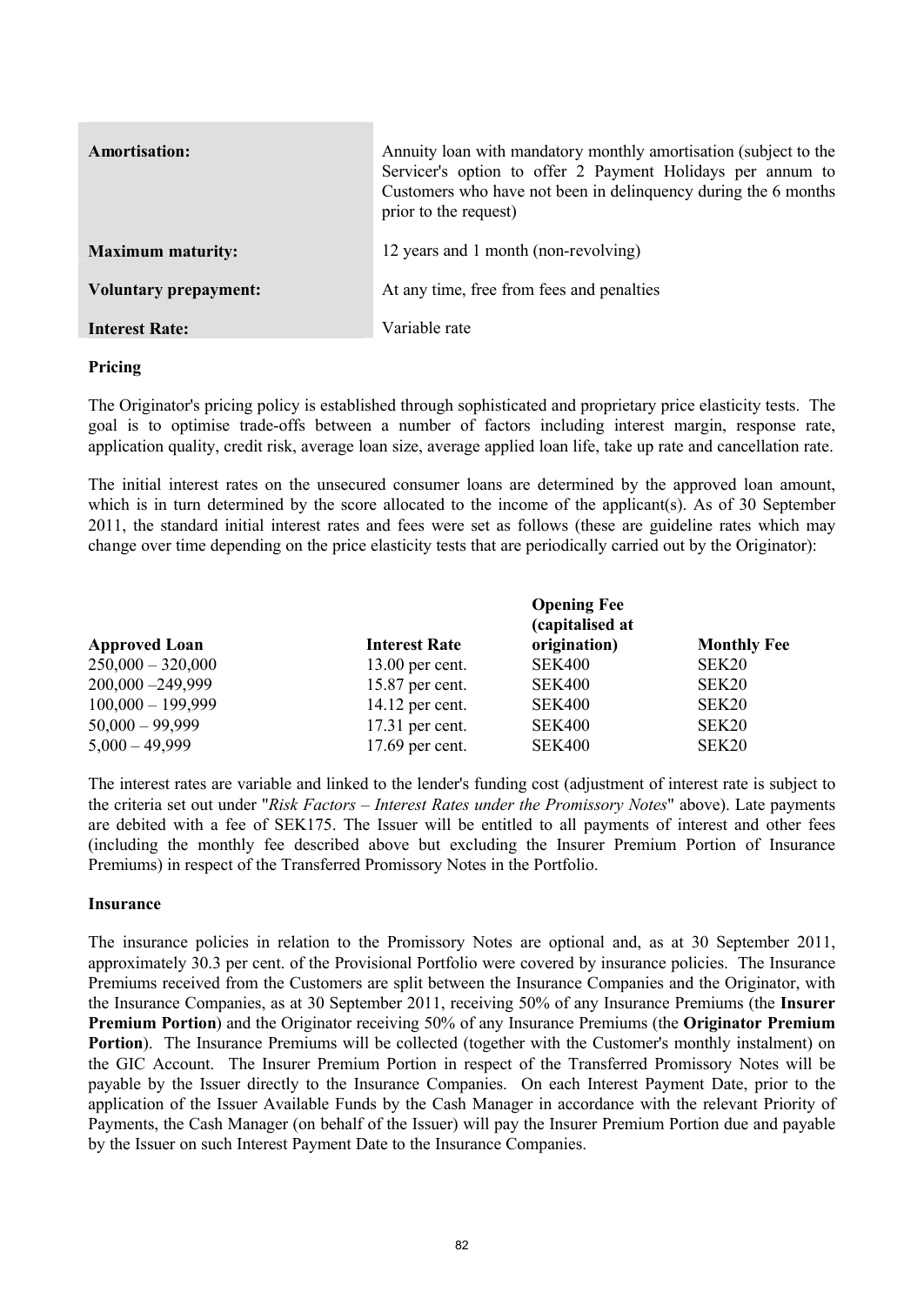The Insurance Premiums typically account for approximately 10% of the insured customer's monthly payment of interest, principal and fees and other charges and consequently 20% if there are two debtors on the loan.

## **Origination process**

The Originator's underwriting process is governed by the Originator's Credit Policy and related credit instructions as described below. The underwriting includes a combination of: 1) policy rules (**Policy Rules**); 2) referral rules (the **Referral Rules**); 3) scoring a statistical derived risk model based on the portfolio performance data and the Swedish credit bureau score model (the **Nordax Internal Score Model**); and 4) a limit matrix (the **Limit Matrix**).

## *Policy Rules*

The Originator has clearly defined Policy Rules to ensure the automatic rejection of applicants who do not meet the minimum acceptance criteria. The minimum acceptance criteria includes, but is not limited to, the absence of bad debt at UC AB (the **Credit Bureau**), a minimum age of 20 years and a regular income above SEK120,000 per annum.

## *Referral Rules*

The Originator's Referral Rules sort out applications that need further investigation (e.g. confirming data, clarification of discrepancies and inconsistencies, requirement of co-applicant) before a final credit decision can be made.

## *Nordax Internal Score Model*

The Nordax Internal Score Model was developed and implemented in 2007. The model was developed internally by experienced analysts and based on Nordax portfolio performance data. The model was developed using logistic regression. The predictive power of the model is very strong due to the availability of high quality data. The information received from the credit bureau in Sweden is very extensive. Income and tax information in combination with the information from the debt register and the historical credit inquiries form the basis for the model.

## *Limit Matrix*

In the last stage of the Originator's underwriting process, the Limit Matrix governs the maximum loan amount that can be granted to a customer. The Limit Matrix considers the customer's Nordax internal score based upon the Nordax Internal Score Model in combination with the customer's income which results in a cap on the amount that can be approved.

## **Product utility**

The Originator does not generally enquire as to the purpose of the loan. However, where enquiries have been made, they have shown that the loans are generally used for debt consolidation, home improvements, travel, used cars and general consumption.

## **Servicing of Promissory Notes**

l

All Promissory Notes are processed in a standardised system (the **Receivables System**) outsourced to a third party vendor. Data capturing of loan applications, except for applications that are filled in via the website which are automatically transferred to the Originator's underwriting processing system, and printing of monthly statements are also outsourced to external vendors. The servicing of the Promissory Notes is carried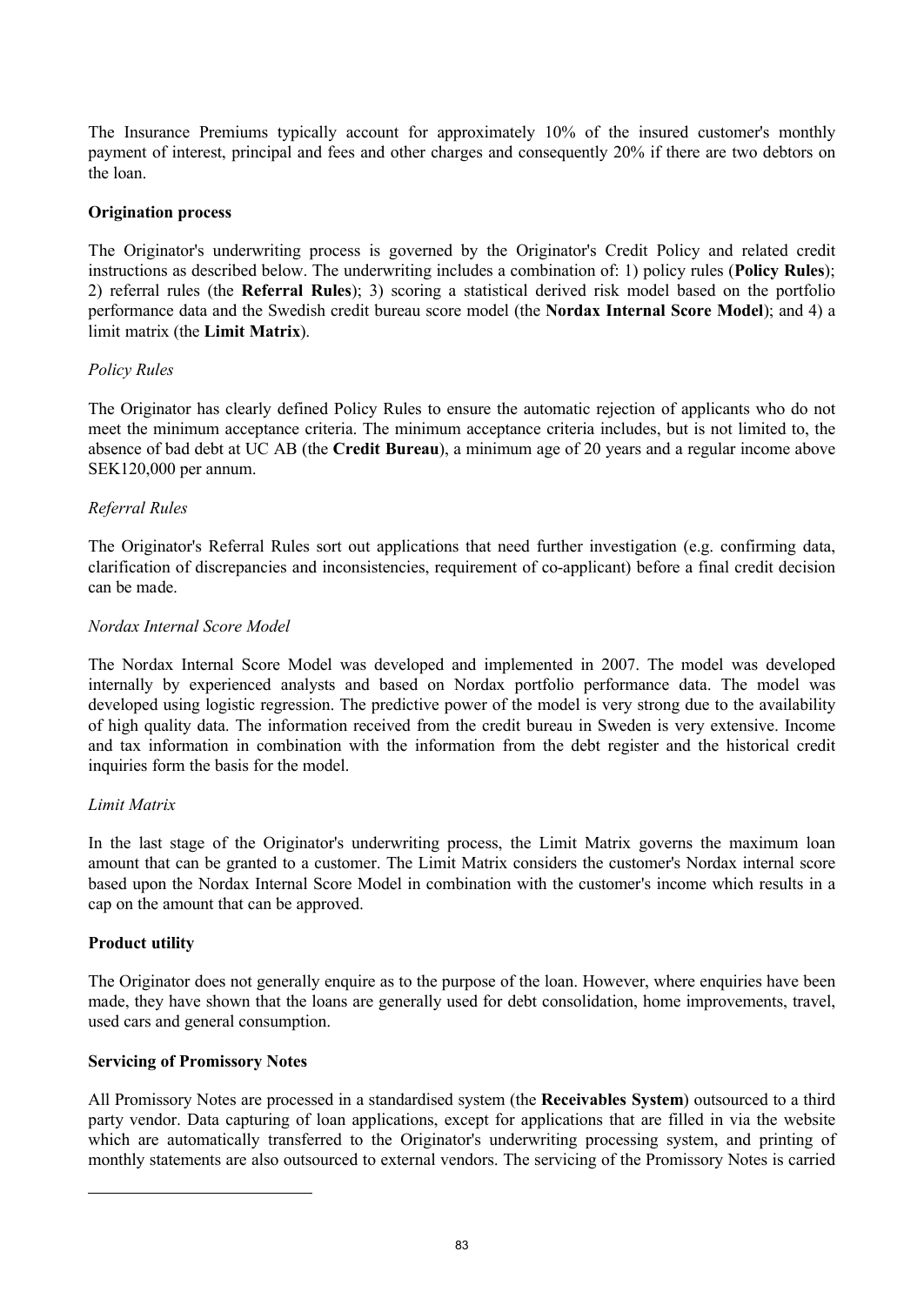out by the customer services department at the Originator's office in Stockholm. Representatives from the customer services department handle all communication with the Customers via telephone, e-mail and regular post. The servicing includes, for example, preparation and administration around the loan applications process, frequently asked questions, change of terms and processing of applications for loan increases. The servicing of the Promissory Notes is carried out in accordance with the Credit Policy and the Collection and Provisioning Policy each of which is adopted annually by the board of directors of the Originator.

As of 30 September 2011, Nordax served approximately 20,185 Norwegian loan accounts, 24,514 Swedish loan accounts, 4,713 Danish loan accounts and 7,064 Finnish loan accounts.

## **Collections of Promissory Notes**

The Promissory Notes have one billing cycle per month with one due date occurring on or about the  $28<sup>th</sup>$  day of each month (the **Payment Date**). The monthly processing takes place on or about the evening of the 10<sup>th</sup> Stockholm Business Day after each Payment Date (the **Monthly Processing Date**). The period from the due date to the Monthly Processing Date is considered a grace period.

Collections reports are provided on a daily basis to identify collection movements. An account enters into "1 Due" on the first Monthly Processing Date after the immediately preceding Payment Date (i.e. after the grace period of about ten Stockholm Business Days) with an amount in arrears exceeding 5% of the amount due that month. The Delinquent accounts are split into delinquency buckets of periods of 30 days each.

The Collections Department also handles the administration of accounts belonging to deceased customers.

## *Pre-Collection*

Pre-collection calls, text messaging when applicable and/or mailing are conducted during the grace period before the account actually is categorised as Delinquent in the receivables system (i.e. during the grace period of about ten Stockholm Business Days). Accounts with bounced direct debits are generally contacted on the first day after the Payment Date and all other Delinquent customers are generally contacted on or about the fourth day of the grace period.

## *Collections*

The main collections process starts when the account enters into "1 Due" (see above) and the customer receives a first reminder by letter and is thereafter contacted by telephone, text messaging when applicable and/or email. The Servicer's process of sending out reminders and of establishing contact with the Delinquent Customers, with the main purpose to receive scheduled amortisations, interest and fees, continues through "1 Due" and "2 Due" (i.e. 30 days plus grace).

## *Enforcement*

When an account enters "2 Due" plus 14 days (i.e. 45 days past due plus grace period), a notice of default will be sent to the Customer. The Customer will then have 14 days to respond to the default notice (i.e. pay at least an amount equal to or greater than one regular monthly instalment) or the entire debt will be in default (i.e. 60 days past due plus grace period). As long as the creditor does not allow the Promissory Notes to become time-barred, the debt is collectable forever (other than with respect to deceased customers and customers that have been approved for a debt restructuring program).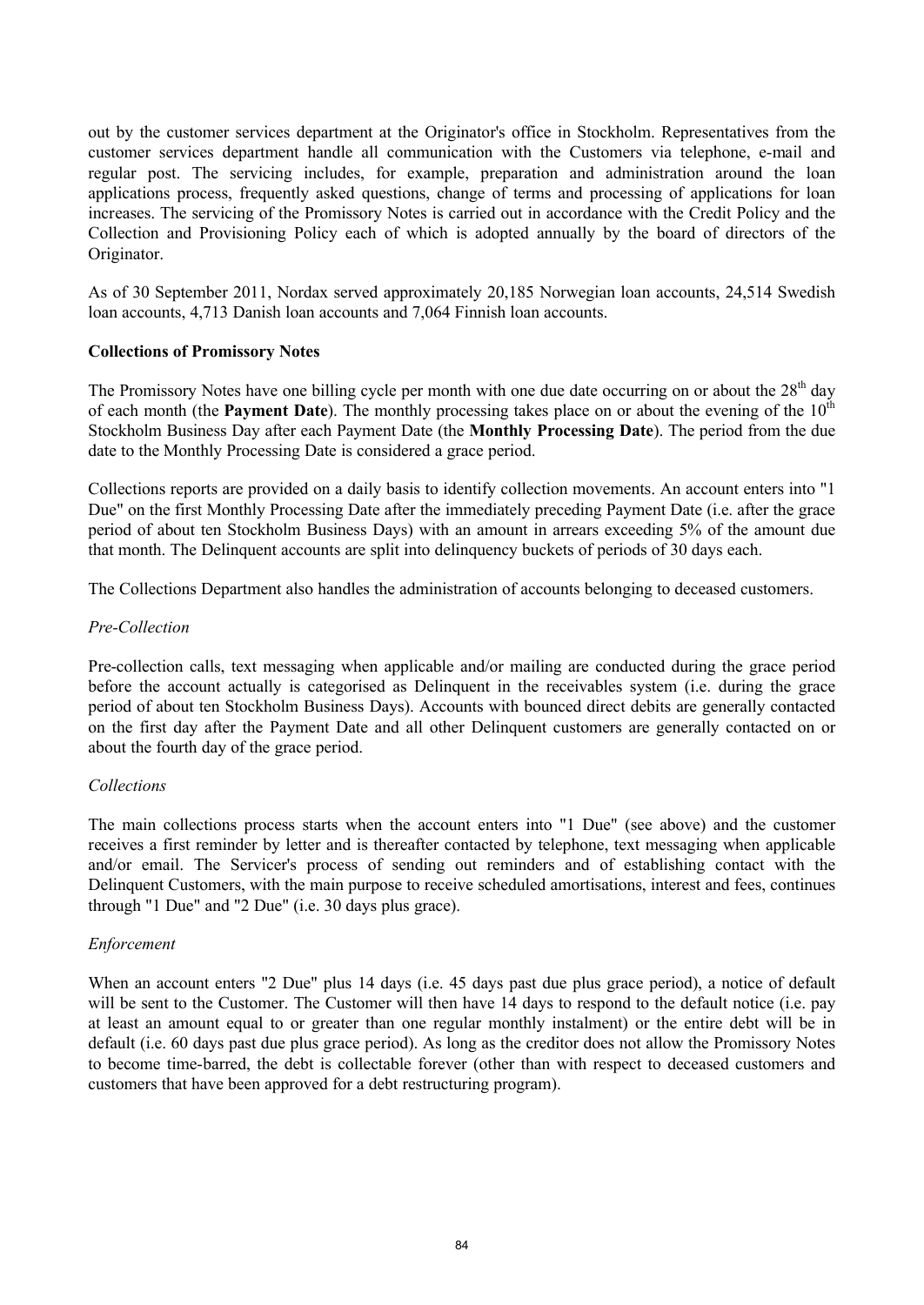## **Write off policy and provisioning policy**

The amount outstanding under a Promissory Note will be written–off entirely in the profit and loss as a realised loss:

- (a) when the relevant Customer(s) is/are six months in arrears (i.e. the amount due is greater than the recent five months invoiced instalments, interest and fees) (each, an **Arrears Loss**);
- (b) when any fraud is detected in relation to such Promissory Note (each, a **Fraud Loss**); and
- (c) where the relevant Customer is deceased and such Promissory Note is four months in arrears or earlier if complete information about the deceased estate has been received (each, a **Deceased Loss** and, together with Arrears Losses and Fraud Losses, the **Losses**).

If any payments are subsequently received in respect of any such Promissory Notes, these payments are classified as recoveries.

Transferred Promissory Notes in arrears can be considered "current" again when the relevant number (equal to the number of months that such Transferred Promissory Note has been in arrears) of payments of interest and principal have been made consecutively in full (for instance, if a Transferred Promissory Note has been in arrears for 2 months, it will be considered current again if 2 monthly payments of interest and principal have been made consecutively in full). In this context, **full payment** shall mean a monthly payment sufficient to amortise the Promissory Note on a straight line basis over the originally agreed term subject to any permitted extension of a duration according to the Credit Policy and the Collection and Provisioning Policy. A Promissory Note will not be considered "current" until all missed payments have been made in full. Each payment is allocated to the oldest missed payment.

## **Geographical distribution**

The Customers under the Promissory Notes in the Provisional Portfolio are evenly spread across the populated areas of Sweden and are largely concentrated in the urban areas.

There are no major concentrations in any specific regions that are heavily dependent on a single local industry or company. The ten most represented municipalities are listed in the table above, see "*19 – Municipality*".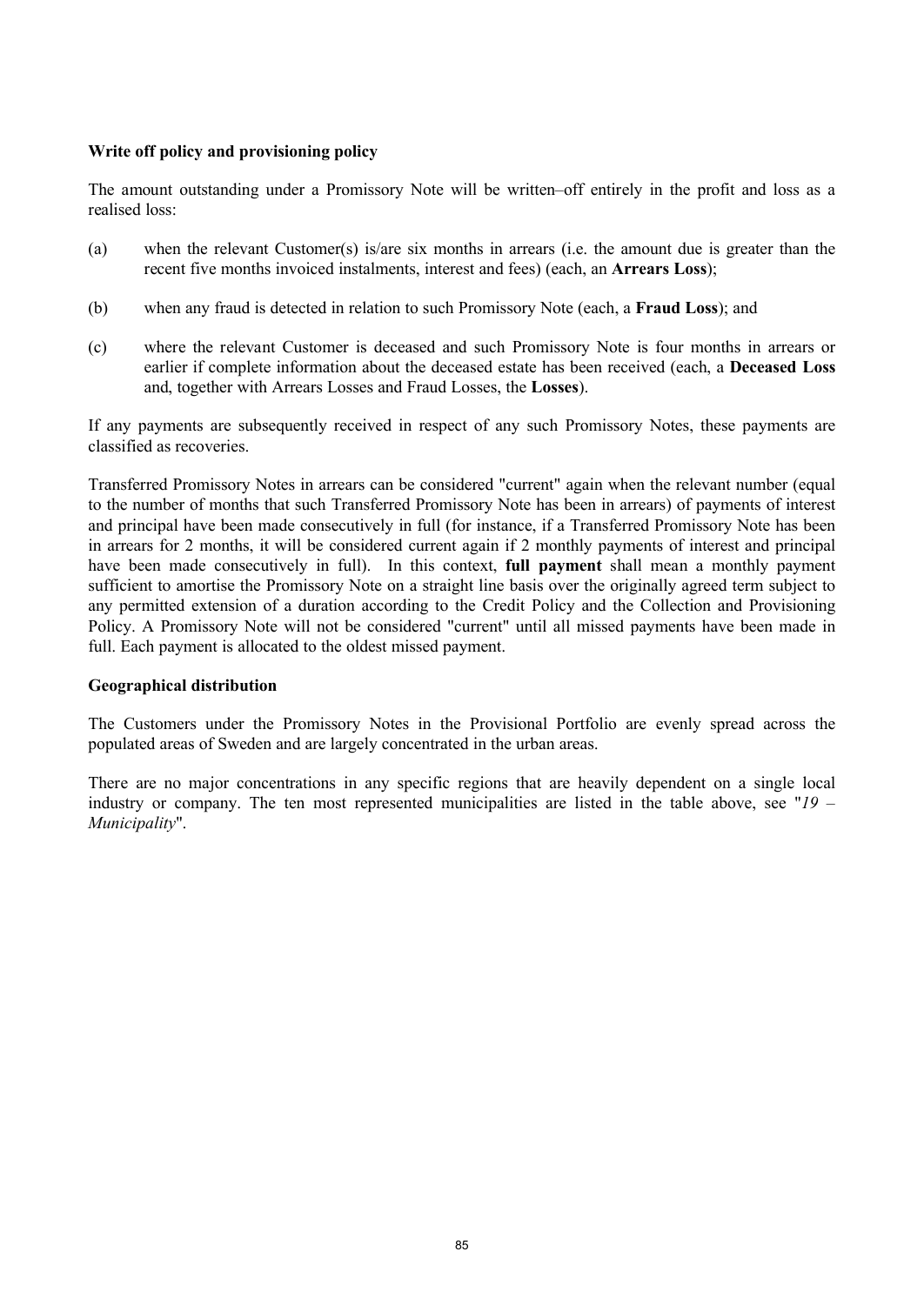#### **HISTORIC PERFORMANCE DATA**

The Seller (Nordax Finans AB) has extracted data on the historical performance of Nordax' Swedish loan portfolio (the **Nordax Swedish Loan Portfolio**). The tables below show historical data on cumulative gross write-offs for the period from January 2004 to October 2011. In addition to cumulative gross write-offs the cumulative recovery rates (as per quarter of write-off) for the period from October 2004 to October 2011 are shown. Historical data on delinquencies and prepayments for the period July 2004 to September 2011 is also provided.

The write-off data displayed below are in static format and show the cumulative gross write-offs realised for the Nordax Swedish Loan Portfolio originated in a particular quarter, expressed as a percentage of the original principal balance of that portfolio.

The recovery data displayed below are in static format and show the cumulative recoveries for loans which were written-off in a particular quarter, expressed as a percentage of the written-off balance of that portfolio (as per quarter of write-off).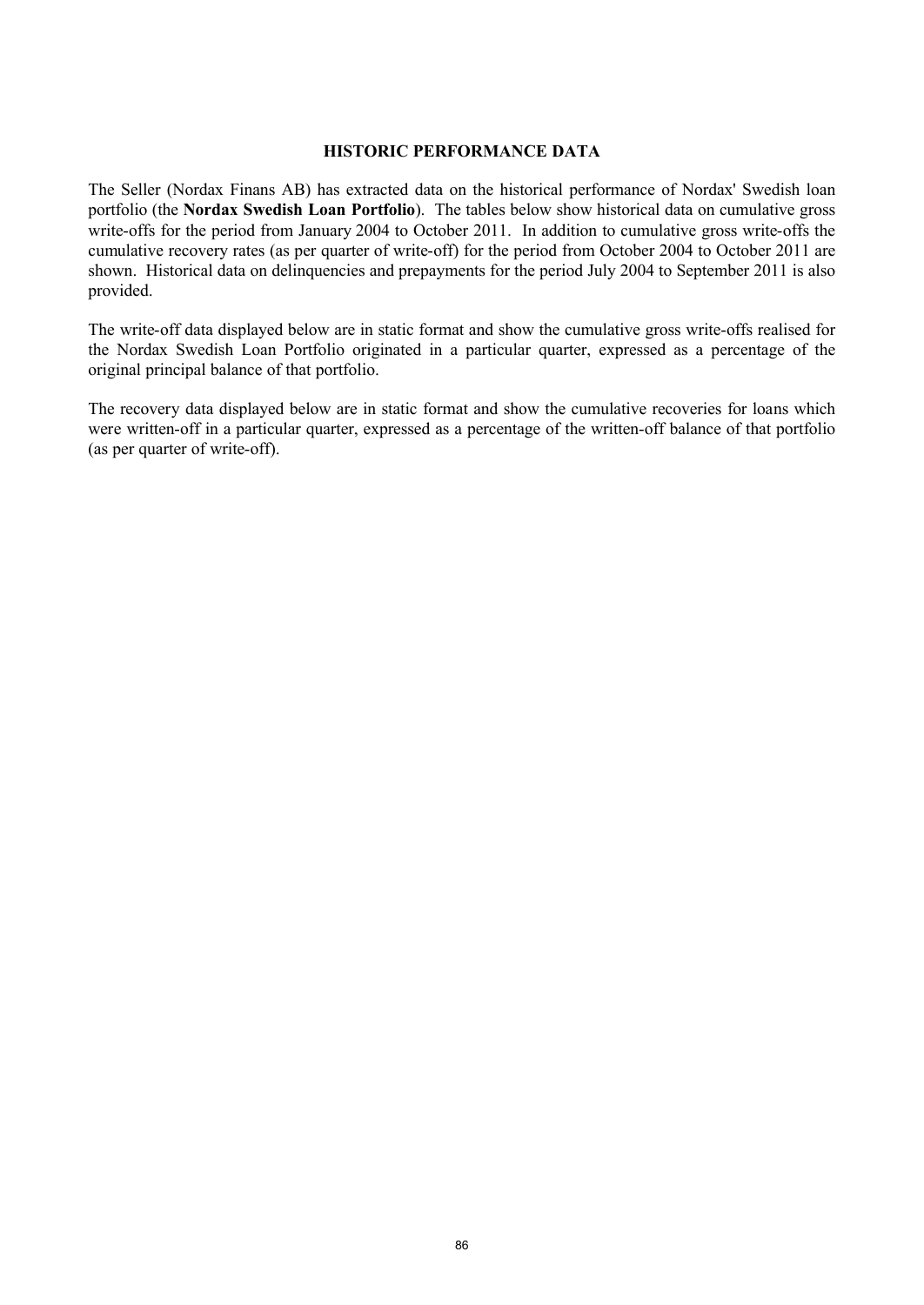## **Cumulative Gross Write-offs**

| <b>Months on books</b> |               |          |          |          |          |                |          |          |       |          |       |       |       |       |       |       |         |          |       |       |       |        |             |       |       |       |       |       |       |       |       |       |
|------------------------|---------------|----------|----------|----------|----------|----------------|----------|----------|-------|----------|-------|-------|-------|-------|-------|-------|---------|----------|-------|-------|-------|--------|-------------|-------|-------|-------|-------|-------|-------|-------|-------|-------|
| Original               | Original      |          |          |          |          |                |          |          |       |          |       |       |       |       |       |       |         |          |       |       |       |        |             |       |       |       |       |       |       |       |       |       |
| period                 | amount        |          |          |          |          |                |          |          |       |          | 27    |       |       |       |       |       |         |          |       |       | 57    |        |             |       | 69    |       |       |       |       |       | 87    |       |
| 2004Q1                 | 103 634 000   | $0.00\%$ | $0.00\%$ | $0.00\%$ | 0.12%    | 0.33%          | 0.43%    | 0.88%    | 1.06% | 1.23%    | 1.57% | 1.93% | 1.98% | 2.21% | 2.73% | 3.01% | 3.13%   | 3.25%    | 3.46% | 3.66% | 4.01% | 4.08%  | 4.24%       | 4.36% | 4.40% | 4.79% | 4.96% | 5.03% | 5.13% | 5.25% | 5.57% | 5.67% |
| 2004Q2                 | 318 315 700   | $0.00\%$ | $0.00\%$ | $0.00\%$ | $0.13\%$ | $0.28\%$       | 0.57%    | $0.86\%$ | 1.24% | 1.52%    | 1.71% | 2.03% | 2.32% | 2.49% | 2.73% | 3.01% | 3.17%   | $3.62\%$ | 3.75% | 4.08% | 4.30% | 4.60%  | 4.87% 4.98% |       | 5.33% | 5.48% | 5.63% | 5.76% | 5.90% | 6.13% | 6.42% |       |
| 2004Q3                 | 110 182 817   | 0.00%    | $0.00\%$ | 0.00%    | 0.27%    | 0.37%          | 0.65%    | 0.75%    | 1.09% | 1.21%    | 143%  | 1.56% | 1.81% | 2.13% | 2.34% | 2.50% | 2.84%   | 2.86%    | 3.13% | 3.56% | 3.80% | 3.91%  | 4 36%       | 4.51% | 4.63% | 493%  | 5.01% | 5.03% | 5.12% | 5.25% |       |       |
| 2004Q4                 | 203 667 503   | $0.00\%$ | $0.00\%$ | 0.12%    | 0.15%    | 0.46%          | $0.69\%$ | 0.99%    | 1.23% | 1.53%    | 1.72% | 1.98% | 2.36% | 2.84% | 3.00% | 3.63% | 4.17%   | 4.52%    | 4.90% | 5.29% | 5.55% | 5.62%  | 6.04%       | 6.25% | 6.45% | 6.52% | 6.70% | 6.93% | 7.10% |       |       |       |
| 2005Q                  | 362 033 058   | $0.00\%$ |          |          | 0.15%    | 0.57%          | 1.08%    | 146%     |       | 2.22%    | 2.58% | 2.92% | 3.19% | 3.76% | 4.07% | 4.41% | 4.80%   |          |       | 5.74% | 5.88% | 6.24%  | 6.50%       | 6.89% | 7.16% | 7.50% | 7.80% | 7.97% |       |       |       |       |
| 2005O2                 | 316 167 130   | $0.00\%$ | $0.00\%$ | 0.05%    | 0.14%    | 0.25%          | 0.49%    | 0.62%    | 0.86% | 1.42%    | 1.79% | 2.18% | 2.41% | 2.60% | 2.94% | 3.25% | 3.51%   | 3.92%    | 4.27% | 4.53% | 4.77% | 5.26%  | 5.48%       | 5.78% | 6.09% | 6.45% | 6.58% |       |       |       |       |       |
| 2005Q3                 | 271 777 097   | $0.00\%$ | $0.00\%$ | 0.05%    | 0.26%    | 0.43%          | 0.53%    | 0.75%    | 1.08% | 1.50%    | 1.75% | 2.26% | 2.71% | 2.85% | 3.40% | 3.67% | 4.09%   | 4.30%    | 4.60% | 4.98% | 5.25% | 5.68%  | 6.06%       | 6.32% | 6.53% | 6.78% |       |       |       |       |       |       |
| 2005Q4                 | 209 544 205   | $0.00\%$ | $0.00\%$ | 0.14%    | 0.16%    | 0.19%          | 0.36%    | 0.62%    | 0.92% | 1.22%    | 1.45% |       | 2.09% | 2.37% | 2.64% | 3.25% | 3.48%   | 3.77%    | 4.21% | 4.55% | 4.89% | 5.07%  | 5.40%       | 5.79% | 6.09% |       |       |       |       |       |       |       |
| 2006O1                 | 222 162 812   | 0.00%    | $0.00\%$ |          | 0.23%    | 0.50%          | 1 1 1 %  | 1.58%    | 1.83% | 2.33%    | 2.97% |       | 3.82% | 4.68% | 5.82% | 6.13% | -6.60%  | 7.02%    | 739%  | 794%  | 831%  | -8.69% | 9 1 2%      | 945%  |       |       |       |       |       |       |       |       |
| 2006Q2                 | 171 608 601   | $0.00\%$ |          |          | 0.18%    | 0.30%          | 0.64%    | 0.99%    |       | 1.70%    | 1.85% | 2.38% | 2.96% |       | 3.69% | 3.92% |         |          |       | 5.27% | 5.55% |        | 6.14%       |       |       |       |       |       |       |       |       |       |
| 2006O3                 | 127 898 558   | $0.00\%$ | $0.00\%$ | $0.00\%$ | 0.02%    | 0.29%          | 0.66%    | $0.90\%$ | 1.16% | 1.49%    | 2.07% | 2.64% | 3.30% | 4.09% | 4.48% | 4.92% | 5.44%   | 5.51%    | 5.99% | 6.28% | 6.54% | 7.14%  |             |       |       |       |       |       |       |       |       |       |
| 2006Q4                 | 165 872 638   | $0.00\%$ | $0.09\%$ | 0.00%    | $0.07\%$ | 0.35%          | 0.66%    | 0.97%    | 1.43% | 1.92%    | 2.62% | 3.92% | 4.28% | 4.82% | 5.23% | 5.68% | 6.12%   | 6.43%    | 6.74% | 7.38% | 7.97% |        |             |       |       |       |       |       |       |       |       |       |
| 2007Q1                 | 154 791 484   | $0.00\%$ | $0.00\%$ | 0.01%    | $0.12\%$ | 0.30%          | 0.61%    | 1.18%    | 1.74% | 2.54%    | 3.10% | 3.85% | 4.33% | 4.52% | 4.89% | 5.33% | 5.76%   | 6.05%    | 6.79% | 6.99% |       |        |             |       |       |       |       |       |       |       |       |       |
| 2007Q2                 | 137 240 170   | -0.00%   | $0.00\%$ | 0.00%    | 0.38%    | 0.71%          | 1 34%    | 1.70%    | 2.43% | 3.02%    | 3.63% | 4.22% | 4 73% | 5.36% | 5.51% | 6.07% | - 6.91% | 748%     | 8.42% |       |       |        |             |       |       |       |       |       |       |       |       |       |
| 2007Q3                 | 131492016     | $0.00\%$ | $0.00\%$ | $0.00\%$ | $0.11\%$ | 0.47%          | 0.66%    | 1.15%    | 2.34% | 2.69%    | 3.58% | 4.63% | 5.51% | 5.96% | 6.49% | 7.09% | 7.89%   | 8.58%    |       |       |       |        |             |       |       |       |       |       |       |       |       |       |
| 2007Q4                 | 180 604 895   | $0.00\%$ | $0.00\%$ | 0.06%    | 0.43%    | 0.78%          | 1.25%    | 1.84%    | 2.54% | 3.25%    | 3.95% | 4.66% | 5.26% | 5.79% | 6.61% | 7.10% | 7.60%   |          |       |       |       |        |             |       |       |       |       |       |       |       |       |       |
| 2008O1                 | 195403533     | 0.00%    | 0.00%    | $0.02\%$ | 0.21%    | 0.57%          | 1.04%    | 1.89%    |       | 3.36%    | 4.10% | 4.55% | 5.21% | 5.73% | 6.69% | 7.42% |         |          |       |       |       |        |             |       |       |       |       |       |       |       |       |       |
| 2008Q2                 | 220 038 034   | $0.00\%$ |          |          | 0.28%    | 0.58%          | 0.98%    | 1.24%    | 2.06% | 2.76%    | 3.19% | 3.85% | 4.51% | 5.26% | 5.84% |       |         |          |       |       |       |        |             |       |       |       |       |       |       |       |       |       |
| 2008Q3                 | 165 156 565   | - 0.00%  |          | 0.09%    | 0.31%    | 0.74%          |          | 1.63%    |       | 2.48%    | 3.07% | 3.60% | 4 38% | 5.00% |       |       |         |          |       |       |       |        |             |       |       |       |       |       |       |       |       |       |
| 2008Q4                 | 31525578      | $0.00\%$ |          |          | $0.00\%$ | 0.19%          |          | 1.44%    |       | 1.70%    | 2.26% | 2.62% | 2.92% |       |       |       |         |          |       |       |       |        |             |       |       |       |       |       |       |       |       |       |
| 2009Q1                 | 8657749       | $0.00\%$ | 0.00%    | 0.00%    | 0.22%    | 0.41%          | 0.41%    | 0.75%    | 2.80% | 2.80%    | 3.14% | 3.15% |       |       |       |       |         |          |       |       |       |        |             |       |       |       |       |       |       |       |       |       |
| 2009O2                 | 16166406      | 0.00%    | 0.00%    |          | 0.43%    | 0.67%          | 1.11%    | 2.23%    | 3.43% | $4.00\%$ | 4.89% |       |       |       |       |       |         |          |       |       |       |        |             |       |       |       |       |       |       |       |       |       |
| 2009O3                 | 2 2 9 8 2 1 6 | $0.00\%$ | $0.00\%$ | $0.00\%$ | $0.00\%$ | 0.73%          | 0.73%    | 0.73%    | 0.73% | 0.73%    |       |       |       |       |       |       |         |          |       |       |       |        |             |       |       |       |       |       |       |       |       |       |
| 2009Q4                 | 6 0 23 8 0 2  | $0.00\%$ | $0.00\%$ | $0.00\%$ | $0.00\%$ | $0.00\%$       | 1.66%    | 2.00%    | 2.78% |          |       |       |       |       |       |       |         |          |       |       |       |        |             |       |       |       |       |       |       |       |       |       |
| 2010Q1                 | 35947113      | $0.00\%$ | $0.00\%$ | $0.00\%$ |          | $0.12\%$ 0.29% | $0.49\%$ | 1.11%    |       |          |       |       |       |       |       |       |         |          |       |       |       |        |             |       |       |       |       |       |       |       |       |       |
| 2010Q2                 | 101 060 324   | 0.00%    | 0.00%    | 0.00%    | $0.30\%$ | $0.50\%$       | 1.33%    |          |       |          |       |       |       |       |       |       |         |          |       |       |       |        |             |       |       |       |       |       |       |       |       |       |
| 2010Q3                 | 159 612 507   | $0.00\%$ | $0.00\%$ | 0.20%    | $0.43\%$ | 0.82%          |          |          |       |          |       |       |       |       |       |       |         |          |       |       |       |        |             |       |       |       |       |       |       |       |       |       |
| 2010Q4                 | 278 991 177   | $0.00\%$ | $0.00\%$ | 0.03%    | 0.31%    |                |          |          |       |          |       |       |       |       |       |       |         |          |       |       |       |        |             |       |       |       |       |       |       |       |       |       |
| 2011O1                 | 307334173     | $0.00\%$ | 0.00%    | 0.02%    |          |                |          |          |       |          |       |       |       |       |       |       |         |          |       |       |       |        |             |       |       |       |       |       |       |       |       |       |
| 2011Q2                 | 267 307 584   | $0.00\%$ | $0.00\%$ |          |          |                |          |          |       |          |       |       |       |       |       |       |         |          |       |       |       |        |             |       |       |       |       |       |       |       |       |       |
| 2011Q3                 | 283 699 067   | $0.00\%$ |          |          |          |                |          |          |       |          |       |       |       |       |       |       |         |          |       |       |       |        |             |       |       |       |       |       |       |       |       |       |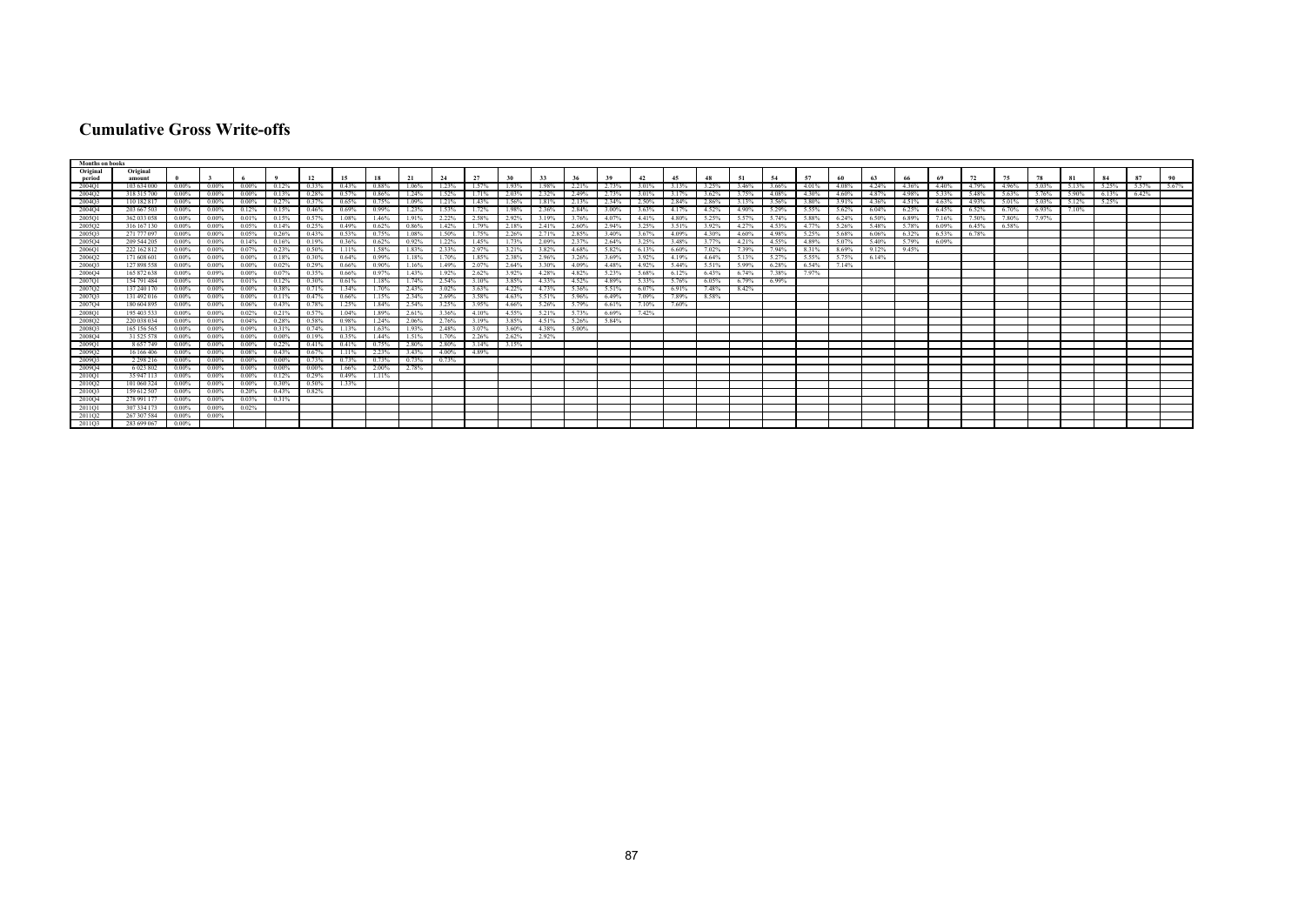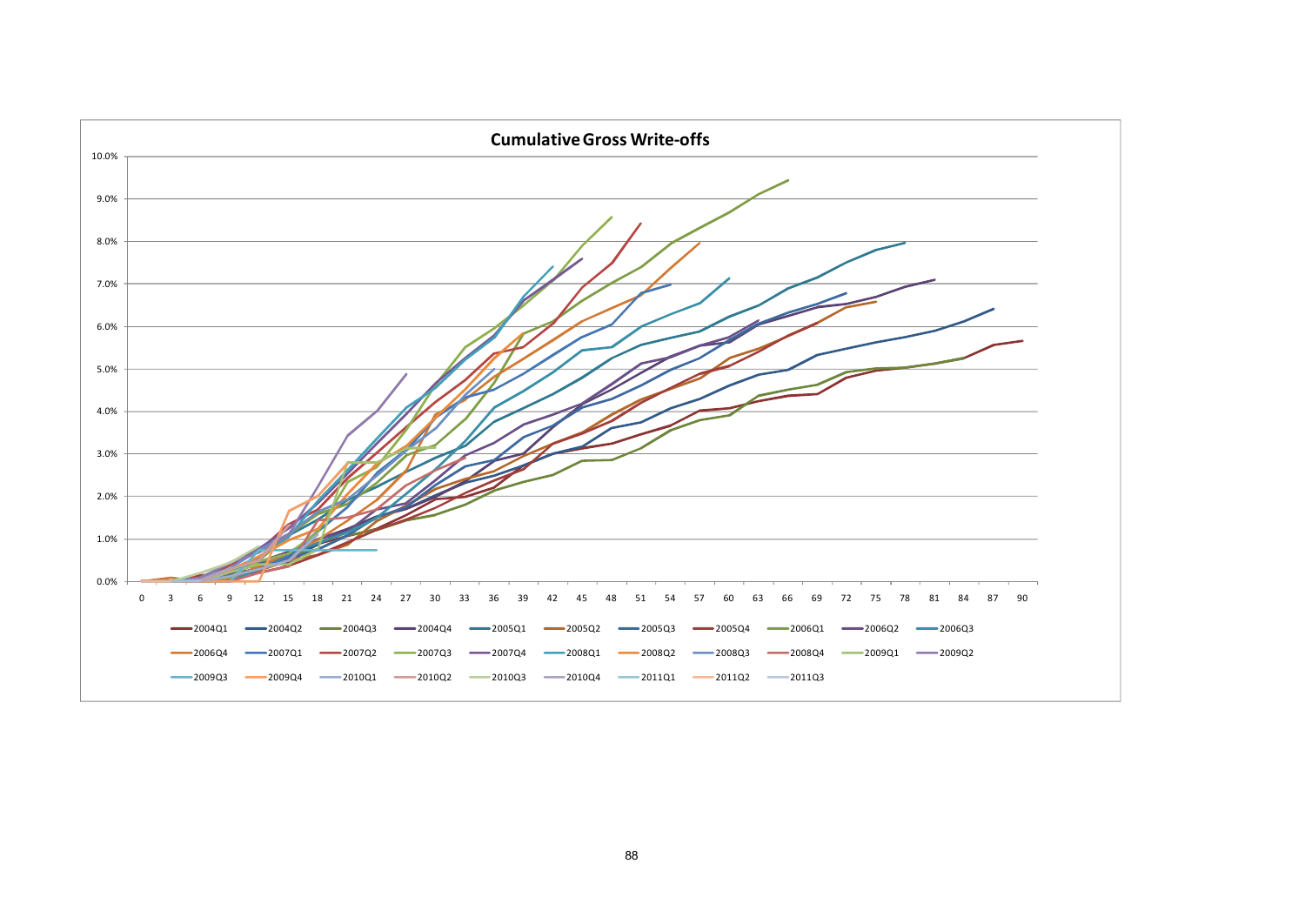## **Cumulative Quarterly Recoveries**

| <b>Months on books</b> |               |          |          |        |        |        |        |        |        |        |        |        |        |        |        |        |        |        |        |        |        |        |        |        |        |        |        |        |        |
|------------------------|---------------|----------|----------|--------|--------|--------|--------|--------|--------|--------|--------|--------|--------|--------|--------|--------|--------|--------|--------|--------|--------|--------|--------|--------|--------|--------|--------|--------|--------|
| <b>Write off</b>       | Written off   |          |          |        |        |        |        |        |        |        |        |        |        |        |        |        |        |        |        |        |        |        |        |        |        |        |        |        |        |
| period                 | amount        |          |          |        |        |        |        |        |        |        | 27     | 30     |        |        |        |        | 45     |        |        |        | 57     |        |        |        | 69     |        |        |        |        |
| 2004Q4                 | 185811        | 0.00%    | $0.00\%$ | 1.19%  | 2.18%  | 2.71%  | 3.31%  | 3.55%  |        | 4.44%  | 4.83%  | 5.69%  | 6.44%  | 7.22%  | 7.71%  | 8.06%  | 8.95%  | 9.59%  | 10.06% | 10.23% | 10.67% | 11.03% | 11.03% | 11.03% | 11.03% | 11.03% | 11.03% | 11.03% | 11.03% |
| 2005Q1                 | 659481        | $0.00\%$ | $0.09\%$ | 1.91%  | 4.44%  | 6.59%  | 8.38%  | 9.73%  | 12.42% | 14.00% | 15.14% | 16.82% | 18.86% | 21.31% | 22.64% | 24.06% | 25.79% | 27.05% | 28.20% | 30.70% | 32.16% | 33.54% | 34.43% | 36.97% | 38.16% | 39.17% | 40.16% | 52.89% |        |
| 2005O2                 | 1 307 943     | 0.00%    | 0.17%    | 2.07%  | 8.09%  | 1695%  | 17.83% | 19 01% | 19.79% | 20.49% | 23.20% | 24.06% | 24.69% | 25.28% | 25.74% | 26.33% | 27.80% | 28 17% | 28.74% | 29.21% | 29.55% | 30.00% | 30.56% | 30.93% | 31 31% | 31.57% | 31.92% |        |        |
| 2005Q3                 | 2 191 247     | 0.00%    | 7.44%    | 12.81% | 14.66% | 19.24% | 21.58% | 24.65% | 25.78% | 28.28% | 29.41% | 30.62% | 32.21% | 36.11% | 37.46% | 38.52% | 40.13% | 41.24% | 42.48% | 43.83% | 45.11% | 47.21% | 48.45% | 50.42% | 51.53% | 53.41% |        |        |        |
| 2005Q4                 | 2693894       | $0.00\%$ | 0.04%    | 5.65%  | 14.77% | 20.46% | 24.21% | 29.14% | 34.13% | 37.36% | 40.40% | 43.15% | 47.61% | 49.27% | 53.57% | 54.79% | 56.25% | 57.68% | 59.11% | 60.74% | 62.09% | 62.74% | 63.44% | 64.17% | 64.58% |        |        |        |        |
| 2006Q1                 | 4 065 198     | 0.00%    | 1 78%    |        | 733%   | 9.73%  | 11 74% | 14.30% | 16.58% | 18.42% | 20.87% | 23.00% | 24.04% | 25.49% | 26.42% | 28.92% | 30.54% | 31.68% | 33.71% | 36 16% | 37.63% | 38.92% | 40.01% | 41.03% |        |        |        |        |        |
| 2006Q2                 | 5 004 239     | $0.00\%$ | 1.37%    | 2.94%  | 6.37%  | 10.13% | 13.28% | 15.90% | 20.09% | 22.93% | 26.95% | 28.94% | 30.69% | 32.34% | 33.79% | 35.29% | 36.95% | 38.68% | 40.60% | 42.05% | 43.88% | 46.05% | 48.77% |        |        |        |        |        |        |
| 2006Q3                 | 5471750       | 0.00%    | 1.59%    | 5.91%  | 7.66%  | 10.42% | 16.82% | 18.51% | 20.34% | 23.57% | 25.45% | 26.66% | 27.95% | 29.71% | 30.86% | 33.53% | 34.90% | 39.20% | 42.48% | 43.64% | 44.76% | 46.40% |        |        |        |        |        |        |        |
| 2006O4                 | 3 973 540     | $0.00\%$ | 0.57%    | 3.08%  | 11.77% | 14.02% | 20.85% | 22.34% | 28.47% | 33.21% | 34.91% | 36.16% | 38.69% | 40.43% | 41.80% | 48.53% | 50.11% | 51.53% | 52.76% | 53.75% | 54.59% |        |        |        |        |        |        |        |        |
| 2007Q1                 | 8 2 9 6 8 4 6 | $0.00\%$ | $0.90\%$ | 4.65%  | 7.32%  | 11.06% | 14.67% | 17.75% | 19.54% | 21.25% | 23.21% | 25.17% | 26.67% | 27.85% | 29.92% | 31.70% | 33.27% | 34.35% | 35.71% | 37.15% |        |        |        |        |        |        |        |        |        |
| 2007O2                 | 5 5 5 0 3 1 2 | 0.00%    | 3.01%    | 10.43% | 13.95% | 17.70% | 22.58% | 24.84% | 26.91% | 29.63% | 32.09% | 34.48% | 39.62% | 42.59% | 46.04% | 47 96% | 49.68% | 52.22% | 54.33% |        |        |        |        |        |        |        |        |        |        |
| 2007Q3                 | 9 864 595     | $0.00\%$ | 3.24%    | 5.57%  | 9.21%  | 13.48% | 15.51% | 17.83% | 19.91% | 22.67% | 24.77% | 26.59% | 29.07% | 31.82% | 34.11% | 35.65% | 37.31% | 39.53% |        |        |        |        |        |        |        |        |        |        |        |
| 2007Q4                 | 8 681 179     | 0.04%    | 0.60%    | 5.58%  | 13.07% | 15.48% | 19.15% | 22.90% | 25.84% | 28.40% | 30.25% | 32.29% | 34.75% | 36.72% | 38.62% | 40.66% | 42.64% |        |        |        |        |        |        |        |        |        |        |        |        |
| 2008O1                 | 9 2 5 4 5 8 2 | $0.00\%$ | 0.34%    | 2.80%  | 6.60%  | 9.66%  | 12.43% | 15.61% | 17.90% | 19.91% | 22.27% | 24.62% | 26.13% | 27.45% | 28.87% | 30.84% |        |        |        |        |        |        |        |        |        |        |        |        |        |
| 2008Q2                 | 10 259 675    | $0.00\%$ | 0.76%    | 2.82%  | 6.01%  | 9.40%  | 13.22% | 16.50% | 19.02% | 24.76% | 27.58% | 29.70% | 32.60% | 35.08% | 38.67% |        |        |        |        |        |        |        |        |        |        |        |        |        |        |
| 2008Q3                 | 10 161 068    | 0.00%    | 0.86%    | 1.85%  | 3.37%  | 5.89%  | 7.68%  | 9.21%  | 11.48% | 13.65% | 14.94% | 16.54% | 18.44% | 20.86% |        |        |        |        |        |        |        |        |        |        |        |        |        |        |        |
| 2008Q4                 | 14 097 427    | $0.00\%$ | 0.92%    | 4.78%  | 8.70%  | 13.51% | 15.88% | 18.39% | 21.61% | 24.99% | 26.73% | 28.57% | 31.50% |        |        |        |        |        |        |        |        |        |        |        |        |        |        |        |        |
| 2009Q1                 | 20 626 820    | 0.02%    | 0.71%    | 4.06%  | 8.73%  | 11.13% | 14.79% | 18.60% | 21.57% | 24.58% | 27.08% | 30.35% |        |        |        |        |        |        |        |        |        |        |        |        |        |        |        |        |        |
| 2009Q2                 | 15 687 027    | $0.00\%$ | 1.00%    | 4.08%  | 7.46%  | 10.18% | 14.42% | 17.44% | 20.25% | 23.34% | 27.61% |        |        |        |        |        |        |        |        |        |        |        |        |        |        |        |        |        |        |
| 2009Q3                 | 13847352      | 0.00%    | 1.73%    | 4.09%  | 7.12%  | 11.62% | 15.10% | 17.50% | 20.32% | 23.39% |        |        |        |        |        |        |        |        |        |        |        |        |        |        |        |        |        |        |        |
| 2009Q4                 | 15 004 868    | $0.00\%$ | 1.32%    | 4.12%  | 7.48%  | 11.72% | 16.80% | 19.27% | 21.74% |        |        |        |        |        |        |        |        |        |        |        |        |        |        |        |        |        |        |        |        |
| 2010Q1                 | 16 771 733    | $0.00\%$ | 1.20%    | 6.43%  | 9.82%  | 12.16% | 14.61% | 18.36% |        |        |        |        |        |        |        |        |        |        |        |        |        |        |        |        |        |        |        |        |        |
| 2010Q2                 | 14715880      | $0.00\%$ | 1.20%    | 4.41%  | 8.28%  | 11.50% | 16.57% |        |        |        |        |        |        |        |        |        |        |        |        |        |        |        |        |        |        |        |        |        |        |
| 2010Q3                 | 13 383 663    | $0.00\%$ | 1.61%    | 6.94%  | 11.15% | 15.92% |        |        |        |        |        |        |        |        |        |        |        |        |        |        |        |        |        |        |        |        |        |        |        |
| 2010Q4                 | 13 272 405    | $0.00\%$ | 1.47%    | 6.37%  | 10.15% |        |        |        |        |        |        |        |        |        |        |        |        |        |        |        |        |        |        |        |        |        |        |        |        |
| 2011O1                 | 16886116      | 0.00%    | 2.18%    | 6.20%  |        |        |        |        |        |        |        |        |        |        |        |        |        |        |        |        |        |        |        |        |        |        |        |        |        |
| 2011Q2                 | 17042279      | 0.00%    | 2.43%    |        |        |        |        |        |        |        |        |        |        |        |        |        |        |        |        |        |        |        |        |        |        |        |        |        |        |
| 2011Q3                 | 18 113 848    | 0.00%    |          |        |        |        |        |        |        |        |        |        |        |        |        |        |        |        |        |        |        |        |        |        |        |        |        |        |        |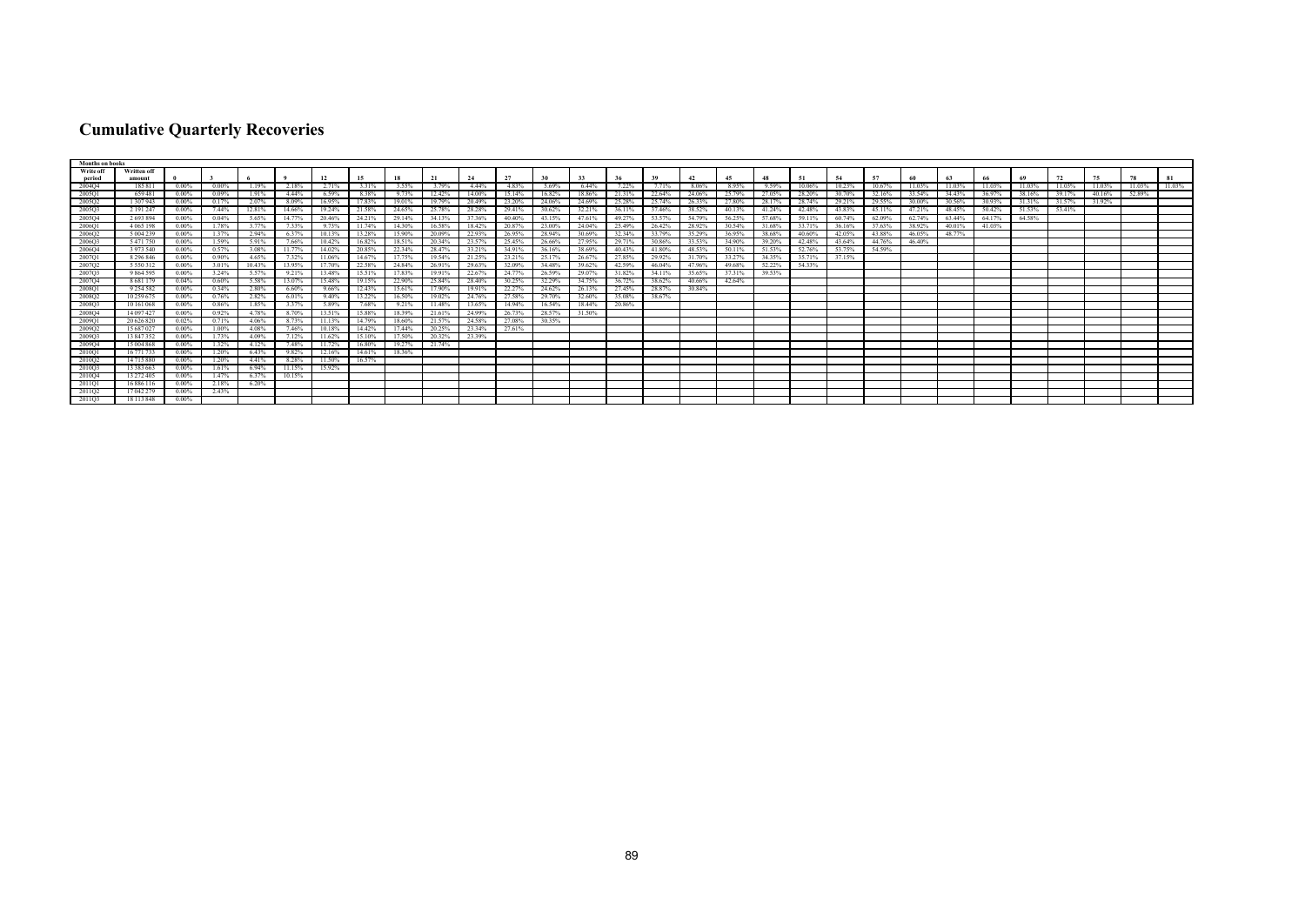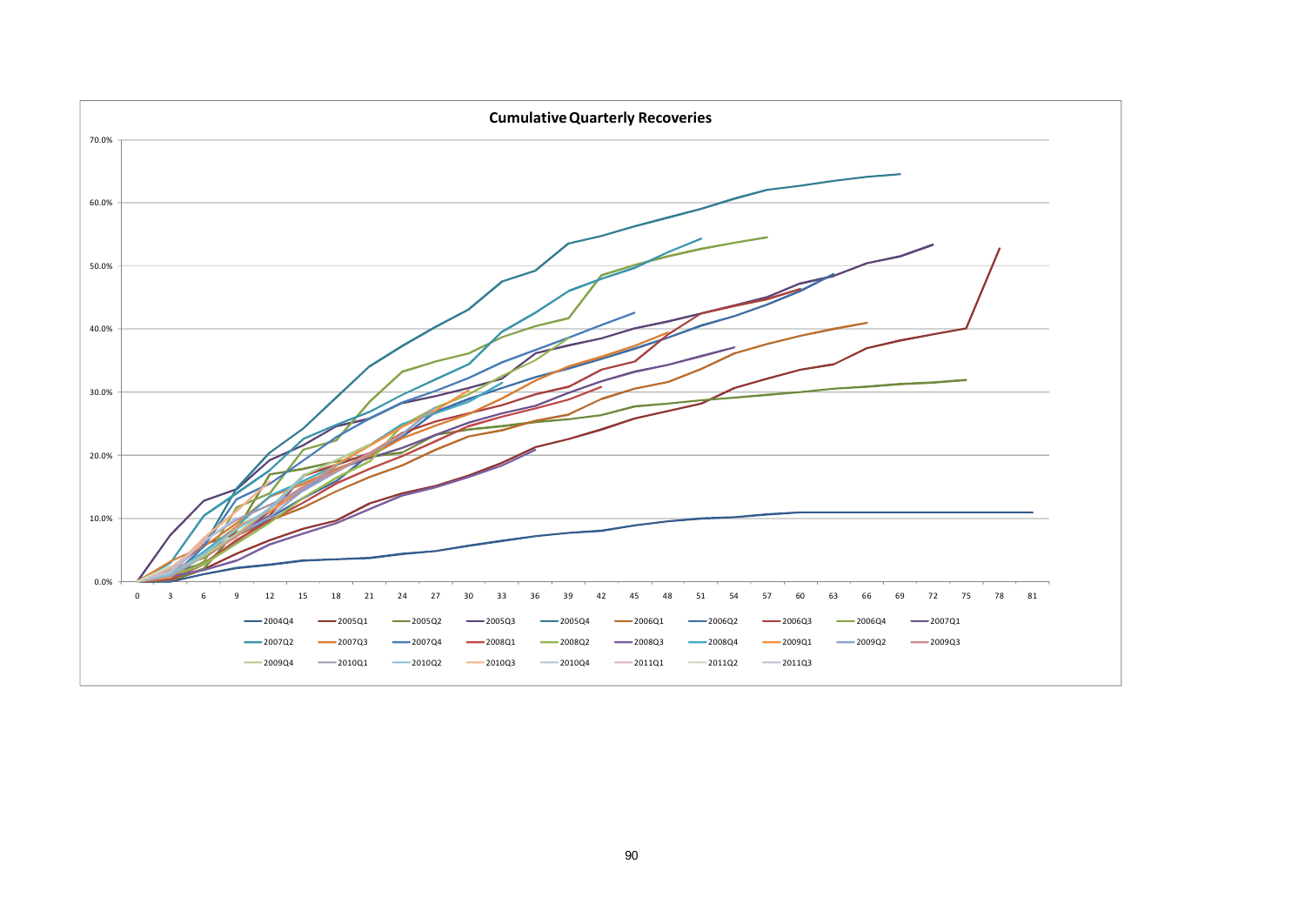## **Delinquencies**

The following data indicates, for the Nordax Swedish Loan Portfolio, and for a given month, the outstanding balance of the receivables which are Delinquent by more than 30, 60 and 90 days, expressed as a percentage of the total outstanding balance of the Nordax Swedish Loan Portfolio at the beginning of such period.

## **Prepayments**

The annualised prepayment percentage was calculated, for the Nordax Swedish Loan Portfolio, on a decreasing balance basis. For Monthly prepayment % A, then

Annualised Prepayment rate  $% = 1 - (1-A)^{12}$ 

The weighted average rate (by outstanding balance) is 14.09% over the relevant period considered.

|                            |                                               | <b>Delinquencies</b> |          |          | <b>Prepayments</b>           |            |
|----------------------------|-----------------------------------------------|----------------------|----------|----------|------------------------------|------------|
| <b>Portfolio</b><br>period | <b>Total</b><br>Outstanding<br><b>Balance</b> | $30+dpd$             | $60+dpd$ | $90+dpd$ | <b>Monthly</b><br>prepayment | Annualised |
| Jul04                      | 436 949 373                                   | 0.02%                | 0.02%    | 0.02%    | 0.62%                        | 7.22%      |
| Aug04                      | 473 174 762                                   | 0.05%                | 0.02%    | 0.01%    | 0.58%                        | 6.70%      |
| Sep04                      | 507 635 222                                   | 0.15%                | 0.07%    | 0.04%    | 0.74%                        | 8.50%      |
| Oct04                      | 549 224 985                                   | 0.15%                | 0.09%    | 0.03%    | 1.28%                        | 14.34%     |
| Nov <sub>04</sub>          | 623 964 006                                   | 0.17%                | 0.08%    | 0.04%    | 1.85%                        | 20.07%     |
| Dec04                      | 677 158 791                                   | 0.27%                | 0.09%    | 0.06%    | 1.10%                        | 12.46%     |
| Jan05                      | 768 408 007                                   | 0.29%                | 0.17%    | 0.05%    | 0.99%                        | 11.23%     |
| Feb05                      | 864 248 026                                   | 0.21%                | 0.15%    | 0.09%    | 1.38%                        | 15.33%     |
| Mar05                      | 987 493 441                                   | 0.21%                | 0.15%    | 0.12%    | 2.20%                        | 23.41%     |
| Apr <sub>05</sub>          | 1 064 878 890                                 | 0.31%                | 0.10%    | 0.06%    | 1.87%                        | 20.23%     |
| May05                      | 1 169 278 170                                 | 0.31%                | 0.16%    | 0.05%    | 2.31%                        | 24.46%     |
| Jun05                      | 1 224 211 724                                 | 0.41%                | 0.19%    | 0.13%    | 1.78%                        | 19.41%     |
| Jul05                      | 1 310 497 037                                 | 0.39%                | 0.21%    | 0.14%    | 1.34%                        | 15.00%     |
| Aug05                      | 1 356 636 741                                 | 0.41%                | 0.21%    | 0.12%    | 1.42%                        | 15.81%     |
| Sep05                      | 1 401 824 069                                 | 0.54%                | 0.22%    | 0.13%    | 2.22%                        | 23.63%     |
| Oct <sub>05</sub>          | 1 430 370 589                                 | 0.52%                | 0.29%    | 0.16%    | 2.25%                        | 23.86%     |
| Nov <sub>05</sub>          | 1 460 992 950                                 | 0.59%                | 0.31%    | 0.23%    | 2.35%                        | 24.81%     |
| Dec05                      | 1 491 719 911                                 | 0.63%                | 0.35%    | 0.21%    | 1.98%                        | 21.36%     |
| Jan06                      | 1 543 592 991                                 | 0.63%                | 0.34%    | 0.20%    | 1.69%                        | 18.52%     |
| Feb06                      | 1 560 333 282                                 | 0.68%                | 0.40%    | 0.26%    | 1.83%                        | 19.84%     |
| Mar06                      | 1 603 550 498                                 | 0.71%                | 0.38%    | 0.25%    | 1.68%                        | 18.38%     |
| Apr <sub>06</sub>          | 1 613 973 047                                 | 0.79%                | 0.41%    | 0.23%    | 1.45%                        | 16.07%     |
| May06                      | 1 646 626 503                                 | 0.75%                | 0.41%    | 0.24%    | 2.03%                        | 21.83%     |
| Jun06                      | 1 658 312 501                                 | 0.75%                | 0.42%    | $0.28\%$ | 1.67%                        | 18.28%     |
| Jul06                      | 1 680 547 583                                 | 0.68%                | 0.39%    | 0.24%    | 1.08%                        | 12.23%     |
| Aug06                      | 1 690 838 759                                 | 0.63%                | 0.34%    | 0.24%    | 1.10%                        | 12.47%     |
| Sep06                      | 1 691 543 588                                 | 0.66%                | 0.30%    | 0.20%    | 1.43%                        | 15.87%     |
| Oct06                      | 1735 884 609                                  | 0.73%                | 0.28%    | 0.13%    | 1.76%                        | 19.22%     |
| Nov <sub>06</sub>          | 1 752 452 230                                 | 0.93%                | 0.38%    | 0.18%    | 1.66%                        | 18.20%     |
| Dec <sub>06</sub>          | 1 749 077 573                                 | 1.07%                | 0.56%    | 0.30%    | 1.31%                        | 14.63%     |
| Jan07                      | 1 765 443 227                                 | 0.92%                | 0.57%    | 0.38%    | 1.17%                        | 13.18%     |
| Feb07                      | 1788 631 297                                  | 0.93%                | 0.48%    | 0.41%    | 1.55%                        | 17.11%     |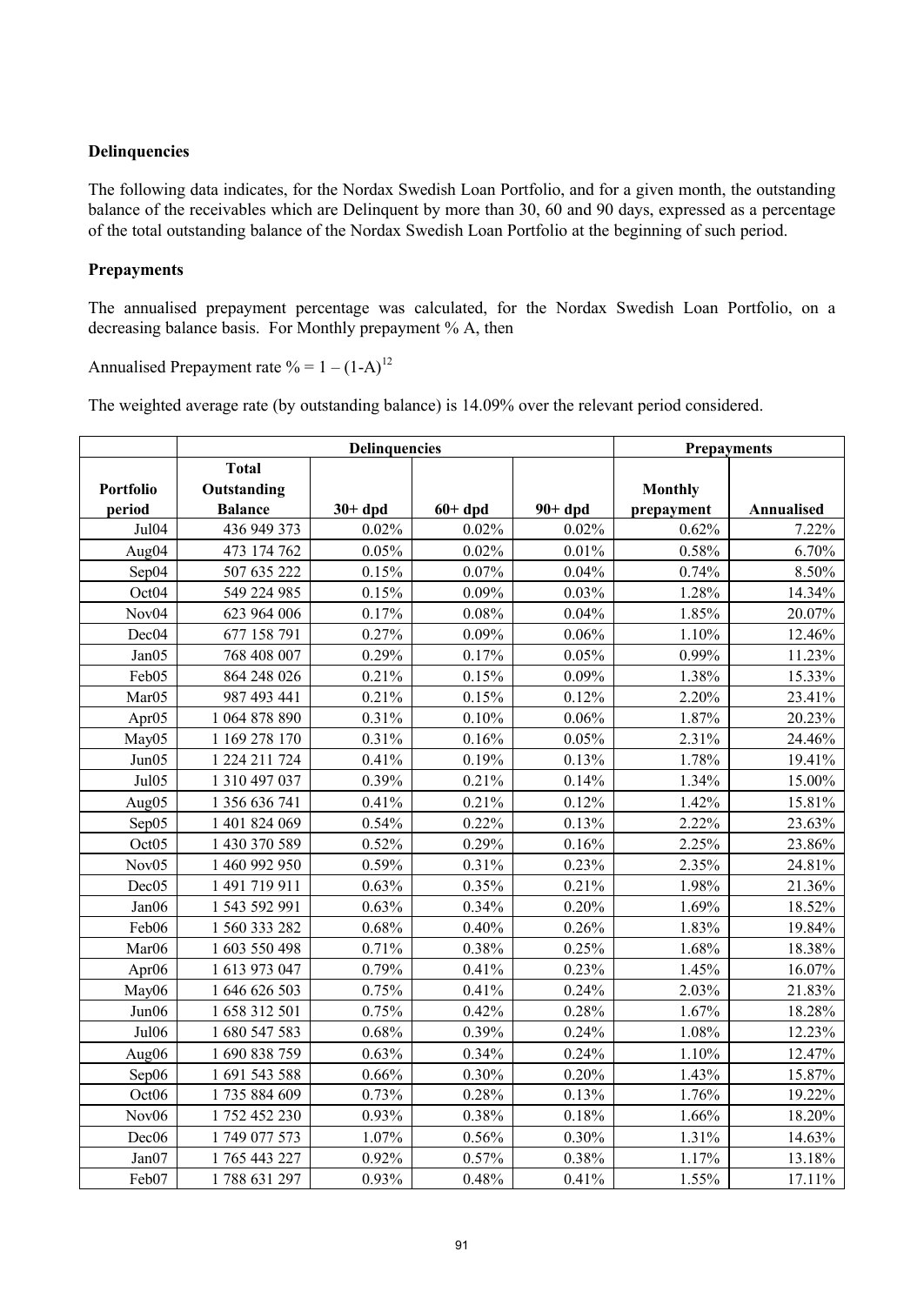|                   |                | <b>Delinquencies</b> |          |          | <b>Prepayments</b> |            |
|-------------------|----------------|----------------------|----------|----------|--------------------|------------|
|                   | <b>Total</b>   |                      |          |          |                    |            |
| Portfolio         | Outstanding    |                      |          |          | <b>Monthly</b>     |            |
| period            | <b>Balance</b> | $30+dpd$             | $60+dpd$ | $90+dpd$ | prepayment         | Annualised |
| Mar07             | 1797077201     | 1.08%                | 0.41%    | 0.26%    | 1.54%              | 17.02%     |
| Apr07             | 1793 488 697   | 1.12%                | 0.51%    | 0.21%    | 1.29%              | 14.41%     |
| May07             | 1 803 870 092  | 1.14%                | 0.67%    | 0.41%    | 1.78%              | 19.42%     |
| Jun07             | 1811134538     | 1.13%                | 0.64%    | 0.49%    | 1.32%              | 14.73%     |
| Jul07             | 1 825 032 627  | 1.07%                | 0.54%    | 0.35%    | 1.42%              | 15.81%     |
| Aug07             | 1 813 474 001  | 0.97%                | 0.57%    | 0.31%    | 1.09%              | 12.35%     |
| Sep07             | 1 836 191 554  | 1.14%                | 0.53%    | 0.38%    | 1.40%              | 15.57%     |
| Oct07             | 1 858 391 303  | 1.19%                | 0.54%    | 0.35%    | 1.90%              | 20.56%     |
| Nov07             | 1 902 023 513  | 1.12%                | 0.56%    | 0.30%    | 1.64%              | 18.01%     |
| Dec07             | 1 901 326 273  | 1.16%                | 0.59%    | 0.36%    | 1.14%              | 12.86%     |
| Jan08             | 1 939 082 276  | 1.40%                | 0.62%    | 0.38%    | 1.24%              | 13.93%     |
| Feb08             | 1974 648 018   | 1.09%                | 0.68%    | 0.37%    | 1.91%              | 20.68%     |
| Mar <sub>08</sub> | 1 968 267 872  | 1.28%                | 0.65%    | 0.47%    | 1.59%              | 17.53%     |
| Apr <sub>08</sub> | 2 000 899 038  | 1.08%                | 0.62%    | 0.38%    | 1.67%              | 18.26%     |
| May08             | 2 025 907 850  | 1.05%                | 0.60%    | 0.38%    | 1.66%              | 18.21%     |
| Jun08             | 2 058 936 808  | 1.24%                | 0.64%    | 0.42%    | 1.55%              | 17.09%     |
| <b>Jul08</b>      | 2 058 090 565  | 1.28%                | 0.74%    | 0.40%    | 1.20%              | 13.47%     |
| Aug08             | 2 076 607 519  | 1.33%                | 0.76%    | 0.53%    | 0.96%              | 10.92%     |
| Sep08             | 2 112 938 399  | 1.29%                | 0.78%    | 0.55%    | 1.23%              | 13.83%     |
| Oct08             | 2 088 990 372  | 1.37%                | 0.71%    | 0.43%    | 1.31%              | 14.69%     |
| Nov08             | 2 059 894 061  | 1.61%                | 0.87%    | 0.45%    | 1.08%              | 12.24%     |
| Dec08             | 2 023 444 927  | 1.97%                | 1.20%    | 0.60%    | 1.04%              | 11.83%     |
| Jan09             | 2 001 910 487  | 2.24%                | 1.35%    | 0.91%    | 0.78%              | 8.96%      |
| Feb09             | 1 964 327 951  | 2.07%                | 1.44%    | 0.92%    | 1.07%              | 12.13%     |
| Mar09             | 1 921 615 736  | 1.86%                | 1.00%    | 0.73%    | 1.06%              | 11.97%     |
| Apr <sub>09</sub> | 1 883 635 226  | 1.96%                | 1.12%    | 0.64%    | 1.03%              | 11.70%     |
| May09             | 1 843 769 405  | 1.89%                | 1.01%    | 0.48%    | 0.85%              | 9.75%      |
| Jun09             | 1 830 262 049  | 1.58%                | 0.95%    | 0.64%    | 1.06%              | 12.00%     |
| Jul09             | 1 799 728 864  | 1.68%                | 0.99%    | 0.60%    | 0.75%              | 8.59%      |
| Aug09             | 1779 667 698   | 1.88%                | 1.08%    | 0.64%    | 0.59%              | 6.82%      |
| Sep09             | 1 743 149 294  | 2.00%                | 1.21%    | 0.71%    | 0.98%              | 11.18%     |
| Oct09             | 1 707 453 213  | 2.19%                | 1.26%    | 0.84%    | 1.09%              | 12.34%     |
| Nov <sub>09</sub> | 1 672 632 187  | 2.25%                | 1.38%    | 0.85%    | 1.01%              | 11.47%     |
| Dec <sub>09</sub> | 1 643 481 980  | 2.24%                | 1.32%    | 0.90%    | 0.81%              | 9.34%      |
| Jan10             | 1 612 168 595  | 2.38%                | 1.46%    | 0.95%    | 0.79%              | 9.03%      |
| Feb10             | 1 578 635 442  | 2.37%                | 1.50%    | 0.99%    | 0.96%              | 10.96%     |
| Mar10             | 1 585 215 009  | 2.30%                | 1.40%    | 1.06%    | 0.96%              | 10.93%     |
| Apr <sub>10</sub> | 1 593 763 637  | 2.26%                | 1.32%    | 0.96%    | 0.97%              | 10.99%     |
| May10             | 1 596 143 625  | 2.39%                | 1.25%    | 0.85%    | 0.97%              | 11.00%     |
| Jun10             | 1 596 217 497  | 1.97%                | 1.24%    | 0.78%    | 0.95%              | 10.84%     |
| Jul10             | 1 600 140 001  | 1.97%                | 1.19%    | 0.81%    | 0.80%              | 9.19%      |
| Aug $10$          | 1 611 377 130  | 2.12%                | 1.13%    | 0.78%    | 0.61%              | 7.10%      |
| Sep10             | 1 675 042 195  | 2.03%                | 1.15%    | 0.78%    | 0.85%              | 9.71%      |
| Oct10             | 1 745 739 025  | 2.15%                | 1.24%    | 0.76%    | 0.88%              | 10.04%     |
| Nov10             | 1 836 317 602  | 2.04%                | 1.17%    | 0.78%    | 1.15%              | 12.96%     |
| Dec10             | 1 862 186 432  | 2.10%                | 1.22%    | 0.79%    | 0.95%              | 10.77%     |
| Jan11             | 1 921 393 490  | 2.07%                | 1.14%    | 0.69%    | 0.87%              | 9.91%      |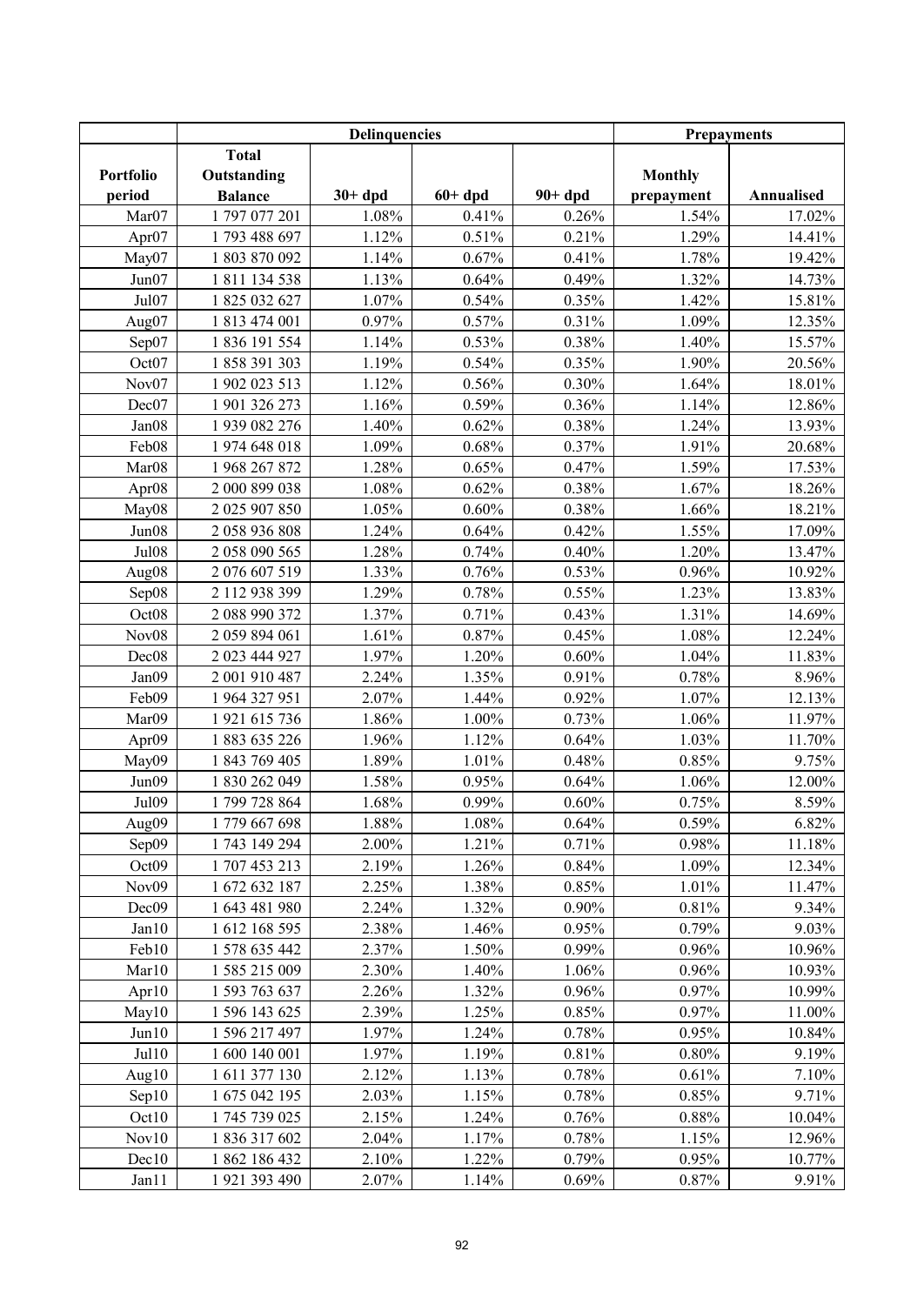|                  |                             | <b>Delinquencies</b> |          |          |                | <b>Prepayments</b> |
|------------------|-----------------------------|----------------------|----------|----------|----------------|--------------------|
| <b>Portfolio</b> | <b>Total</b><br>Outstanding |                      |          |          | <b>Monthly</b> |                    |
| period           | <b>Balance</b>              | $30+$ dpd            | $60+dpd$ | $90+dpd$ | prepayment     | Annualised         |
| Feb11            | 994 606 703                 | 1.89%                | 1.13%    | 0.71%    | $0.80\%$       | 9.17%              |
| Mar11            | 2 067 906 921               | 1.92%                | $1.07\%$ | 0.75%    | $0.93\%$       | 10.58%             |
| Apr11            | 2 122 785 579               | 1.85%                | $0.99\%$ | $0.60\%$ | $1.04\%$       | 11.76%             |
| May11            | 2 183 837 328               | 1.80%                | $1.00\%$ | 0.63%    | 1.15%          | 12.95%             |
| Jun11            | 2 2 1 2 2 3 5 4 2           | 1.67%                | 1.05%    | $0.70\%$ | $1.04\%$       | 11.79%             |
| Jul11            | 2 241 307 566               | 1.75%                | $0.98\%$ | $0.62\%$ | $1.04\%$       | 11.79%             |
| Aug $11$         | 2 296 360 083               | 1.56%                | $1.03\%$ | 0.61%    | $1.02\%$       | 11.59%             |
| Sep11            | 2 383 479 239               | 1.57%                | $0.92\%$ | $0.64\%$ | $0.91\%$       | 10.41%             |

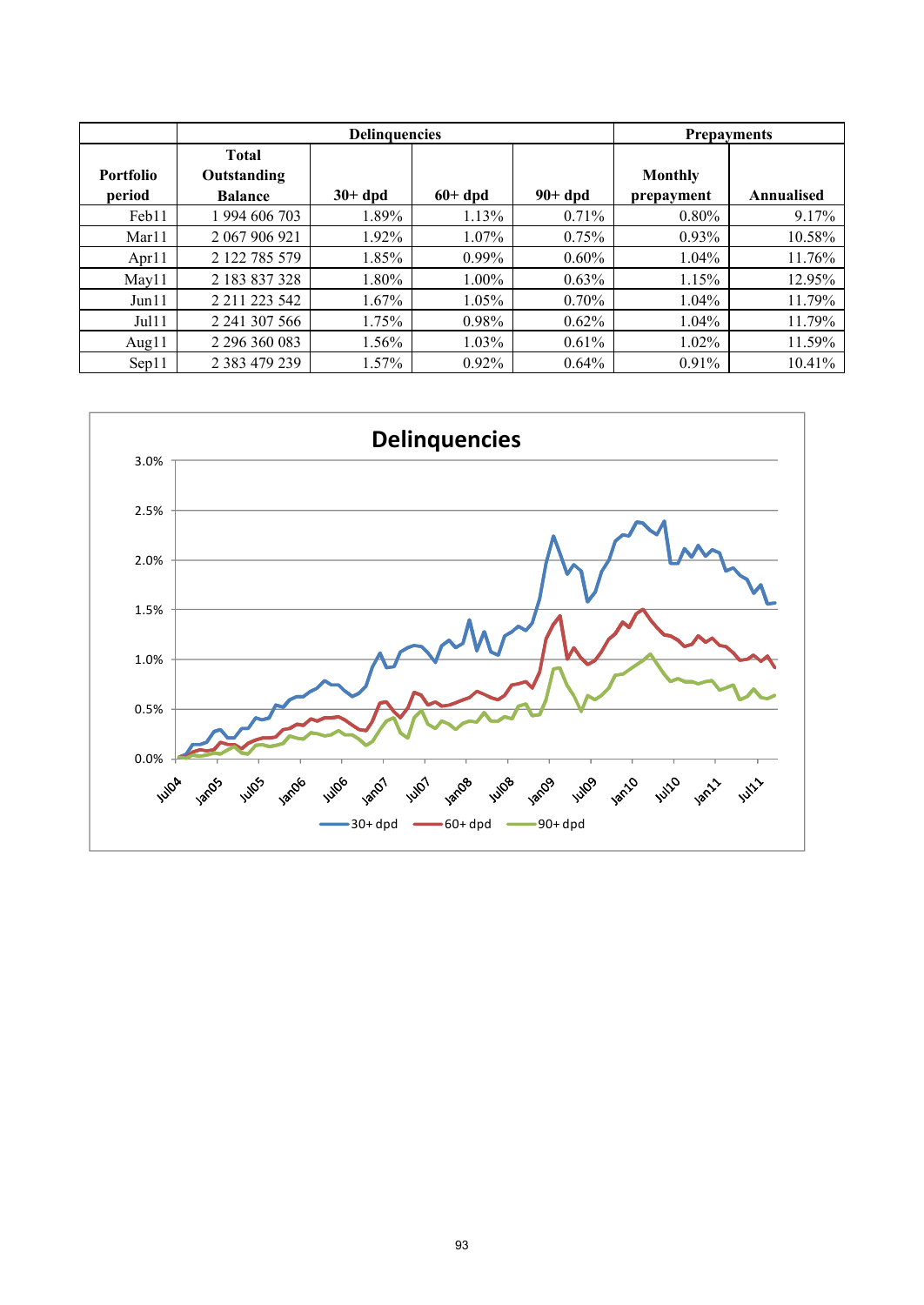

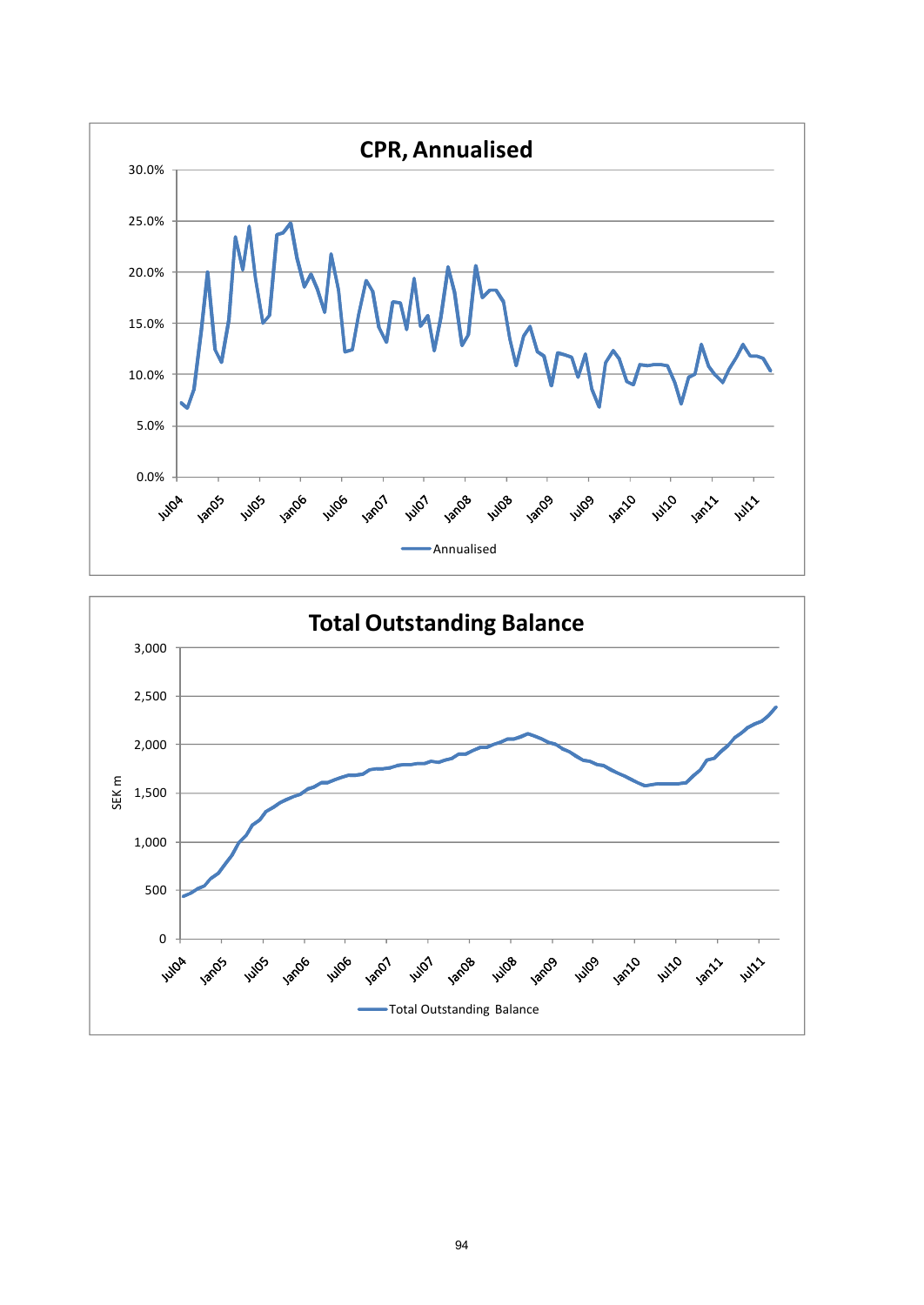## **DESCRIPTION OF THE PORTFOLIO**

## **Introduction**

The Seller has selected Promissory Notes that as at 30 September 2011 (the **Pool Cut Date**), have been provisionally identified to comprise the Initial Portfolio (the **Provisional Portfolio**). The Seller has based such selection on the relevant representations and warranties that the Seller will make in the Loan Transfer Agreement in relation to the Promissory Notes comprising the Initial Portfolio. The Provisional Portfolio comprises approximately 18,676 Promissory Notes and the aggregate principal balance of such Promissory Notes is SEK2,099,609,970.

From the Pool Cut Date to 6 December 2011 (the **Second Pool Cut Date**), the Provisional Portfolio will have decreased in size (such decreased in size portfolio being referred to as the **Actual Provisional Portfolio**) resulting from, amongst others, repayments in full of certain Promissory Notes and the Loan Criteria no longer being met by certain Promissory Notes.

All Promissory Notes in the Actual Provisional Portfolio shall comprise the Initial Portfolio as at the Closing Date. A Promissory Note within the Actual Provisional Portfolio will however no longer be in the Initial Portfolio if during the period from (and including) the Second Pool Cut Date to (but excluding) the Closing Date such Promissory Note is repaid in full as of the Closing Date. However, to compensate for this, the Seller shall pay an amount equal to the collections received in respect of such fully repaid Promissory Notes during the period from (and including) the Second Pool Cut Date to (but excluding) the Closing Date (such amounts together with the collections in respect of the Transferred Promissory Notes in the Initial Portfolio for that same period, the **Pre-Closing Amount**) to the GIC Account on or around the Closing Date.

#### **Purchase of the Portfolio**

On the Closing Date, the Issuer will acquire the Initial Portfolio from the Seller pursuant to a Loan Transfer Agreement dated on or about the Closing Date. During the Revolving Period, the Seller will use its reasonable efforts to continue to sell Promissory Notes to the Issuer, and provided that all the FA Conditions are satisfied, the Seller may continue to sell Promissory Notes to the Issuer from the Revolving Period End Date until the Step-Up Date respectively pursuant to the Loan Transfer Agreement.

All the Transferred Promissory Notes have been originated by the Originator.

## **Provisional Portfolio characteristics**

The following tables set out certain information with respect to the Promissory Notes in the Provisional Portfolio as at the Pool Cut Date. The information contained in this section will not be updated to reflect any change in the size of the Initial Portfolio or the Actual Provisional Portfolio from that of the Provisional Portfolio.

#### **1. Summary**

| 18,676           |
|------------------|
| SEK2,099,609,970 |
| SEK112,423       |
| SEK108,110       |
| $15.3\%$         |
| 37.0 months      |
| $103.2$ months   |
| $119.0$ months   |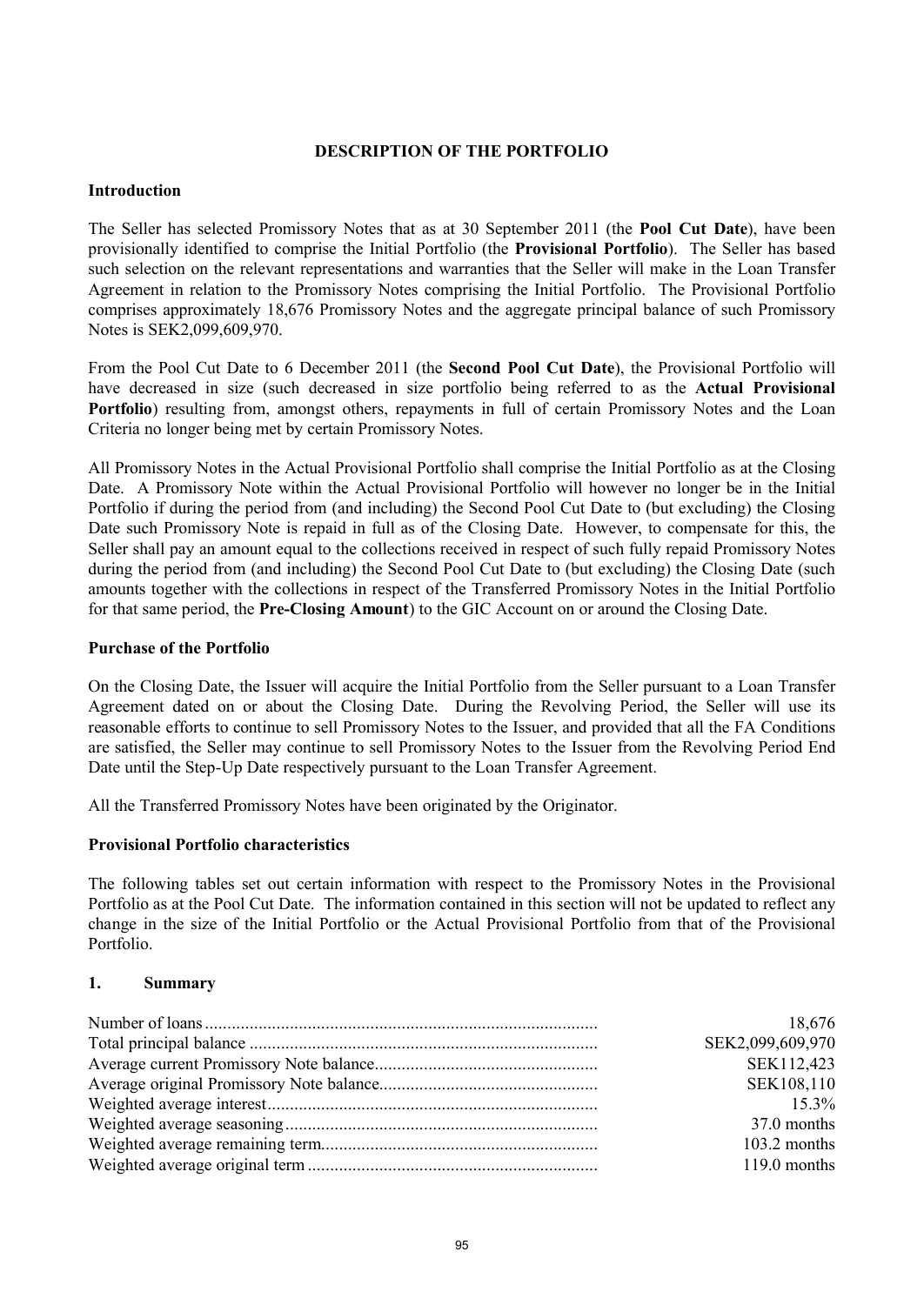# **2. Capital Balance**

|                       | Number of |          |                        |          |
|-----------------------|-----------|----------|------------------------|----------|
|                       | Loans     | %        | <b>Capital Balance</b> | %        |
| $x \leq 25k$          | 1,744     | 9.34%    | 31,035,225             | 1.48%    |
| $25k < x \leq 50k$    | 3,776     | 20.22%   | 151,241,826            | 7.20%    |
| $50k < x \leq 75k$    | 2,195     | 11.75%   | 133,719,963            | 6.37%    |
| $75k < x \le 100k$    | 2,900     | 15.53%   | 265,215,969            | 12.63%   |
| $100k < x \le 125k$   | 1,348     | 7.22%    | 148, 337, 726          | 7.07%    |
| $125k < x \leq 150k$  | 1,350     | 7.23%    | 188,985,026            | $9.00\%$ |
| $150k < x \leq 200k$  | 2,600     | 13.92%   | 468,888,673            | 22.33%   |
| $200k \le x \le 250k$ | 1,250     | 6.69%    | 281, 254, 345          | 13.40%   |
| $250k < x \leq 350k$  | 1,513     | 8.10%    | 430,931,216            | 20.52%   |
| x > 350k              | $\theta$  | $0.00\%$ | $\theta$               | $0.00\%$ |
|                       | 18,676    | 100%     | 2,099,609,970          | 100%     |
| <b>Max</b>            | 304,172   |          |                        |          |
| Min                   | 10,002    |          |                        |          |
| Average               | 112,423   |          |                        |          |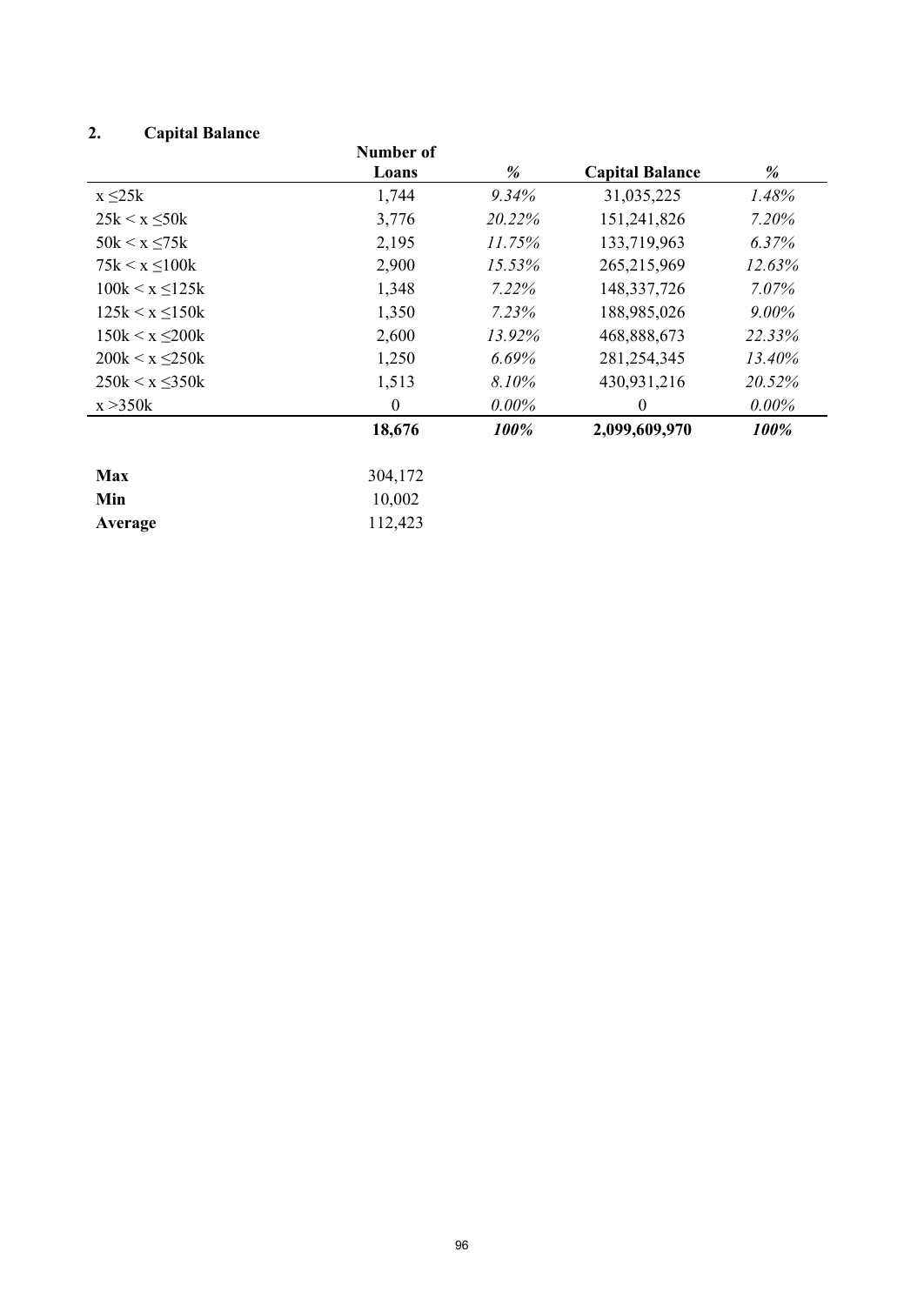# **3. Original Limit**

|                       | Number of      |          |                        |        |
|-----------------------|----------------|----------|------------------------|--------|
|                       | Loans          | %        | <b>Capital Balance</b> | %      |
| $x \leq 25k$          | 1,821          | 9.75%    | 65,984,178             | 3.14%  |
| $25k < x \leq 50k$    | 5,571          | 29.83%   | 329,904,006            | 15.71% |
| $50k < x \leq 75k$    | 1,018          | 5.45%    | 81,724,221             | 3.89%  |
| $75k < x \leq 100k$   | 4,060          | 21.74%   | 436,336,709            | 20.78% |
| $100k \le x \le 125k$ | 368            | $1.97\%$ | 44,945,558             | 2.14%  |
| $125k < x \leq 150k$  | 1,479          | 7.92%    | 218,359,375            | 10.40% |
| $150k < x \leq 200k$  | 2,577          | 13.80%   | 479,393,641            | 22.83% |
| $200k \le x \le 250k$ | 703            | $3.76\%$ | 146,568,418            | 6.98%  |
| $250k < x \leq 300k$  | 1,077          | 5.77%    | 296,014,773            | 14.10% |
| x > 300k              | $\overline{2}$ | 0.01%    | 379,092                | 0.02%  |
|                       | 18,676         | 100%     | 2,099,609,970          | 100%   |
| <b>Max</b>            | 300,400        |          |                        |        |
| Min                   | 5,000          |          |                        |        |
| Average               | 108,110        |          |                        |        |

## **4. Origination Date**

| т.<br><b>ULIEMANUM DAW</b> | Number of<br>Loans |          | <b>Capital Balance</b> | %        |
|----------------------------|--------------------|----------|------------------------|----------|
|                            |                    | %        |                        |          |
| < 2004                     | $\theta$           | $0.00\%$ | $\theta$               | $0.00\%$ |
| 2004                       | 1,662              | 8.90%    | 185, 136, 330          | 8.82%    |
| 2005                       | 2,812              | 15.06%   | 296,577,910            | 14.13%   |
| 2006                       | 1,752              | 9.38%    | 195,287,453            | $9.30\%$ |
| 2007                       | 1,804              | 9.66%    | 196,853,812            | 9.38%    |
| 2008                       | 2,356              | 12.62%   | 250,557,092            | 11.93%   |
| 2009                       | 117                | 0.63%    | 9,355,647              | 0.45%    |
| 2010                       | 2,823              | 15.12%   | 318,593,196            | 15.17%   |
| 2011                       | 5,350              | 28.65%   | 647,248,529            | 30.83%   |
|                            | 18,676             | 100%     | 2,099,609,970          | 100%     |

| <b>Max</b>              | $30-Sep-2011$ |
|-------------------------|---------------|
| Min                     | 25-Feb-2004   |
| Average                 | 24-Jul-2008   |
| <b>Weighted Average</b> | 28-Aug-2008   |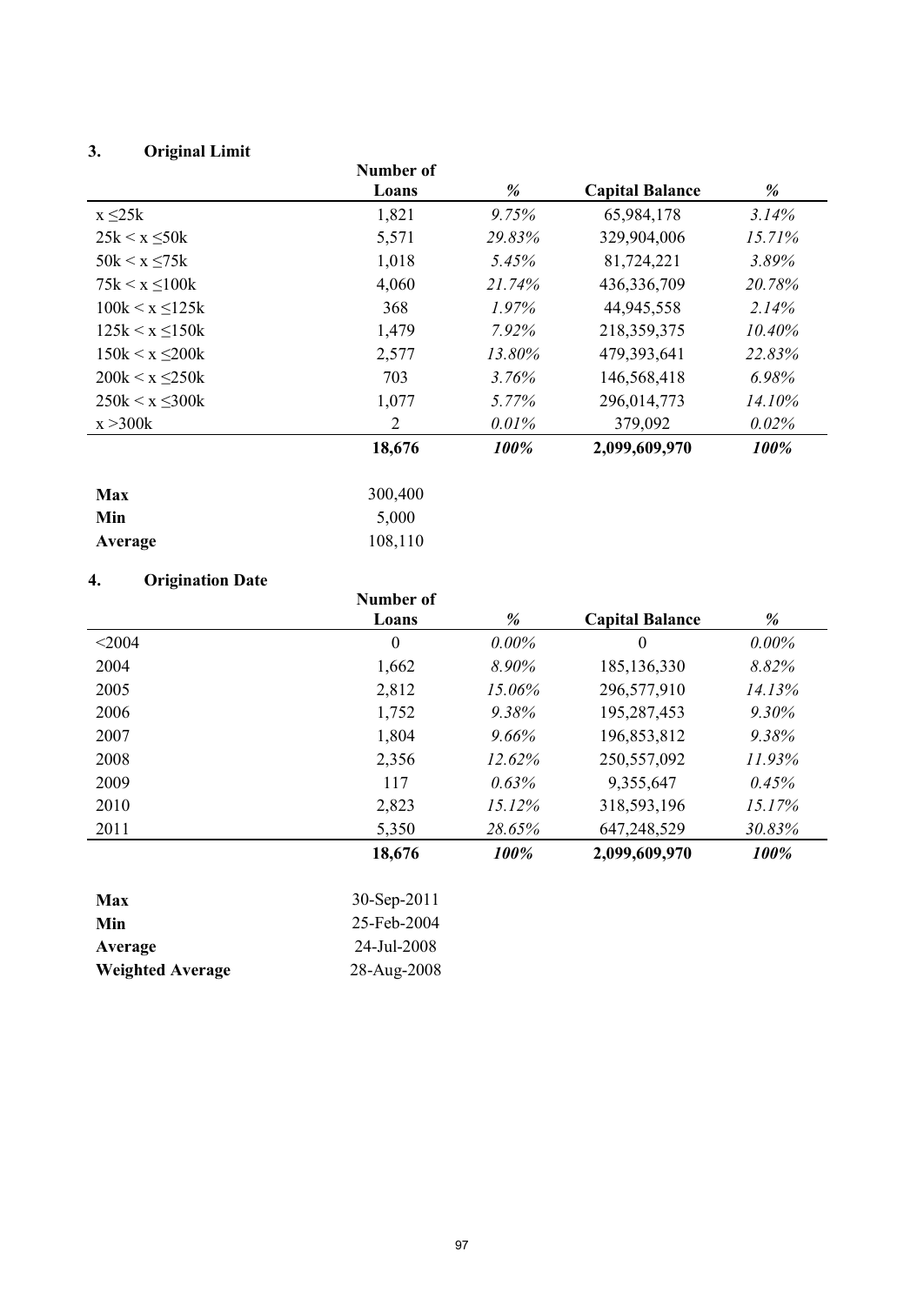# **5. Seasoning (months)**

|                  | Number of  |           |                        |          |
|------------------|------------|-----------|------------------------|----------|
|                  | Loans      | %         | <b>Capital Balance</b> | %        |
| $x \leq 10$      | 5,824      | 31.18%    | 704,394,059            | 33.55%   |
| $10 < x \leq 20$ | 2,343      | 12.55%    | 260,897,600            | 12.43%   |
| $20 < x \le 30$  | 86         | 0.46%     | 6,986,772              | $0.33\%$ |
| $30 < x \leq 40$ | 1,131      | 6.06%     | 113,511,030            | 5.41%    |
| $40 < x \leq 50$ | 2,073      | $11.10\%$ | 230,063,584            | 10.96%   |
| $50 < x \leq 60$ | 1,475      | 7.90%     | 160,652,212            | $7.65\%$ |
| $60 < x \le 70$  | 1,395      | 7.47%     | 154,533,609            | $7.36\%$ |
| $70 < x \leq 80$ | 2,511      | 13.45%    | 264,034,251            | 12.58%   |
| 80 < x           | 1,838      | 9.84%     | 204,536,854            | 9.74%    |
|                  | 18,676     | 100%      | 2,099,609,970          | 100%     |
|                  |            |           |                        |          |
|                  | $^{\circ}$ |           |                        |          |

| <b>Max</b>              | 91           |
|-------------------------|--------------|
| Min                     | $\mathbf{0}$ |
| Average                 | 38           |
| <b>Weighted Average</b> | 37           |

**Average** 110.9 **Weighted Average** 119.0

#### **6. Original Loan Term (months)**

|                    | Number of |          |                        |          |
|--------------------|-----------|----------|------------------------|----------|
|                    | Loans     | %        | <b>Capital Balance</b> | %        |
| $x \leq 20$        | 33        | 0.18%    | 633,333                | 0.03%    |
| $20 < x \leq 40$   | 467       | 2.50%    | 19,585,224             | 0.93%    |
| $40 < x \leq 60$   | 1,678     | 8.98%    | 109,522,296            | 5.22%    |
| $60 < x \leq 80$   | 2,662     | 14.25%   | 225, 643, 795          | 10.75%   |
| $80 < x \leq 100$  | 2,634     | 14.10%   | 279,747,930            | 13.32%   |
| $100 < x \le 120$  | 3,627     | 19.42%   | 418,932,429            | 19.95%   |
| $120 < x \leq 140$ | 62        | 0.33%    | 8,496,662              | 0.40%    |
| $140 < x \le 160$  | 7,513     | 40.23%   | 1,037,048,300          | 49.39%   |
| 160 < x            | $\theta$  | $0.00\%$ | $\theta$               | $0.00\%$ |
|                    | 18,676    | 100%     | 2,099,609,970          | 100%     |
| <b>Max</b>         | 144.0     |          |                        |          |
| Min                | 12.0      |          |                        |          |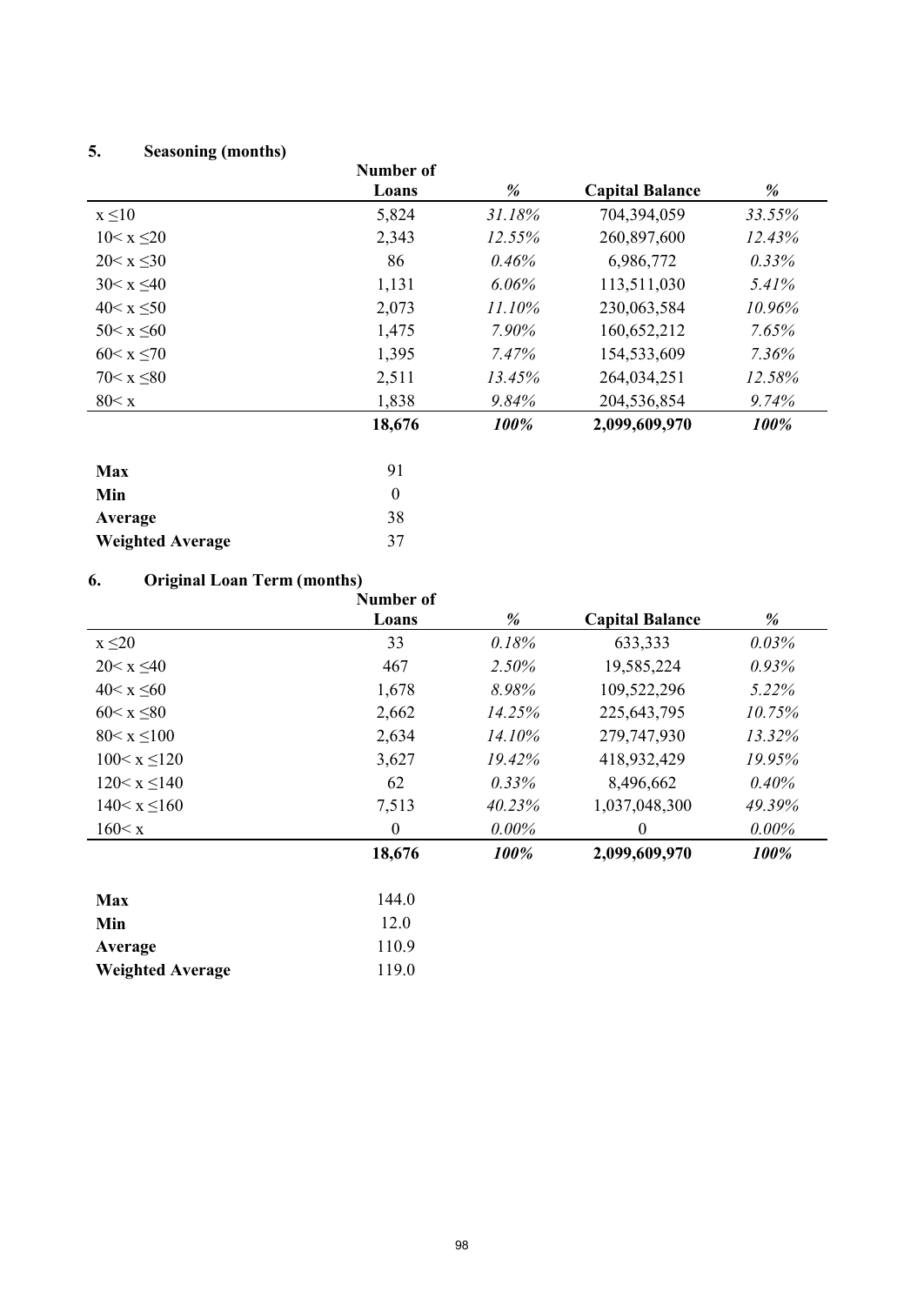## **7. Remaining Term to Maturity (months)**

**Weighted Average** 15.3

|                         | Number of        |          |                        |          |
|-------------------------|------------------|----------|------------------------|----------|
|                         | Loans            | %        | <b>Capital Balance</b> | %        |
| $x \leq 20$             | 390              | 2.09%    | 9,356,533              | 0.45%    |
| $20 < x \leq 40$        | 1,385            | 7.42%    | 53,545,628             | 2.55%    |
| $40 < x \leq 60$        | 2,098            | 11.23%   | 139,060,256            | 6.62%    |
| $60 < x \leq 80$        | 3,657            | 19.58%   | 343,092,230            | 16.34%   |
| $80 < x \leq 100$       | 3,549            | 19.00%   | 435, 767, 877          | 20.75%   |
| $100 < x \le 120$       | 3,020            | 16.17%   | 388,906,408            | 18.52%   |
| $120 \le x \le 140$     | 2,902            | 15.54%   | 468,539,697            | 22.32%   |
| $140 < x \le 160$       | 1,675            | 8.97%    | 261, 341, 340          | 12.45%   |
| 160 < x                 | $\boldsymbol{0}$ | $0.00\%$ | $\theta$               | $0.00\%$ |
|                         | 18,676           | 100%     | 2,099,609,970          | 100%     |
| <b>Max</b>              | 145.0            |          |                        |          |
| Min                     | 3.0              |          |                        |          |
| Average                 | 91.1             |          |                        |          |
| <b>Weighted Average</b> | 103.2            |          |                        |          |

## **8. Yield**

| v.<br>11 .W          | Number of<br>Loans | %        | <b>Capital Balance</b> | %        |
|----------------------|--------------------|----------|------------------------|----------|
| $x \leq 5\%$         | $\boldsymbol{0}$   | $0.00\%$ | $\theta$               | $0.00\%$ |
| $5\% < x \leq 10\%$  | 36                 | 0.19%    | 8,905,539              | 0.42%    |
| $10\% < x \leq 12\%$ | 396                | 2.12%    | 99,227,393             | 4.73%    |
| $12\% < x \leq 14\%$ | 3,031              | 16.23%   | 633,779,742            | 30.19%   |
| $14\% < x \le 16\%$  | 4,623              | 24.75%   | 645,558,565            | 30.75%   |
| $16\% < x \leq 18\%$ | 6,365              | 34.08%   | 521,268,973            | 24.83%   |
| $18\% < x \leq 20\%$ | 4,058              | 21.73%   | 186,794,092            | 8.90%    |
| $20\% < x$           | 167                | 0.89%    | 4,075,665              | 0.19%    |
|                      | 18,676             | 100%     | 2,099,609,970          | 100%     |
| <b>Max</b>           | 22.0               |          |                        |          |
| Min                  | 7.9                |          |                        |          |
| Average              | 16.4               |          |                        |          |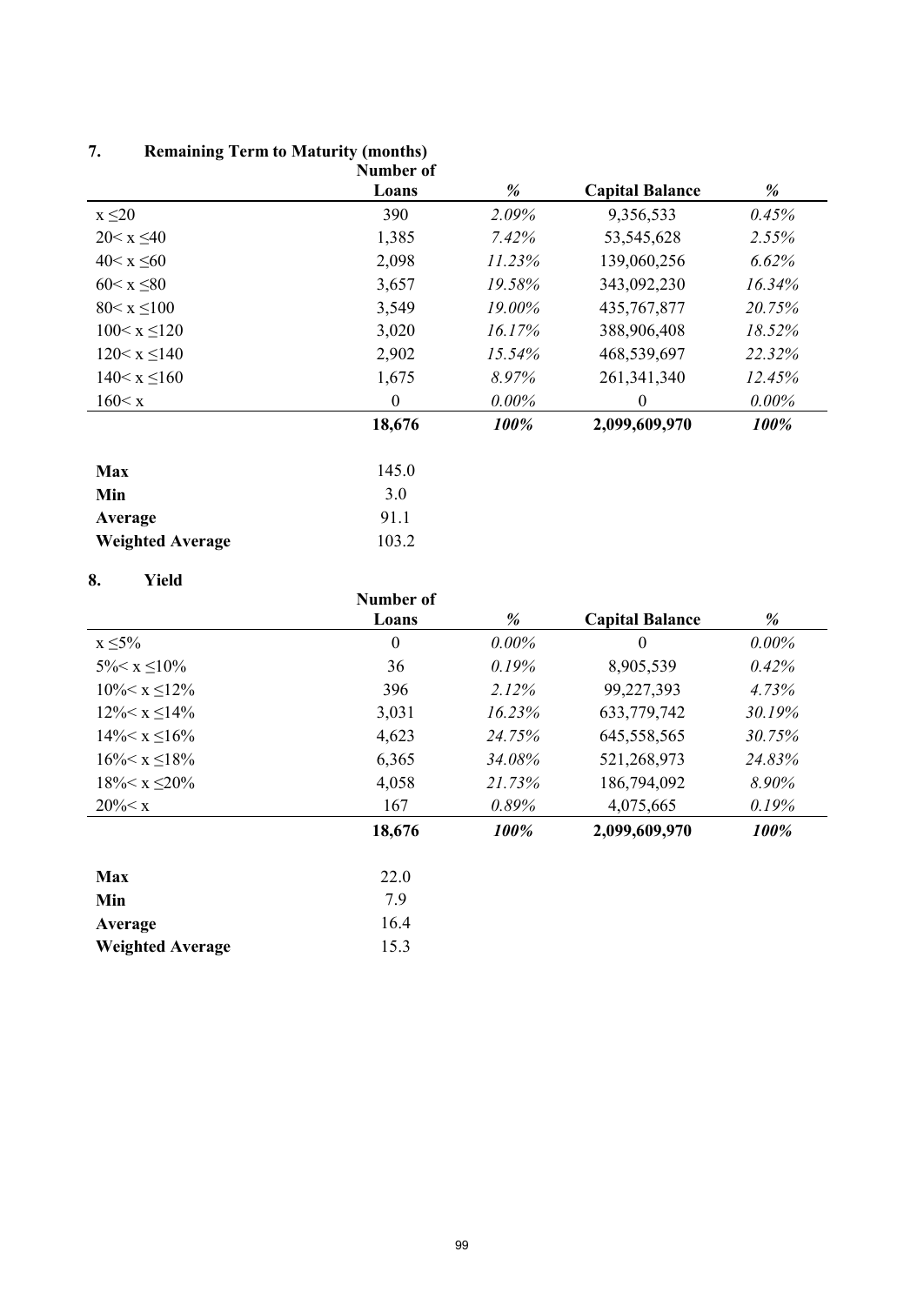## **9. Monthly Instalment**

| <u>,</u><br><b>MORTHLY INSTALLIET</b> | Number of |        |                        |          |
|---------------------------------------|-----------|--------|------------------------|----------|
|                                       | Loans     | %      | <b>Capital Balance</b> | %        |
| $x \leq 500$                          | 750       | 4.02%  | 12,687,804             | $0.60\%$ |
| $500 \le x \le 1,000$                 | 3,359     | 17.99% | 121,466,227            | 5.79%    |
| $1,000 \le x \le 1,500$               | 2,673     | 14.31% | 137,932,069            | 6.57%    |
| $1,500 \le x \le 2,000$               | 3,313     | 17.74% | 285, 217, 625          | 13.58%   |
| $2,000 < x \leq 2,500$                | 1,839     | 9.85%  | 199,844,527            | 9.52%    |
| $2,500 < x \leq 3,000$                | 2,131     | 11.41% | 331, 181, 747          | 15.77%   |
| $3,000 < x \leq 3,500$                | 1,509     | 8.08%  | 266,280,755            | 12.68%   |
| $3,500 < x \leq 4,000$                | 1,224     | 6.55%  | 263,698,783            | 12.56%   |
| $4,000 \le x \le 4,500$               | 1,181     | 6.32%  | 300,265,540            | 14.30%   |
| x > 4,500                             | 697       | 3.73%  | 181,034,893            | 8.62%    |
|                                       | 18,676    | 100%   | 2,099,609,970          | 100%     |
| <b>Max</b>                            | 12,673    |        |                        |          |
| Min                                   | 143       |        |                        |          |
| Average                               | 2,142     |        |                        |          |
| <b>Weighted Average</b>               | 2,944     |        |                        |          |
|                                       |           |        |                        |          |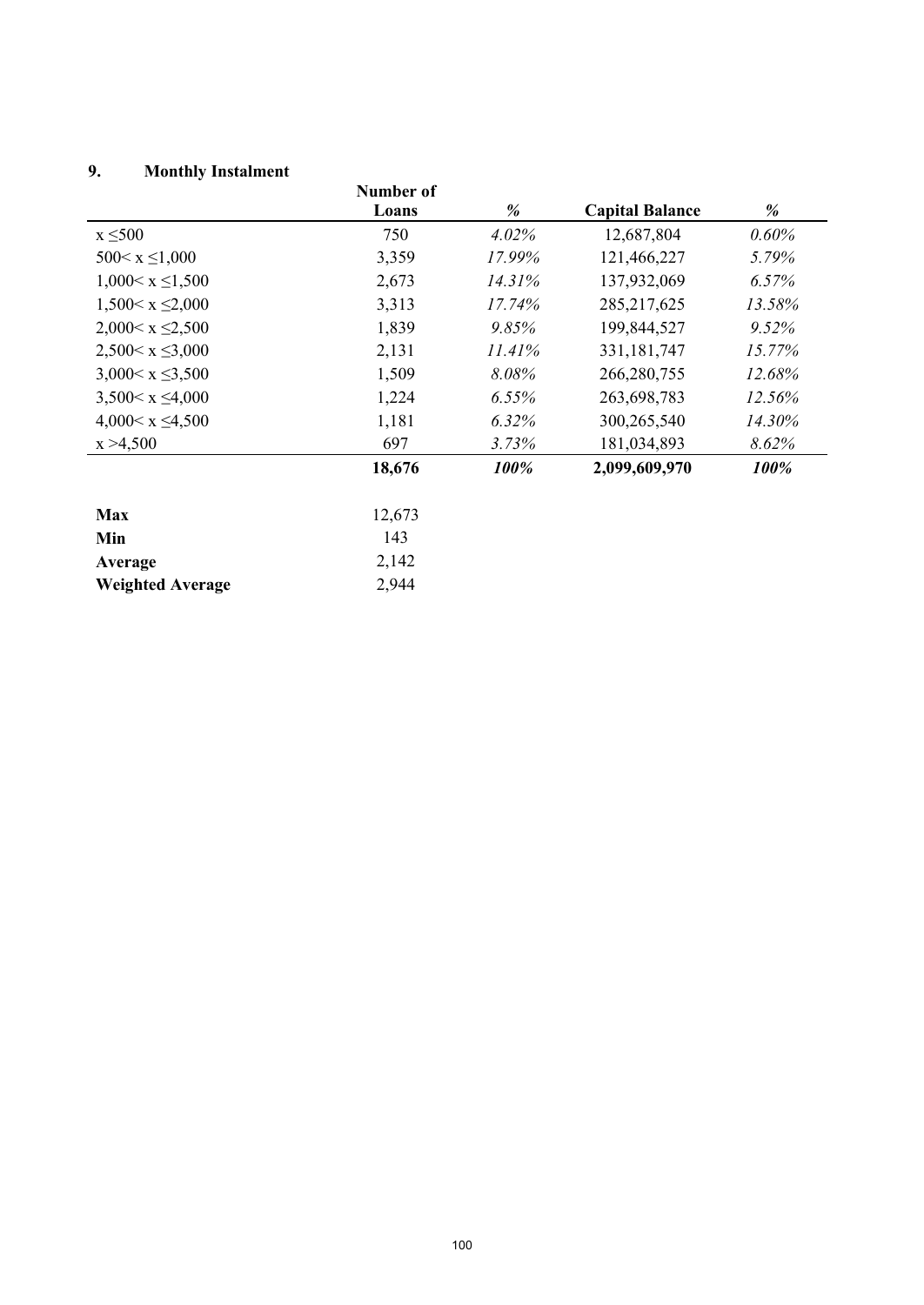## **10. Main Applicant Current Age**

|                  | Number of        |          |                        |          |
|------------------|------------------|----------|------------------------|----------|
|                  | Loans            | %        | <b>Capital Balance</b> | %        |
| $x \leq 20$      | $\boldsymbol{0}$ | $0.00\%$ | $\theta$               | $0.00\%$ |
| $20 < x \leq 30$ | 348              | 1.86%    | 34,479,828             | 1.64%    |
| $30 < x \leq 40$ | 2,082            | 11.15%   | 228,853,456            | 10.90%   |
| $40 < x \leq 50$ | 5,487            | 29.38%   | 655,970,623            | 31.24%   |
| $50 < x \leq 60$ | 6,760            | 36.20%   | 815,049,505            | 38.82%   |
| $60 < x \le 70$  | 3,881            | 20.78%   | 358,833,967            | 17.09%   |
| $70 < x \leq 80$ | 118              | 0.63%    | 6,422,590              | 0.31%    |
|                  | 18,676           | 100%     | 2,099,609,970          | 100%     |
| <b>Max</b>       | 76               |          |                        |          |

| $\sqrt{0}$ |
|------------|
| 22         |
| 52         |
| 52         |
|            |

# **11. Employment Category**

| -11.<br>ешрюушені Сайгун у | Number of        |          |                        |          |
|----------------------------|------------------|----------|------------------------|----------|
|                            | Loans            | %        | <b>Capital Balance</b> | %        |
| Salary income              | 16,005           | 85.70%   | 1,847,485,904          | 87.99%   |
| Retired due to sickness    | 1,067            | 5.71%    | 92,259,685             | 4.39%    |
| Self employed              | 719              | 3.85%    | 83,910,038             | $4.00\%$ |
| Retired                    | 747              | $4.00\%$ | 60,977,511             | 2.90%    |
| Temporary employed         | 134              | $0.72\%$ | 14,371,837             | 0.68%    |
| Unemployed                 | $\boldsymbol{0}$ | $0.00\%$ | $\theta$               | $0.00\%$ |
| Other                      | 4                | 0.02%    | 604,994                | $0.03\%$ |
|                            | 18,676           | 100%     | 2,099,609,970          | 100%     |

## **12. Delinquency Status**

|         | Number of |          |                        |            |
|---------|-----------|----------|------------------------|------------|
|         | Loans     | %        | <b>Capital Balance</b> | %          |
| Current | 18,676    | ! 00.00% | 2,099,609,970          | $100.00\%$ |
|         | 18,676    | 100%     | 2,099,609,970          | 100%       |

## **13. Housing Status**

|                            | Number of |          |                        |        |
|----------------------------|-----------|----------|------------------------|--------|
|                            | Loans     | %        | <b>Capital Balance</b> | %      |
| House owner                | 7,808     | 41.81%   | 929,419,322            | 44.27% |
| Renter                     | 7,804     | 41.79%   | 847, 171, 743          | 40.35% |
| Apartment owner            | 2,668     | 14.29%   | 286,470,842            | 13.64% |
| Lodger                     | 257       | $1.38\%$ | 23,951,248             | 1.14%  |
| Accommodation type missing | 139       | 0.74%    | 12,596,814             | 0.60%  |
|                            | 18,676    | 100%     | 2,099,609,970          | 100%   |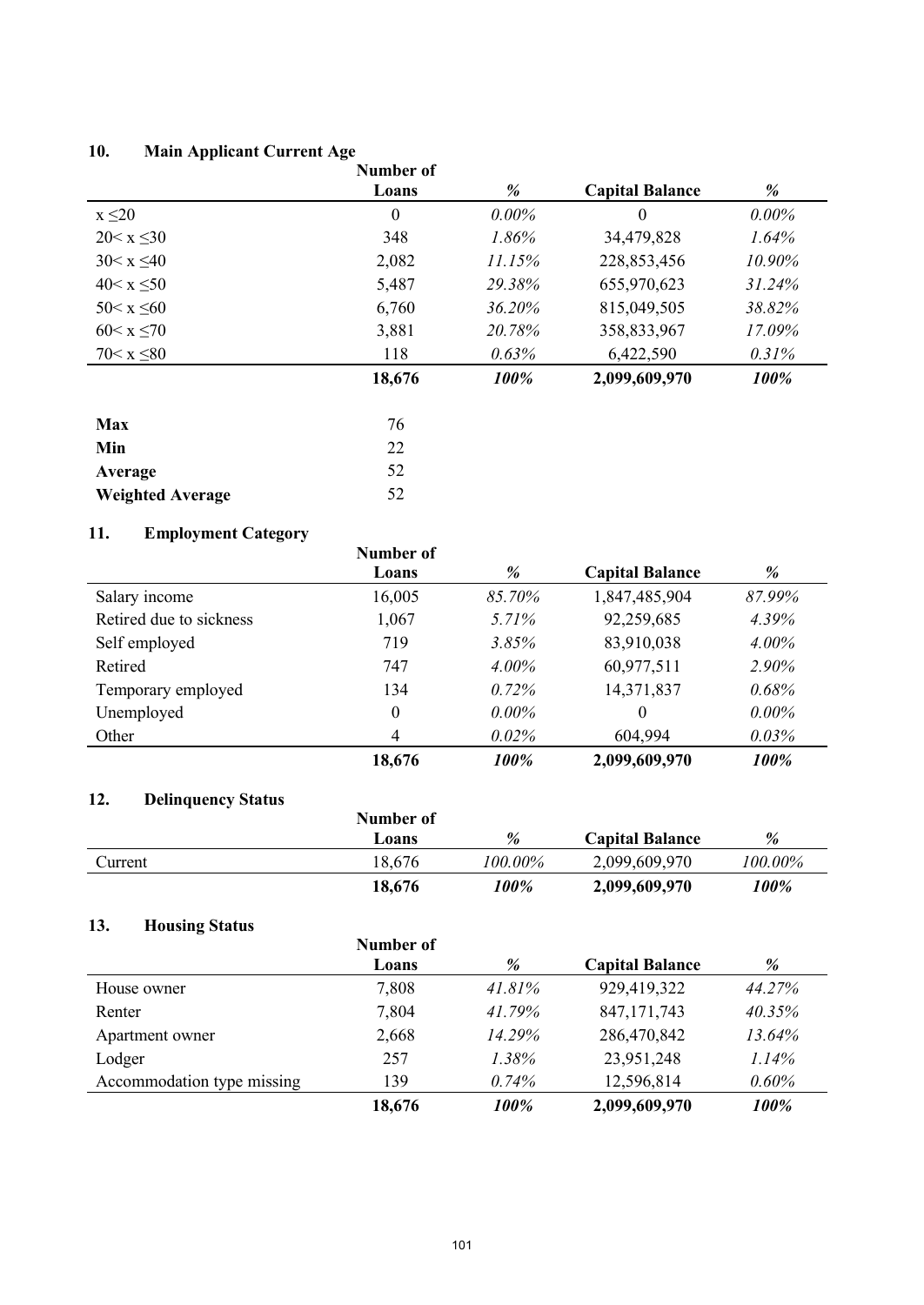## **14. Civil Status**

| 17.<br>UIVII DIAIUS  | Number of |        |                        |        |
|----------------------|-----------|--------|------------------------|--------|
|                      | Loans     | %      | <b>Capital Balance</b> | %      |
| Married              | 8,228     | 44.06% | 1,053,946,146          | 50.20% |
| Divorced             | 2,497     | 13.37% | 238,594,222            | 11.36% |
| Living together      | 2,670     | 14.30% | 309,669,803            | 14.75% |
| Widow                | 456       | 2.44%  | 42,697,766             | 2.03%  |
| Unmarried            | 4,688     | 25.10% | 441,625,821            | 21.03% |
| Civil status missing | 137       | 0.73%  | 13,076,211             | 0.62%  |
|                      | 18,676    | 100%   | 2,099,609,970          | 100%   |

## **15. Direct Debit**

| .<br>----------- | Number of |        | <b>Capital Balance</b> | %      |
|------------------|-----------|--------|------------------------|--------|
|                  | Loans     | %      |                        |        |
| Yes              | 13,807    | 73.93% | 1,616,978,985          | 77.01% |
| No               | 4,869     | 26.07% | 482,630,985            | 22.99% |
|                  | 18,676    | 100%   | 2,099,609,970          | 100%   |

## **16. Origination Channel**

| .<br>Origination Channel | Number of |        |                        |           |
|--------------------------|-----------|--------|------------------------|-----------|
|                          | Loans     | %      | <b>Capital Balance</b> | %         |
| Direct Mails             | 16,628    | 89.03% | 1,891,981,299          | $90.11\%$ |
| Non Direct Mail          | 2,048     | 10.97% | 207,628,670            | 9.89%     |
|                          | 18,676    | 100%   | 2,099,609,970          | 100%      |

## **17. Income Both Applicants**

|                       | Number of |        |                        |          |
|-----------------------|-----------|--------|------------------------|----------|
|                       | Loans     | %      | <b>Capital Balance</b> | %        |
| $x \leq 200k$         | 1,114     | 5.96%  | 58,290,062             | 2.78%    |
| $200k < x \leq 250k$  | 2,821     | 15.10% | 215,733,419            | 10.27%   |
| $250k \le x \le 300k$ | 3,606     | 19.31% | 345,915,731            | 16.48%   |
| $300k < x \leq 350k$  | 2,701     | 14.46% | 295,116,080            | 14.06%   |
| $350k < x \leq 400k$  | 1,927     | 10.32% | 221,088,617            | 10.53%   |
| $400k < x \leq 450k$  | 1,615     | 8.65%  | 214,304,446            | 10.21%   |
| $450k < x \le 500k$   | 1,385     | 7.42%  | 199,299,757            | 9.49%    |
| $500k < x \le 550k$   | 1,079     | 5.78%  | 162,284,646            | 7.73%    |
| $550k < x \leq 600k$  | 780       | 4.18%  | 124, 144, 257          | $5.91\%$ |
| x > 600k              | 1,648     | 8.82%  | 263,432,955            | 12.55%   |
|                       | 18,676    | 100%   | 2,099,609,970          | 100%     |
|                       |           |        |                        |          |

| <b>Max</b>              | 6,359,800 |
|-------------------------|-----------|
| Min                     | 102,100   |
| Average                 | 381,058   |
| <b>Weighted Average</b> | 423,651   |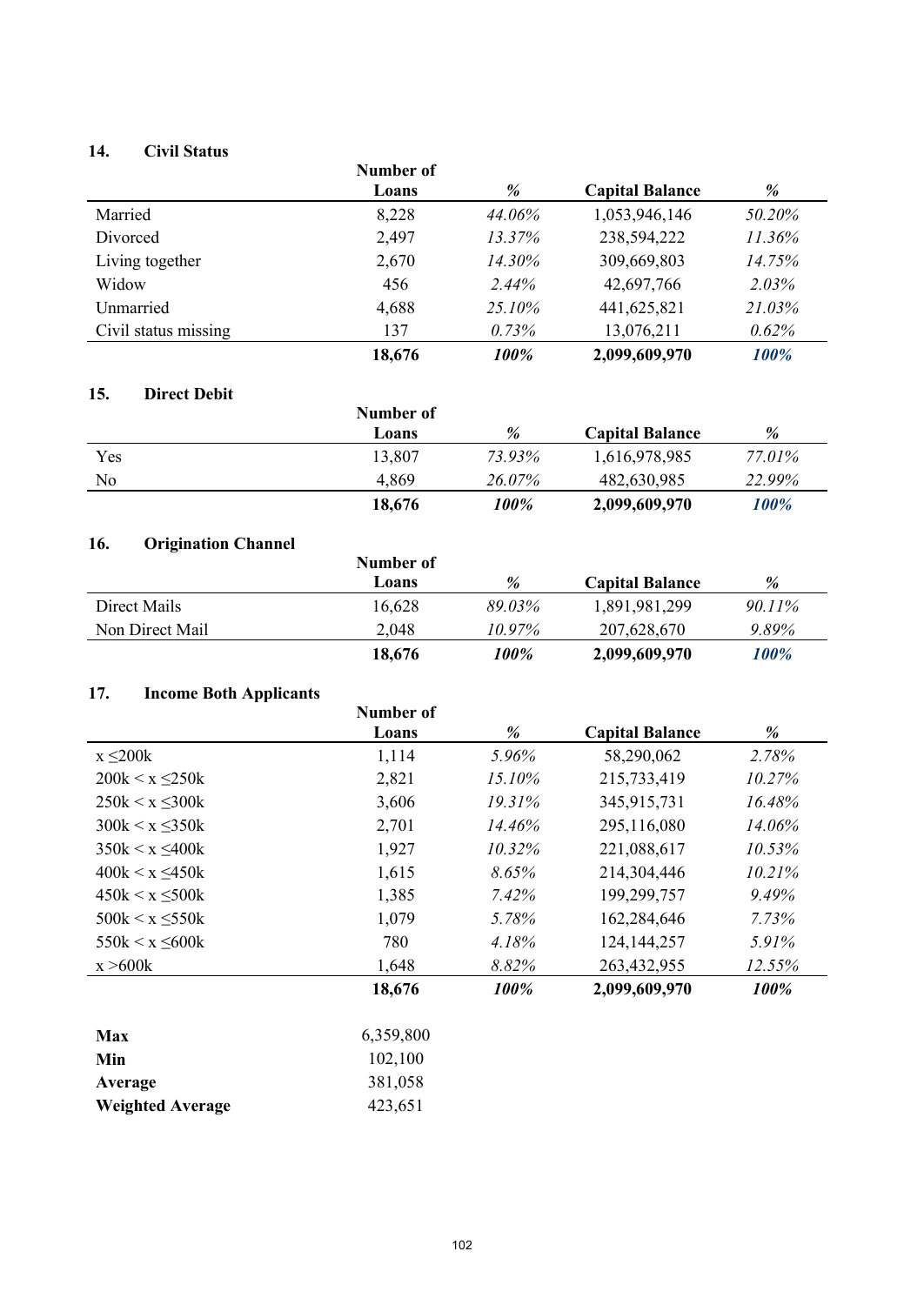## **18. Arrears Outstanding**

|                            | <b>Number of</b> |         |                        |          |
|----------------------------|------------------|---------|------------------------|----------|
|                            | Loans            | %       | <b>Capital Balance</b> | %        |
| $x = 0$                    | 18,676           | 100.00% | 2,099,609,970          | 100.00%  |
|                            | 18,676           | 100%    | 2,099,609,970          | 100%     |
| 19.<br><b>Municipality</b> |                  |         |                        |          |
|                            | Number of        |         |                        |          |
|                            | Loans            | %       | <b>Capital Balance</b> | %        |
| <b>GÖTEBORG</b>            | 690              | 3.69%   | 73,240,164             | 3.49%    |
| <b>STOCKHOLM</b>           | 482              | 2.58%   | 52,392,667             | 2.50%    |
| MALMÖ                      | 418              | 2.24%   | 48,726,419             | 2.32%    |
| VÄSTERÅS                   | 284              | 1.52%   | 33,009,016             | 1.57%    |
| ÖREBRO                     | 227              | 1.22%   | 27,341,972             | $1.30\%$ |
| <b>UPPSALA</b>             | 242              | 1.30%   | 27,074,487             | 1.29%    |
| <b>HELSINGBORG</b>         | 220              | 1.18%   | 24,465,812             | 1.17%    |
| NORRKÖPING                 | 211              | 1.13%   | 23,025,220             | 1.10%    |
| SÖDERTÄLJE                 | 193              | 1.03%   | 21,848,191             | 1.04%    |
| <b>LINKÖPING</b>           | 186              | 1.00%   | 19,603,044             | 0.93%    |
| Top 10                     | 3,153            | 16.88%  | 350,726,990            | 16.70%   |
| <b>Top 100</b>             | 10,014           | 53.62%  | 1,127,032,508          | 53.68%   |
| <b>Outside top 100</b>     | 8,662            | 46.38%  | 972,577,461            | 46.32%   |
|                            | 18,676           | 100%    | 2,099,609,970          | 100%     |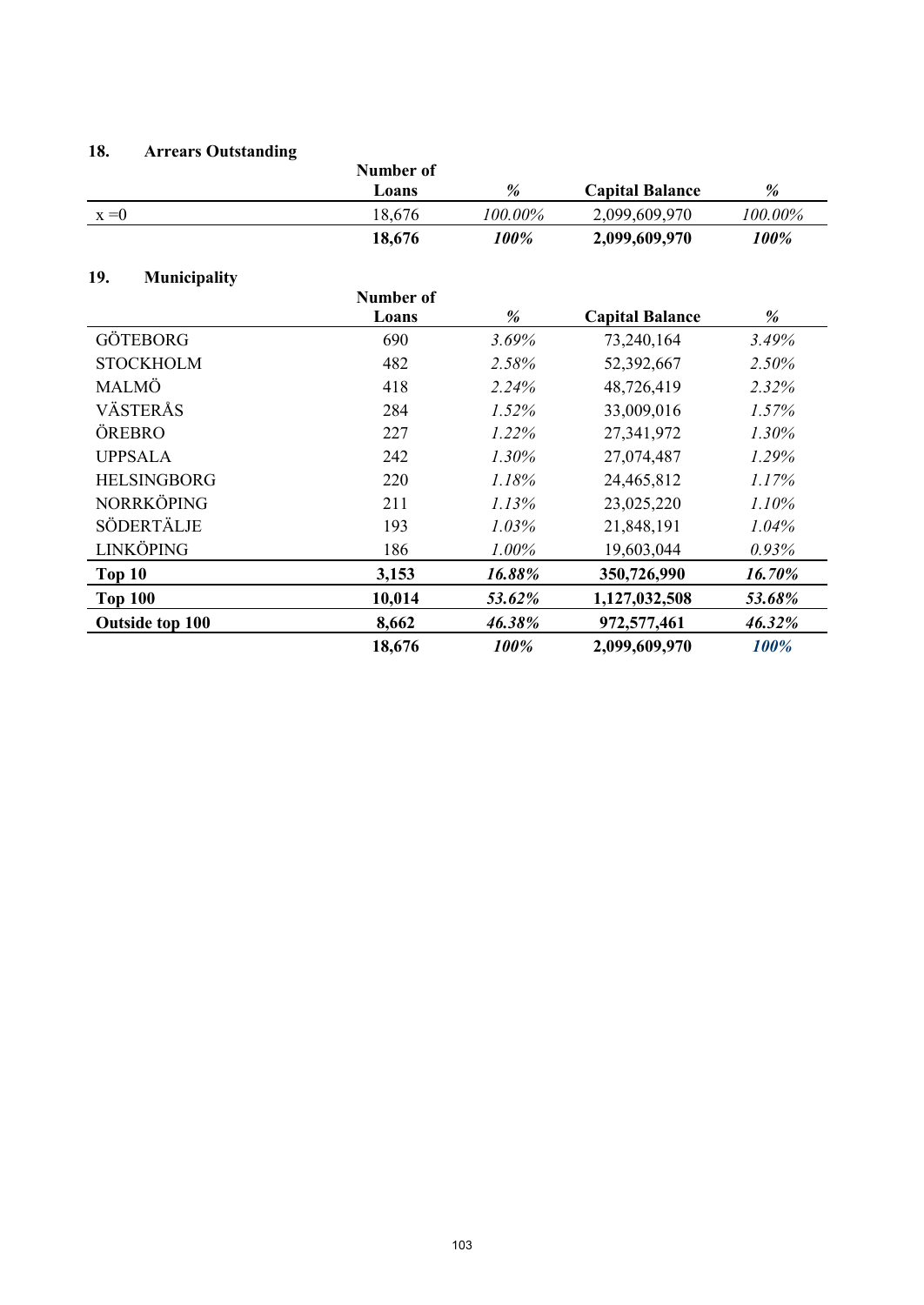## **THE UNSECURED CONSUMER CREDIT MARKET IN SWEDEN**

## **Market overview**

The Swedish unsecured consumer credit market size is SEK182 billion, and it has showed an average growth rate of approximately 9% over the past ten years (Source: *Statistics Sweden*). In respect of the market for unsecured loans, which is the area of Swedish consumer credit market in which Nordax operates, the market size is estimated at approximately SEK76 billion.

Swedish unsecured loan products generally offer a maximum amount of SEK300,000 for a maximum tenor of 10-12 years.

## **Lenders in Sweden**

The Swedish market for unsecured loans experienced increasing competition during the period between 2004-2007, with many new niche participants (i.e. credit companies whose business is primarily focused on the unsecured loan market) entering the market, coupled with an increased participation from the high street banks. As a result of the financial crisis in 2008, most participants reduced their market activity dramatically and over the following years many of niche participants have suffered from refinancing problems which has continued to hold back their market activity. The credit crisis also resulted in some of the market participants shifting focus and strategy; e.g. an international bank decided to divest all of its non-core business resulting in the divestment of its Swedish branch which was bought by Marginalen Bank; and the high street banks (SEB, Nordea, SHB, Swedbank) have shifted focus towards the niche market.

As of 2011, competition within the unsecured loan market has begun to increase, although not to the precrisis levels, as most of the market participants seem to have adjusted their business models to cope with the scarcer financing environment. In recent years brokers, such as Freedom Finance and Lendo, have been established in the market and now have a considerable market share in respect of new lending in the market space.

The high street banks are estimated to hold a market share of approximately 80% of the total unsecured credit market in Sweden, with the remaining 20% shared between the niche participants, including (but not limited to):

| <b>GE Money Bank</b> | ICA Banken      |
|----------------------|-----------------|
| Ikano Banken         | Marginalen Bank |
|                      |                 |
| <b>Resurs Bank</b>   | SevenDay        |
| Wasa Kredit          | Nordnet         |
|                      |                 |
| Forex Bank           |                 |

As of 30 September 2011, portfolios managed by Nordax Finans AB (publ) held a market share of approximately 1.3 per cent. of the total Swedish unsecured credit market and a 3.2 per cent. share of the estimated market for unsecured consumer loans.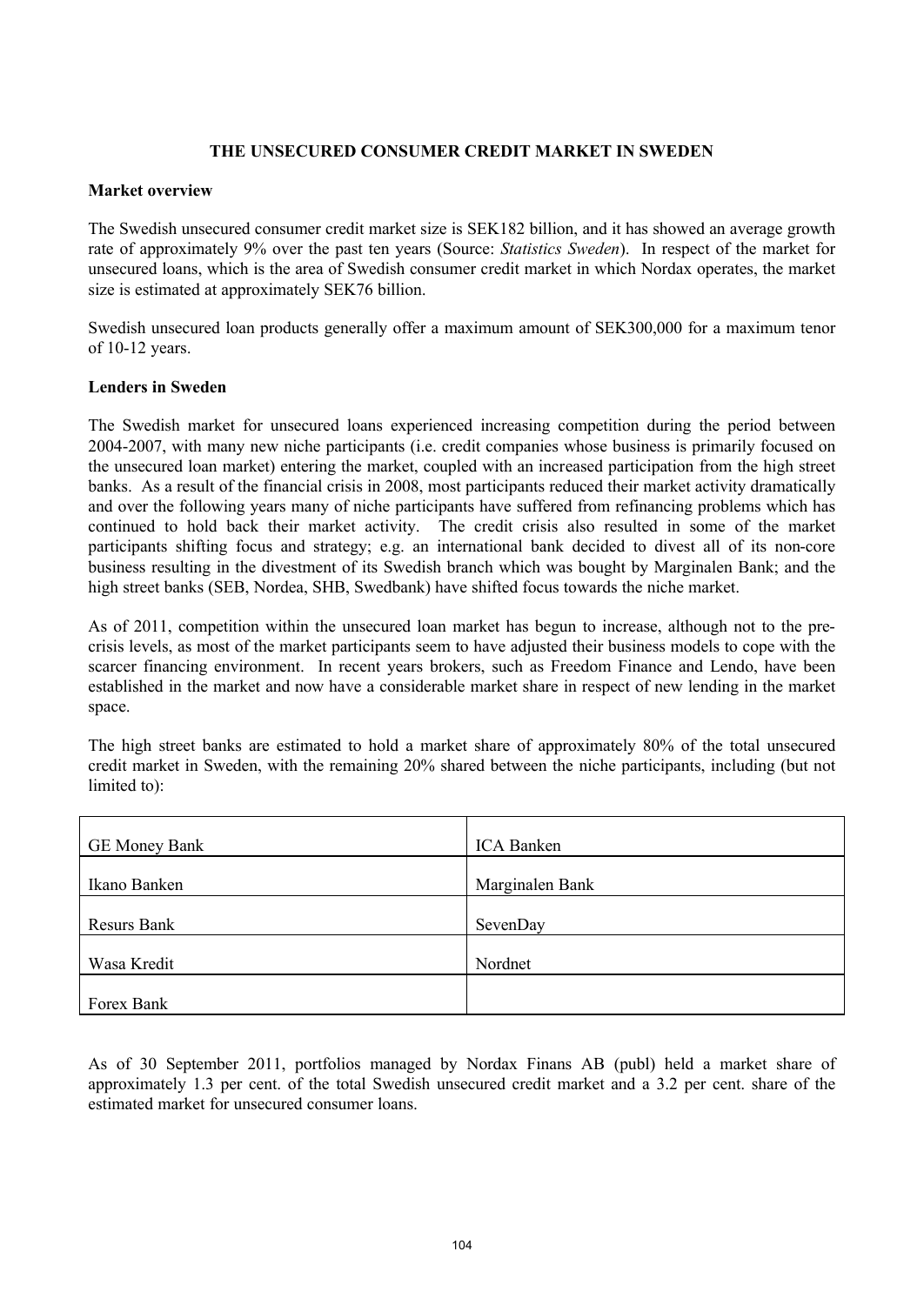### **SUMMARY OF TRANSACTION DOCUMENTS**

#### **Loan Transfer Agreement**

The Issuer will enter into a loan transfer agreement between the Issuer, the Seller and the Security Trustee on or about the Closing Date (the **Loan Transfer Agreement**) pursuant to which the Issuer will (and in respect of (c) only, may) acquire from the Seller:

- (a) the Promissory Notes comprised in the Initial Portfolio on the Closing Date;
- (b) Additional Promissory Notes during each Monthly Acquisition Period during the Revolving Period; and
- (c) from (and excluding) the Revolving Period End Date to (and including) the Step-Up Date, the Issuer may continue to acquire Further Additional Promissory Notes from the Seller PROVIDED THAT (i) the repurchase by the Seller and the purchase by the Issuer will occur on the same day and such purchase and repurchase relates to a Further Advance to a Customer, (ii) no Trigger Event has occurred, (iii) all Loan Criteria are satisfied in respect of the Promissory Note to be purchased by the Issuer, (iv) the Initial Purchase Price payable by the Issuer in respect of the Promissory Note to be purchased by the Issuer will be fully netted against the aggregate amount of (A) the amount payable by the Seller for the repurchase of the relevant Promissory Note from the Issuer and (B) the proceeds payable by the Seller to the Issuer from the advance of Further Loan(s) under the First Subordinated Loan Agreement and (v) the fraction (expressed as a percentage) of which the numerator is (A) the portion of the aggregate of the Principal Promissory Note Amount of each Transferred Promissory Note representing Further Advances which have been granted for the period since the end of the Calculation Period immediately preceding the Revolving Period End Date up to the date of the intended Further Advance and the denominator is (B) the Principal Promissory Note Amount of all the Transferred Promissory Notes in the Portfolio as at the end of the Calculation Period immediately preceding the Revolving Period End Date (the **Further Advance Ratio**) does not exceed 10%, (collectively the **FA Conditions**)**,** are satisfied),

each Promissory Note is sold to the Issuer together with the benefit of any insurance policy (if there is any such insurance policy in place).

**Principal Promissory Note Amount** means on any relevant date, the principal amount which is legally recoverable from a Customer under or pursuant to a Promissory Note.

## *Consideration*

The consideration payable in respect of Transferred Promissory Notes comprise of:

- (a) the Initial Purchase Price; and
- (b) the Deferred Consideration.

The Initial Purchase Price payable by the Issuer:

- (a) for the Initial Portfolio is an amount equal to the Principal Promissory Note Amount of the Promissory Notes in the Actual Provisional Portfolio as at the Second Pool Cut Date; and
- (b) for any Additional Promissory Notes or, as the case may be, any Further Additional Promissory Notes on each Transfer Date is an amount equal to the Principal Promissory Note Amount of such Promissory Notes to be sold by the Seller to the Issuer as at that Transfer Date.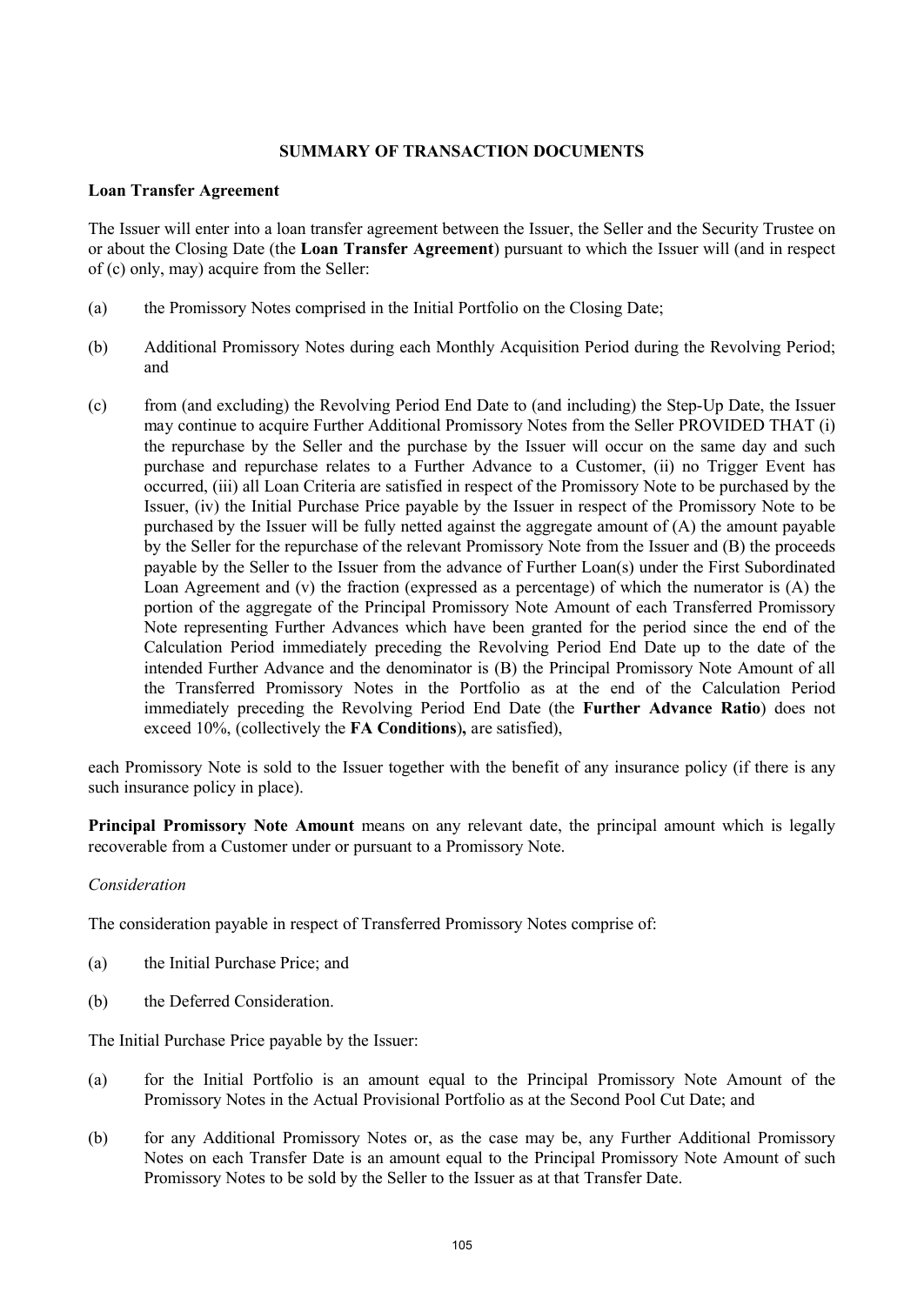The Initial Purchase Price in respect of:

- (a) the Initial Portfolio is payable on the Closing Date;
- (b) each Additional Promissory Note is payable on the Interest Payment Date immediately following the end of the Monthly Acquisition Period in which it was purchased, subject to and in accordance with the relevant Priority of Payments; and
- (c) each Further Additional Promissory Note is payable on the relevant Transfer Date.

On each Interest Payment Date (prior to the Note Trustee serving an Enforcement Notice to the Issuer), in accordance with the Pre-Enforcement Revenue Priority of Payments or Pre-Enforcement Principal Priority of Payments, as the case may be, (in each case only if and to the extent that the payments and provisions of a higher priority have been made in full) available Revenue Receipts or Principal Receipts, as the case may be, will be applied by the Cash Manager (on behalf of the Issuer) towards payment to the Seller of Deferred Consideration for the purchase of the Transferred Promissory Notes (less the sum of SEK10,000 per calendar year, as applicable).

## *Transfer of Legal Title*

The Business Day specified in a Transfer Notice as the date on which a transfer of Promissory Notes (after the Closing Date) shall be completed and title to the Promissory Notes shall pass to the Issuer is referred to as a **Transfer Date**.

Title to any Promissory Note assigned and transferred by the Issuer to the Seller following a breach of warranty or other repurchase obligation under the Loan Transfer Agreement (including for the purpose of making a further advance to a Customer (each, a **Further Advance**), the repurchase of any Promissory Note that has been Written-off or the repurchase of any Excluded Promissory Note) shall pass on the date of such repurchase (each a **Repurchase Date**).

**Transfer Notice** means a notice delivered by the Seller to the Issuer pursuant to clause 2.4.1 (Procedure for assignment and transfers to the Issuer) of the Loan Transfer Agreement in the form set out in schedule 1 (Form of Transfer Notice) to the Loan Transfer Agreement.

## *Further Advances*

If the Issuer (or the Servicer on behalf of the Issuer) receives a request for a Further Advance from a Customer under a Transferred Promissory Note, the Issuer (or the Servicer on behalf of the Issuer) shall immediately notify the Seller accordingly. In the event that the Seller elects (at its sole discretion) to fund such Further Advance, the Seller shall repurchase the relevant Transferred Promissory Note from the Issuer and thereafter sell the new Promissory Note back to the Issuer after such Further Advance has been made and the corresponding loan to the Customer increased. The Issuer is not obliged to fund any Further Advance requested by the Customer. If the Issuer is not notified of the Seller's intention to repurchase the relevant Transferred Promissory Note within 14 days of the request from the Customer for a Further Advance, the Issuer (or the Servicer on behalf of the Issuer) shall be entitled to notify the Customer that its request for a Further Advance is declined.

It is further agreed between the Issuer and the Seller that the Seller will not be entitled to grant a Further Advance to a Customer or accept a request for a Further Advance from a Customer (in each case in respect of a Transferred Promissory Note) where:

(a) such Customer has previously been granted a Further Advance on five (5) separate occasions since the origination of the Promissory Note by the Seller and the relevant Transferred Promissory Note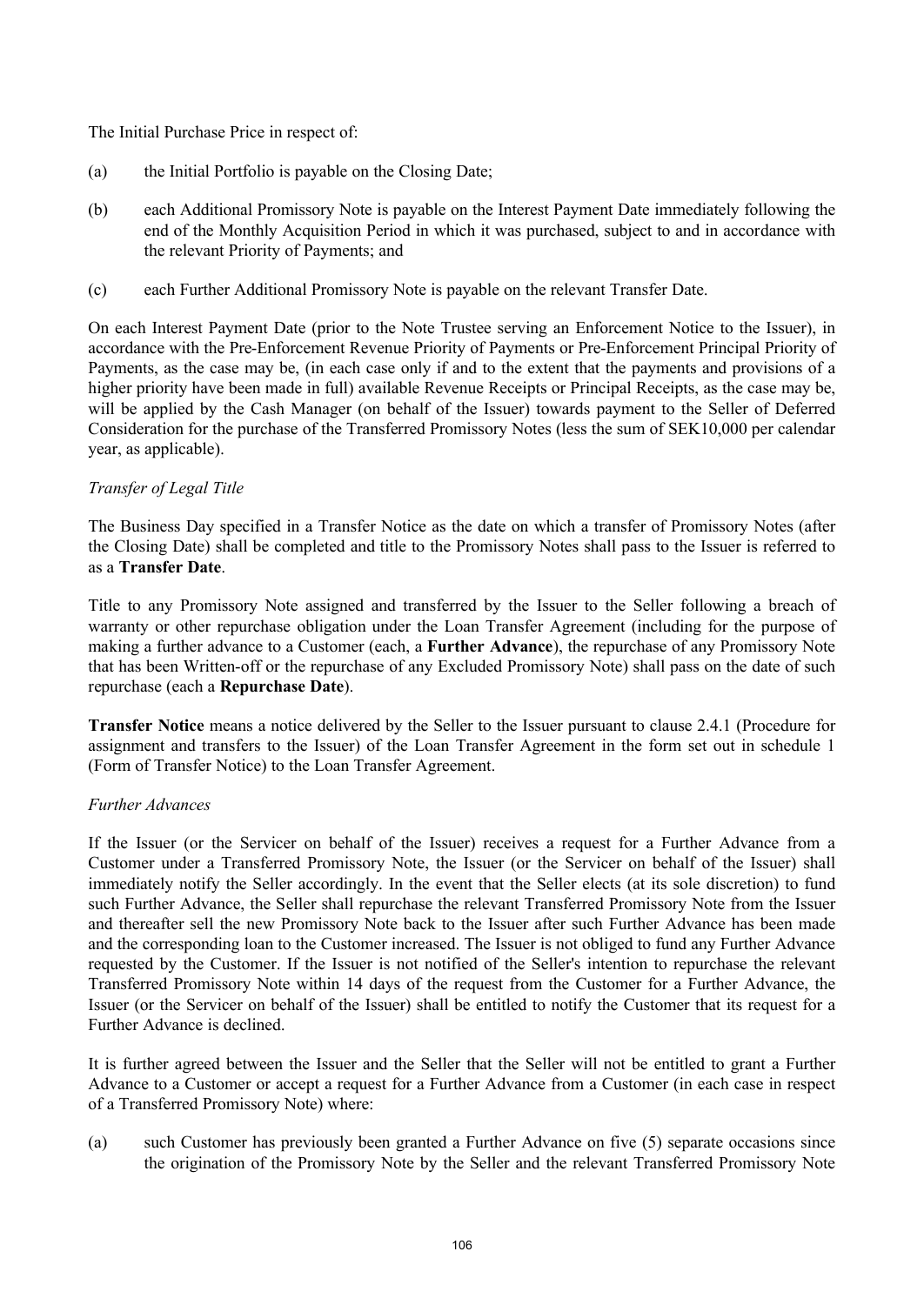has been allocated a risk class of "risk class A (741-high)", "risk class B (691-740)" or "risk class C (641-690)" pursuant to the Originator's Risk Model; or

(b) the relevant Transferred Promissory Note has been allocated a risk class of "risk class D (591-640)" or "risk class E (low-590)" pursuant to the Originator's Risk Model.

Any Transferred Promissory Note repurchased by the Seller for the purpose of funding a Further Advance will (a) on the same day or subsequently be acquired by the Issuer as an Additional Promissory Note during the Revolving Period or (b) on the same day be acquired by the Issuer as a Further Additional Promissory Note after the Revolving Period End Date (subject always to all FA Conditions being satisfied).

The repurchase price (the **Repurchase Price**) payable in respect of any repurchase of a Transferred Promissory Note by the Seller shall be an amount equal to the aggregate Principal Promissory Note Amount of the relevant Transferred Promissory Note together with all accrued and unpaid interest and all other amounts outstanding thereunder as at the Repurchase Date except in respect of Promissory Notes which are Written-off for which the repurchase price shall be an amount equal to their net book value according to IFRS.

Where any such repurchase of a Transferred Promissory Note by the Seller and assignment and reassignment back to the Issuer of a new Promissory Note is to occur on the same day, the parties hereto have agreed to (a) (for repurchases and purchases during the Revolving Period) net-off the Repurchase Price payable by the Seller against the Initial Purchase Price payable by the Issuer, and the difference only to be payable by the Issuer on the immediately following Interest Payment Date in accordance with the relevant Priority of Payments and (b) (for repurchases and purchases from (and excluding) the Revolving Period End Date to (and including) the Step-Up Date) net-off the Repurchase Price payable by the Seller against the Initial Purchase Price payable by the Issuer (in full) with the difference only paid via an advance of a Further Loan to the Issuer from the First Subordinated Loan Provider under the First Subordinated Loan Agreement.

The terms of the relevant Repurchase Notice and Transfer Notice, during the Revolving Period, shall state whether such netting off is to occur and, after the Revolving Period End Date, must state that such netting off has occurred.

## *Representations and Warranties - General*

Neither the Issuer nor the Security Trustee has made (or will make) any of the enquiries, searches or investigations in relation to the purchase of the Promissory Notes. In addition, neither the Issuer nor the Security Trustee has made (or will make) any enquiry, search or investigation at any time in relation to compliance by any party with respect to the provisions of the Loan Transfer Agreements or in relation to any applicable laws or the execution, legality, validity, perfection, adequacy or enforceability of the Promissory Notes.

In relation to all of the foregoing matters concerning the Promissory Notes and the circumstances in which the Promissory Notes were made to the Customers prior to the transfer of the Promissory Notes to the Issuer, both the Issuer and the Security Trustee will rely entirely on the representations and warranties to be given by the Seller to the Issuer and the Security Trustee which are set out in the Loan Transfer Agreement.

#### *Seller Representations and Warranties*

The representations and warranties described below (together, the **Loan Criteria**) given or to be given by the Seller under the Loan Transfer Agreement in respect of each Transferred Promissory Note as at the Closing Date or, as applicable, the relevant Transfer Date, will include: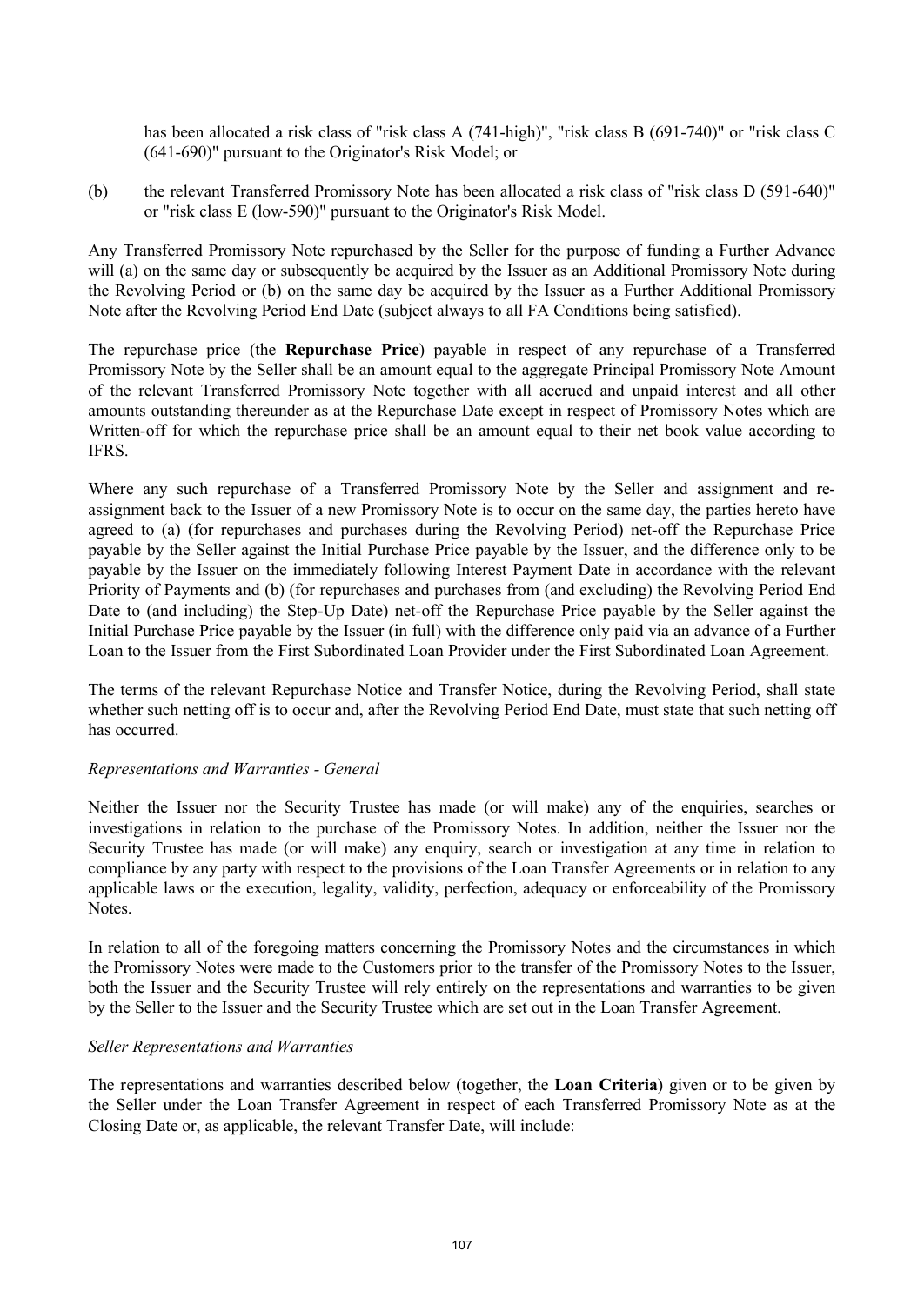- (a) **Ordinary Course of Business**: the Promissory Note is an asset of the Seller and has been originated and administered by the Seller in accordance with the Credit Policy and the Collection and Provisioning Policy;
- (b) **Customer**: at the time of origination of the Promissory Note, the Customer was noted as resident in Sweden in the Credit Bureau's register (or any other equivalent register) and each Customer is a natural person and not presently an employee of the Seller or a member of the Seller's group of companies;
- (c) **Deceased Customer**: to the best knowledge of the Seller, no Customer is deceased;
- (d) **Valid and Binding**: the Promissory Note has been duly executed by the Customer and constitutes a legal, valid and binding obligation of the relevant Customer (subject to bankruptcy, reorganisation, insolvency and other laws affecting the rights of creditors generally);
- (e) **Currency**: the Promissory Note is denominated and payable in Swedish Kronor;
- (f) **Maximum Maturity**: the Promissory Note has a maximum legal maturity of 12 years and 1 month;
- (g) **Minimum Term**: the Promissory Note has a minimum remaining legal maturity of 1 month;
- (h) **Monthly Payment**: the terms of the contract under which the Promissory Note arises requires the Customer to make monthly payments on the Promissory Note (although a Customer may request a Payment Holiday);
- (i) **Interest Rate**: the Promissory Note has a variable rate of interest set in accordance with the Credit Policy and the Collection and Provisioning Policy;
- (j) **Write-off**: the Promissory Note is not Written-off;
- (k) **Delinquent Promissory Note**: the Promissory Note is not Delinquent;
- (l) **Prepayment**: no notice of prepayment has been given on the Promissory Note by the Customer to the Seller;
- (m) **Solvency of the Customer**: to the best of the Seller's knowledge, the Customer in respect of the Promissory Note is not bankrupt, subject to a suspension of payments or otherwise insolvent or subject to any analogous procedure;
- (n) **Encumbrance**: the Promissory Note is not subject to any encumbrance;
- (o) **Assignability to the Issuer**: the Promissory Note can be freely and validly transferred by way of assignment and transfer to the Issuer without any requirement to obtain consent from the Customer and without otherwise breaching the Promissory Note;
- (p) **Set-off**: there are no circumstances which would give rise to any right of set off, withholding, suspensions, counterclaim, defence or deduction (including any objection under Section 15 of the Swedish Promissory Notes Act (Sw. *lag (1936:81) om skuldebrev*) on the part of the Customer in respect of any amount owing by such Customer under the Promissory Note (including the amount as reflected by the Initial Purchase Price of the Promissory Note);
- (q) **Contracts**: the Promissory Note is substantially in the form set out in the relevant schedules to the Loan Transfer Agreement;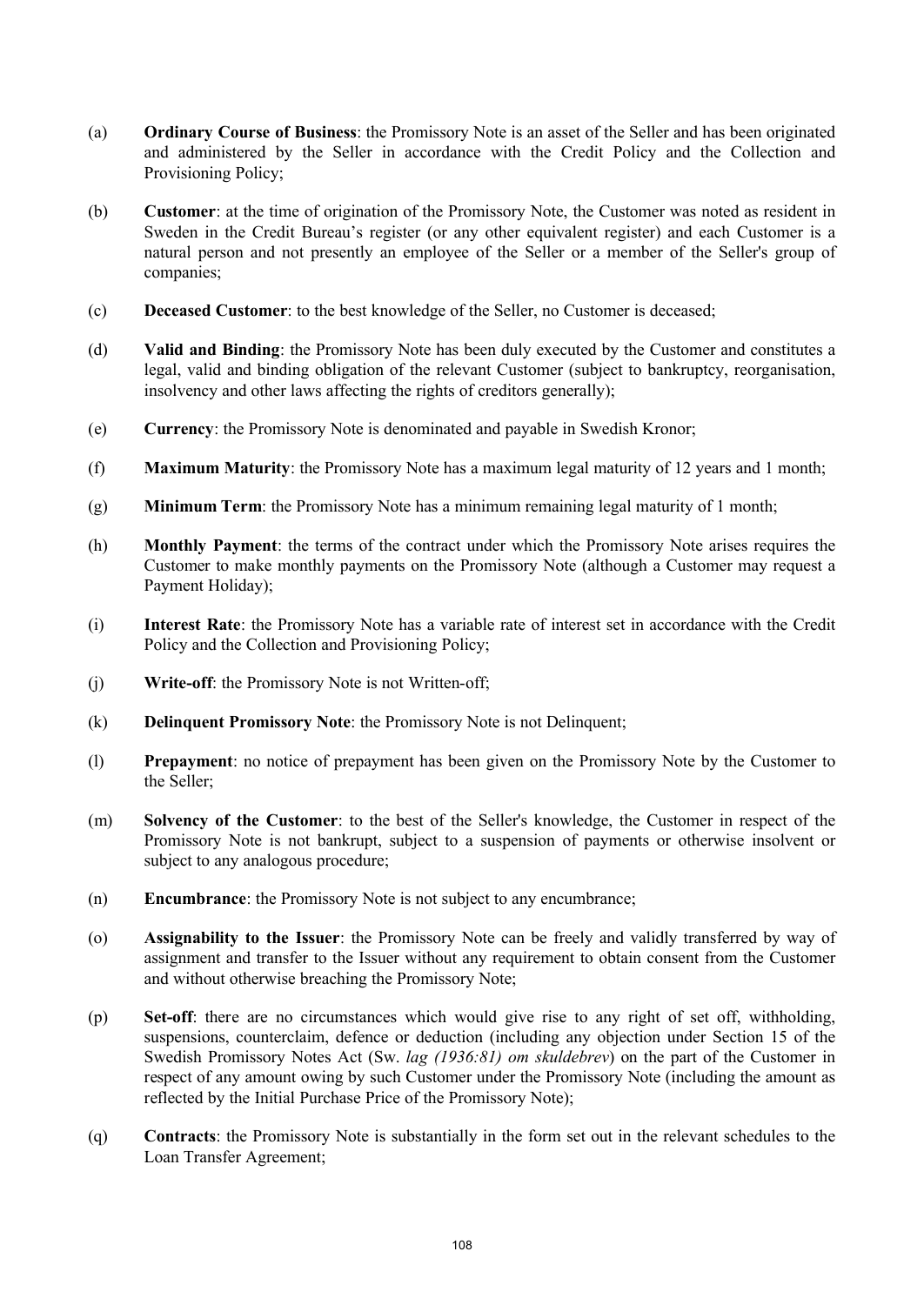- (r) **Books and records**: the Seller has kept full and proper accounts, books and records showing all material transactions, payments, receipts and proceedings relating to the Promissory Note;
- (s) **Loan Value**: the maximum principal amount outstanding (including any capitalised interest) of the Promissory Note is SEK310,000;
- (t) **Direct Mail**: the Promissory Note will not cause the percentage of Promissory Notes in the Portfolio (by balance) originated via direct mail programmes to be less than 90%;
- (u) **Governing Law**: the Promissory Note is governed by the laws of Sweden;
- (v) **Compliance with Laws**: the terms of the Promissory Note complies with all applicable laws, including in relation to the Consumer Credit Act (Sw. *Konsumentkreditlage (2010:1846)*) and other similar regulations under Swedish law including the rules and regulations of the Swedish Financial Supervisory Authority (Sw. *Finansinspektionen*);
- (w) **Deposits**: the Seller has not taken any deposits from each relevant Customer;
- (x) **High value loans**: the Promissory Note will not cause the percentage of Promissory Notes in the Portfolio (by balance) with a principal amount outstanding (including any capitalised interest) in excess of SEK275,000 to be greater than 22%;
- (y) **Margin**: the Promissory Note will not cause the percentage of Promissory Notes in the Portfolio (by balance) with a margin (net of the Issuer's cost of funding and calculated based on the interest rate most recently notified in writing to the Customer (whether or not such rate has become effective)) exceeding 13% to be greater than 10%;
- (z) **Direct debit**: the Promissory Note will not cause the percentage of Promissory Notes in the Portfolio (by balance) where the relevant Customer pays by direct debit to be less than 60% (unless payments by direct debit become prohibited by a change in Swedish law);
- (aa) **Debt to income 1**: the Promissory Note will not cause the percentage of Promissory Notes in the Portfolio (by balance) where the debt to income ratio of the Customer exceeds 3.5:1 to be greater than 10%;
- (bb) **Debt to income 2**: the debt to income ratio of the Customer does not exceed 5:1 where the principal amount outstanding (including capitalised interest) of the Promissory Note exceeds SEK120,000;
- (cc) **Minimum Age**: at the time of origination of the Promissory Note, the Customer is at least 20 years old;
- (dd) **Unemployment**: at the time of origination, to the best knowledge of the Seller at least one Customer under the Promissory Note is employed;
- (ee) **Risk class D (591-640)**: the Promissory Note will not cause the percentage of Promissory Notes in the Portfolio (by balance) with a risk class of "risk class D (591-640)" pursuant to the Originator's Risk Model to be greater than 9%;
- (ff) **Risk class E (low-590)**: the Promissory Note will not cause the percentage of Promissory Notes in the Portfolio (by balance) with a risk class of "risk class E (low-590)" pursuant to the Originator's Risk Model to be greater than 1%; and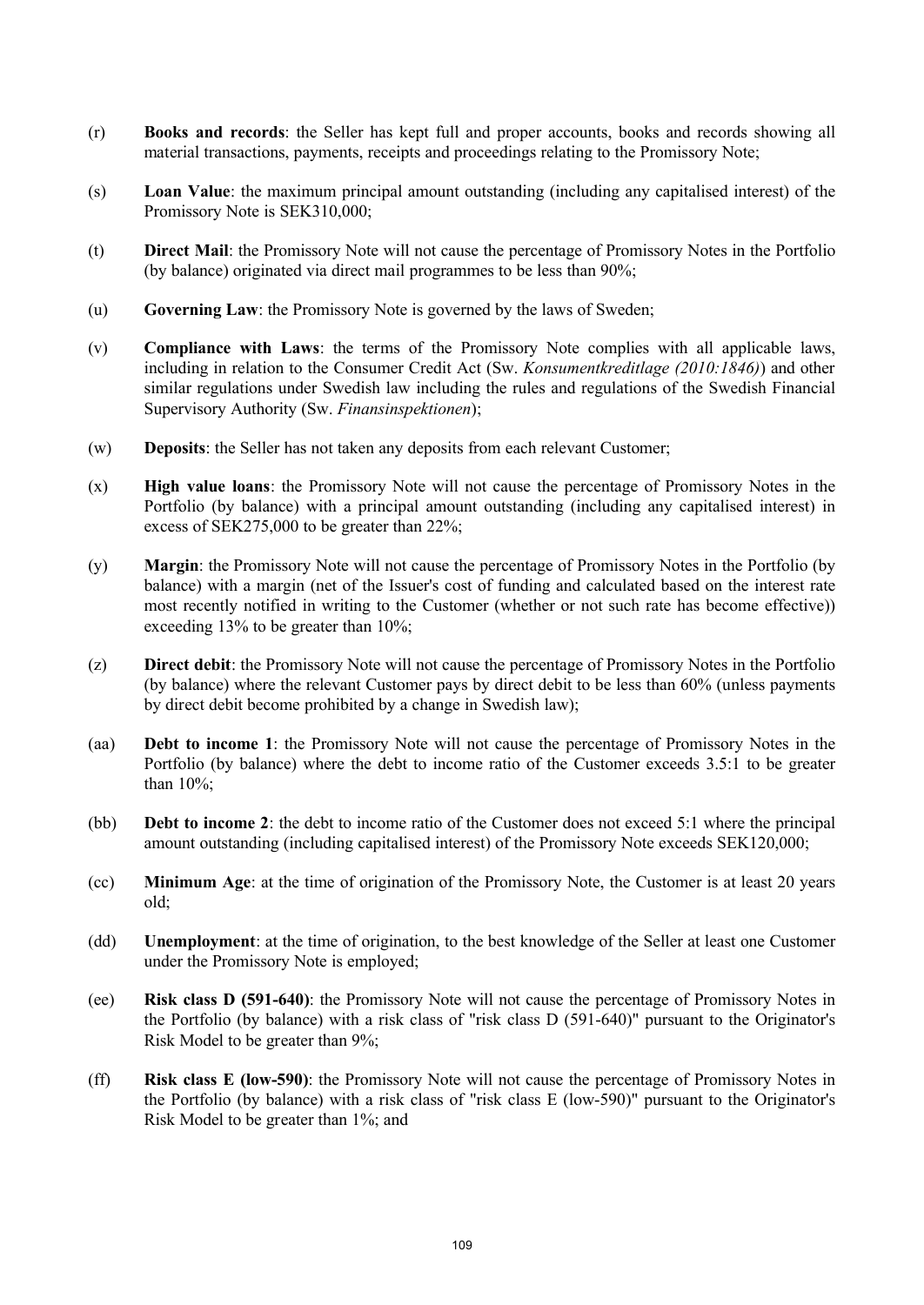## (gg) **Score Missing**:

- (i) in respect of the Promissory Notes in the Initial Portfolio only, the Promissory Note will not cause the cumulative amount of such Promissory Notes (by balance) allocated with a risk class of "score missing" pursuant to the Originator's Risk Model to be greater than SEK51,698,833; and
- (ii) in respect of any Additional Promissory Note or Further Additional Promissory Note, the Promissory Note has not been allocated with a risk class of "score missing" pursuant to the Originator's Risk Model.

**Risk Model** means the matrix as set out in schedule 12 to the Loan Transfer Agreement.

In respect of the Loan Criteria on Deposits, the Seller will continue to repeat such representation and warranty on each Interest Payment Date in respect of each Transferred Promissory Note.

If, in respect of any Transferred Promissory Note, and at any time, the Customer has made a deposit with the Seller in the period between any two consecutive Interest Payment Dates, the Seller is required to repurchase the affected Transferred Promissory Notes pursuant to the Loan Transfer Agreement.

**Credit Policy** means the underwriting and lending policy of the Originator, as set out in the Servicing Agreement. The Originator may change the Credit Policy, provided that such changes would be acceptable to a prudent lender of unsecured loans to borrowers in Sweden. Changes to the Credit Policy will be notified by the Servicer to each Rating Agency.

**Collection and Provisioning Policy** means the collection and provisioning policy applied by the Originator from time to time for Swedish promissory notes which are beneficially owned by the Originator. The Originator may change the Collection and Provisioning Policy, provided that such changes would be acceptable to a prudent lender of unsecured loans to borrowers in Sweden. Changes to the Collection and Provisioning Policy will be notified by the Servicer to each Rating Agency.

Pursuant to the Loan Transfer Agreement, the Seller, during the Revolving Period:

- (a) may repurchase from the Issuer from time to time any Excluded Promissory Note; and
- (b) will repurchase from the Issuer, no later than on the Calculation Date immediately following the relevant Testing Date, each Excluded Promissory Note in the Portfolio (as represented by the Excluded Promissory Note Percentage determined by the Servicer) if the Servicer had, on such Testing Date, determined that the Excluded Promissory Note Percentage has exceeded 2.500% (the **Excluded Promissory Note Repurchase Obligation**).

**Excluded Promissory Note** means any Transferred Promissory Note which satisfies at least one of the following criteria (as at the initial origination of that Promissory Note):

- (a) the Customer was over 60 years old and the Promissory Note had a legal maturity greater than 120 months;
- (b) the Customer was temporarily employed and the Promissory Note had no co-applicant; or
- (c) the monthly payment by the Customer on the Promissory Note:
	- (i) allocated a risk class of "risk class A (741-high)" or "risk class B (691-740)" pursuant to the Originator's Risk Model exceeded 20% of that Customer's gross monthly income and the Promissory Note had a remaining term greater than 60 months; or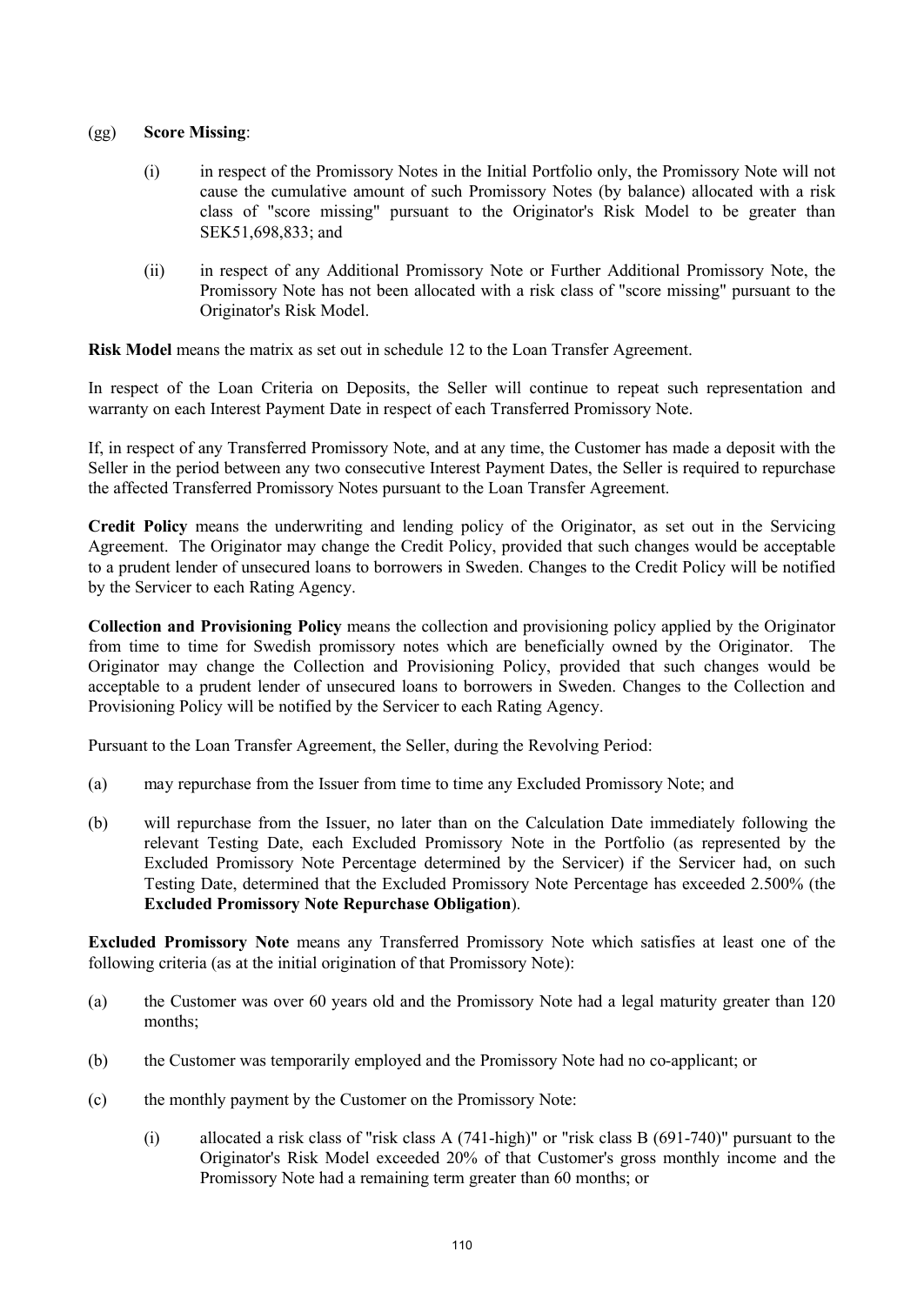(ii) allocated a risk class of "risk class C (641-690)", "risk class D (591-640)" or "risk class E (low-590)" pursuant to the Originator's Risk Model exceeded 15% of that Customer's gross monthly income and the Promissory Note had a remaining term greater than 60 months.

## *Remedy for breach of Representation and Warranty*

If there is a breach of any Loan Criteria, the Seller will, if the breach cannot be remedied or (if capable of remedy) has not been remedied within a period of 25 days from the date on which the Seller first discovered the relevant breach, be required to repurchase the relevant Transferred Promissory Note from the Issuer for a consideration equal to the aggregate Principal Promissory Note Amount of the relevant Transferred Promissory Note together with all accrued and unpaid interest and all other amounts outstanding thereunder as at the Repurchase Date.

## *Trigger Events*

If a Trigger Event has occurred, the Issuer shall cease acquiring Additional Promissory Notes from the Seller pursuant to the Loan Transfer Agreement.

Provided that no Trigger Event has occurred and subject always to the satisfaction of all other FA Conditions, the Issuer can acquire Further Additional Promissory Notes from the Seller during the period from (and excluding) the Revolving Period End Date to (and including) the Step-Up Date.

## *Governing law*

The Loan Transfer Agreement will be governed by Swedish law.

## **Servicing Agreement**

### *General*

The Servicing Agreement will be entered into between the Issuer, the Servicer and the Security Trustee on or around the Closing Date (the **Servicing Agreement**).

*Servicing of the Transferred Promissory Notes*

Under the Servicing Agreement, the Servicer agrees to, *inter alia*, the following:

- (a) service and administer all Transferred Promissory Notes in the Portfolio on behalf of the Issuer and the Security Trustee with the same level of care and diligence as would a reasonable prudent lender;
- (b) to the extent the Servicer has any influence over such actions, not permit any Transferred Promissory Notes to become subject to any Security Interest nor permit any disposal to be made in respect of the same otherwise than by operation of law or in accordance with the other Transaction Documents;
- (c) ensure that each Customer is instructed to pay all amounts due under each Transferred Promissory Note directly into the GIC Account;
- (d) pay, from the Transaction Account, on a timely basis, all amounts owing to any relevant Customer as a result of incorrect payments made in connection with each Transferred Promissory Note;
- (e) in the event that any amount in respect of the Transferred Promissory Notes is received (i) by it (including in its capacities as Originator and Seller, as applicable) in violation of subparagraph (c) above, hold such amount separately and for the account of the Issuer, and promptly pay such amount into the GIC Account, or (ii) by any other parties in violation of subparagraph (c) above, promptly procure such amount to be paid by such other party into the GIC Account;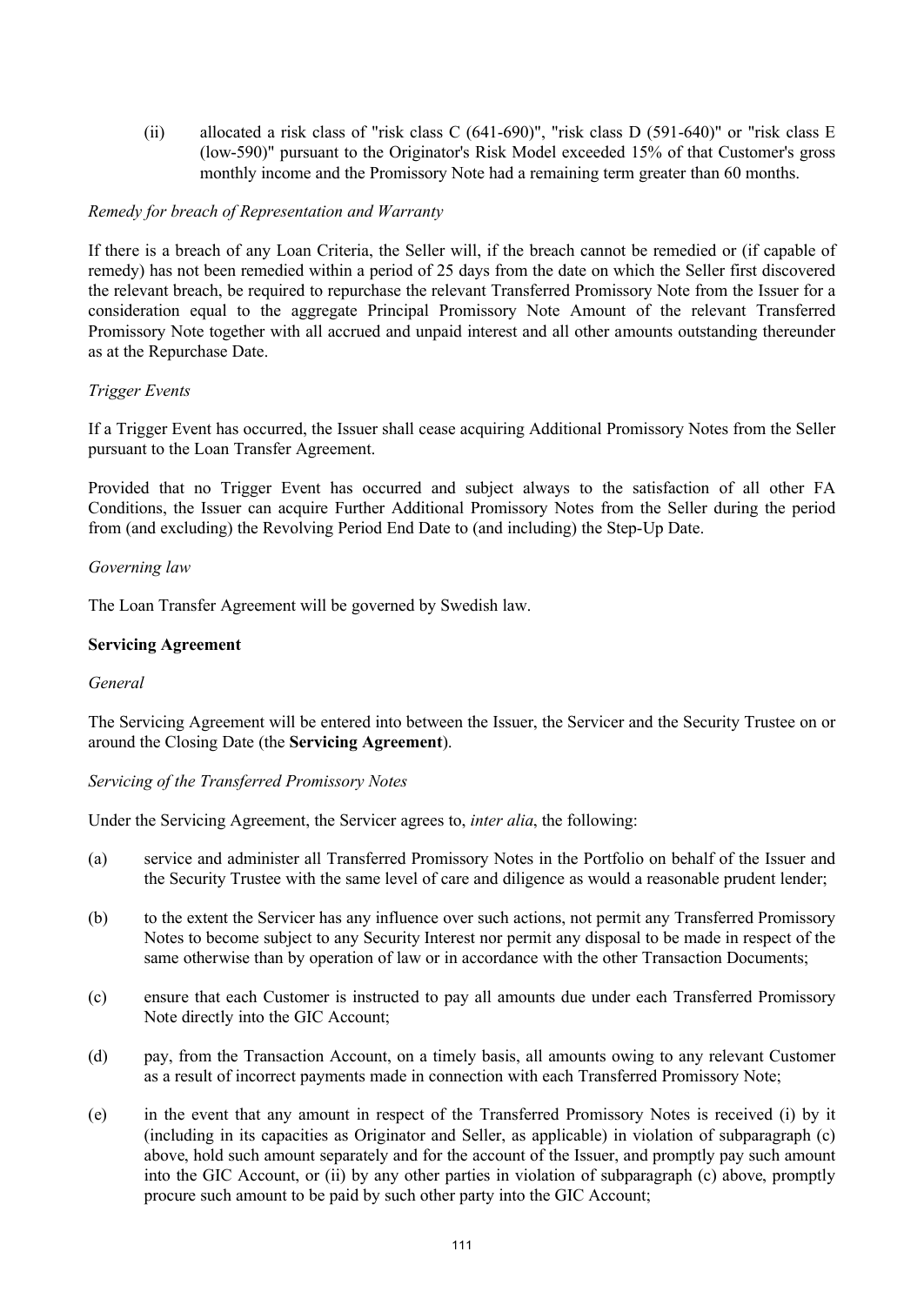- (f) comply with the obligations on its part set out in the Swedish Bank Account Agreement and the Cash Management Agreement including, without limitation, the specific provisions relating to the collection of monies and repayment of incorrect payments to Customers set out in such Transaction Documents;
- (g) keep full and proper ledgers, books, accounts and records in relation to the Transferred Promissory Notes and keep them up to date;
- (h) maintain management information systems which are adequate to generate reliable periodical and statistical portfolio information for the purposes of the Issuer's reporting obligations;
- (i) ensure that the electronic systems used by it in relation to the Transferred Promissory Notes are maintained in working order and that the Issuer complies with the Swedish Personal Data Act (Sw. *Personuppgiftslagen (1998:204)*);
- (j) prepare and submit on behalf of the Issuer all necessary applications and requests for any approval, authorisation, consent or licence required by law or regulation in any applicable jurisdiction in connection with the business of the Issuer;
- (k) prepare or procure the preparation of and file all reports, annual returns, financial statements, statutory forms and other returns which the Issuer is required by Swedish law to prepare and file;
- (l) procure (so far as the Servicer, using its reasonable endeavours, is able so to do) compliance by the Issuer with all applicable requirements and with the terms of the Transaction Documents;
- (m) ensure that each Transferred Promissory Note is delivered without delay and on a daily basis to and kept by the Storage Company;
- (n) agree to conversions (including, without limitation, as to interest rates, loan periods, compositions, payment holidays and amortisation) for a Transferred Promissory Note provided that certain conditions are satisfied and in accordance with the terms of the Transaction Documents;
- (o) when recovering payments and enforcing claims relating to Transferred Promissory Notes, at all times follow the procedures set out in the Collection and Provisioning Policy;
- (p) provide to the Issuer, the Security Trustee and the Cash Manager a monthly report in substantially the same form as set out in appendix 6 to the Servicing Agreement (the **Servicing Report**) on each Servicing Report Performance Date following the provision of the first Servicing Report in February 2012 on certain matters relating to the Transferred Promissory Notes for the Calculation Period. The Servicing Report will set out information on, among other things, (a) the collections on the Transferred Promissory Notes (including the Insurance Premiums (if any) and the Insurance Proceeds (if any) received by the Issuer in respect of the Transferred Promissory Notes) (b) the Excluded Promissory Note Information, (c) the performance of the Portfolio and delinquency information for delinquency periods of up to one month, one month to two months, two months to three months, three months to four months, four months to five months, five months to six months and more than six months, and (d) the amount and number of all loans repurchased in such period, together with all information that the Cash Manager requires and which is available to the Servicer in order to make the necessary calculations and determinations in respect of the amounts to be paid by the Issuer on the immediately succeeding Interest Payment Date in accordance with the terms of the relevant Priority of Payments. The Servicer also undertakes to provide the Rating Agencies with such other information available to it as they may reasonably request. Such information provided shall also include details on any repurchases of Transferred Promissory Notes by the Originator for each Calculation Period (including in respect of those repurchases due to breaches of certain warranties relating to such Transferred Promissory Notes) for inclusion in each Monthly Report; and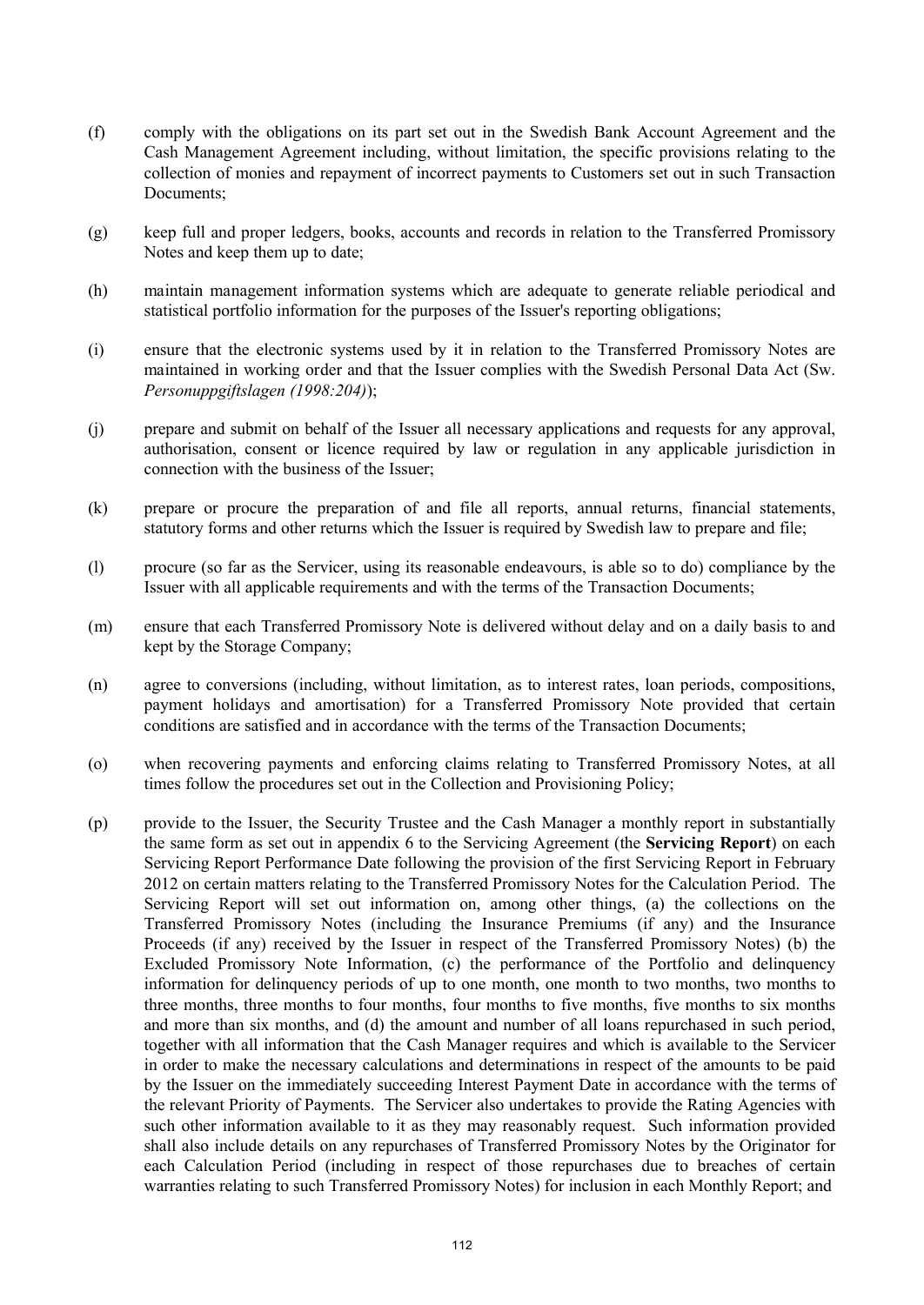(q) calculate and determine, on the Business Day falling immediately after each Cut-off Date during the Revolving Period (each a **Testing Date**) the percentage of Excluded Promissory Notes in the Portfolio (by balance) as at the Testing Date (the **Excluded Promissory Note Percentage**).

The Servicer will include all such information as calculated and determined on each Testing Date, in respect of the Excluded Promissory Note Percentage in the Servicing Report due on the immediately following Servicing Report Performance Date as well as confirmation of whether the Excluded Promissory Note Repurchase Obligation has been satisfied by the Seller by the immediately following Calculation Date in the event that the Excluded Promissory Note Percentage has exceeded 2.500% on a Testing Date (collectively, the **Excluded Promissory Note Information**) to the Cash Manager on or before the immediately following Calculation Date in order for such information to be incorporated in the Monthly Report to be prepared by the Cash Manager.

The Servicer will give notice to the Noteholders of the Most Senior Class, and the Noteholder Representative (if a Noteholder Representative is appointed):

- (a) no later than two (2) Business Days after a Testing Date if it has been determined on such Testing Date that the Excluded Promissory Note Percentage had exceeded 2.500%;
- (b) no later than one (1) Business Day after the Calculation Date immediately following such Testing Date if it has been determined that the Excluded Promissory Note Percentage had exceeded 2.500% and that the Excluded Promissory Note Repurchase Obligation is breached,

and liaise with the Noteholders of the Most Senior Class or, if appointed, the Noteholder Representative for its determination in respect of Trigger Event (k).

**Servicing Report Performance Date** means the third Business Day prior to the Calculation Date in each calendar month provided that if Nordax is acting as both the Servicer and the Cash Manager, each Servicing Report Performance Date applicable to Nordax as Servicer will be the Calculation Date in the same calendar month. In addition, where Nordax is acting as both the Servicer and the Cash Manager, the Servicing Report may be prepared and incorporated within the Monthly Report of the same calendar month.

For so long as the Servicing Report Performance Date is also the Calculation Date, delivery of the Monthly Report (which incorporates the Servicing Report) by the Cash Manager shall satisfy the obligation of the Servicer to deliver a Servicing Report to the Cash Manager and there shall be no Servicing Report Delivery Failure (as defined below) as a result of the Servicer not delivering a separate Servicing Report to the Cash Manager, the Issuer or the Security Trustee.

In the Servicing Agreement, the Servicer (only if the Servicer is not the Originator) will also undertake to adjust the interest rate applicable to each Transferred Promissory Note in accordance with (a) the general terms and conditions of that Transferred Promissory Note and (b) the Swedish Consumer Credit Act (Sw. *konsumentkreditlag (2010:1846)*).

### *Removal or resignation of the Servicer*

The appointment of the Servicer may be terminated by the Security Trustee or the Issuer (with the consent of the Security Trustee) upon written notice to the Servicer on the occurrence and continuance of certain events (each a **Servicer Termination Event**), including, but not limited to, if:

(a) the Servicer defaults in the payment on the due date of any payment due and payable by it under the Servicing Agreement and such default is not remedied within ten (10) Business Days after the earlier of the Servicer becoming aware of such default and receipt by the Servicer of written notice by the Issuer or the Security Trustee requiring the same to be remedied;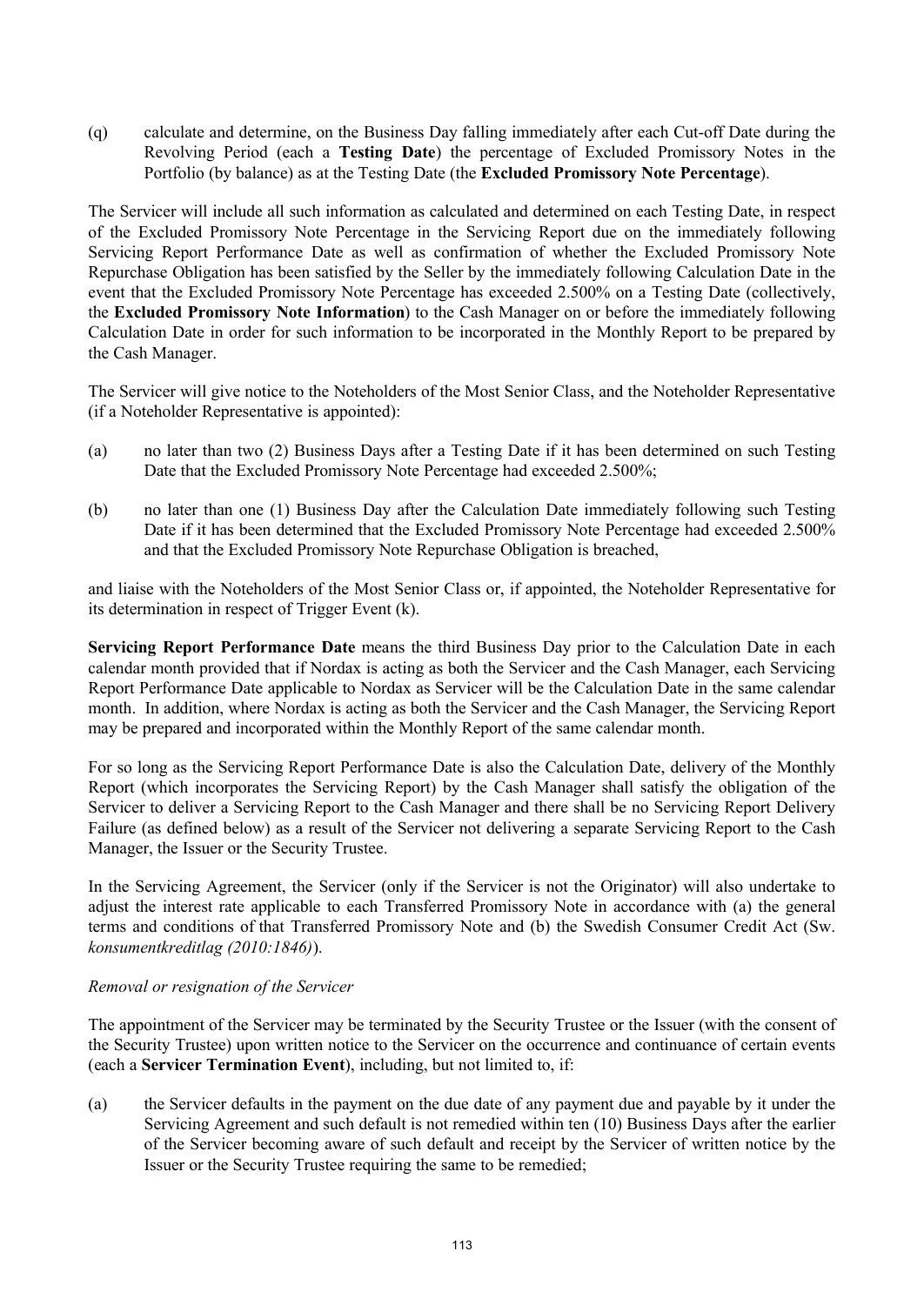- (b) the Servicer defaults (other than a failure to pay) in the performance or observance of any of its covenants and obligations under the Servicing Agreement, which in the sole opinion of the Security Trustee is a default that would be materially prejudicial to the interests of the Noteholders and (except when such default is incapable of remedy, no such continuation and/or notice as is hereinafter mentioned shall be required) such default is not remedied within fifteen (15) Business Days after the earlier of the Servicer becoming aware of such default and receipt by the Servicer of written notice by the Issuer or the Security Trustee requiring the same to be remedied;
- (c) any material representation or warranty made in the Servicing Agreement, or in any certificate, statement or document delivered or made by the Servicer pursuant hereto, is or proves to have been incorrect when made;
- (d) the Servicer is, or is deemed for the purposes of Swedish law to be, insolvent or admits in writing its inability to pay its debts as they fall due;
- (e) the Servicer suspends making payments on all or any class of its debts or announces its intention to do so, or a moratorium is declared in respect of any of its indebtedness;
- (f) the Servicer commences negotiations with any one or more of its creditors with a view to the general readjustment or rescheduling of its indebtedness, or makes a composition or an arrangement with its creditors or any similar proceeding, arrangement or assignment;
- (g) the Servicer takes any corporate action or any order is made or resolution passed for the suspension of payments, business reorganisation (Sw. *företagsrekonstruktion*), liquidation or bankruptcy of the Servicer or it is forced to enter into liquidation pursuant to the Swedish Companies Act (Sw. *Aktiebolagslagen (2005:551)*);
- (h) a liquidator, receiver, insolvency manager, reconstruction manager or similar officer is appointed in respect of the Servicer or in respect of all or substantially all of its assets;
- (i) the Servicer ceases or threatens to cease to carry on all or a substantial part (in the opinion of the Security Trustee) of its business;
- (j) it becomes unlawful under the laws of Sweden (including for the avoidance of doubt any treaties to which Sweden is a party) for the Servicer to perform any material part of the services to be rendered hereunder except in circumstances where no other person could perform such material part of the services lawfully; or
- (k) the Servicer repudiates this Agreement.

In addition, subject to the fulfilment of certain conditions including, without limitation, that a substitute servicer has been appointed, the Servicer may voluntarily resign by giving not less than twelve months' notice of resignation to the Issuer and the Security Trustee.

### *Fees*

The Issuer will pay to the Servicer for the provision of the administration services a monthly servicing fee equal to (inclusive of any amount in respect of VAT) 0.10 per cent of the aggregate Principal Promissory Note Amount of all Transferred Promissory Notes as at each Cut-off Date falling immediately preceding the relevant Interest Payment Date, divided by 12.

### *Governing law*

The Servicing Agreement will be governed by Swedish law.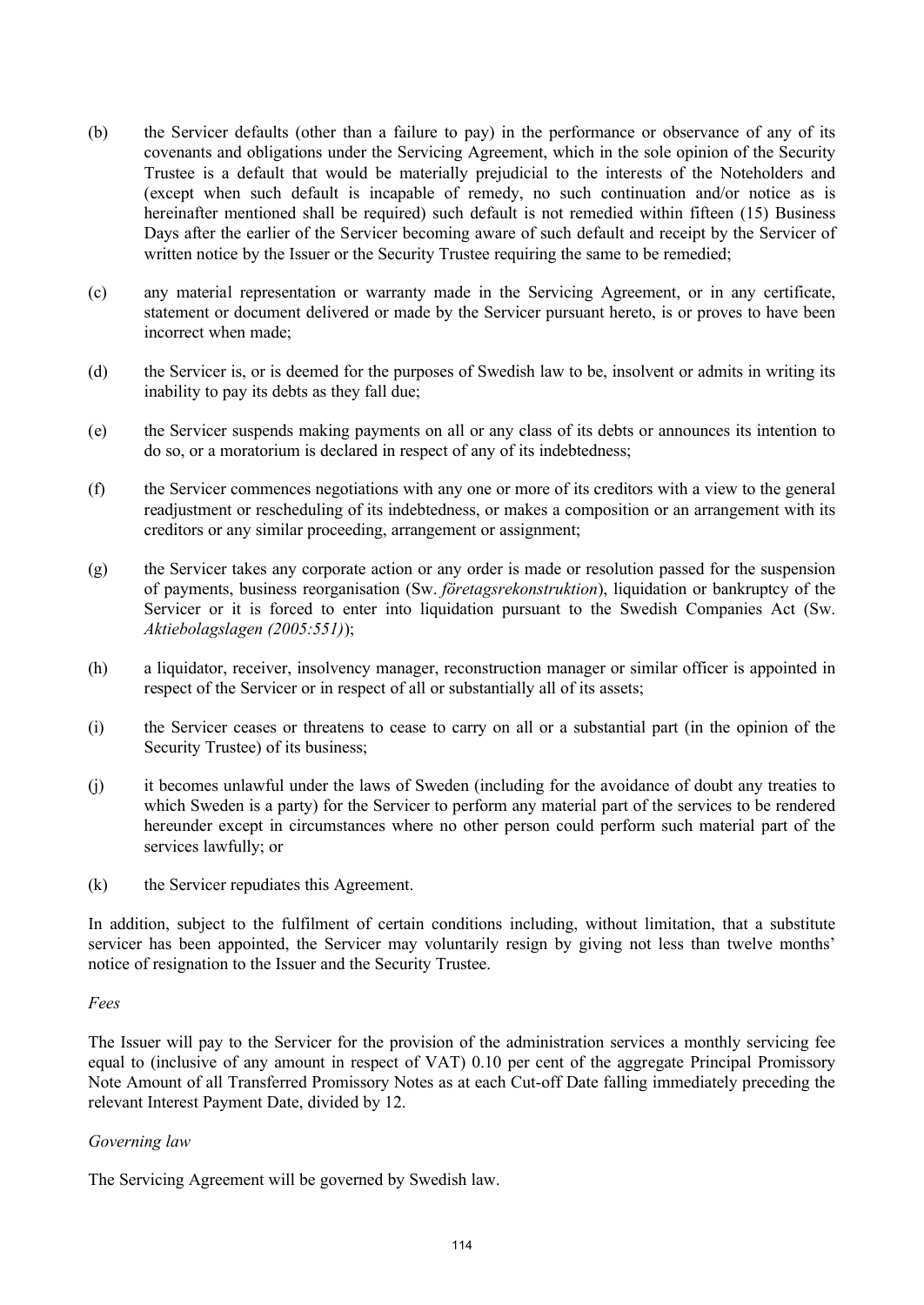# **Standby Servicing Agreement**

### *General*

The Standby Servicing Agreement will be entered into between the Issuer, the Servicer, Cerdo Bankpartner AB as the Standby Servicer and the Security Trustee on or around the Closing Date (the **Standby Servicing Agreement**).

If, for whatever reason, the appointment of the Servicer under the Servicing Agreement is terminated, then as soon as reasonably practicable and in no event later than twenty (20) days after the receipt of a written notice from the Issuer or the Security Trustee of the termination of such appointment, the Standby Servicer shall on the terms and subject to the conditions of the Standby Servicing Agreement, perform the services as set forth in the Servicing Agreement (the **Services**) and otherwise comply with such agreement as if it were the **Servicer** 

The appointment of the Standby Servicer may be terminated by the Issuer or the Servicer (each with the consent of the Security Trustee) or by the Security Trustee upon written notice to the Standby Servicer on the occurrence and continuance of certain events. In addition, the Standby Servicer may voluntarily resign by giving not less than six (6) months' notice of termination to the Issuer and the Security Trustee provided that certain conditions are met, including, that a suitably qualified substitute Standby Servicer that is satisfactory to the Security Trustee shall have been appointed by the Issuer and the Security Trustee.

The Standby Servicing Agreement and the Servicing Agreement both set out the steps required to be undertaken by each party in order to facilitate and effect the transition of the servicing functions from the Servicer to the Standby Servicer.

### *Fees*

The Issuer shall pay to the Standby Servicer as follows:

- (a) as long as the Standby Servicer does not commence the provision and the performance of the Services of the Servicer, a fee for the standby services of SEK150,000 per year (inclusive of any VAT); and
- (b) in the event that the Standby Servicer shall commence the provision and performance of the Services:
	- (i) a fixed fee of SEK450,000 (inclusive of any VAT) upon conversion of data from Tieto Sweden AB's system to the Standby Servicer's systems, and
	- (ii) a fee per year for the Services as a percentage of the total amount of the Portfolio, which shall be calculated as of the Cut-off Date immediately preceding the relevant Interest Payment Date in accordance with Clause 8 (the **Servicing Fee**) of the Standby Servicing Agreement:

| Size of portfolio      | <b>Servicing Fee (inclusive of any VAT)</b> |
|------------------------|---------------------------------------------|
| Up to SEK500,000,000   | 2 2 5 %                                     |
| Up to SEK1,000,000,000 | 175%                                        |
| Above SEK1,000,000,000 | 125%                                        |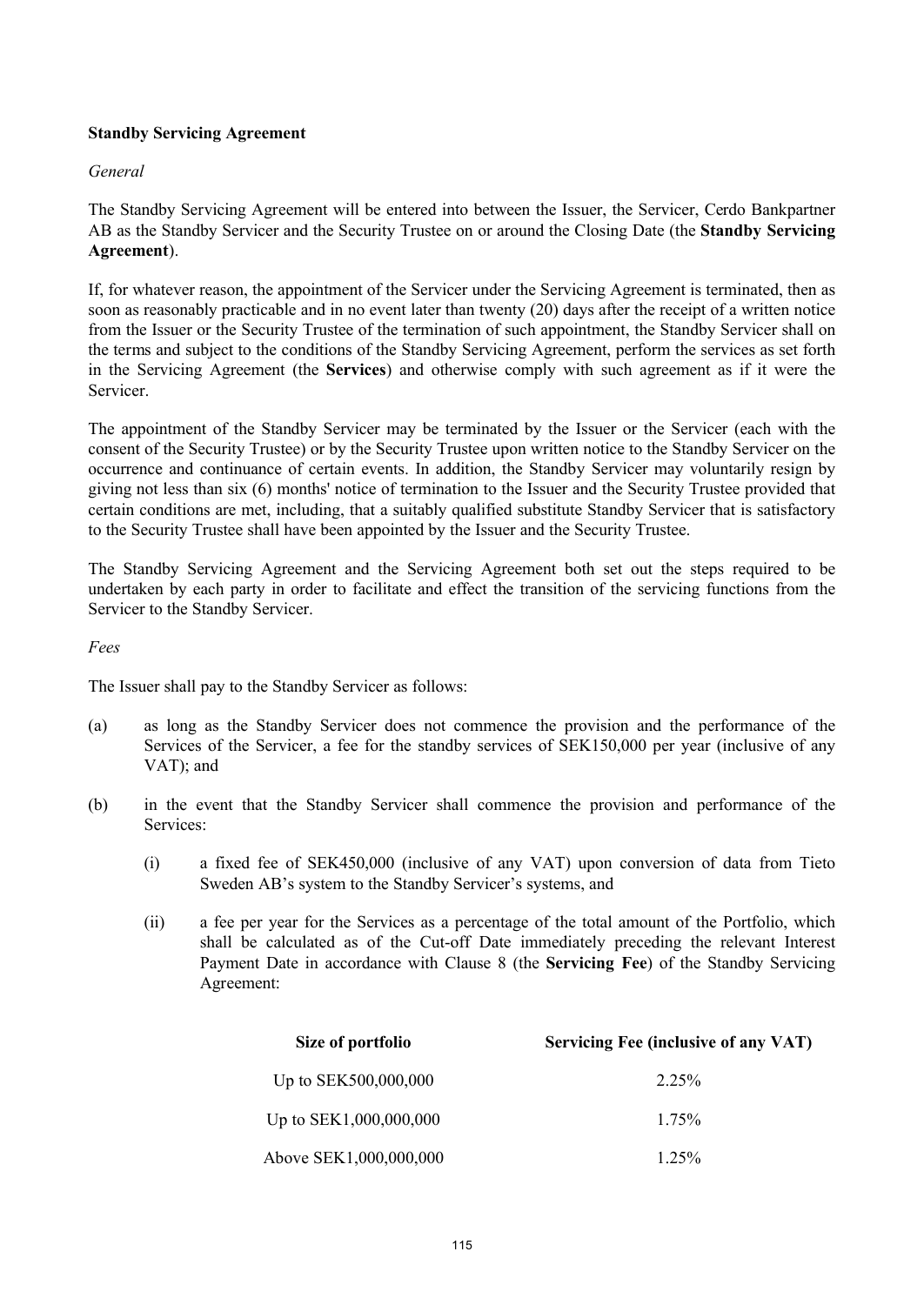# *Governing law*

The Standby Servicing Agreement will be governed by Swedish law.

## **Servicing Transfer Agreement**

## *General*

The Servicing Transfer Agreement will be entered into between the Issuer, the Servicer, the Standby Servicer, Tieto Sweden AB as the Service Provider and the Security Trustee on or around the Closing Date (the **Servicing Transfer Agreement**).

The Security Trustee may pursuant to the Transaction Documents and other agreements executed in connection therewith in certain instances enforce the pledge over the Transferred Promissory Notes and provide for administration of the Transferred Promissory Notes independently of the Servicer. In particular, the Security Trustee has the right (but not the obligation) to take over administration of the Transferred Promissory Notes itself or, under the terms of a Standby Servicing Agreement between, *inter alia*, the Security Trustee and the Standby Servicer, appoint the Standby Servicer (or any other standby servicer appointed by the Issuer and the Security Trustee from time to time) to administer the Transferred Promissory Notes. The purpose of the Servicing Transfer Agreement is to facilitate the taking over of the servicing of the Transferred Promissory Notes by the Standby Servicer.

## *Governing law*

The Servicing Transfer Agreement will be governed by Swedish law.

## **Cash Management Agreement**

### *General*

The Cash Management Agreement will be entered into between the Issuer, the Cash Manager, the Security Trustee and the Standby Cash Manager on or around the Closing Date (the **Cash Management Agreement**).

Pursuant to the Cash Management Agreement, the Issuer will appoint the Cash Manager and (if applicable) the Standby Cash Manager to be its agent to provide certain cash management services in respect of the Liquidity Reserve, the Credit Enhancement Reserve, the Payment Holiday Reserve, the GIC Account, the Liquidity Reserve Account, the Credit Enhancement Reserve Account, the Transaction Account, to maintain the Issuer Ledgers and to prepare certain Monthly Reports to be made available to Noteholders (the **Cash Management Services**). For the avoidance of doubt, the Cash Management Services shall not include any payments to be made from the Transaction Account to reimburse Customers for any amounts owing to Customers as a result of incorrect payments made under the Transferred Promissory Notes.

The Cash Manager will undertake with the Issuer and the Security Trustee that, in performing the services to be performed and in exercising its discretion under the Cash Management Agreement, the Cash Manager will be required to perform such responsibilities and duties with due skill, care and diligence and that it will be obliged to comply with any directions, orders and instructions which the Issuer or the Security Trustee may from time to time give to the Cash Manager in accordance with the provisions of the Cash Management Agreement, the Trust Deed and/or the Security Documents. In the event of a conflict between the directions of the Issuer and the Security Trustee, the directions of the Security Trustee shall prevail.

### *Calculation of Amounts and Payments*

In accordance with the Loan Transfer Agreement, the Customers in respect of the Transferred Promissory Notes will be instructed to make all payments under the Transferred Promissory Notes to the GIC Account.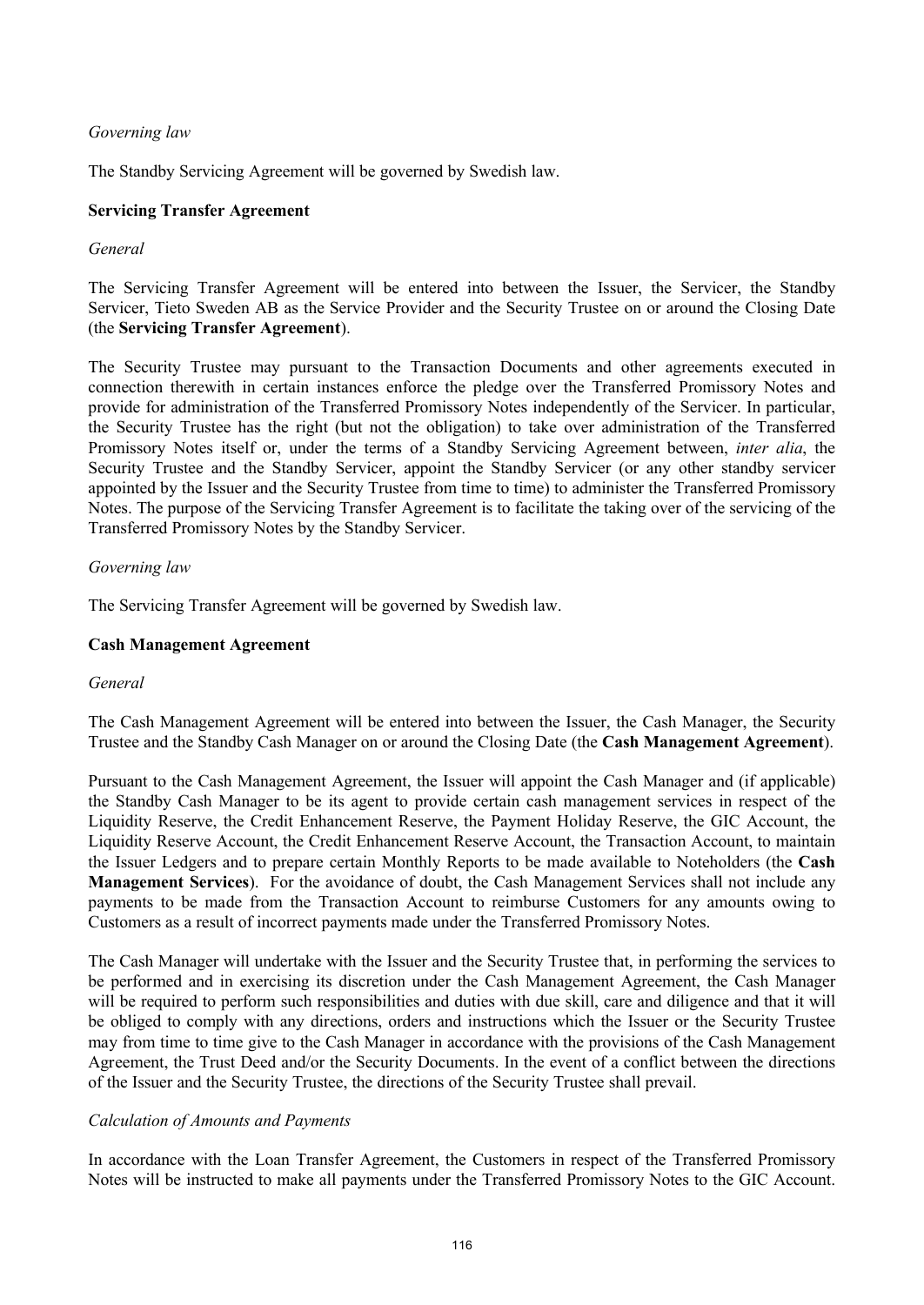Any payment received by the Servicer under the Transferred Promissory Notes shall be credited to the GIC Account immediately upon receipt during normal banking hours on that Business Day or, where received outside banking hours, on the next Business Day. The Issuer or the Cash Manager shall procure that all Revenue Receipts, all Principal Receipts and any other amounts in respect of the Portfolio, received by or on behalf of the Issuer shall be paid to the GIC Account. Any such amounts paid to the GIC Account will be credited by the Cash Manager to the relevant ledger set out below.

The Cash Manager is required to apply such funds (including funds from the Liquidity Reserve) in accordance with the relevant Priority of Payments and, as applicable, to cure any Revenue Deficit as set out in the Cash Management Agreement and described below under "*Cashflows*".

By no later than the Calculation Date, the Cash Manager is required to determine the various amounts required to pay interest and principal due on the Notes on the forthcoming Interest Payment Date and all other amounts then payable by the Issuer and the amounts available to make such payments. The Cash Manager will also determine any Insurance Premium and any Insurance Proceeds received by the Issuer relating to any Transferred Promissory Note and, in respect of any amounts of Insurance Premium only, the Insurer Premium Portion and the Originator Premium Portion.

By no later than the Calculation Date, the Cash Manager will deliver to the Issuer, the Security Trustee, the Note Trustee, the Paying Agents and each Rating Agency a report (the **Monthly Report**) in respect of the immediately preceding Calculation Period in which it will notify the recipients of such determinations. Such information provided in each Monthly Report shall also include details on any repurchases of Transferred Promissory Notes by the Originator for each Calculation Period (including in respect of those repurchases due to breaches of certain warranties relating to such Transferred Promissory Notes) and confirmation as to whether the Excluded Promissory Note Percentage was exceeded as determined on the immediately preceding Testing Date, and if so, whether the Excluded Promissory note Repurchase Obligation had been breached as of that Calculation Date. The Cash Manager shall also ensure that such Monthly Reports shall be placed on the password protected website currently located at [www.scl-ir.com.](www.scl-ir.com) Such password can be obtained from Nordax. Copies of each Monthly Report will also be held by the Paying Agents at their offices and available for viewing by Noteholders.

The performance by the Cash Manager and the Standby Cash Manager of their respective duties under the Cash Management Agreement shall be subject to the Cash Manager or the Standby Cash Manager, as applicable, receiving the relevant information from the Issuer, the Servicer and the Agent Bank or the other parties to the Transaction Documents provided that this shall not in any way excuse the Cash Manager or the Standby Cash Manager from performing their respective obligations set out in the Cash Management Agreement where the Servicer has failed to provide it with the requisite Servicing Report(s).

**Servicing Report Delivery Failure** means, on any given Servicing Report Performance Date, that the Cash Manager has not received, or there has been a delay in the receipt of, a Servicing Report setting out all the necessary information in respect of the relevant Calculation Period.

For so long as the Servicing Report Performance Date is also the Calculation Date, delivery of the Monthly Report (which incorporates the Servicing Report) by the Cash Manager shall satisfy the obligation of the Servicer to deliver a Servicing Report to the Cash Manager and there shall be no Servicing Report Delivery Failure (as defined above) as a result of the Servicer not delivering a separate Servicing Report to the Cash Manager, the Issuer or the Security Trustee.

If a Servicing Report Delivery Failure occurs but the Cash Manager determines that the aggregate amount standing to the credit of the GIC Account and the Transaction Account as at the immediately following Calculation Date (the **Total Funds**) is: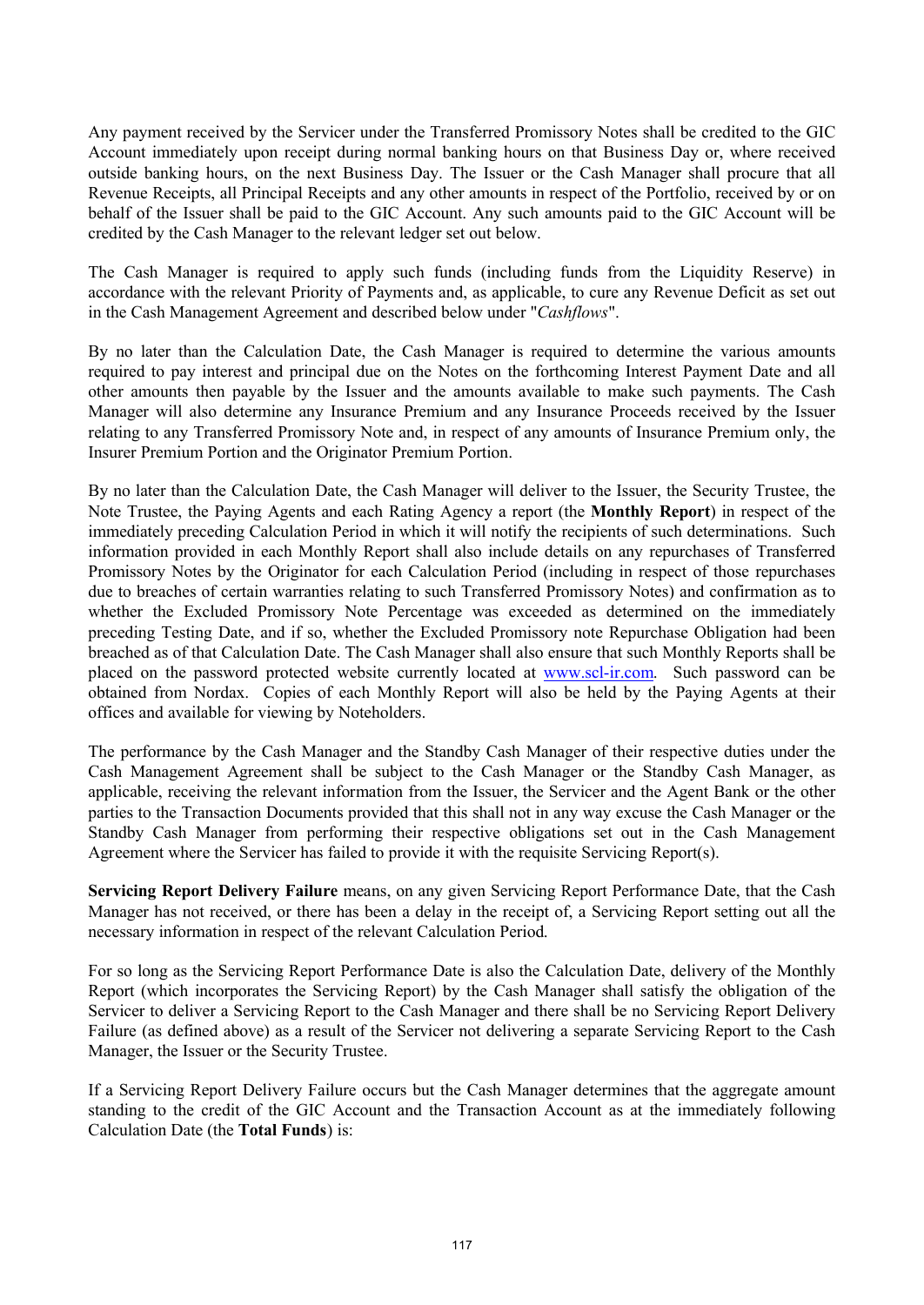- (a) insufficient to reduce the Class D Principal Deficiency Ledger to zero and to pay all other amounts ranking in priority thereto pursuant to the Pre-Enforcement Revenue Priority of Payments of which it has been notified on the immediately following Interest Payment Date, the Cash Manager shall:
	- (i) prepare a provisional Monthly Report (each, a **Provisional Monthly Report**) on the relevant Calculation Date based on the information provided in the last supplied Servicing Report and calculate: the amounts payable in respect of item (k) of the Pre-Enforcement Revenue Priority of Payments to reduce the Class D Principal Deficiency Ledger to zero and any other amount ranking in priority thereto which it is aware of at such time, on the immediately following Interest Payment Date pursuant to the Pre-Enforcement Revenue Priority of Payments which shall be assumed to be equal to the amount specified in the last available Servicing Report;
	- (ii) as soon as reasonably possible, inform the Issuer, the Security Trustee and the Note Trustee; and
	- (iii) apply the required amounts from the Total Funds towards payments of items (a) to (k) of the Pre-Enforcement Revenue Priority of Payments in accordance with the relevant Provisional Monthly Report; and
- (b) sufficient to reduce the Class D Principal Deficiency Ledger to zero and to pay all other amounts ranking in priority thereto pursuant to the Pre-Enforcement Revenue Priority of Payments of which it has been notified on the immediately following Interest Payment Date, the Cash Manager shall:
	- (i) prepare a Provisional Monthly Report on the relevant Calculation Date based on the information provided in the last supplied Servicing Report and calculate: the amounts payable in respect of item (k) of the Pre-Enforcement Revenue Priority of Payments to reduce the Class D Principal Deficiency Ledger to zero and any other amount ranking in priority thereto which it is aware of at such time, on the immediately following Interest Payment Date pursuant to the Pre-Enforcement Revenue Priority of Payments which shall be assumed to be equal to the amount specified in the last available Servicing Report;
	- (ii) as soon as reasonably possible, inform the Issuer, the Security Trustee and the Note Trustee;
	- (iii) apply the required amounts from the Total Funds towards payment of items (a) to (k) of the Pre-Enforcement Revenue Priority of Payments in accordance with the relevant Provisional Monthly Report; and
	- (iv) apply any residual Total Funds after the application of funds in (iii) above (the **Residual Total Funds**) as available Principal Receipts in accordance with the Pre-Enforcement Principal Priority of Payments.

For the purposes of the calculation of the amount payable in respect of any relevant Principal Deficiency Ledger in a Provisional Monthly Report, the Cash Manager shall assume that there would have been an entry on the relevant Principal Deficiency Ledgers in relation to the Calculation Period that Provisional Monthly Report relates to equal to the greater of (i) the average of the relevant entries on the Principal Deficiency Ledgers in respect of each of the six Calculation Periods prior to the occurrence of the Servicing Report Delivery Failure and (ii) zero.

The Cash Manager shall continue to do so in respect of each following Interest Payment Date until the earlier to occur of (i) the provision of a Servicing Report by the Servicer (or any replacement Servicer) on a Servicing Report Performance Date in rectification of the previous Servicing Report Delivery Failure(s) (a **Rectification Event**) or (ii) the delivery of an Enforcement Notice.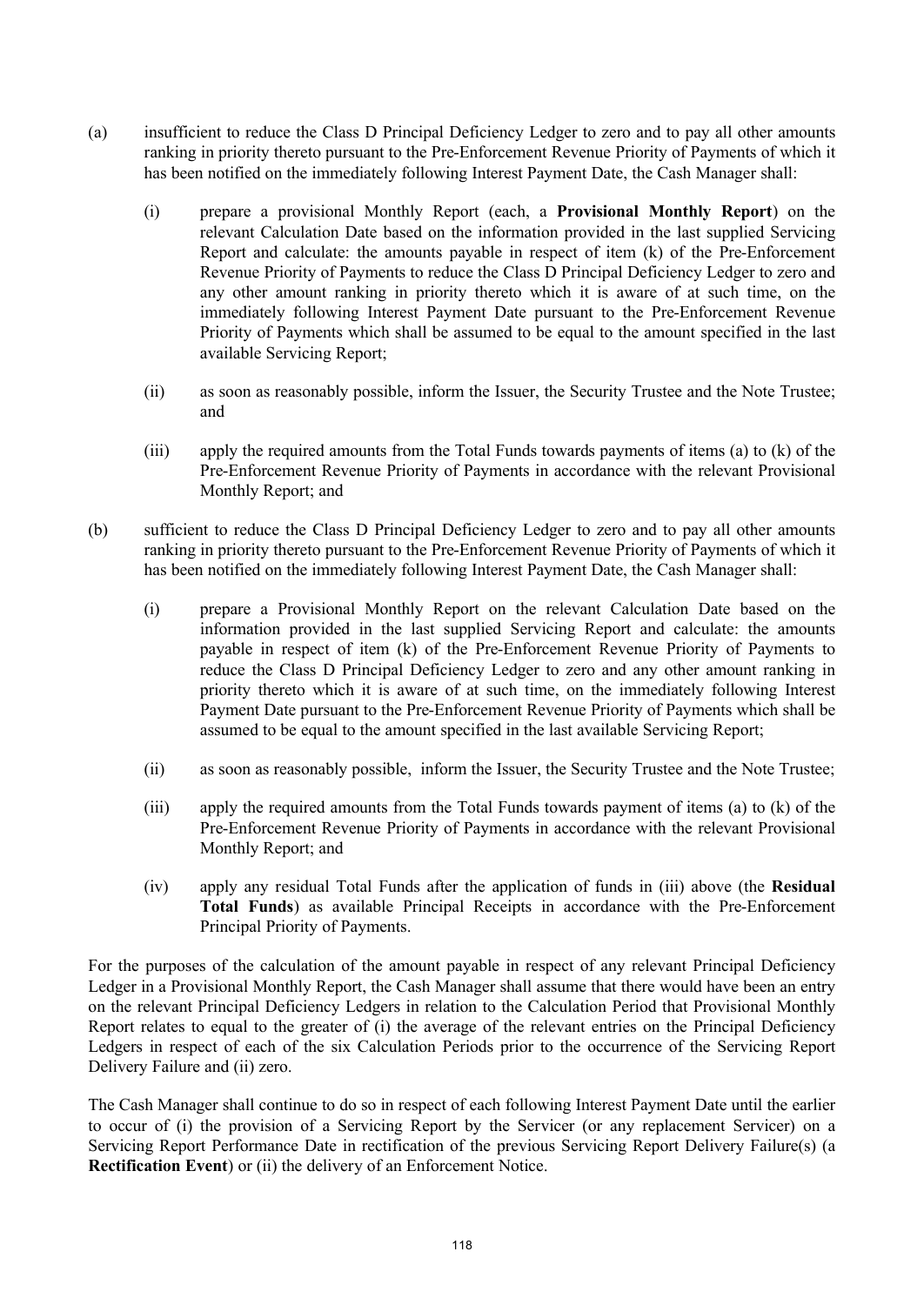On the Calculation Date immediately following a Rectification Event, the Cash Manager will calculate the amounts listed in any previously produced Provisional Monthly Report(s) in respect of the relevant Servicing Report Delivery Failure(s) to determine if any adjustments to the amounts payable on the immediately following Interest Payment Date would be required to take into account any differences and/or discrepancies between (i) the amounts paid on the relevant preceding Interest Payment Date(s) (on the basis of the relevant Provisional Monthly Report(s)) and (ii) the actual amounts that would have been due on such Interest Payment Date(s) had the information necessary for it to prepare the relevant Monthly Report(s) been provided (such information being as set out in the Servicing Report).

## *Fees*

The Issuer will pay to the Cash Manager monthly in arrear a cash management fee of SEK100,000 per annum (inclusive of any VAT) on each Interest Payment Date. The Issuer will also be required to reimburse the Cash Manager, on each Interest Payment Date, for all out-of-pocket costs, expenses and charges incurred by the Cash Manager in the performance of its duties under the Cash Management Agreement.

The Issuer shall pay to the Standby Cash Manager monthly in arrear a standby fee as may be agreed between the Issuer, the Standby Cash Manager and the Security Trustee from time to time (for acting as the standby cash manager) which shall be paid to the Standby Cash Manager on each Interest Payment Date. In the event that the Standby Cash Manager assumes the role of Cash Manager, such fee will be increased accordingly. The Standby Cash Manager shall assume and perform certain core duties and obligations of the Cash Manager on the terms set out in the Cash Management Agreement (a) 30 days after receipt of a written notice from the Issuer or the Security Trustee of termination of the appointment of the Cash Manager and (b) upon the termination or resignation of the Cash Manager becoming effective.

# *Termination of appointment of the Cash Manager or the Standby Cash Manager*

The Issuer or the Security Trustee may terminate by notice in writing to the Cash Manager or the Standby Cash Manager (as the case may be) its appointment as Cash Manager or as Standby Cash Manager, as appropriate, with effect from the date specified in the notice, upon the occurrence of a termination event, including, among other things:

- (a) in the case of the Cash Manager, any default by the Cash Manager in respect of a payment required to be made by the Cash Manager on behalf of the Issuer when due on the due date which continues unremedied for a period of five Business Days;
- (b) a default in the performance of any of its other duties under the Cash Management Agreement, which continues unremedied for 15 Business Days; or
- (c) the Cash Manager or the Standby Cash Manager, as the case may be, suffers an Insolvency Event.

In addition, the Cash Manager may resign as Cash Manager upon not less than 12 months' written notice (or, in the case of the Standby Cash Manager, 60 days' written notice) of resignation to each of the Issuer and the Securi[ty Trustee, provided that certain conditions are met, including that a suitably qualified succes](http://www.scl-ir.com/)sor Cash Manager shall have been appointed.

### *Governing law*

The Cash Management Agreement will be governed by English law.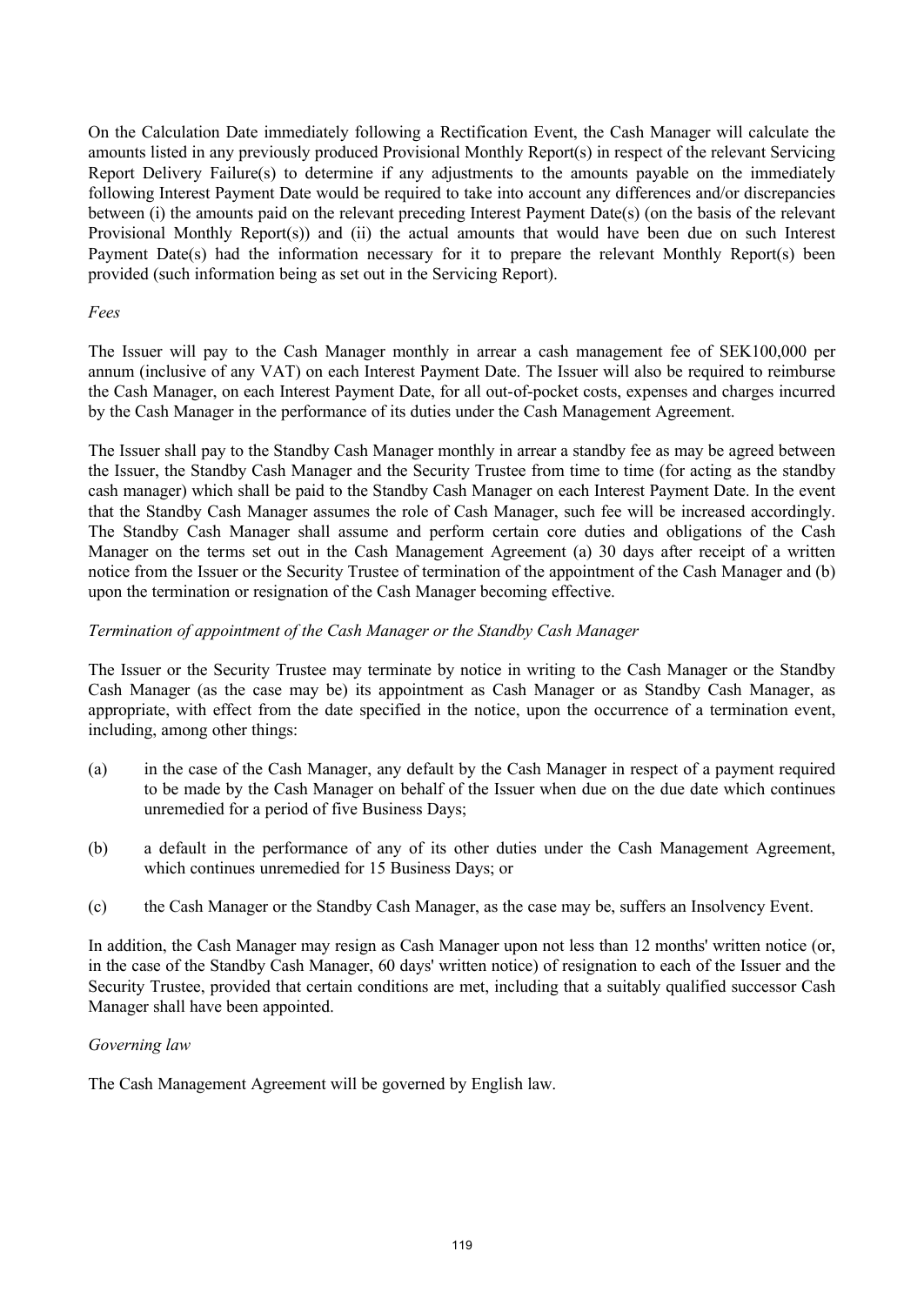## **Storage Agreement**

## *General*

The Issuer will on or around the Closing Date enter into, and the Security Trustee will acknowledge the Issuer's entry into, a storage agreement with Dokumenthuset Recall AB as Storage Company (the **Storage Agreement**). The Storage Agreement will provide for the storage and safe keeping of the Transferred Promissory Notes by the Storage Company.

## *Governing law*

The Storage Agreement will be governed by Swedish law.

## **English Deed of Charge**

### *General*

On or around the Closing Date, the Issuer will enter into a deed of charge and assignment (the **English Deed of Charge**) with each of the Security Trustee, the Note Trustee, the First Subordinated Loan Provider, the Second Subordinated Loan Provider, the Servicer, the Cash Manager, the Standby Cash Manager, the Agent Bank, the Reserve Account Bank and the Paying Agents pursuant to which the Issuer will grant security in respect of its obligations, including its Secured Obligations under the Notes.

## *English Security Assets*

Under the English Deed of Charge, the Issuer will grant the following security in favour of the Security Trustee who will hold such security on trust for the benefit of itself and the other Secured Parties in accordance with their respective interests:

- (a) an assignment absolutely (or, to the extent not assignable, charges by way of a first fixed charge) of all of its rights in respect of:
	- (i) the Cash Management Agreement;
	- (ii) the Agency Agreement;
	- (iii) the Reserve Bank Account Agreement; and
	- (iv) any other Transaction Document (except the Trust Deed) to the extent such Transaction Document or any of the rights and obligations thereunder are deemed to be situated in England.
- (b) an assignment absolutely, subject to a proviso for re-assignment on redemption (or, to the extent not assignable, charges by way of a first fixed charge), all of its rights in respect of:
	- (i) any amount standing from time to time to the credit of the Reserve Accounts and any other bank account in which the Issuer has an interest from time to time (to the extent such bank account is deemed to be situated in England);
	- (ii) all interest paid or payable in relation to those amounts; and
	- (iii) all debts represented by those amounts.
- (c) a charge by way of a first fixed charge of all of its rights in respect of: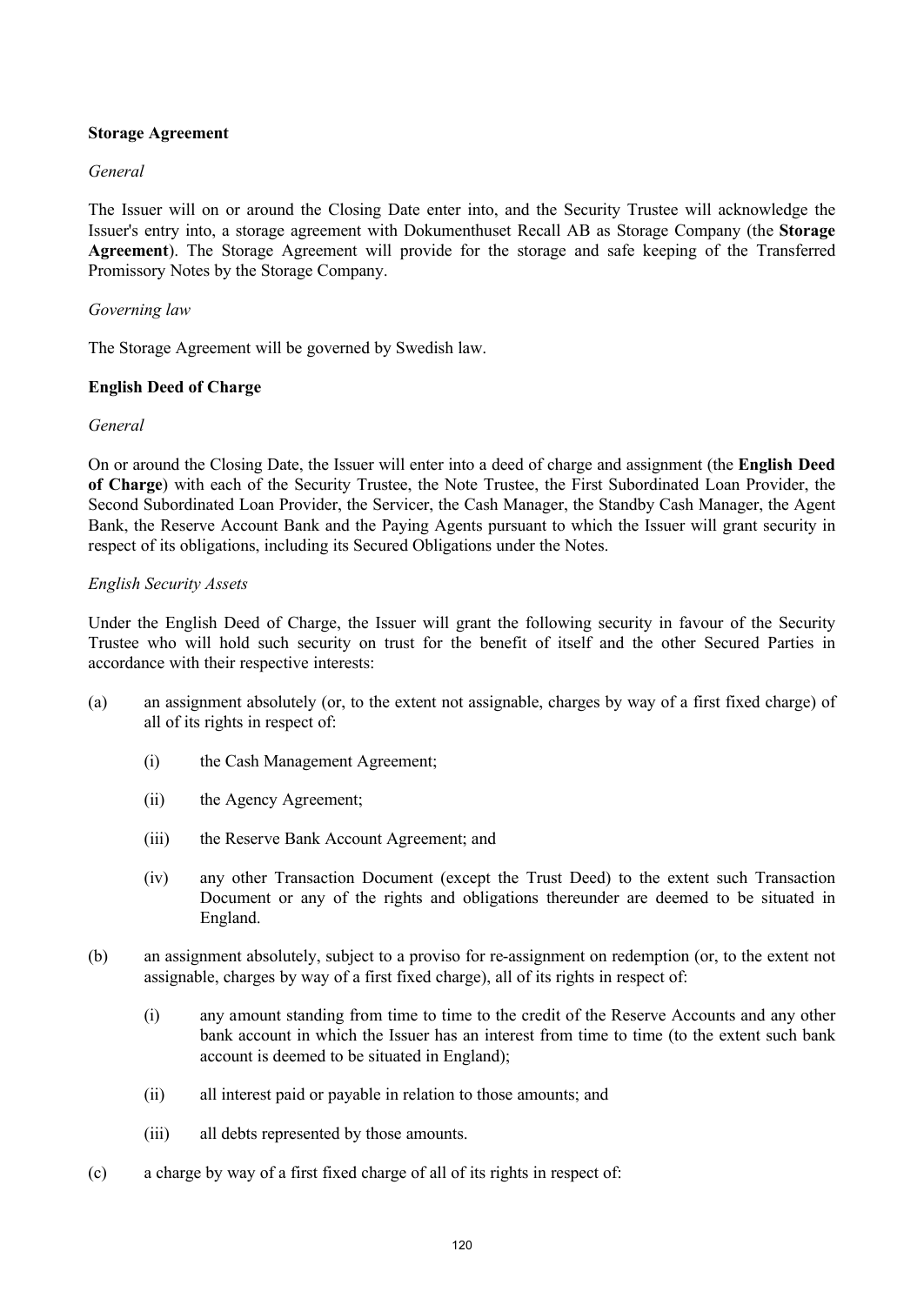- (i) the benefit of all authorisations (statutory or otherwise) held in connection with its use of any of the Issuer's assets deemed to be situated in England; and
- (ii) any compensation which may be payable to it in respect of those authorisations.
- (d) a first floating charge of all of its undertaking, property, assets and rights of the Issuer situated in England, both present and future other than any property or assets already subject to the fixed security mentioned above,

(together, the **English Security Assets**), all as more particularly set out in the English Deed of Charge.

The Security Trustee shall not be bound to enforce the security constituted by the English Deed of Charge or take proceedings against the Issuer or any other person to enforce the provisions of the English Deed of Charge or any of the other Transaction Documents or any other action thereunder unless:

- (a) it shall have been directed or requested to do so in writing by the Note Trustee or, if there are no Notes outstanding, it has been directed to do so in writing by all of the other Secured Parties; and
- (b) it shall have been indemnified and/or secured and/or pre-funded to its satisfaction against all liabilities, proceedings, claims and demands to which it may be or become liable and all costs, charges and expenses which may be incurred by it in connection therewith.

## *Limited recourse*

The Notes will be limited recourse obligations of the Issuer. On enforcement of the Issuer Security and the Parent Company Security, recourse in respect of all of the Issuer's obligations (including the obligation to pay principal and interest on the Notes) will be limited to the proceeds of realisation of the Issuer Security and the Parent Company Security and, to the extent the proceeds of enforcement are insufficient to satisfy the obligations of the Issuer in respect of the Secured Obligations (including amounts due in respect of the Notes) following distribution of all of such proceeds, the Secured Parties shall have no further claims against the Issuer in respect of amounts owing to them which remains unpaid (including, for the avoidance of doubt, all amounts due in respect of the Notes) and such unpaid amounts shall be deemed to be discharged in full and any relevant payment shall be deemed to cease.

# *Non-petition*

Each of the Secured Parties (other than the Security Trustee) will agree in the English Deed of Charge or as applicable, the relevant Transaction Document to which it is party to, that, unless the Security Trustee, having become bound to take enforcement action, fails to do so within a reasonable period and such failure is continuing, it will not take any steps for the purpose of recovering any debts due or owing to it by the Issuer and, in any event, each Secured Party will agree not to petition or procure the petitioning for the winding-up or administration of the Issuer or to file documents with the court or serve a notice of intention to appoint an administrator in relation to the Issuer.

### *Restrictions on exercise of certain rights*

All amounts received in respect of the Transferred Promissory Notes shall be paid into the GIC Account. No withdrawals may be made by the Issuer from the relevant Issuer Bank Accounts after an Enforcement Notice has been served or at any time upon and after enforcement of the Issuer Security or the Parent Company Security without the prior written consent of the Security Trustee.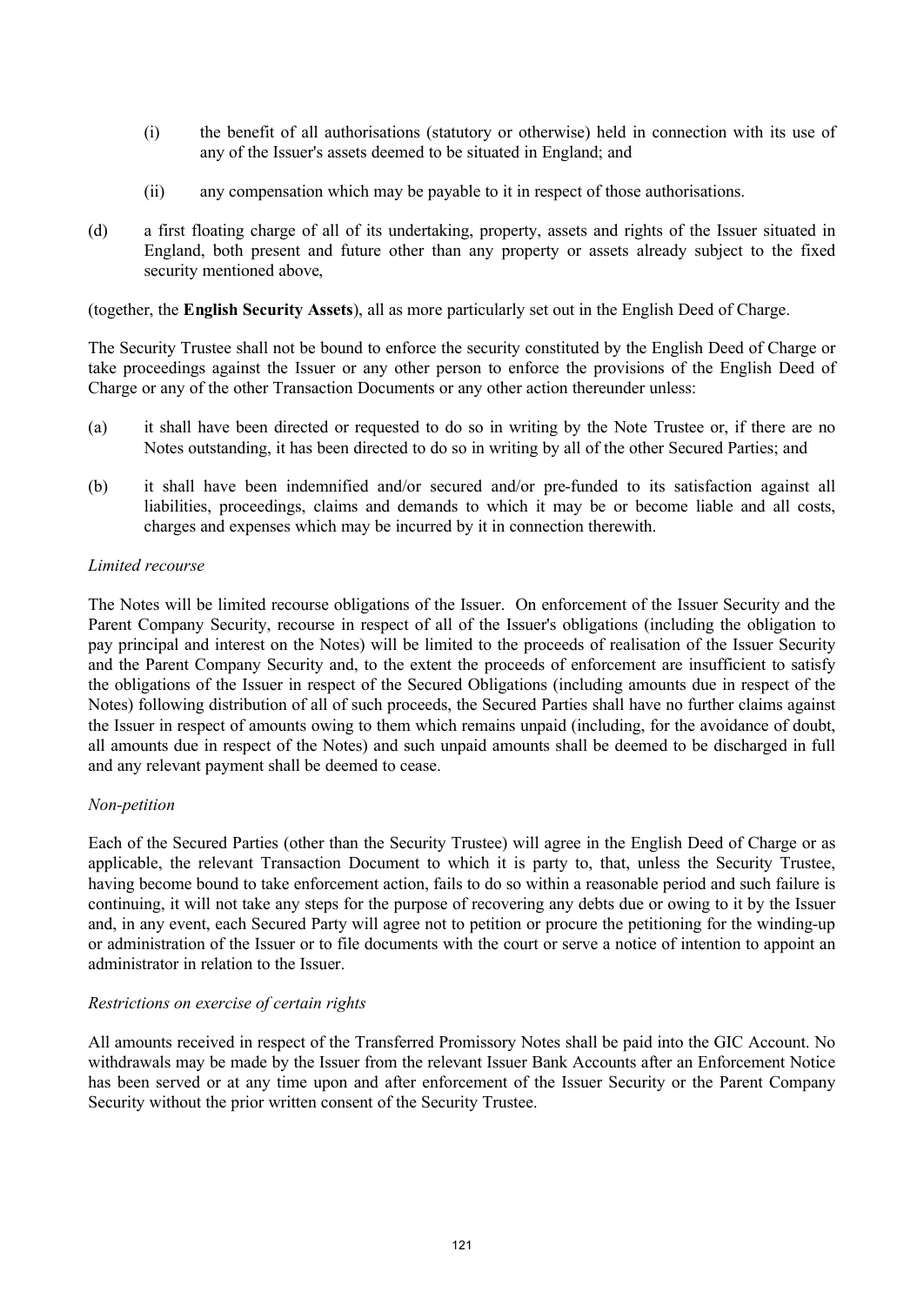# *Enforcement*

The Issuer Security and the Parent Company Security will become enforceable upon the giving of an Enforcement Notice by the Note Trustee following the occurrence of a Note Event of Default. The Security Trustee may appoint a receiver of all or any part of the English Security Assets if the Issuer Security and the Parent Company Security become enforceable. The Security Trustee shall be subject to applicable Swedish law in respect of the enforcement of the Swedish Security and the Parent Company Security.

## *Modification of the Transaction Documents*

The Security Trustee shall concur with the Issuer or any other person in making any modification to any Transaction Document and waive or authorise any breach or proposed breach by the Issuer or any other person of any of the covenants or provisions of any of the Transaction Documents only if so directed in writing by (i) the Note Trustee, so long as there are any Notes outstanding or (ii) all of the other Secured Parties, if there are no Notes outstanding.

The English Deed of Charge provides that the Security Trustee, in giving consents, agreeing to modifications and waivers and taking action (including, without limitation, any enforcement action) will act on the direction of (i) the Note Trustee (for so long as any Notes are outstanding) or (ii) all of the other Secured Creditors (if there are no Notes outstanding)

### *Governing law*

The English Deed of Charge will be governed by English law.

## **First Subordinated Loan Agreement**

### *General*

The Issuer, the First Subordinated Loan Provider and the Security Trustee will enter into a loan agreement (the **First Subordinated Loan Agreement**) on or before the Closing Date pursuant to which the First Subordinated Loan Provider will grant the Issuer subordinated loans to the value of SEK91,000,000. The First Subordinated Loan Provider is committed to provide certain loans to the Issuer on the Closing Date. Upon a request by the Issuer, the First Subordinated Loan Provider may (but is not in any way obliged to) make Further Loans to the Issuer.

### *Interest Rate*

The rate of interest on each loan for each Interest Period is the percentage rate per annum equal to the aggregate of the applicable: (i) Margin (5.00 per cent per annum), (ii) STIBOR, and (iii) Mandatory Cost (as defined in the First Subordinated Loan Agreement) and is payable subject to and in accordance with the relevant Priority of Payments.

### *Purpose*

The initial loans and the Further Loans, as the case may be, may only be used:

- (a) to fund the Liquidity Reserve by crediting such loan to the Liquidity Reserve Account on the Closing Date;
- (b) to fund the difference between the Repurchase Price of a Transferred Promissory Note and the Initial Purchase Price of a Further Additional Promissory Note purchased by the Issuer from the Seller, both occurring on the same day;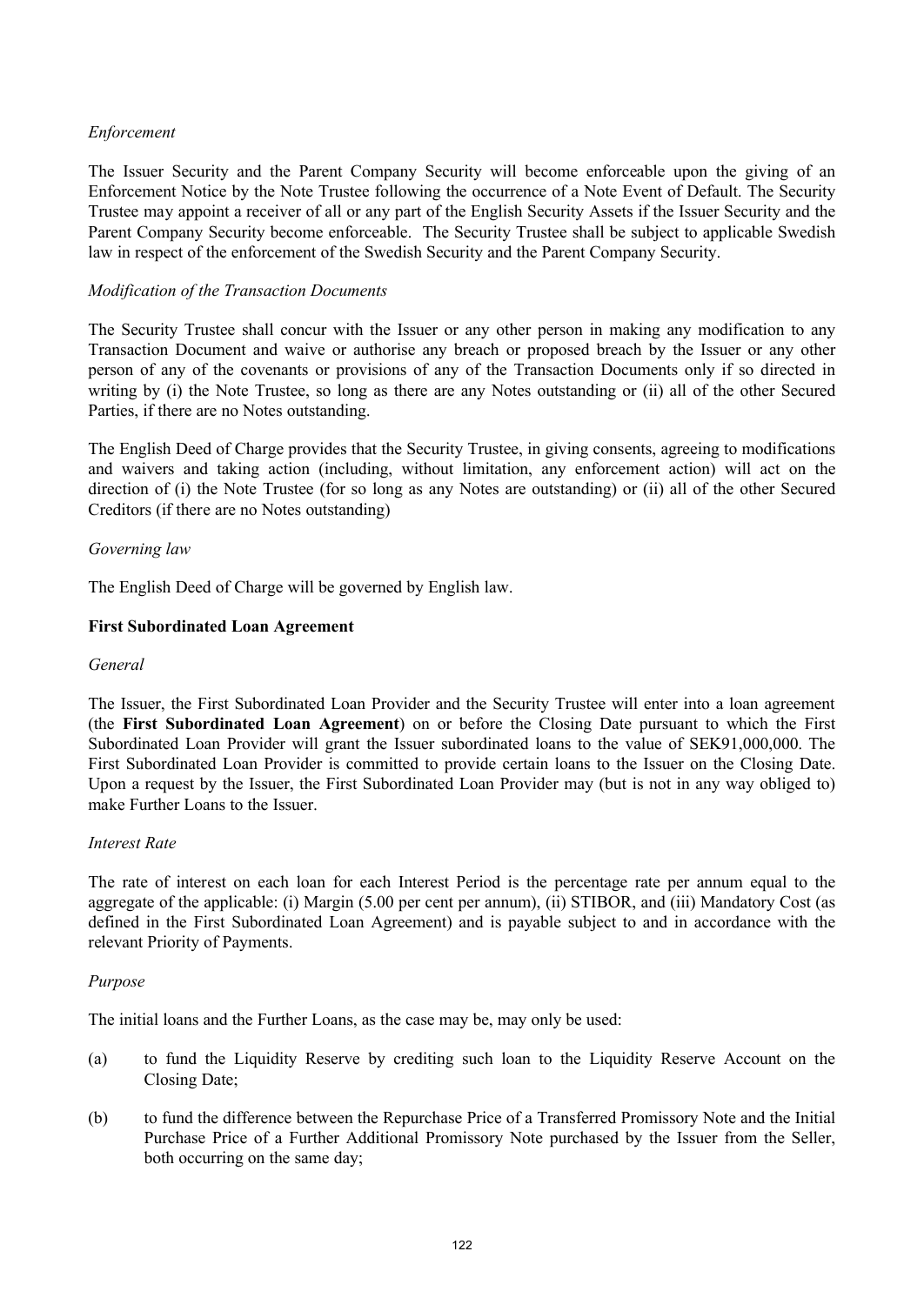- (c) to fund the Payment Holiday Reserve by crediting such loan to the Payment Holiday Reserve Ledger on the GIC Account;
- (d) to fund the Establishment Loan by crediting such loan to the Transaction Account;
- (e) to support the Issuer's payment obligations under the Notes and the Transaction Documents, by the First Subordinated Loan Provider designating that a Further Loan shall form part of the Principal Receipts or Revenue Receipts in accordance with the Cash Management Agreement and crediting such sum to the GIC Account;
- (f) to reconvert conditional shareholder's contributions (Sw. *villkorat aktieägartillskott*) into debt made by the First Subordinated Loan Provider (in which case no amount is advanced); and
- (g) for such other purposes as may be agreed between the First Subordinated Loan Provider, the Issuer and the Security Trustee.

#### *Governing law*

The First Subordinated Loan Agreement will be governed by Swedish law.

#### **Second Subordinated Loan Agreement**

#### *General*

The Issuer, Second Subordinated Loan Provider and the Security Trustee will enter into an uncommitted loan agreement (the **Second Subordinated Loan Agreement**) on or around the Closing Date pursuant to which the Second Subordinated Loan Provider may (but is not in any way obliged to) grant the Issuer subordinated loans.

### *Interest Rate*

The rate of interest on each loan for each Interest Period is the percentage rate per annum equal to the aggregate of the applicable: (i) Margin (5.00 per cent per annum), (ii) STIBOR, and (iii) Mandatory Cost (as defined in the Second Subordinated Loan Agreement) and is payable subject to and in accordance with the relevant Priority of Payments.

### *Purpose*

Each Further Loan shall be used to support the Issuer's payment obligations under the Notes and the Transaction Documents by the Second Subordinated Loan Provider designating that the relevant Further Loan shall form part of the Principal Receipts or Revenue Receipts in accordance with the Cash Management Agreement and crediting such sum to the GIC Account.

#### *Governing law*

The Second Subordinated Loan Agreement will be governed by Swedish law.

### **Swedish Security Agreement**

### *General*

On or around the Closing Date, the Issuer will enter into a security agreement (the **Swedish Security Agreement**) with the Cash Manager and the Security Trustee to secure its obligations and liabilities under the Transaction Documents.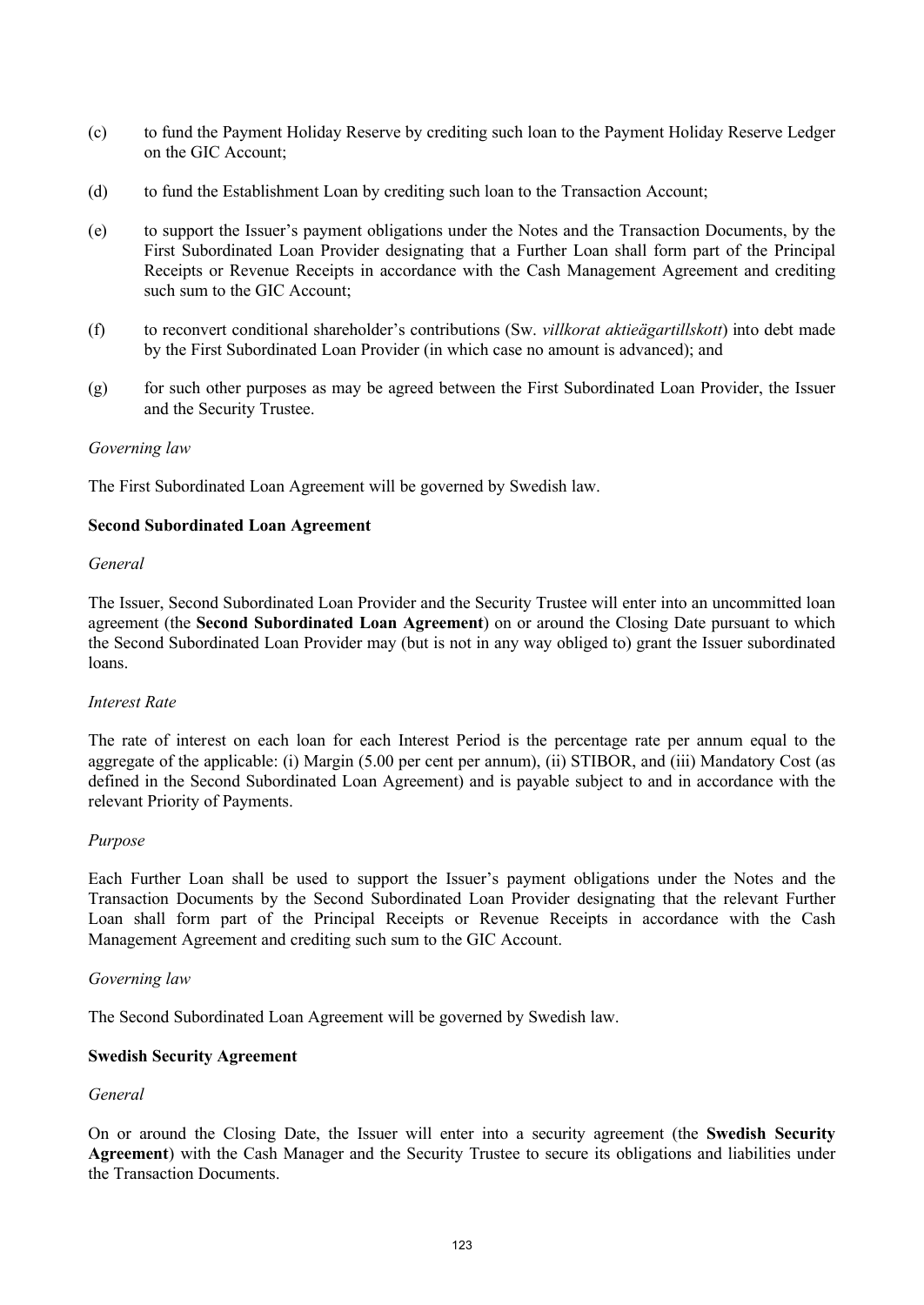Under the Swedish Security Agreement, the Issuer will grant, to the Secured Parties as represented by the Security Trustee, a first ranking security over (i) all present and future claims under the Transferred Promissory Notes, (ii) all present and future rights, title and interest in and to the Insurance Proceeds, (iii) the Issuer's rights, title and interest in, to and under the Pledged Agreements (being the Servicing Agreement, the Standby Servicing Agreement the Servicing Transfer Agreement, the Swedish Bank Account Agreement and the Loan Transfer Agreement), and (iv) the GIC Account and all funds held on such account from time to time.

## *Governing law*

The Swedish Security Agreement will be governed by Swedish law.

## **Share Pledge Agreement**

## *General*

On or before the Closing Date, the Parent Company will enter into a share pledge agreement (the **Share Pledge Agreement**) with the Security Trustee pursuant to which the Parent Company as the sole shareholder of the Issuer will pledge all of its rights and title to all shares in the Issuer to the Secured Parties as represented by the Security Trustee to secure the Issuer's obligations and liabilities under or pursuant to the Transaction Documents.

The Parent Company will undertake in the Share Pledge Agreement to appoint a new independent director to the board of the Issuer at its earliest convenience if a sole Independent Director of the Issuer resigns or is terminated.

## *Governing law*

The Share Pledge Agreement will be governed by Swedish law.

### **Swedish Bank Account Agreement**

### *General*

The Issuer, the Servicer, the Cash Manager, Nordea Bank as the Collection Account Bank and the Security Trustee will enter into a bank account agreement (the **Swedish Bank Account Agreement** and, together with the Reserve Bank Account Agreement, the **Bank Account Agreements** and each, a **Bank Account Agreement**) on or around the Closing Date pursuant to which the Collection Account Bank will establish the GIC Account, the Transaction Account and the Equity Account in the name of the Issuer.

The Servicer (acting as agent for the Issuer) will be responsible, pursuant to the terms of the Servicing Agreement, for ensuring that the amounts received in connection with the Transferred Promissory Notes are paid into the GIC Account. Payments out of the GIC Account and the Transaction Account will be made in accordance with the provisions of the Cash Management Agreement and, in respect of payments of incorrect amounts to be reimbursed to the Customers only, the Servicing Agreement and, as applicable, the relevant Priority of Payments contained therein as described under "*Cashflows*" below.

If the Collection Account Bank ceases to be an **Eligible Bank** (if the Collection Account Bank ceases to have the Account Banks Requisite Ratings), then the Collection Account Bank will be required to, at its own cost, arrange for the transfer of the Issuer Bank Accounts to an Eligible Bank on terms substantially similar to the Swedish Bank Account Agreement within 30 days or, in the event that the Collection Account Bank ceases to have the Account Banks Requisite Ratings as assigned by S&P only, within 60 calendar days, of the date that the Collection Account Bank ceased to be an Eligible Bank.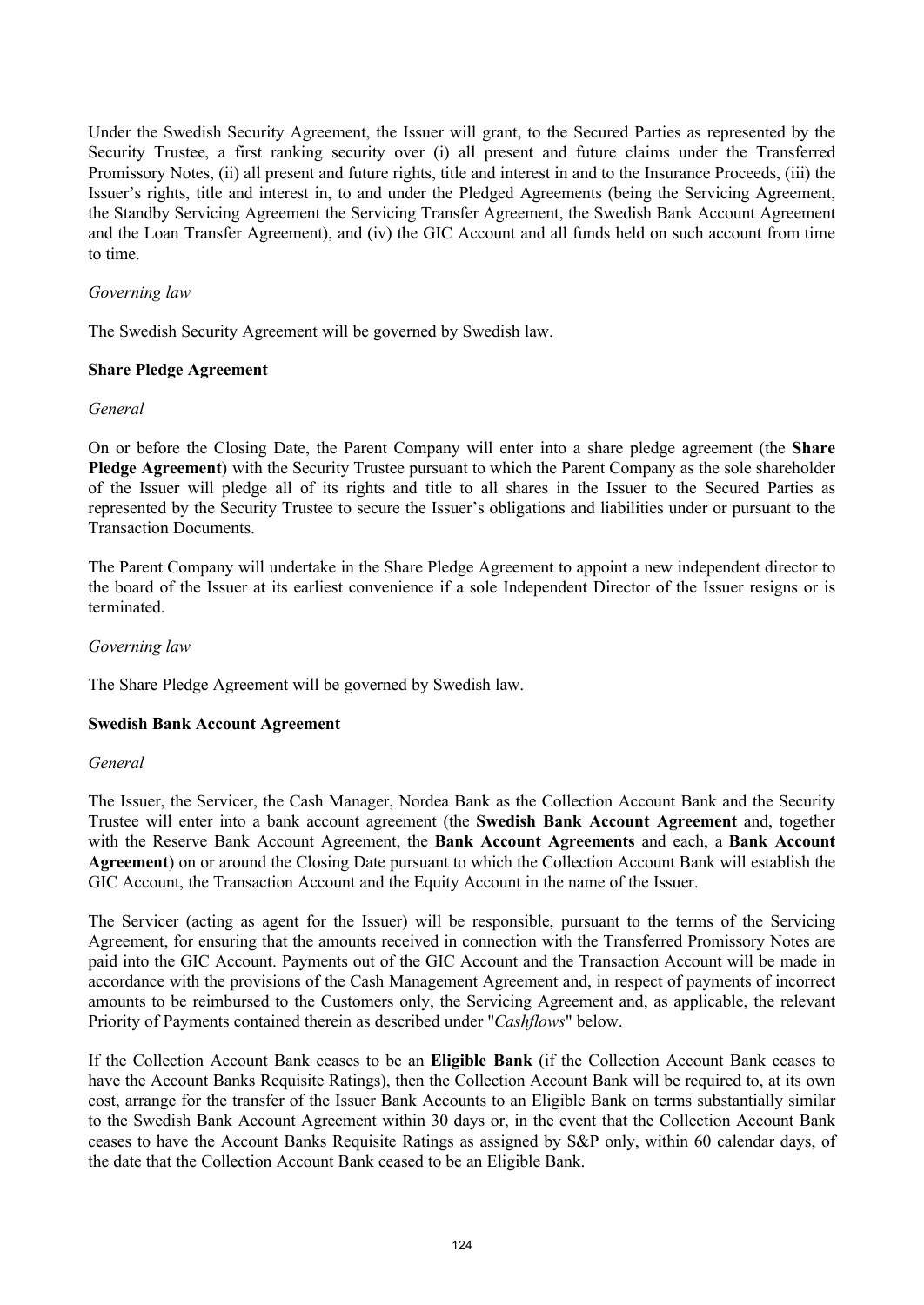# *Governing law*

The Swedish Bank Account Agreement will be governed by Swedish law.

## **Reserve Bank Account Agreement**

## *General*

The Issuer, the Cash Manager, BNP Paribas (London Branch) as the Reserve Account Bank and the Security Trustee will enter into a bank account agreement (the **Reserve Bank Account Agreement** on or around the Closing Date pursuant to which the Reserve Account Bank will establish the Liquidity Reserve Account and the Credit Enhancement Reserve Account in the name of the Issuer.

Payments out of the Liquidity Reserve Account and the Credit Enhancement Reserve Account will be made in accordance with the provisions of the Cash Management Agreement and, as applicable, the relevant Priority of Payments contained therein as described under "*Cashflows*" below.

If the Reserve Account Bank ceases to be an **Eligible Bank** (if the Reserve Account Bank ceases to have the Account Banks Requisite Ratings), then the Reserve Account Bank will be required to, at its own cost, arrange for the transfer of the Issuer Bank Accounts to an Eligible Bank on terms substantially similar to the Reserve Bank Account Agreement within 30 days or, in the event that the Reserve Account Bank ceases to have the Account Banks Requisite Ratings as assigned by S&P only, within 60 calendar days, of the date that the Reserve Account Bank ceased to be an Eligible Bank.

## *Governing law*

The Reserve Bank Account Agreement will be governed by English law.

# **Trust Deed**

### *General*

On or around the Closing Date, the Issuer and the Note Trustee will enter into a trust deed (the **Trust Deed**) pursuant to which the Notes will be constituted. The Trust Deed will include the form of the Notes and contain a covenant from the Issuer to the Note Trustee to pay all amounts due under the Notes. The Note Trustee will hold the benefit of that covenant on trust for itself and the Noteholders in accordance with their respective interests.

The Trust Deed will contain provisions requiring the Note Trustee to have regard to the interests of the Class A Noteholders, the Class B Noteholders, the Class C Noteholders and the Class D Noteholders equally (except where expressly provided otherwise), but where there is, in the Note Trustee's opinion (A) a conflict between the interests of (i) the Class A Noteholders and (ii) any other Class of Noteholders, the Trust Deed will require the Note Trustee to have regard to the interests of the Class A Noteholders only, provided there are Class A Notes outstanding; and (B) if, in the Note Trustee's opinion, there is a conflict between the interests of (i) the Class B Noteholders; and (ii) the Class C Noteholders and the Class D Noteholders, the Trust Deed will require the Note Trustee, subject to paragraph (A) above, to have regard to the interests of the Class B Noteholders only, provided there are Class B Notes outstanding; and (C) if, in the Note Trustee's opinion, there is a conflict between the interests of (i) the Class C Noteholders; and (ii) the Class D Noteholders, the Trust Deed will require the Note Trustee, subject to paragraph (A) and (B) above, to have regard to the interests of the Class C Noteholders only, provided there are Class C Notes outstanding. The Trust Deed will provide that the Note Trustee may, at its discretion, take any action (including, without limitation (a) acceleration of the Notes or (b) the giving of a direction to the Security Trustee to enforce the Issuer Security and/or the Parent Company Security) but will not be bound to take any such action unless it is directed to do so by an Extraordinary Resolution of the holders of the Most Senior Class of Notes or in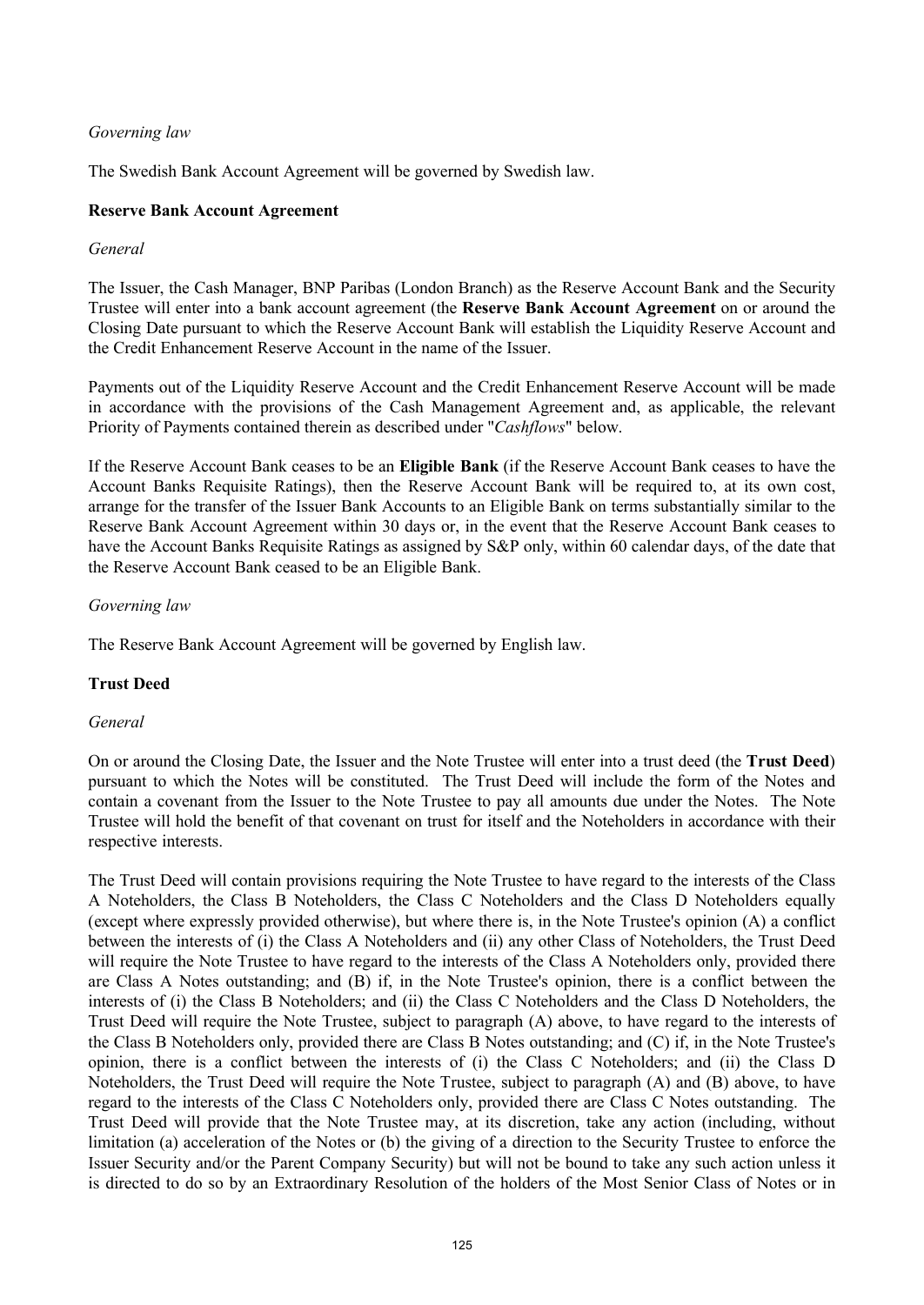writing by the holders of at least 75 per cent. in aggregate Principal Amount Outstanding of the Most Senior Class of Notes and, in each case, it and the Security Trustee has been indemnified and/or secured and/or prefunded to its satisfaction. The holders of another Class of Notes may also give such a direction in the event that to do so would not in the Note Trustee's opinion be materially prejudicial to the interests of the holders of the Most Senior Class of Notes or such action is sanctioned by an Extraordinary Resolution of the holders of the Most Senior Class of Notes.

#### *Waiver and modification*

- (a) The Note Trustee may, without the consent or sanction of the Noteholders and without prejudice to its rights in respect of any subsequent breach, Note Event of Default or Potential Note Event of Default at any time and from time to time but only if and in so far as in its opinion the interests of any class of the Noteholders shall not be materially prejudiced thereby (a) waive or authorise any breach or proposed or potential breach by the Issuer or any other person of any of the covenants or provisions contained in any Transaction Document or determine that any Note Event of Default or Potential Note Event of Default shall not be treated as such for the purposes of the Trust Deed; or (b) direct or give its consent to the Security Trustee to waive or authorise any breach or proposed or potential breach by the Issuer or any other person of any of the covenants or provisions contained in any Transaction Document, provided in each case that the Note Trustee shall not exercise any powers conferred on it in contravention of any express direction given by Extraordinary Resolution or by a direction under **Condition 9** (**Note Events of Default**) but so that no such direction or request shall affect any waiver, authorisation or determination previously given or made. Any such waiver, authorisation or determination may be given or made on such terms and subject to such conditions (if any) as the Note Trustee may determine, shall be binding on the Noteholders and, if, but only if, the Note Trustee shall so require, shall be notified by the Issuer to the Noteholders in accordance with the Conditions as soon as practicable thereafter.
- (b) The Note Trustee may, without the consent or sanction of the Noteholders at any time and from time to time (a) concur with the Issuer or any other person; or (b) direct or give its consent to the Security Trustee to concur with the Issuer or any other person, in making any modification (i) to any Transaction Document which (A) in the opinion of the Note Trustee it may be proper to make, provided that the Note Trustee is of the opinion that such modification will not be materially prejudicial to the interests of any class of the Noteholders or (B) the Note Trustee is required to make in accordance with the Trust Deed; or (ii) to any Transaction Document if in the opinion of the Note Trustee such modification is of a formal, minor or technical nature or to correct a manifest error. Any such modification, direction or consent may be made on such terms and subject to such conditions (if any) as the Note Trustee may determine, shall be binding upon the Noteholders and shall be notified by the Issuer to the Noteholders in accordance with the Conditions (unless the Note Trustee agrees otherwise) and to the Rating Agency, in each case as soon as practicable thereafter.
- (c) The Note Trustee may give, or direct the Security Trustee to give, any consent or approval for the purposes of any Transaction Document if, in its opinion, the interests of each class of the Noteholders will not be materially prejudiced thereby. Any such consent or approval may be given on such terms and subject to such conditions (if any) as the Note Trustee thinks fit and notwithstanding anything to the contrary in these presents or any other Transaction Document may be given retrospectively. Notwithstanding the foregoing, the Note Trustee shall, or shall direct the Security Trustee, without the consent or sanction of the Noteholders at any time and from time to time agree to any waiver or modification of any Transaction Document under **Condition 11** (**Meetings of Noteholders, Modification and Waiver**) which is: (a) required by a Rating Agency which the Rating Agency has confirmed in writing to the Note Trustee (following a request in writing by the Issuer for such a confirmation) is necessary to maintain the then current ratings of any Class of the Notes by such Rating Agency; (b) required to give effect to the replacement of the relevant Account Bank following it ceasing to be an Eligible Bank pursuant to the provisions of the relevant Bank Account Agreement (or any waiver of the replacement of any other party to a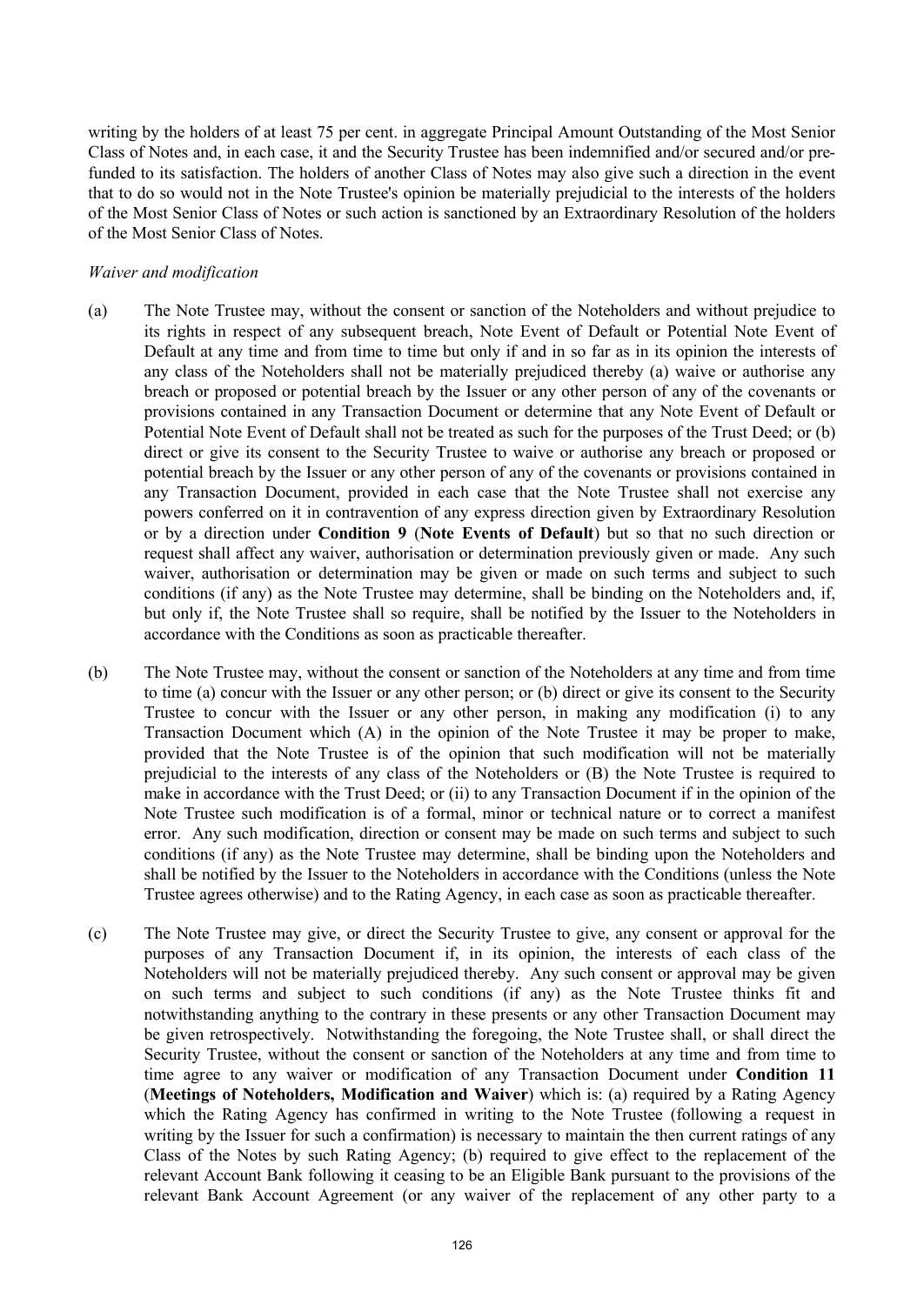Transaction Document which is required to maintain a certain rating from time to time) which the Rating Agency has confirmed to the Note Trustee in writing (following a request in writing by the Issuer for such a confirmation) will not adversely affect the then current ratings of any Class of the Notes; and (c) required to give effect to any modification to the Priority of Payments where such modification is made to amend or add a payment due from the Issuer which ranks subordinate to all payments due to the Noteholders, provided, in each case, that any such modification or waiver would not (x) in the sole opinion of the Note Trustee, have the effect of (i) exposing the Note Trustee and/or the Security Trustee to any liability against which it has not been indemnified and/or secured and/or pre-funded to its satisfaction or (ii) increasing the obligations or duties, or decreasing the protections, of the Note Trustee and/or the Security Trustee under the Transaction Documents and/or the Conditions or (y) result in a Basic Terms Modification. Such modification or waiver, once implemented, shall be conclusive and binding on all parties and the Noteholders. Neither the Note Trustee nor the Security Trustee shall be responsible or liable in damages or otherwise to any party or person for any loss incurred by reason of the Note Trustee and/or the Security Trustee consenting to such modification or waiver. The Note Trustee shall not be responsible or liable in damages or otherwise to any party or person for any loss incurred by reason of directing the Security Trustee to consent to such modification or waiver.

#### *Noteholder meetings*

The Trust Deed also contains the provisions for meetings of the Noteholders of each class which are summarised above.

#### *Governing law*

The Trust Deed will be governed by English law.

### **Agency Agreement**

#### *General*

Pursuant to a paying agent and agent bank agreement to be entered into on or around the Closing Date (the **Agency Agreement**) between the Issuer, the Note Trustee, the Principal Paying Agent and the Agent Bank, provision will be made for, among other things, payment of principal and interest in respect of the Notes of each Class.

#### *Governing law*

The Agency Agreement will be governed by English law.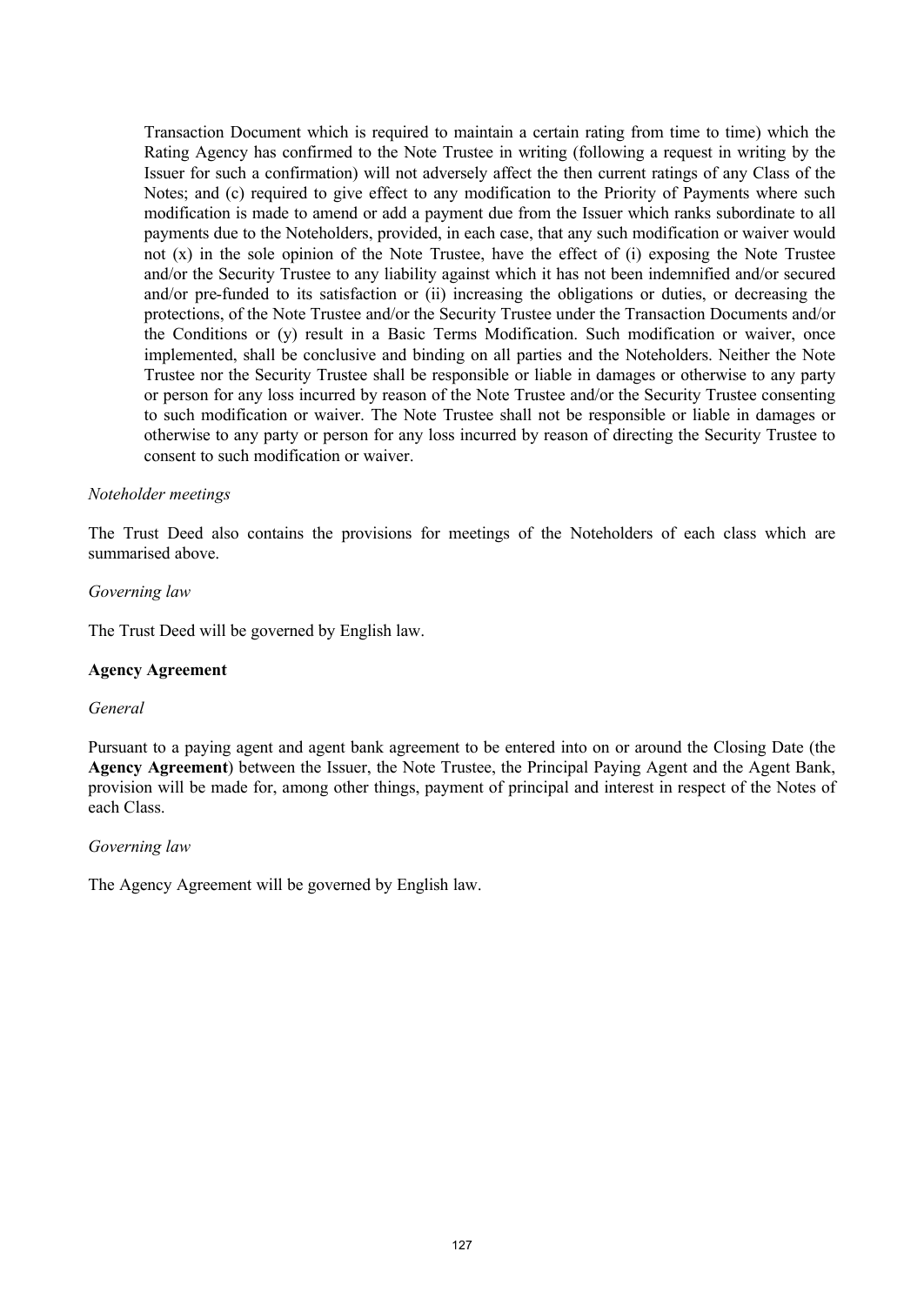## **CASHFLOWS**

## **Collection Procedures**

Customers are required to make their scheduled monthly payments of principal, interest and other amounts in respect of their Promissory Notes into the GIC Account of the Issuer. All payments to be made by the Customers in respect of amounts due under their Promissory Notes are collected on the relevant payment date of each Promissory Note, either by direct debit from an account of the relevant Customer or by way of bank transfer and credited to the GIC Account.

# **Ledgers**

The Cash Manager will maintain the following ledgers (together, the **Ledgers**):

- (a) a ledger in respect of all Revenue Receipts standing to the credit of the GIC Account (the **Revenue Ledger**);
- (b) a ledger in respect of Principal Receipts standing to the credit of the GIC Account (the **Principal Ledger**);
- (c) a ledger which shall record principal deficiencies in respect of the Class A Notes (the **Class A Principal Deficiency Ledger**);
- (d) a ledger which shall record principal deficiencies in respect of the Class B Notes (the **Class B Principal Deficiency Ledger**);
- (e) a ledger which shall record principal deficiencies in respect of the Class C Notes (the **Class C Principal Deficiency Ledger**);
- (f) a ledger which shall record principal deficiencies in respect of the Class D Notes (the **Class D Principal Deficiency Ledger**);
- (g) a ledger which shall record the amounts debited and credited to the Credit Enhancement Reserve Account (the **Credit Enhancement Reserve Ledger**)
- (h) a ledger which shall record the amounts debited and credited to the Liquidity Reserve Account (the **Liquidity Reserve Ledger**);
- (i) a ledger which shall record all amounts debited and credited to the Initial Purchase Price Reserve (the **Initial Purchase Price Reserve Ledger** );
- (j) a ledger which shall record all amounts credited to the Payment Holiday Reserve Ledger on the GIC Account and all debits from that ledger to pay Payment Holiday Amounts (the **Payment Holiday Reserve Ledger**);
- (k) a ledger which shall record credits to and debits from the Transaction Account in respect of (i) amounts deposited from the Establishment Loan on or around the Closing Date (ii) the shareholder's contribution (contributed on or around the Closing Date) (together with the amounts specified in (i) above, the **Establishment Amount**), (iii) amounts received to replenish the Float Amount in accordance with the Pre-Enforcement Revenue Priority of Payments, (iv) amounts towards the payment of the Difference Amount, (v) amounts towards the payment of any Setup Fees and (vi) certain General Expenses due to third parties that are not Secured Parties incurred by the Issuer in its ordinary course of business which are payable between Interest Payment Dates or the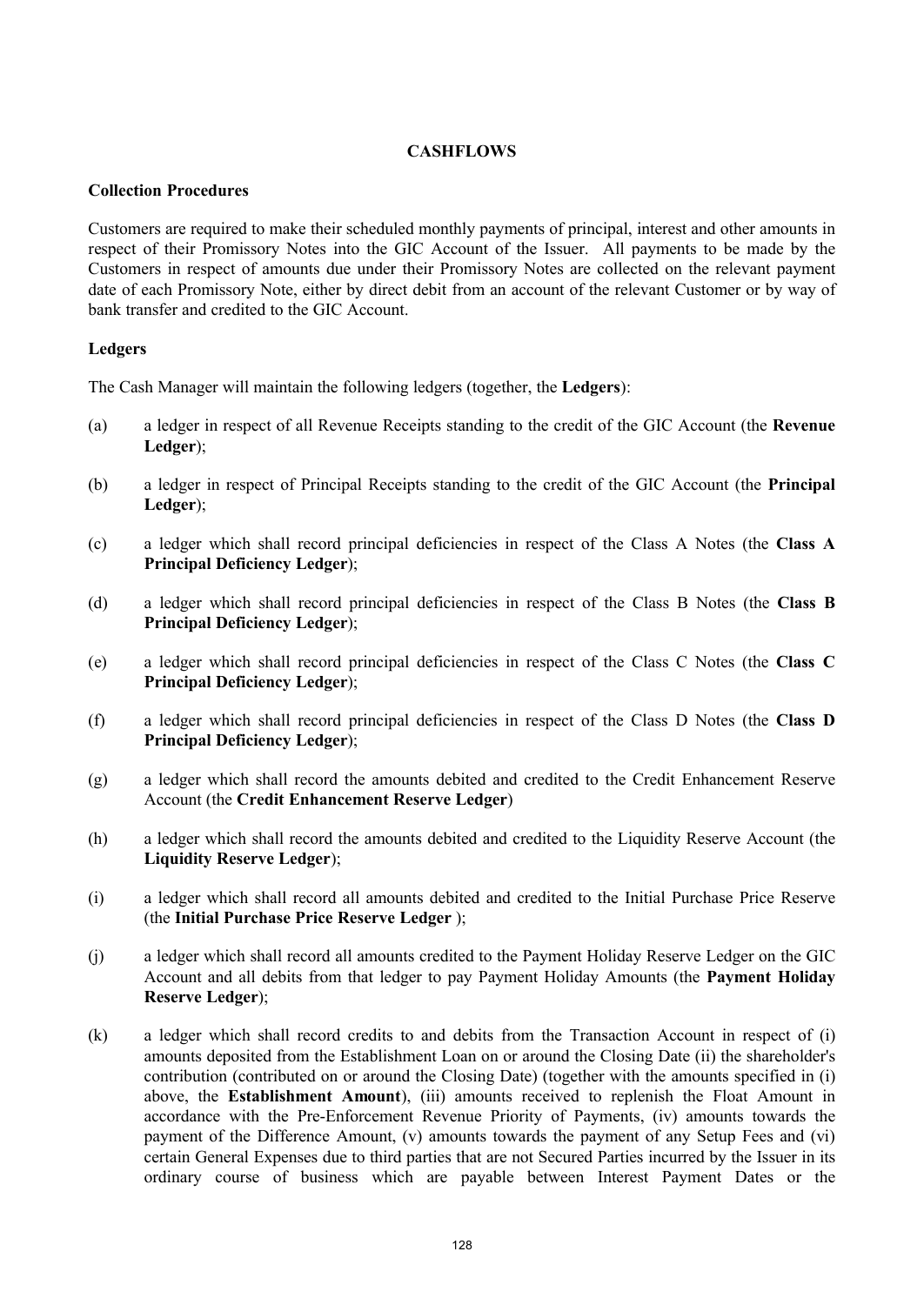reimbursements to be made by the Servicer to any Customer for incorrect payments made to the GIC Account and respectively paid for from the Float Amount (the **Transaction Account Ledger**);

- (l) a ledger in respect of each Subordinated Loan Provider which shall record the Establishment Loan or the initial loan, as applicable and all Further Loans made that Subordinated Loan Provider from time to time, and the use of proceeds of those Further Loans (each, a **Subordinated Loan Ledger**); and
- (m) a ledger which shall record all Insurance Premiums paid by Customers and all Insurance Proceeds received by the Issuer (the **Insurance Ledger**).

In addition, the Cash Manager will maintain such other ledgers as the Issuer, the Security Trustee or the Servicer may from time to time request or which the Cash Manager considers (in its discretion) to be reasonable or necessary to keep.

The Cash Manager will from time to time in accordance with the payments made:

- (a) credit the Revenue Ledger with all Revenue Receipts credited to the GIC Account and debit the Revenue Ledger with all payments made by or on behalf of the Issuer out of Revenue Receipts to be applied in accordance with the applicable Priority of Payments;
- (b) credit the Principal Ledger with all Principal Receipts credited to the GIC Account and debit the Principal Ledger with all payments by or on behalf of the Issuer out of Principal Receipts to be applied in accordance with the applicable Priority of Payments;
- (c) credit the Credit Enhancement Reserve Ledger with the proceeds of any amounts credited to the Credit Enhancement Reserve Account in accordance with the Pre-Enforcement Revenue Priority of Payments;
- (d) debit the Credit Enhancement Reserve Ledger with any payments made therefrom to be applied in accordance with the Pre-Enforcement Revenue Priority of Payments;
- (e) credit the Liquidity Reserve Ledger with the proceeds of (i) the Liquidity Reserve Loan and (ii) any amounts credited to the Liquidity Reserve Account (up to the Liquidity Reserve Required Amount) in accordance with the Pre-Enforcement Revenue Priority of Payments;
- (f) debit the Liquidity Reserve Ledger with any payments of funds made from the Liquidity Reserve Account (i) towards any Revenue Deficit and (ii) to be applied as available Principal Receipts upon the occurrence of a Liquidity Redemption Event;
- (g) debit the Transaction Account Ledger with any payments made from the Transaction Account relating to (i) the Difference Amount, (ii) the Setup Fees and (iii) the General Expenses of the Issuer or reimbursements made by the Servicer to any Customer for incorrect amounts paid into the GIC Account using the Float Amount (or part thereof) and credit the Transaction Account Ledger with any payments made to the Transaction Account on the Closing Date, in an amount funded by the Establishment Loan and any shareholder's contributions (contributed on or around the Closing Date) and, on each Interest Payment Date, in an amount not exceeding the Float Amount;
- (h) debit the relevant Principal Deficiency Ledger with the amount of any Losses in respect of the Transferred Promissory Notes (as notified to it by the Servicer) and any Principal Receipts applied as Deemed Revenue Receipts towards the curing of any Revenue Deficit;
- (i) credit the relevant Principal Deficiency Ledger with the amount of any available Revenue Receipts applied in accordance with the Pre-Enforcement Revenue Priority of Payments as Deemed Principal Receipts;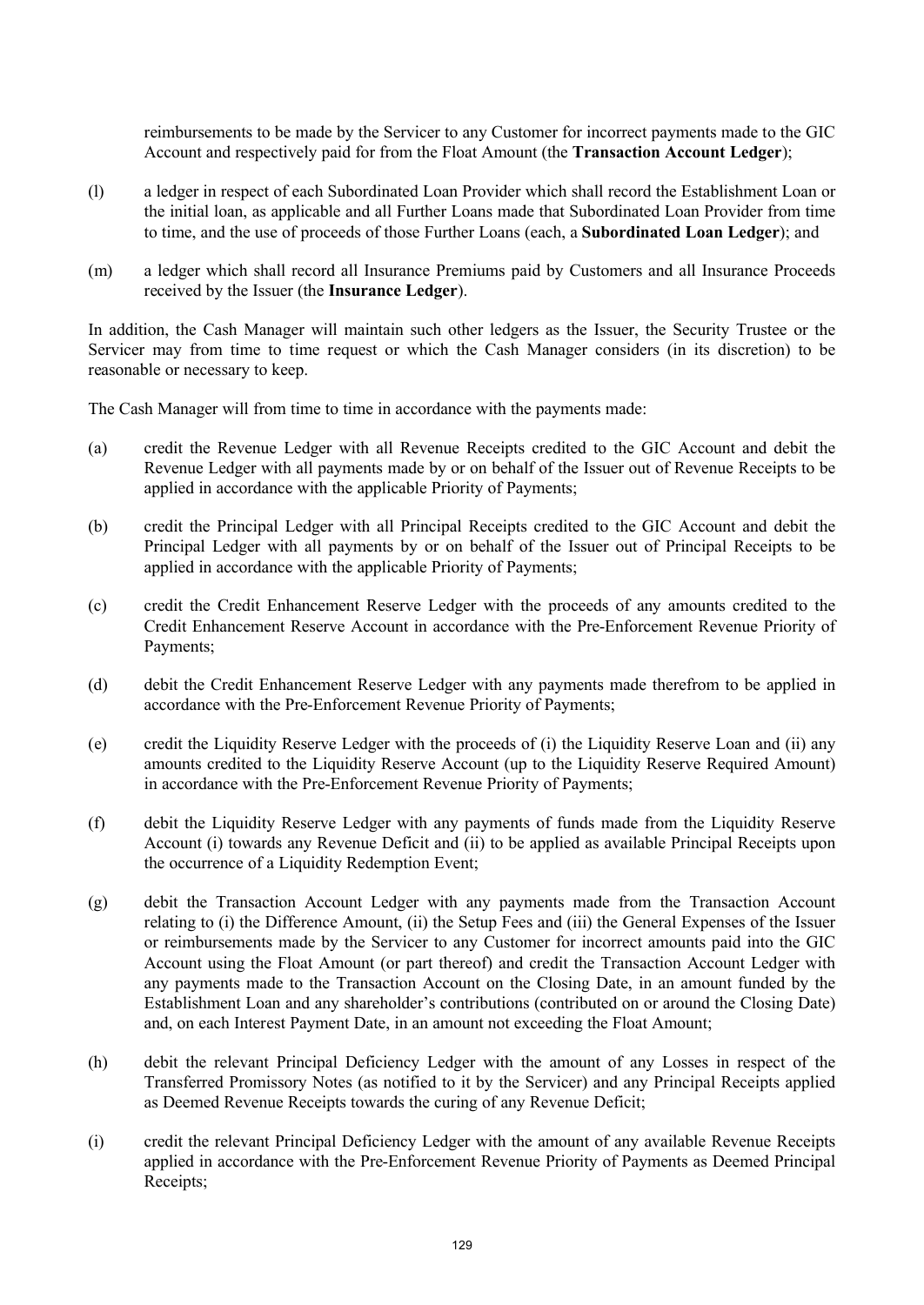- (j) credit the relevant Subordinated Loan Ledger with the Establishment Loan, or as applicable, the initial loan amount and all Further Loans made by the relevant Subordinated Loan Provider from time to time, and debit the Subordinated Loan Ledger with all payments made by the Issuer towards that Subordinated Loan Provider in accordance with the relevant Priorities of Payment;
- (k) credit the Payment Holiday Reserve Ledger with (i) all loans made by a Subordinated Loan Provider to fund the Payment Holiday Reserve and (ii) any further amounts credited to the Payment Holiday Reserve (up to the Payment Holiday Reserve Required Amount) in accordance with the Pre-Enforcement Revenue Priority of Payments; and
- (l) debit the Payment Holiday Reserve Ledger with all Payment Holiday Amounts (which shall be deemed to constitute Revenue Receipts).

### **Credit Enhancement Reserve**

On the Closing Date, the Issuer shall establish the Credit Enhancement Reserve Account. On the First Interest Payment Date, the Credit Enhancement Reserve will be funded in an amount up to the Credit Enhancement Reserve Required Amount from available Revenue Receipts applied in accordance with the Pre-Enforcement Revenue Priority of Payments.

Until the Step-Up Date, the Credit Enhancement Reserve will be replenished up to the Credit Enhancement Reserve Required Amount on each Interest Payment Date, pursuant to the Pre-Enforcement Revenue Priority of Payments (subject to any payments in priority thereto).

The Credit Enhancement Reserve Required Amount will be determined by the Cash Manager on each Calculation Date in accordance with the following:

- (a) the Principal Promissory Note Amount of the Transferred Promissory Notes on that day multiplied by the weighted average life (expressed in years) of the Transferred Promissory Notes on that day multiplied by:
	- (i) if the 3-Month Weighted Average Excess Margin is greater than or equal to  $8.0\%$ , 0;
	- (ii) if the 3-Month Weighted Average Excess Margin is less than 8.0% but greater than or equal to 7.75%, 0.005;
	- (iii) if the 3-Month Weighted Average Excess Margin is less than 7.75% but greater than or equal to 7.5%, 0.008;
	- (iv) if the 3-Month Weighted Average Excess Margin is less than 7.5% but greater than or equal to 7.25%, 0.013;
	- (v) if the 3-Month Weighted Average Excess Margin is less than 7.25%, 0.024; *plus*
- (b) for each Transferred Promissory Note which is Delinquent, an amount equal to the Principal Promissory Note Amount of the Transferred Promissory Note multiplied by:
	- (i) if that Transferred Promissory Note has been Delinquent for less than 1 month, 0;
	- (ii) if that Transferred Promissory Note has been Delinquent for 1 month but less than 2 month,  $0.2$ :
	- (iii) if that Transferred Promissory Note has been Delinquent for 2 months but less than 3 month,  $0.4;$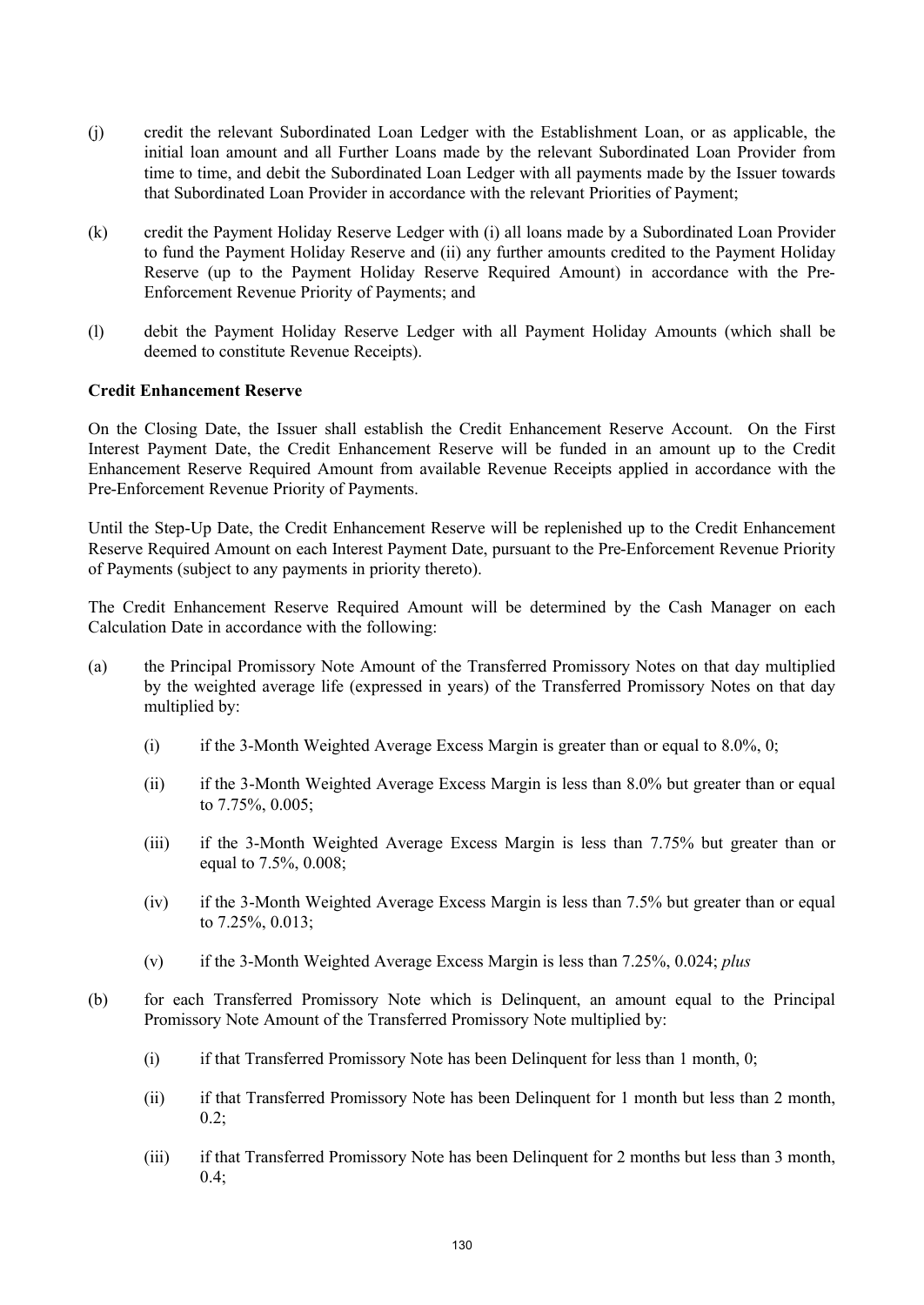- (iv) if that Transferred Promissory Note has been Delinquent for 3 months but less than 4 month,  $0.5$ ;
- (v) if that Transferred Promissory Note has been Delinquent for 4 months or more, then for so long as that Transferred Promissory Note remains Delinquent, 1,

provided that the determination of such amount on the first two occurring Calculation Dates shall not include item (a).

Following the Step-Up Date, there shall be no requirement to retain the Credit Enhancement Reserve at the Credit Enhancement Reserve Required Amount.

## **Liquidity Reserve**

On the Closing Date, the Issuer shall establish a Liquidity Reserve by depositing in the Liquidity Reserve Account an amount equal to SEK58,000,000, which shall be funded from the proceeds of the Liquidity Reserve Loan made by Nordax in its capacity as the First Subordinated Loan Provider to the Issuer.

Until the repayment in full of the Notes, the Liquidity Reserve will be replenished up to the Liquidity Reserve Required Amount on each Interest Payment Date, pursuant to the Pre-Enforcement Revenue Priority of Payments (subject to any payments in priority thereto).

On each Interest Payment Date, prior to the service of an Enforcement Notice on the Issuer, the Issuer (or the Cash Manager on its behalf) shall apply the funds in the Liquidity Reserve to cure any Revenue Deficit.

After applying any funds in the Liquidity Reserve towards the curing of a Revenue Deficit, if any, the amount remaining in the Liquidity Reserve (the **Residual Liquidity Funds**) shall also be applied by the Issuer (or the Cash Manager on its behalf) as available Principal Receipts on that Interest Payment Date if (i) the aggregate amounts due and payable under or in connection with the Principal Promissory Note Amount of all the Transferred Promissory Notes in the Portfolio is equal to zero, (ii) that Interest Payment Date is the Final Maturity Date or (iii) the application of such Residual Liquidity Funds as available Principal Receipts will result in all outstanding Notes being fully redeemed on that Interest Payment Date (each, a **Liquidity Redemption Event**), whichever event occurs first.

Upon service of an Enforcement Notice on the Issuer. Any funds remaining in the Liquidity Reserve shall be applied by the Security Trustee (or the Cash Manager on its behalf) in accordance with the Post-Enforcement Priority of Payments.

### **Payment Holiday Reserve**

On the Closing date, the Issuer shall establish the Payment Holiday Reserve.

Until the earlier to occur of an Insolvency Event in relation to the Seller or the repayment in full of the Notes, the Payment Holiday Reserve will be funded on each Interest Payment Date from available Revenue Receipts in accordance with the Pre-Enforcement Revenue Priority of Payments or at any time by a Subordinated Loan Provider via Further Loans to the Issuer that are required by the relevant Subordinated Loan Provider to be credited to the Payment Holiday Reserve.

The Servicer will not, in addition to other conditions to be met, be entitled to offer a Payment Holiday to a Customer or accept a request for a Payment Holiday from a Customer (in each case in respect of a Transferred Promissory Note) unless:

(a) a Further Loan has been granted by a Subordinated Loan Provider in an amount equivalent to or exceeding the relevant Payment Holiday Amount(s) and such amount has been credited to the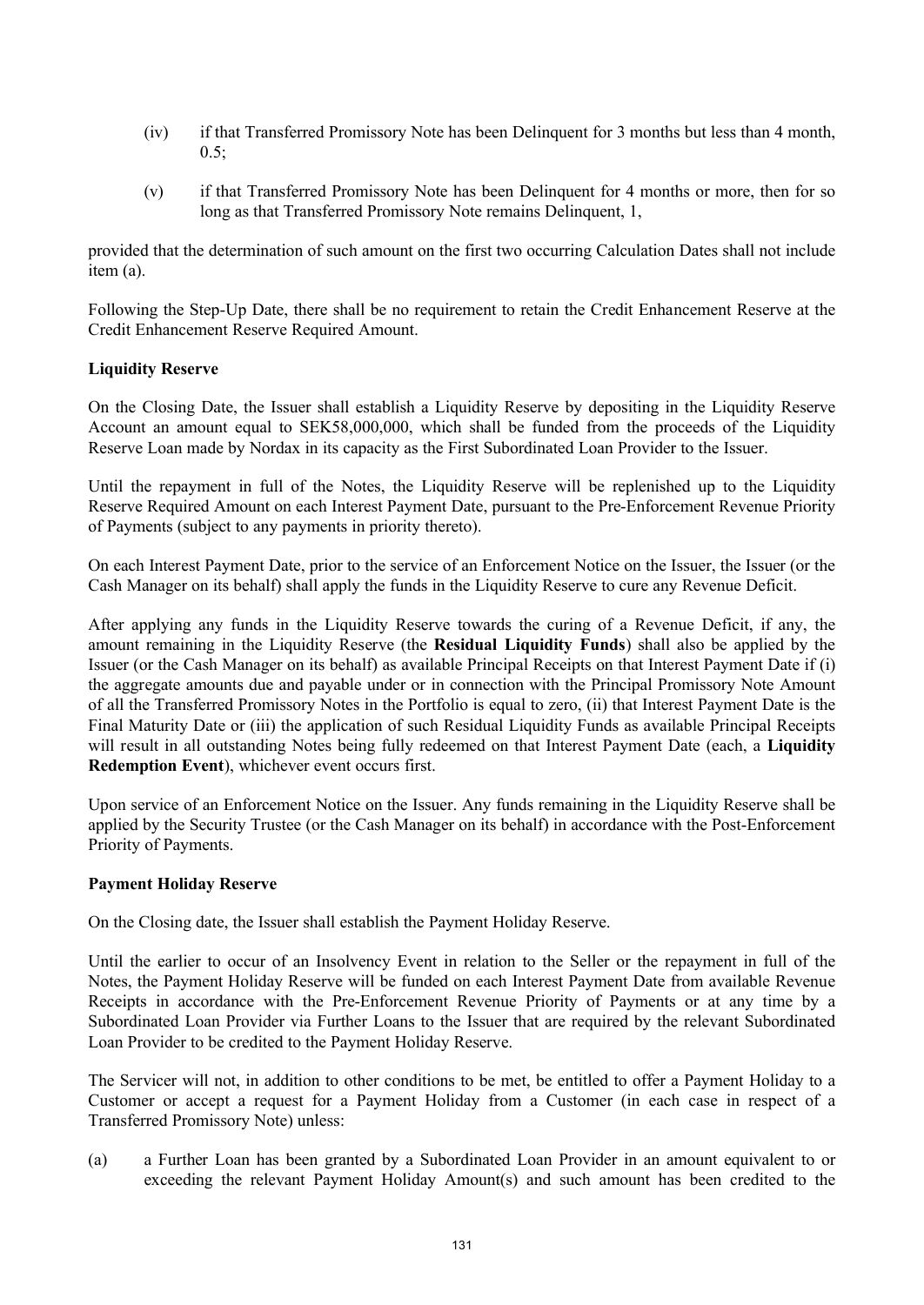Payment Holiday Reserve to fund the relevant Payment Holiday Amount(s) of that Customer during the proposed Payment Holiday period (taking into account all other Payment Holiday Amounts in respect of all other Customers that will fall due for payment during that period); or

(b) there are sufficient funds standing to the credit of the Payment Holiday Reserve to fund the relevant Payment Holiday Amount(s) of that Customer during the proposed Payment Holiday period (taking into account all other Payment Holiday Amounts in respect of all other Customers that will fall due for payment during that period).

Prior to the occurrence of a Note Event of Default and the service of an Enforcement Notice on the Issuer or the occurrence of an Insolvency Event in relation to the Seller, amounts standing to the credit of the Payment Holiday Reserve Ledger on the GIC Account will be available for application as Payment Holiday Amounts in accordance with the Pre-Enforcement Priority of Payments. Following the occurrence of an Insolvency Event in relation to the Seller, amounts (if any) standing to the credit of the Payment Holiday Reserve on the GIC Account shall constitute Principal Receipts of the Issuer available for application in accordance with the Pre-Enforcement Principal Priority of Payments. Following the service of an Enforcement Notice on the Issuer, amounts (if any) standing to the credit of the Payment Holiday Reserve on the GIC Account shall constitute the general funds of the Issuer available for application in accordance with the Post-Enforcement Priority of Payments.

## **Principal Deficiency Ledger**

Four Principal Deficiency Ledgers comprising the Class A Principal Deficiency Ledger (relating to the Class A Notes), the Class B Principal Deficiency Ledger (relating to the Class B Notes), the Class C Principal Deficiency Ledger (relating to the Class C Notes) and the Class D Principal Deficiency Ledger (relating to the Class D Notes) (each a **Principal Deficiency Ledger** and, together, the **Principal Deficiency Ledgers**), will be established on the Closing Date in order to record the application of any Principal Receipts to meet any Revenue Deficit and any Losses on the Portfolio.

The application of any Principal Receipts to meet any Revenue Deficit will be recorded first on the Class D Principal Deficiency Ledger until the balance of the Class D Principal Deficiency Ledger is equal to the then aggregate Principal Amount Outstanding of the Class D Notes then outstanding, next on the Class C Principal Deficiency Ledger until the balance of the Class C Principal Deficiency Ledger is equal to the then aggregate Principal Amount Outstanding of the Class C Notes then outstanding, next on the Class B Principal Deficiency Ledger until the balance of the Class B Principal Deficiency Ledger is equal to the then aggregate Principal Amount Outstanding of the Class B Notes then outstanding and finally on the Class A Principal Deficiency Ledger until the balance of the Class A Principal Deficiency Ledger is equal to the then aggregate Principal Amount Outstanding of the Class A Notes.

Similarly, any Losses realised on the Portfolio will also result in a Principal Deficiency and a corresponding debit will be made to the appropriate Principal Deficiency Ledger in the order set out above.

On each Interest Payment Date, available Revenue Receipts shall, after making the payments or provisions required to be met in priority to item (f) of the Pre-Enforcement Revenue Priority of Payments, be applied in an amount necessary to reduce to nil the balance on the Class A Principal Deficiency Ledger. Then once the balance on the Class A Principal Deficiency Ledger is reduced to nil and interest due on the Class B Notes has been paid (in accordance with the Pre-Enforcement Revenue Priority of Payments), available Revenue Receipts shall be applied to reduce to nil the balance on the Class B Principal Deficiency Ledger. Then once the balance on the Class B Principal Deficiency Ledger is reduced to nil and interest due on the Class C Notes has been paid (in accordance with the Pre-Enforcement Revenue Priority of Payments), available Revenue Receipts shall be applied to reduce to nil the balance on the Class C Principal Deficiency Ledger. Then once the balance on the Class C Principal Deficiency Ledger is reduced to nil and interest due on the Class D Notes has been paid (in accordance with the Pre-Enforcement Revenue Priority of Payments),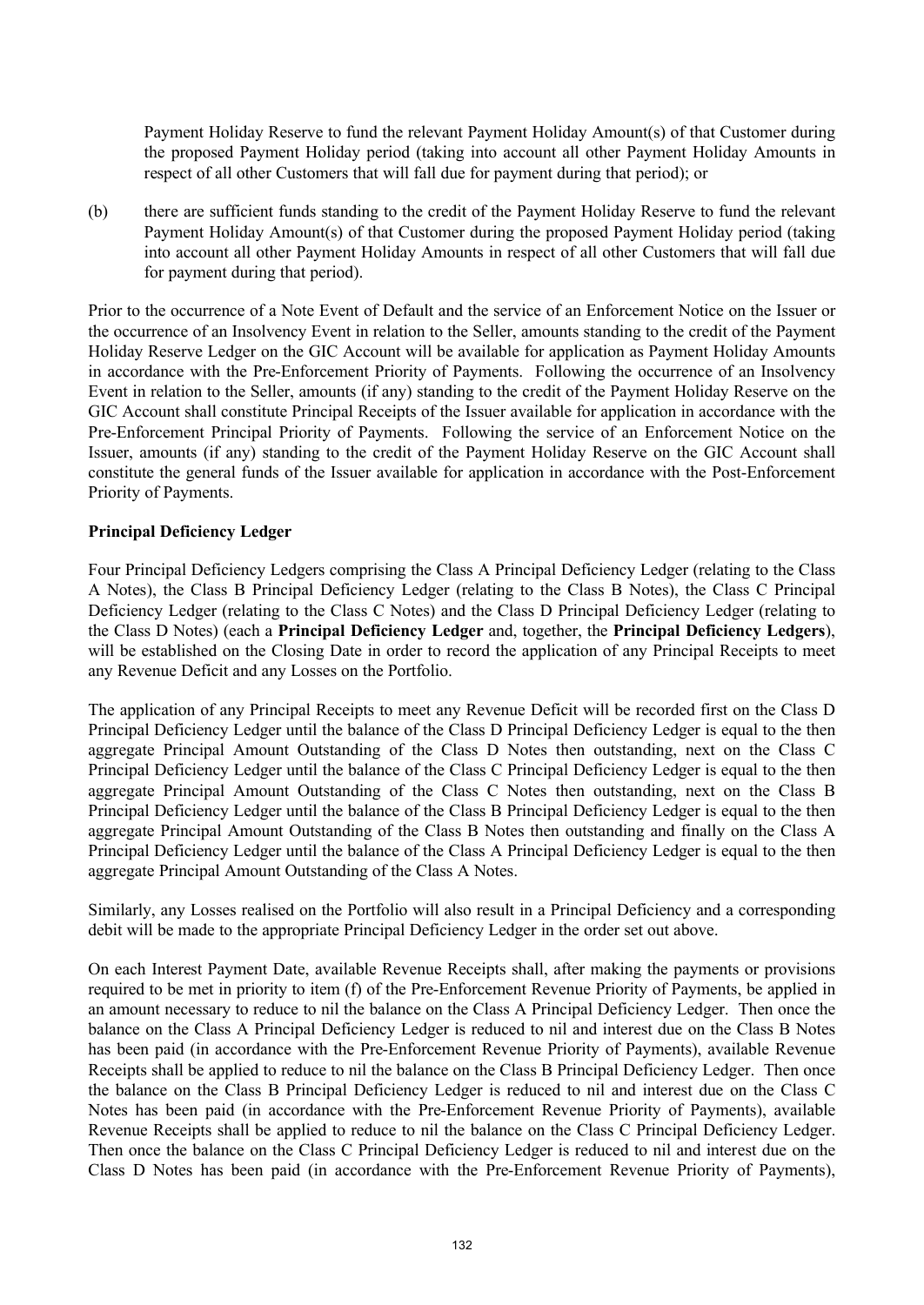available Revenue Receipts shall be applied to reduce to nil the balance on the Class D Principal Deficiency Ledger.

### **Priorities of Payments**

The Priorities of Payments will be set out in the Cash Management Agreement. Prior to the delivery of an Enforcement Notice following a Note Event of Default, the Cash Manager will be responsible for making any payments of scheduled principal or prepayment on the Notes from amounts credited to the Principal Ledger on the GIC Account (in accordance with the Pre-Enforcement Principal Priority of Payments) and for making payments of, among other things, interest on the Notes from amounts credited to the Revenue Ledger on the GIC Account (in accordance with the Pre-Enforcement Revenue Priority of Payments). From and including the date on which the Note Trustee serves an Enforcement Notice on the Issuer, the Security Trustee (or, with the consent of the Security Trustee, the Cash Manager on its behalf) will be responsible for making payments of principal and interest on the Notes in accordance with the Post-Enforcement Priority of Payments.

## **Establishment Amount**

The Cash Manager (on behalf of the Issuer) shall procure that the Establishment Loan and the shareholder's contribution (contributed on or around the Closing Date) (together, the **Establishment Amount**) is credited to the Transaction Account. Prior to the Note Trustee serving an Enforcement Notice on the Issuer, the Cash Manager (on behalf of the Issuer) will on any Business Day prior to the first Interest Payment Date, pay out of the funds comprising the shareholder's contribution towards payment of the Difference Amount and the Establishment Amount (excluding the initial Float Amount) towards payment of any Setup Fees only.

## **Float Amount**

The **Float Amount** shall be an amount not exceeding SEK1,000,000 which shall be funded initially from the Establishment Loan on or about the Closing Date until, but not including the first Interest Payment Date, and thereafter from available Revenue Receipts on each Interest Payment Date in accordance with the Pre-Enforcement Revenue Priority of Payments and credited to the Transaction Account. Prior to the Note Trustee serving an Enforcement Notice on the Issuer, the Cash Manager (on behalf of the Issuer) will, on any Business Day from the first Interest Payment Date, pay out of the Float Amount (or, if the Float Amount is insufficient, other amounts (if any) standing to the credit of the Transaction Account) to (1) the Cash Manager to pay the General Expenses of the Issuer and (2) the Servicer to reimburse Customers amounts which such Customers have paid into the GIC Account in error after the first Interest Payment Date.

# **General Expenses**

The General Expenses (**General Expenses**) are certain expenses due to third parties that are not Secured Parties incurred by the Issuer in the ordinary course of its business, including the Issuer's liability, if any, amounts due to the Storage Company, the tax authorities and any legal or accounting advisers and, to the extent not provided for elsewhere, any fees due to any proper authority in order to maintain the corporate standing of the Issuer (including any amounts payable in relation to the engagement of any Independent Director of the Issuer) provided that on any Interest Payment Date, such payment shall be made in accordance with the Pre-Enforcement Revenue Priority of Payments. For the avoidance of doubt, the Setup Fees (which are funded from the Establishment Amount) shall not constitute General Expenses.

# *Pre-Enforcement Revenue Priority of Payments*

Prior to the Note Trustee serving an Enforcement Notice on the Issuer, Revenue Receipts will be applied by the Cash Manager (on behalf of the Issuer) on each Interest Payment Date (after payment of the Insurer Premium Portion due and payable by the Issuer on such Interest Payment Date to the Insurance Companies),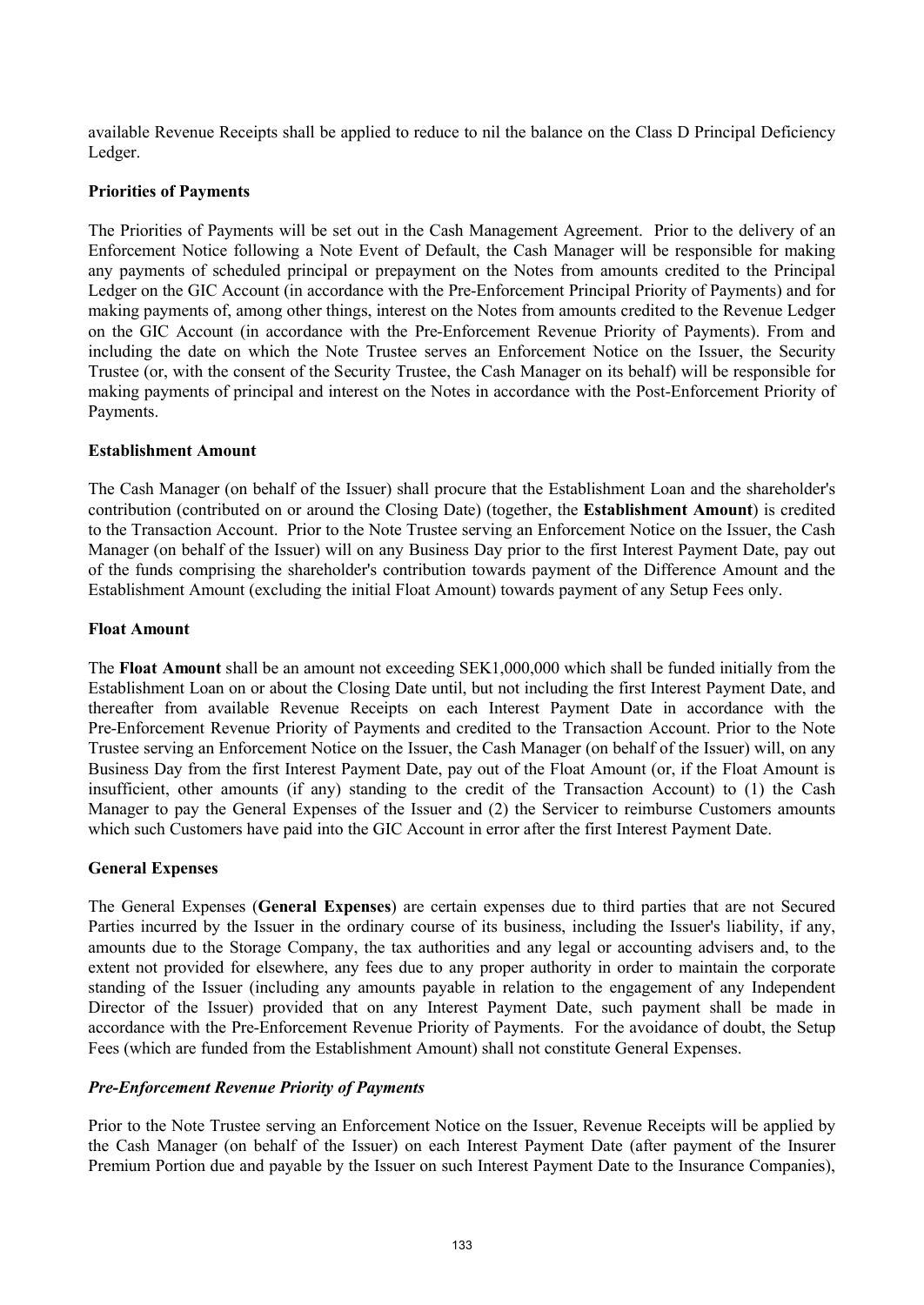in the following order of priority (the **Pre-Enforcement Revenue Priority of Payments**) (in each case only if and to the extent that the payments and provisions of a higher priority have been made in full):

- (a) in or towards satisfaction, on a *pari passu* and *pro rata* basis according to the respective amounts thereof, of:
	- (i) the costs, expenses, fees, remuneration and indemnity payments (if any) and any other amounts due and payable (including value added tax, if any) by the Issuer on such Interest Payment Date to the Note Trustee or any of its appointees under the Trust Deed or any other Transaction Document to which it is party; and
	- (ii) the costs, expenses, fees, remuneration and indemnity payments (if any) and any other amounts due and payable (including value added tax, if any) by the Issuer on such Interest Payment Date to the Security Trustee or any of its appointees under the English Deed of Charge, the Swedish Security Agreement, the Share Pledge Agreement or any other Transaction Document to which it is a party;
- (b) in or towards satisfaction of any amounts due and payable by the Issuer on such Interest Payment Date, *pari passu* and *pro rata*:
	- (i) to the Servicer pursuant to the Servicing Agreement;
	- (ii) to the Standby Servicer pursuant to the Standby Servicing Agreement;
	- (iii) to the Cash Manager pursuant to the Cash Management Agreement;
	- (iv) to the Standby Cash Manager pursuant to the Cash Management Agreement;
	- (v) to the Account Banks pursuant to the Bank Account Agreements;
	- (vi) to the Service Provider pursuant to the Servicing Transfer Agreement; and
	- (vii) to the Paying Agents and the Agent Bank pursuant to the Agency Agreement;
- (c) in or towards satisfaction of any General Expenses due and payable by the Issuer on such Interest Payment Date, *pari passu* and *pro rata*, and thereafter to credit the Transaction Account with an amount up to the Float Amount;
- (d) prior to the repayment in full of the Notes, to replenish the Liquidity Reserve to the Liquidity Reserve Required Amount;
- (e) in or towards satisfaction of any interest due on the Class A Notes on such Interest Payment Date;
- (f) in or towards application of such amount as is required to reduce any debit balance on the Class A Principal Deficiency Ledger to zero;
- (g) in or towards satisfaction of any interest due and, if applicable, overdue (and all interest due on such overdue interest) on the Class B Notes on such Interest Payment Date;
- (h) in or towards application of such amount as is required to reduce any debit balance on the Class B Principal Deficiency Ledger to zero;
- (i) in or towards satisfaction of any interest due and, if applicable, overdue (and all interest due on such overdue interest) on the Class C Notes on such Interest Payment Date;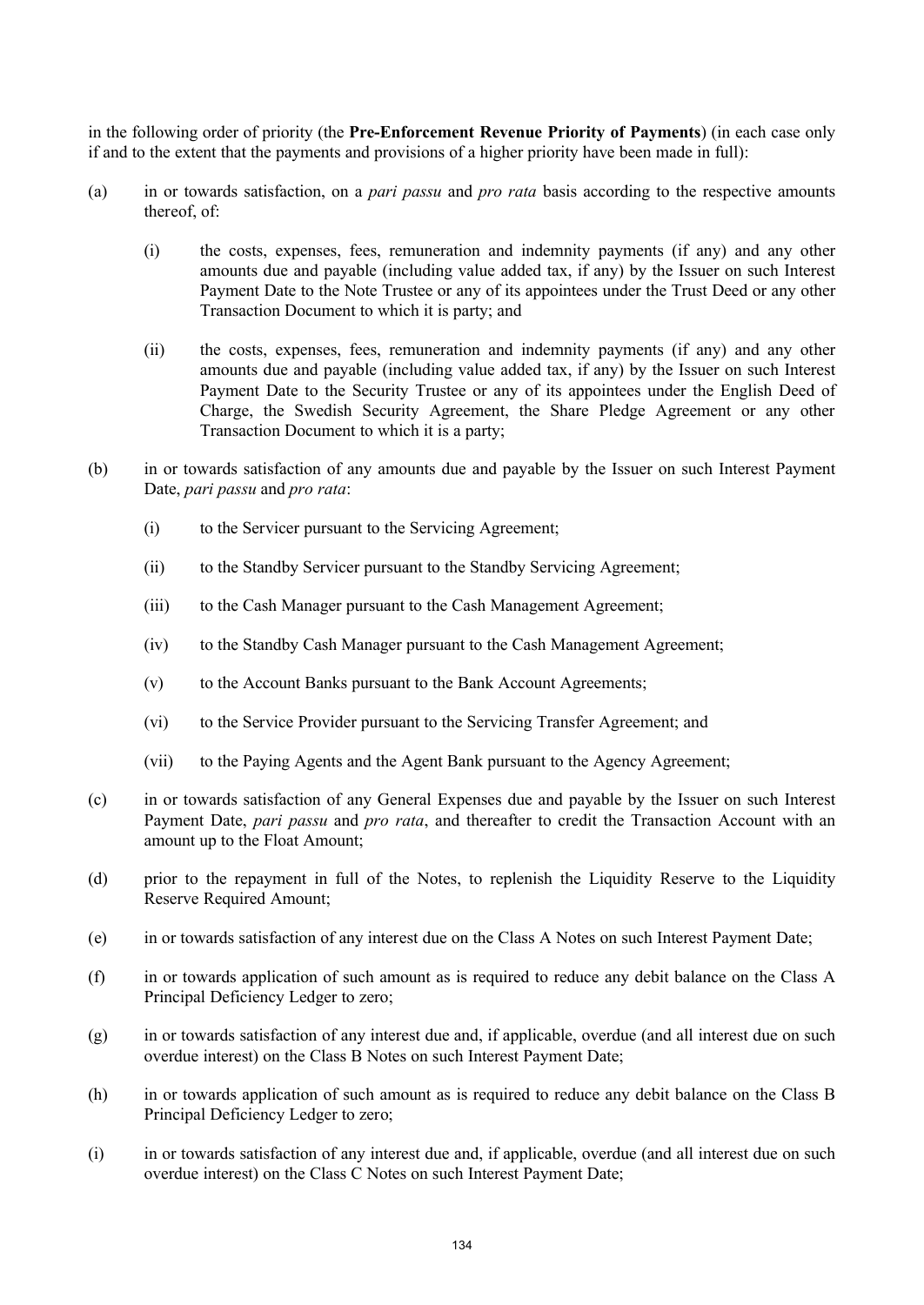- (j) in or towards application of such amount as is required to reduce any debit balance on the Class C Principal Deficiency Ledger to zero;
- (k) in or towards application of such amount as is required to reduce any debit balance on the Class D Principal Deficiency Ledger to zero;
- (l) prior to the Step-Up Date, to credit the Credit Enhancement Reserve Ledger in an amount up to the Credit Enhancement Reserve Required Amount;
- (m) in or towards satisfaction of any interest due and, if applicable, overdue (and all interest due on such overdue interest) on the Class D Notes on such Interest Payment Date;
- (n) on and from the Step-Up Date, in or towards satisfaction of any amounts due and payable by the Issuer on such Interest Payment Date in the following order of priority:
	- (i) *firstly,* to redeem the Class A Notes until the Principal Amount Outstanding thereof is reduced to zero; and
	- (ii) *secondly,* to redeem the Class B Notes until the Principal Amount Outstanding thereof is reduced to zero;
- (o) following repayment in full of the Class A Notes and the Class B Notes:
	- (i) *firstly,* to redeem the Class C Notes until the Principal Amount Outstanding thereof is reduced to zero; and
	- (ii) *secondly,* to redeem the Class D Notes until the Principal Amount Outstanding thereof is reduced to zero;
- (p) in or towards payment of any other amounts due and payable by the Issuer on such Interest Payment Date to the Other Secured Parties (where not otherwise provided for in the Pre-Enforcement Priorities of Payments);
- (q) in payment of the Originator Premium Portion due and payable by the Issuer on such Interest Payment Date to the Originator;
- (r) *pari passu* and *pro rata* to each Subordinated Loan Provider, in or towards satisfaction of payment of:
	- (i) *firstly*, any interest due to that Subordinated Loan Provider;
	- (ii) *secondly*, any principal due to that Subordinated Loan Provider; and
	- (iii) *thirdly*, any other amounts due to that Subordinated Loan Provider,

under the relevant Subordinated Loan Agreement;

- (s) prior to the earlier to occur of an Insolvency Event in relation to the Seller and the repayment in full of the Notes, to credit the Payment Holiday Reserve in an amount up to the Payment Holiday Reserve Required Amount in accordance with the requirements of the Cash Management Agreement;
- (t) in or towards payment firstly, of any amounts of the Initial Purchase Price for Additional Promissory Notes acquired during the Revolving Period which remains outstanding after the Revolving Period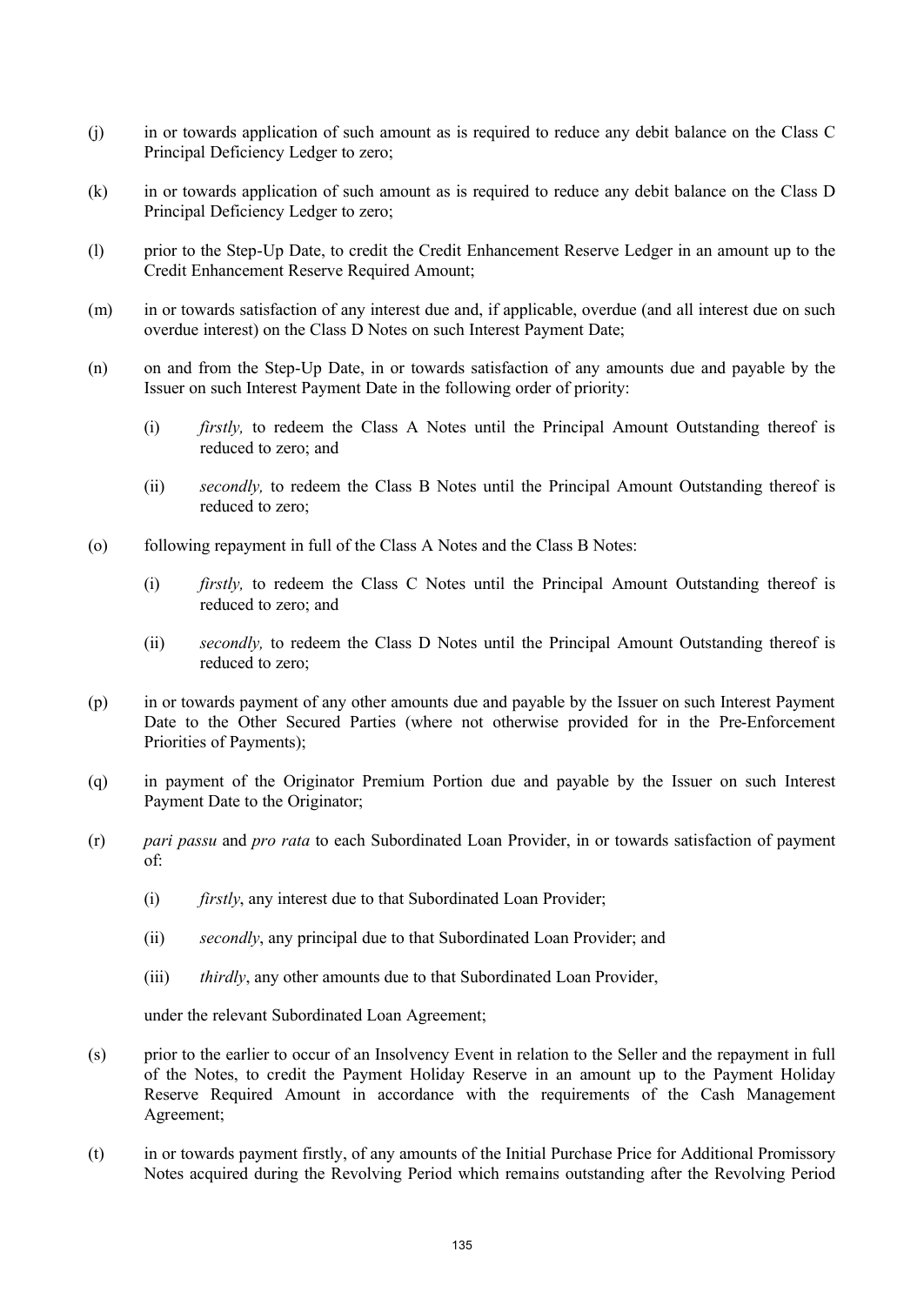End Date and secondly, to the Seller of the Deferred Consideration payable under the Loan Transfer Agreement (less the sum of SEK10,000 per calendar year); and

(u) any surplus to the Issuer, which shall be credited to the Equity Account.

Prior to the Note Trustee serving an Enforcement Notice on the Issuer, if and to the extent, on any Interest Payment Date, there is a Revenue Deficit, then the Cash Manager shall:

- (A) *first*, apply amounts standing to the credit of the Liquidity Reserve Account towards curing any Revenue Deficit provided that no amounts from the Liquidity Reserve Account may be applied to pay interest on any of the Class C Notes or Class D Notes respectively if and to the extent that a deficiency is currently recorded on a Principal Deficiency Ledger of that Class of Notes or a More Senior Class of Notes; and
- (B) *second*, apply Principal Receipts towards curing any residual Revenue Deficit provided that no amounts of Principal Receipts may be applied to pay interest on any Class C Notes or Class D Notes (any Principal Receipts so applied being the **Deemed Revenue Receipts**).

The application of such funds to cure any Revenue Deficit shall be in accordance with the priority of the relevant items set out in the Pre-Enforcement Revenue Priority of Payments.

**Capitalised Interest** means the amount of interest that would have been paid on a Transferred Promissory Note if not for the Customer under that Transferred Promissory Note taking a Payment Holiday in accordance with the Credit Policy, which amount is added to the Principal Promissory Note Amount in respect of the relevant Transferred Promissory Note. For the avoidance of doubt, any sum of Capitalised Interest which has been added to the Principal Promissory Note Amount shall also accrue interest as of the date of such capitalisation.

**Deemed Principal Receipts** means, in respect of any Calculation Period, the aggregate of the amounts to be applied from available Revenue Receipts on the immediately following Interest Payment Date pursuant to paragraphs (f), (h), (j) and (k) of the Pre-Enforcement Revenue Priority of Payments.

**Income Receipts** means, as at each Calculation Date and in respect of the Calculation Period ending on the immediately preceding Cut-off Date, an amount equal to the following standing to the credit of the GIC Account at the close of business on such Cut-off Date (without double counting) representing:

- (a) payments of interest and other fees (including Insurance Premiums) received under the Transferred Promissory Notes;
- (b) the accrued interest component of the purchase price paid by the Seller in respect of any Promissory Note repurchased by the Seller pursuant to the terms of the Loan Transfer Agreement;
- (c) net recoveries of interest, principal, fees and other amounts from defaulting Customers under Transferred Promissory Notes in respect of which enforcement procedures have been completed and the Transferred Promissory Notes Written-off;
- (d) interest earned on the balance from time to time in the Issuer Bank Accounts (excluding the Equity Account);
- (e) net recoveries of interest and outstanding fees from defaulting Customers under Transferred Promissory Notes which are Delinquent but not Written-off;
- (f) payments of Insurance Proceeds from an Insurance Company to the extent attributable to interest and fees (but not principal) owing by a Customer; and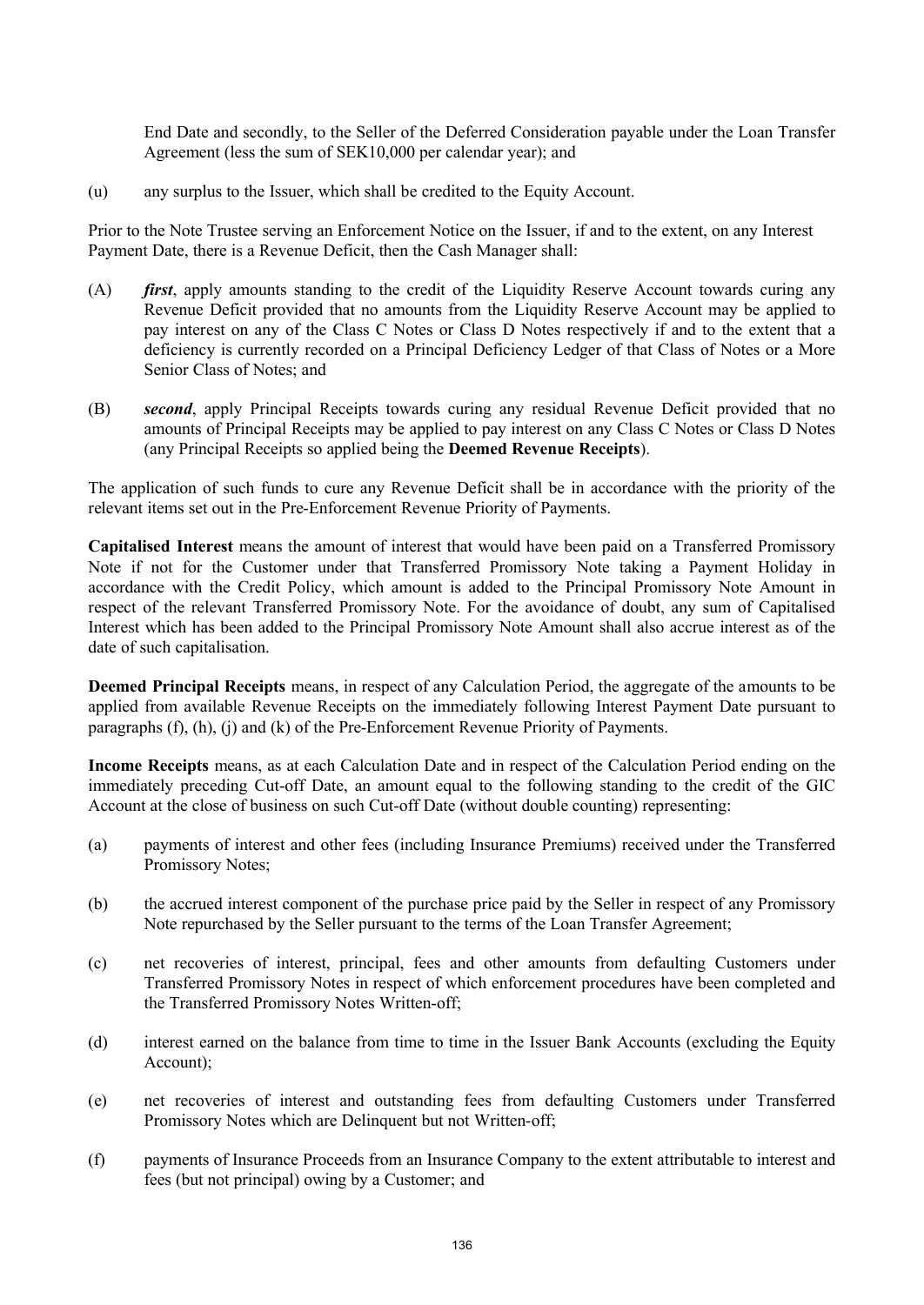(g) (in respect of the first Interest Payment Date only) all sums of the type referred to in paragraphs (a) and (f) above received in respect of the Promissory Notes that comprised the Actual Provisional Portfolio but do not comprise the Initial Portfolio credited to the GIC Account as part of the Pre-Closing Amount on or around the Closing Date.

**Insurance Premiums** means any insurance premium received from time to time from a Customer pursuant to an insurance policy provided by an Insurance Company in respect of any Transferred Promissory Note.

**Issuer Available Funds** means, in respect of an Interest Payment Date, the aggregate of Revenue Receipts and Principal Receipts in respect of the immediately preceding Calculation Period (without double counting) and, as applicable, as at the relevant Calculation Date.

## **Liquidity Reserve Required Amount** means SEK58,000,000.

**More Senior Class of Notes** means:

- (a) in relation to the Class B Notes, the Class A Notes;
- (b) in relation to the Class C Note, the Class A Notes and Class B Notes; and
- (c) in relation to the Class D Notes, the Class A Notes, Class B Notes and Class C Notes.

**Other Secured Parties** means all the Secured Parties other than the Noteholders.

**Principal Receipts** means, as at each Calculation Date and in respect of the Calculation Period ending on the immediately preceding Cut-off Date, an amount equal to the following standing to the credit of the GIC Account at the close of business on such Cut-off Date (without double counting) representing:

- (a) principal repayments received under the Transferred Promissory Notes (including any amount representing Capitalised Interest);
- (b) net recoveries of principal from defaulting Customers under the Transferred Promissory Notes being Delinquent but not Written-off;
- (c) the proceeds (excluding the accrued interest component thereof) of the repurchase of any Transferred Promissory Note by the Seller from the Issuer pursuant to the Loan Transfer Agreement;
- (d) payments of Insurance Proceeds from an insurance company to the extent attributable to principal (but not interest and fees) owing from a Customer;
- (e) Principal Receipts standing to the credit of the GIC Account on any previous Interest Payment Date in accordance with item (c) of the Pre-Enforcement Principal Priority of Payments;
- (f) Further Loans (as defined in each Subordinated Loan Agreement) expressly required by the relevant Subordinated Loan Provider to form part of Principal Receipts;
- (g) a shareholders' contribution made by the Parent Company to the Issuer which the Parent Company explicitly designates as a Principal Receipt;
- (h) any Deemed Principal Receipts;
- (i) (only upon the occurrence of a Liquidity Redemption Event) all Residual Liquidity Funds;
- (j) all amounts (if any) standing to the credit of the Payment Holiday Reserve Ledger following the occurrence of an Insolvency Event in relation to the Seller; and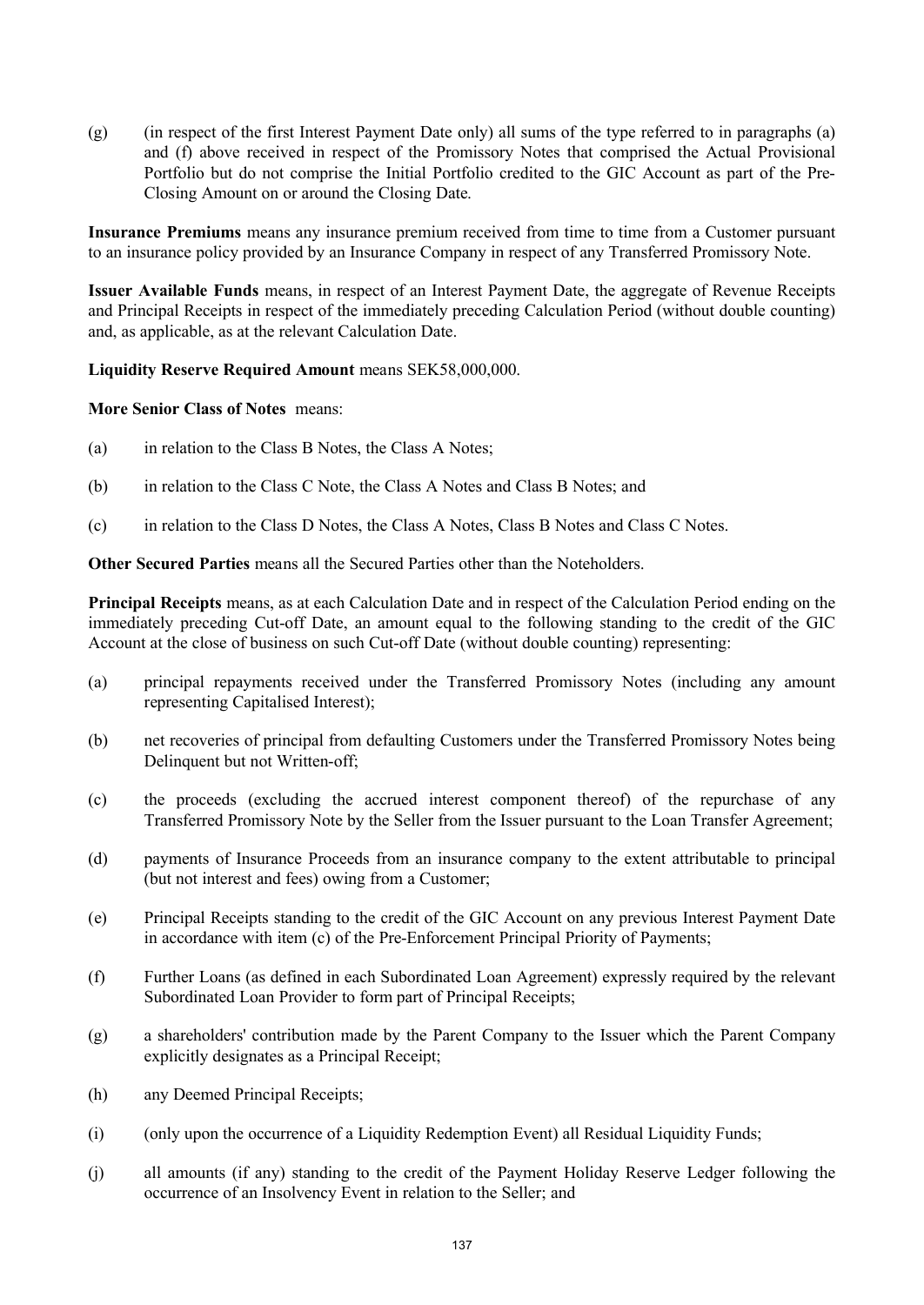(k) (in respect of the first Interest Payment Date only) all sums of the type referred to in paragraph (a) and (d) above received in respect of the Promissory Notes that comprised the Actual Provisional Portfolio but do not comprise the Initial Portfolio credited to the GIC Account as part of the Pre-Closing Amount on or around the Closing Date,

*provided that*, in the event of the occurrence of a Servicing Report Delivery Failure and during the continuance thereof, Principal Receipts for the purpose of application in accordance with the Pre-Enforcement Principal Priority of Payments shall mean the Residual Total Funds in respect of the relevant Interest Payment Date.

**Revenue Deficit** means, in respect of an Interest Payment Date, a shortfall in the amount of the applicable Revenue Receipts in respect of the immediately preceding Calculation Period available to pay paragraphs (a) to (c), (e), (g), (i) and (m) of the Pre-Enforcement Revenue Priority of Payments.

**Revenue Receipts** means, as at each Calculation Date and, as applicable, in respect of the Calculation Period ending on the immediately preceding Cut-off Date, an amount equal:

- (a) Income Receipts in respect of such Calculation Period;
- (b) the balance standing to the credit of the Transaction Account which will be transferred to the GIC Account on the immediately following Interest Payment Date;
- (c) any other amounts not representing Principal Receipts standing to the credit of the GIC Account (excluding amounts standing to the credit of the Payment Holiday Reserve Ledger) in respect of such Calculation Period;
- (d) for so long as any Notes remain outstanding, any amounts debited to the Payment Holiday Reserve Ledger, which shall be applied to pay Payment Holiday Amounts only;
- (e) (so long as there has not been an Insolvency Event in relation to the Seller) all amounts (if any) standing in the Payment Holiday Reserve Ledger following the redemption of all Notes;
- (f) Further Loans (as defined in the First Subordinated Loan Agreement or the Second Subordinated Loan Agreement, as applicable) expressly required by the First Subordinated Loan Provider or the Second Subordinated Loan Provider, as the case may be, to form part of Revenue Receipts;
- (g) any shareholders' contribution made by the Parent Company to the Issuer which the Parent Company explicitly designates as a Revenue Receipt; and
- (h) all amounts standing to the credit of the Credit Enhancement Reserve Account,

*provided that*, in the event of the occurrence of a Servicing Report Delivery Failure and during the continuance thereof, Revenue Receipts for the purpose of application in accordance with the Pre-Enforcement Revenue Priority of Payments shall mean the amount of Total Funds available and required to pay items (a) to (k) of the Pre-Enforcement Revenue Priority of Payments in accordance with the Provisional Monthly Report prepared by the Cash Manager in respect of the relevant Interest Payment Date.

### *Pre-Enforcement Principal Priority of Payments*

Prior to the Note Trustee serving an Enforcement Notice on the Issuer, the Cash Manager will, on each Interest Payment Date, apply Principal Receipts from the Principal Ledger in the following order of priority (the **Pre-Enforcement Principal Priority of Payments**) and, together with the Pre-Enforcement Revenue Priority of Payments, the **Pre-Enforcement Priorities of Payments**) (in each case only if and to the extent that the payments and provisions of a higher priority have been made in full):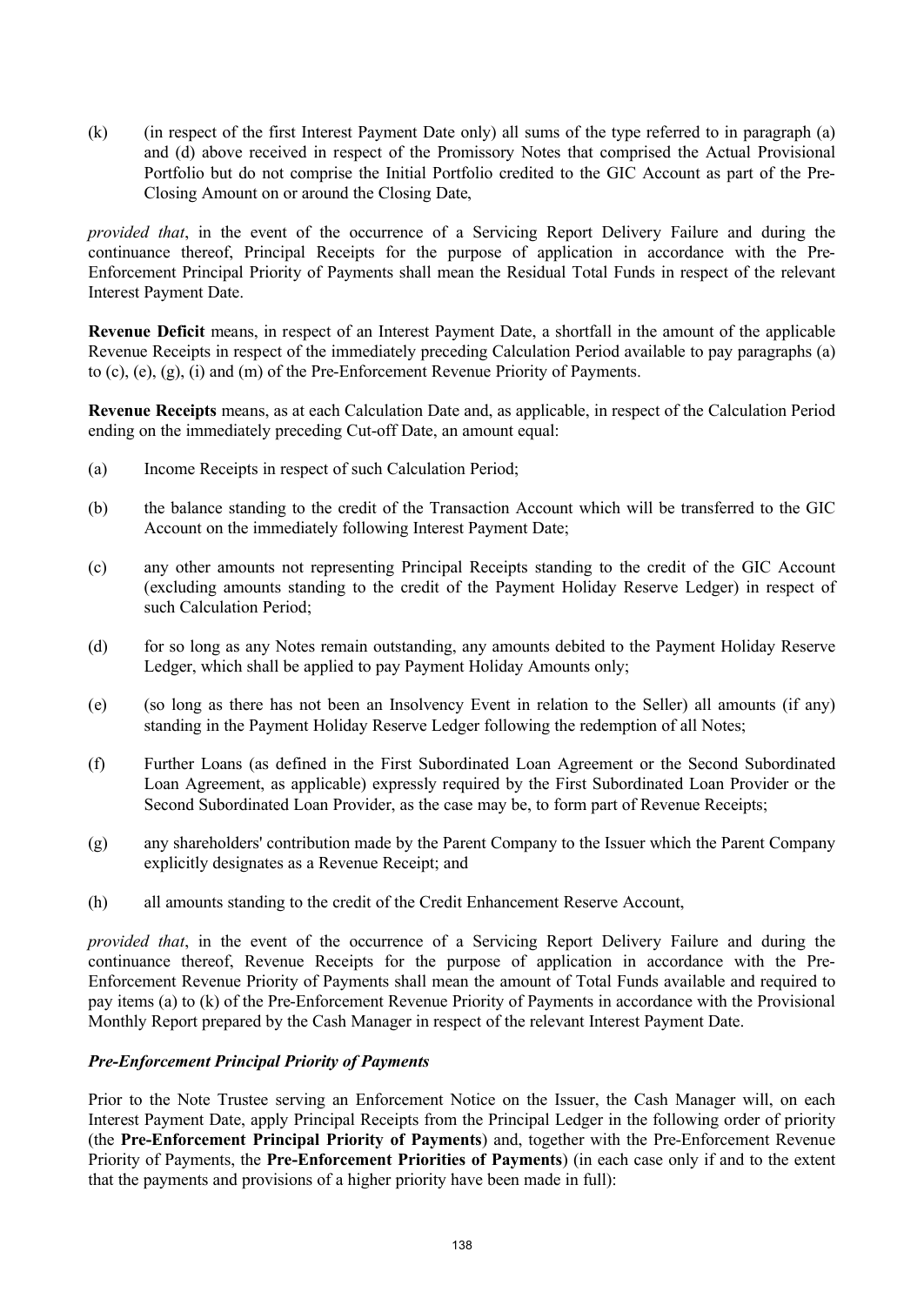- (a) any Principal Receipts to be applied as Deemed Revenue Receipts;
- (b) until (and including) the Revolving Period End Date, towards payment of the Initial Purchase Price for Additional Promissory Notes acquired during the preceding Monthly Acquisition Period;
- (c) until (but excluding) the Revolving Period End Date, to credit the GIC Account with available Principal Receipts, capped at the Initial Purchase Price Reserve Amount which shall be applied to pay the Initial Purchase Price for Additional Promissory Notes on future Interest Payment Dates;
- (d) after the Revolving Period End Date, in or towards satisfaction of any amounts payable by the Issuer to redeem the Class A Notes until the Principal Amount Outstanding thereof is reduced to zero;
- (e) after the Revolving Period End Date, in or towards satisfaction of any amounts payable by the Issuer to redeem the Class B Notes until the Principal Amount Outstanding thereof is reduced to zero;
- (f) after the Revolving Period End Date, in or towards satisfaction of any amounts payable by the Issuer to redeem the Class C Notes until the Principal Amount Outstanding thereof is reduced to zero;
- (g) after the Revolving Period End Date, in or towards satisfaction of any amounts payable by the Issuer to redeem the Class D Notes until the Principal Amount Outstanding thereof is reduced to zero;
- (h) after the Revolving Period End Date, *pari passu* and *pro rata* to pay each Subordinated Loan Provider, in or towards satisfaction of payment of:
	- (i) *firstly*, any interest due to that Subordinated Loan Provider;
	- (ii) *secondly*, any principal due to that Subordinated Loan Provider; and
	- (iii) *thirdly*, any other amounts due to that Subordinated Loan Provider,

under the relevant Subordinated Loan Agreement;

- (i) after the Revolving Period End Date, to pay the Seller the Deferred Consideration payable under the Loan Transfer Agreement; and
- (j) after the Revolving Period End Date, any surplus to the Equity Account.

### **Application of Issuer Available Funds**

On each Interest Payment Date, the Cash Manager shall apply the Issuer Available Funds in the following order:

- (a) *first,* apply Revenue Receipts in accordance with the Pre-Enforcement Revenue Priority of Payments; and
- (b) *second,* apply Principal Receipts in accordance with the Pre-Enforcement Principal Priority of Payments.

In addition, any Revenue Deficit shall be cured utilising funds from the Liquidity Reserve and, if applicable, Principal Receipts to be applied as Deemed Revenue Receipts in accordance with the terms set out in the Cash Management Agreement. The application of such funds to cure any Revenue Deficit shall be in accordance with the priority of the relevant items set out in the Pre-Enforcement Revenue Priority of Payments.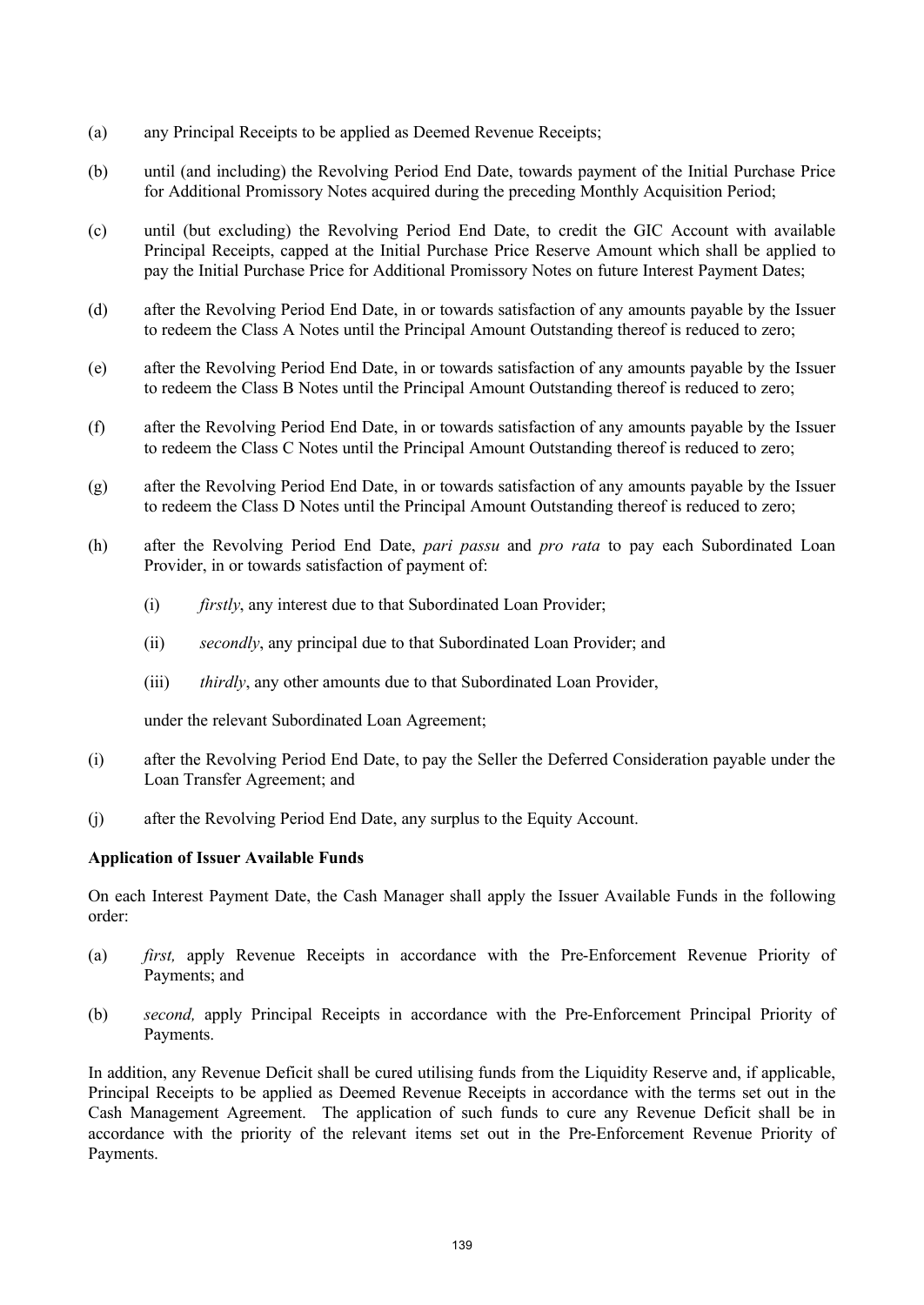## *Post-Enforcement Priority of Payments*

Following the service by the Note Trustee of an Enforcement Notice on the Issuer, the Security Trustee (or the Cash Manager on its behalf), will be required to apply all funds received or recovered by or on behalf of the Issuer and, after enforcement of the Security Document(s), the Security Trustee, or by any receiver appointed by it, (including, for the avoidance of doubt, amounts standing to the credit of the Liquidity Reserve Account and the Credit Enhancement Reserve Account, if any) in accordance with the following order of priority (the **Post-Enforcement Priority of Payments**) (in each case, only if and to the extent that the payments and provisions of a higher priority have been made in full):

- (a) in or towards satisfaction, *pari passu* and *pro rata* according to the respective amounts thereof*,* of:
	- (i) *pari passu* and *pro rata* according to the respective amounts thereof*,* of the costs, expenses, fees, remuneration and indemnity payments (if any) and any other amounts payable (plus value added tax, if any) by the Issuer to the Note Trustee or any of its appointees under the Trust Deed or any other Transaction Document to which it is party; and
	- (ii) *pari passu* and *pro rata* the costs, expenses (which may include any amounts due and payable for the services of the Storage Company after the occurrence of an Issuer Insolvency Event), fees, remuneration and indemnity payments (if any) and any other amounts payable (including value added tax, if any) by the Issuer to the Security Trustee and any of its appointees and any receiver appointed by the Security Trustee under the English Deed of Charge, the Swedish Security Agreement or any other Transaction Document to which it is a party;
- (b) in or towards satisfaction of any amounts due and payable by the Issuer *pari passu* and *pro rata*:
	- (i) to the Servicer pursuant to the Servicing Agreement;
	- (ii) to the Standby Servicer pursuant to the Standby Servicing Agreement;
	- (iii) to the Cash Manager pursuant to the Cash Management Agreement;
	- (iv) to the Standby Cash Manager pursuant to the Cash Management Agreement;
	- (v) to the Account Banks pursuant to the Bank Account Agreements;
	- (vi) to the Service Provider pursuant to the Servicing Transfer Agreement; and
	- (vii) to the Agents pursuant to the Agency Agreement;
- (c) prior to the occurrence of an Issuer Insolvency Event, *pro rata* and *pari passu* in or towards satisfaction of the amounts due and payable for the services of any Independent Director and the Storage Company;
- (d) *pro rata* and *pari passu* in or towards satisfaction of any amounts due in respect of any principal and interest on the Class A Notes;
- (e) *pro rata* and *pari passu* in or towards satisfaction of any amounts due or overdue in respect of any principal and interest (and all interest due on such overdue interest) on the Class B Notes;
- (f) *pro rata* and *pari passu* in or towards satisfaction of any amounts due or overdue in respect of any principal and interest (and all interest due on such overdue interest) on the Class C Notes;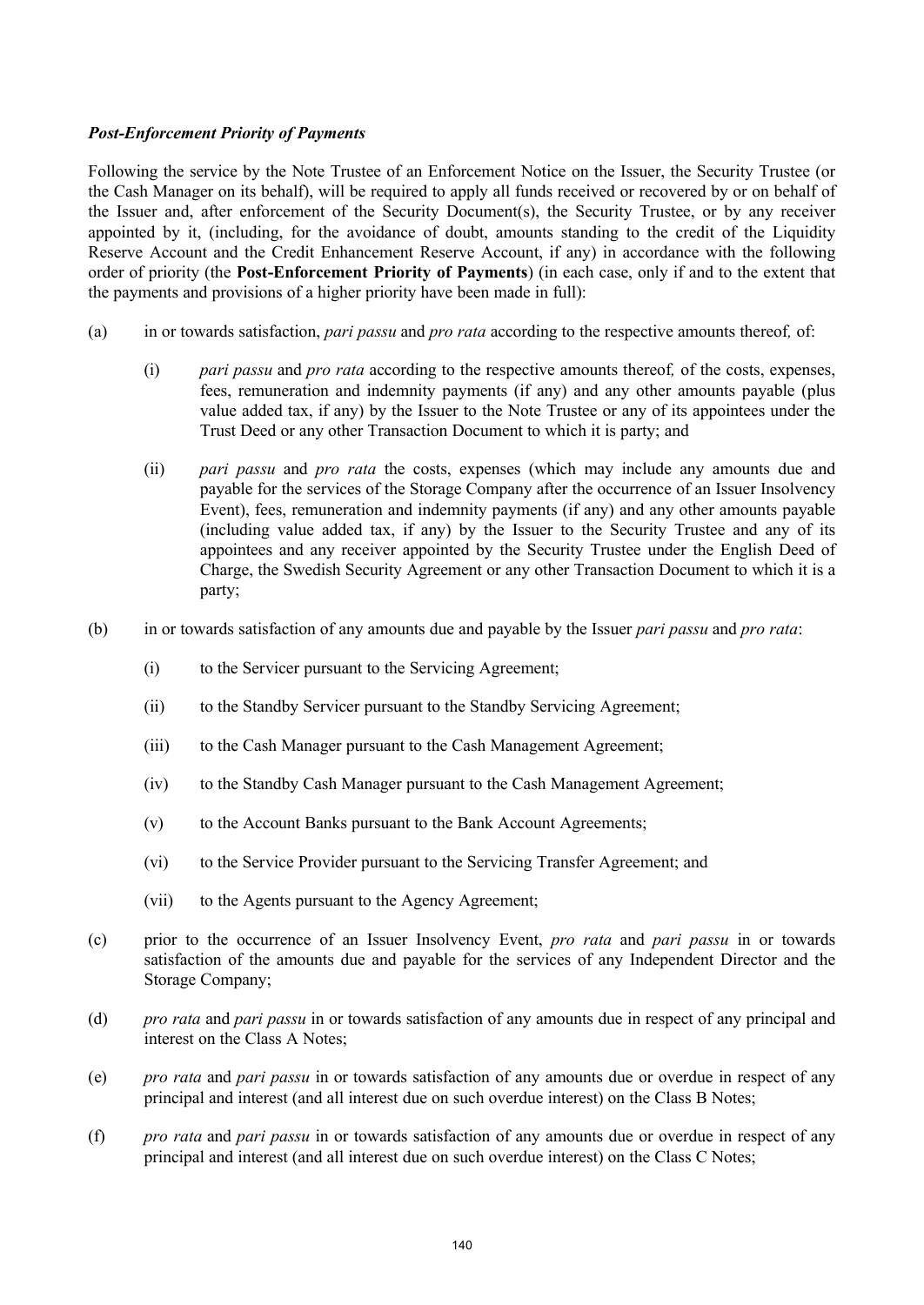- (g) *pro rata* and *pari passu,* in or towards satisfaction, of any amounts due or overdue in respect of any principal and interest (and all interest due on such overdue interest) on the Class D Notes;
- (h) in or towards payment, *pro rata* and *pari passu,* of any amounts due to the Other Secured Parties in respect of the Secured Obligations where not otherwise provided for in the Post Enforcement Priority of Payments;
- (i) in or towards payment of the Originator Premium Portion due to the Originator;
- (j) *pro rata* and *pari passu*, to each Subordinated Loan Provider*,* in or towards satisfaction of payment of firstly, any interest, secondly, principal and thirdly, any other amounts due to the relevant Subordinated Loan Provider under the relevant Subordinated Loan Agreement;
- (k) in or towards satisfaction of:
	- (i) *firstly*, any amounts of the Initial Purchase Price for Additional Promissory Notes acquired during the Revolving Period which remains outstanding after the Revolving Period End Date; and
	- (ii) *secondly*, the Deferred Consideration payable to the Seller under the Loan Transfer Agreement; and
- (l) any remaining amount shall be paid to the Issuer.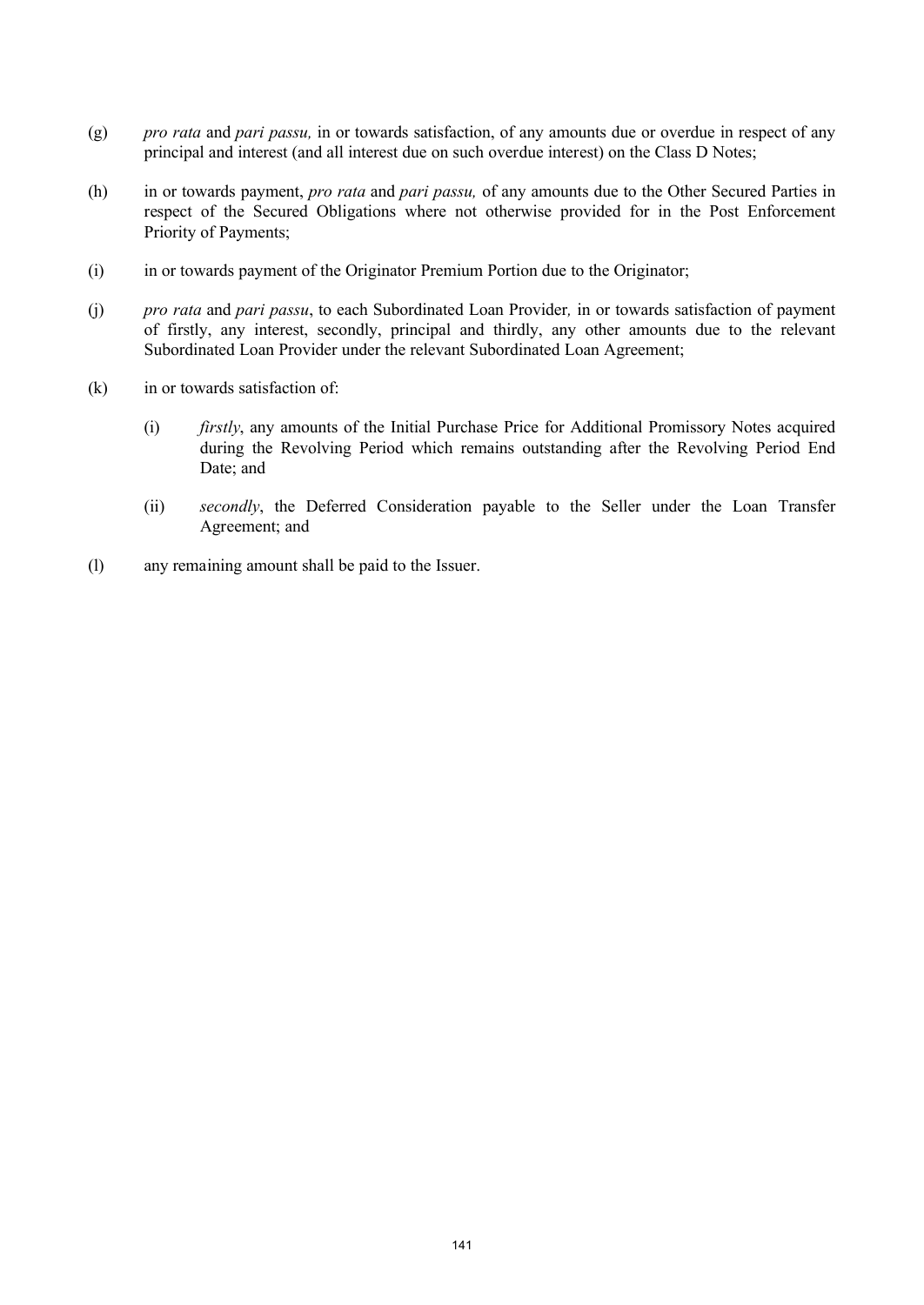# **DESCRIPTION OF THE NOTES IN GLOBAL FORM**

## **General**

Each of the Class of Notes, as at the Closing Date, will initially be represented by a Temporary Global Note.

The Temporary Global Note will be deposited on or about the Closing Date on behalf of the Noteholders with a common depositary for both Euroclear and Clearstream, Luxembourg (together, the **Clearing Systems**). Interests in the Temporary Global Note are exchangeable on and after the date which is 40 days after the Closing Date, upon certification of non-U.S. beneficial ownership by the relevant Noteholder, for an interest in a Permanent Global Note in bearer form, without coupons or talons, for the relevant Class, which will also be deposited with the common depositary for the Clearing Systems. Save in certain limited circumstances set out in the Conditions of the Notes, Notes in definitive form will not be issued in exchange for the Global Notes. The Global Notes are intended to be issued in classic global note form.

For so long as the Notes are represented by a Global Note and the Clearing Systems so permit, the Notes will be tradeable only in the minimum authorised denomination of SEK1,000,000, and higher integral multiples of SEK10,000 up to and including SEK1,990,000. No Notes in definitive form will be issued with a denomination above SEK1,990,000

## **Payments on the Global Notes**

Payments in respect of principal and interest in respect of any Global Note will be made only against presentation of such Global Note to or to the order of the Principal Paying Agent or such other Paying Agent as shall have been notified to the Noteholders in accordance with **Condition 14** (**Notice to Noteholders**) for such purpose, subject, in the case of any Temporary Global Note, to certification of non-US beneficial ownership as provided in such Temporary Global Note. Each payment of principal, or interest made in respect of a Global Note will be recorded by the Clearing Systems in their records (which records are the records each relevant Clearing System holds for its customers which reflect such customers' interest in the Notes) and such records shall be *prima facie* evidence that the payment in question has been made. No person appearing from time to time in the records of either of the Clearing Systems as the holder of a Note shall have any claim directly against the Issuer in respect of payments due on such Note whilst such Note is represented by a Global Note and the Issuer shall be discharged by payment of the relevant amount to the bearer of the relevant Global Note. The Issuer shall procure that each payment shall be entered *pro rata* in the records of the relevant Clearing Systems but any failure to make such entries shall not affect the discharge referred to above.

### **Redemption**

Each Note shall, subject to **Condition 6.3** (**Optional redemption**) and **6.4** (**Optional redemption for taxation reasons**) and unless previously redeemed in full pursuant to **Condition 6.2** (**Mandatory redemption**), be redeemed on the Final Maturity Date. Any Note redeemed will be redeemed at an amount equal to the Principal Amount Outstanding of the relevant Note to be redeemed together with accrued (and unpaid) interest on the Principal Amount Outstanding of the relevant Note up to (but excluding) the date of redemption. The Issuer will not be permitted to purchase any of the Notes.

# **Cancellation**

All Notes redeemed in full will be cancelled upon redemption and may not be resold or re-issued.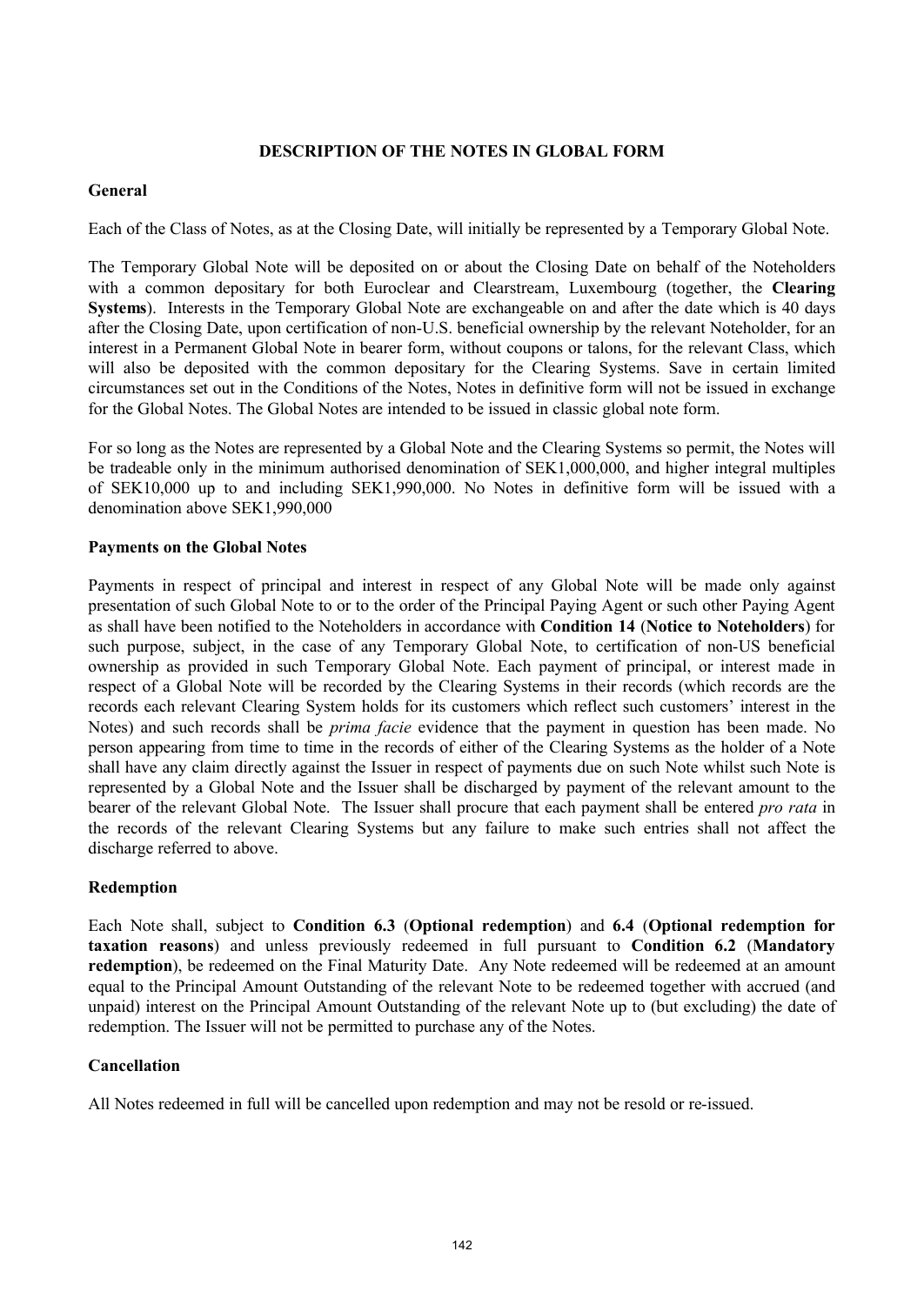#### **Issuance of Definitive Notes**

If, while any of the Notes are represented by a Permanent Global Note, (i) either of the Clearing Systems is closed for business for a continuous period of 14 days (other than by reason of holiday, statutory or otherwise) or announces an intention permanently to cease business or does in fact do so and no other clearing system acceptable to the Note Trustee is then in existence or (ii) as a result of any amendment to, or change in, the laws or regulations of the United Kingdom or Sweden (or of any political sub-division thereof) or of any authority therein or thereof having power to tax or in the interpretation or administration of such laws or regulations which becomes effective on or after the Closing Date, the Issuer or any Paying Agent is or will on the next Interest Payment Date (as defined below) be required to make any deduction or withholding from any payment in respect of such Notes which would not be required were such Notes in definitive form, then the Issuer will issue Notes of the relevant class in definitive form (**Definitive Notes**) in exchange for such Permanent Global Note (free of charge to the persons entitled to them) within 30 days of the occurrence of the relevant event. The Conditions and the Transaction Documents will be amended in such manner as the Issuer and the Note Trustee require to take account of the issue of Definitive Notes

Definitive Notes, if issued, will only be printed and issued in denominations of SEK1,000,000 and integral multiples of SEK10,000 respectively, in excess thereof up to and including SEK1,990,000 respectively. No Definitive Notes will be issued with a denomination above SEK1,990,000, as the case may be. Such Notes will be serially numbered and will be issued in bearer form with (at the date of issue) interest coupons, principal coupons and, if necessary, talons attached.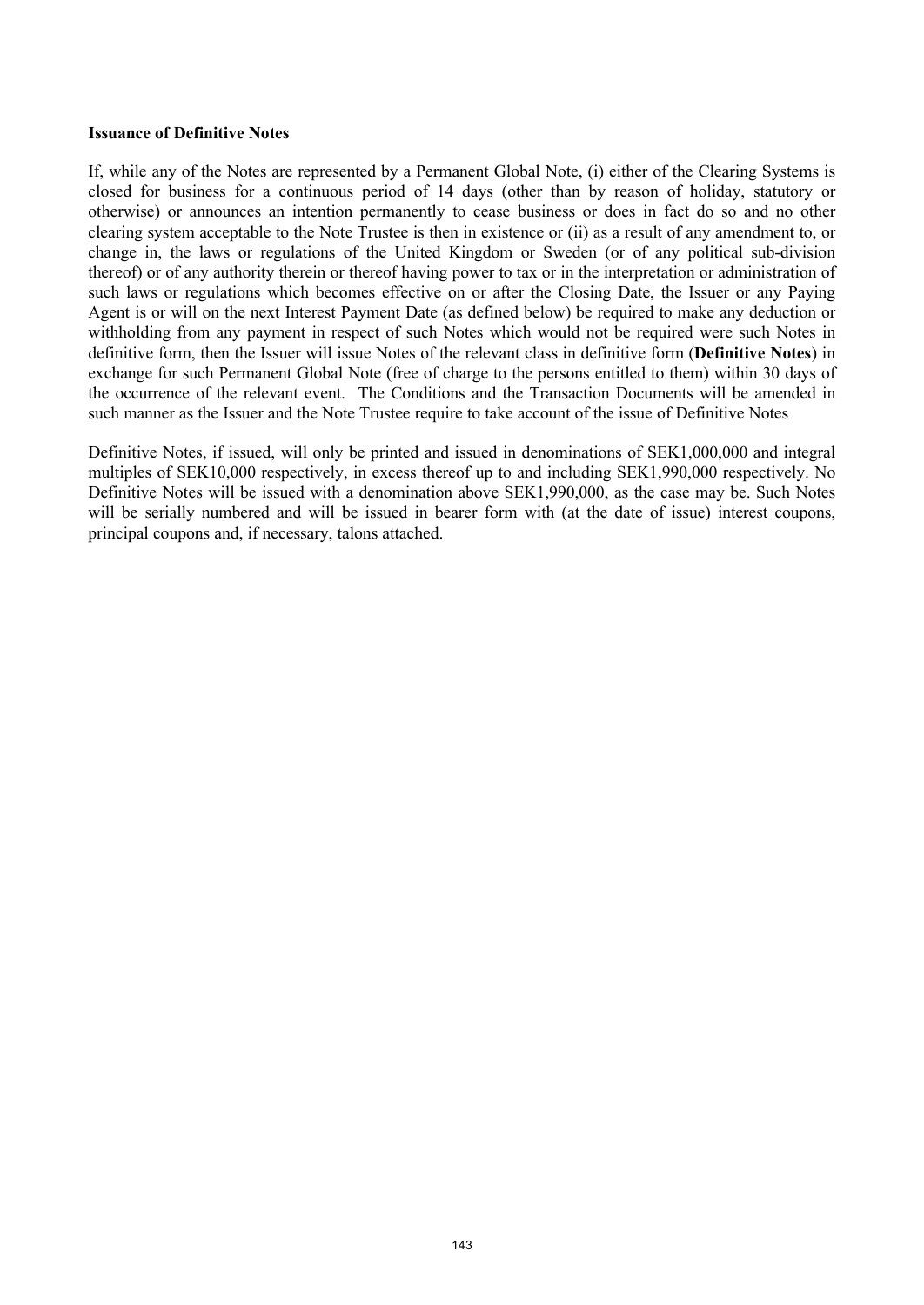#### **TERMS AND CONDITIONS OF THE NOTES**

*The following are the terms and conditions of the Notes in the form (subject to amendment) in which they*  will be set out in the Trust Deed. The terms and conditions set out below will apply to the Notes in global *form.*

The SEK 1,082,000,000 Class A Floating Rate Notes due January 2033 (the **Class A Notes**), the SEK 96,000,000 Class B Floating Rate Notes due January 2033 (the **Class B Notes**), the SEK 193,000,000 Class C Floating Rate Notes due January 2033 (the **Class C Notes** and, together with the Class A Notes and the Class B Notes, the **Rated Notes**) and the SEK 560,000,000 Class D Floating Rate Notes due January 2033 (the **Class D Notes** and, together and the Rated Notes, the **Notes**) in each case of SCL – Scandinavian Consumer Loans III (the **Issuer**) are constituted by a trust deed (the **Trust Deed**) dated 8 December 2011 (the **Closing Date**) and made between the Issuer and Citicorp Trustee Company Limited (in such capacity, the **Note Trustee**) as trustee for the Noteholders (as defined below). Any reference in these terms and conditions (**Conditions**) to a **class** of Notes or of Noteholders shall be a reference to the Class A Notes, the Class B Notes, the Class C Notes or the Class D Notes as the case may be, or to the respective holders thereof.

The security for the Notes is constituted by (i) a deed of charge and assignment (the **English Deed of Charge**) dated the Closing Date and made between, among others, the Issuer and Citicorp Trustee Company Limited (in such capacity, the **Security Trustee**); (ii) a security agreement (the **Swedish Security Agreement**) dated the Closing Date and made between, among others, the Issuer and the Security Trustee; and (iii) a share pledge agreement dated the Closing Date and made between Nordax and the Security Trustee (the **Share Pledge Agreement**, and together with the English Deed of Charge and the Swedish Security Agreement, the **Security Documents** and each, a **Security Document**).

Pursuant to an agency agreement (the **Agency Agreement**) dated the Closing Date and made between the Issuer, Citibank, N.A., London Branch as principal paying agent (the **Principal Paying Agent** and, together with such additional or other paying agents, if any, appointed from time to time pursuant to the Agency Agreement, the **Paying Agents**), Citibank, N.A., London Branch as agent bank (the **Agent Bank**) and the Note Trustee, provision is made for the payment of principal and interest in respect of the Notes of each class.

The statements in these Conditions include summaries of, and are subject to, the detailed provisions of the Trust Deed, the Security Documents and the master definitions and construction agreement (the **Master Definitions and Construction Agreement**) signed by, *inter alios*, the Issuer and the Note Trustee on or about the Closing Date.

Copies of the Trust Deed, the Security Documents, the Agency Agreement, the Master Definitions and Construction Agreement and the other Transaction Documents are available for inspection upon reasonable notice and during normal business hours at the specified office for the time being of each of the Paying Agents. The Noteholders are entitled to the benefit of, are bound by, and are deemed to have notice of, all the provisions of the Transaction Documents applicable to them.

Capitalised terms not otherwise defined in these Conditions shall bear the meanings given to them in the Master Definitions and Construction Agreement available as described above. These Conditions shall be construed in accordance with the principles of construction set out in the Master Definitions and Construction Agreement.

### **1. FORM, DENOMINATION AND TITLE**

**1.1** Each class of the Notes is initially represented by a temporary global note (each, a **Temporary Global Note**) in bearer form in the aggregate principal amount on issue of SEK1,082,000,000 for the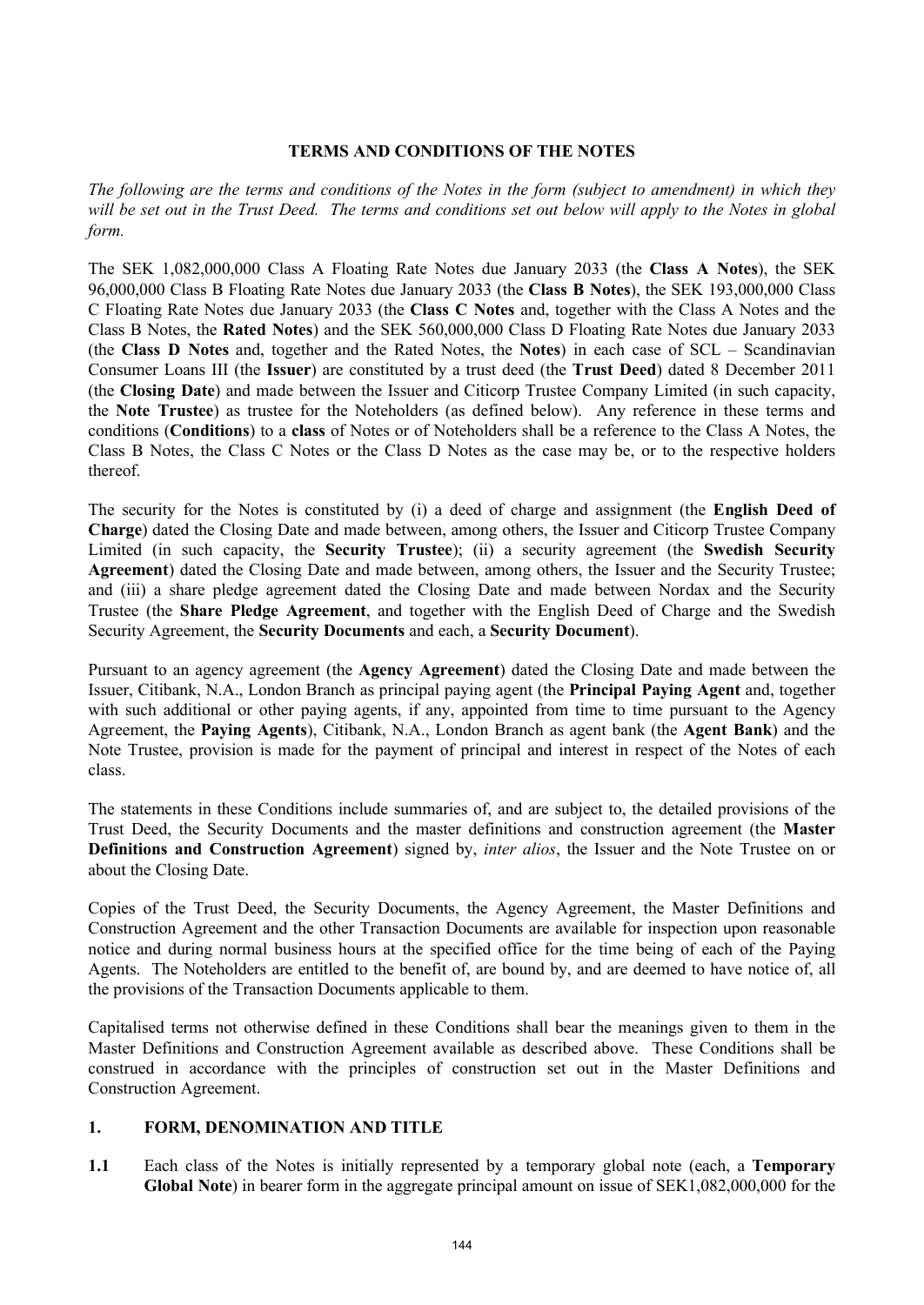Class A Notes, SEK96,000,000 for the Class B Notes, SEK193,000,000 for the Class C Notes and SEK560,000,000 for the Class D Notes. Each Temporary Global Note has been deposited on behalf of the subscribers of the relevant class of Notes with a common depositary (the **Common Depositary** ) for Clearstream Banking, société anonyme (**Clearstream, Luxembourg**) and Euroclear Bank S.A/N.V. (**Euroclear** and, together with Clearstream, Luxembourg, the **Clearing Systems**) on the Closing Date. Upon deposit of the Temporary Global Notes, the Clearing Systems credited each subscriber of Notes with the principal amount of Notes of the relevant class equal to the aggregate principal amount thereof for which it had subscribed and paid. Interests in each Temporary Global Note are exchangeable on and after the date which is 40 days after the Closing Date, upon certification of non-U.S. beneficial ownership by the relevant Noteholder, for interests recorded in the records of the Clearing Systems in a permanent global note (each, a **Permanent Global Note**) representing the same class of Notes (the expressions **Global Notes** and **Global Note** meaning, respectively, (i) all the Temporary Global Notes and the Permanent Global Notes or the Temporary Global Note and the Permanent Global Note of a particular class, or (ii) any of the Temporary Global Notes or Permanent Global Notes, as the context may require). The Permanent Global Notes have also been deposited with the Common Depositary for the Clearing Systems. Title to the Global Notes will pass by delivery.

Interests in a Global Note will be transferable in accordance with the rules and procedures for the time being of the relevant Clearing System.

- **1.2** For so long as the Notes are represented by a Global Note and the Clearing Systems so permit, the Notes will be tradable only in the minimum authorised denomination of SEK1,000,000 and higher integral multiples of SEK10,000 up to and including SEK1,990,000 notwithstanding that no Definitive Notes (as defined below) will be issued with a denomination above SEK1,990,000. If, while any of the Notes are represented by a Permanent Global Note, (i) either of the Clearing Systems is closed for business for a continuous period of 14 days (other than by reason of holiday, statutory or otherwise) or announces an intention permanently to cease business or does in fact do so and no other clearing system acceptable to the Note Trustee is then in existence or (ii) as a result of any amendment to, or change in, the laws or regulations of the United Kingdom or Sweden (or of any political sub-division thereof) or of any authority therein or thereof having power to tax or in the interpretation or administration of such laws or regulations which becomes effective on or after the Closing Date, the Issuer or any Paying Agent is or will on the next Interest Payment Date (as defined below) be required to make any deduction or withholding from any payment in respect of such Notes which would not be required were such Notes in definitive form, then the Issuer will issue Notes of the relevant class in definitive form (**Definitive Notes**) in exchange for such Permanent Global Note (free of charge to the persons entitled to them) within 30 days of the occurrence of the relevant event. These Conditions and the Transaction Documents will be amended in such manner as the Issuer and the Note Trustee require to take account of the issue of Definitive Notes.
- **1.3** Definitive Notes, if issued, will only be printed and issued in denominations of SEK1,000,000 and integral multiples of SEK10,000 in excess thereof up to and including SEK1,990,000. No Definitive Notes will be issued with a denomination above SEK1,990,000, as the case may be. Such Notes will be serially numbered and will be issued in bearer form with (at the date of issue) interest coupons, principal coupons and, if necessary, talons attached.
- **1.4 Noteholders** means each person (other than the Clearing Systems themselves) who is for the time being shown in the records of the Clearing Systems as the holder of a particular Principal Amount Outstanding (as defined in **Condition 6.5** (**Principal Amount Outstanding**)) of the Notes of any class (in which regard any certificate or other document issued by Clearstream, Luxembourg or Euroclear as to the Principal Amount Outstanding of the Notes standing to the account of any person shall be conclusive and binding for all purposes) and such person shall be treated by the Issuer, the Note Trustee, the Security Trustee and all other persons as the holder of such Principal Amount Outstanding of such Notes for all purposes, other than for the purpose of payments in respect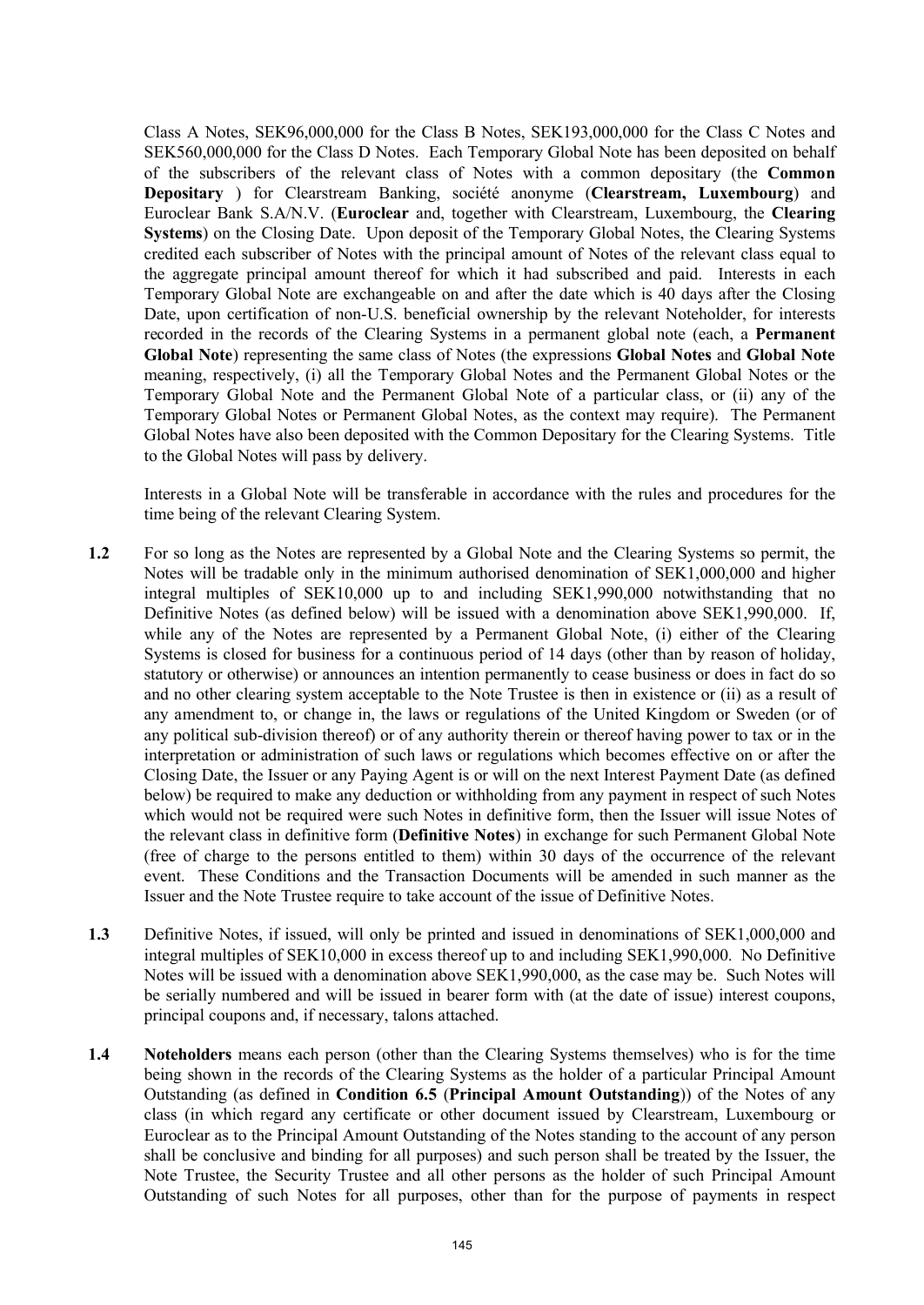thereof, the right to which shall be vested, as against the Issuer, the Note Trustee, the Security Trustee and all other persons, solely in the bearer of the relevant Global Note in accordance with and subject to its terms and for which purpose **Noteholders** and **holders** means the bearer of the relevant Global Note; and related expressions shall be construed accordingly:

- (a) **Class A Noteholders** means holders of the Class A Notes;
- (b) **Class B Noteholders** means holders of the Class B Notes;
- (c) **Class C Noteholders** means holders of the Class C Notes; and
- (d) **Class D Noteholders** means holders of the Class D Notes.

## **2. STATUS AND RELATIONSHIP BETWEEN THE NOTES AND SECURITY**

### **2.1 Status and relationship between the Notes**

- (a) The Class A Notes constitute direct, secured and, subject as provided in **Condition 10** (**Enforcement**), unconditional obligations of the Issuer. The Class A Notes rank *pari passu* without preference or priority amongst themselves.
- (b) The Class B Notes constitute direct, secured and, subject as provided in **Condition 10** (**Enforcement**) and **Condition 15** (**Subordination by Deferral**), unconditional obligations of the Issuer. The Class B Notes rank *pari passu* without preference or priority amongst themselves but, in relation to the payment of interest and the repayment of principal respectively, junior to the Class A Notes as provided in these Conditions and the Transaction Documents.
- (c) The Class C Notes constitute direct, secured and, subject as provided in **Condition 10** (**Enforcement**) and **Condition 15** (**Subordination by Deferral**), unconditional obligations of the Issuer. The Class C Notes rank *pari passu* without preference or priority amongst themselves but, in relation to the payment of interest and the repayment of principal respectively, junior to the Class A Notes and the Class B Notes as provided in these Conditions and the Transaction Documents.
- (d) The Class D Notes constitute direct, secured and, subject as provided in **Condition 10** (**Enforcement**) and **Condition 15** (**Subordination by Deferral**), unconditional obligations of the Issuer. The Class D Notes rank *pari passu* without preference or priority amongst themselves but, in relation to the payment of interest and the repayment of principal respectively, junior to the Class A Notes, the Class B Notes and the Class C Notes as provided in these Conditions and the Transaction Documents.

### **2.2 Security**

- (a) The security constituted by the Security Documents is granted to the Security Trustee, on trust for the Noteholders and the other Secured Creditors, upon and subject to the terms and conditions of the Security Documents.
- (b) The Noteholders will share in the benefit of the security constituted by the Security Documents (the **Security**), upon and subject to the terms and conditions of the Security Documents.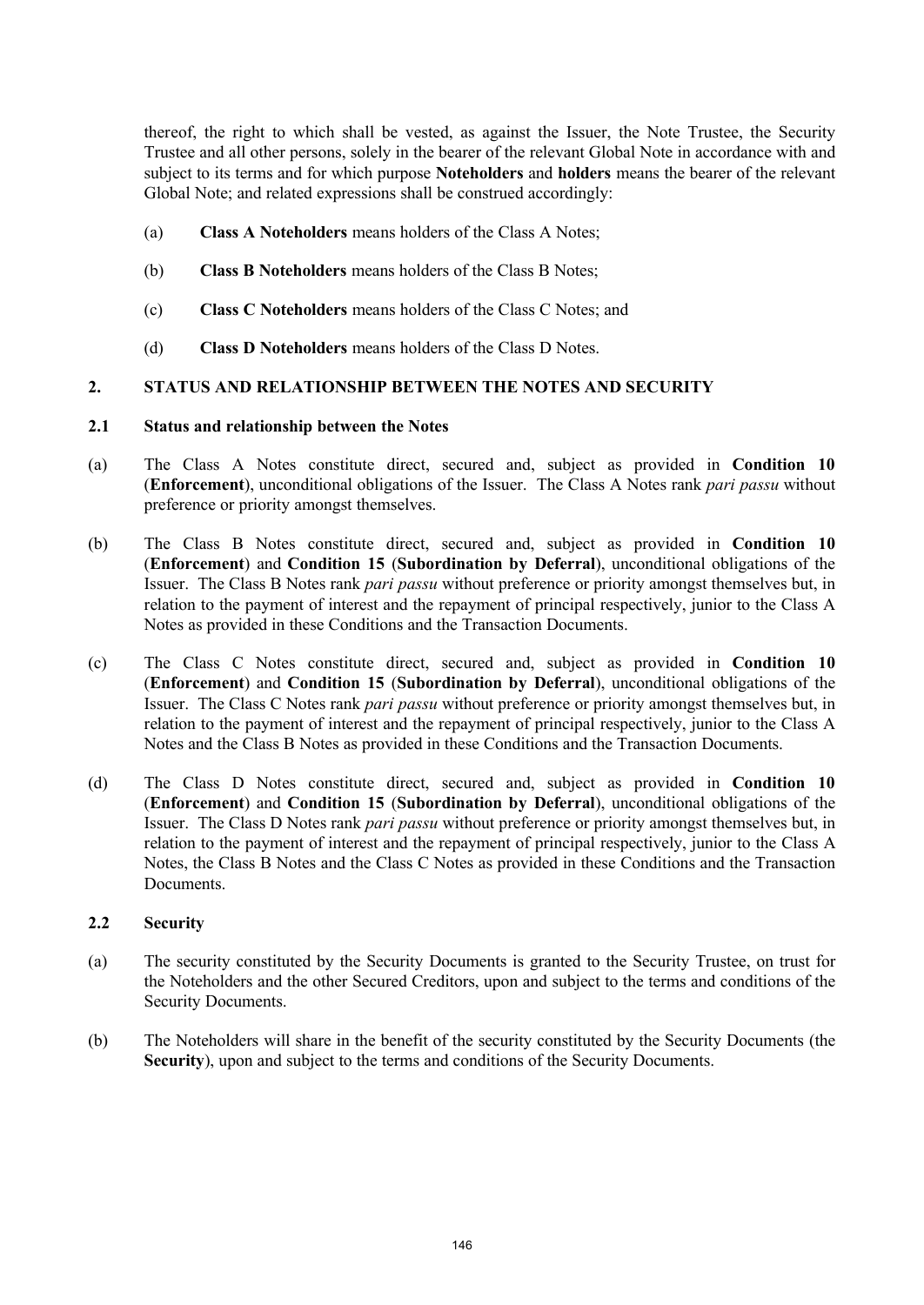## **3. COVENANTS**

### **3.1 General Covenants**

Save with the prior written consent of the Note Trustee or unless otherwise permitted under any of the Transaction Documents, the Issuer shall not, so long as any Note remains outstanding:

- (a) **Negative pledge**: create or permit to subsist any encumbrance (unless arising by operation of law) or other security interest whatsoever over any of its assets or undertaking;
- (b) **Restrictions on activities**: (i) engage in any activity whatsoever which is not incidental to or necessary in connection with any of the activities in which the Transaction Documents provide or envisage that the Issuer will engage in; or (ii) have any subsidiary undertakings (Sw. *dotterföretag*, as defined in Section 1:11 of the Swedish Companies Act (2005:551)) or any employees or premises;
- (c) **Disposal of assets**: transfer, sell, lend, part with or otherwise dispose of, or deal with, or grant any option or present or future right to acquire any of its assets or undertakings or any interest, estate, right, title or benefit therein;
- (d) **Dividends or distributions**: pay any dividend or make any other distribution to its shareholders or issue any further shares;
- (e) **Indebtedness**: incur any financial indebtedness or give any guarantee in respect of any financial indebtedness or of any other obligation of any person;
- (f) **Merger**: consolidate or merge with any other person or convey or transfer its properties or assets substantially as an entirety to any other person;
- (g) **No modification or waiver**: permit any of the Transaction Documents to which it is a party to become invalid or ineffective or permit the priority of the security interests created or evidenced thereby or pursuant thereto to be varied or agree to any modification of, or grant any consent, approval, authorisation or waiver pursuant to, or in connection with, any of the Transaction Documents to which it is a party or permit any party to any of the Transaction Documents to which it is a party to be released from its obligations or exercise any right to terminate any of the Transaction Documents to which it is a party; and
- (h) **Bank accounts**: have an interest in any bank account other than the Issuer Bank Accounts, unless such account or interest therein is charged to the Security Trustee on terms acceptable to it.

### **3.2 Separateness Covenants**

Save with the prior written consent of the Note Trustee to do otherwise and subject always to the terms of the Transaction Documents, the Issuer further agrees:

- (a) to maintain its own books and records separate from any other person or entity;
- (b) to maintain its accounts separate from those of any other person or entity;
- (c) not to commingle its assets with those of any other person or entity;
- (d) to conduct its own business in its own name;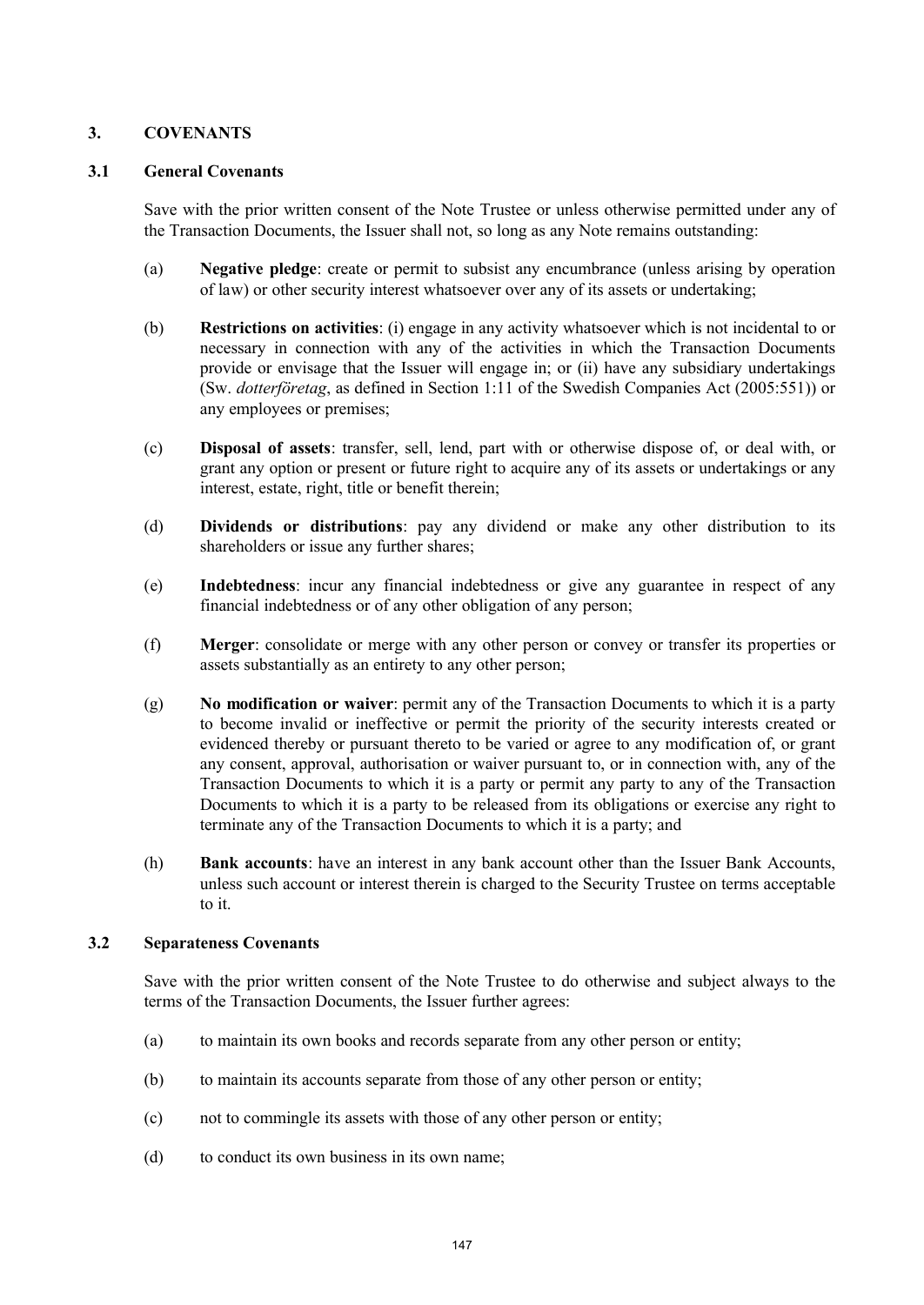- (e) to maintain its own separate financial statements;
- (f) to pay its own liabilities out of funds available to it (subject to and in accordance with the Priorities of Payment as applicable);
- (g) to observe the objects and requirements set out in its certificate of registration and its articles of association;
- (h) not to acquire obligations or securities of any of its directors or shareholders;
- (i) not to become a member of any VAT group (*mervärdesskattegrupp*);
- (j) to maintain arm's-length transactions with its affiliates (when looking at such transactions entered into as a whole);
- (k) to use stationery, invoices and cheques that are separate from those of any other person or entity;
- (l) to hold itself out as a separate entity; and
- (m) to correct any known misunderstanding regarding its separate identity.

## **3.3 Noteholder Representative**

The Noteholders of the Most Senior Class may, by an Extraordinary Resolution appoint a representative (the **Noteholder Representative**) whom the Servicer (on behalf of the Issuer), will be required to notify and liaise with in respect of its determination of Trigger Event (k). Unless directed otherwise by way of an Extraordinary Resolution passed by that Class of Noteholders, the Issuer, the Servicer and the Note Trustee may assume that an appointed Noteholder Representative will continue to be so appointed as long as that Class of Notes remain the Most Senior Class.

The Servicer will give notice to the Noteholder Representative (if a Noteholder Representative is appointed):

- (a) no later than two (2) Business Days after a Testing Date if it has been determined on such Testing Date that the Excluded Promissory Note Percentage had exceeded 2.500%;
- (b) no later than one (1) Business Day after the Calculation Date immediately following such Testing Date if it has been determined that the Excluded Promissory Note Percentage had been exceeded 2.500% and that the Excluded Promissory Note Repurchase Obligation is breached,

and liaise with the Noteholder of the Most Senior Class or, if appointed, the Noteholder Representative for its determination in respect of Trigger Event (k).

## **4. INTEREST**

### **4.1 Interest Accrual**

Each Note will cease to bear interest from and including the due date for redemption unless payment of the principal in respect of the Note is improperly withheld or refused or default is otherwise made in respect of the payment, in which event interest shall continue to accrue as provided in the Trust Deed.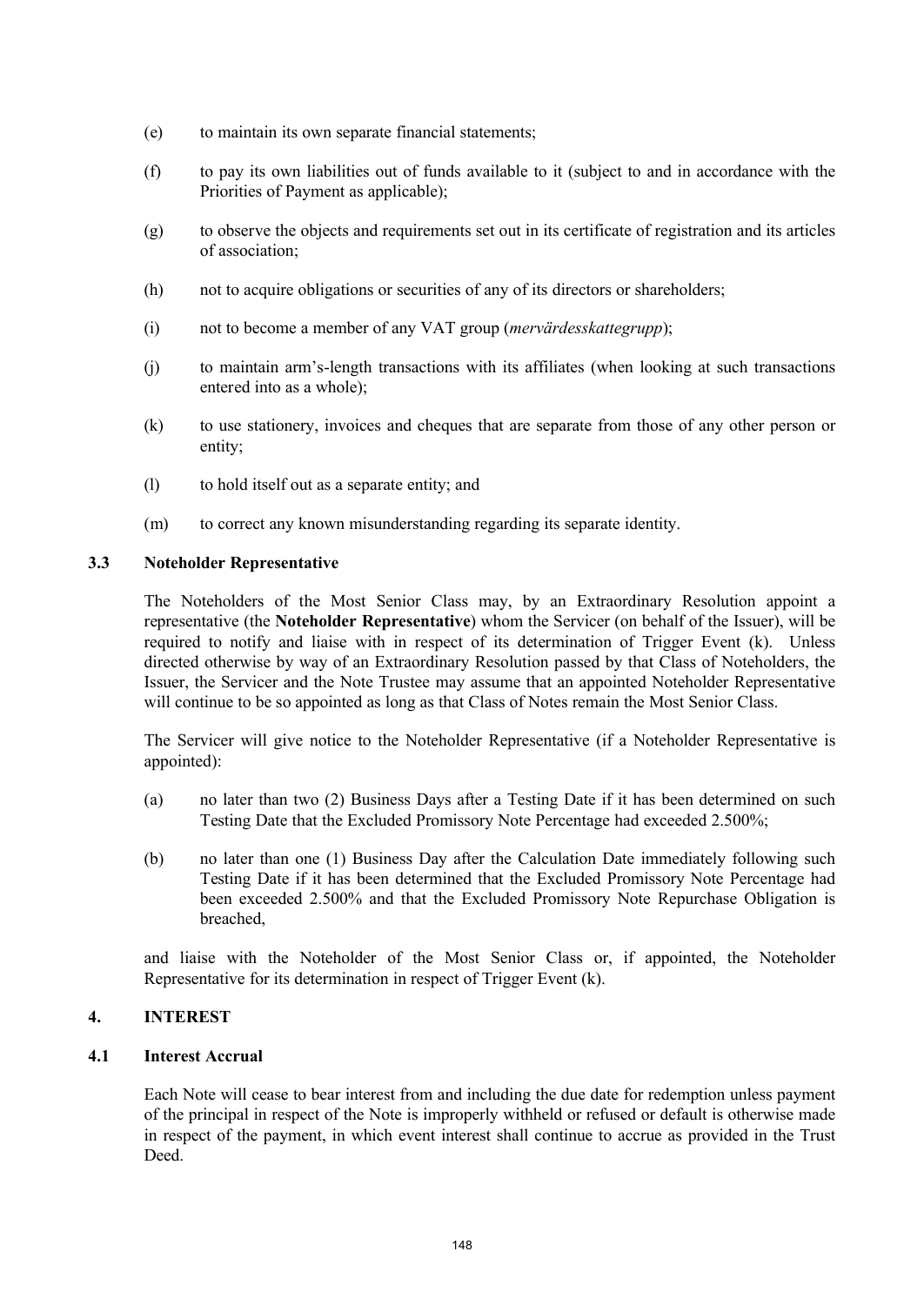## **4.2 Interest Payment Dates**

The Notes bear interest on their respective Principal Amounts Outstanding from and including the Closing Date payable monthly in arrear on the 15th day of each month (each an **Interest Payment Date**) in respect of the Interest Period (as defined below) ended immediately prior thereto. If any Interest Payment Date would otherwise fall on a day which is not a Business Day, it shall be postponed to the next day which is a Business Day unless it would then fall into the next calendar month, in which event the Interest Payment Date shall be brought forward to the immediately preceding Business Day. The first payment shall be due on 15 February 2012. The period from and including the Closing Date to but excluding the first Interest Payment Date and each successive period from and including an Interest Payment Date to but excluding the next succeeding Interest Payment Date is called an **Interest Period**.

## **4.3 Rate of Interest**

The rate of interest payable from time to time in respect of each class of the Notes (each a **Rate of Interest**) will be determined on the basis of the following provisions:

- (a) On each Interest Determination Date (as defined below), the Agent Bank will determine the Screen Rate (as defined below) at approximately 11.00 a.m. (Stockholm time) on that Interest Determination Date. If the Screen Rate is unavailable, the Agent Bank will request the principal Stockholm office of each of the Reference Banks (as defined below) to provide the Agent Bank with the rate at which deposits in SEK are offered by it to prime banks in the Swedish interbank market for one month at approximately 11.00 a.m. (Stockholm time) on the Interest Determination Date in question and for a Representative Amount (as defined below).
- (b) The Rate of Interest for the Interest Period in respect of each class of the Notes shall be the Screen Rate plus the Margin (as defined below) applicable to the relevant class of Notes or, if the Screen Rate is unavailable, and at least two of the Reference Banks provide such rates, the arithmetic mean (rounded if necessary to the fifth decimal place, with 0.000005 being rounded upwards) as established by the Agent Bank of such rates, plus the applicable Margin.
- (c) If fewer than two rates are provided as requested, the Rate of Interest for that Interest Period will be the arithmetic mean of the rates quoted by major banks in Stockholm selected by the Agent Bank, at approximately 11.00 a.m. (Stockholm time) on the first day of such Interest Period for loans in SEK, to leading European banks for a period of one month commencing on the first day of such Interest Period and for a Representative Amount, plus the applicable Margin. If the Rate of Interest cannot be determined in accordance with the above provisions, the Rate of Interest shall be determined as at the preceding Interest Determination Date (though substituting, where a different Margin is to be applied to the relevant Interest Period from that which applied to the preceding Interest Period, the Margin relating to the relevant Interest Period in place of the Margin relating to that preceding Interest Period).
- (d) In these Conditions (except where otherwise defined), the expression:
	- (i) **Banking Day** means, in respect of any city, any day on which commercial banks are open for business (including dealings in foreign exchange and foreign currency deposits) in that city;
	- (ii) **Business Day** means a TARGET Business Day and a day (other than Saturday and Sunday) which is both a day on which commercial banks and foreign exchange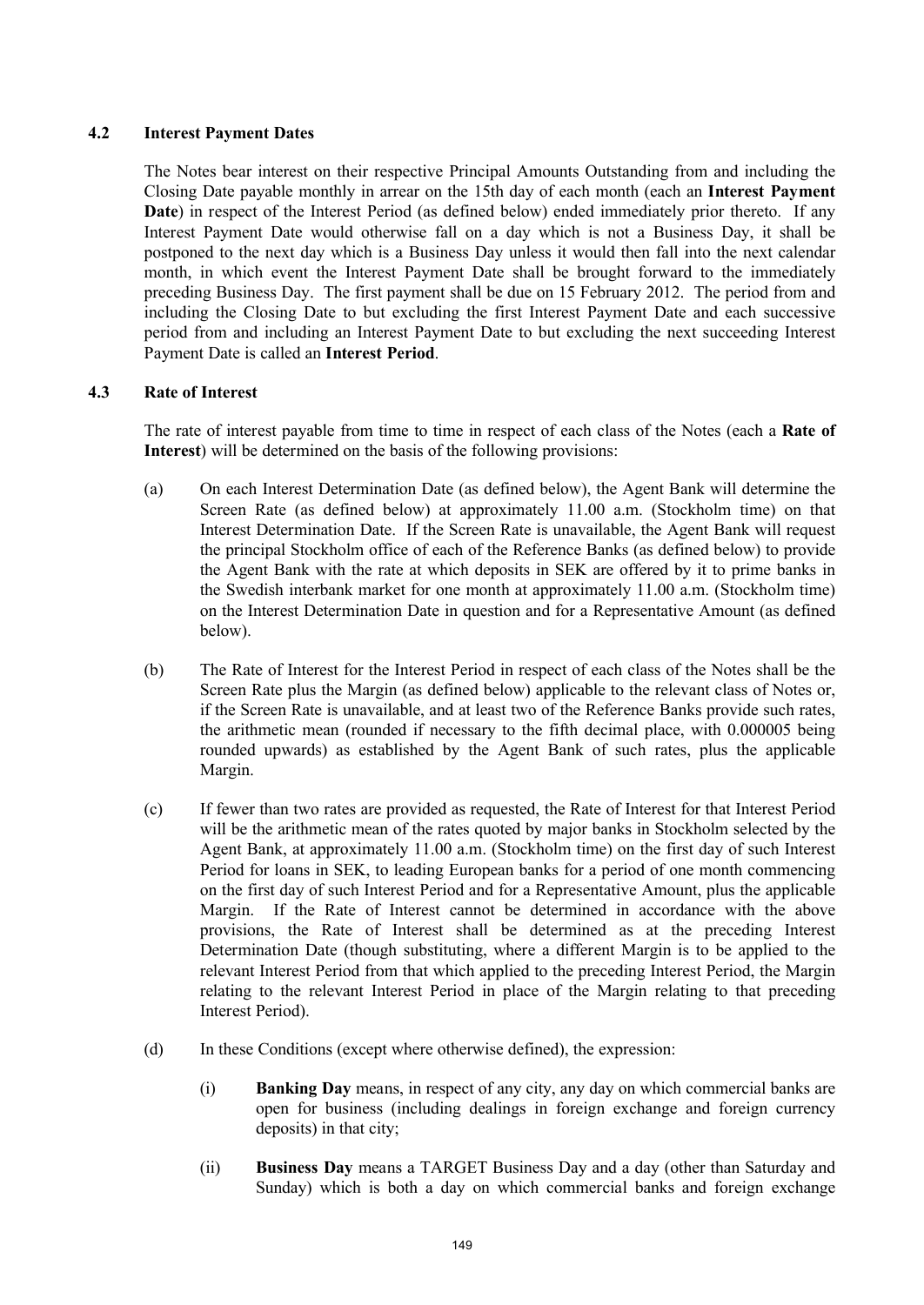markets settle payments and are open for general business (including dealing in foreign exchange and foreign currency deposits) in London, Dublin and Stockholm;

- (iii) **Euro-zone** means the region comprised of the member states of the European Union that have adopted the single currency in accordance with the Treaty on the Functioning of the European Union (signed in Rome on 25th March 1957) as amended;
- (iv) **Interest Determination Date** means the second Business Day before the commencement of the Interest Period for which each Rate of Interest will apply;
- (v) **Margin** means:
	- I. in relation to the Class A Notes, 3.50 per cent. per annum for the period from (and including) the Closing Date up to (but excluding) the Interest Payment Date falling in December 2015 and thereafter 7.00 per cent. per annum;
	- II. in relation to the Class B Notes, 4.90 per cent. per annum for the period from (and including) the Closing Date up to (but excluding) the Interest Payment Date falling in December 2015 and thereafter 9.80 per cent. per annum;
	- III. in relation to the Class C Notes, 5.00 per cent. per annum for the period from (and including) the Closing Date up to (but excluding) the Interest Payment Date falling in December 2015 and thereafter 10.00 per cent. per annum;
	- IV. in relation to the Class D Notes, 5.00 per cent. per annum for the period from (and including) the Closing Date up to (but excluding) the Interest Payment Date falling in December 2015 and thereafter 10.00 per cent. per annum;
- (vi) **Reference Banks** means the principal Stockholm office of each of four major banks engaged in the Swedish interbank market selected by the Agent Bank, provided that, once a Reference Bank has been selected by the Agent Bank, that Reference Bank shall not be changed unless and until it ceases to be capable of acting as such;
- (vii) **Representative Amount** means, in relation to any quotation of a rate for which a Representative Amount is relevant, an amount that is representative for a single transaction in the relevant market at the relevant time;
- (viii) **Screen Rate** means the rate for one month deposits in SEK, which appears on the Reuters page SIOR (or such other page as may replace the respective page on that service) or, in the case of the first Interest Period, a linear interpolation of the rates for 2 month and 3 month deposits in SEK, which appear as aforesaid; and
- (ix) **TARGET Business Day** means every day on which payments in Euro are settled over the Trans European Automated Real Time Gross Settlement Express Transfer (TARGET2) System launched on 19 November 2007.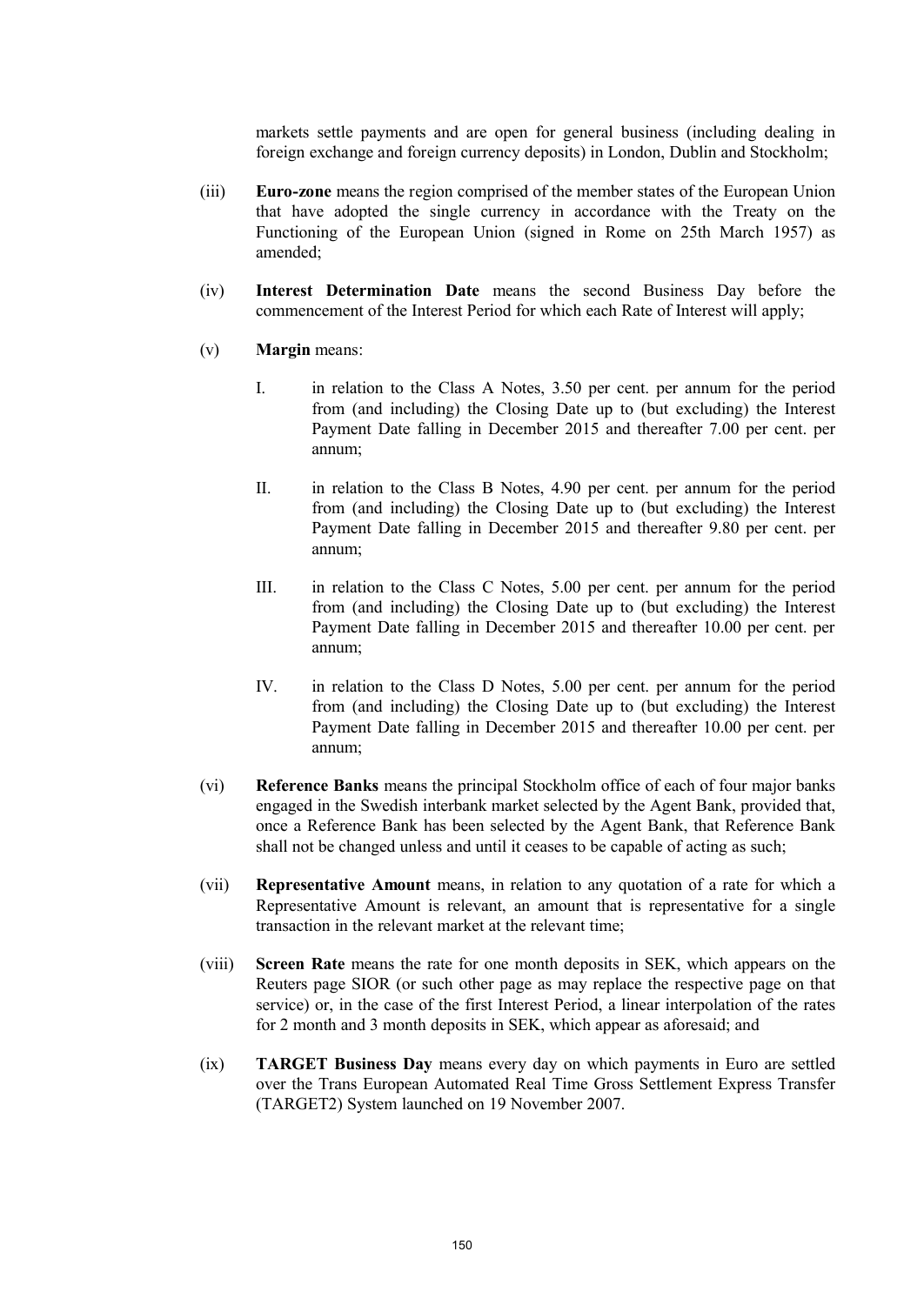#### **4.4 Determination of Rate of Interest and Interest Amounts**

The Agent Bank shall, as soon as practicable after 11.00 a.m. (Stockholm time) on each Interest Determination Date, but in no event later than the third Business Day thereafter, determine the respective amounts (the **Interest Amounts**) payable in respect of interest on the aggregate Principal Amount Outstanding of each class of the Notes for the relevant Interest Period. The Interest Amounts shall be determined by applying the relevant Rate of Interest to such aggregate Principal Amount Outstanding, multiplying the sum by the actual number of days in the Interest Period concerned divided by 360 and rounding the resulting figure downwards to the nearest øre.

## **4.5 Publication of Rate of Interest and Interest Amounts**

The Agent Bank shall cause the Rates of Interest and the Interest Amounts for each Interest Period and the relative Interest Payment Date to be notified to the Issuer, the Note Trustee, each of the Clearing Systems and to any stock exchange or other relevant authority on which the Notes are at the relevant time admitted to trading and/or listed and to be published in accordance with **Condition 14** (**Notice to Noteholders**) as soon as possible after their determination and in no event later than the second Business Day thereafter. The Interest Amounts and Interest Payment Date may subsequently be amended (or appropriate alternative arrangements made by way of adjustment) without notice in the event of an extension or shortening of the Interest Period.

#### **4.6 Determination by the Note Trustee**

The Note Trustee shall, if the Agent Bank defaults at any time in its obligation to determine the Rates of Interest and Interest Amounts in accordance with the above provisions, determine the Rates of Interest and Interest Amounts, the former at such rates as, in its absolute discretion (having such regard as it shall think fit to the procedure described above), it shall deem fair and reasonable in all the circumstances and the latter in the manner provided in **Condition 4.4** (**Determination of Rate of Interest and Interest Amounts**) and the determinations shall be deemed to be determinations by the Agent Bank.

### **4.7 Notifications, etc. to be Final**

All notifications, opinions, determinations, certificates, calculations, quotations and decisions given, expressed, made or obtained for the purposes of the provisions of this **Condition 4**, whether by the Reference Banks (or any of them), the Agent Bank or the Note Trustee, will (in the absence of wilful default, bad faith, gross negligence or manifest error) be binding on the Issuer, the Note Trustee, the Agent Bank, the Paying Agents and all Noteholders and (in the absence of wilful default, bad faith, gross negligence or manifest error) no liability to the Issuer or the Noteholders shall attach to the Reference Banks (or any of them), the Agent Bank or, if applicable, the Note Trustee in connection with the exercise or non-exercise by any of them of their powers, duties and discretions under this **Condition 4**.

#### **4.8 Agent Bank**

The Issuer shall procure that, so long as any of the Notes remains outstanding, there is at all times an Agent Bank for the purposes of the Notes and the Issuer may, subject to the prior written approval of the Note Trustee, terminate the appointment of the Agent Bank. In the event of the appointed office of any bank being unable or unwilling to continue to act as the Agent Bank or failing duly to determine the Rates of Interest and the Interest Amounts for any Interest Period, the Issuer shall, subject to the prior written approval of the Note Trustee, appoint the Stockholm office of another major bank engaged in the Swedish interbank market to act in its place. The Agent Bank may not resign its duties or be removed without a successor having been appointed.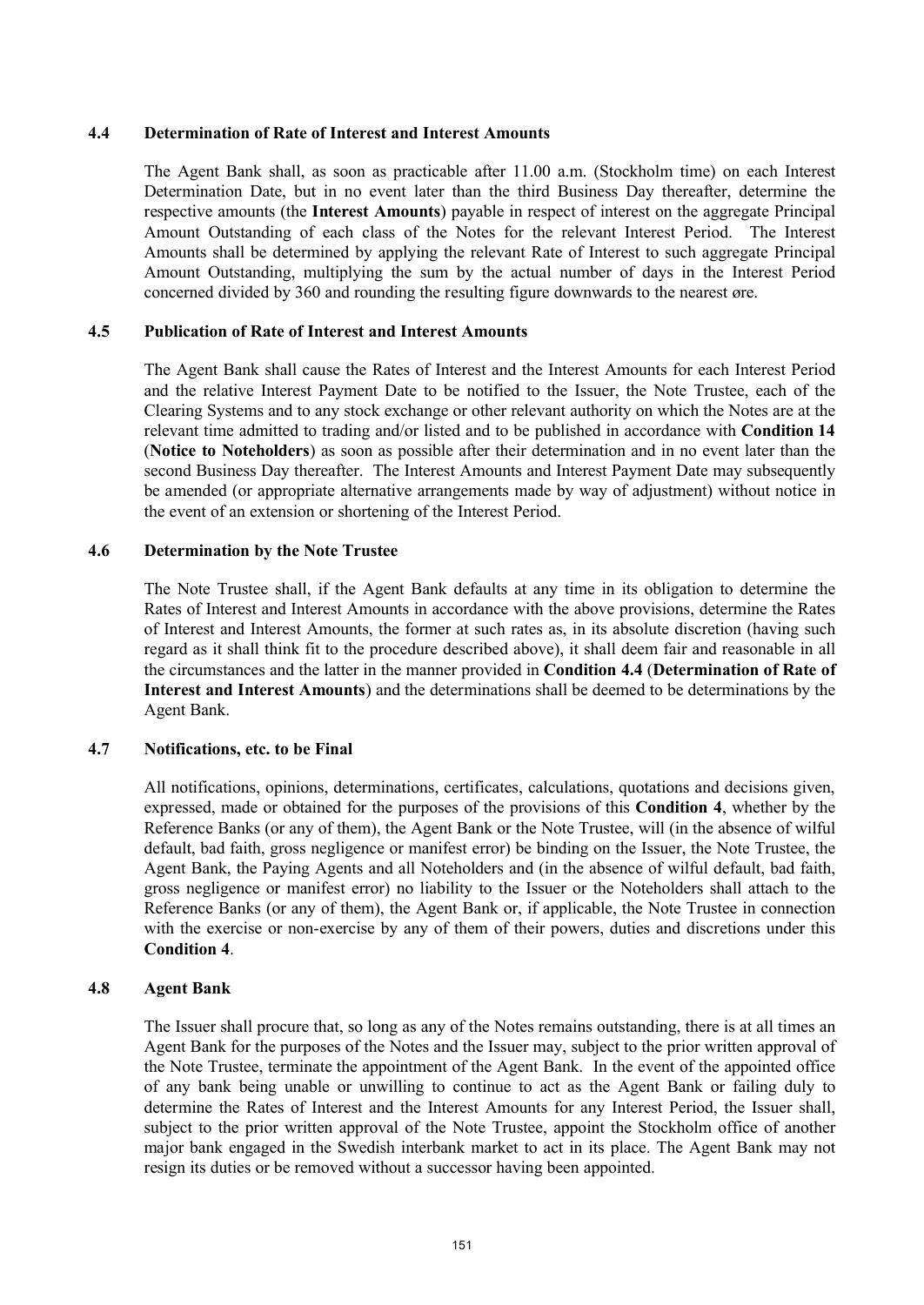## **5. PAYMENTS**

### **5.1 Payments in respect of Notes**

Payments in respect of principal and interest in respect of any Global Note will be made only against presentation of such Global Note to or to the order of the Principal Paying Agent or such other Paying Agent as shall have been notified to the Noteholders in accordance with **Condition 14** (**Notice to Noteholders**) for such purpose, subject, in the case of any Temporary Global Note, to certification of non-US beneficial ownership as provided in such Temporary Global Note. Each payment of principal, or interest made in respect of a Global Note will be recorded by the Clearing Systems in their records (which records are the records each relevant Clearing System holds for its customers which reflect such customers' interest in the Notes) and such records shall be *prima facie* evidence that the payment in question has been made. No person appearing from time to time in the records of either of the Clearing Systems as the holder of a Note shall have any claim directly against the Issuer in respect of payments due on such Note whilst such Note is represented by a Global Note and the Issuer shall be discharged by payment of the relevant amount to the bearer of the relevant Global Note. The Issuer shall procure that each payment shall be entered *pro rata* in the records of the relevant Clearing Systems but any failure to make such entries shall not affect the discharge referred to above.

### **5.2 Method of Payment**

Payments in respect of the Notes, will be made by credit or transfer to an account in SEK maintained by the payee with a bank in Stockholm.

### **5.3 Payments subject to Applicable Laws**

Payments in respect of principal and interest on the Notes are subject in all cases to any fiscal or other laws and regulations applicable in the place of payment.

### **5.4 Payment only on a Presentation Date**

A holder shall be entitled to present a Note for payment only on a Presentation Date and shall not, except as provided in **Condition 4** (**Interest**), be entitled to any further interest or other payment if a Presentation Date is after the due date.

**Presentation Date** means a day which (subject to **Condition 8** (**Prescription**)):

- (a) is or falls after the relevant due date;
- (b) is a Business Day in the place of the specified office of the Paying Agent at which the Note is presented for payment; and
- (c) is a Banking Day in Stockholm.

## **5.5 Initial Paying Agents**

The names of the initial Paying Agents and their initial specified offices are set out at the end of these Conditions. The Issuer reserves the right, subject to the prior written approval of the Note Trustee, at any time to vary or terminate the appointment of any Paying Agent and to appoint additional or other Paying Agents provided that:

(a) there will at all times be a person appointed to perform the obligations of the Principal Paying Agent;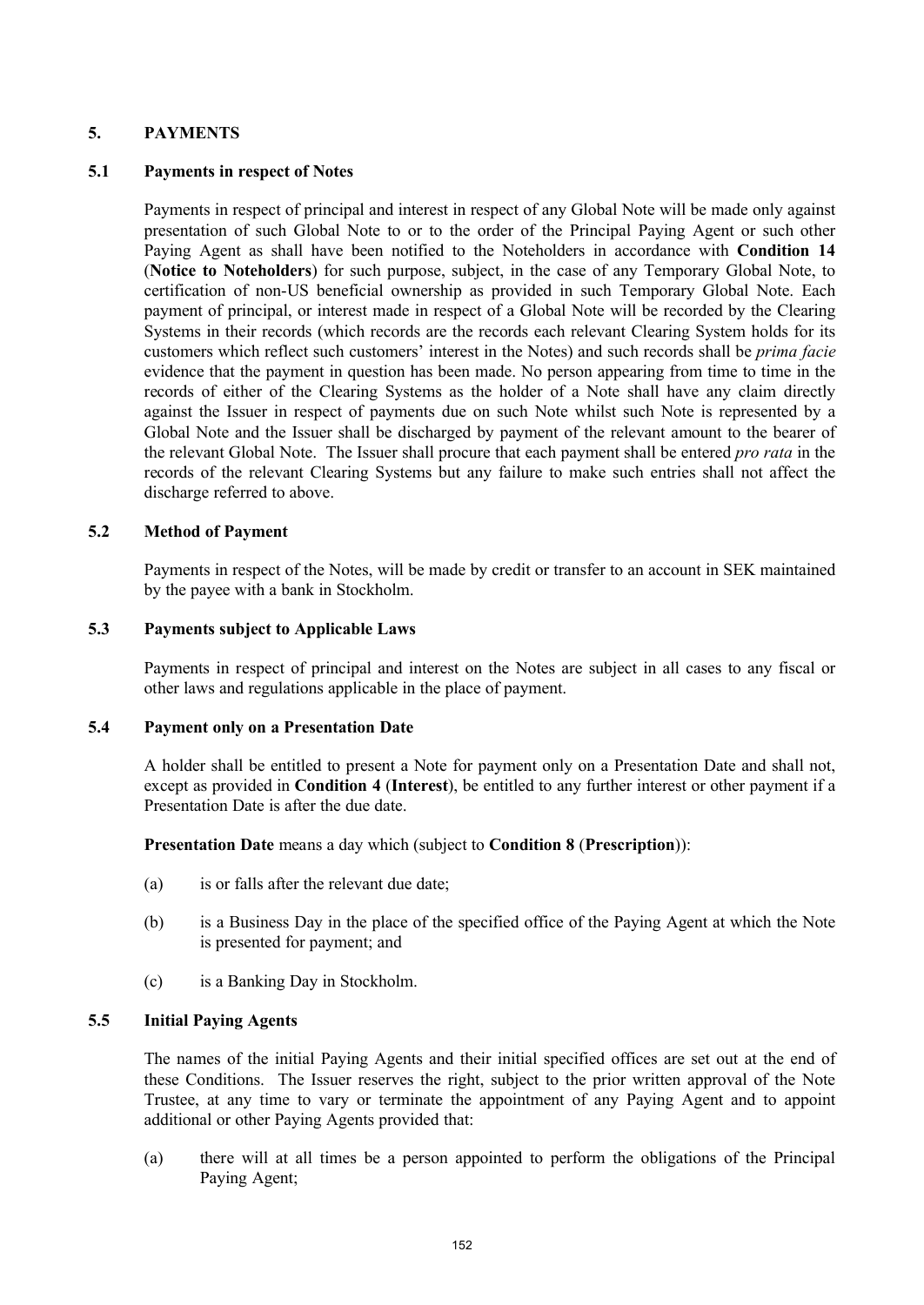- (b) there will at all times be at least one Paying Agent (which may be the Principal Paying Agent) having its specified office in such place as may be required by the rules and regulations of the relevant stock exchange and competent authority; and
- (c) the Issuer undertakes that it will ensure that it maintains a Paying Agent in a Member State of the European Union that will not be obliged to withhold or deduct tax pursuant to European Council Directive 2003/48/EC on the taxation of savings income or any law implementing or complying with, or introduced in order to conform to, such Directive.

Notice of any termination or appointment and of any changes in specified offices will be given to the Noteholders promptly by the Issuer in accordance with **Condition 14** (**Notice to Noteholders**).

## **6. REDEMPTION, PURCHASE AND CANCELLATION**

#### **6.1 Redemption at maturity**

Each Note shall, subject to **Condition 6.3** (**Optional redemption**) and **6.4** (**Optional redemption for taxation reasons**) and unless previously redeemed in full pursuant to **Condition 6.2** (**Mandatory redemption**), be redeemed on the Final Maturity Date.

### **6.2 Mandatory redemption**

Prior to the service of an Enforcement Notice on the Issuer, the Notes will be subject to mandatory redemption on each Interest Payment Date:

- (a) from available Principal Receipts subject to and in accordance with the Pre-Enforcement Principal Priority of Payments from and including the Interest Payment Date immediately following the Revolving Period End Date;
- (b) from any Residual Liquidity Funds, which shall comprise available Principal Receipts of the Issuer, subject to and in accordance with the Pre-Enforcement Principal Priority of Payments upon the occurrence of any Liquidity Redemption Event;
- (c) (in respect of Class A Notes and Class B Notes only) from available Revenue Receipts of the Issuer subject to and in accordance with the Pre-Enforcement Revenue Priority of Payments on and from the Step-Up Date; and
- (d) (in respect of the Class C Notes and Class D Notes only) from available Revenue Receipts of the Issuer subject to and in accordance with the Pre-Enforcement Revenue Priority of Payments after the repayment in full of the Class A Notes and the Class B Notes.

### **6.3 Optional redemption**

(a) On giving not more than 60 nor less than 30 days' notice to the Noteholders in accordance with **Condition 14** (**Notice to Noteholders**) and to the Note Trustee and provided that (A) on or prior to the Interest Payment Date on which such notice expires, no Enforcement Notice has been served and (B) the Issuer has, immediately prior to giving such notice, certified to the Note Trustee (upon which certification the Note Trustee shall be entitled to rely, without further enquiry, and such certification shall be conclusive and binding on the Noteholders) that it will have the necessary funds to pay all principal, and interest due in respect of the Notes on the relevant Interest Payment Date and to discharge all other amounts required to be paid by it on the relevant Interest Payment Date, the Issuer may redeem on any Interest Payment Date all, but not some only, of the Notes at their then Principal Amount Outstanding, together with accrued interest, in any of the following circumstances: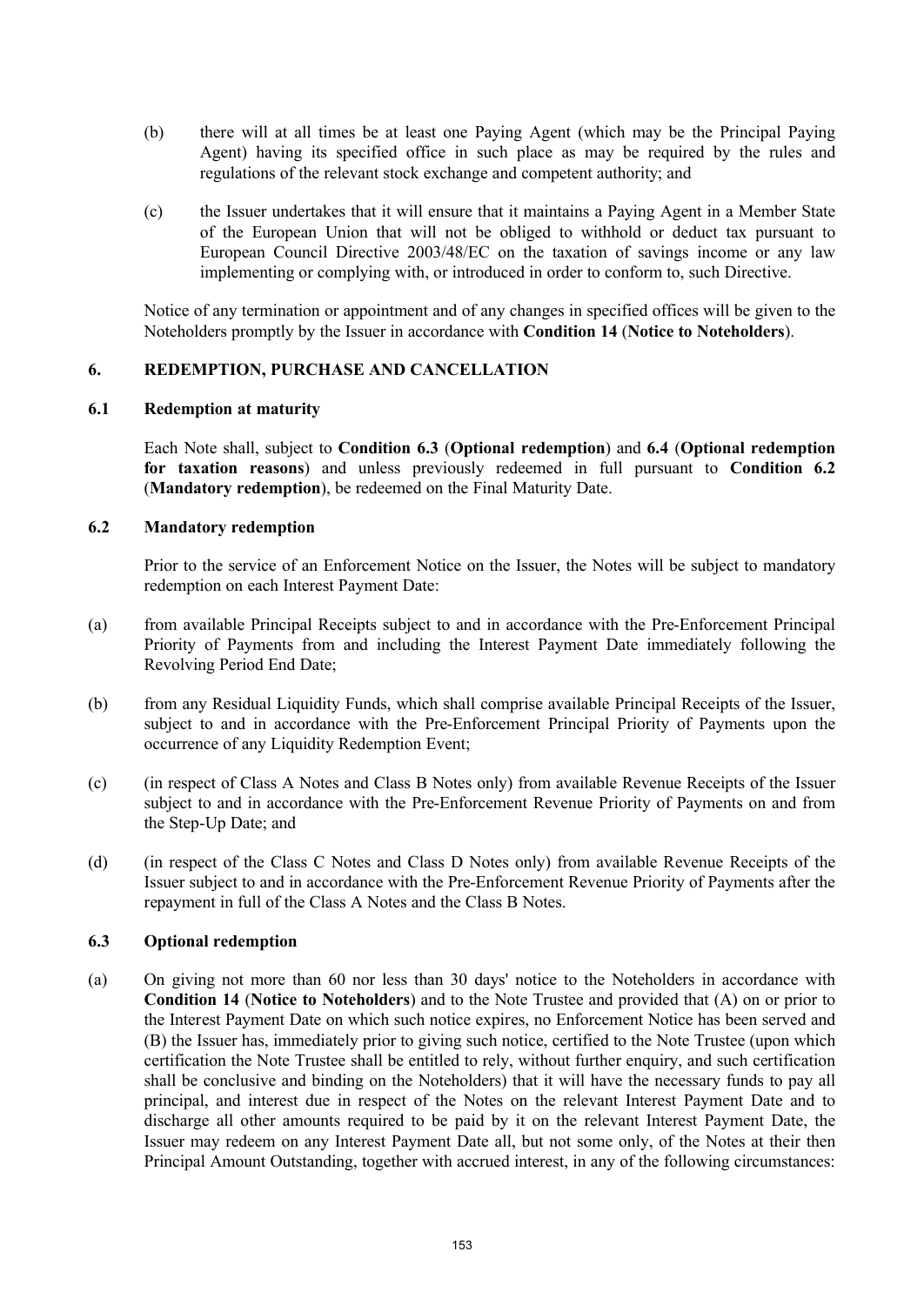- (i) on the Step-Up Date or on any Interest Payment Date thereafter; or
- (ii) if the aggregate Principal Amount Outstanding of the Notes is less than 10 per cent. of the aggregate Principal Amount Outstanding of the Notes as at the Closing Date.
- (b) Any Note redeemed pursuant to **Condition 6.3(a)** will be redeemed at an amount equal to the Principal Amount Outstanding of the relevant Note together with, in each case, accrued and unpaid interest on the Principal Amount Outstanding of the relevant Note up to but excluding the date of redemption.

#### **6.4 Optional redemption for taxation reasons**

If by reason of a change in tax law (or the application or official interpretation thereof), which change becomes effective on or after the Closing Date, on the next Interest Payment Date, the Issuer or the Paying Agents would be required to deduct or withhold from any payment of principal or interest on any class of the Notes (other than because the relevant holder has some connection with the Kingdom of Sweden for reasons other than the holding of Notes of such class) any amount for, or on account of, any present or future taxes, duties, assessments or governmental charges of whatever nature imposed, levied, collected, withheld or assessed by law, or as otherwise applicable, then the Issuer shall, if the same would avoid the effect of the relevant event described, appoint a Paying Agent in another jurisdiction approved in writing by the Note Trustee or use its reasonable endeavours to arrange the substitution of a company incorporated and/or tax resident in another jurisdiction approved in writing by the Note Trustee as principal debtor under the Notes, provided that the Note Trustee is satisfied that such substitution will not be materially prejudicial to the interests of the Noteholders.

If the Issuer satisfies the Note Trustee immediately before giving the notice referred to below that one or more of the events described above is continuing and that the appointment of a Paying Agent or a substitution as referred to above would not avoid the effect of the relevant event or that, having used its reasonable endeavours, the Issuer is unable to arrange such a substitution, then the Issuer may, on any Interest Payment Date and having given not more than 60 nor less than 30 days' notice to the Noteholders in accordance with **Condition 14** (**Notice to Noteholders**) and to the Note Trustee, redeem all, but not some only, of the Notes at their respective Principal Amounts Outstanding together with accrued but unpaid interest up to but excluding the date of redemption. Prior to the publication of any notice of redemption pursuant to this **Condition 6.4** (**Optional redemption for taxation reasons**), the Issuer shall deliver to the Note Trustee a certificate signed by two directors of the Issuer stating that (i) one or more of the events described above is continuing and that the appointment of a Paying Agent or a substitution as referred to above would not avoid the effect of the relevant event or that, having used its reasonable endeavours, the Issuer is unable to arrange such a substitution; and (ii) the Issuer will have the necessary funds to pay all principal and interest due in respect of the Notes on the relevant Interest Payment Date and to discharge all other amounts required to be paid by it on the relevant Interest Payment Date, and the Note Trustee shall be entitled to accept the certificate as sufficient evidence of the satisfaction of the conditions precedent set out above and it shall be conclusive and binding on the Noteholders.

### **6.5 Principal Amount Outstanding**

The **Principal Amount Outstanding** of a Note on any date shall be its original principal amount less the aggregate amount of all principal payments in respect of such Note which have been paid since the Closing Date except if and to the extent that any such payment has been improperly withheld or refused.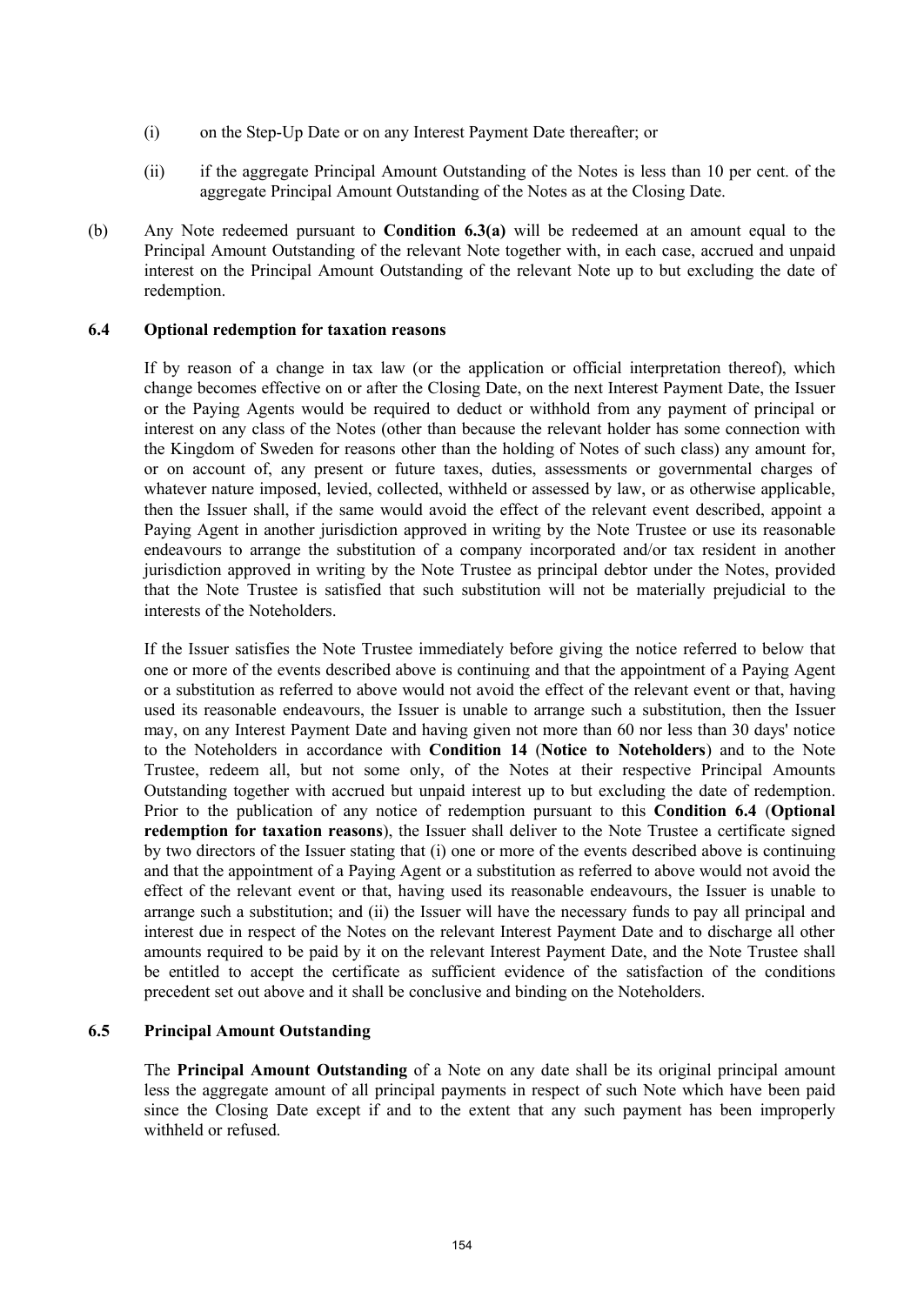### **6.6 Notice of redemption**

Any such notice as is referred to in **Condition 6.3(a)** (**Optional redemption**) and **Condition 6.4** (**Optional redemption for taxation reasons**) above shall be irrevocable and, upon the expiry of such notice, the Issuer shall be bound to redeem the Notes at the applicable amounts specified above.

### **6.7 No purchase by the Issuer**

The Issuer will not be permitted to purchase any of the Notes.

## **6.8 Cancellation**

All Notes redeemed in full will be cancelled upon redemption and may not be resold or re-issued.

## **7. TAXATION**

All payments in respect of the Notes by or on behalf of the Issuer shall be made without withholding or deduction for, or on account of, any present or future taxes, duties, assessments or governmental charges of whatever nature (**Taxes**), unless the withholding or deduction of the Taxes is required by applicable law or is otherwise applicable. In that event, the Issuer or, as the case may be, the relevant Paying Agent shall make such payment after the withholding or deduction has been made and shall account to the relevant authorities for the amount required to be withheld or deducted. Neither the Issuer nor any Paying Agent shall be obliged to make any additional payments to Noteholders in respect of such withholding or deduction.

## **8. PRESCRIPTION**

Claims in respect of principal and interest on the Notes will be prescribed after 10 years (in the case of principal) and five years (in the case of interest) from the Relevant Date in respect of the relevant payment.

In this **Condition 8** (**Prescription**), the **Relevant Date**, in respect of a payment, is the date on which such payment first becomes due or (if the full amount of the moneys payable on that date has not been duly received by the Principal Paying Agent or the Note Trustee on or prior to such date) the date on which, the full amount of such moneys having been received, notice to that effect is duly given to the relevant Noteholders in accordance with **Condition 14** (**Notice to Noteholders**).

## **9. NOTE EVENTS OF DEFAULT**

### **9.1 Most Senior Class of Notes**

The Note Trustee at its absolute discretion may, and if so directed in writing by the holders of at least three-fourths in aggregate Principal Amount Outstanding of the holders of the Most Senior Class of Notes or if so directed by an Extraordinary Resolution of the holders of the Most Senior Class of Notes shall, (subject, in each case, to being indemnified and/or secured and/or pre-funded to its satisfaction) (but, in the case of the happening of any of the events described in subparagraphs (b) or (c), only if the Note Trustee shall have certified in writing to the Issuer that such event is, in its opinion, materially prejudicial to the interests of the holders of the Most Senior Class of Notes) give notice (an **Enforcement Notice**) to the Issuer that all classes of the Notes are immediately due and repayable at their respective Principal Amounts Outstanding, together with accrued interest as provided in the Trust Deed, in any of the following events (each, a **Note Event of Default**):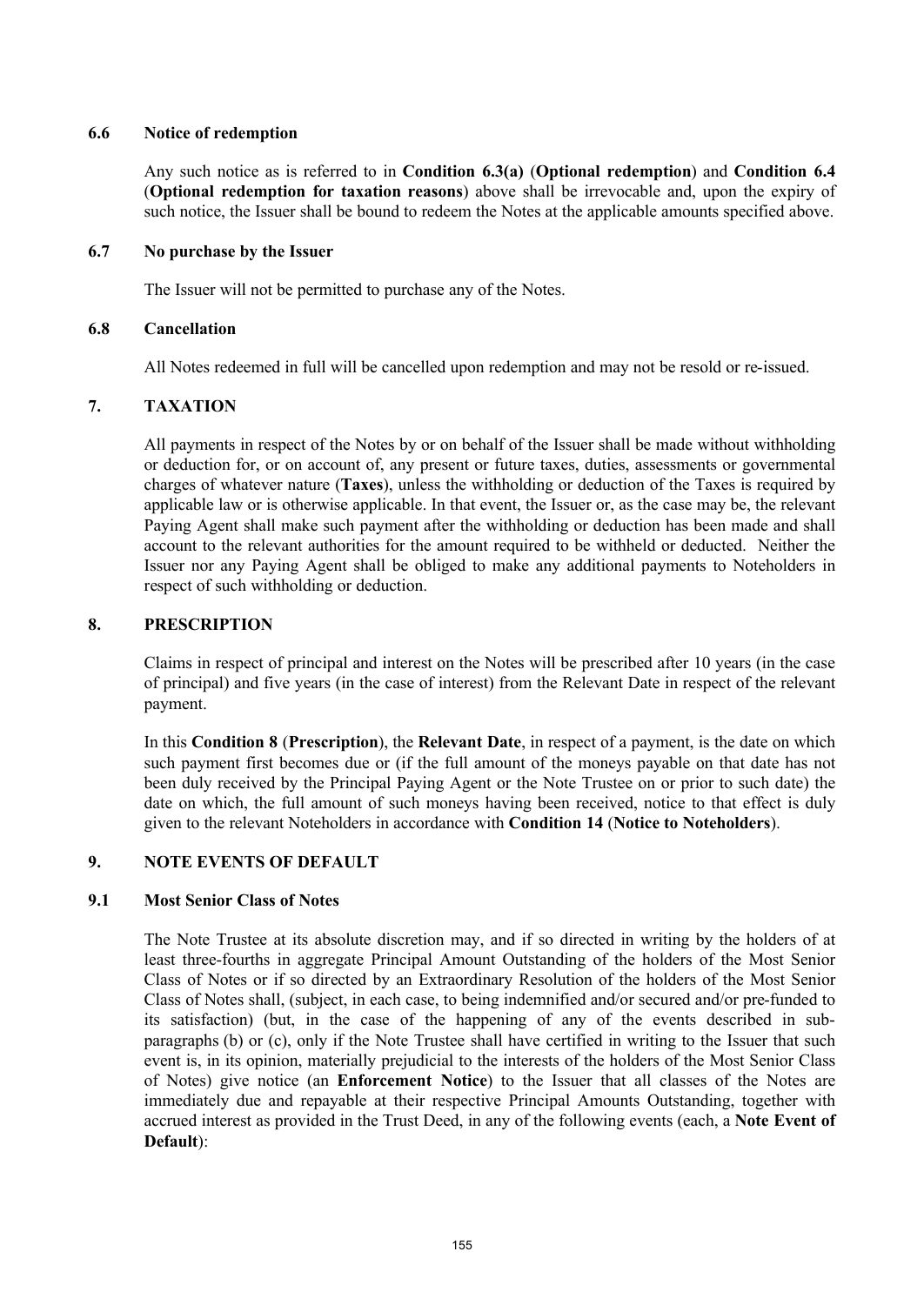- (a) default is made in the payment of any principal or interest due in respect of the Most Senior Class of Notes and the default continues for a period of three days in the case of principal or five days in the case of interest; or
- (b) the Issuer fails to perform or observe any of its other obligations under these Conditions, the Trust Deed or any other Transaction Document to which it is a party and (except where the Note Trustee or, in the case of the Security Documents, the Security Trustee considers such failure to be incapable of remedy, then no continuation or notice as is hereinafter mentioned will be required) the failure continues for a period of 30 days (or such longer period as the Note Trustee or, as the case may be, the Security Trustee may permit) following the service by the Note Trustee or, as the case may be, the Security Trustee on the Issuer of notice requiring the same to be remedied; or
- (c) the Issuer breaches any representation or covenant made by it in any Transaction Document which breach is continuing for 20 days; or
- (d) the occurrence of an Issuer Insolvency Event; or
- (e) it is or will become unlawful for the Issuer to perform or comply with any of its obligations under or in respect of the Notes or the Transaction Documents.

## **9.2 General**

Upon the occurrence of a Note Event of Default and service of an Enforcement Notice by the Note Trustee in accordance with **Condition 9.1** (**Most Senior Class of Notes)** above, all Classes of the Notes then outstanding shall thereby immediately become due and repayable at their respective Principal Amounts Outstanding, together with accrued interest. The available funds of the Issuer shall be applied in accordance with the Post-Enforcement Priority of Payments. The Issuer Security and the Parent Company Security will become immediately enforceable upon the service of an Enforcement Notice.

### **9.3 General**

In these Conditions, a **Potential Note Event of Default** means any event that may become (with the passage of time, the giving of notice, the making of any determination or any combination thereof) a Note Event of Default.

### **10. ENFORCEMENT**

The Note Trustee may, at any time, at its discretion and without notice, take such action under or in connection with any of the Transaction Documents as it may think fit (including, without limitation, directing the Security Trustee to take any action under or in connection with any of the Transaction Documents or, after the service of an Enforcement Notice, to take steps to enforce the security constituted by the Security Documents), provided that:

- (a) the Note Trustee shall not be bound to take any such action unless (subject in all cases to restrictions contained in the Trust Deed to protect the interests of any higher ranking class or classes of Noteholders) it shall have been so directed by an Extraordinary Resolution of the holders of the Most Senior Class of Notes;
- (b) the Security Trustee shall not, and shall not be bound to, take any such action unless it shall have been so directed in writing by (i) the Note Trustee or (ii) if there are no Notes outstanding, all of the other Secured Parties;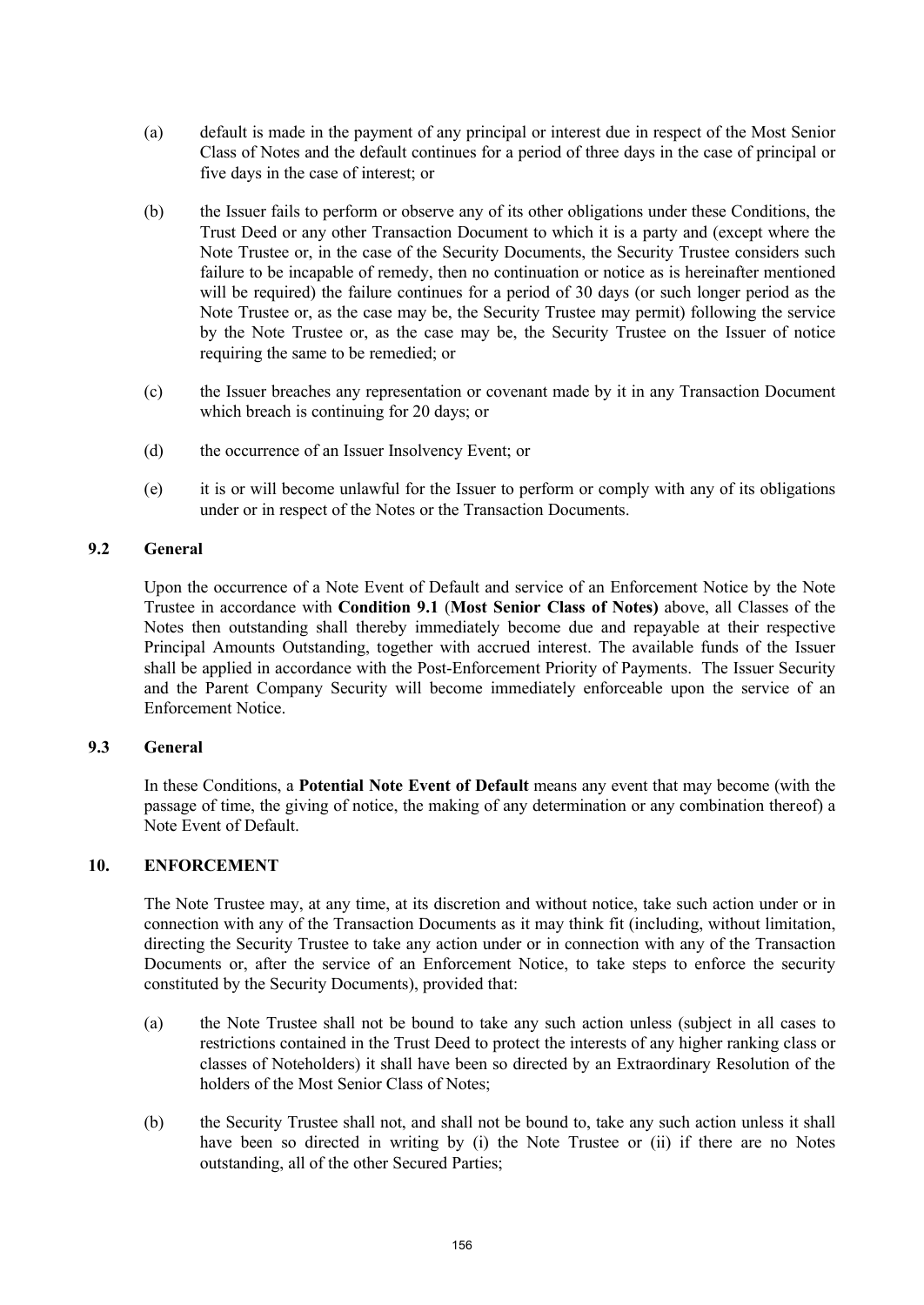- (c) neither the Note Trustee nor the Security Trustee shall be bound to take any such action unless it shall have been indemnified and/or secured and/or pre-funded to its satisfaction; and
- (d) neither the Note Trustee nor the Security Trustee shall be entitled to take any steps or proceedings to procure the winding-up, administration or liquidation of the Issuer.

Except in the case of a Note Event of Default referred to in **Condition 9.1** (**Most Senior Class of Notes**), the Security Trustee will not be entitled to dispose of any of the assets comprised in the security constituted by the Security Documents unless a financial adviser approved by the Security Trustee has confirmed in writing that, in its opinion, either (i) a sufficient amount would be realised from such disposal to allow discharge in full of all amounts owing to the Noteholders and all other amounts ranking *pari passu* with, or senior to, the Notes in the Post-Enforcement Priority of Payments or (ii) a sufficient amount would not be so realised, but the resulting shortfall would be less than the shortfall that would result from not disposing of such assets.

No Noteholder shall be entitled to proceed directly against the Issuer or any other party to any of the Transaction Documents to enforce the performance of any of the provisions of the Transaction Documents and/or to take any other proceedings (including lodging an appeal in any proceedings) in respect of or concerning the Issuer unless the Note Trustee or, as the case may be, the Security Trustee, having become bound so to do, fails to do so within a reasonable period and such failure shall be continuing, provided that no Noteholder shall be entitled to take any steps or proceedings to procure the winding-up, administration or liquidation of the Issuer.

Each of the Noteholders, by subscribing for or purchasing the relevant Notes, shall be deemed to have appointed the Note Trustee and the Security Trustee respectively as their attorney for the purposes of enforcement of each of the Transaction Documents in the Swedish courts.

All obligations of the Issuer to each Secured Party (including the Noteholders) in respect of the Secured Obligations owing to each Secured Party are limited in recourse to the Issuer Security and the Parent Company Security. If:

- (a) there is no Security Asset remaining which is capable of being realised or otherwise converted into cash;
- (b) all amounts available from the Security Assets have been applied in or towards the relevant obligations specified in, and in accordance with, the provisions of the relevant Security Document; and
- (c) there are insufficient amounts available from the Security Assets Property to pay in full, in accordance with the provisions of the relevant Security Document, the Secured Obligations,

then the Secured Parties shall have no further claim against the Issuer in respect of any amounts owing to them which remains unpaid and such unpaid amounts shall be deemed to be discharged in full and any relevant payment rights shall be deemed to cease, and the Secured Parties shall have no recourse to the Equity Account.

In the event the Issuer is declared bankrupt (Sw. *försatt i konkurs*), all the Secured Parties (including the Noteholders) claims in respect of the Secured Obligations shall (including, but not limited to, for the purposes of Chapter 5 Section 10 of the Swedish Bankruptcy Act (Sw. *konkurslagen (1987:672)*) be subject to the condition that all claims with senior priority under the relevant Priority of Payments have been, or will be, fully discharged as a result of payments or distributions made in connection with the bankruptcy proceedings.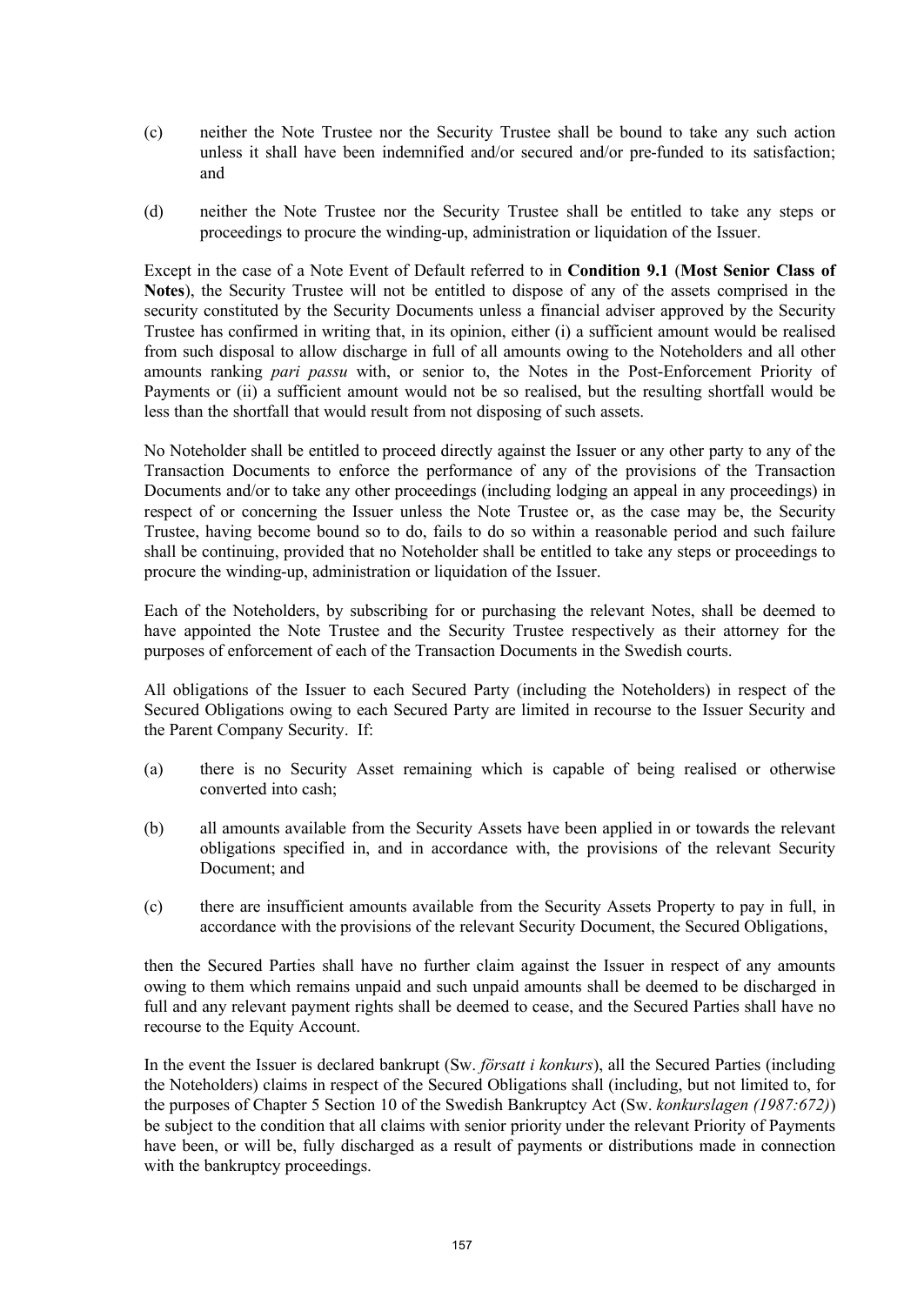## **11. MEETINGS OF NOTEHOLDERS, MODIFICATION AND WAIVER**

- **11.1** The Trust Deed contains provisions for convening meetings of the Noteholders of each class and, in certain cases, more that one class to consider any matter affecting their interests, including the sanctioning by Extraordinary Resolution of a modification of these Conditions or the provisions of any of the Transaction Documents.
- **11.2** An Extraordinary Resolution passed at any meeting of the Class A Noteholders shall be binding on all the Class A Noteholders, the Class B Noteholders, the Class C Noteholders and the Class D Noteholders irrespective of the effect upon them, except that an Extraordinary Resolution to sanction a Basic Terms Modification or a modification of these Conditions, the Trust Deed or the provisions of any of the other Transaction Documents or a waiver or authorisation of any breach or proposed or potential breach thereof will not take effect unless:
	- (i) either the Note Trustee is of the opinion that it would not be materially prejudicial to the interests of the Class B Noteholders or it shall have been sanctioned by an Extraordinary Resolution of the Class B Noteholders; and
	- (ii) either the Note Trustee is of the opinion that it would not be materially prejudicial to the interests of the Class C Noteholders or it shall have been sanctioned by an Extraordinary Resolution of the Class C Noteholders; and
	- (iii) either the Note Trustee is of the opinion that it would not be materially prejudicial to the interests of the Class D Noteholders or it shall have been sanctioned by an Extraordinary Resolution of the Class D Noteholders.
- **11.3** No Extraordinary Resolution (other than an Extraordinary Resolution referred to in **Condition 11.2** above) passed at any meeting of the Class B Noteholders shall be effective for any purpose unless either the Note Trustee is of the opinion that it would not be materially prejudicial to the interests of the Class A Noteholders or it is sanctioned by an Extraordinary Resolution of the Class A Noteholders.
- **11.4** Subject to **Condition 11.3** above, an Extraordinary Resolution passed at any meeting of the Class B Noteholders shall be binding on all the Class B Noteholders, the Class C Noteholders and the Class D Noteholders irrespective of the effect upon them, except that an Extraordinary Resolution to sanction a Basic Terms Modification or a modification of these Conditions, the Trust Deed or the provisions of any of the other Transaction Documents or a waiver or authorisation of any breach or proposed or potential breach thereof will not take effect unless:
	- (i) either the Note Trustee is of the opinion that it would not be materially prejudicial to the interests of the Class C Noteholders or it shall have been sanctioned by an Extraordinary Resolution of the Class C Noteholders; and
	- (ii) either the Note Trustee is of the opinion that it would not be materially prejudicial to the interests of the Class D Noteholders or it shall have been sanctioned by an Extraordinary Resolution of the Class D Noteholders.
- **11.5** No Extraordinary Resolution passed at any meeting of the Class C Noteholders (other than an Extraordinary Resolution referred to in **Condition 11.2** or **11.4** above) shall be effective for any purpose unless either:
	- (i) the Note Trustee is of the opinion that it would not be materially prejudicial to the respective interests of the Class A Noteholders and the Class B Noteholders; or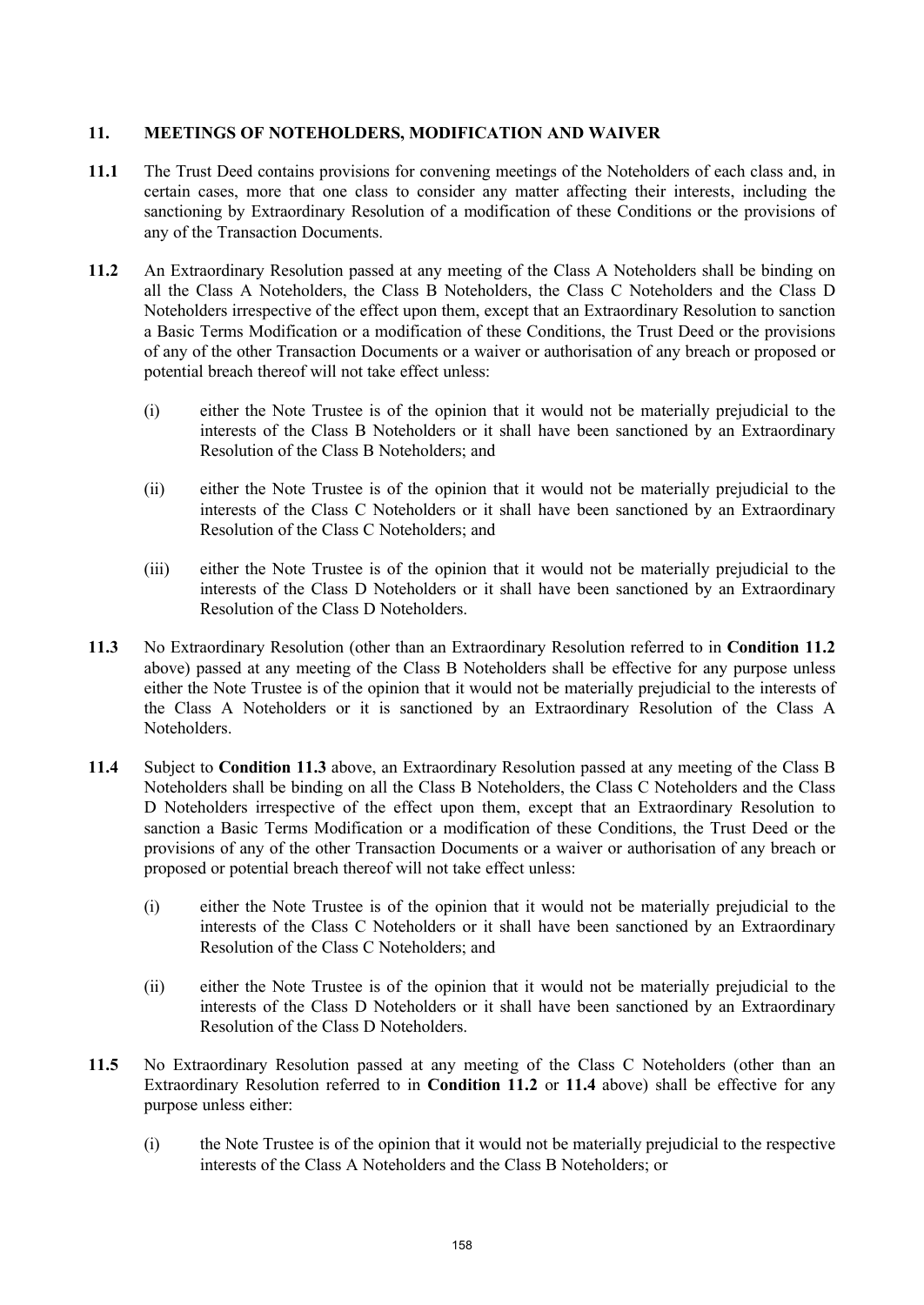- (ii) it is sanctioned by an Extraordinary Resolution of each of the Class A Noteholders and the Class B Noteholders.
- **11.6** Subject to **Condition 11.5** above, an Extraordinary Resolution (other than an Extraordinary Resolution referred to in **Condition 11.2** or **11.4** above) passed at any meeting of the Class C Noteholders shall be binding on all the Class C Noteholders and the Class D Noteholders irrespective of the effect upon them, except that an Extraordinary Resolution to sanction a Basic Terms Modification or a modification of these Conditions, the Trust Deed or the provisions of any of the Transaction Documents or a waiver or authorisation of any breach or proposed or potential breach thereof will not take effect unless the Note Trustee is of the opinion that it would not be materially prejudicial to the interests of the Class D Noteholders or it is sanctioned by an Extraordinary Resolution of the Class D Noteholders.
- **11.7** No Extraordinary Resolution of the Class D Noteholders (other than an Extraordinary Resolution referred to in **Conditions 11.2**, **11.4** or **11.6** above) shall be effective for any purpose unless either:
	- (i) the Note Trustee is of the opinion that it would not be materially prejudicial to the respective interests of the Class A Noteholders, the Class B Noteholders and the Class C Noteholders; or
	- (ii) it is sanctioned by an Extraordinary Resolution of each of the Class A Noteholders, Class B Noteholders and the Class C Noteholders.
- **11.8** Subject as provided below, the quorum at any meeting of Noteholders of any class or classes for passing (a) an Ordinary Resolution will be one or more persons holding or representing not less than 20 per cent of the aggregate Principal Amount Outstanding of such class or classes of Notes and (b) an Extraordinary Resolution will be one or more persons holding or representing not less than 50 per cent. of the aggregate Principal Amount Outstanding of such class or classes of Notes, or in each case, at any adjourned meeting, one or more persons being or representing a Noteholder of the relevant class or classes, whatever the aggregate Principal Amount Outstanding of the Notes of such class or classes held or represented by it or them.
- **11.9** The quorum at any meeting of Noteholders of any class for passing an Extraordinary Resolution to sanction a Basic Terms Modification shall be one or more persons holding or representing not less than 75 per cent or, at any adjourned meeting, not less than 25 per cent of the aggregate Principal Amount Outstanding of the Notes of such class.
- **11.10** The Note Trustee may without the consent or sanction of the Noteholders and without prejudice to its rights in respect of any subsequent breach, Note Event of Default or Potential Note Event of Default at any time and from time to time but only if and in so far as in its opinion the interests of any class of the Noteholders shall not be materially prejudiced thereby:
	- (a) waive or authorise any breach or proposed or potential breach by the Issuer or any other person of any of the covenants or provisions contained in these Conditions, the Trust Deed or any other Transaction Document or determine that any Note Event of Default or Potential Note Event of Default shall not be treated as such for the purposes of the Trust Deed; or
	- (b) direct or give its consent to the Security Trustee to waive or authorise any breach or proposed or potential breach by the Issuer or any other person of any of the covenants or provisions contained in these Conditions, the Trust Deed or any other Transaction Document,

provided that the Note Trustee shall not exercise any powers conferred on it in contravention of any express direction given by Extraordinary Resolution or by a direction under **Condition 9** (**Note**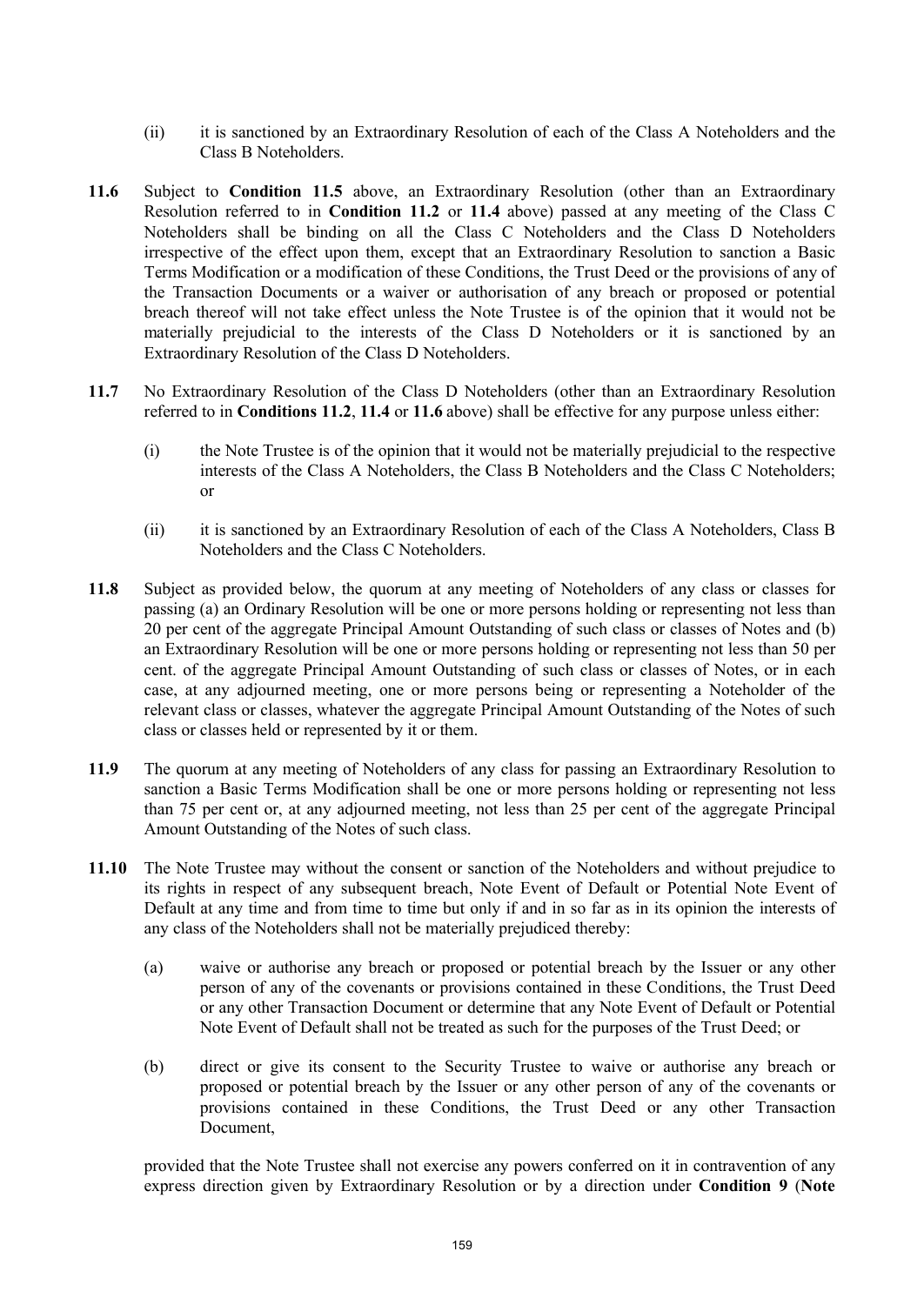**Events of Default**) but so that no such direction or request shall affect any waiver, authorisation or determination previously given or made.

- **11.11** Any such waiver, authorisation or determination shall be binding on the Noteholders and, unless the Note Trustee agrees otherwise, any such waiver, authorisation or determination shall be notified to the Noteholders by the Issuer as soon as practicable thereafter in accordance with **Condition 14** (**Notice to Noteholders**).
- **11.12** The Note Trustee may without the consent or sanction of the Noteholders at any time and from time to time:
	- (a) concur with the Issuer or any other person; or
	- (b) direct or give its consent to the Security Trustee to concur with the Issuer or any other person,

in making any modification to any Transaction Document:

- (i) which (A) in the opinion of the Note Trustee it may be proper to make, provided that the Note Trustee is of the opinion that such modification will not be materially prejudicial to the interests of any class of the Noteholders or (B) the Note Trustee is required to make in accordance with the Trust Deed; or
- (ii) if in the opinion of the Note Trustee such modification is of a formal, minor or technical nature or to correct a manifest error.
- **11.13** Any such modification, direction or consent may be made on such terms and subject to such conditions (if any) as the Note Trustee may determine, shall be binding upon the Noteholders and shall be notified by the Issuer to the Noteholders in accordance with the Conditions (unless the Note Trustee agrees otherwise) and to each Rating Agency, in each case as soon as practicable thereafter.
- **11.14** The Note Trustee may give, or direct the Security Trustee to give, any consent or approval for the purposes of any Transaction Document if, in its opinion, the interests of each class of the Noteholders will not be materially prejudiced thereby. Any such consent or approval may be given on such terms and subject to such conditions (if any) as the Note Trustee thinks fit and, notwithstanding anything to the contrary in any Transaction Document, may be given retrospectively.
- **11.15** Notwithstanding **Condition 11.12**, the Note Trustee shall, and shall direct the Security Trustee to, without the consent or sanction of the Noteholders at any time and from time to time concur with the Issuer or any other person to agree to any waiver or modification of any Transaction Document:
	- (a) to implement any changes in the criteria of any Rating Agency if such Rating Agency confirms in writing (following a request in writing by the Issuer for such a confirmation) that such modification is necessary to maintain the then current rating of the Notes by such Rating Agency;
	- (b) required to give effect to the replacement of any of the Account Banks following it ceasing to become an Eligible Bank pursuant to Clause 13 (Termination of Reserve Bank Accounts Agreement) of the Reserve Bank Account Agreement and Clause 13 (Termination of this Agreement) of the Swedish Bank Account Agreement (or any waiver of the replacement of any other party to a Transaction Document which is required to maintain a certain rating from time to time) which the relevant Rating Agency has confirmed to the Note Trustee in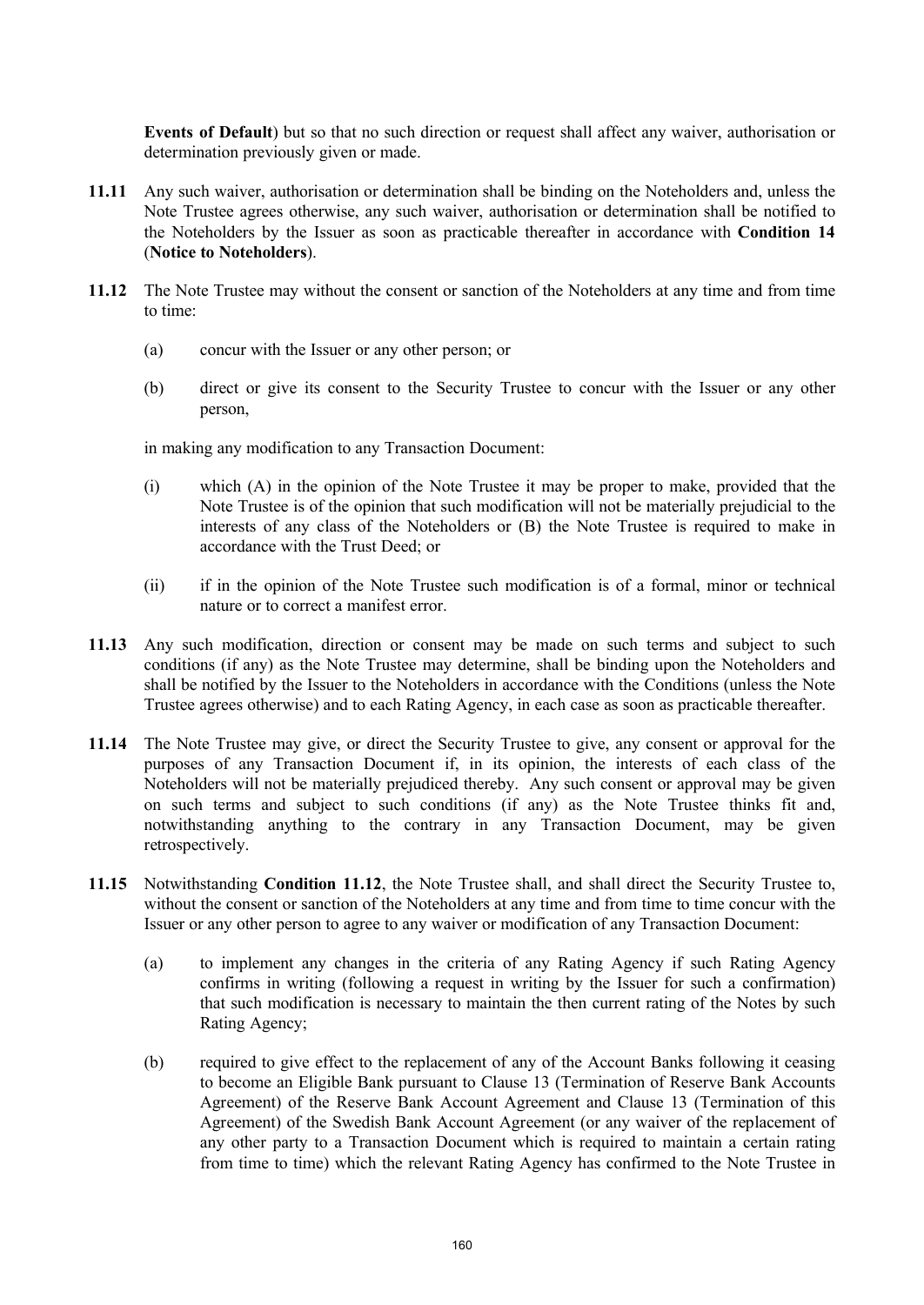writing (following a request in writing by the Issuer for such a confirmation) will not adversely affect the then current ratings of any Class of the Notes; and

(c) required to give effect to any modification to the Priorities of Payment where such modification is made to amend or add a payment due from the Issuer which ranks subordinate to any payments due to the Noteholders pursuant to the relevant Priority of Payments,

provided that any such modification or waiver would not (x) in the sole opinion of the Note Trustee, have the effect of (i) exposing the Note Trustee and/or the Security Trustee to any liability against which it has not been indemnified and/or secured and/or pre-funded to its satisfaction or (ii) increasing the obligations or duties, or decreasing the protections, of the Note Trustee and/or the Security Trustee under the Transaction Documents and/or the Conditions or (y) result in a Basic Terms Modification. Such modification or waiver, once implemented, shall be conclusive and binding on all parties and the Noteholders. Neither the Note Trustee nor the Security Trustee shall be responsible or liable in damages or otherwise to any party or person for any loss incurred by reason of the Note Trustee and/or the Security Trustee consenting to such modification or waiver. The Note Trustee shall not be responsible or liable in damages or otherwise to any party or person for any loss incurred by reason of directing the Security Trustee to consent to such modification or waiver.

- **11.16** In connection with any substitution of principal debtor referred to in **Condition 6.4** (**Optional redemption for taxation reasons**), the Note Trustee may also agree, without the consent of the Noteholders, to a change of the law governing the Notes, these Conditions and/or any of the Transaction Documents, provided that such change would not, in the opinion of the Note Trustee, be materially prejudicial to the interests of the Noteholders.
- **11.17** The Note Trustee and the Security Trustee shall be entitled to assume without enquiry, for the purpose of exercising or performing any right, power, trust, authority, duty or discretion under or in relation to these Conditions or any of the Transaction Documents, that such exercise or performance will not be materially prejudicial to the interests of the Noteholders of any Class if the relevant Rating Agencies have confirmed in writing (following a request in writing by the Issuer for such a confirmation) that such exercise or performance would not cause the downgrade, qualification or withdrawal of the then current ratings of such Class of Notes and, if the original rating of such Class of Notes has been downgraded previously, that such exercise or performance will not prevent the restoration of such original rating of such Class of Notes.
- **11.18** Where, in connection with the exercise or performance by each of them of any right, power, trust, authority, duty or discretion under or in relation to these Conditions or any of the Transaction Documents (including, without limitation, in relation to any modification, waiver, authorisation, determination or substitution as referred to above), the Note Trustee or the Security Trustee is required to have regard to the interests of the Noteholders of any Class, it shall have regard to the general interests of the Noteholders of such Class as a class but shall not have regard to any interests arising from circumstances particular to individual Noteholders (whatever their number) and, in particular but without limitation, shall not have regard to the consequences of any such exercise or performance for individual Noteholders (whatever their number) resulting from their being for any purpose domiciled or resident in, or otherwise connected with, or subject to the jurisdiction of, any particular territory or any political sub-division thereof and the Note Trustee shall not be entitled to require, nor shall any Noteholder be entitled to claim from the Issuer, the Note Trustee, the Security Trustee or any other person, any indemnification or payment in respect of any tax consequences of any such exercise upon individual Noteholders.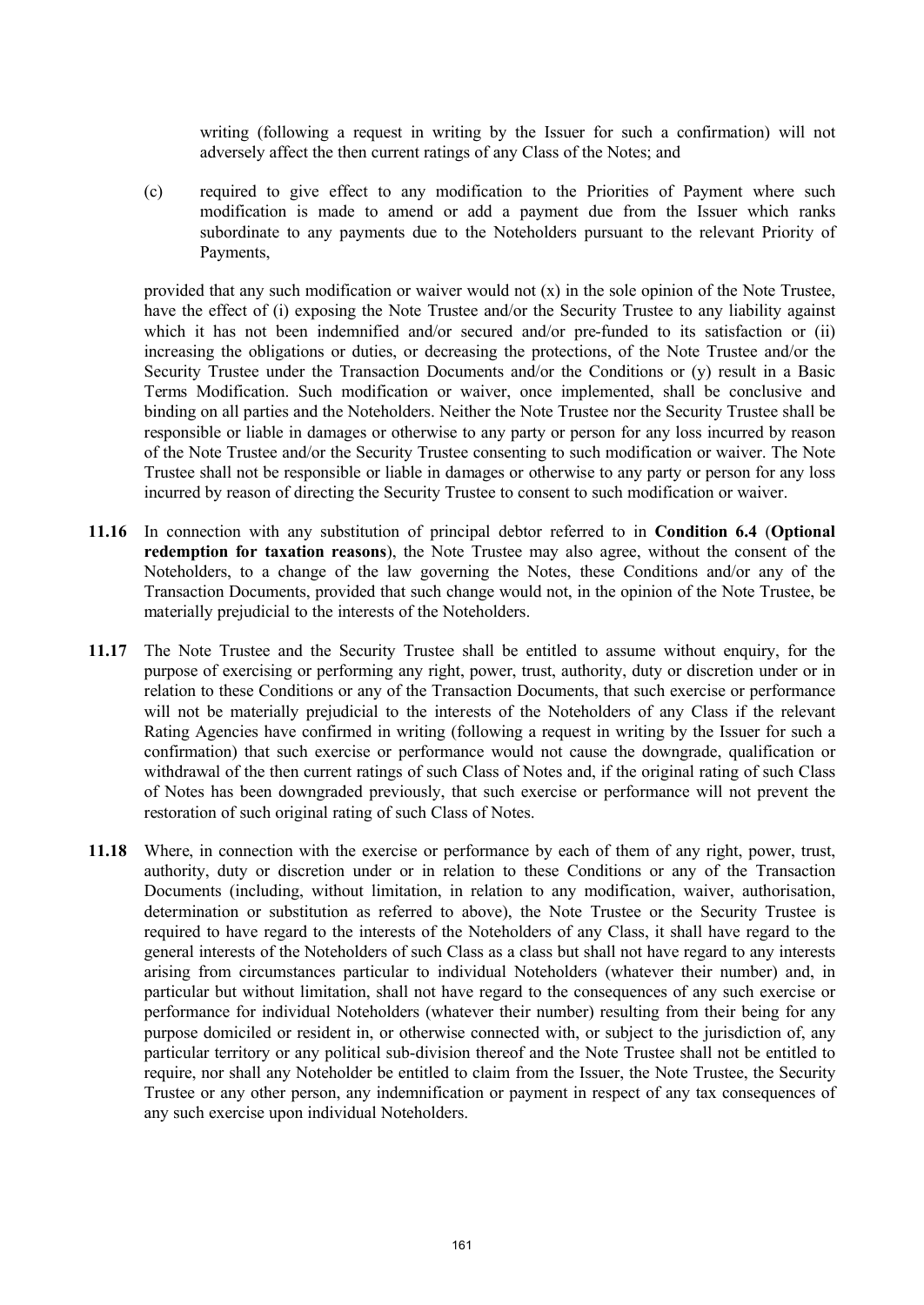## **12. INDEMNIFICATION AND EXONERATION OF THE NOTE TRUSTEE AND THE SECURITY TRUSTEE**

The Trust Deed and the English Deed of Charge contain provisions governing the responsibility (and relief from responsibility) of the Note Trustee and the Security Trustee respectively and providing for their indemnification in certain circumstances, including provisions relieving them from taking action or, in the case of the Security Trustee, enforcing the security constituted by the English Deed of Charge unless indemnified and/or secured and/or pre-funded to their satisfaction.

The Trust Deed and the English Deed of Charge also contain provisions pursuant to which the Note Trustee and the Security Trustee are entitled, *inter alia*, (a) to enter into business transactions with the Issuer and/or any other party to any of the Transaction Documents and to act as trustee for the holders of any other securities issued or guaranteed by, or relating to, the Issuer and/or any other party to any of the Transaction Documents, (b) to exercise and enforce its rights, comply with its obligations and perform its duties under or in relation to any such transactions or, as the case may be, any such trusteeship without regard to the interests of, or consequences for, the Noteholders, and (c) to retain and not be liable to account for any profit made or any other amount or benefit received thereby or in connection therewith.

### **13. REPLACEMENT OF GLOBAL NOTES**

If any Note is mutilated, defaced, lost, stolen or destroyed, it may be replaced at the specified office of the Principal Paying Agent. Replacement of any mutilated, defaced, lost, stolen or destroyed Note will only be made on payment of such costs as may be incurred in connection therewith and on such terms as to evidence and indemnity as the Issuer may reasonably require. A mutilated or defaced Note must be surrendered before a new one will be issued.

#### **14. NOTICE TO NOTEHOLDERS**

Any notice shall be deemed to have been duly given to the relevant Noteholders if sent to the Clearing Systems for communication by them to the holders of the Notes and shall be deemed to be given on the date on which it was so sent and (so long as the relevant Notes are admitted to trading on, and listed on the official list of, the Irish Stock Exchange), any notice shall also be published in accordance with the relevant guidelines of the Irish Stock Exchange by a notification in writing to the Company Announcements Office of the Irish Stock Exchange.

In addition, for so long as the Notes are admitted to trading and listed as described above, the Issuer shall send one copy of each notice in accordance with this **Condition 14** to the Irish Stock Exchange in accordance with the relevant listing rules.

The Note Trustee shall be at liberty to sanction some other method of giving notice to the Noteholders if, in its opinion, such other method is reasonable having regard to market practice then prevailing and to the requirements of the stock exchange on which the relevant Notes are then admitted to trading and provided that notice of such other method is given to the Noteholders in such manner as the Note Trustee shall require.

## **15. SUBORDINATION BY DEFERRAL**

#### **15.1 Interest**

In the event that, on any Interest Payment Date, the amount available to the Issuer, subject to and in accordance with the Cash Management Agreement, to apply on such Interest Payment Date, after deducting the amounts referred to in **paragraphs 4(a)** to **4(f)** (inclusive) of Schedule 2 to the Cash Management Agreement (in the case of the Class B Notes) or **paragraphs 4(a)** to **4(h)** (inclusive) of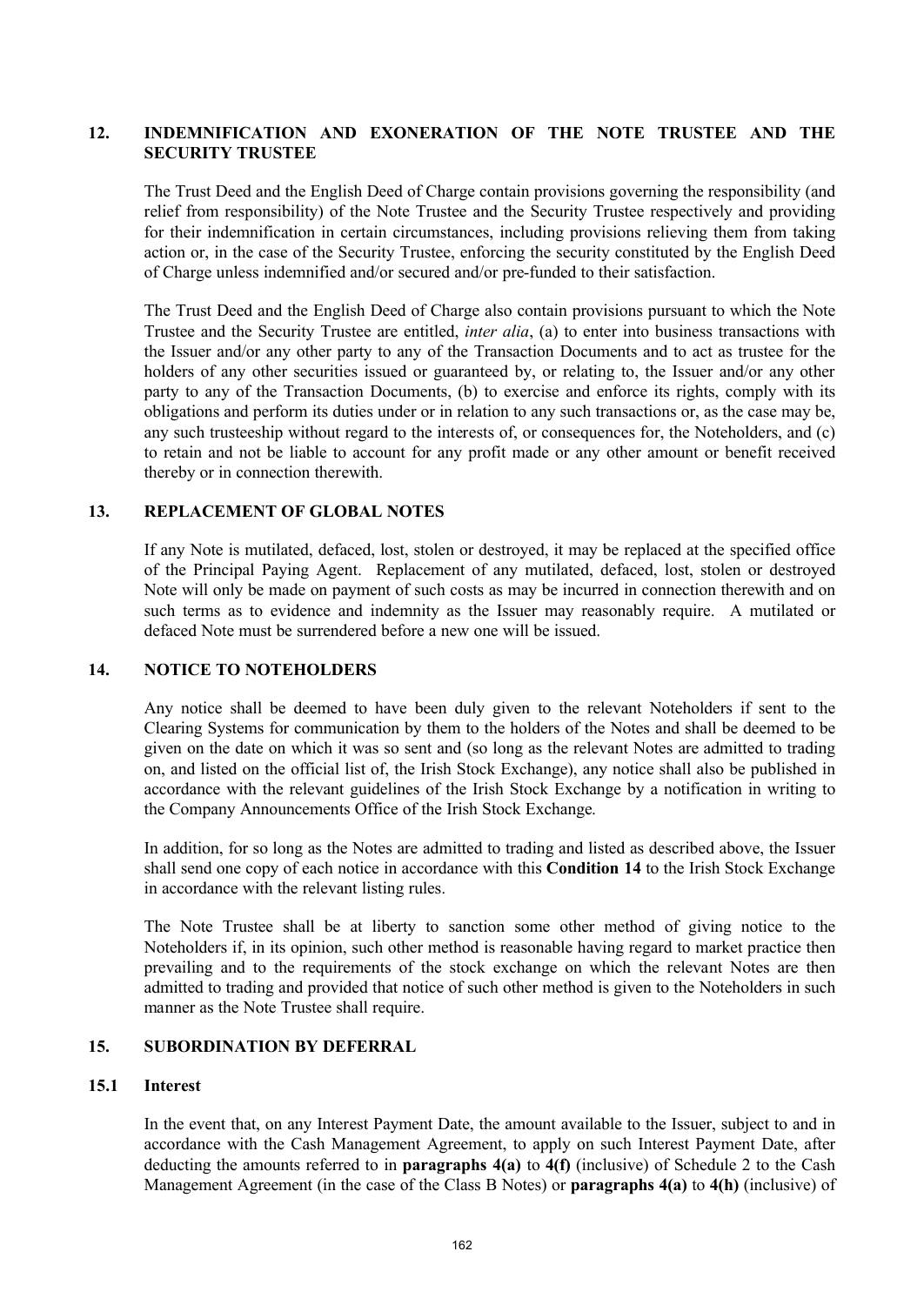Schedule 2 to the Cash Management Agreement (in the case of the Class C Notes) or **paragraphs 4(a)** to **4(j)** (inclusive) of Schedule 2 to the Cash Management Agreement (in the case of the Class D Notes) (each, an **Interest Residual Amount**), is not sufficient to satisfy in full the aggregate amount of interest (including amounts previously deferred under this **Condition 15.1** and accrued interest thereon) due and payable, subject to this **Condition 15.1**, on the Class B Notes or, as the case may be, the Class C Notes or, as the case may be, the Class D Notes on such Interest Payment Date, there shall instead be due and payable on such Interest Payment Date, by way of interest (including as aforesaid) on each Class B Note or, as the case may be, Class C Note or, as the case may be, Class D Note, only a *pro rata* share of the Interest Residual Amount attributable to the relevant class of Notes on such Interest Payment Date.

In any such event, the Issuer shall create a provision in its accounts for the shortfall equal to the amount by which the aggregate amount of interest (including as aforesaid) paid on the Class B Notes or, as the case may be, Class C Notes or, as the case may be, the Class D Notes on the relevant Interest Payment Date in accordance with this **Condition 15.1** falls short of the aggregate amount of interest (including as aforesaid) due and payable (but for the provisions of this **Condition 15.1**) on the Class B Notes or, as the case may be, Class C Notes or, as the case may be, the Class D Notes on that date pursuant to **Condition 4** (**Interest**). Such shortfall shall itself accrue interest at the same rate as that payable in respect of the Class B Notes or, as the case may be, Class C Notes or, as the case may be, the Class D Notes and shall be due and payable together with such accrued interest on the following Interest Payment Dates, subject to the provisions of the preceding paragraph.

### **15.2 General**

Any amounts of interest in respect of the Class B Notes or the Class C Notes or the Class D Notes otherwise payable under these Conditions which are not paid by virtue of this **Condition 15**, together with accrued interest thereon, shall in any event become due and payable on the Final Maturity Date or on such earlier date as the Class B Notes or, as the case may be, the Class C Notes or, as the case may be, the Class D Notes become due and repayable in full under **Condition 6** (**Redemption, Purchase and Cancellation**) or **Condition 9** (**Note Events of Default**).

## **15.3 Notification**

As soon as practicable after becoming aware that any part of a payment of interest on the Class B Notes or, as the case may be, Class C Notes or, as the case may be, the Class D Notes will be deferred or that a payment previously deferred will be made in accordance with this **Condition 15**, the Issuer will give notice thereof to the Class B Noteholders or, as the case may be, the Class C Noteholders or, as the case may be, the Class D Notes in accordance with **Condition 14** (**Notice to Noteholders**).

### **15.4 Application**

This **Condition 15** shall cease to apply:

- (a) in respect of the Class B Notes, upon the redemption in full of all Class A Notes; and
- (b) in respect of the Class C Notes, upon the redemption in full of all Class A Notes and all Class B Notes; and
- (c) in respect of the Class D Notes, upon the redemption in full of all Class A Notes, all Class B Notes and all Class C Notes.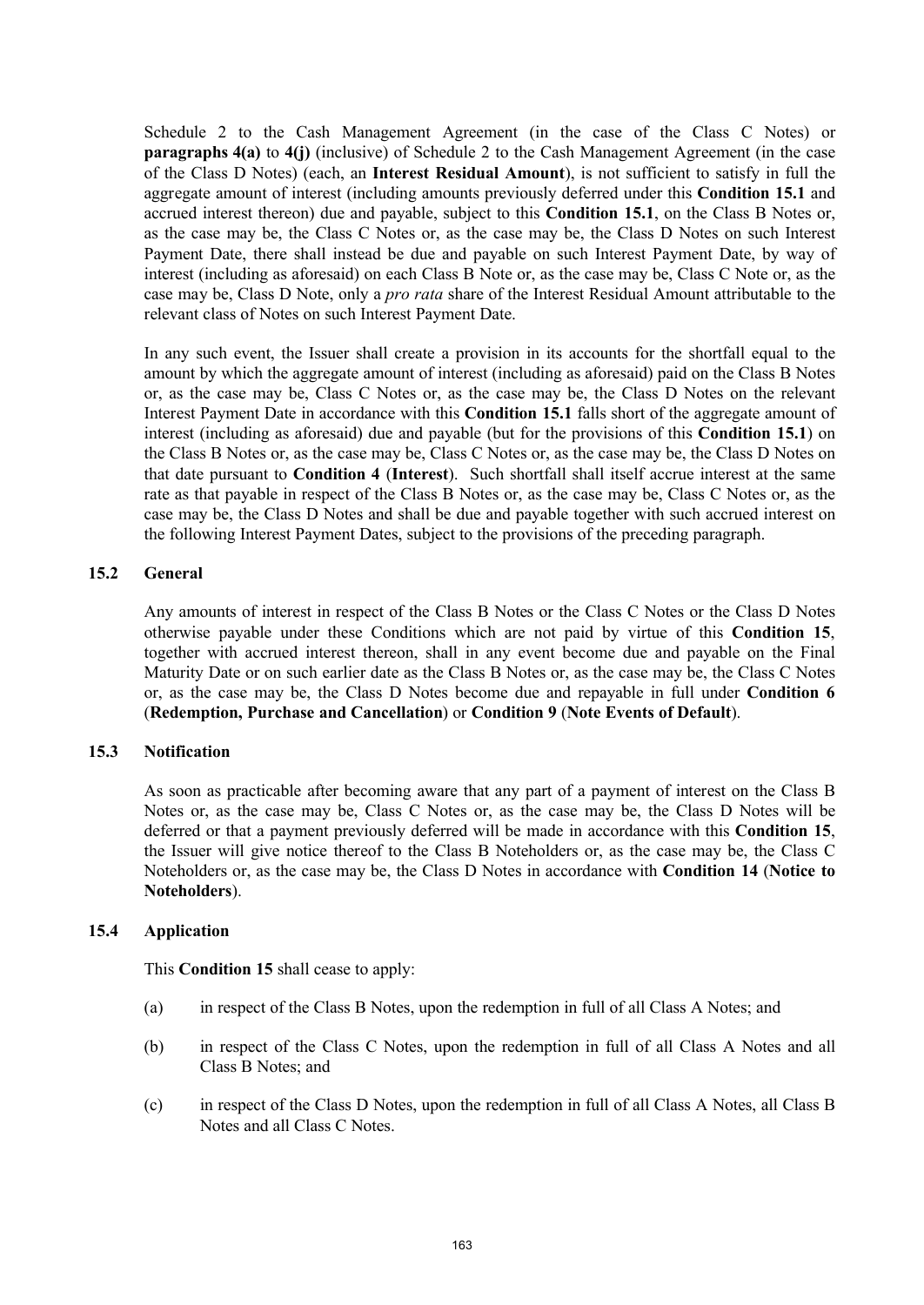## **16. GOVERNING LAW**

Each of the Trust Deed, the English Deed of Charge, the Notes and these Conditions (and, in each case, any non-contractual obligations arising out of or in connection with the relevant document) is governed by, and shall be construed in accordance with, English law.

## **17. RIGHTS OF THIRD PARTIES**

No rights are conferred on any person under the Contracts (Rights of Third Parties) Act 1999 to enforce any term of the Notes or these Conditions, but this does not affect any right or remedy of any person which exists or is available apart from that Act.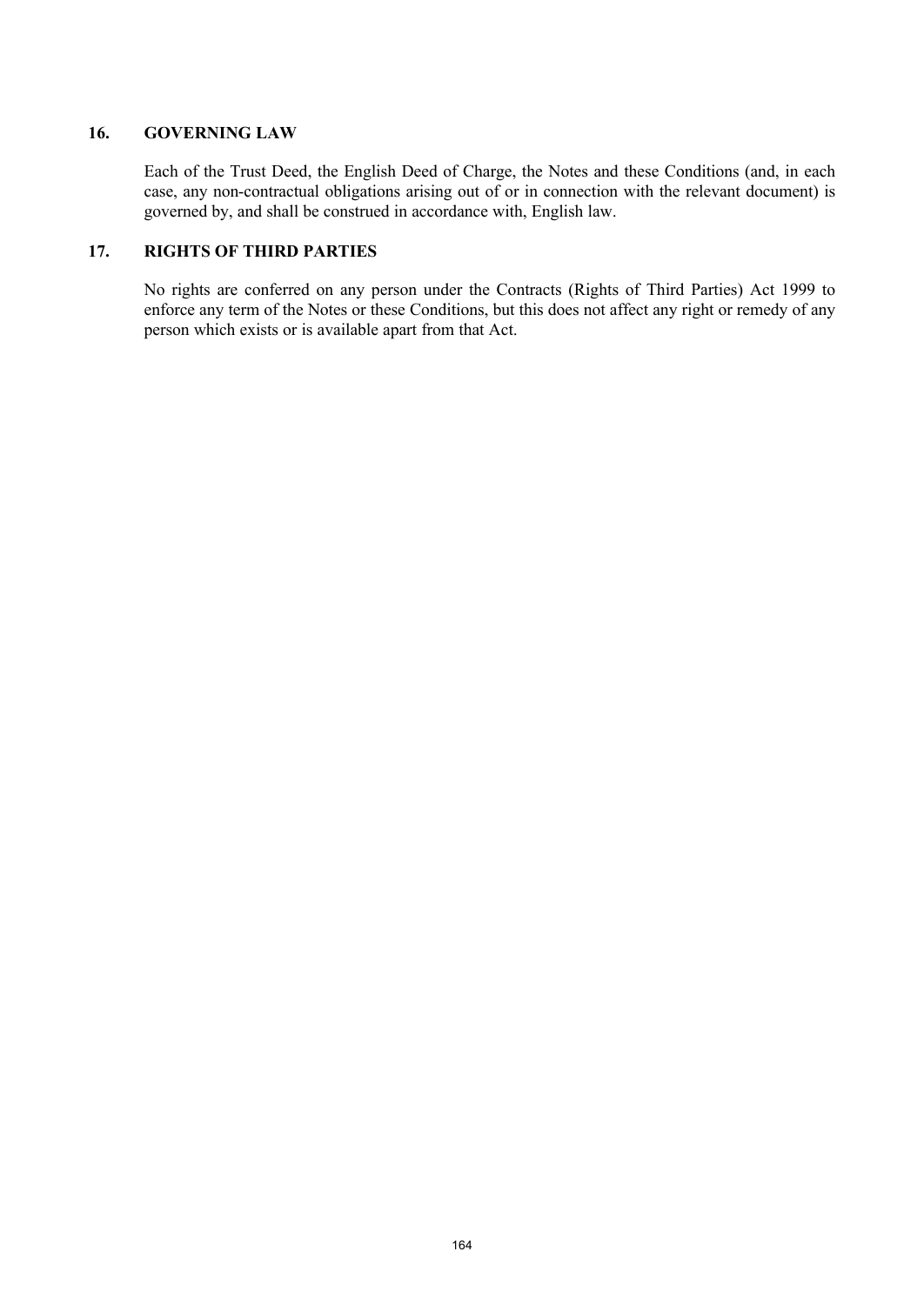### **USE OF ISSUANCE PROCEEDS**

The gross proceeds of the issue of the Notes to the sum of SEK1,931,000,000 (the **Issuance Proceeds**) will be applied by the Issuer towards the payment of the Initial Purchase Price for the Initial Portfolio to be acquired from the Seller on the Closing Date. Any Difference Amount shall be funded from the shareholder's contribution deposited in the Transaction Account.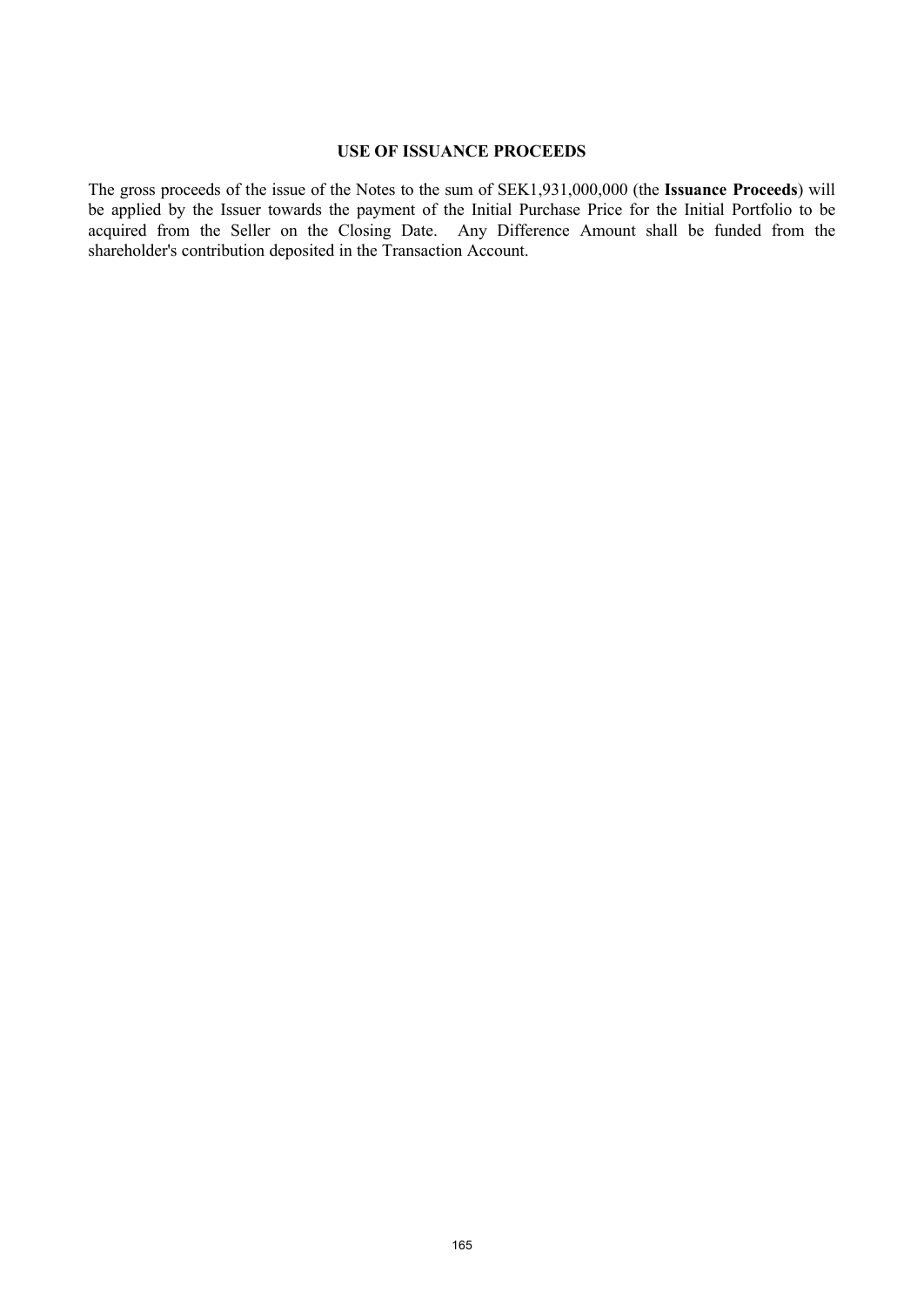### **WEIGHTED AVERAGE LIVES OF THE NOTES**

"Average lives of the notes" refers to the average amount of time that will elapse from the date of issuance of a security to the date of distribution to the investor of amounts distributed in net reduction of principal of such security. The average life of the Notes will be influenced by, amongst other things, the actual rate of prepayment of the Transferred Promissory Notes.

The average lives of the Notes that would result from modelling five prepayment scenarios are shown in the table below. Prepayments will be in addition to the expected scheduled principal repayments under the Transferred Promissory Notes. The prepayment scenarios have been modelled using the following assumptions:

- (a) none of the Promissory Notes become Written-off or Delinquent;
- (b) no Principal Deficiency arises;
- (c) the Issuer exercises its option to redeem all of the Notes that remain outstanding on the Interest Payment Date falling in the 48th month after the Closing Date;
- (d) payments on the Notes are made on the 15th day of each month regardless of the day on which the Interest Payment Date actually occurs, commencing on the Interest Payment Date falling on 15th February 2012;
- (e) there has been no Note Event of Default (as defined in the Conditions) in respect of the Notes;
- (f) no Trigger Event occurs during the Revolving Period;
- (g) STIBOR 1M remains constant at a level of 2.32%;
- (h) the Seller will sell and the Issuer will acquire Additional Promissory Notes during the Revolving Period (and such period will not end before January 2015), in an amount equal to the principal receipts less any Further Advances and interest capitalised due to Payment Holidays, with each Additional Promissory Note having a remaining term to maturity of 120 months and a yield matching the average portfolio yield;
- (i) Weighted average portfolio remaining term and yield as seen in the Provisional Portfolio as at the Pool Cut-off Date;
- (j) Further Advances are made at a constant rate of one-twelfth of 8% of the outstanding Portfolio, each month during both the Revolving Period and following the Revolving Period End Date. Promissory Notes to which Further Advances are made have weighted average Portfolio yield and remaining term, and following the Further Advance, 90% extend the remaining term to maturity to 120 months, with the remaining 10% retaining the same maturity as before, while each Further Advance amounts to a 32% increase in balance and has the same yield; and
- (k) Payment Holidays occur at a constant rate of 8% of the outstanding portfolio each month during both the Revolving Period and following the Revolving Period End Date, with interest due in that month capitalised.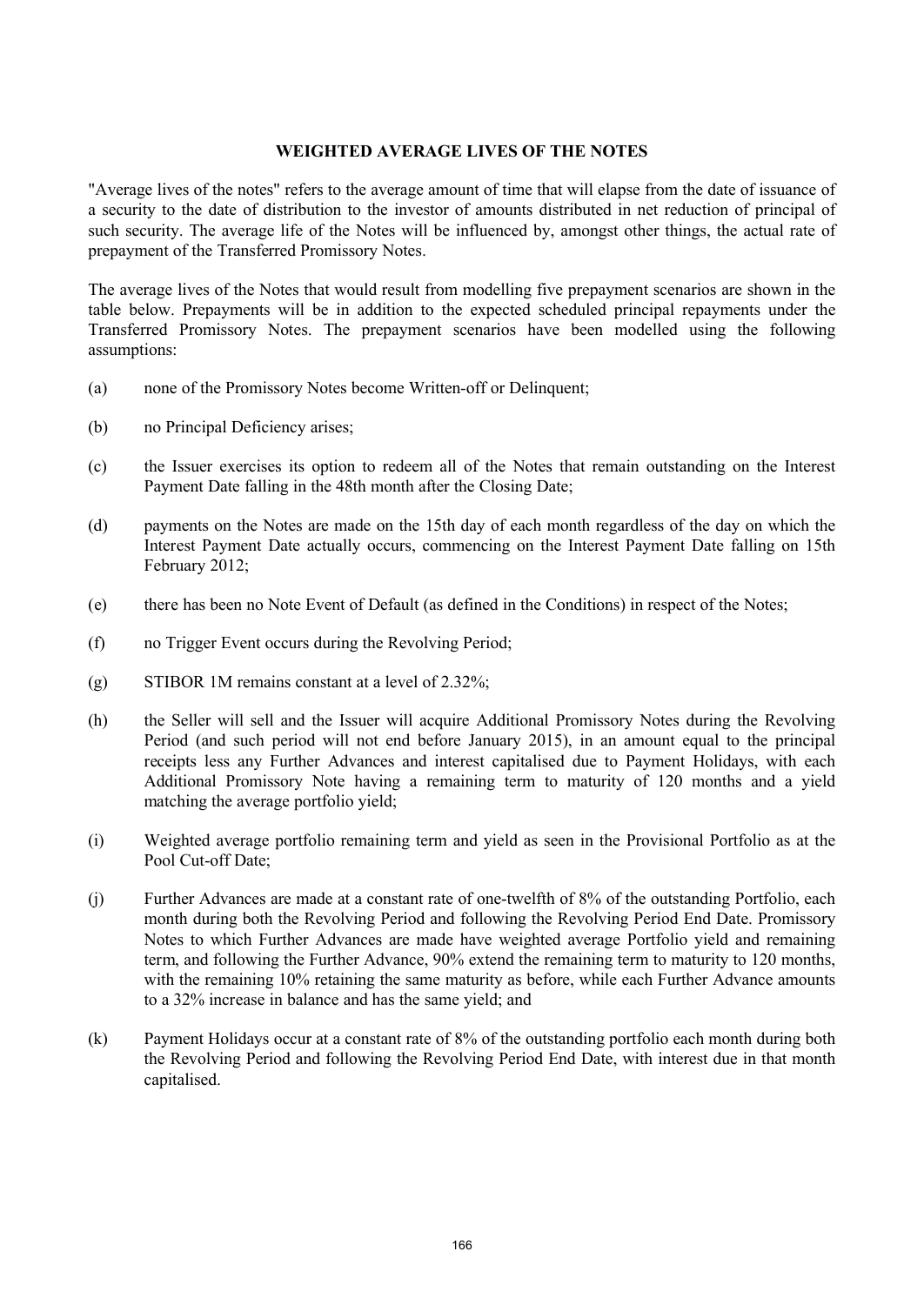## **AVERAGE LIVES PREPAYMENT SCENARIO TABLE – CPR (% per annum)**

|         | 8%   | 10.00% | 12.00% | 14.00% | 16.00% |
|---------|------|--------|--------|--------|--------|
| Class A | 3.88 | 3.87   | 3.85   | 3.84   | 3.82   |
| Class B | 4.00 | 4.00   | 4.00   | 4.00   | 4.00   |
| Class C | 4.00 | 4.00   | 4.00   | 4.00   | 4.00   |

**CPR** means the constant rate of unscheduled repayments on the Transferred Promissory Notes each month relative to the aggregate Principal Promissory Note Amount of those Transferred Promissory Notes.

The above scenarios have been selected to show the response of the average lives of the Notes to changes in the prepayment assumption only. Neither the Issuer, the Note Trustee, the Security Trustee or any other entity makes any representation that the actual repayment profile of the Notes will match the repayment profile of any of the five prepayment scenarios.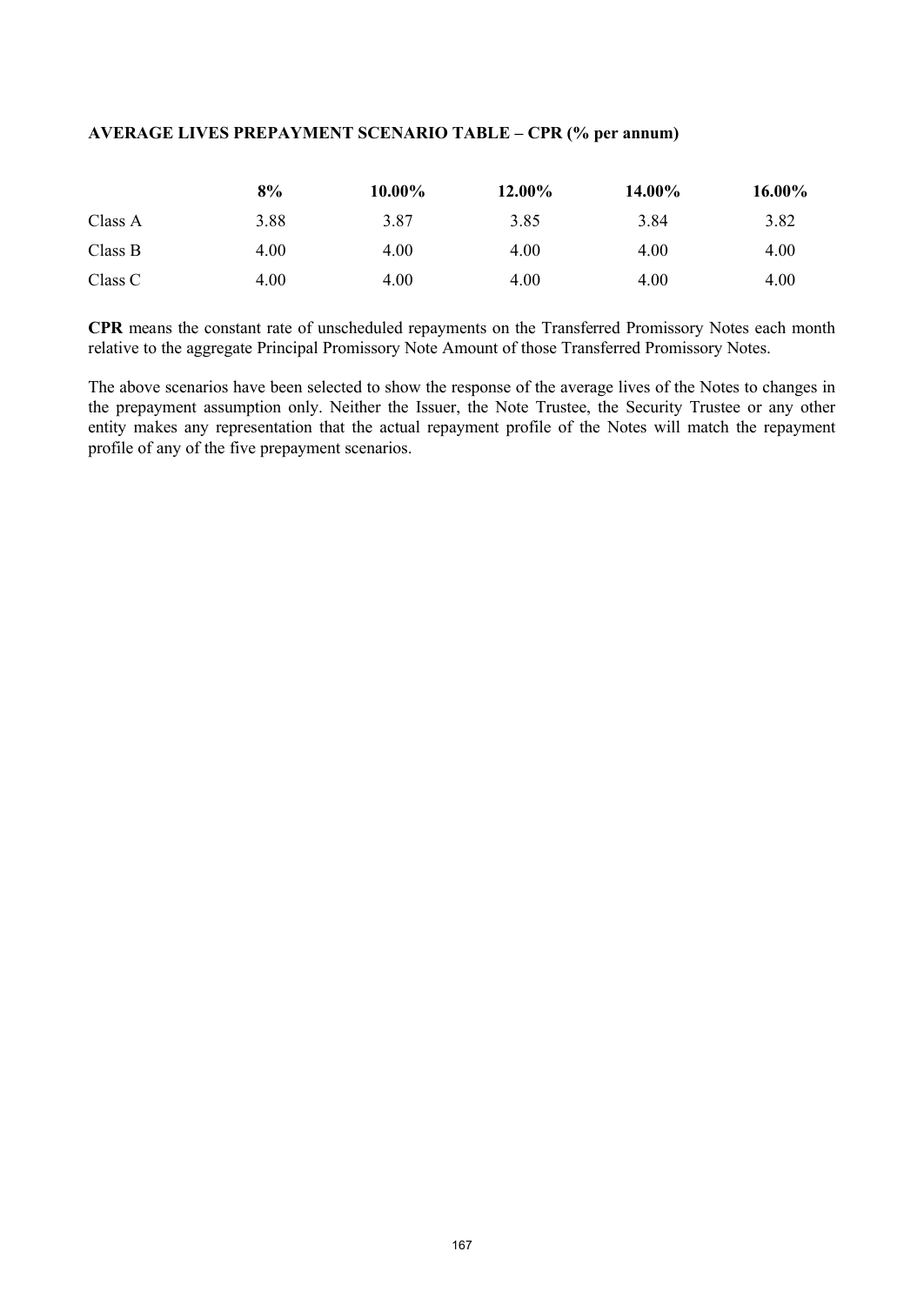## **TAXATION**

## **United Kingdom Taxation**

The following applies only to persons who are the beneficial owners of Note(s) and is a summary of the Issuer's understanding of current law and practice in the United Kingdom as at the date of this Prospectus relating to certain aspects of the United Kingdom taxation of the Notes. Special rules may apply to certain classes of persons (such as dealers). The tax treatment of prospective Noteholders depends on their individual circumstances and may be subject to change in the future. Prospective Noteholders who are in any doubt about their tax position or who may be subject to tax in a jurisdiction other than the United Kingdom should seek their own professional advice.

## **1. Interest on the Notes**

## *Withholding tax on payments of interest on the Notes*

Payments of interest on the Notes may be made without deduction of or withholding on account of United Kingdom income tax provided that the Notes continue to be listed on a 'recognised stock exchange' within the meaning of section 1005 of the Income Tax Act 2007. The Irish Stock Exchange is a recognised stock exchange. The Notes will satisfy this requirement if they are officially listed in Ireland in accordance with provisions corresponding to those generally applicable in EEA States and are admitted to trading on the Irish Stock Exchange. Provided, therefore, that the Notes remain so listed, interest on the Notes will be payable without withholding or deduction on account of United Kingdom tax.

# *Provision of information*

Noteholders may wish to note that in certain circumstances HM Revenue and Customs (**HMRC**) has power to obtain information (including the name and address of the beneficial owner of the interest) from any person in the United Kingdom who either pays interest to or receives interest for the benefit of a Noteholder. Information so obtained may, in certain circumstances, be exchanged by HMRC with the tax authorities of the jurisdiction in which the Noteholder is resident for tax purposes.

# *EU Savings Directive*

Under EC Council Directive 2003/48/EC on the taxation of savings income (the **Directive**), Member States are required to provide to the tax authorities of another Member State details of payments of interest (or similar income) paid by a person within its jurisdiction to an individual resident in that other Member State or to certain limited types of entities established in that other Member State. However, for a transitional period, Luxembourg and Austria are instead required (unless during that period they elect otherwise) to operate a withholding system in relation to such payments (the ending of such transitional period being dependent upon the conclusion of certain other agreements relating to information exchange with certain other countries). A number of non-EU countries and territories, including Switzerland, have adopted similar measures (a withholding system in the case of Switzerland).

The European Commission has proposed certain amendments to the Directive, which may, if implemented, amend or broaden the scope of the requirements described above.

# **2. United Kingdom corporation tax payers**

In general, Noteholders which are within the charge to United Kingdom corporation tax in respect of the Notes will be charged to tax as income on all returns, profits or gains on, and fluctuations in value of, the Notes (including fluctuations attributable to exchange rates), broadly in accordance with their statutory accounting treatment.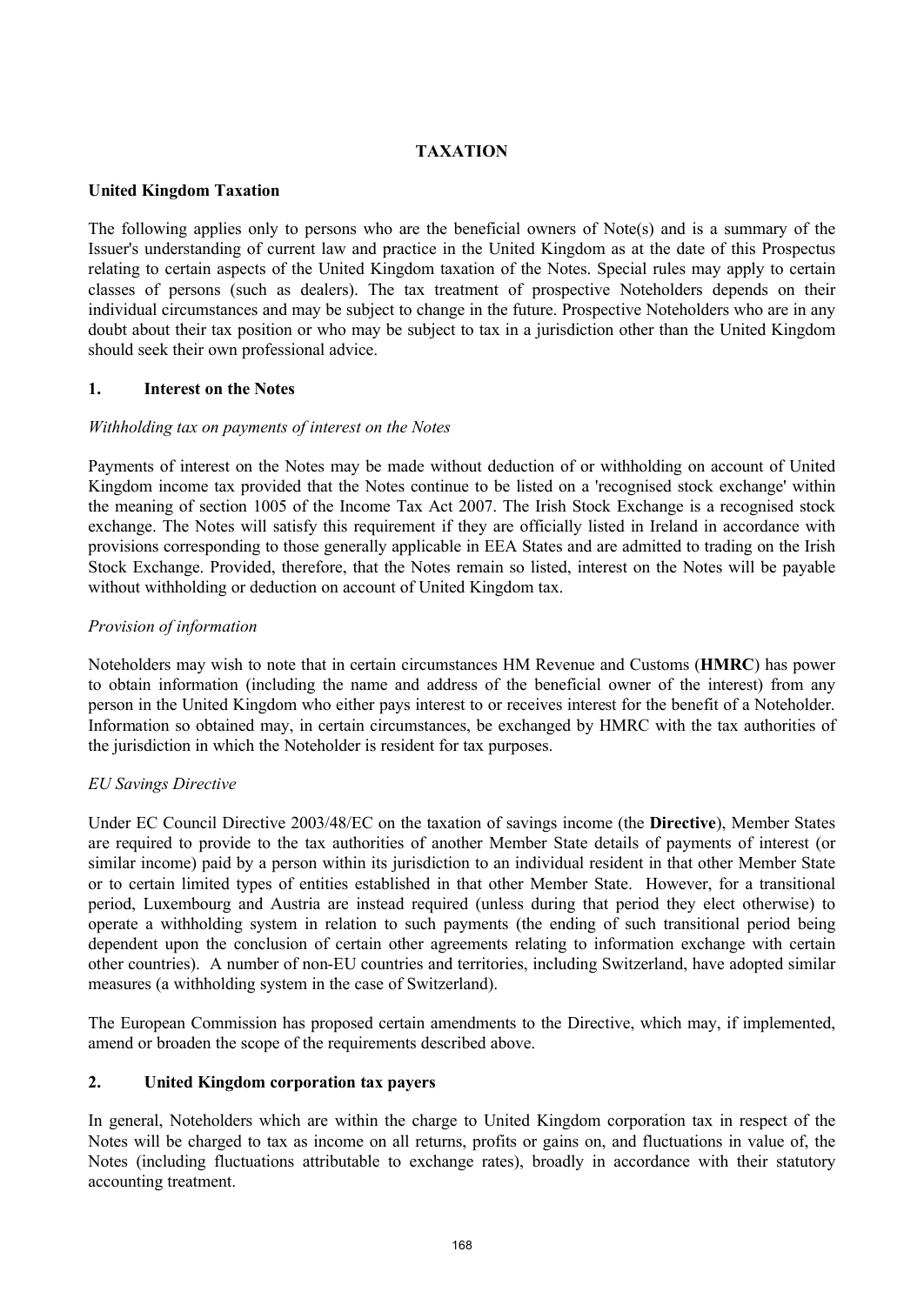## **3. Other United Kingdom tax payers**

## *Taxation of chargeable gains*

A disposal of a Note by an individual Noteholder who is resident or ordinarily resident in the United Kingdom, or who carries on a trade, profession or vocation in the United Kingdom through a branch or agency to which the Notes are attributable, may give rise to a chargeable gain or an allowable loss for the purposes of the taxation of capital gains.

## *Accrued income scheme*

On a disposal of Notes by a Noteholder, any interest which has accrued between the last Interest Payment Date may be chargeable to tax as income under the rules of the accrued income scheme as set out in Part 12 of the Income Tax Act of 2007, if that Noteholder is resident or ordinarily resident in the United Kingdom or carries on a trade in the United Kingdom through a branch or agency to which the Notes are attributable.

The Notes are likely to constitute variable rate securities for the purposes of the accrued income scheme. Under the accrued income scheme, on a disposal of Notes by a Noteholder who is resident or ordinarily resident in the United Kingdom or carries on a trade in the United Kingdom through a branch or agency to which the Notes are attributable, the Noteholder may be charged income tax on an amount of income which is just and reasonable in the circumstances. The purchaser of such a Note will not be entitled to any equivalent tax credit under the accrued income scheme to set against any actual interest received by the purchaser in respect of the Notes (which may therefore be taxable in full).

## **2. STAMP DUTY AND STAMP DUTY RESERVE TAX (SDRT**)

No United Kingdom stamp duty or SDRT is payable on the issue of the Notes or on a transfer of the Notes by delivery.

## **Swedish Taxation**

The following is a summary of certain Swedish tax consequences relating to the Notes for investors that are residents of Sweden for tax purposes, unless otherwise stated. The summary is based on Swedish legislation as of the date of the Prospectus and is intended to provide general information only. The summary does not cover tax issues in cases where Notes are held as current assets in business operations or by a partnership. The tax consequences for investors depend in part on their particular circumstances. Specific tax rules may apply to certain categories of investors, e.g. life insurance companies. Each investor should consult a tax adviser as to the tax consequences of acquiring, owning and disposing of Notes in their particular circumstances.

## **1. General**

The disposal (including settlement) of a Note triggers capital gains taxation. The capital gain or the capital loss is computed as the difference between the consideration (less selling expenses) and the tax acquisition cost of the Note.

When computing the capital gain or the capital loss, the acquisition cost for all Notes of the same class and type shall be added together and computed collectively in accordance with the so-called average method (Sw. *genomsnittsmetoden*).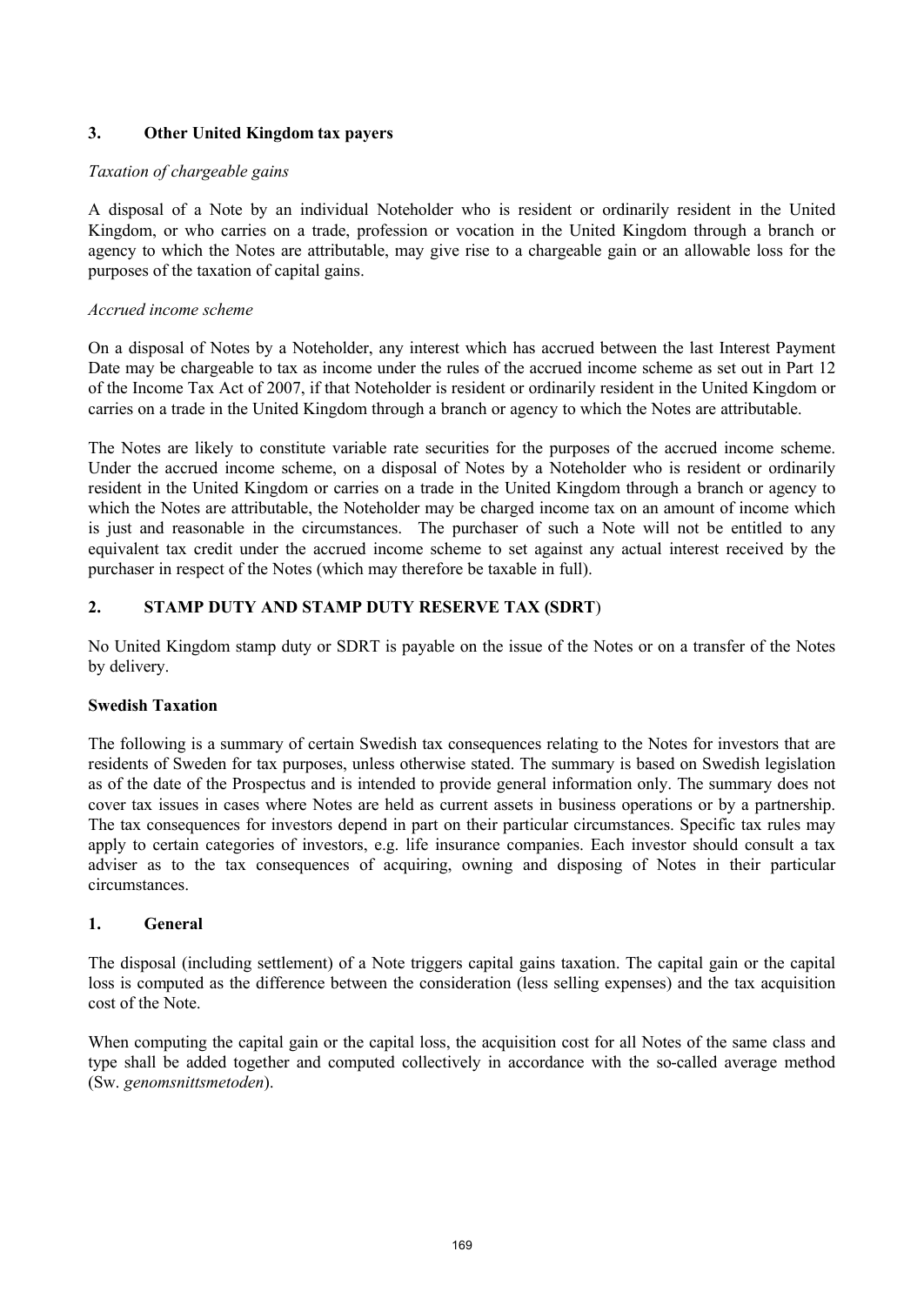# **2. Private individuals**

All capital income such as interest and capital gains on the Notes are taxed in the capital income category for private individuals and estates of deceased persons. The tax rate is 30 per cent. A capital loss on the Notes is fully deductible in the same income category.

A currency gain or loss is included in the computation of the capital gain or loss.

Should a net loss arise in the capital income category a reduction is granted of the tax on income from employment and business operations, as well as property tax. This tax reduction is granted at 30 per cent. of the net loss that does not exceed SEK100,000 and at 21 per cent. of any remaining net loss. An excess net loss cannot be carried forward to future years.

If amounts that are considered to be interest for Swedish tax purposes are paid by a legal entity domiciled in Sweden, including a Swedish branch, to a private individual (or an estate of a deceased person) with residence for Swedish tax purposes, Swedish preliminary tax is normally withheld by the legal entity on such payments.

## **3. Limited liability companies**

For limited liability companies (Sw. *aktiebolag*), all income, including interest and capital gains, is taxed as income from business activities at a rate of 26.3 per cent. Capital losses on the Notes may normally be fully off-set against income in the business activities category.

Currency gains and losses are generally treated for tax purposes in accordance with the accounting treatment.

## **4. Non-resident Noteholders**

Non-resident investors are generally not taxable in Sweden in respect of the Notes as long as the investor does not have a permanent establishment in Sweden to which the Notes are effectively connected. Sweden does not impose withholding tax on payments of interest or principal.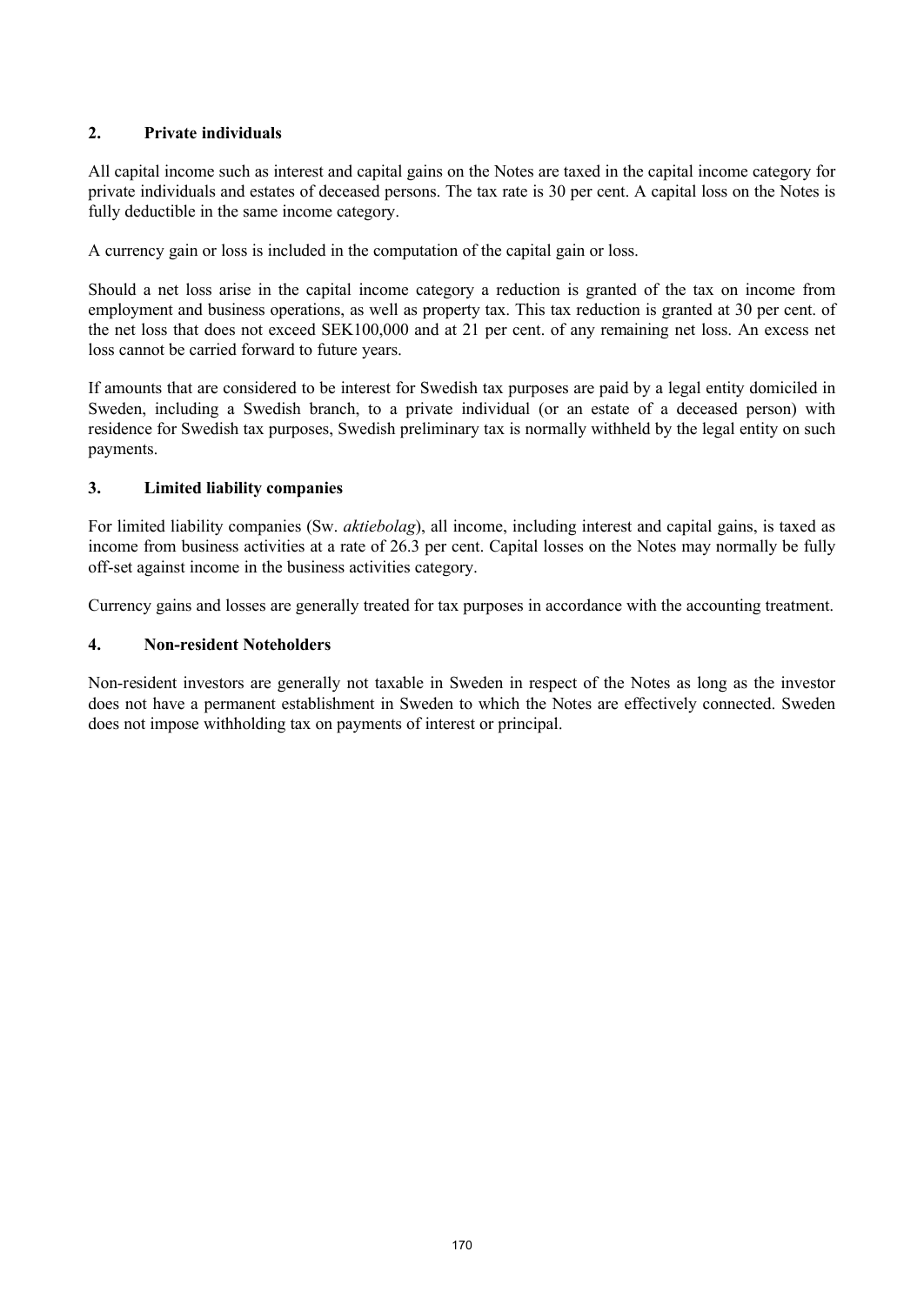### **SUBSCRIPTION AND SALE**

Citigroup Global Markets Limited and UBS Limited (the **Lead Managers** and each, a **Lead Manager**) has, pursuant to a Subscription Agreement (the **Subscription Agreement**) dated on or around the Closing Date, agreed to subscribe or procure subscribers (which may include Nordax) for the Class A Notes and the Class B Notes at the issue price of 100 per cent. of the respective principal amount of such Notes. The Issuer will reimburse each Lead Manager in respect of certain of their expenses, and has agreed to indemnify each Lead Manager against certain liabilities, incurred in connection with the issue of the Notes. The Subscription Agreement may be terminated in certain circumstances prior to payment of the Issuer.

Nordax (as the **Purchaser**) will acquire the Class C Notes and the Class D Notes pursuant to a Note Purchase Agreement (the **Note Purchase Agreement**).

Pursuant to the Subscription Agreement, the Originator has covenanted that it will maintain a net economic interest of not less than 5 per cent. in the Portfolio comprised of the first loss tranche (held via the Class D Notes), as contemplated by Article 122a of Directive 2006/48/EC (as amended). Any change to the manner in which such interest is held will be notified to Noteholders.

### **United States of America**

Each of the Lead Managers and the Purchaser has represented and agreed with the Issuer that the relevant Notes have not been and will not be registered under the Securities Act or any state securities laws, and may not be offered or sold or delivered, directly or indirectly, within the United States or to, or for the account or benefit of, U.S. Persons except in accordance with Regulation S or pursuant to any other exemption from the registration requirements of the Securities Act and applicable state laws. Each of the Lead Managers and the Purchaser has agreed that, except as permitted by the Subscription Agreement or the Note Purchase Agreement (as the case may be), it will not offer, sell or deliver the relevant Notes (a) as part of their distribution at any time or (b) otherwise until 40 days after the later of the commencement of the offering of the relevant Notes and the Closing Date (for the purposes only of this section "*Subscription and Sale*", the **Distribution Compliance Period**), only in accordance with Rule 903 of Regulation S under the Securities Act. Each of the Lead Managers and the Purchaser has agreed that, at or prior to confirmation of sale of the relevant Notes, it will have sent to each distributor, dealer or person receiving a selling concession, fee or other remuneration that purchases the relevant Notes from it during the Distribution Compliance Period a confirmation or notice to substantially the following effect:

"The Securities covered hereby have not been registered under the U.S. Securities Act of 1933, as amended (the **Securities Act**), and may not be offered and sold within the United States or to, or for the account or benefit of, U.S. persons (i) as part of their distribution at any time or (ii) otherwise until 40 days after the later of the commencement of the offering and closing date, except in either case in accordance with Regulation S (or Rule 144A if available) under the Securities Act. Terms used above have the meaning given to them by Regulation S."

The Notes are subject to U.S. tax law requirements and may not be sold or delivered within the United States or its possessions or to United States persons, except in certain circumstances permitted by the U.S. Treasury regulations. Terms used in this paragraph have the meaning given to them by the U.S. Internal Revenue Code of 1986 and Treasury regulation promulgated thereunder.

### **European Economic Area**

In relation to each Member State of the European Economic Area which has implemented the Prospectus Directive (each, a **Relevant Member State**), each of any Lead Manager and the Purchaser has represented and agreed with the Issuer that with effect from and including the date on which the Prospectus Directive is implemented in that Relevant Member State (the **Relevant Implementation Date**) it has not made and will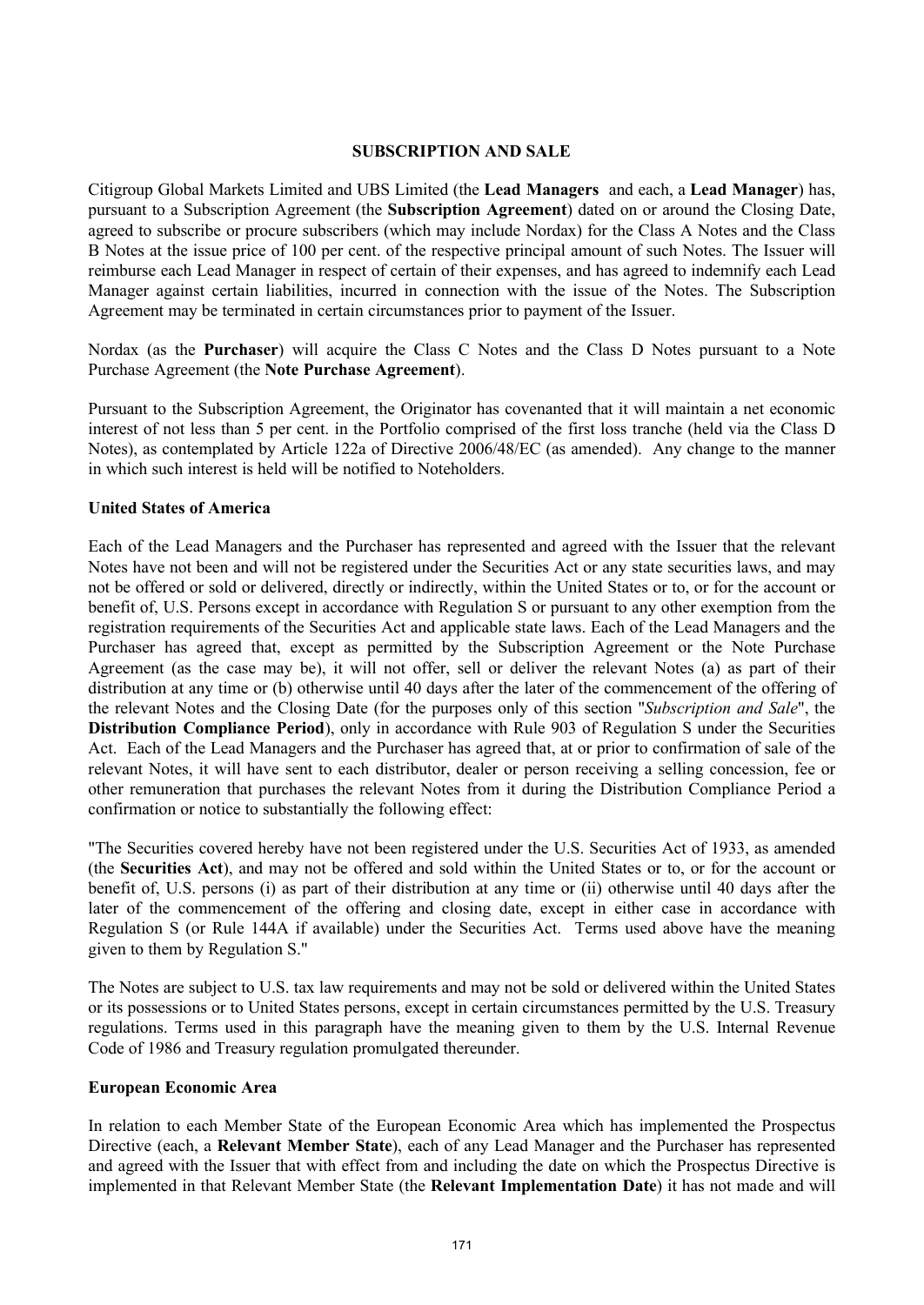not make an offer of any relevant Notes which are the subject of the offering contemplated by this Prospectus to the public in that Relevant Member State except that it may, with effect from and including the Relevant Implementation Date, make an offer of such Notes to the public in that Relevant Member State:

- (a) at any time to legal entities which is a qualified investor as defined in the Prospectus Directive;
- (b) at any time to fewer than 100 or, if the Relevant Member State has implemented the relevant provisions of the 2010 PD Amending Directive, 150, natural or legal persons (other than qualified investors as defined in the Prospectus Directive); or
- (c) at any time in any other circumstances falling within Article 3(2) of the Prospectus Directive,

provided that no such offer of any relevant Notes referred to in (a) through (c) above shall require the Issuer, any Lead Manager or the Purchaser to publish a prospectus pursuant to Article 3 of the Prospectus Directive or supplement a prospectus pursuant to Article 16 of the Prospectus Directive.

For the purposes of this provision, the expression **an offer of Notes to the public** in relation to any relevant Notes in any Relevant Member State means the communication in any form and by any means of sufficient information on the terms of the offer and the relevant Notes to be offered so as to enable an investor to decide to purchase or subscribe for the Notes, as the same may be varied in that Member State by any measure implementing the Prospectus Directive in that Member State, the expression **Prospectus Directive** means Directive 2003/71/EC (and amendments thereto, including the 2010 PD Amending Directive, to the extent implemented in the Relevant Member State) and includes any relevant implementing measure in each Relevant Member State and the expression **2010 PD Amending Directive** means Directive 2010/73/EU.

## **United Kingdom**

Each of the Lead Managers and the Purchaser has represented and agreed that:

- (a) it has complied and will comply with all applicable provisions of the Financial Services and Markets Act 2000 (**FSMA**), with respect to anything done by it in relation to the relevant Notes in, from or otherwise involving the United Kingdom; and
- (b) it has only communicated or caused to be communicated and will only communicate or cause to be communicated any invitation or inducement to engage in investment activity (within the meaning of section 21 of the FSMA) received by it in connection with the issue or sale of any relevant Notes in circumstances in which section 21(1) of the FSMA does not apply to the Issuer.

## **Sweden**

Each of the Lead Managers and the Purchaser has confirmed and agreed that it will not, directly or indirectly, offer for subscription or purchase or issue invitations to subscribe for or buy Notes or distribute any draft or definitive document in relation to any such offer, invitation or sale except in circumstances that will not result in a requirement to prepare a prospectus for an offer to the public pursuant to the provisions of the Swedish Financial Instruments Trading Act (*lag (1991: 980) om handel med finansiella instrument*).

### **Japan**

The Notes have not been and will not be registered under the Financial Instruments and Exchange Act of Japan (Act No.25 of 1948, as amended; the **FIEA**) and each Lead Manager has represented and agreed that it will not offer or sell any Notes, directly or indirectly, in Japan or to, or for the benefit of, any resident of Japan (as defined under Item 5, Paragraph 1, Article 6 of the Foreign Exchange and Foreign Trade Act (Act No. 228 of 1949, as amended)), or to others for re-offering or resale, directly or indirectly, in Japan or to, or for the benefit of, a resident of Japan, except pursuant to an exemption from the registration requirements of,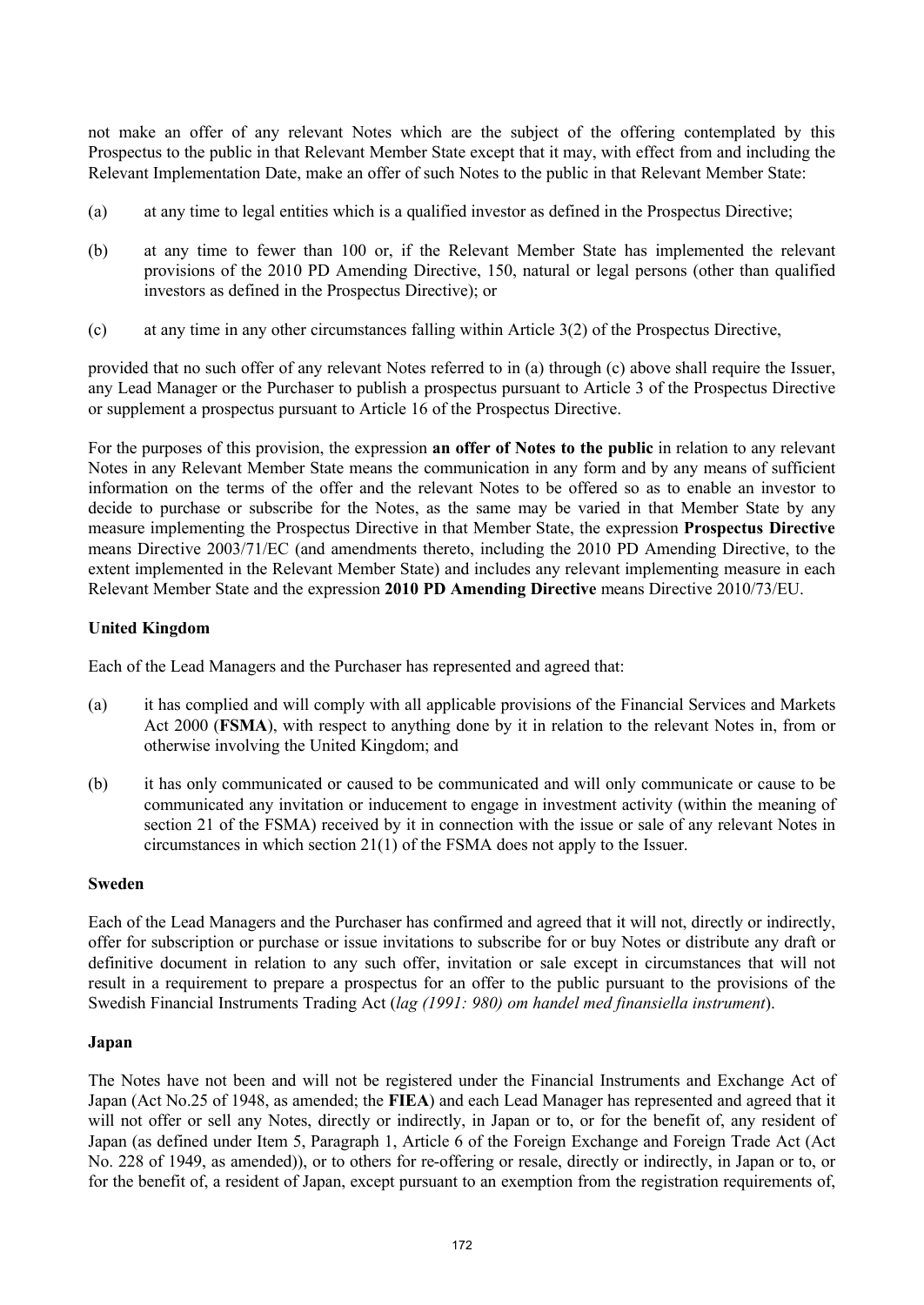and otherwise in compliance with, the FIEA and any other applicable laws, regulations and ministerial guidelines of Japan.

#### **Australia**

This Prospectus is not a "Product Disclosure Statement" for the purposes of Chapter 7 of the Corporations Act 2001 of Australia (the **Corporations Act**) and has not (and nor has any other prospectus or other disclosure document (as defined in the Corporations Act) in relation to the Notes been and will not be lodged with the Australian Securities and Investments Commission (**ASIC**). Each Lead Manager has represented and agreed that it:

- (a) has not (directly or indirectly) offered, and will not offer for issue or sale and has not invited, and will not invite, applications for issue, or offers to purchase, the Notes in, to or from Australia (including an offer or invitation which is received by a person in Australia); and
- (b) has not distributed or published, and will not distribute or publish, any information memorandum, advertisement or other offering material relating to the Notes in Australia,

unless (1) the aggregate consideration payable upon acceptance of the offer of invitation by each offeree or invitee is at least AUD 500,000 (or its equivalent in other currencies, disregarding moneys lent by the offeror or its associates) or the offer or invitation otherwise does not require disclosure to investors in accordance with Part 6D.2 of the Corporations Act. (2) the offer or invitation or distribution or publication (as the case may be) is not made to "retail client" within the meaning of section 761G of the Corporations Act, (3) such action otherwise complies the Corporations Act and with all applicable laws, regulations and directives, and (4) such action does not require any document to be lodged with ASIC.

### **Republic of Italy**

Each of the Lead Managers and the Purchaser has represented and agreed that no relevant Notes has been or will be offered, sold or delivered, nor copies of the offering circular, prospectus or of any other document relating to the relevant Notes distributed in the Republic of Italy, except:

- (i) to qualified investors (*investitori qualificati*), as defined pursuant to Article 100 of Legislative Decree No. 58 of 24 February 1998, as amended (the Financial Services Act) and Article 34-*ter,* first paragraph, letter b) of CONSOB Regulation No. 11971 of 14 May 1999, as amended from time to time (**Regulation No. 11971**); or
- (ii) in other circumstances which are exempted from the rules on public offerings pursuant to Article 100 of the Financial Services Act and Article 34-*ter* of Regulation No. 11971;

Each of the Lead Managers and the Purchaser has represented and agreed that any offer, sale or delivery of the relevant Notes or distribution of copies of the Prospectus or any other document relating to the Notes in the Republic of Italy under (i) or (ii) have been and must be:

- (a) made by an investment firm, bank or financial intermediary permitted to conduct such activities in the Republic of Italy in accordance with the Financial Services Act, CONSOB Regulation No. 16190 of 29 October 2007 (as amended from time to time) and Legislative Decree No. 385 of 1 September 1993, as amended (the **Banking Act**); and
- (b) in compliance with Article 129 of the Banking Act, as amended, and the implementing guidelines of the Bank of Italy, as amended from time to time, pursuant to which the Bank of Italy may request information on the issue or the offer of securities in the Republic of Italy; and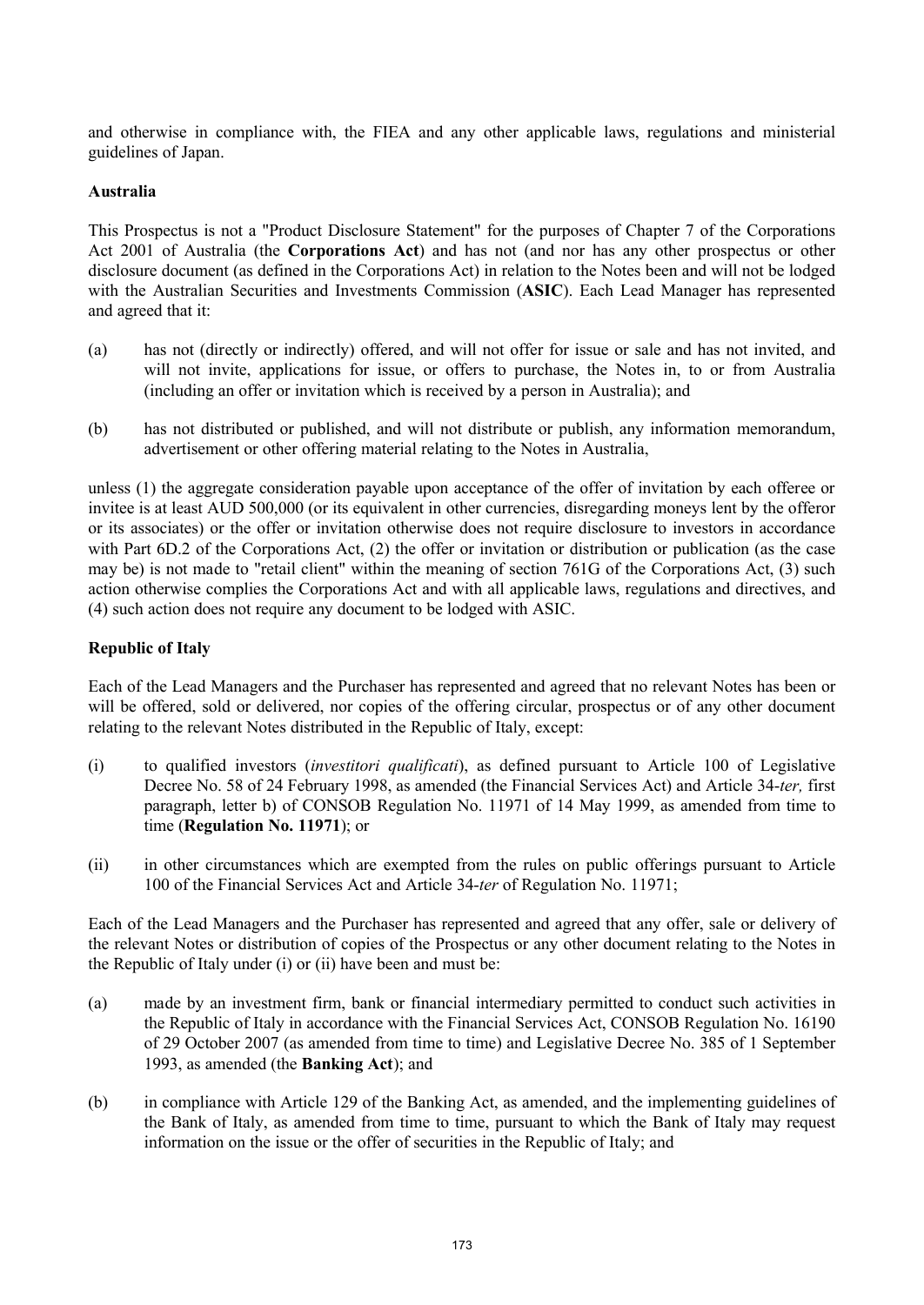(c) in compliance with any other applicable laws and regulations or requirement imposed by CONSOB or other Italian authority.

## **General**

Other than the approval by the IFSRA of this document as a prospectus in accordance with the requirements of the Prospectus Directive and relevant implementing measures in Ireland, no action is being taken in any jurisdiction that would or is intended to permit a public offering of the Notes or the possession, circulation or distribution of this Prospectus or any other material relating to the Issuer or the Notes in any jurisdiction where action for that purpose is required. This Prospectus does not constitute, and may not be used for the purpose of, an offer or solicitation in or from any jurisdiction where such an offer or solicitation is not authorised. Accordingly, the Notes may not be offered or sold, directly or indirectly, and neither this Prospectus nor any other offering material or advertisement in connection with the Notes may be distributed or published in or from any country or jurisdiction, except under circumstances that will result in compliance with any applicable rules and regulations of any such country or jurisdiction.

Each of the Lead Managers and the Purchaser has undertaken not to offer or sell any of the relevant Notes, or to distribute this document or any other material relating to the Notes, in or from any jurisdiction except under circumstances that will result in compliance with applicable law and regulations.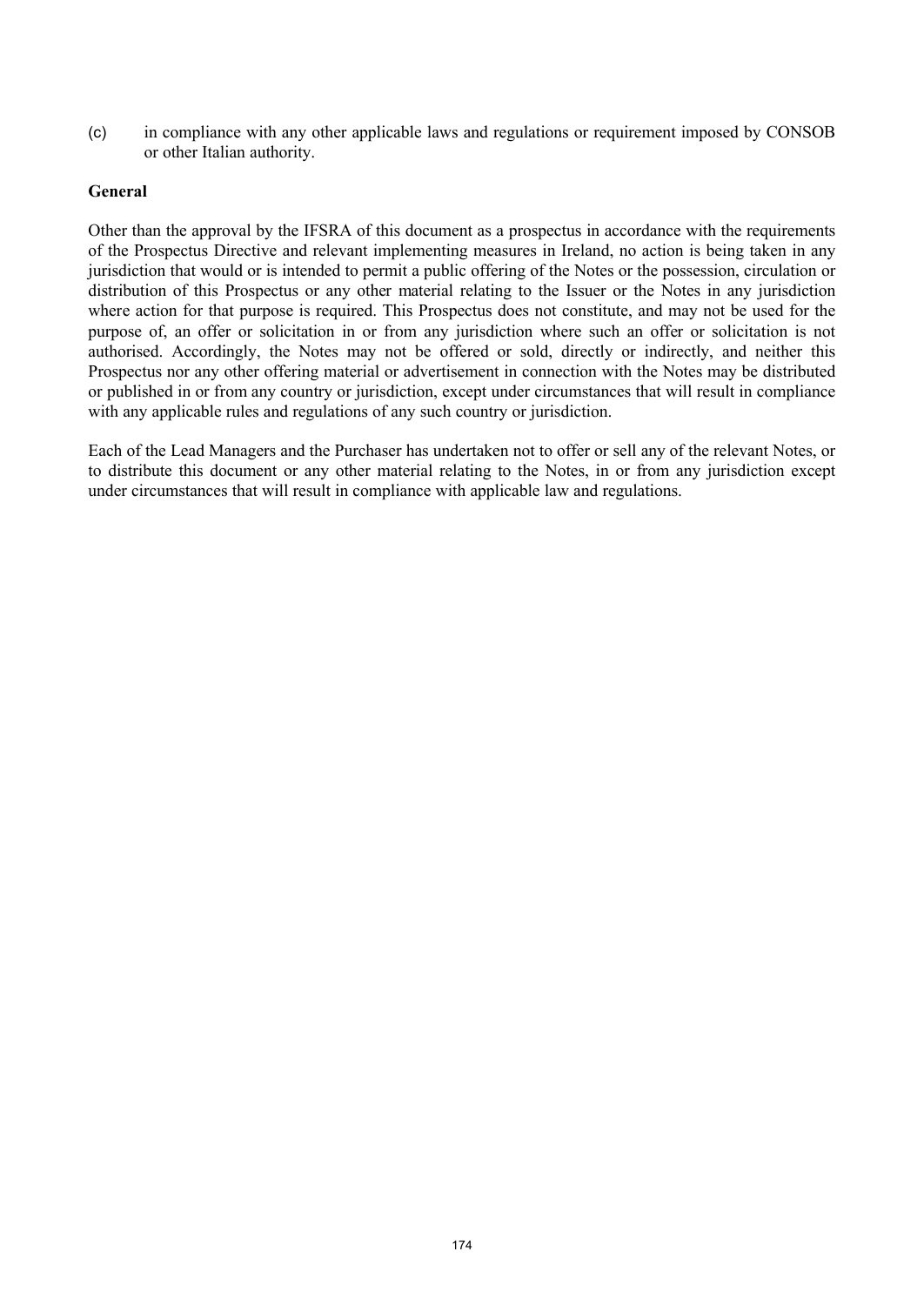## **GENERAL INFORMATION**

### **Authorisation**

1. The issue of the Notes was duly authorised by a resolution of the board of directors of the Issuer dated 1 December 2011

## **Listing**

2. It is expected that listing of the Notes on the Official List of the Irish Stock Exchange will be granted on or about 8 December 2011, subject only to the issue of the Global Notes. The listing of the Notes will be cancelled if the Global Notes are not issued. The estimated cost of the applications for admission to the Official List and admission to trading on the Irish Stock Exchange's market for listed securities is  $€6,000$ .

## **Clearing Systems**

3. The Notes have been accepted for clearance through Euroclear and Clearstream, Luxembourg under the following securities codes:

|         | <b>Common Code</b> | ISIN         |
|---------|--------------------|--------------|
|         | 071701450          | XS0717014509 |
|         | 071706478          | XS0717064785 |
|         | 071706494          | XS0717064942 |
| Class D | 071706567          | XS0717065675 |

### **Accounts**

- 4. As at the date of this Prospectus, the Issuer has not commenced operations and not published any audited annual accounts.
- 5. So long as the Notes are listed on the Official List of the Irish Stock Exchange, the most recently published audited annual accounts of the Issuer from time to time will be available at the specified offices of the Principal Paying Agent.

### **Litigation**

6. Save as disclosed herein, the Issuer is not, and has not been, involved in any legal, governmental or arbitration proceedings (including any such proceedings which are pending or threatened of which the Issuer is aware) which may have, or have had, since the date of its incorporation, a significant effect on the Issuer's financial position.

### **No Material Contracts**

7. The Issuer has not entered into any material contracts or arrangements, other than those disclosed in this Prospectus, since the date of its incorporation.

## **No Significant Change**

8. There has been (a) no material adverse change in the financial position or prospects of the Issuer and (b) no significant change in the trading or financial position of the Issuer since the date of its incorporation.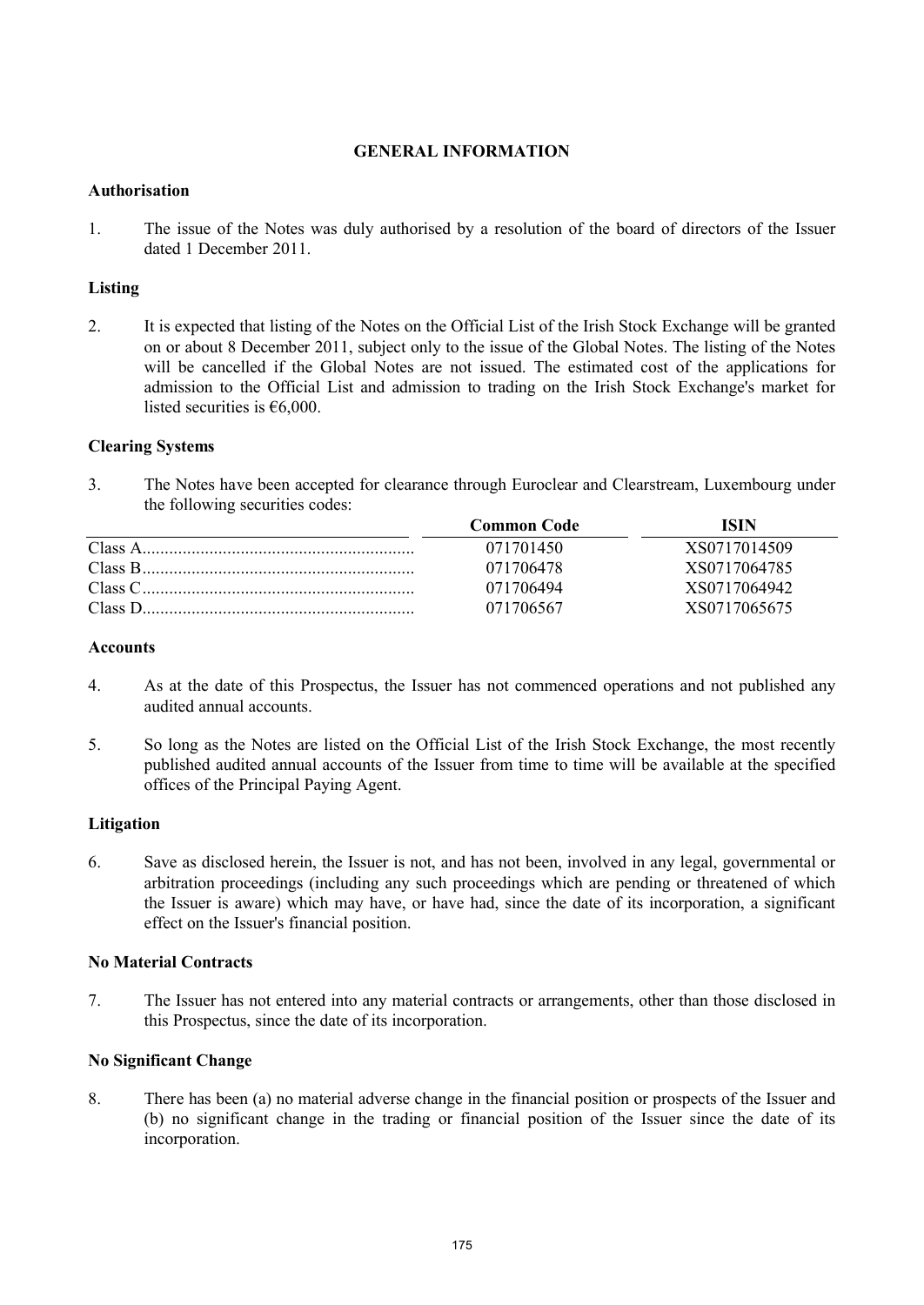### **Reliance**

9. The Trust Deed provides that the Security Trustee and the Note Trustee, respectively, may rely on reports or other information from professional advisers or other experts in accordance with the provisions of the Trust Deed, whether or not such report or other information, engagement letter or other document entered into by the Security Trustee or the Note Trustee (as the case may be) and the relevant professional advisor or expert in connection therewith contains any limit on the liability of that relevant professional adviser or expert.

#### **Documents**

- 10. Copies of the following documents in physical form may be inspected during usual business hours on any weekday (excluding Saturdays, Sundays and public holidays) at the offices of the Issuer and at the specified offices of the Principal Paying Agent for so long as the Notes are outstanding from the date of this document:
	- (a) the Articles of Association of the Issuer;
	- (b) the Certificate of Registration of the Issuer;
	- (c) the latest annual audited financial statements of the Issuer; and
	- (d) the following documents (the **Transaction Documents**):
		- (i) the Loan Transfer Agreement;
		- (ii) the Trust Deed;
		- (iii) the English Deed of Charge;
		- (iv) the Swedish Security Agreement;
		- (v) the Share Pledge Agreement;
		- (vi) the Servicing Agreement;
		- (vii) the Servicing Transfer Agreement;
		- (viii) the Standby Servicing Agreement;
		- (ix) the Cash Management Agreement;
		- (x) the Bank Account Agreements;
		- (xi) each Subordinated Loan Agreement;
		- (xii) the Storage Agreement;
		- (xiii) the Agency Agreement; and
		- (xiv) the Master Definitions and Construction Agreement.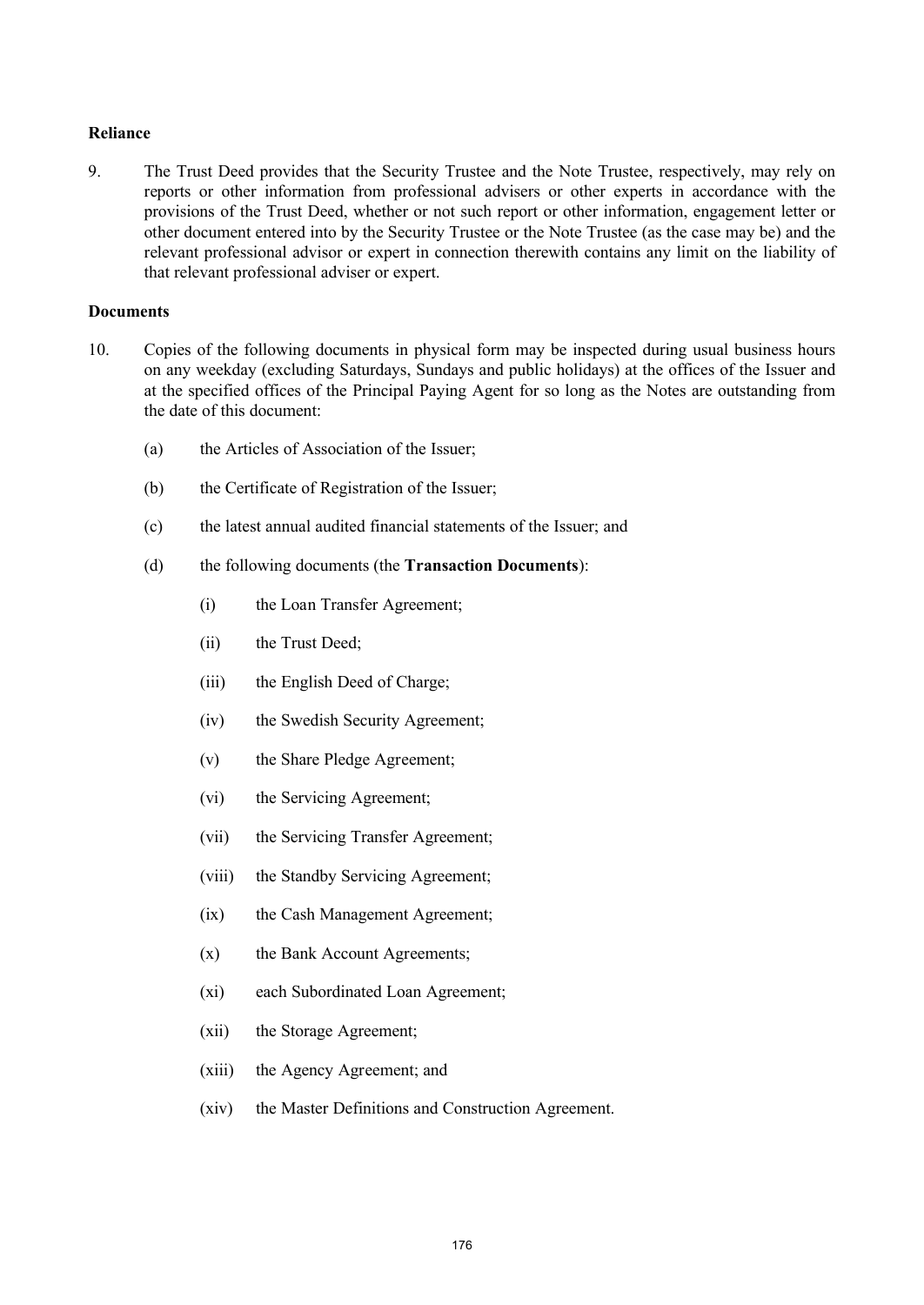## **Listing Agent**

11. A&L Listing Limited is acting solely in its capacity as listing agent for the Issuer in connection with the Notes and is not itself seeking admission of the Notes to the Official List of the Irish Stock Exchange or to trading on the Irish Stock Exchange for the purposes of the Prospectus Directive or the Prospectus (Directive 2003/17/EC) Regulations 2005.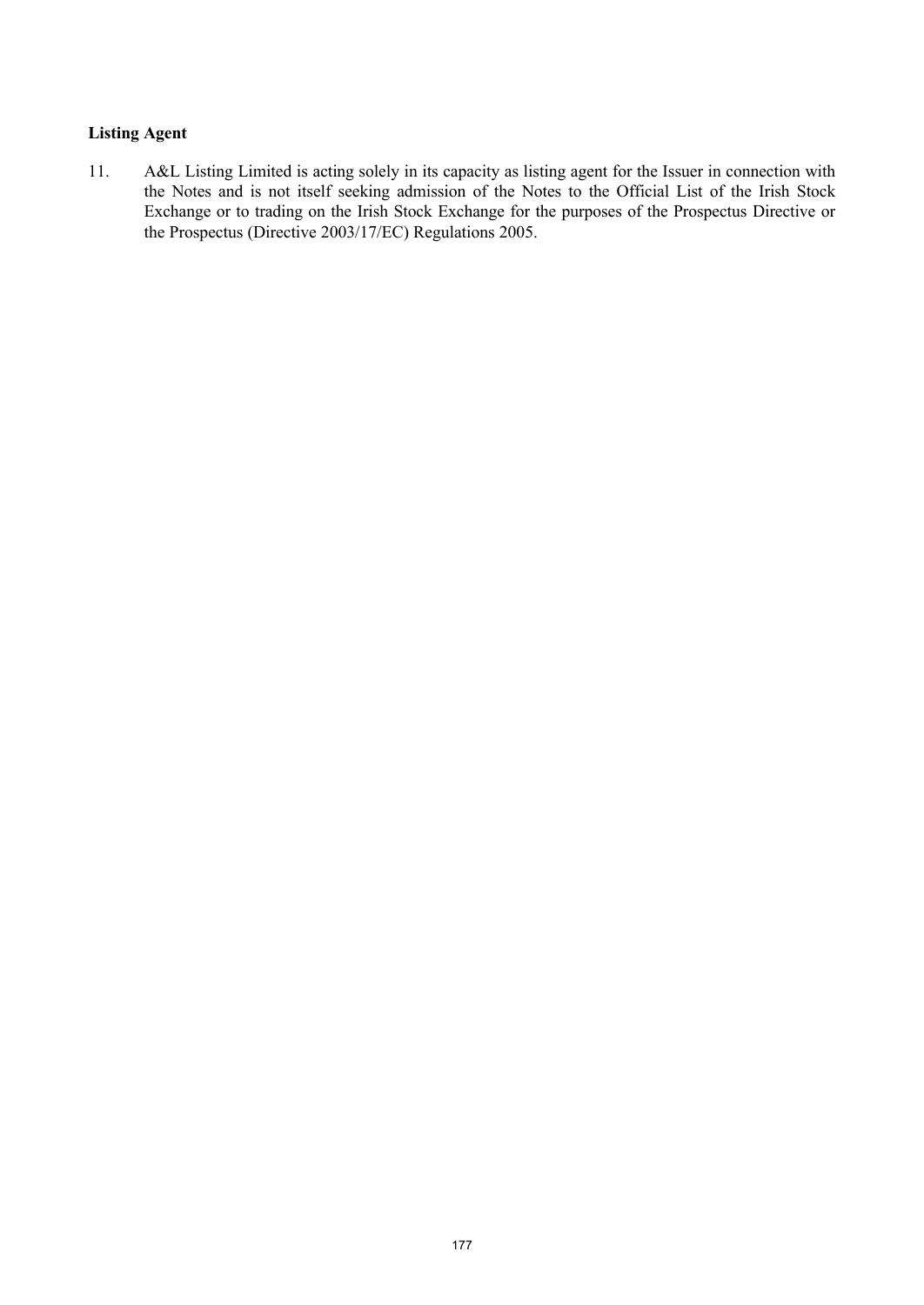# **APPENDIX 1**

# **INDEX OF DEFINED TERMS**

There follows an index of the defined terms used in this Prospectus, together with details of the page(s) on which such term is or are defined.

| 2010 PD Amending Directive  174            |  |
|--------------------------------------------|--|
| 3-Month Weighted Average Excess Margin. 42 |  |
|                                            |  |
|                                            |  |
| Account Banks Requisite Ratings  49        |  |
| Actual Provisional Portfolio 15, 97        |  |
| Additional Promissory Note 14              |  |
|                                            |  |
| Agency Agreement 129, 146                  |  |
|                                            |  |
|                                            |  |
| an offer of Notes to the public 174        |  |
|                                            |  |
|                                            |  |
|                                            |  |
| Bank Account Agreement 126                 |  |
| Bank Account Agreements  126               |  |
|                                            |  |
| Banking and Financing Act71                |  |
|                                            |  |
|                                            |  |
| Basic Terms Modification32                 |  |
|                                            |  |
|                                            |  |
|                                            |  |
| Capitalised Interest  41, 138              |  |
| Cash Management Agreement  118             |  |
| Cash Management Services  118              |  |
|                                            |  |
|                                            |  |
|                                            |  |
|                                            |  |
|                                            |  |
|                                            |  |
| <b>Class A Notes</b>                       |  |
| Class A Principal Deficiency Ledger 130    |  |
|                                            |  |
|                                            |  |
| Class B Principal Deficiency Ledger 130    |  |
|                                            |  |
|                                            |  |
| Class C Principal Deficiency Ledger 130    |  |
|                                            |  |
|                                            |  |
| Class D Principal Deficiency Ledger 130    |  |
|                                            |  |

| Clearstream, Luxembourg3, 147               |  |   |
|---------------------------------------------|--|---|
|                                             |  |   |
|                                             |  |   |
| Collection and Provisioning Policy  19, 112 |  |   |
|                                             |  |   |
|                                             |  |   |
|                                             |  |   |
|                                             |  |   |
|                                             |  |   |
|                                             |  |   |
|                                             |  |   |
|                                             |  |   |
|                                             |  |   |
| Credit Enhancement Reserve 41               |  |   |
| Credit Enhancement Reserve Account 37       |  |   |
| Credit Enhancement Reserve Ledger  130      |  |   |
| Credit Enhancement Reserve Required         |  |   |
|                                             |  |   |
| Credit Institutions Directive82             |  |   |
|                                             |  |   |
|                                             |  |   |
|                                             |  |   |
|                                             |  |   |
|                                             |  |   |
| Deemed Principal Receipts  41, 138          |  |   |
| Deemed Revenue Receipts 43, 138             |  |   |
|                                             |  |   |
|                                             |  |   |
|                                             |  |   |
|                                             |  |   |
| Distribution Compliance Period  173         |  |   |
|                                             |  |   |
|                                             |  |   |
|                                             |  |   |
| English Deed of Charge 122, 146             |  |   |
|                                             |  |   |
|                                             |  |   |
|                                             |  |   |
| Establishment Amount 130, 135               |  |   |
|                                             |  |   |
|                                             |  |   |
|                                             |  | 4 |
|                                             |  |   |
|                                             |  |   |
|                                             |  |   |
|                                             |  | 3 |
| Excluded Promissory Note 21, 112            |  |   |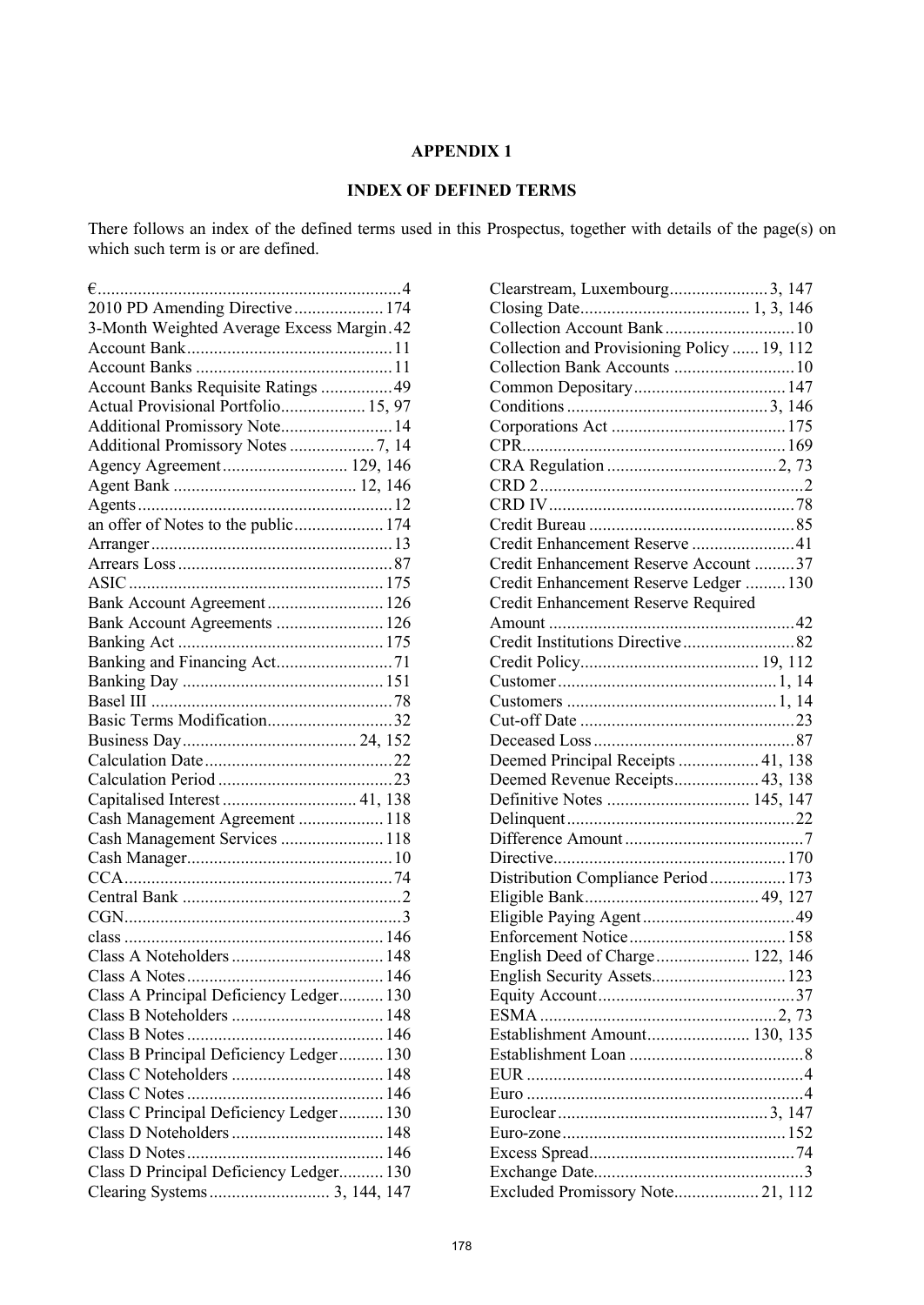| Excluded Promissory Note Information 20, 115 |  |
|----------------------------------------------|--|
| Excluded Promissory Note Percentage. 20, 115 |  |
| <b>Excluded Promissory Note Repurchase</b>   |  |
|                                              |  |
|                                              |  |
|                                              |  |
|                                              |  |
|                                              |  |
|                                              |  |
|                                              |  |
| First Subordinated Loan Agreement 124        |  |
| First Subordinated Loan Provider  7, 10      |  |
|                                              |  |
|                                              |  |
|                                              |  |
|                                              |  |
|                                              |  |
| Further Additional Promissory Note  14       |  |
| Further Additional Promissory Notes  7, 14   |  |
|                                              |  |
|                                              |  |
|                                              |  |
|                                              |  |
|                                              |  |
|                                              |  |
|                                              |  |
|                                              |  |
|                                              |  |
|                                              |  |
|                                              |  |
|                                              |  |
|                                              |  |
|                                              |  |
|                                              |  |
| Initial Purchase Price Reserve Amount  43    |  |
|                                              |  |
| Initial Purchase Price Reserve Ledger 130    |  |
|                                              |  |
|                                              |  |
|                                              |  |
| Insurer Premium Portion 44, 84               |  |
|                                              |  |
| Interest Determination Date 152              |  |
|                                              |  |
|                                              |  |
| Interest Residual Amount  165                |  |
|                                              |  |
|                                              |  |
|                                              |  |
|                                              |  |
|                                              |  |
| Issuer Available Funds  139                  |  |
|                                              |  |
|                                              |  |
|                                              |  |
|                                              |  |
|                                              |  |
|                                              |  |
|                                              |  |

| Liquidity Redemption Event  133            |  |
|--------------------------------------------|--|
|                                            |  |
| Liquidity Reserve Account 37               |  |
|                                            |  |
|                                            |  |
| Liquidity Reserve Required Amount 43, 139  |  |
|                                            |  |
| Loan Transfer Agreement  107               |  |
|                                            |  |
|                                            |  |
| Master Definitions and Construction        |  |
|                                            |  |
| Monthly Acquisition Period23               |  |
|                                            |  |
|                                            |  |
|                                            |  |
| More Senior Class of Notes  139            |  |
|                                            |  |
|                                            |  |
|                                            |  |
|                                            |  |
|                                            |  |
|                                            |  |
|                                            |  |
| Note Purchase Agreement 173                |  |
|                                            |  |
| Noteholder Representative 32, 150          |  |
|                                            |  |
|                                            |  |
|                                            |  |
|                                            |  |
| Originator Premium Portion 44, 84          |  |
|                                            |  |
|                                            |  |
| Parent Company Security30                  |  |
|                                            |  |
|                                            |  |
|                                            |  |
|                                            |  |
|                                            |  |
| Payment Holiday Reserve Ledger  130        |  |
|                                            |  |
| Payment Holiday Reserve Required Amount40  |  |
|                                            |  |
|                                            |  |
|                                            |  |
|                                            |  |
| Post-Enforcement Priority of Payments 142  |  |
| Potential Note Event of Default  158       |  |
|                                            |  |
| Pre-Enforcement Principal Priority of      |  |
|                                            |  |
| Pre-Enforcement Priorities of Payments 141 |  |
| Pre-Enforcement Revenue Priority of        |  |
|                                            |  |
|                                            |  |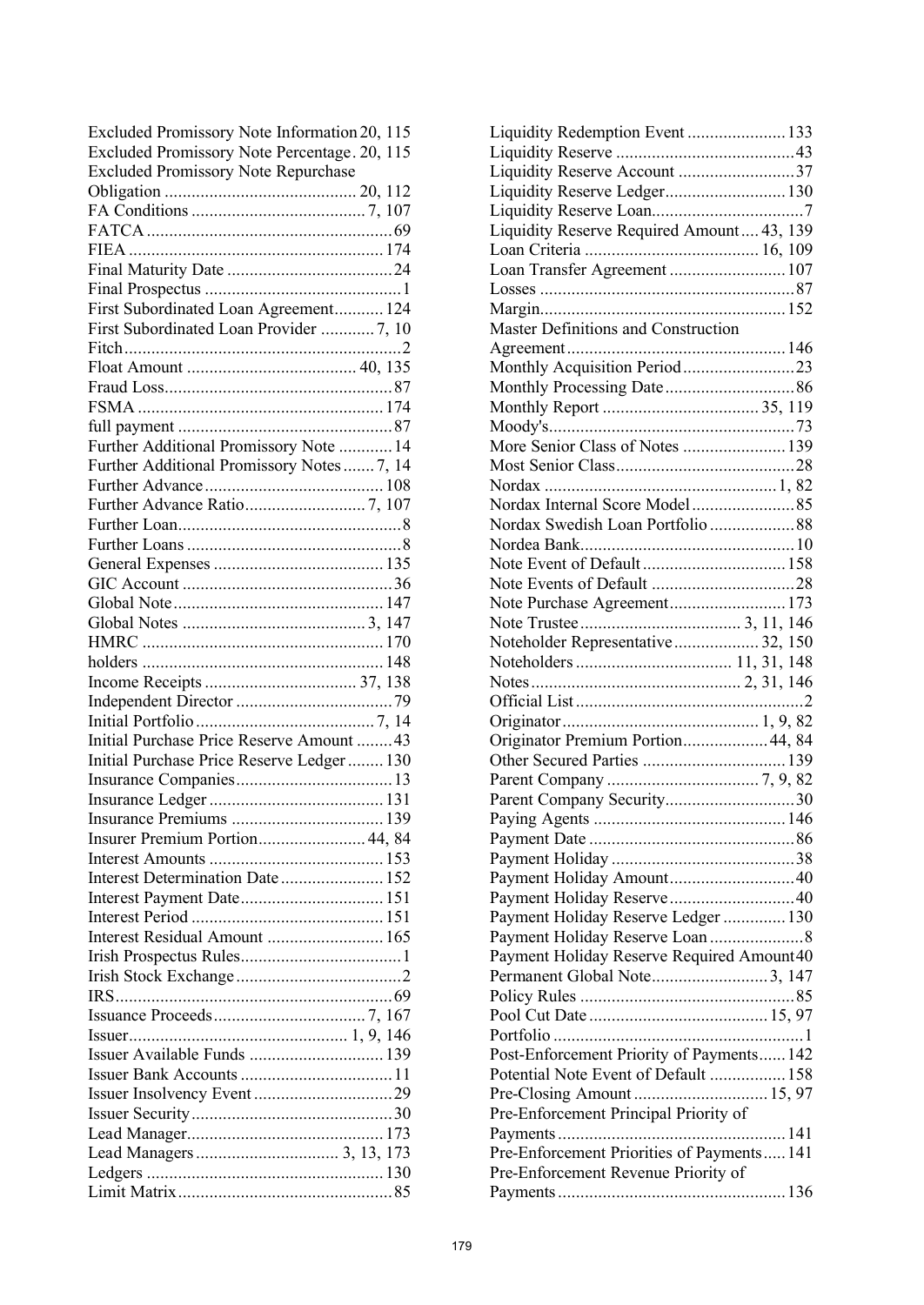| Principal Amount Outstanding 27, 157         |
|----------------------------------------------|
|                                              |
| Principal Deficiency Ledger  134             |
| Principal Deficiency Ledgers 134             |
|                                              |
|                                              |
| Principal Paying Agent Requisite Ratings  49 |
| Principal Promissory Note Amount 7, 107      |
|                                              |
|                                              |
|                                              |
|                                              |
|                                              |
|                                              |
|                                              |
| Provisional Monthly Report 120               |
| Provisional Portfolio 15, 97                 |
|                                              |
|                                              |
|                                              |
|                                              |
|                                              |
|                                              |
|                                              |
|                                              |
|                                              |
|                                              |
|                                              |
| Relevant Implementation Date 174             |
| Relevant Member State 173                    |
|                                              |
| Representative Amount 152                    |
|                                              |
|                                              |
|                                              |
|                                              |
| Reserve Bank Account Agreement 127           |
| Residual Liquidity Funds  133                |
|                                              |
|                                              |
|                                              |
|                                              |
|                                              |
|                                              |
| Revolving Period End Date23                  |
|                                              |
|                                              |
|                                              |
|                                              |
| Second Pool Cut Date 15, 97                  |
| Second Subordinated Loan Agreement  125      |
|                                              |
| Second Subordinated Loan Provider  10        |
|                                              |
|                                              |

| Servicer Termination Event  116        |  |
|----------------------------------------|--|
|                                        |  |
|                                        |  |
|                                        |  |
|                                        |  |
| Servicing Report Delivery Failure 120  |  |
| Servicing Report Performance Date  115 |  |
| Servicing Transfer Agreement 118       |  |
|                                        |  |
|                                        |  |
|                                        |  |
| Share Pledge Agreement 126, 146        |  |
|                                        |  |
|                                        |  |
|                                        |  |
| Standby Servicing Agreement 117        |  |
|                                        |  |
|                                        |  |
|                                        |  |
| Subordinated Loan Agreement38          |  |
| Subordinated Loan Ledger131            |  |
| Subordinated Loan Provider38           |  |
|                                        |  |
| Swedish Bank Account Agreement 126     |  |
|                                        |  |
|                                        |  |
| Swedish Security Agreement  126, 146   |  |
| TARGET Business Day 24, 153            |  |
|                                        |  |
| Temporary Global Note 3, 147           |  |
|                                        |  |
|                                        |  |
|                                        |  |
| Transaction Account Ledger 131         |  |
| Transaction Documents  178             |  |
|                                        |  |
|                                        |  |
| Transferred Promissory Note  14        |  |
|                                        |  |
| Transferred Promissory Notes 14        |  |
|                                        |  |
|                                        |  |
|                                        |  |
| Weighted Average Excess Margin 43      |  |
|                                        |  |